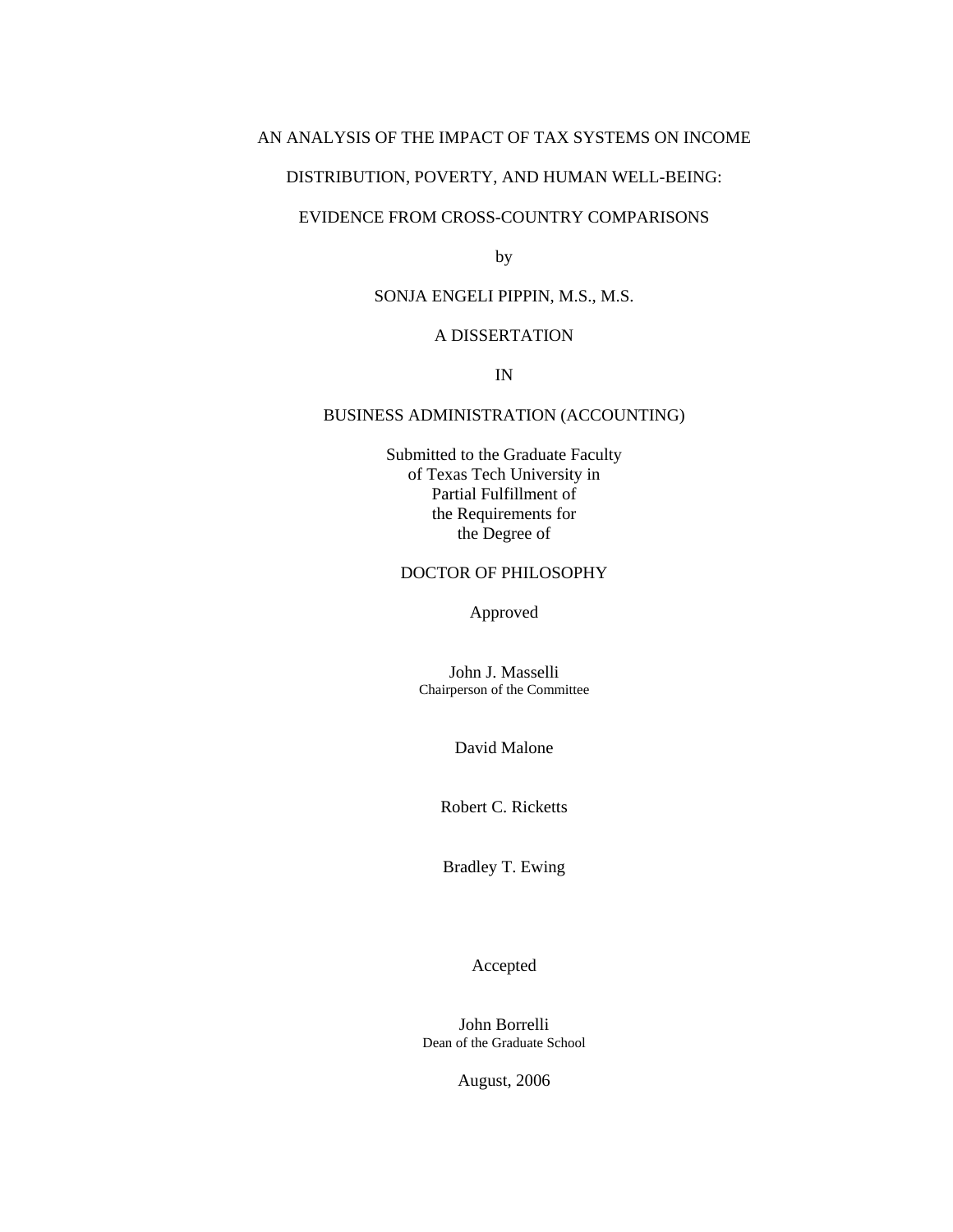Copyright 2006, Sonja Pippin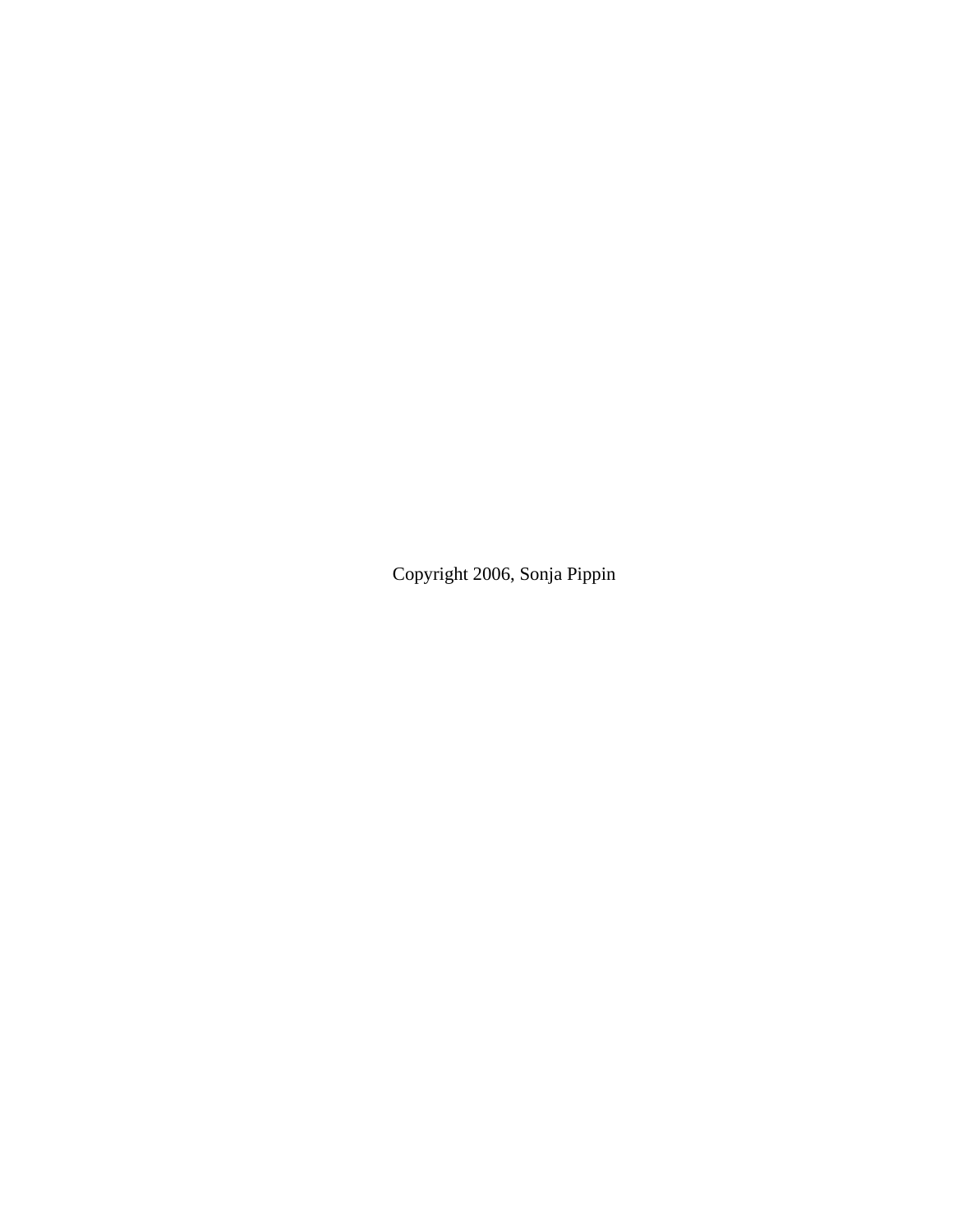## ACKNOWLEDGEMENTS

I would like to acknowledge the numerous people who helped me during my time as a student at Texas Tech University. First of all, I would like to thank my dissertation chair, John Masselli. He was not only my advisor assisting and guiding me through my doctoral research but has been a mentor, role model, and friend during my entire time in the Master's and in the Ph.D. program. I further want to thank my dissertation committee members, David Malone, Robert Ricketts, and Bradley Ewing, who provided helpful guidance with their probing questions and insightful comments. Thanks also to the entire Texas Tech accounting faculty, current and past, who have supported me while I was a Masters and a Ph.D. student. I have thoroughly enjoyed my time working with them. Many thanks in particular to everyone in the Area of Accounting for their understanding and support when our first and our second daughter were born in spring 2002 and 2004 respectively. I want to especially mention the help of Robert Ricketts and Michele Crosby. Without their assistance I would not have been able to complete my studies in those semesters.

I also am grateful for the generous financial support that I received through the Jerry S. Rawls scholarship fund.

Further, I want to mention my fellow Ph.D. travelers, past and present, who have made this journey a little bit easier and certainly more enjoyable. I especially want to thank Carie Ford for being a good friend and colleague during the last five years.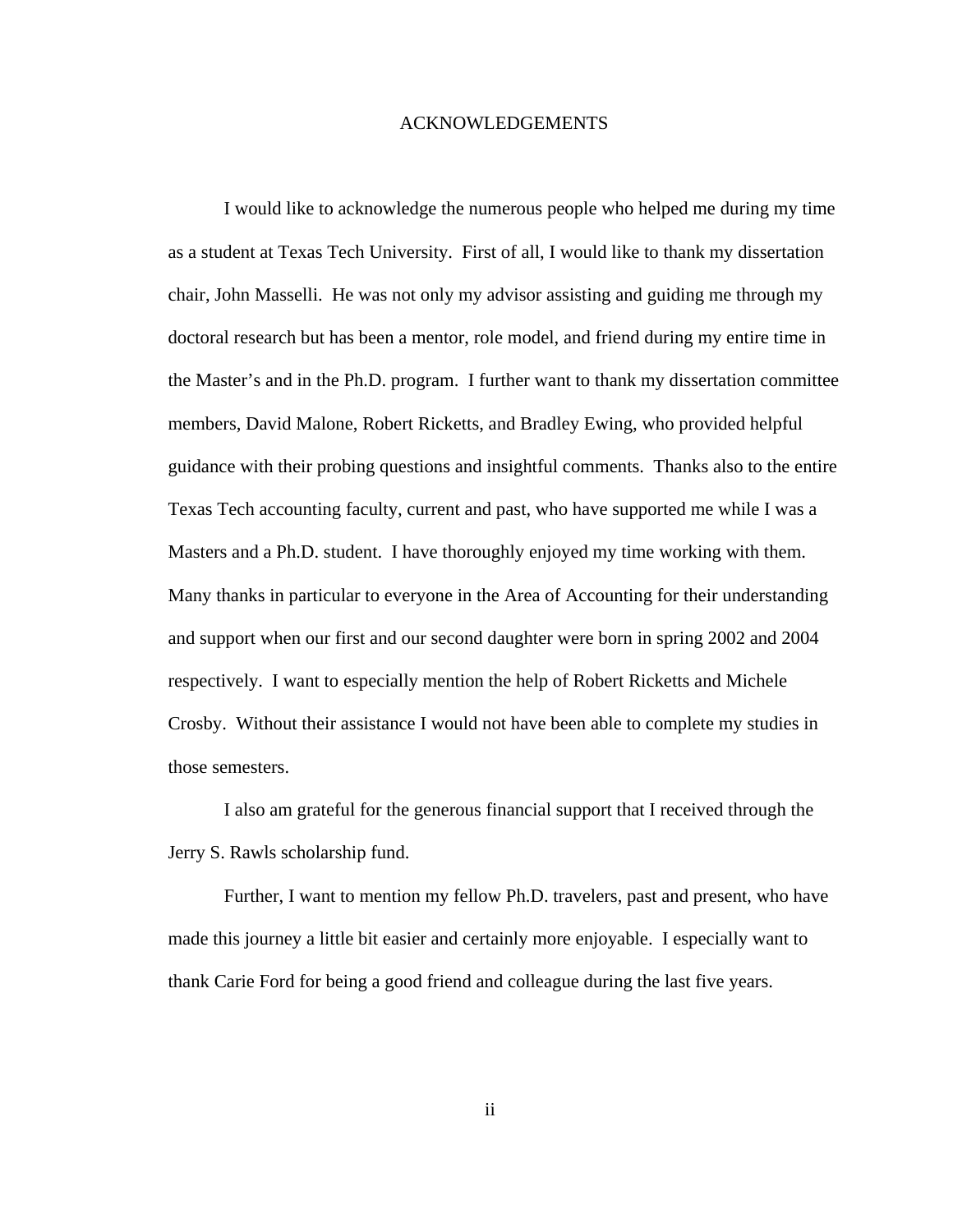These acknowledgements would not be complete without my deepest thanks to my cousin and friend, Simone Hanesch. As a fellow Ph.D. student (albeit in a different field and at a different school) her support and encouragement went far beyond the many rounds of proof reading she agreed to and completed for me.

Finally, I want to extend special thanks my immediate family, in particular, my parents who have been my long-distance support system for the past seven years, helping us financially and emotionally and my husband who has been at my side through all the frustrations and joys of my Ph.D. journey. I hope that finishing my degree will make them proud.

I dedicate this dissertation to my children who are my greatest source of inspiration and motivation.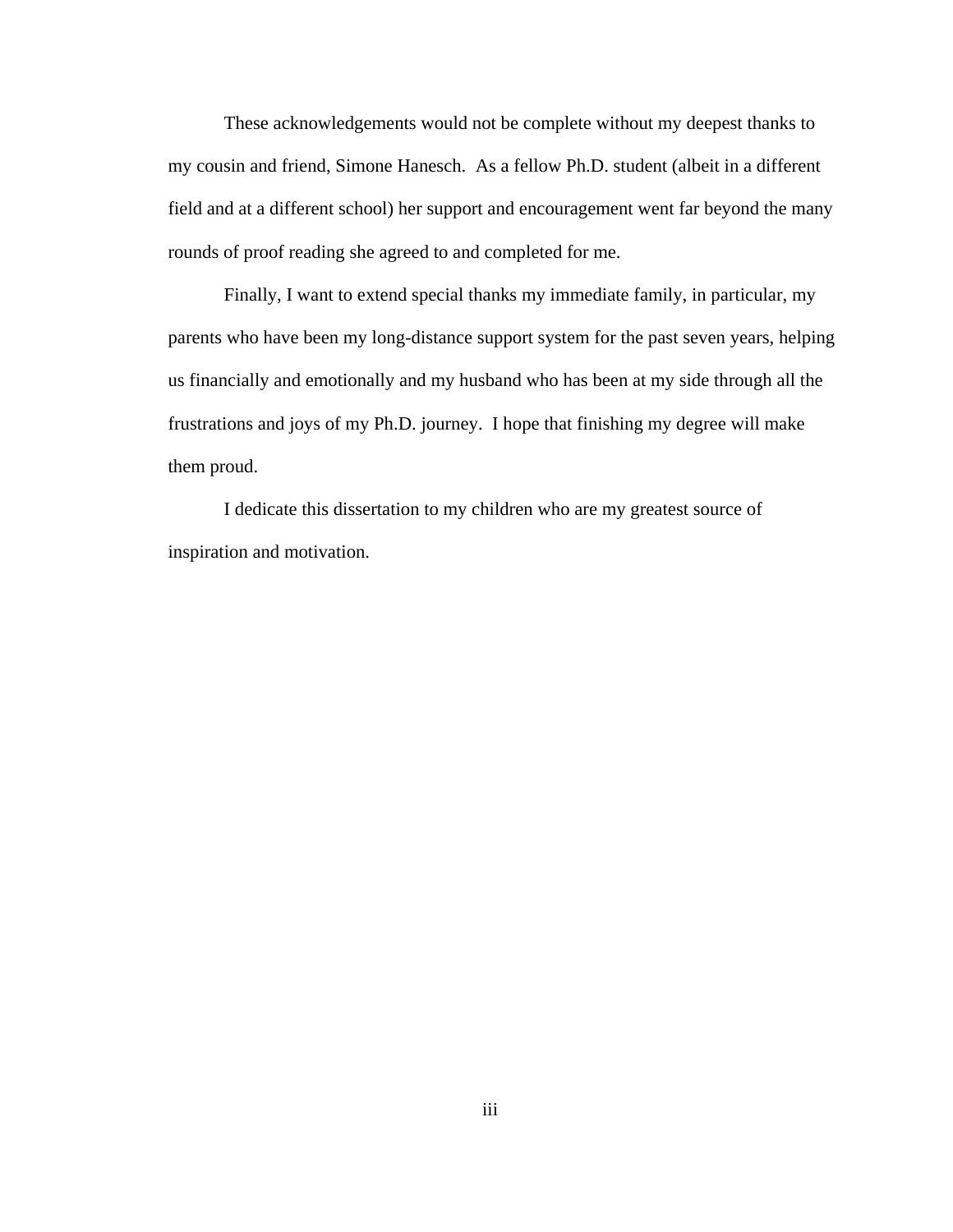# **CONTENTS**

| <b>ACKNOWLEDGEMENTS</b>                                                                                                                                                                                                                                                                                                                  | $\overline{\mathbf{u}}$                                            |
|------------------------------------------------------------------------------------------------------------------------------------------------------------------------------------------------------------------------------------------------------------------------------------------------------------------------------------------|--------------------------------------------------------------------|
| <b>ABSTRACT</b>                                                                                                                                                                                                                                                                                                                          | Vİ.                                                                |
| <b>TABLES</b>                                                                                                                                                                                                                                                                                                                            | viii                                                               |
| <b>FIGURES</b>                                                                                                                                                                                                                                                                                                                           |                                                                    |
| <b>INTRODUCTION</b><br>L                                                                                                                                                                                                                                                                                                                 | 1                                                                  |
| Overview<br>Motivation<br>Contribution<br>Organization                                                                                                                                                                                                                                                                                   | $\mathbf{1}$<br>$\overline{c}$<br>$\overline{5}$<br>$\overline{5}$ |
| <b>LITERATURE REVIEW</b><br>II.                                                                                                                                                                                                                                                                                                          | 7                                                                  |
| Tax Systems in the United States and in Other Countries<br>The Impact of Taxation on Income Distribution, Poverty, and Human Well-Being<br><b>Taxes and Economic Growth</b><br><b>Taxes and Social Welfare</b><br>Income Distribution, the Pareto Principle, and Poverty<br>Taxes and Human Well-Being (Collective Happiness)<br>Summary |                                                                    |
| III.<br>RESEARCH QUESTIONS AND HYPOTHESIS DEVELOPMENT                                                                                                                                                                                                                                                                                    | 35                                                                 |
| <b>Research Questions</b><br>Predictive Framework and Hypotheses<br>The Dependent Variables<br>Income Inequality<br>Poverty<br><b>Collective Happiness</b><br><b>Explanatory Variables</b><br><b>Tax Variables</b>                                                                                                                       | 35<br>35<br>37<br>37<br>38<br>39<br>41<br>41                       |
| <b>Non-Tax Variables</b>                                                                                                                                                                                                                                                                                                                 | 45                                                                 |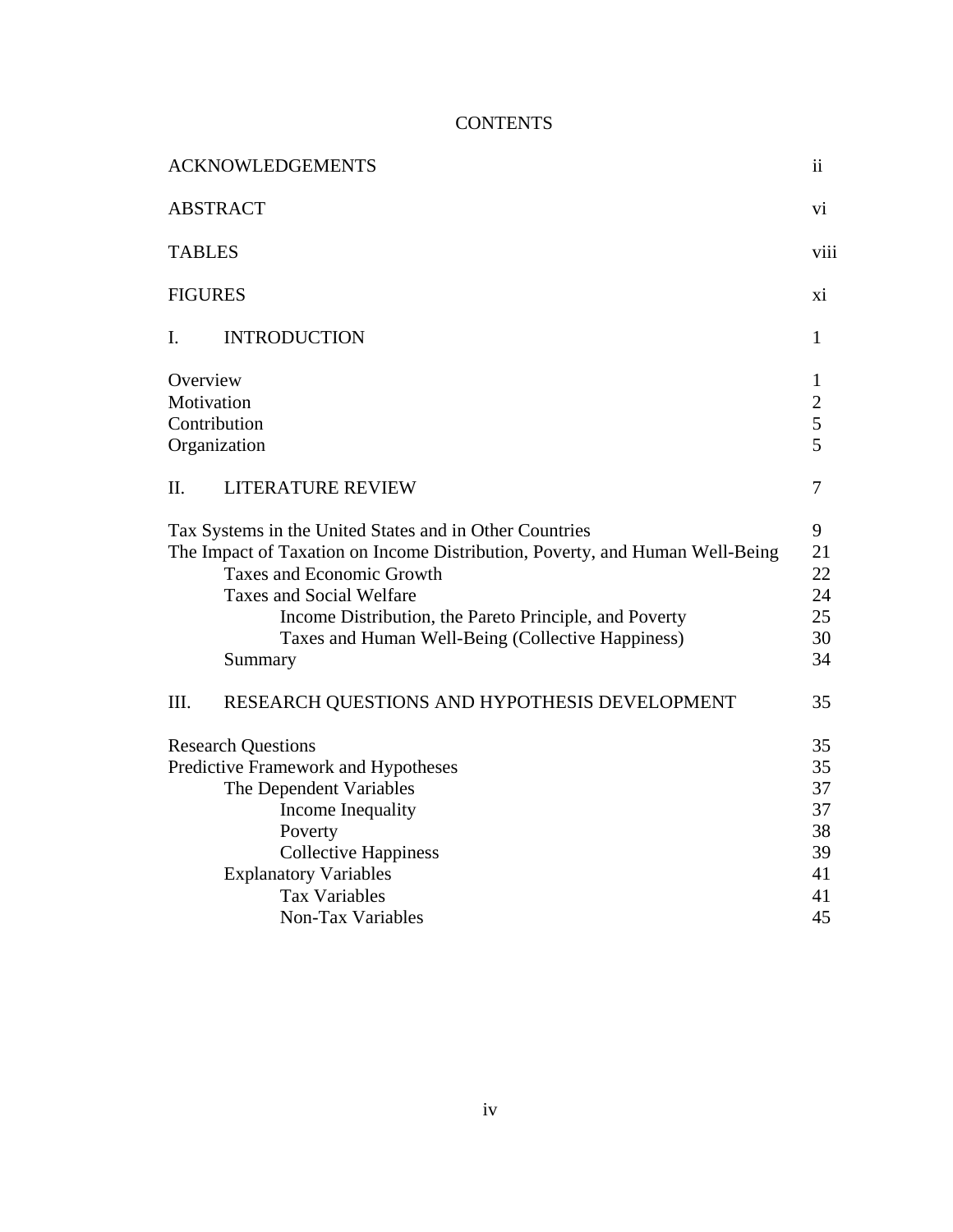| IV. | DATA SOURCES AND METHODOLOGY                                                                                                                                                                                                                                                         | 50                                                    |
|-----|--------------------------------------------------------------------------------------------------------------------------------------------------------------------------------------------------------------------------------------------------------------------------------------|-------------------------------------------------------|
|     | Data Sources and Summary Statistics<br>Methodology<br><b>Regression Analysis</b><br><b>Diagnostic Tests</b><br><b>Further Analysis</b>                                                                                                                                               | 50<br>58<br>58<br>61<br>64                            |
| V.  | <b>EMPIRICAL RESULTS</b>                                                                                                                                                                                                                                                             | 67                                                    |
|     | Introduction<br><b>Main Results</b><br>Tax System and Income Inequality<br>Tax System and Poverty<br>Tax System and Collective Happiness<br>Differences between Tax Systems in the United States and in Europe<br><b>Control Variables</b><br><b>Sensitivity Analysis</b><br>Summary | 67<br>67<br>67<br>77<br>86<br>95<br>110<br>113<br>127 |
| VI. | <b>SUMMARY AND CONCLUSIONS</b>                                                                                                                                                                                                                                                       | 129                                                   |
|     | Conclusions<br>Tax System and Income Inequality<br>Tax System and Poverty<br>Tax System and Collective Happiness<br>Comparison of Tax Systems in the United States and in Europe<br><b>Research Questions</b><br>Limitations<br><b>Further Research</b>                              | 130<br>130<br>131<br>131<br>132<br>135<br>137<br>139  |
|     | <b>BIBLIOGRAPHY</b>                                                                                                                                                                                                                                                                  | 142                                                   |
|     | <b>APPENDIX</b>                                                                                                                                                                                                                                                                      |                                                       |
| A:  | <b>INFORMATION ABOUT DATA SOURCES</b>                                                                                                                                                                                                                                                | 148                                                   |
| B:  | ADDITIONAL REGRESSION RESULTS: INCOME INEQUALITY                                                                                                                                                                                                                                     | 152                                                   |
| C:  | ADDITIONAL REGRESSION RESULTS: POVERTY                                                                                                                                                                                                                                               | 164                                                   |
| D:  | ADDITIONAL REGRESSION RESULTS: COLLECTIVE HAPPINESS                                                                                                                                                                                                                                  | 174                                                   |
|     |                                                                                                                                                                                                                                                                                      |                                                       |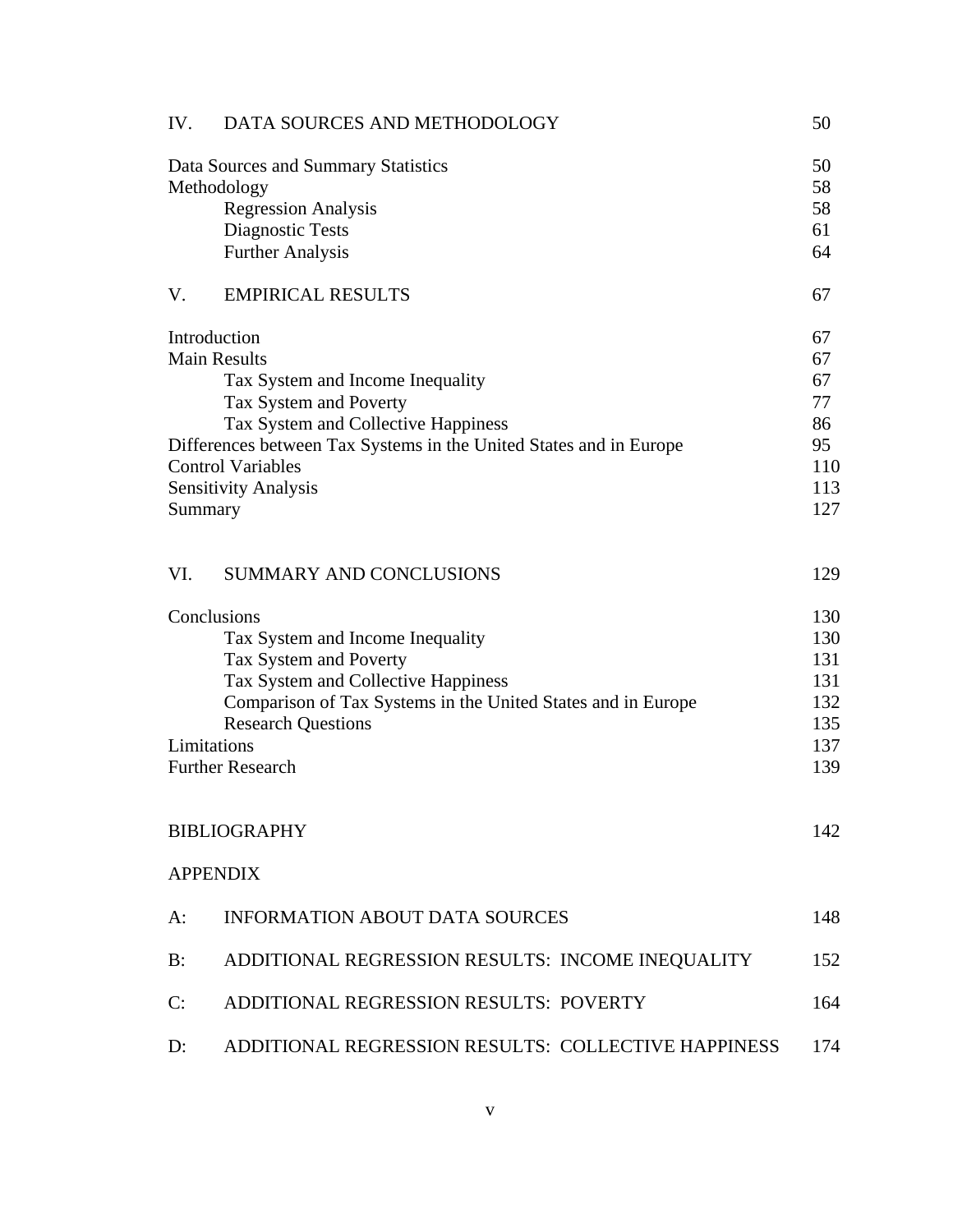## ABSTRACT

The question "what is a good tax?" has been addressed many times in the past. While much optimal taxation research focuses on economic effects of taxation, the purpose of this study is to add a new dimension by investigating the relationship between tax system variables and certain aspects of social welfare other than traditional economic variables. To that end, relationships between four dimensions of a country's tax and transfer system – (i) progressivity, (ii) overall tax burden, (iii) income tax reliance (i.e., the proportion of total tax revenues from income taxes), and (iv) residual tax burden (i.e., overall tax burden net of income taxes) – and three dependent variables  $-$  (i) income inequality, (ii) poverty, and (iii) collective happiness – are examined. These correlations are tested using data from North America, Europe, and Australia. Previous studies have shown that, on average, Americans feel less negatively about inequality and poverty than Europeans. If these beliefs affect the design of the respective tax and transfer systems, differences in effects of tax system variables on income inequality, poverty, and collective happiness are probable. Specifically, tax system progressivity and overall tax burden are expected to impact income inequality, poverty, and collective happiness less in the United States than in Europe. Consequently, this study also examines the differences in the impact of tax system variables on income inequality, poverty, and collective happiness across tax and transfer systems in the United States and in Europe.

The results show that progressivity and overall tax burden appear to be negatively correlated with income inequality and with poverty. Furthermore, the redistributive and

vi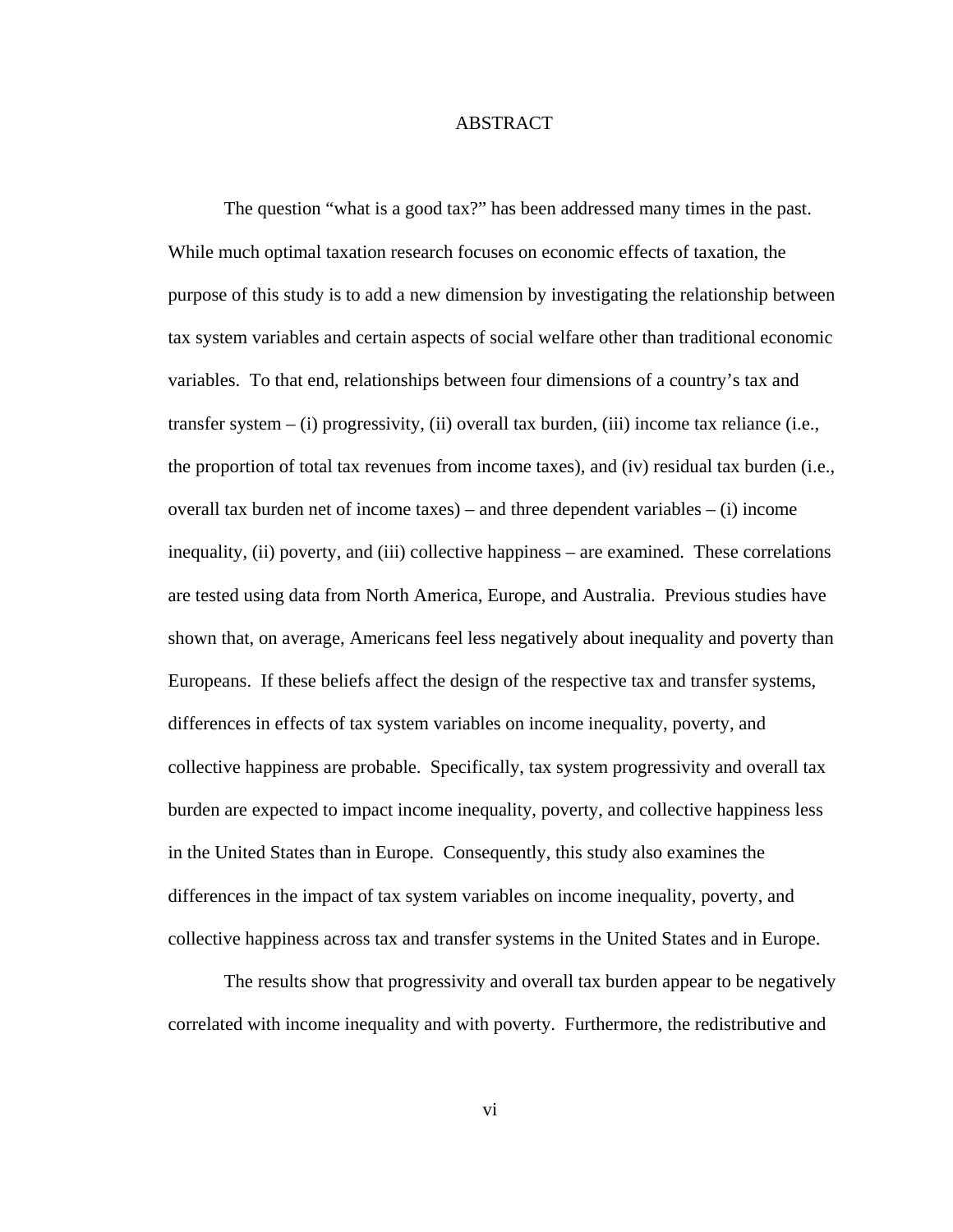poverty-reducing effect of transfer progressivity – defined as the reduction of income inequality due to transfers – appears to be much more important than the effect of tax progressivity – defined as the redistribution of income due to taxes –, suggesting that, for tax policy decisions, it is essential to take the entire tax and transfer system, i.e., government revenues *and* expenditures, into consideration. These findings may be of importance to tax policy makers if reducing inequality and poverty/redistribution of income is a goal of tax policy. Moreover, this study provides evidence that some tax system variables (i.e., overall tax incidence and income tax reliance) are positively associated with collective happiness indicating that a high tax burden does not necessarily impact human well-being in a negative way.

Contrary to expectations, only few differences in effects between United States tax system variables and European tax system variables were found. This is surprising since the United States and European tax and transfer systems differ significantly from each other in every dimension addressed in this study.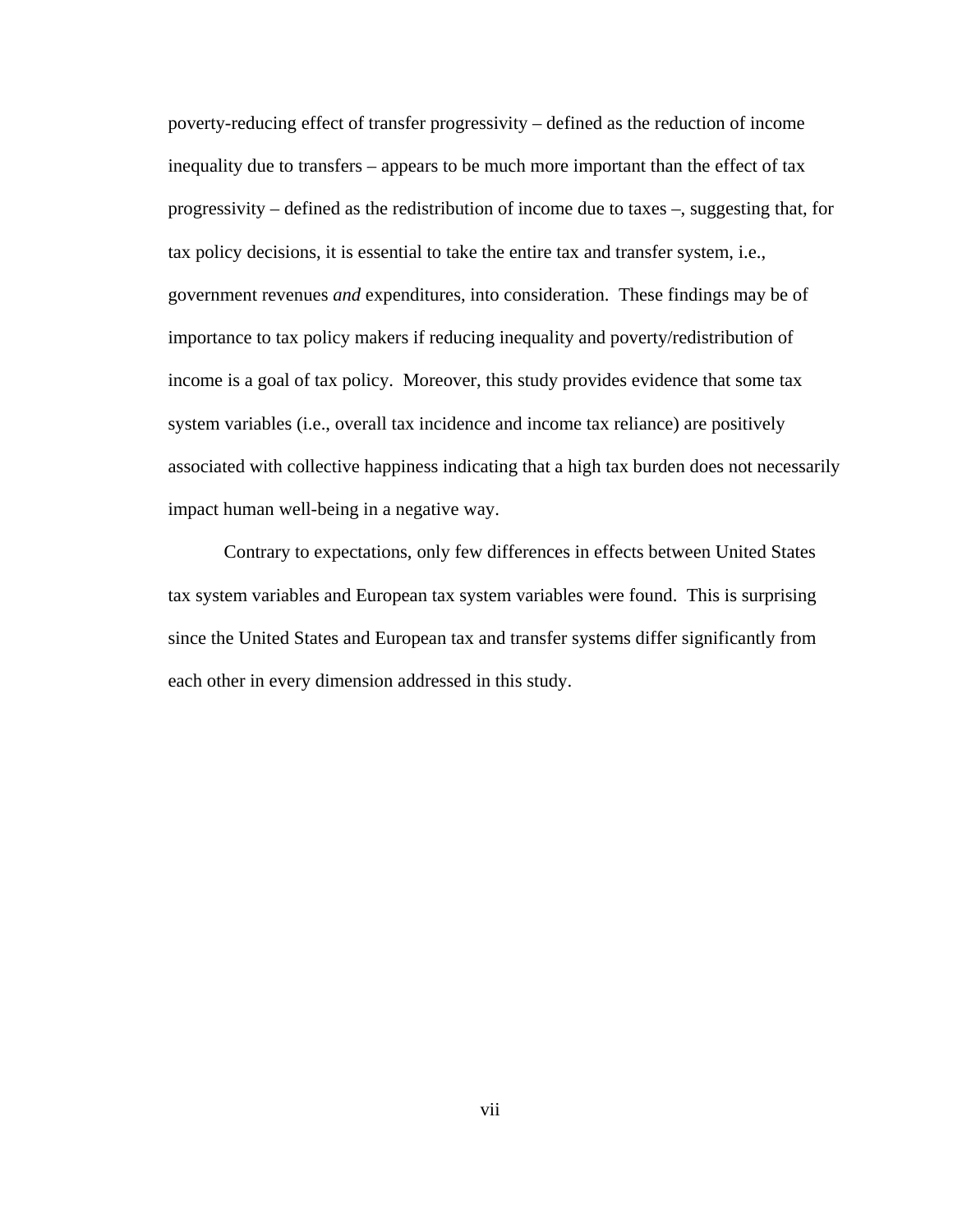# TABLES

| 3.1  | Dependent variables, explanatory variables, and predicted signs                                     | 49 |
|------|-----------------------------------------------------------------------------------------------------|----|
| 4.1  | Countries included in sample                                                                        | 51 |
| 4.2  | Summary statistics                                                                                  | 52 |
| 4.3  | Pearson correlation coefficients                                                                    | 53 |
| 4.4  | Summary of diagnostic tests                                                                         | 62 |
| 5.1  | Progressivity and income inequality                                                                 | 69 |
| 5.2  | Overall tax burden and income inequality                                                            | 72 |
| 5.3  | Income tax reliance and income inequality                                                           | 73 |
| 5.4  | Residual tax burden and income inequality                                                           | 74 |
| 5.5  | Income tax reliance and income inequality versus residual tax burden<br>and income inequality       | 76 |
| 5.6  | Progressivity and poverty                                                                           | 78 |
| 5.7  | Overall tax burden and poverty                                                                      | 81 |
| 5.8  | Income tax reliance and poverty                                                                     | 82 |
| 5.9  | Residual tax burden and poverty                                                                     | 83 |
| 5.10 | Income tax reliance and poverty versus residual tax burden and poverty                              | 85 |
| 5.11 | Progressivity and collective happiness                                                              | 87 |
| 5.12 | Overall tax burden and collective happiness                                                         | 90 |
| 5.13 | Income tax reliance and collective happiness                                                        | 91 |
| 5.14 | Residual tax burden and collective happiness                                                        | 92 |
| 5.15 | Income tax reliance and collective happiness versus residual tax burden<br>and collective happiness | 94 |
| 5.16 | Comparison of United States and Europe (t-tests)                                                    | 97 |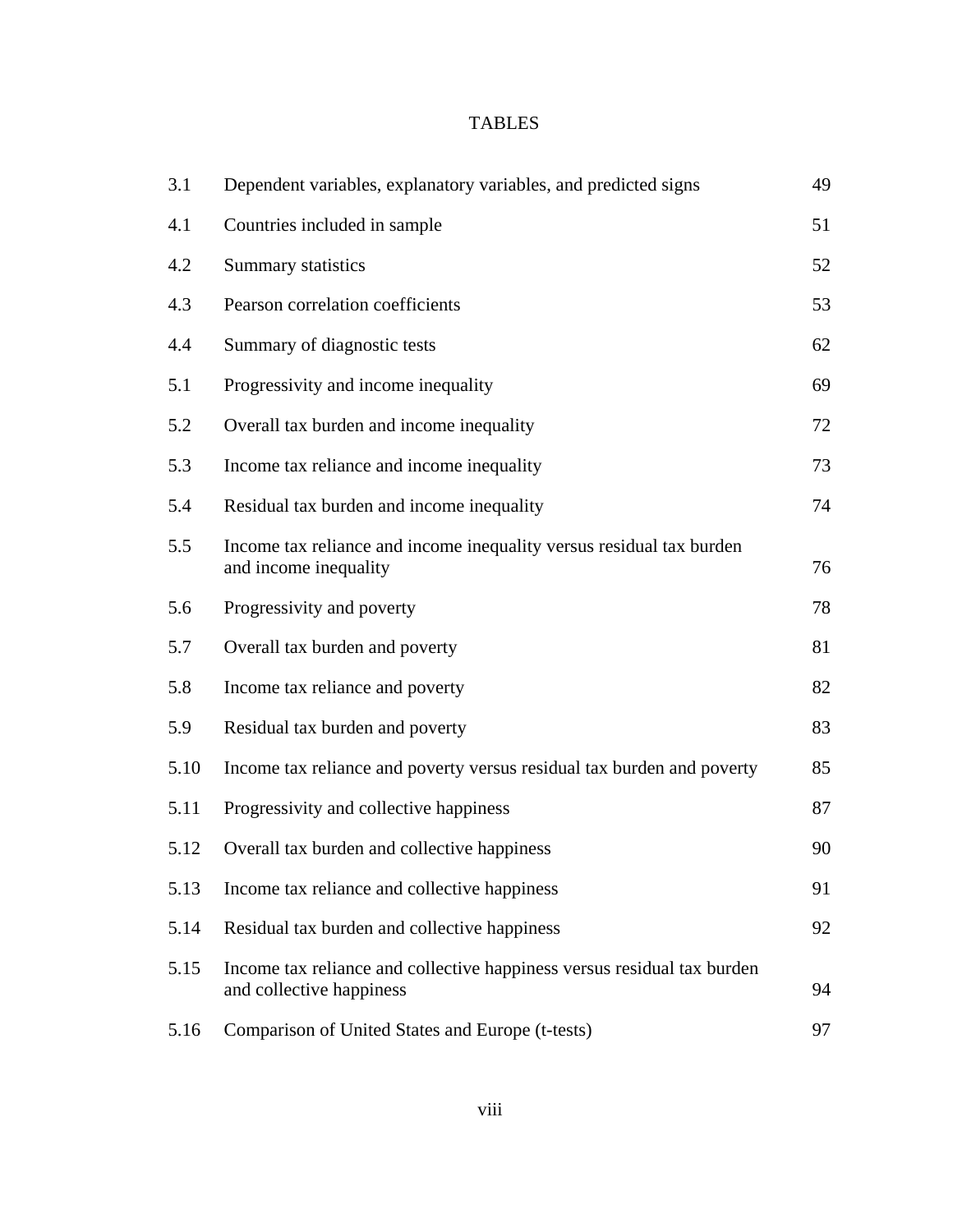| 5.17 | Differences in effects: United States versus Europe: Chow test<br>(dependent variable: income inequality)                                              | 99  |
|------|--------------------------------------------------------------------------------------------------------------------------------------------------------|-----|
| 5.18 | Differences in effects: United States versus Europe: Regressions<br>with dummy and interaction variables (dependent variable:<br>income inequality)    | 100 |
| 5.19 | Differences in effects: United States versus Europe: Chow test<br>(dependent variable: poverty)                                                        | 102 |
| 5.20 | Differences in effects: United States versus Europe: Regressions<br>with dummy and interaction variables (dependent variable: poverty)                 | 103 |
| 5.21 | Differences in effects: United States versus Europe: Chow test<br>(dependent variable: collective happiness)                                           | 105 |
| 5.22 | Differences in effects: United States versus Europe: Regressions<br>with dummy and interaction variables (dependent variable:<br>collective happiness) | 106 |
| 5.23 | Direction of differences in effects (parameter estimates for USA<br>dummy, interaction, and TAX variable)                                              | 108 |
| 5.24 | Sign and significance of control variables                                                                                                             | 113 |
| 5.25 | Analysis with no or only some control variables (summary)                                                                                              | 114 |
| 5.26 | Effects of the labor control variable (years 1990 through 2000)                                                                                        | 116 |
| 5.27 | Time effects                                                                                                                                           | 118 |
| 5.28 | Sign and significance of time dummy variables (summary)                                                                                                | 121 |
| 5.29 | Tax mix variables and income inequality, poverty, and<br>collective happiness                                                                          | 122 |
| 5.30 | Coefficients' sign and significance: entire sample versus sample without<br><b>USA</b> data                                                            | 124 |
| 5.31 | Sensitivity tests using alternate measurements for income inequality<br>and poverty                                                                    | 126 |
| 6.1  | Summary of results                                                                                                                                     | 134 |
| A.1  | Data sources for collective happiness measure                                                                                                          | 148 |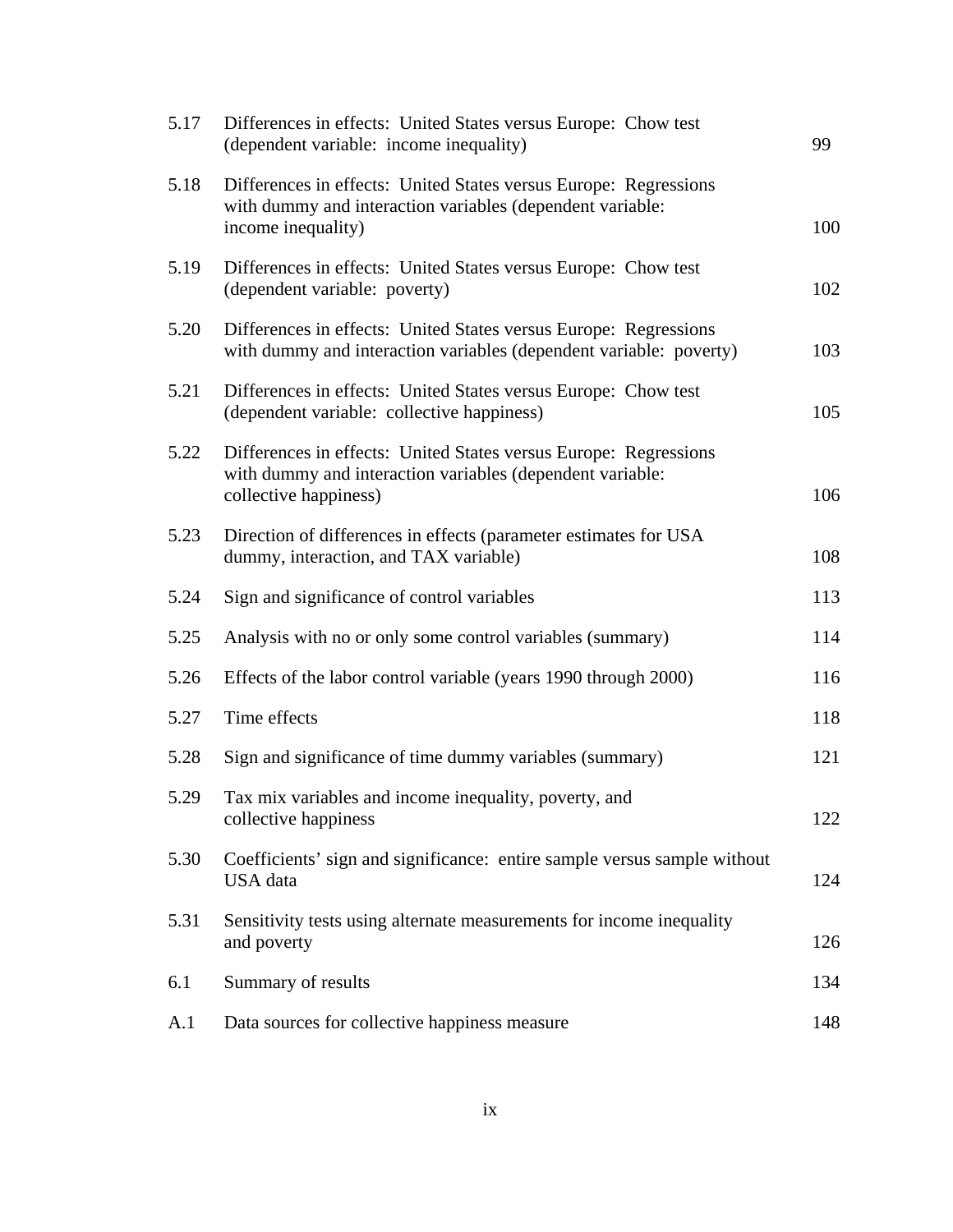| A.2        | Other data sources                                                                                                      | 149 |
|------------|-------------------------------------------------------------------------------------------------------------------------|-----|
| A.3        | Luxembourg Income Study (LIS) data information                                                                          | 150 |
| B.1        | Tax mix and income inequality                                                                                           | 152 |
| B.2        | Tax system variables (TAX) and income inequality (years 1990–2000)<br>(TIME variable and LABOREFF variable excluded)    | 155 |
| B.3        | Tax system variables (TAX) and income inequality (additional TIME<br>dummy variables added)                             | 156 |
| B.4        | Tax system variables (TAX) and income inequality (measured using<br>Atkinson index with $\epsilon = 0.5$ )              | 158 |
| B.5        | Tax system variables (TAX) and income inequality (measured using<br>the 90/10 decile ratio)                             | 160 |
| <b>B.6</b> | Tax system variables (TAX) and income inequality (reduced sample:<br>without USA data)                                  | 162 |
| C.1        | Tax mix and poverty                                                                                                     | 164 |
| C.2        | Tax system variables (TAX) and poverty (years 1990–2000)<br>(TIME variable and LABOREFF variable excluded)              | 167 |
| C.3        | Tax system variables (TAX) and poverty (additional TIME dummy<br>variables added)                                       | 168 |
| C.4        | Tax system variables (TAX) and poverty (measured using poverty<br>headcount ratio)                                      | 170 |
| C.5        | Tax system variables (TAX) and poverty (reduced sample: without<br>USA data)                                            | 172 |
| D.1        | Tax mix and collective happiness                                                                                        | 174 |
| D.2        | Tax system variables (TAX) and collective happiness (years 1990–2000)<br>(TIME variable and LABOREFF variable excluded) | 177 |
| D.3        | Tax system variables (TAX) and collective happiness (additional TIME<br>dummy variables added)                          | 178 |
| D.4        | Tax system variables (TAX) and collective happiness (reduced sample:<br>without USA data)                               | 180 |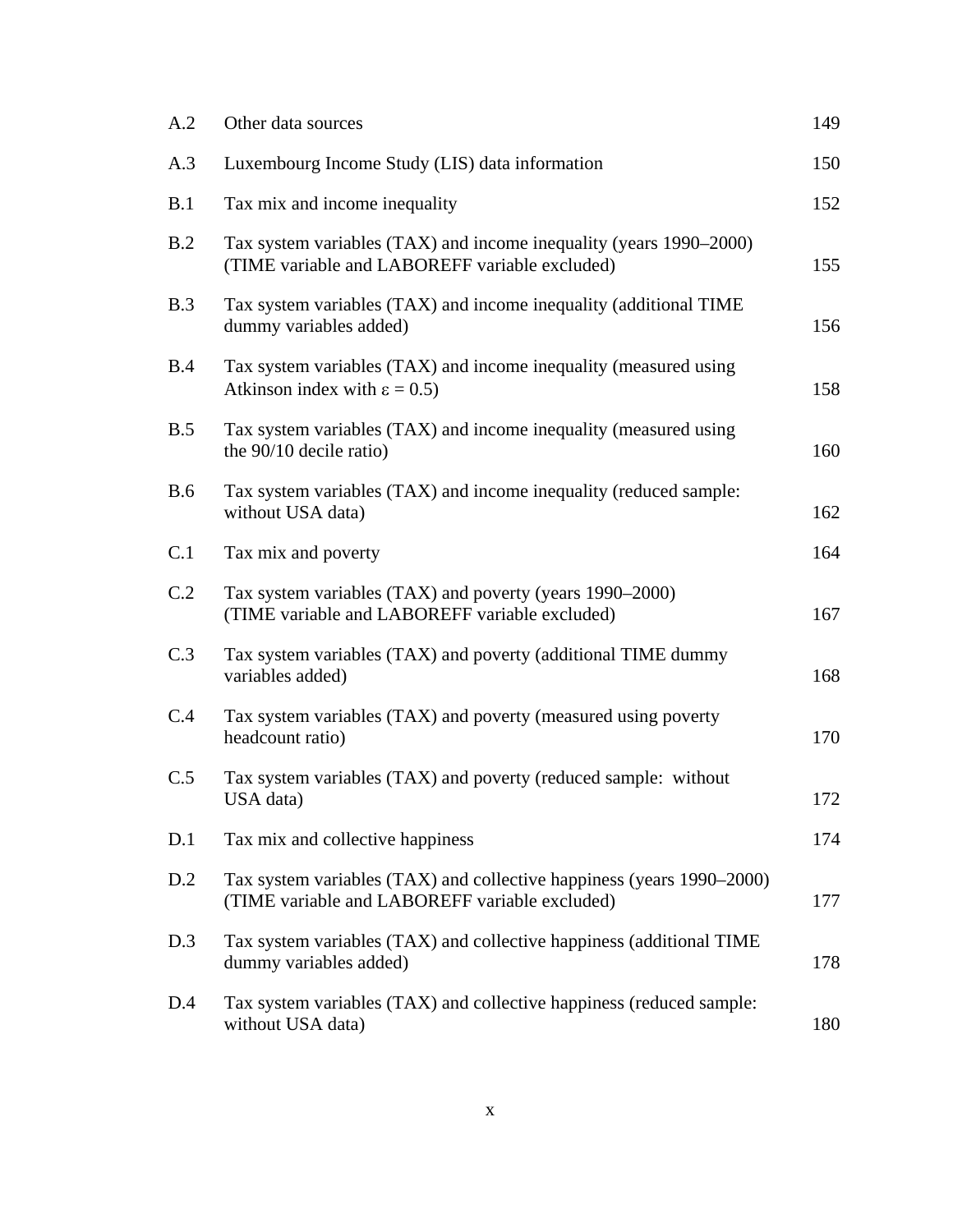# FIGURES

| 2.1 | United States tax revenues in percent of GDP for the years 1965-2001                                                                                                                        | 10 |
|-----|---------------------------------------------------------------------------------------------------------------------------------------------------------------------------------------------|----|
| 2.2 | United States tax revenues (income taxes only) in percent of GDP for<br>the years 1965–2001                                                                                                 | 11 |
| 2.3 | Top marginal tax rates in the United States between 1979 and 2004                                                                                                                           | 12 |
| 2.4 | Average and marginal combined federal income and FICA tax rates for<br>different income levels (1955–2003)                                                                                  | 14 |
| 2.5 | Tax revenues in percent of GDP for six OECD countries (1965–2002)                                                                                                                           | 16 |
| 2.6 | Income, payroll, property, and consumption tax revenues in percent of<br>total tax revenues for six OECD countries (years 1965, 1986, and 2001)                                             | 18 |
| 2.7 | Taxes on ordinary income (individuals), capital gains (individuals), and<br>corporate income in percent of total income tax revenues for six OECD<br>countries (years 1965, 1986, and 2001) | 20 |
| 3.1 | Framework adapted from Libby et al. (2002) ("Libby Boxes")                                                                                                                                  | 36 |
| 4.1 | Pre-tax-transfer and post-tax-transfer income inequality for six OECD<br>countries (years 1979–2000)                                                                                        | 55 |
| 4.2 | Poverty headcount ratio, poverty gap ratio, and $P_1$ for six OECD<br>countries (years 1969–2000)                                                                                           | 56 |
| 4.3 | Average happiness measure for six OECD countries (years 1972–2000)                                                                                                                          | 58 |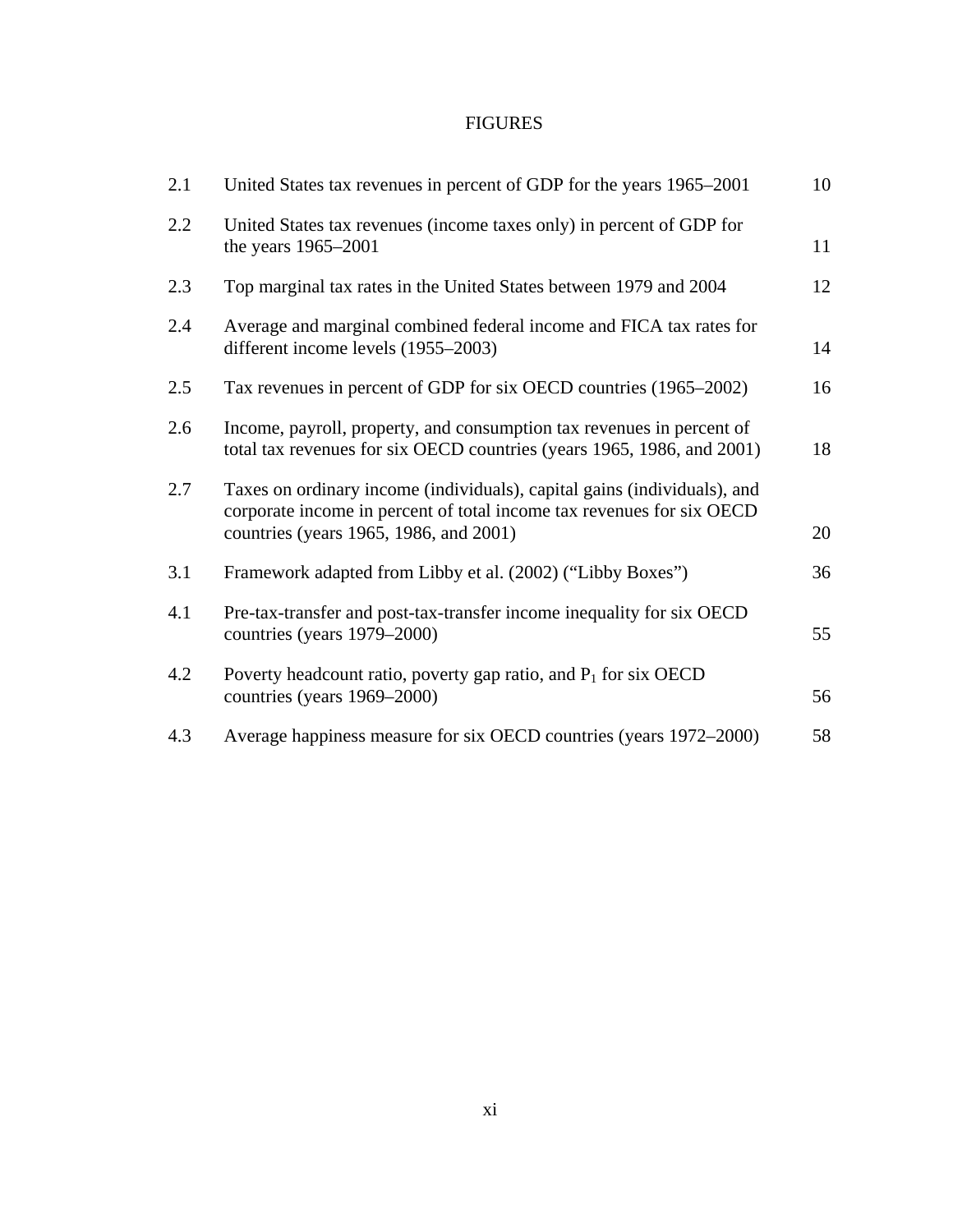## CHAPTER I

## INTRODUCTION

#### **Overview**

"What is a good tax?" has been asked many times in different contexts in the academic literature. In the past, much attention of academic research has been on the economic effects of taxation. The purpose of this study is to extend past research by concentrating on the relationship between tax and transfer systems and certain elements of social welfare other than traditional economic aspects. Specifically, the focus of this study is to examine the impact of various tax system variables on income inequality, poverty, and collective happiness. These variables are analyzed in an international context by comparing the impact of tax and transfer systems in different countries.

In addition to non-traditional dependent variables, this study also uses nontraditional data from the Luxembourg Income Study (LIS), the Euro-Barometer Survey, and the U.S. General Social Survey. The LIS database contains, for selected countries, household level data concerning different types of income, taxes, and transfers since the 1980s (Table A.3). Stated differently, it provides internationally comparable information pertaining to poverty levels and pre- and post-tax-transfer income inequality. The Eurobarometer Survey in the European Union and the U.S. General Social Survey in the United States have been asking citizens questions about their happiness/satisfaction with their lives since the 1970s. Similar to relatively recent happiness studies, such as Alesina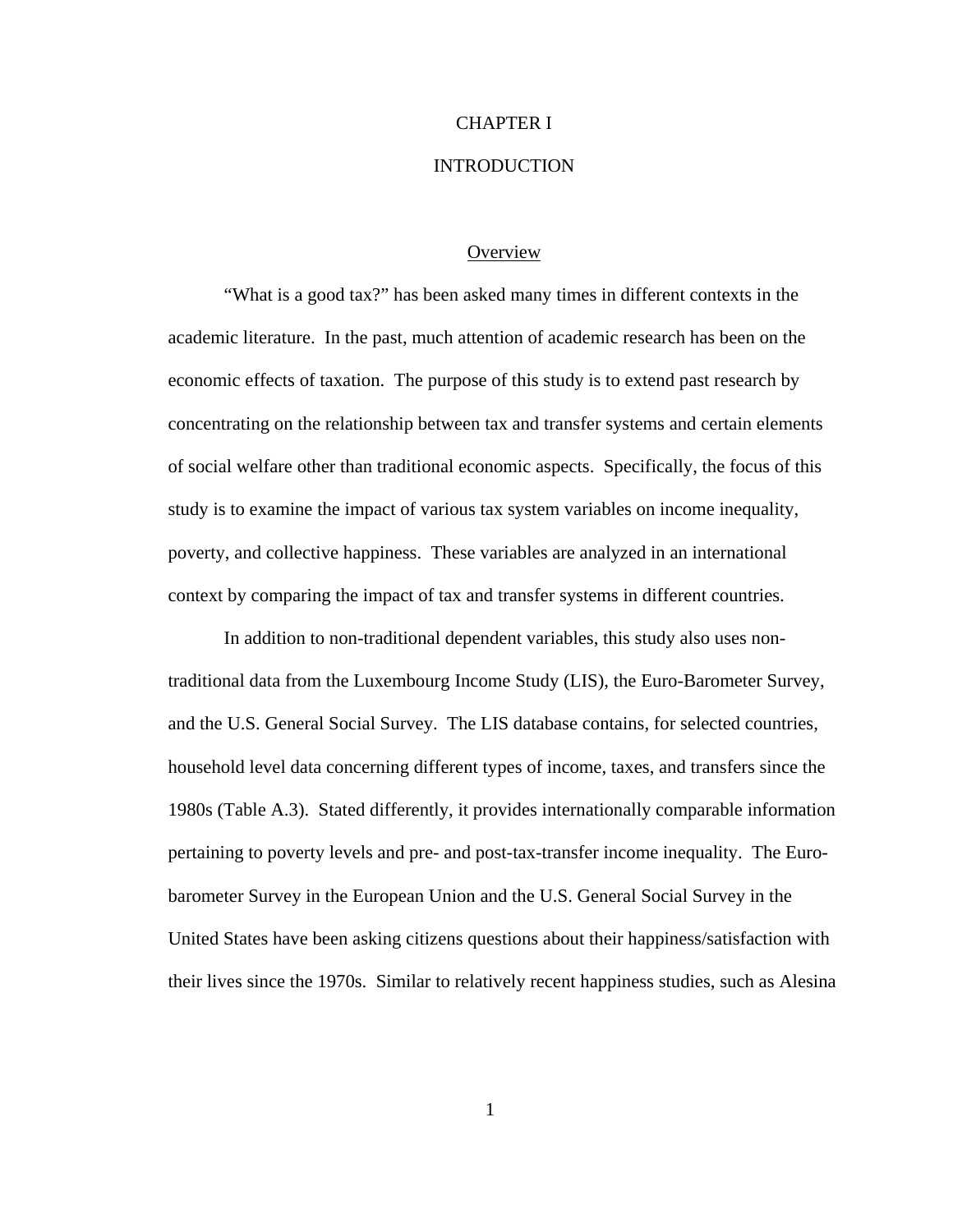et al. (2004) and Di Tella et al. (2003), data from these two surveys are used here to measure collective happiness.

#### Motivation

Recently, United States tax policy has focused extensively on the reduction of taxation on capital, personal income, and wealth transfers. The underlying motivation behind such tax policy is based largely on the need for economic stimulation based on the assumption that taxes impede growth.<sup>1</sup> Whereas opinions on the overall effectiveness of supply-side economic policies vary, little is understood about the impact of taxation on overall human well-being, a discussion regarding definition, and measurement of which can be found on page 24 and on page 30 of this dissertation. Most would agree that while taxes impact individual taxpayers' economic situations, a fair and properly developed tax system is necessary to support government's operations. Opinions vary significantly, however, on what constitutes a good tax system.

Adam Smith (1776: 825–828) defines a good tax system as one that allows the government to raise sufficient revenues while taking the taxpayer's ability to pay into consideration without being too complex and without distorting economic behavior. Since Smith's seminal work, many scholars have examined tax policies and their effects on social welfare. In particular, the need of a fair tax system with minimal disincentive

 $\overline{a}$ 

<sup>&</sup>lt;sup>1</sup> See for example The Whitehouse (2001). The President's Agenda for Tax Relief. Report 3065, February 15, 2001. [URL = http://www.whitehouse.gov/news/reports/taxplan.html]; and Stephen Moore (2003). Testimony on President Bush's Economic Growth Tax Cut before the Subcommittee on Oversight and Investigation, United States House of Representatives Committee on Financial Services. March 18, 2003. [URL = http://www.cato.org/testimony/ct-sm03182003.html].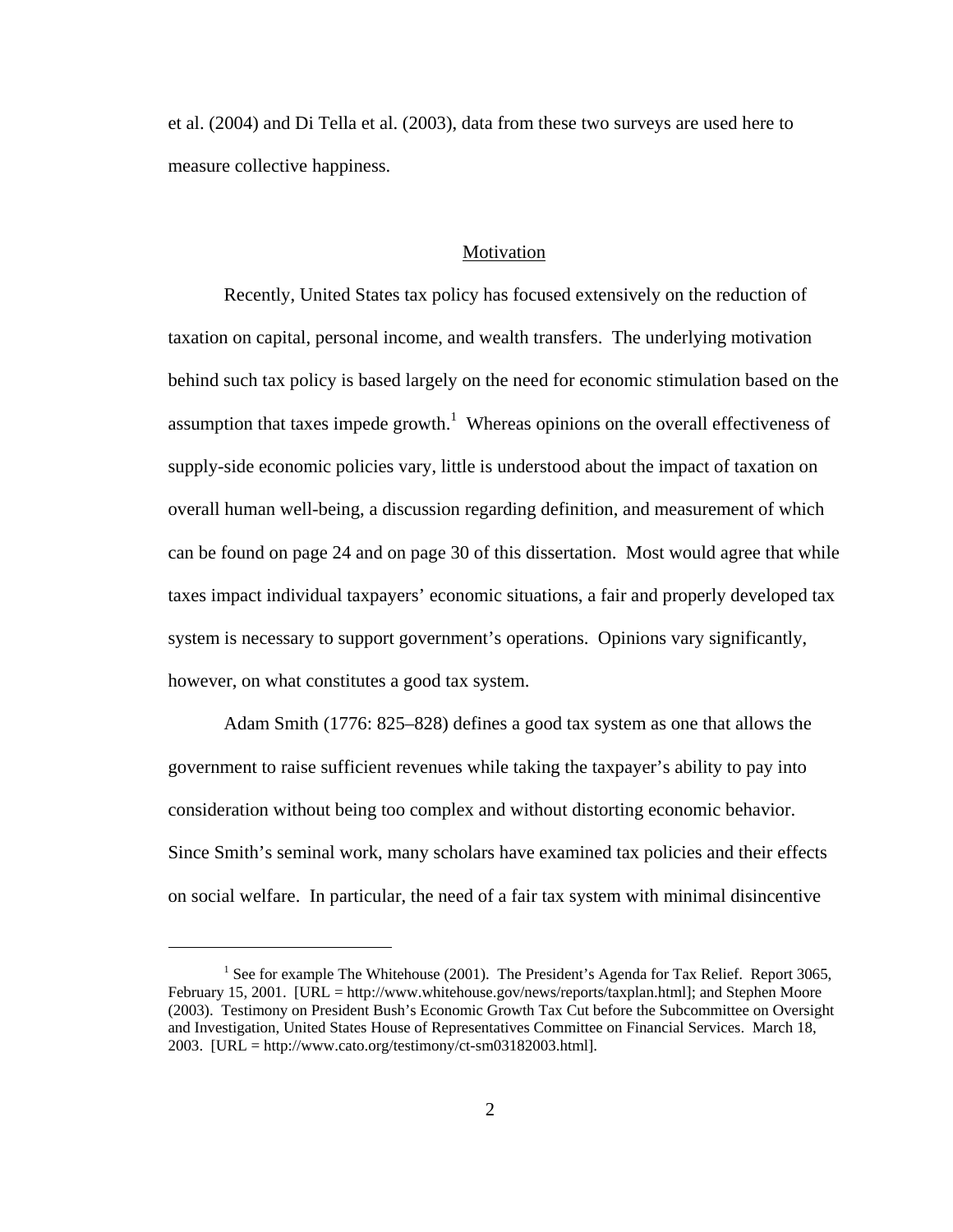effects has been discussed extensively (Musgrave, 1959: 61–115, Heady, 1993). While Smith (1776) argues that a fair tax is one that is levied in proportion to income, Heady (1993) implies that many researchers now believe a fair tax should reduce inequality of utility. Rawls (1971: 277–283) argues similarly and introduces the max-min social welfare function (Rawls, 1971: 150–161), suggesting that the only factor determining social welfare is the income of the poorest person in society.

Economic and public policy research also addresses the problem of disincentive effects. Ideally, taxes should not distort economic behavior and have no effect on economic growth. However, it is impossible to raise revenues without affecting behavior. Thus, optimal taxation research focuses on quantifying and/or minimizing disincentive effects (Mirrlees, 1971, Atkinson, 1973, Heady, 1993).

The two criteria of a good tax, fairness and economic efficiency, compete with each other. As Heady (1993) points out, a poll tax (lump sum payment) would have fewer disincentive effects than a tax based on income. Yet, most would agree that an income tax is fairer. Optimal taxation research therefore often combines the two criteria into one, assigning relative weights to each. In practice, these weights change based on changes in taxpayer preferences over time (Steinmo, 2003).

The literature on optimal taxation examines the criteria of a good tax with respect to maximizing social welfare, which is defined as the sum of the individuals' utilities (Heady, 1993). However, in practice, social welfare cannot be measured empirically because there is no agreement on what one's utility encompasses. The economic aspect of utility/social welfare, i.e., total or average income or income growth, is addressed by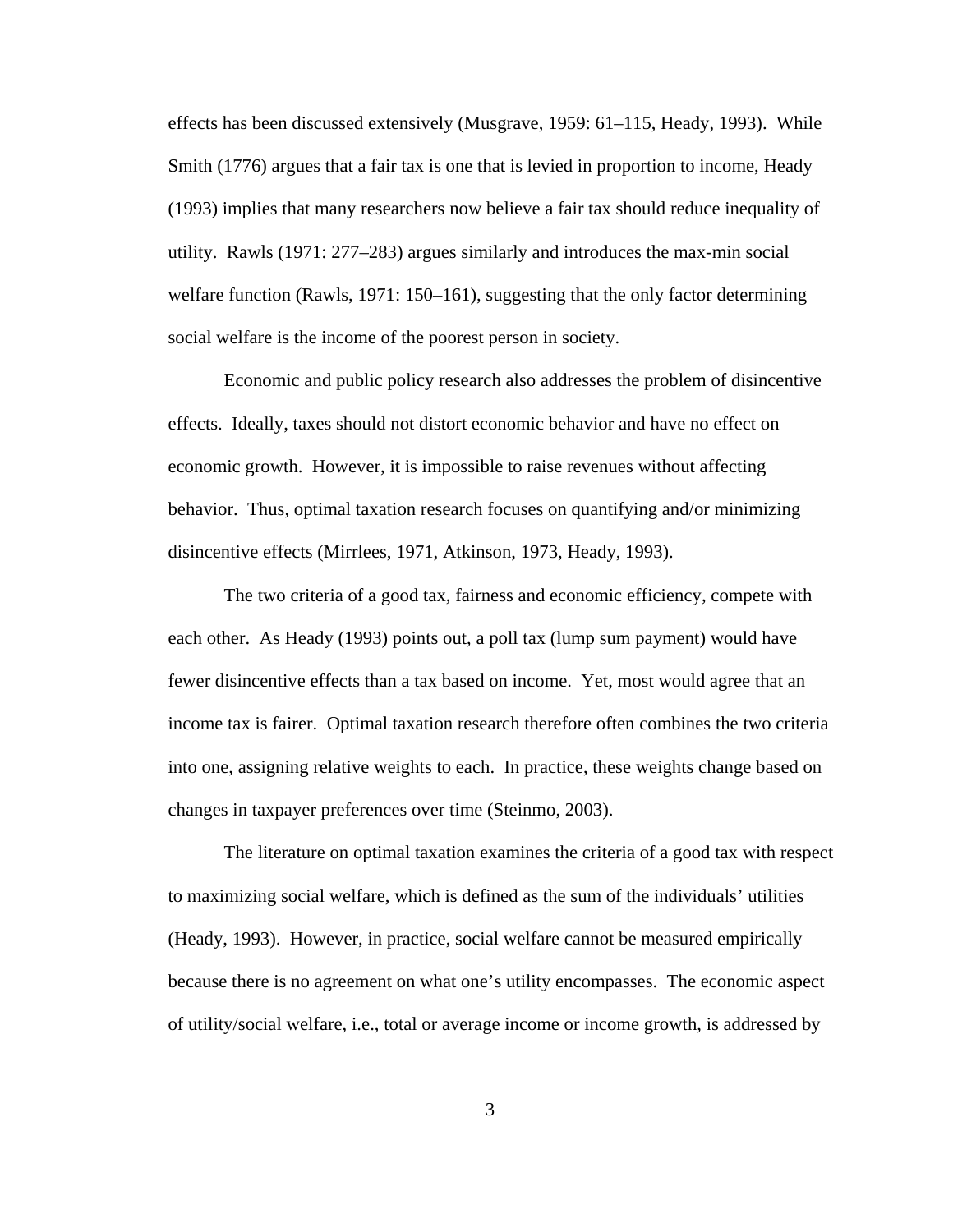many studies that examine the effect of taxation on economic growth (e.g., Rebelo, 1991, Alesina and Rodrik, 1994, Persson and Tabellini, 1994, and Engen and Skinner, 1996). Based on Rawls (1971), Sen (1997), Wolff (2002), and Griffith (2004), income inequality, poverty, and collective happiness are used in this dissertation to measure other aspects of utility/social welfare. Stated differently, this study investigates how tax policy factors impact social welfare by analyzing international tax data using three dependent variables: a country's income distribution, poverty level, and taxpayer happiness. Independent variables used to assess each country's tax and transfer system include: (i) progressivity, (ii) overall tax burden, (iii) income tax reliance, and (iv) residual tax burden (Widmalm 2001).

This study compares and contrasts multiple international tax systems from North America, Europe, and Australia. A motivating factor for this cross-country analysis is attributed to the findings of Alesina et al. (2004) that Americans are far less concerned about economic inequality and poverty than other modern developed cultures, suggesting a need for further comparative analysis. To that end, this study analyzes the extent to which the American tax and transfer system differs from various European tax and transfer systems with regard to tax and transfer progressivity, tax burden, and tax mix. In addition, differences in effects of tax and transfer systems on certain aspects of social welfare, specifically income inequality, poverty, and collective happiness, are examined.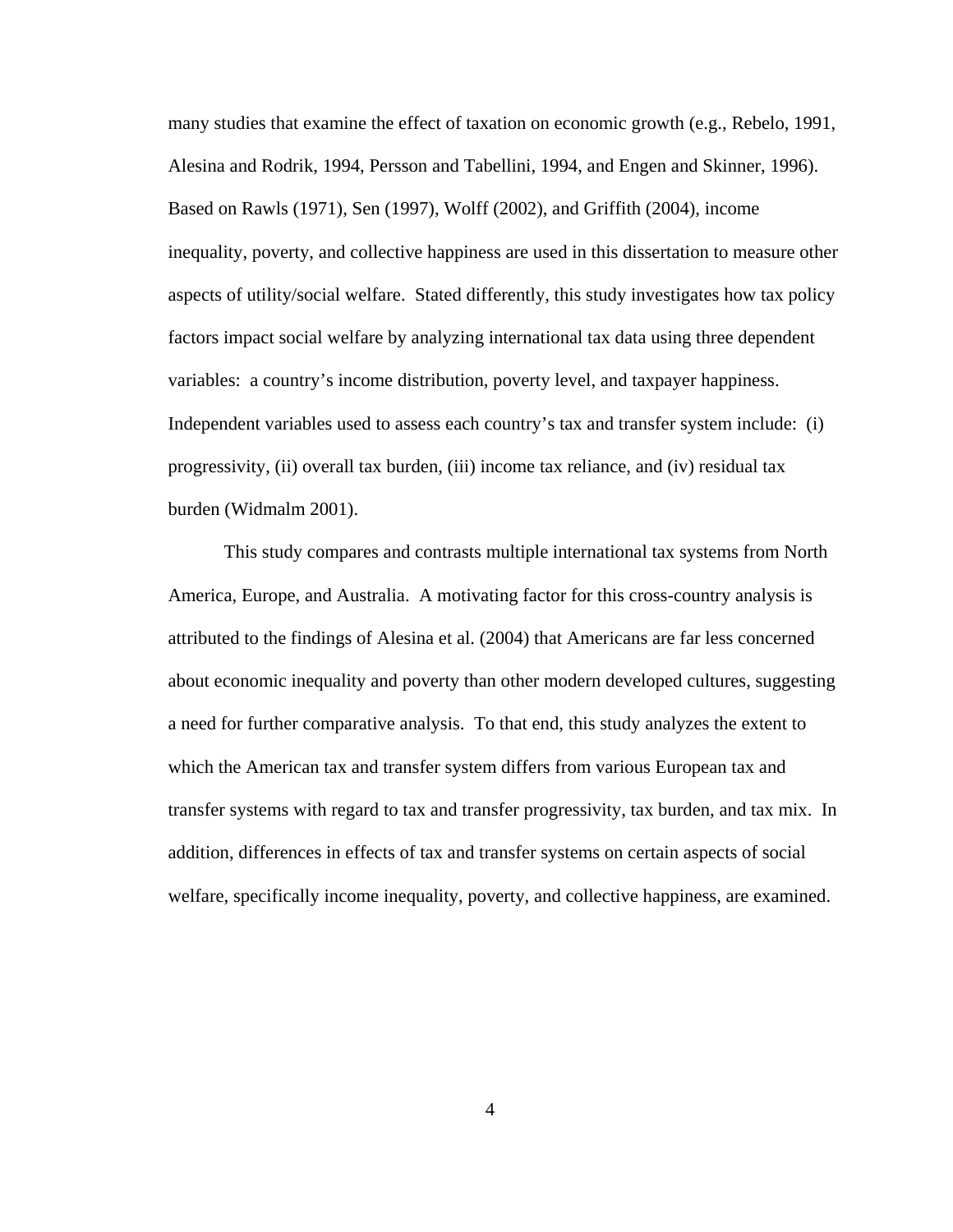#### Contribution

Results of this study provide information about potential impacts of tax policy on certain aspects of social welfare including the impacts of various tax system variables on income inequality, poverty, and collective happiness. They lend support to the notion that a relationship between tax and transfer systems and income inequality, poverty, and collective happiness exists. In summary, the findings suggest that progressivity and the overall tax burden of a country's tax and transfer system are negatively correlated with income inequality and poverty while some tax system variables (i.e., overall tax burden and income tax reliance) are positively associated with collective happiness. These results may be of importance to tax policy makers if reducing income inequality and poverty/redistribution of income is a goal of tax policy. Furthermore, the data indicates that transfer progressivity, defined as the redistribution of income through transfers, is more significant in reducing income inequality and poverty than tax progressivity, defined as the redistribution of income through taxes. This finding supports the notion that one cannot assess a tax system's effectiveness without addressing both collection *and* distribution of government revenues.

## **Organization**

This study is organized in six chapters. In this chapter, purpose, motivation and importance of the research have been presented. Chapter II provides a review of existing literature including a comparison of United States and international tax policy for the years 1965–2002. The research questions and hypotheses follow in Chapter III. In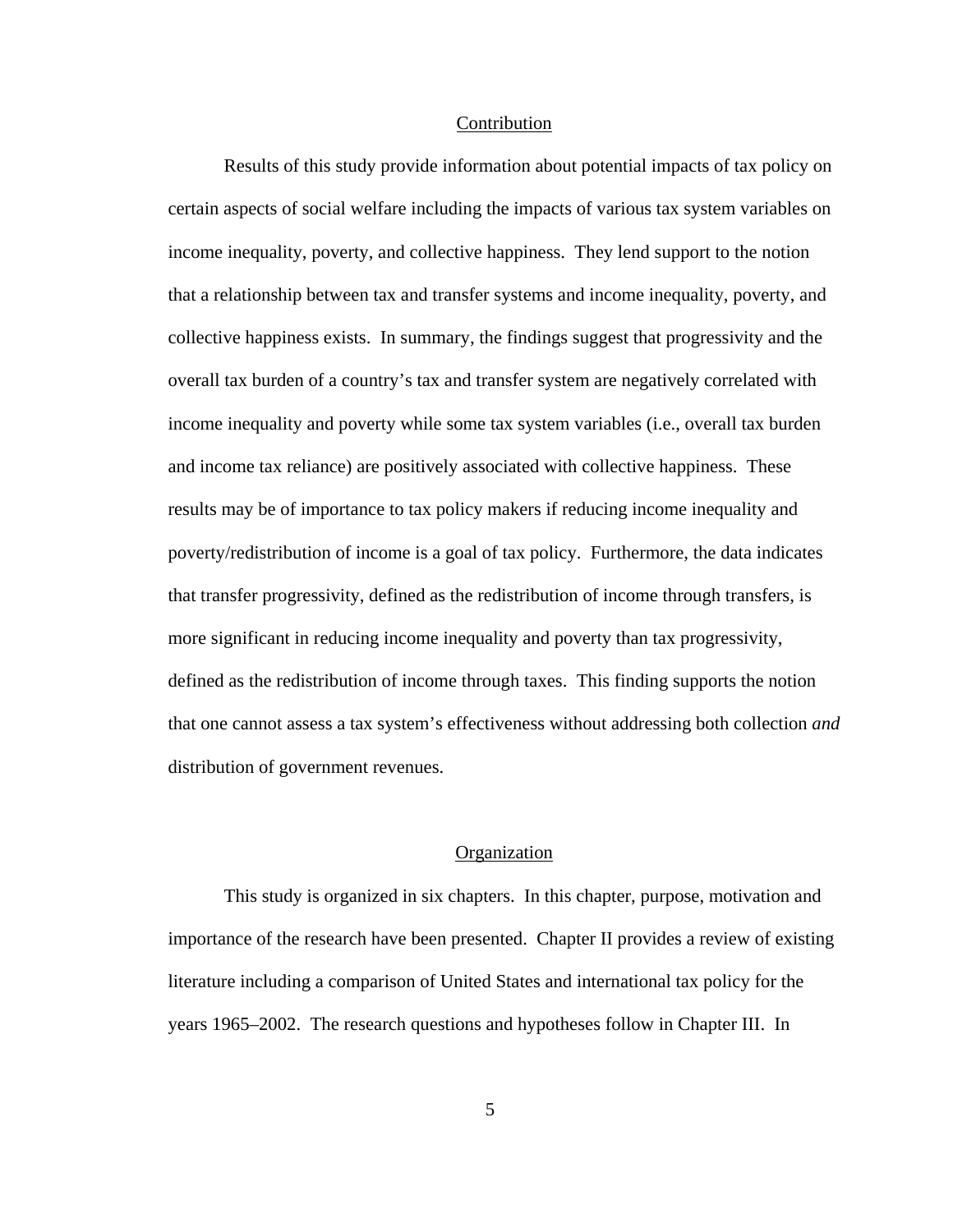Chapter IV, data sources, research model, and statistical methodology are presented. The main empirical results as well as several sensitivity tests are listed in Chapter V. The last chapter contains summary and conclusions of the research.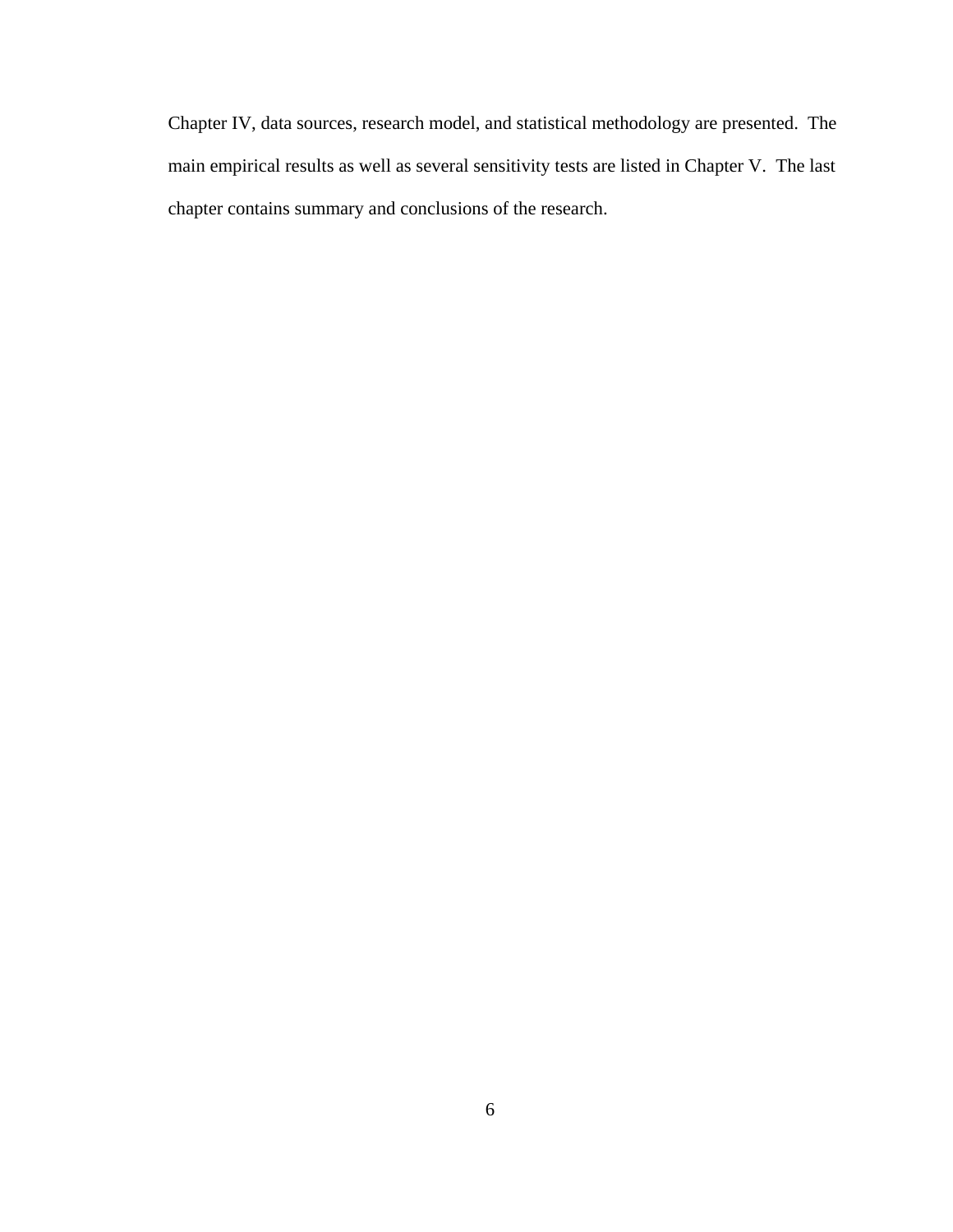## CHAPTER II

## LITERATURE REVIEW

In his seminal work, Adam Smith (1776: 825–828) outlined four maxims of a good tax system: 1) equality (fair to taxpayers),  $2$ ) certainty (sufficient to fund the government), 3) convenience (easy to collect/easy to pay), and 4) economic efficiency (taxes should not be expensive to collect nor should they discourage business). Unfortunately, these maxims often have competing objectives. For example, a convenient tax system (i.e., one with minimal administrative cost) competes with taxpayer equity because, in order to achieve a horizontally and vertically equitable tax structure, more tax provisions are necessary to correct the perceived inequities in taxpayers' relative abilities to pay the tax. Assessment of the relative importance of these maxims is subjective at best. Some argue that simplicity and sufficiency of the tax system far outweighs distributional equity while others favor a tax system that promotes greater emphasis on a taxpayer's ability to pay. Though individual taxpayer utility functions and policy preferences are difficult to measure directly, research methods, such as elasticity analysis, etc., are often used to assess the extent to which one principle or preference is significantly chosen over another and how taxpayers' preferences change over time (Musgrave, 1959: 61–115, Atkinson, 1973).

Steinmo (2003) describes how the standards of a good tax shifted during the  $20<sup>th</sup>$ century. He suggests that tax reforms often spread from the United States to other countries once their effectiveness has been demonstrated. In fact, in 1913, subsequent to

 $\frac{1}{2}$  $\frac{1}{2}$  Note that Smith was thinking of a proportional, not a progressive tax system.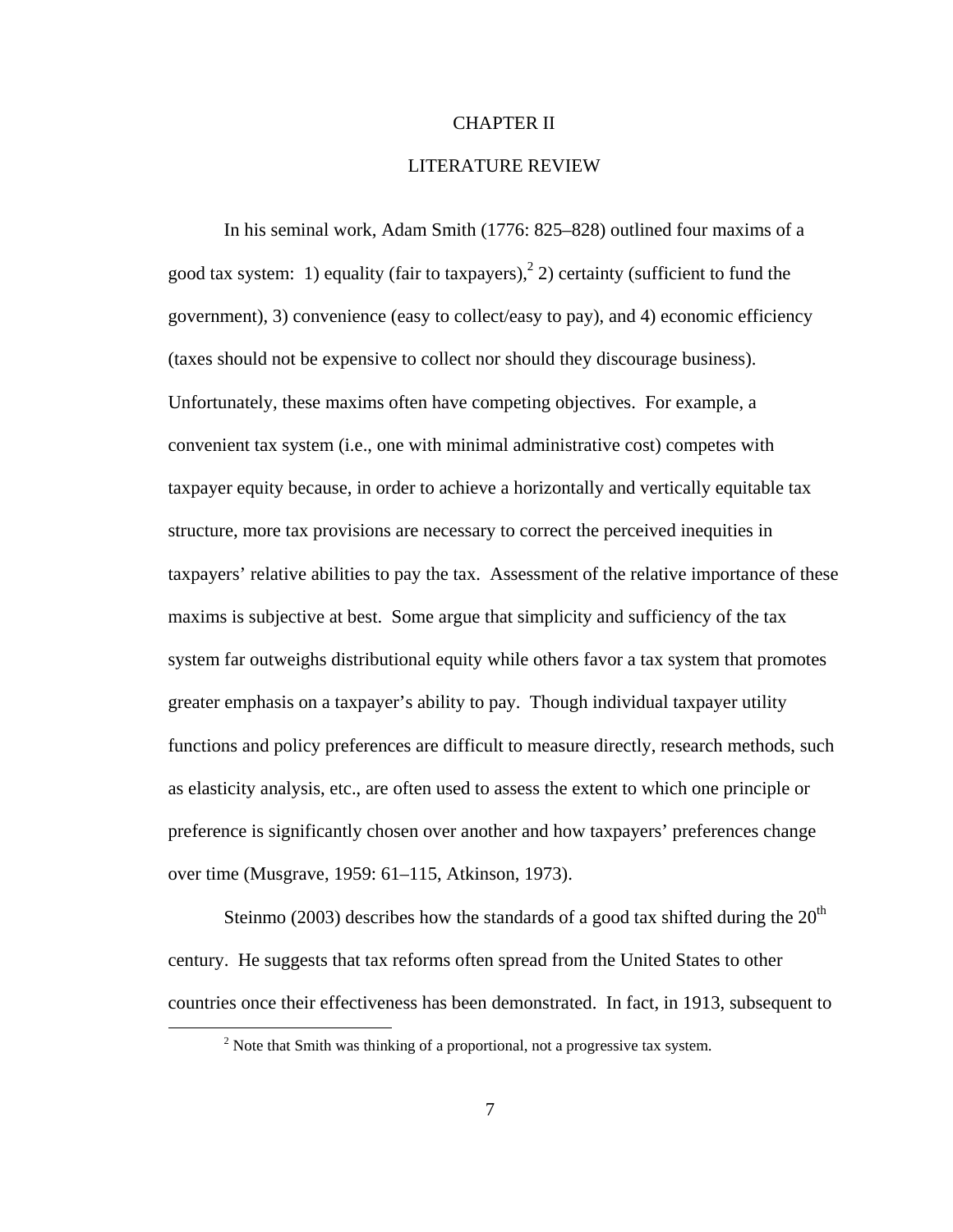the ratification of the sixteenth amendment of the United States constitution that legalized a Federal income tax, social values in many western countries shifted to a mindset where taxing the profits and income of the industrialists (the "rich people") was seen as a policy solution that would fairly generate sufficient government revenues. As the century progressed, however, many countries – including the United States – migrated from a "class tax" to a "mass tax" (Steinmo, 2003: 211) thus capturing middle and lower income taxpayers into the snare of its tax system. Governments further modified the tax system to serve as an instrument of public policy and social control (i.e., to achieve equity while influencing the economy) (Steinmo, 2003).

Using taxes as "social control" measures (Steinmo, 2003: 214) introduced additional complexity into the tax law. As a result, taxpayers with higher incomes used loopholes to avoid taxes. Consequently, many people perceived the tax system to be unfair. In the mid-1980s, tax policy in the United States shifted to a supply side economic perspective. This ideological shift led to significant reduction in marginal tax rates, in particular for higher income taxpayers, based on the argument that the extra disposable income accompanying the rate reductions would stimulate a proportionately greater percentage increase in the tax base, resulting in an overall increase in tax revenues. Concurrent with such policy changes, the general perception of what constituted a "good tax system" also seemed to shift focus from maximizing horizontal and vertical equity to minimizing economic distortions (Steinmo, 2003).

8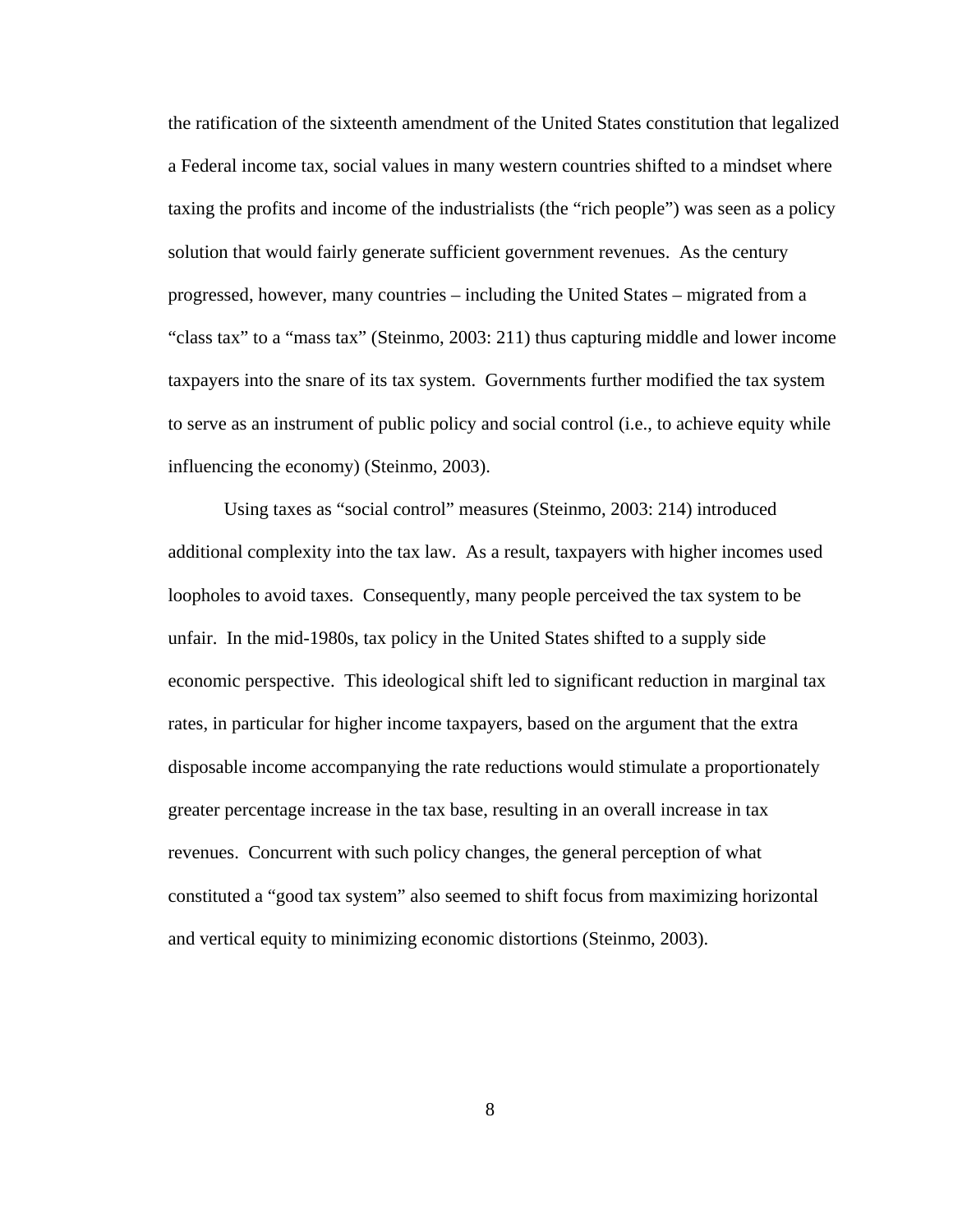## Tax Systems in the United States and in Other Countries

Steinmo (2003) presents evidence that "good" tax policy is a subjective concept and that consensus on the subject matter what constitutes a good tax is lacking. In addition, main objectives of tax policy change over time. The figures that follow below illustrate changes in United States and international tax policy over the past decades.

Figure 2.1 presents the tax revenues in the United States between 1965 and 2001. Despite many modifications to the United States tax law during that time frame, tax revenues, as a proportion of GDP, remained relatively constant, as did revenues from payroll, property, consumption, and other taxes.<sup>3</sup> The only tax that appears to vary more than others is the income tax. The figure suggests that if there are changes in the progressivity of a tax system, they tend to be enacted as part of income tax legislation.

 <sup>3</sup>  $3$  Note that the 2001 tax cuts are not reflected in this graph.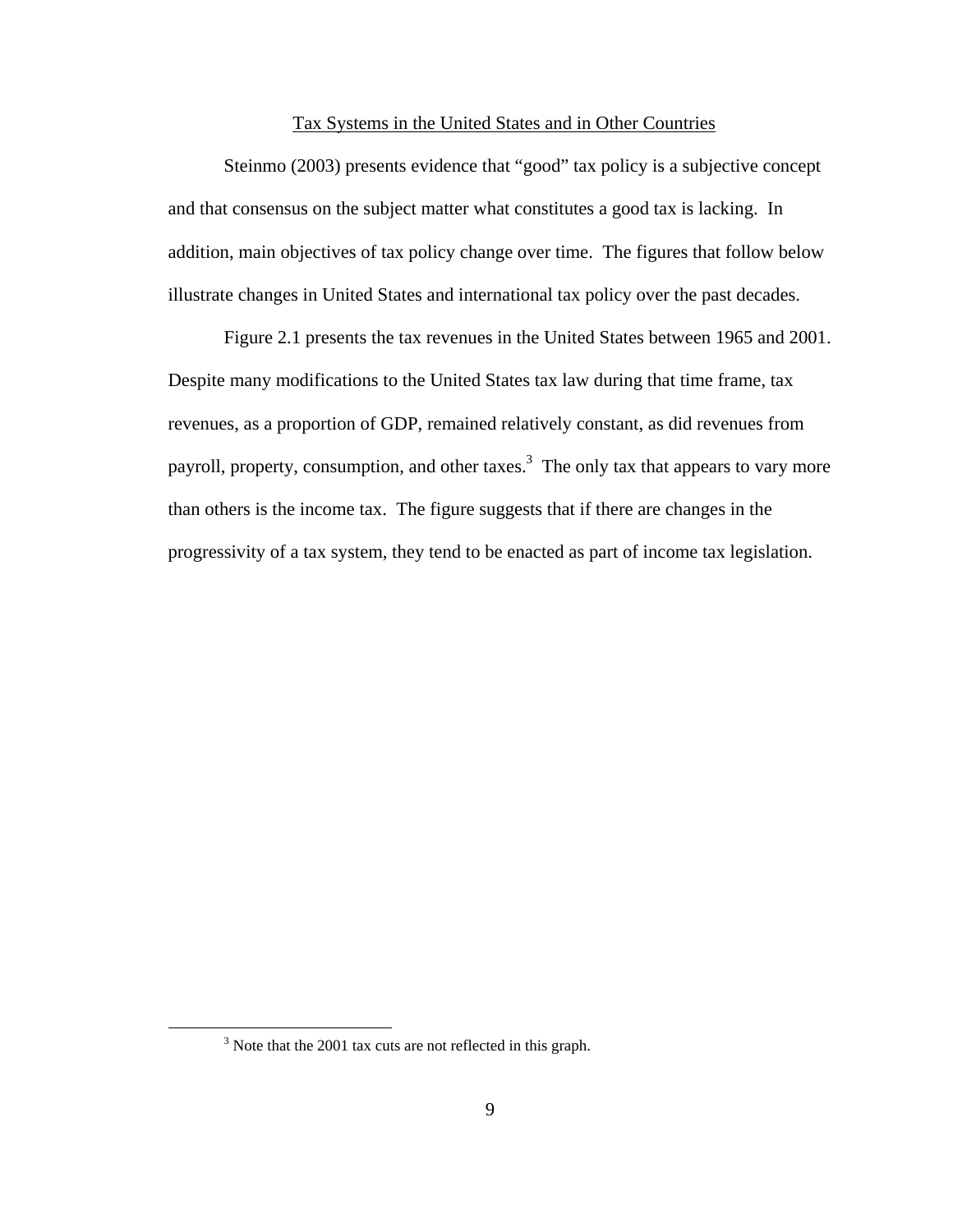





Figure 2.2 presents income tax revenues categorized as: 1) taxes on ordinary income for individuals, 2) taxes on capital gain revenue for individuals, and 3) corporate income taxes. The figure indicates that the majority of income tax revenues generated were derived from taxes on ordinary income of individual taxpayers. These numbers increased between 1965 and 2001 from 7.4 percent of GDP to 11 percent of GDP. The tax revenues from corporations decreased slightly over this time period. Capital gains taxes were responsible for government revenues of less than one percent of GDP in 1965 and a little over one percent of GDP in 2001.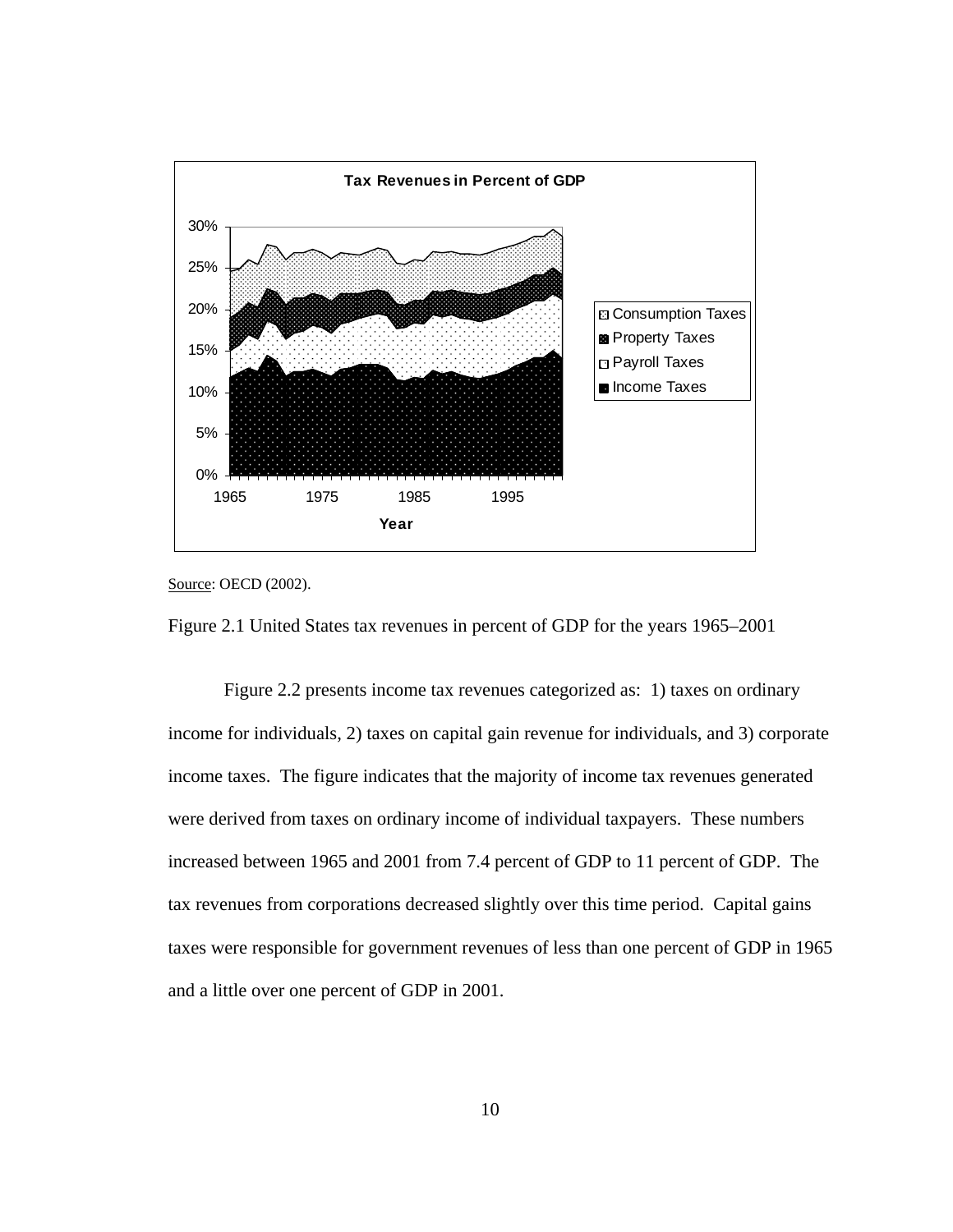

Source: OECD (2002).

Figure 2.2 United States tax revenues (income taxes only) in percent of GDP for the years 1965–2001

Lack of change in overall tax revenues as a percentage of GDP does not necessarily translate to immaterial changes in the relative allocation of the overall tax burden. Kasten et al. (in Slemrod, 1994: 9–50) examine the effect of the five major tax bills during the 1980s and 1990s on the distribution of the tax burden among income groups. They find that the total effective tax rate (ETR) for all families was approximately the same in 1993 as in 1980. However, among different income groups ETRs changed. Specifically, ETRs were higher for low-income families, and lower for medium income and for most high-income families. Furthermore, both ETRs and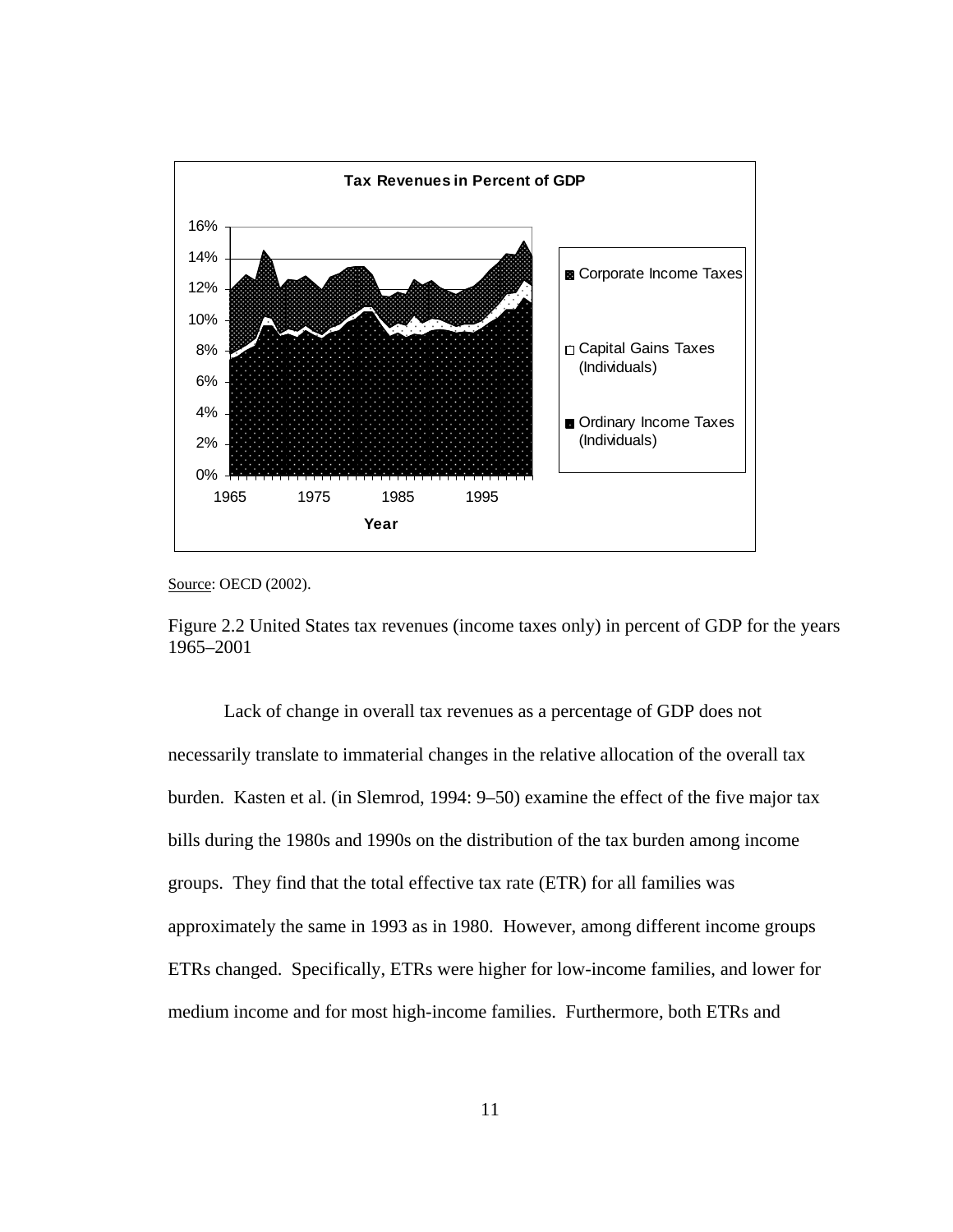progressivity decreased between 1980 and 1985, and increased again after that. Petska and Strudler (2000), using tax return data from 1979 through 1996, analyze the changes in marginal and average tax rates for that period. Consistent with the results of Kasten et al., they find that although top marginal tax rates decreased significantly between 1979 and 1989, average tax rates changed very little. Steuerle (2004) comes to a similar conclusion. Figure 2.3 presents the change in the top marginal tax rates in the United States.



Source: Steuerle (2004).

Figure 2.3 Top marginal tax rates in the United States between 1979 and 2004

Petska and Strudler (2000) further analyze tax burden by income group. They show that for the years 1979-1996 income tax incidence increased for the top 10 percent income group while decreasing for the bottom 90 percent of taxpayers. Average tax rates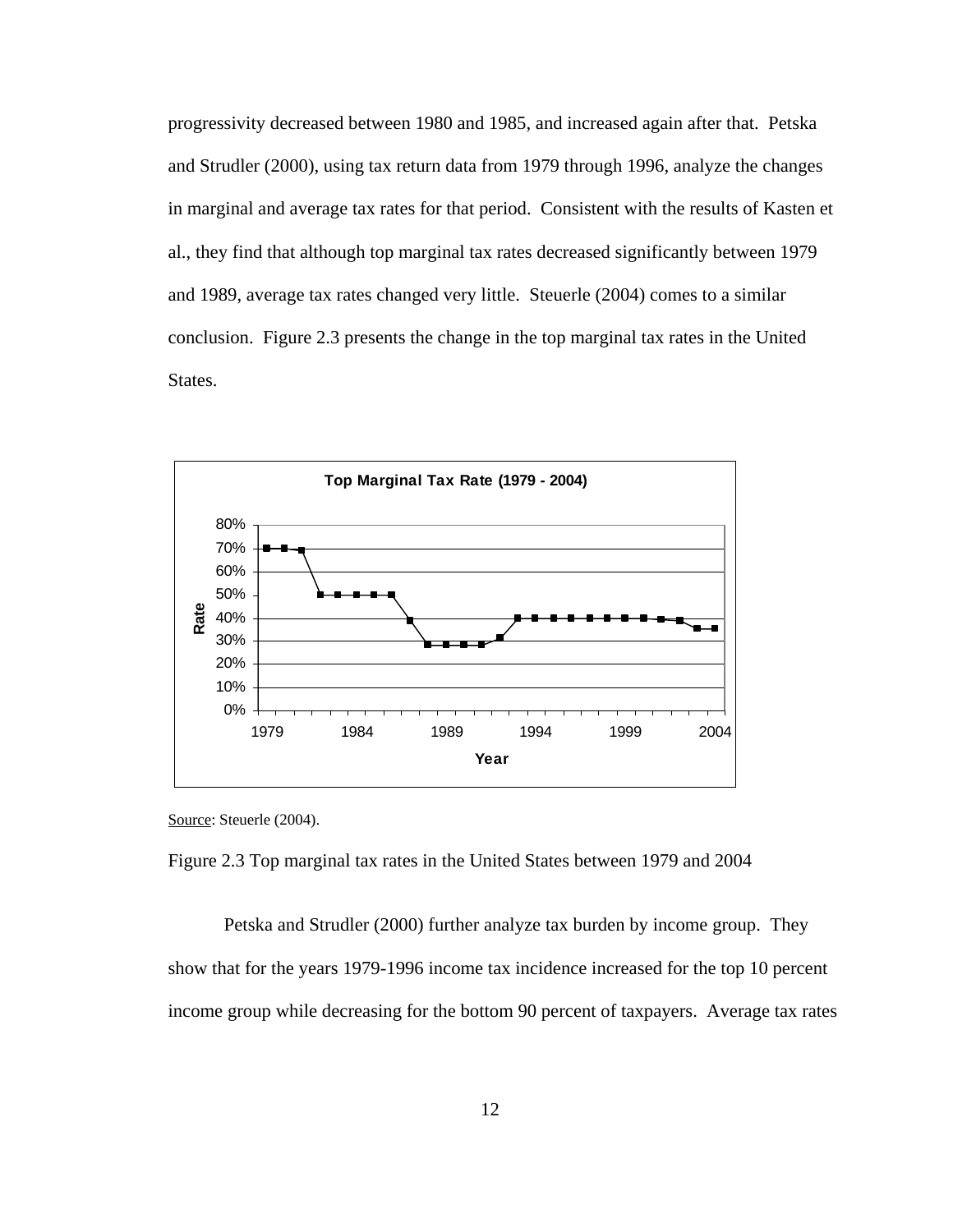by income-size class demonstrate that, in general, tax burdens increased with income-size classes for the entire time period in question (1979–1996). This data supports the overall progressivity of the income tax. Burman et al. (1998) also analyze changes in marginal income tax rates between 1980 and 1995 using panel data. They decompose marginal tax rate changes into two parts: (i) changes due to tax law changes and (ii) changes due to life-cycle changes. The authors find that between 1980 and 1990 statutory marginal tax rates declined significantly for most households and that, in most cases, changes in tax law were the reason for the decline.

Steuerle (2001) examines the effect of the Economic Growth and Tax Relief Reconciliation Act of 2001 on tax revenues as a percentage of GDP. He posits that although the tax act significantly cut marginal tax rates, estimated future federal tax revenues as percentage of GDP are still likely to fall within the narrow range that has existed since World War II (between 14 and 22 percent of GDP). However, Steuerle (2004) demonstrates that some 2001 tax law changes were significant nonetheless – at least for certain income groups. Figure 2.4 shows how average and marginal tax rates changed over the last five decades for three different levels of income.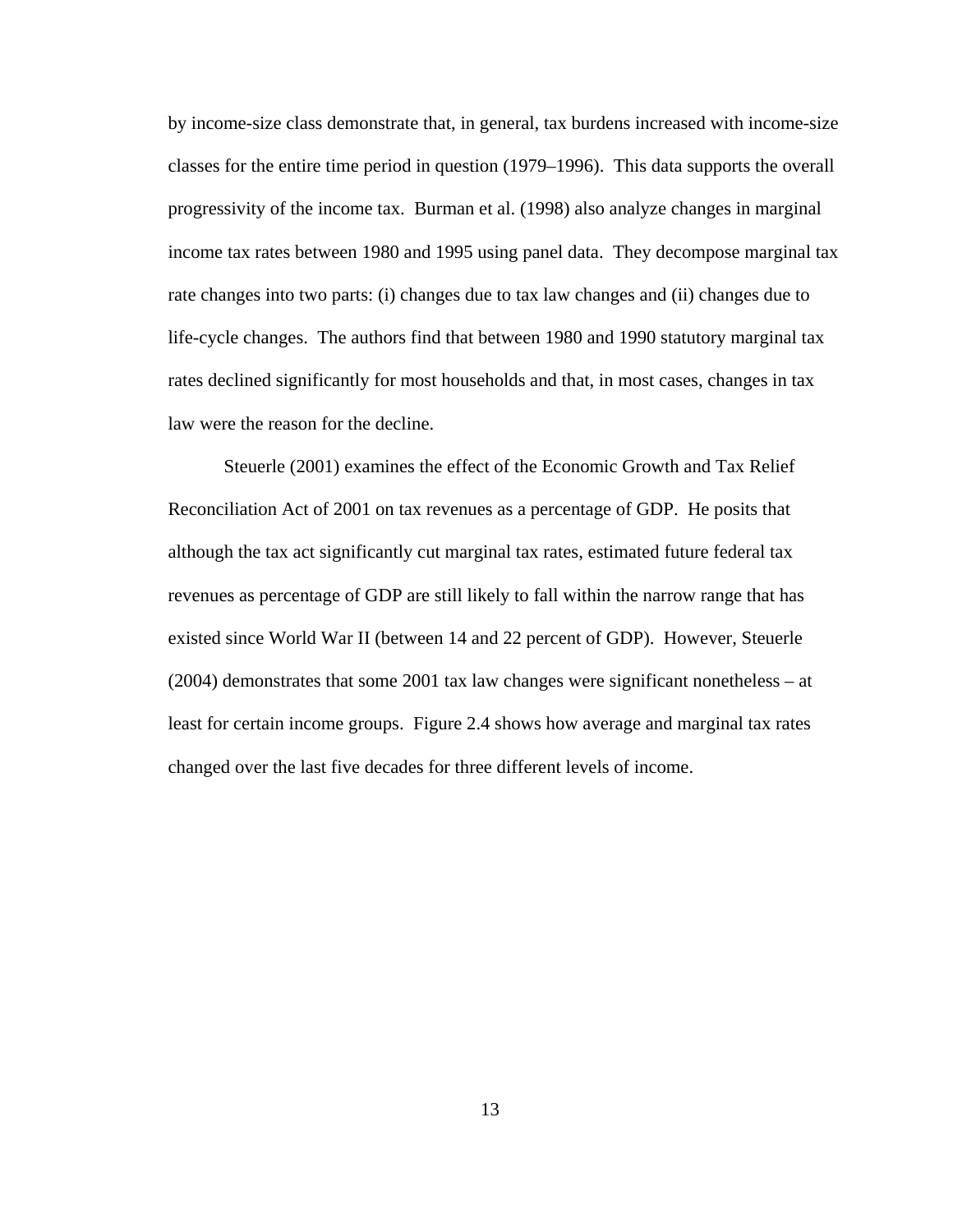



Figure 2.4 Average and marginal combined federal income and FICA tax rates for different income levels (1955–2003)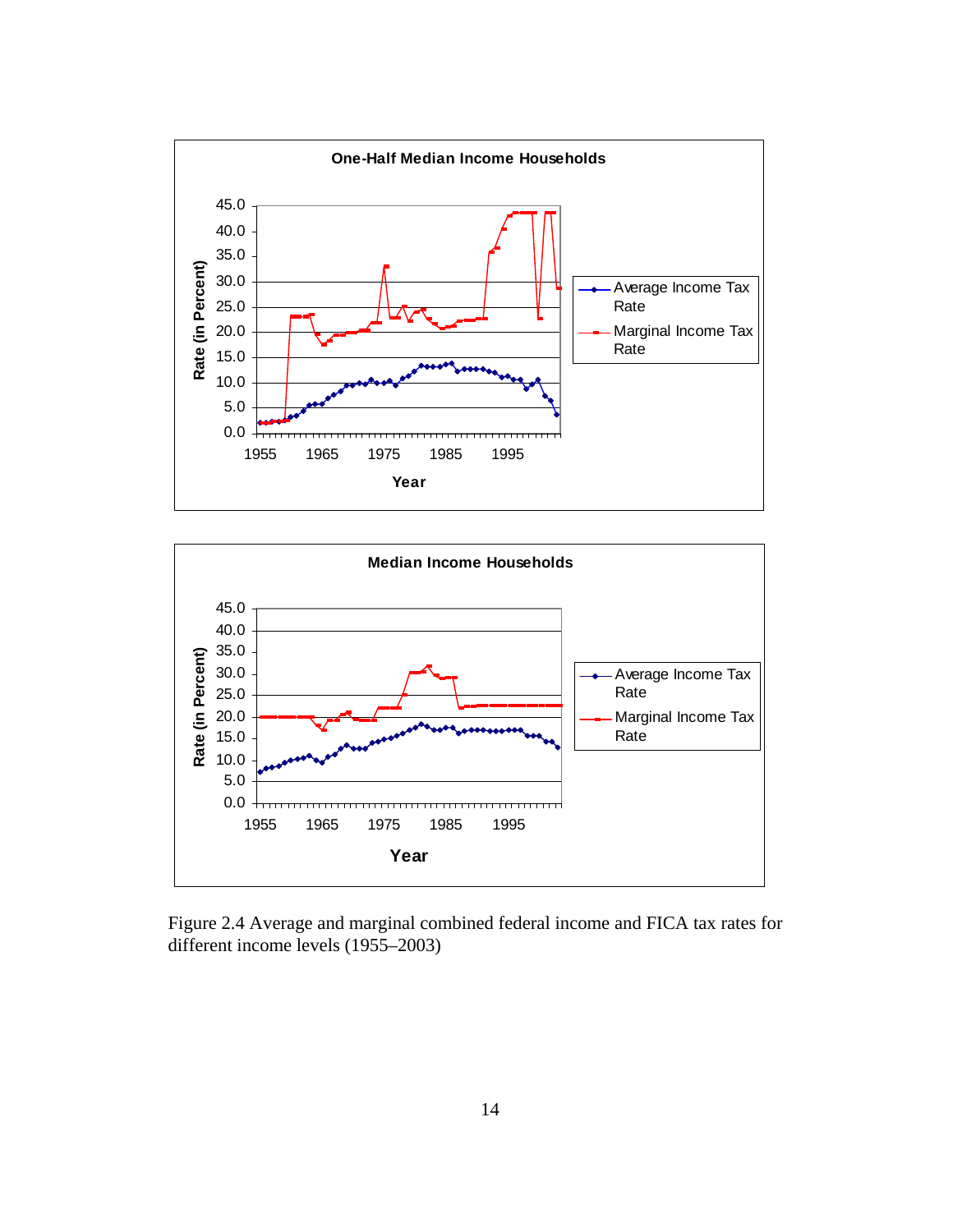

Notes: (a) Years 1992–2003 include effects of earned income tax credit (assuming two eligible dependents).

(b) Years 2001–2003 include effects of one-year rebate under PL 94-12 and effects of child tax credit expansion under EGTRRA.

(c) Year 2001 includes effects of the \$600 rebate given as part of EGTRRA.

(d) Years 1998–2000 include effects of child tax credit as enacted in Taxpayer Relief Act of 1997.

Source: Steuerle (2004).

#### Figure 2.4 Continued

More questions arise when comparing the United States tax policy changes to other developed countries' tax and transfer systems. Perry compiled several international tax comparisons (e.g., Perry, 1995, and Perry, 1997). These analyses are based on published annual data from the Organization for Economic Co-operation and Development (OECD). The OECD data enables researchers to compare and contrast the tax systems of each member country of the OECD. Figure 2.5 provides information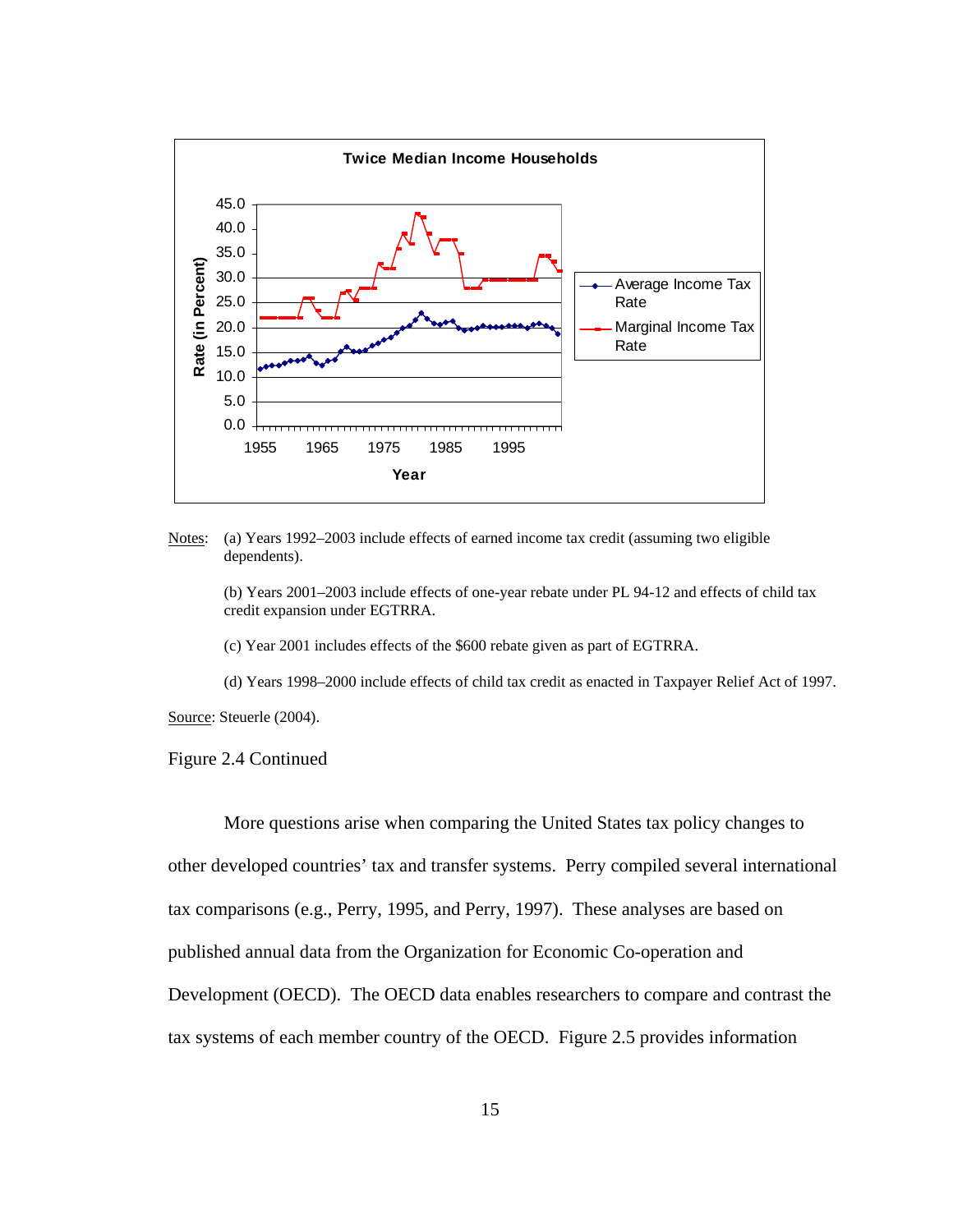comparing the United States and five other OECD countries (i.e., Australia, Canada, Germany, Sweden, and the United Kingdom). Note from Figure 2.5 that while all countries presented seem to have experienced a decrease in tax revenues between 2000 and 2002, the United States' decline is striking. Stated differently, no other country in the analysis experienced such a significant loss in tax revenues during any time between 1965 and 2002.



Source: OECD (2002).

Figure 2.5 Tax revenues in percent of GDP for six OECD countries (1965–2002)

The composition of tax revenues across different countries is also of interest.

Figure 2.6 provides a comparison of the same OECD countries. This graph demonstrates that in the United States, relative to the other countries presented, consumption taxes, comprise a smaller component of government revenues (approximately 16–20 percent)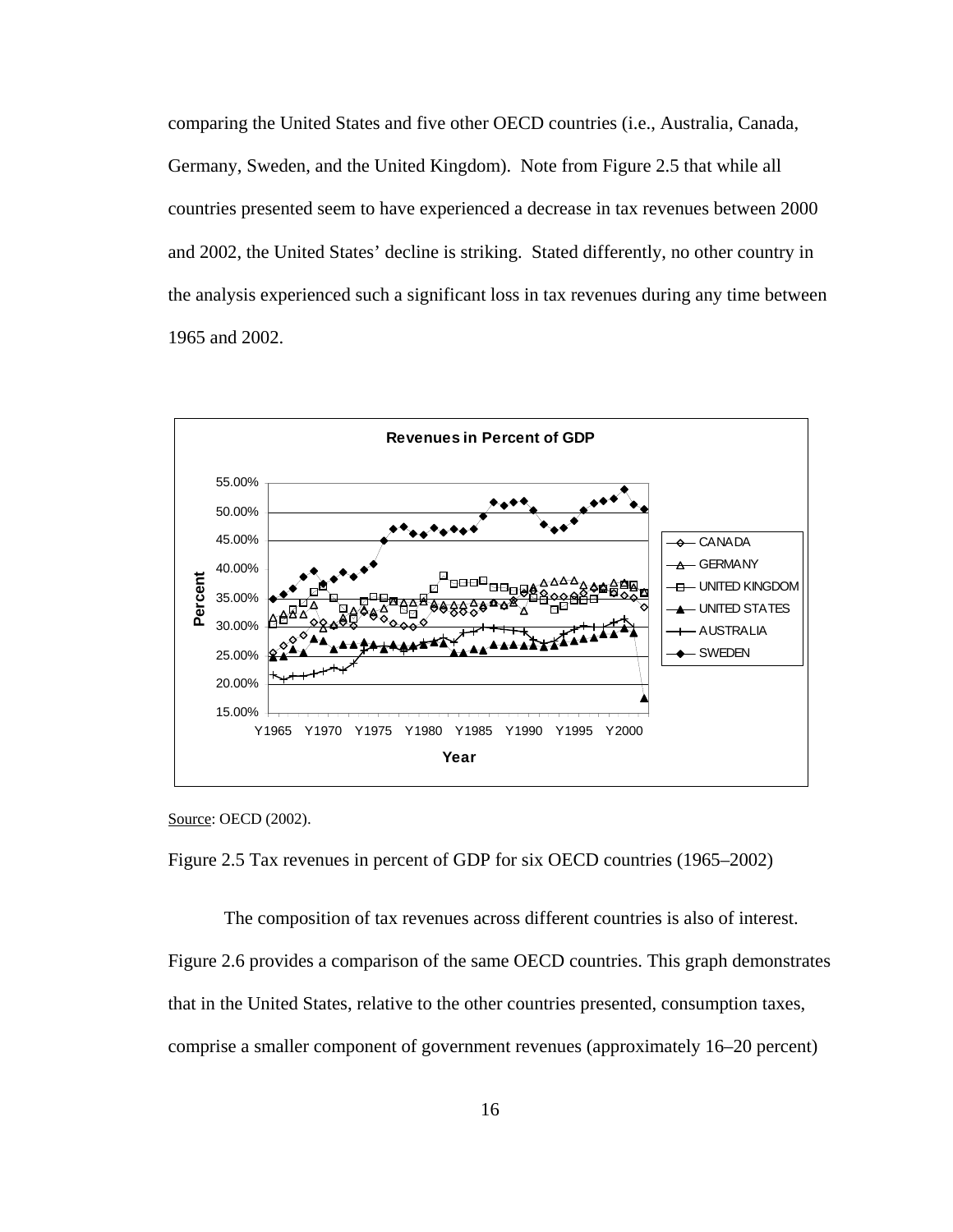and that the relative importance of consumption taxes declined between 1965 and 2001. Payroll and income taxes together comprise a significant portion of tax revenues for all countries in this sample with an increase in emphasis on these taxes between 1965 and 2001.

Figure 2.7 illustrates the shift in emphasis on different types of income taxes for the same OECD countries. From 1965 to 1986, for most countries (except the United Kingdom), the relative incidence of taxes on ordinary income of individual taxpayers increased at the expense of corporate income taxes. For the United States and Germany, corporate tax revenues decreased further between 1986 and 2001. For the remaining countries analyzed, the revenues remained relatively stable. Individual taxpayers' capital gains taxes were relatively unimportant for all countries in the sample.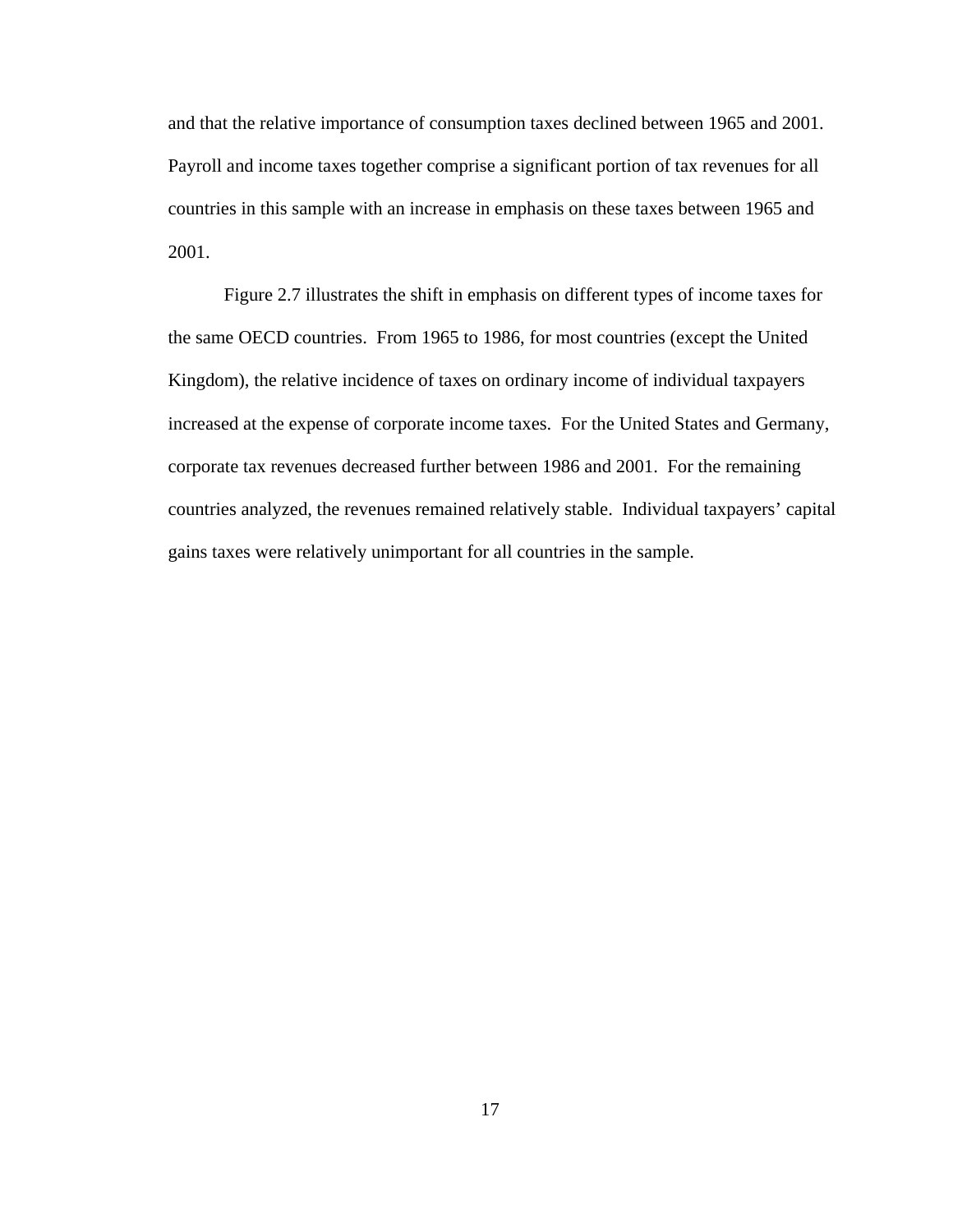



Figure 2.6 Income, payroll, property, and consumption tax revenues in percent of total tax revenues for six OECD countries (years 1965, 1986, and 2001)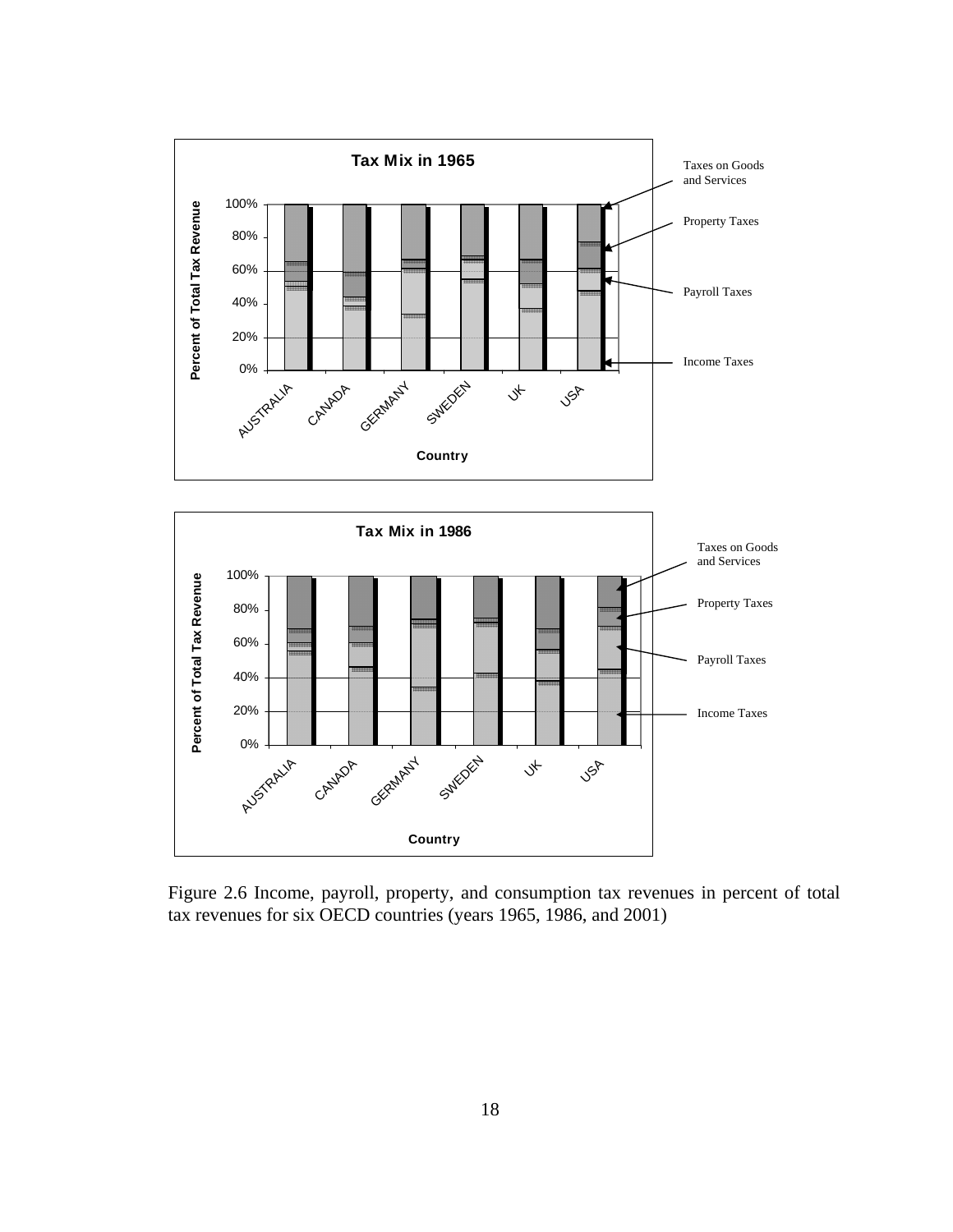

Source: OECD (2002).

Figure 2.6 Continued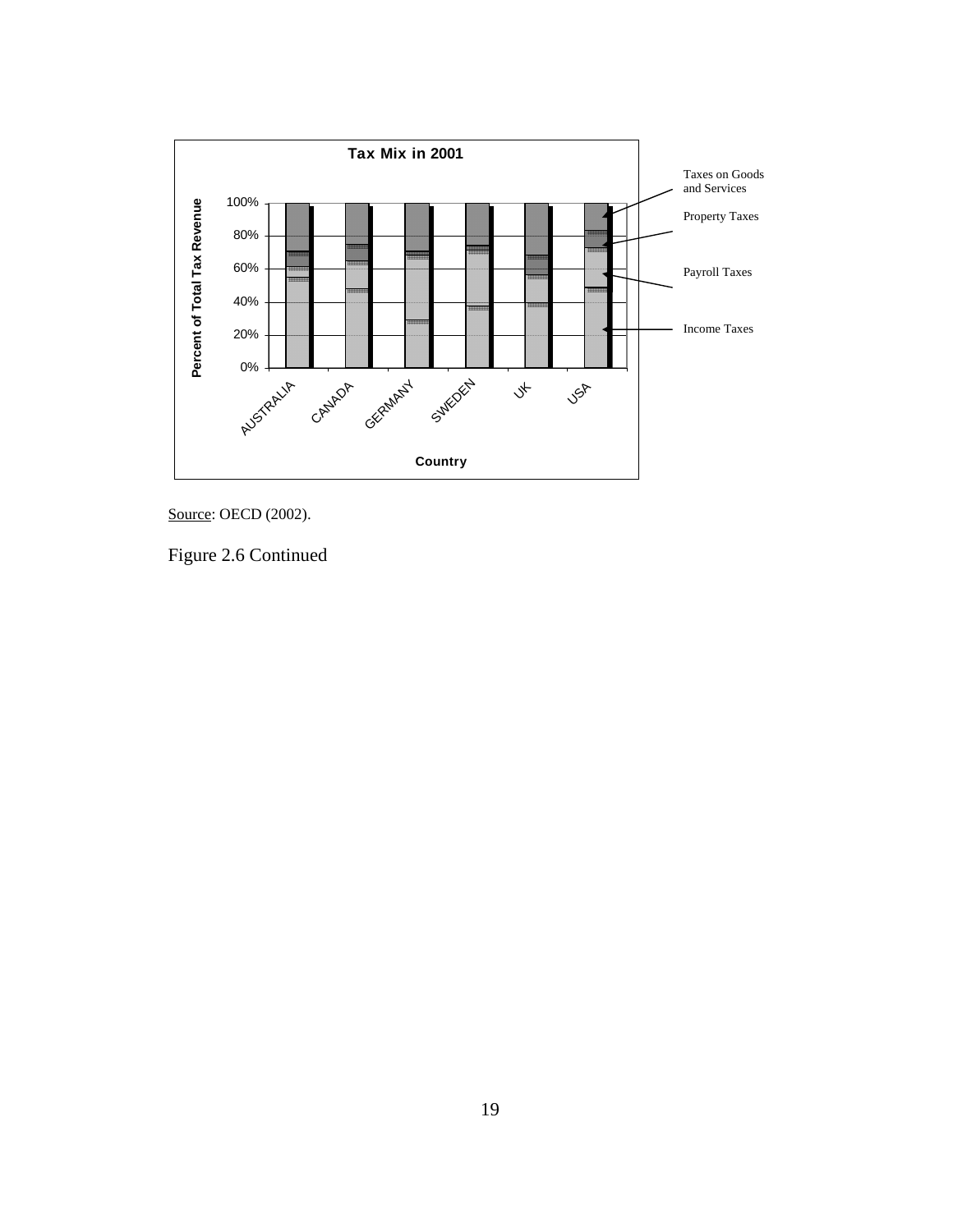

Figure 2.7 Taxes on ordinary income (individuals), capital gains (individuals), and corporate income in percent of total income tax revenues for six OECD countries (years 1965, 1986, and 2001)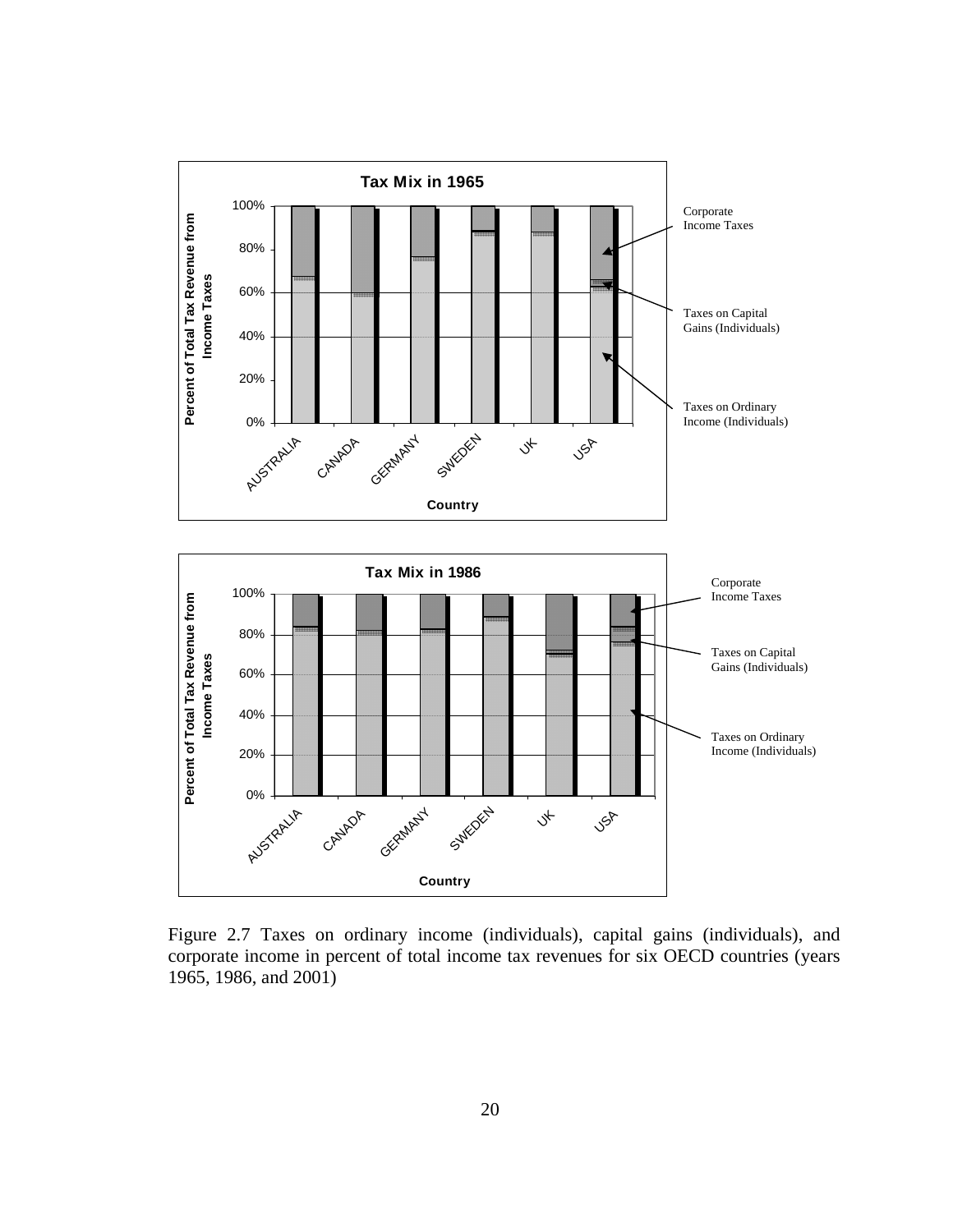

Source: OECD (2002).

Figure 2.7 Continued

The preceding figures present statistical data that serve as one vehicle for comparing the various attributes of the international tax systems examined herein. However, the primary focus of this study deals with examining how a country's tax and transfer system impacts more human factors, such as social welfare and human wellbeing, the literature of which is discussed below.

## The Impact of Taxation on Income Distribution, Poverty, and Human Well-Being

Researchers from diverse disciplines have investigated the impact of tax systems on country's economic performance as well as other aspects of human well-being.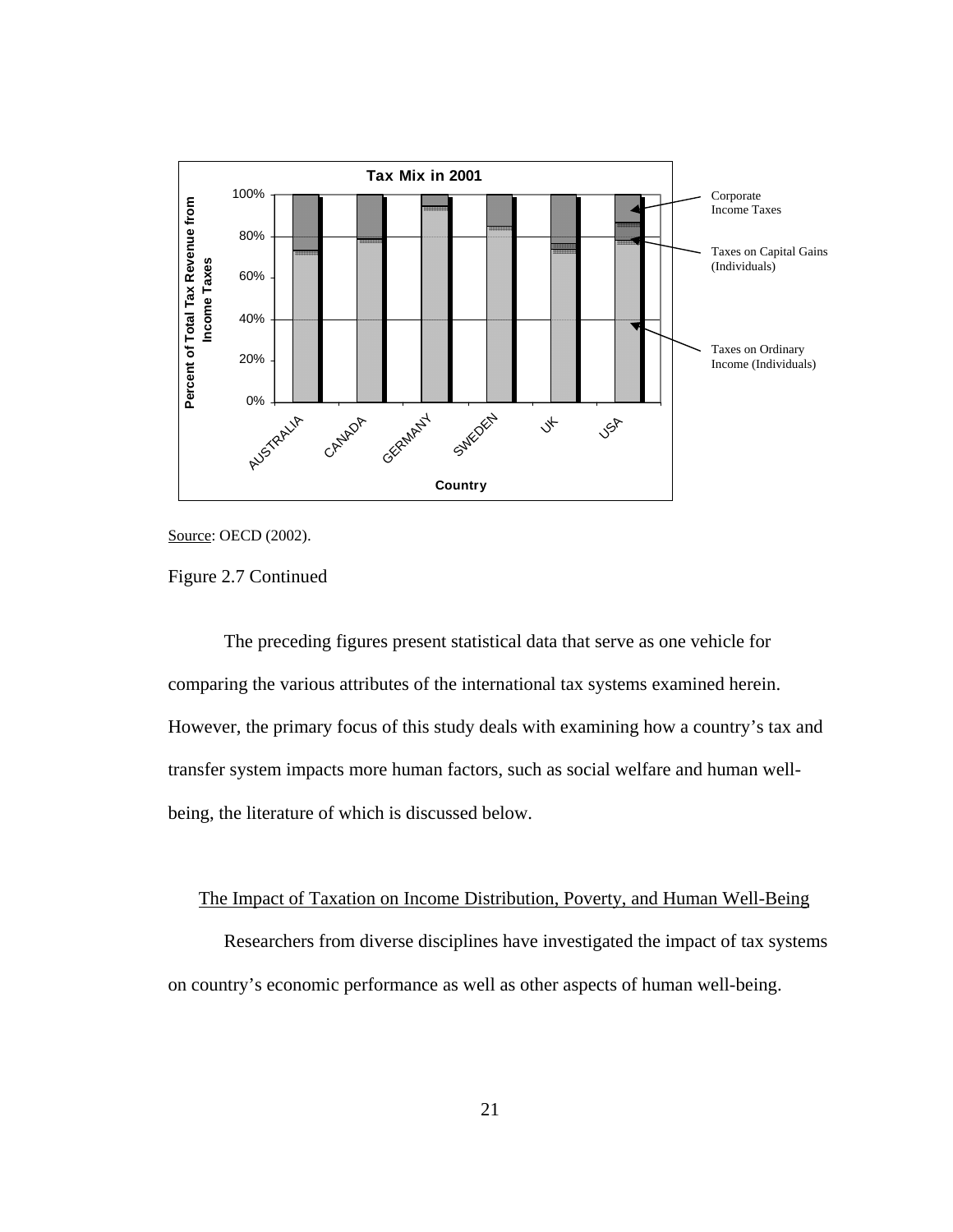## Taxes and Economic Growth

Extant research examines the link between tax systems and economy. The term "economy" is often narrowly defined using objective measurements, such as gross domestic product (GDP) per capita or GDP growth (Alesina and Rodrik 1994, Persson and Tabellini, 1994, Rebelo, 1991, and Engen and Skinner, 1996). While some empirical and/or analytical evidence exists to suggest that lower tax rates or the absence of taxation on capital, consumption or labor have positive impacts on economic growth (e.g., Widmalm, 2001, and Myles, 2000), the majority of empirical results concludes that the effect of taxation on economic growth is relatively small (e.g., Engen and Skinner, 1996, and Myles, 2000).

GDP adjusted for inflation and population is clearly the most common factor used to measure a country's economic performance. Furthermore, GDP per capita is also frequently used to measure standard of living. Unfortunately, neither GDP growth nor GDP per capita accurately measure the more latent variable of individual "well-being." For example, GDP does not correlate with child mortality or education, both factors in assessing human well-being. In fact, for the past decade, the United States ranked second in the world (after Luxembourg) in real GDP per capita. $4$  Yet, in 1994, the United States ranked  $25<sup>th</sup>$  out of 37 with regard to infant mortality with 8 deaths per 1,000 infants per year where the lower the ranking, the lower infant mortality rate.<sup>5</sup> In 2003, the mortality

 $\frac{1}{4}$ <sup>4</sup> Source: Penn World Tables. URL = http://pwt.econ.upenn.edu/php\_site/pwt61\_form.php. Years 1990 through 2000.

 $5$  URL = http://staff.hightechhigh.org/~agloag/Infant%20Mortality%20Data.htm.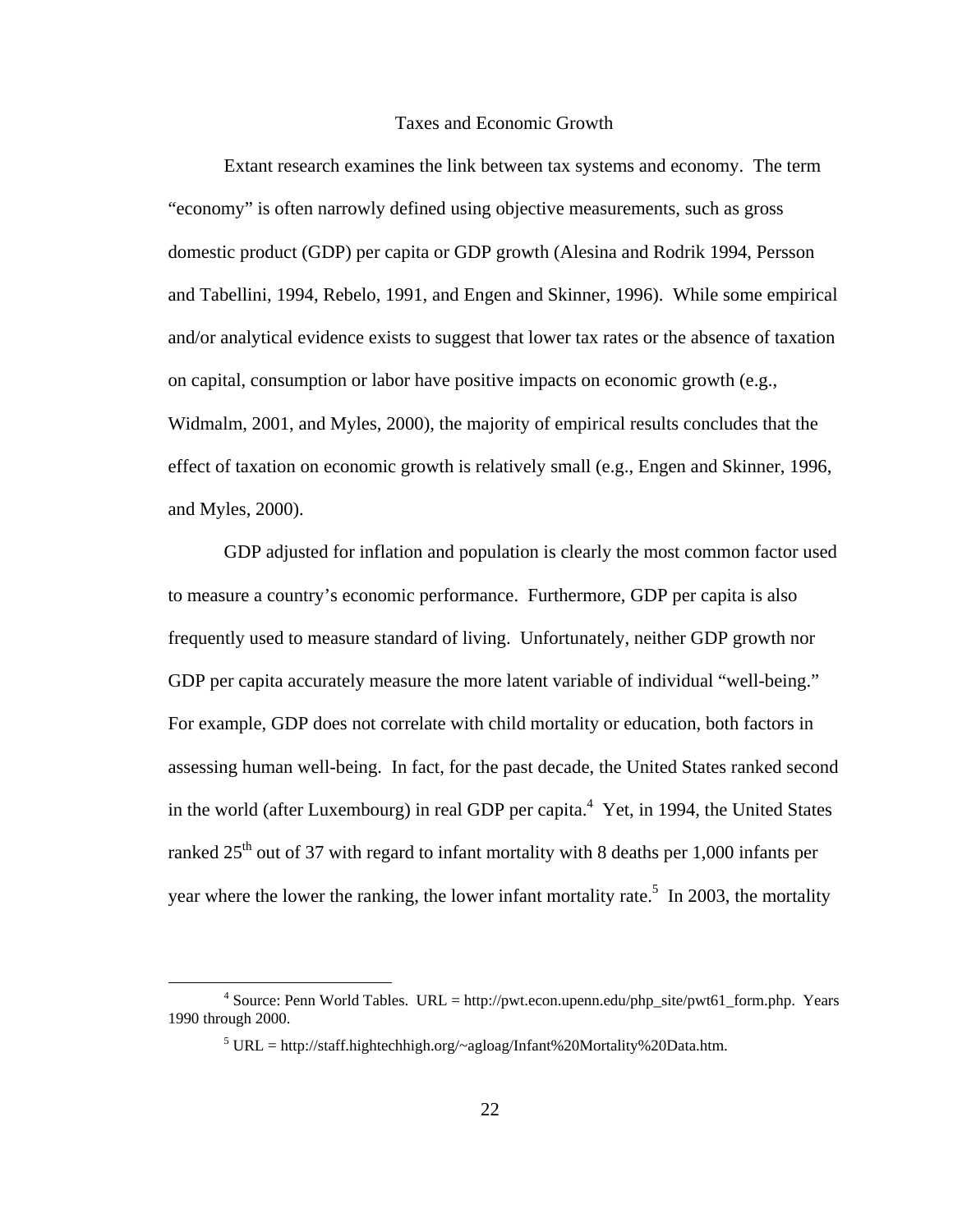rate declined to 7 deaths per 1,000 ranking the United States still at 27 behind most other OECD countries including Poland, Ireland, and the Czech Republic.<sup>6</sup>

Likewise the United States does not rank at the top with regard to education. In the recent PISA study (Programme for International Student Assessment), American students performed relatively poorly compared to other OECD countries with fewer economic resources. The 2003 results of the students' mean performance on the science scale indicate that the United States ranks significantly below the OECD average. In reading ability (PISA, 2000 results), the United States ranks just above the OECD average (at rank  $15$ ).<sup>7</sup>

These are just two examples illustrating that high GDP does not necessarily equate to high overall well-being. Common criticisms regarding the use of GDP as measurement of well-being are that real gross domestic product fails to consider (i) the value of unpaid work, such as housework and community service, (ii) the quality of life changes, such as increased life expectancy and more leisure time, as well as increased traffic and pollution, (iii) the quality of goods changes, and (iv) the changes in distribution of income and wealth (McConnell and Brue, 1996: 137–139, Riddell et al., 1998: 311–314). Consequently, since the traditional measure of standard of living – real GDP per capita – fails to adequately capture human well-being and social welfare, alternate measurement tools must be considered to capture this dependent variable.

 <sup>6</sup>  $6$  According to data from the UNICEF: URL = http://www.unicef.org/sowc05/english/statistics.html.

 $^7$  URL = http://www.pisa.oecd.org.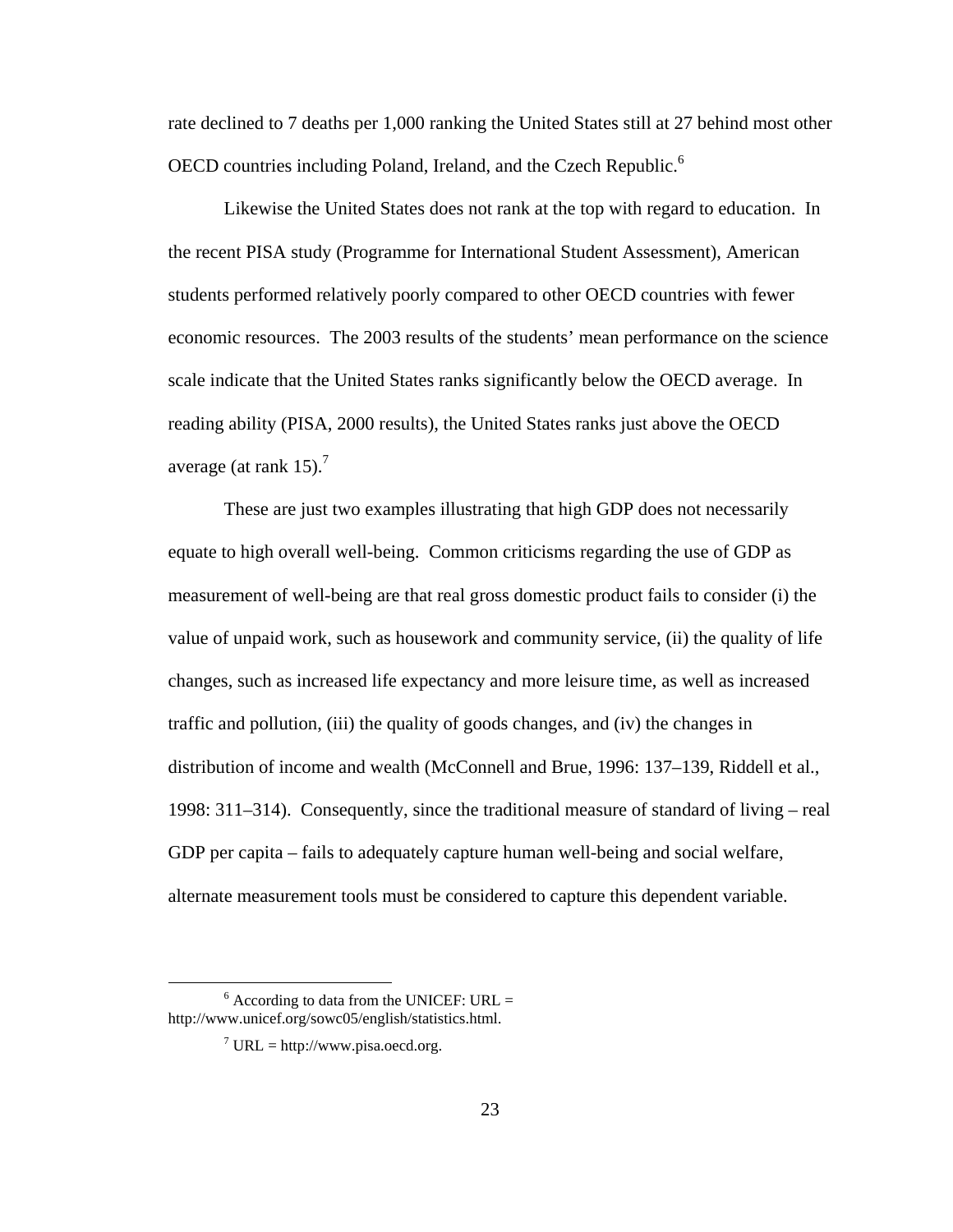#### Taxes and Social Welfare

Social welfare is an integral component to a good tax system. The optimal taxation literature (e.g., Heady, 1993, and Heady, 2001) defines social welfare as an assessment of a society's well-being, the latent nature of which is a function of the individuals' utility functions. One such model of social welfare is as follows:

$$
W=Y_1+Y_2+\ldots+Y_n,
$$

where *W* represents social welfare and  $Y_x$  is the income of the  $x<sup>th</sup>$  individual in a society. This model illustrates a simplified case where maximizing total income maximizes social welfare. On the other hand, the max-min utility function relates social welfare to the income of the poorest person in the society based on the concept of distributive justice (Rawls, 1971: 150–161):

$$
W=\min(Y_1,Y_2,\cdots,Y_n).
$$

Maximizing welfare in this case means maximizing the income of the poorest person without regard to the income of others. Stated differently, social welfare is not necessarily the sum of the individual utilities. Rather, it also depends on how these utilities are distributed among the population. Many economists believe that social welfare decreases as the distribution of utility becomes more unequal (Heady, 1993, Milanovic, 2003, and Griffith, 2004).

This study attempts to empirically measure the relationship between taxes and: 1) income distribution, 2) poverty, and 3) collective happiness, based on the contention that a key issue of importance is not so much to maximize a society's aggregate income but rather its social welfare.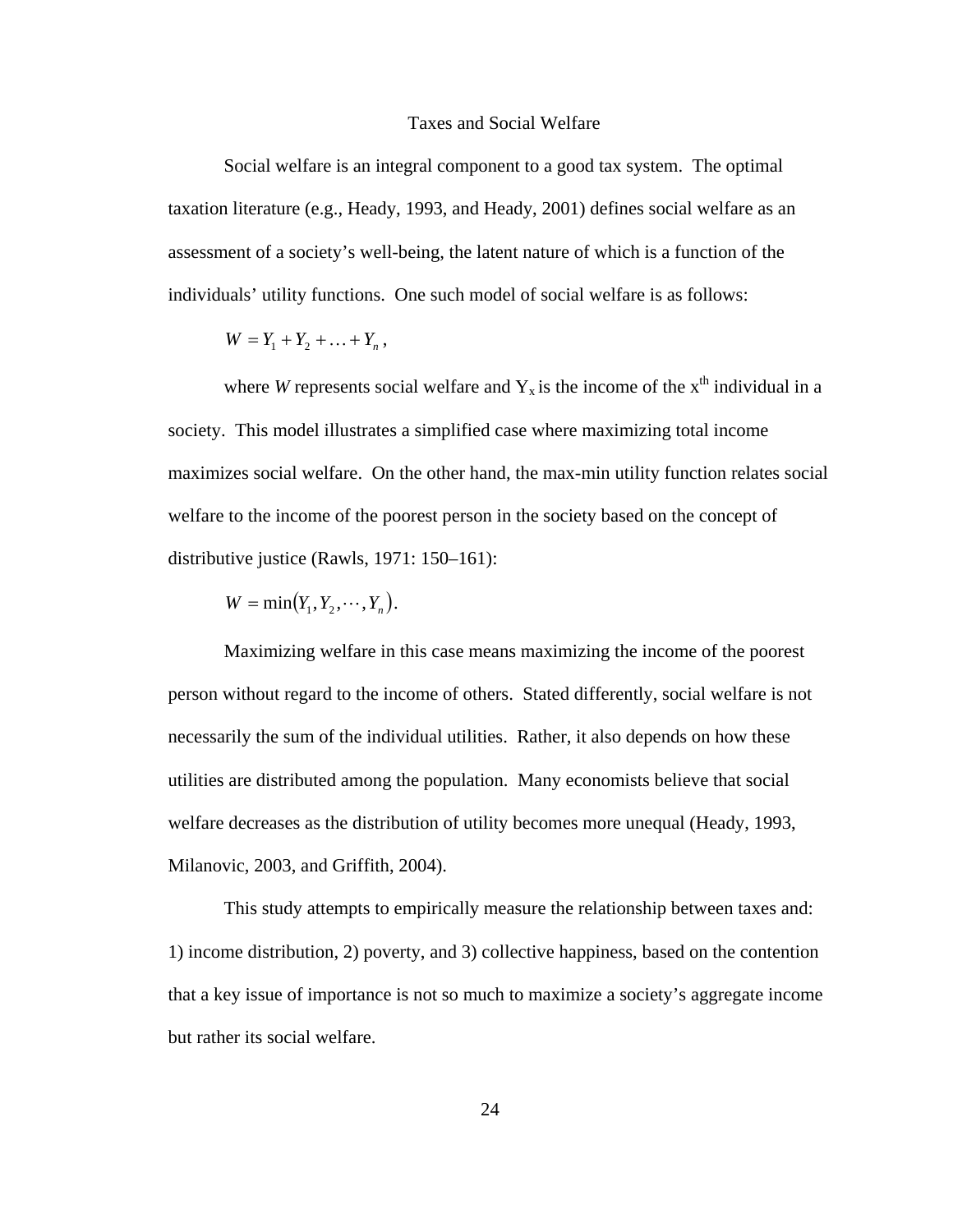#### Income Distribution, the Pareto Principle, and Poverty

Dalton (1920) suggests that inequality impacts social welfare. Yet, many economic theorists posit that income and wealth inequality is a relatively unimportant issue to social welfare. The Pareto Principle provides that social welfare is not impacted by the increase of one society member's income or wealth as long as the increase is not accompanied by the relative decrease of another society member's income or wealth. For example, if one group of peers receives \$1,000 more than anyone else in the society, inequality in the entire society goes up but no person is worse off than they were before (Feldstein, 1998). Stated another way, it is irrelevant to social welfare if the rich get richer as long as the poor do not get poorer.

Milanovic (2003) posits that this logic is flawed. In his study, he presents a scenario in which a group of peers all receive an increase in wealth with most receiving some amount between 25 and 75 cents while one person receives \$20,000. Under the Pareto Principle, all should be comfortable with this distribution because everybody is in a financially better situation. However, the likely reaction is that those receiving 25 to 75 cents will not feel that they are better off, as Feldstein (1998) suggests, but rather feel worse (cheated). Milanovic explains the underlying rationale for this reaction is that the income/wealth of our peers factors into individual utility functions. As such, income inequality ultimately affects social welfare.

Milanovic further suggests that even if this reaction is due to an emotion such as envy or "spiteful egalitarism" (Feldstein 1998: 358), such issues are nonetheless integral to an individual's utility function. Furthermore, in some cases, the cause may not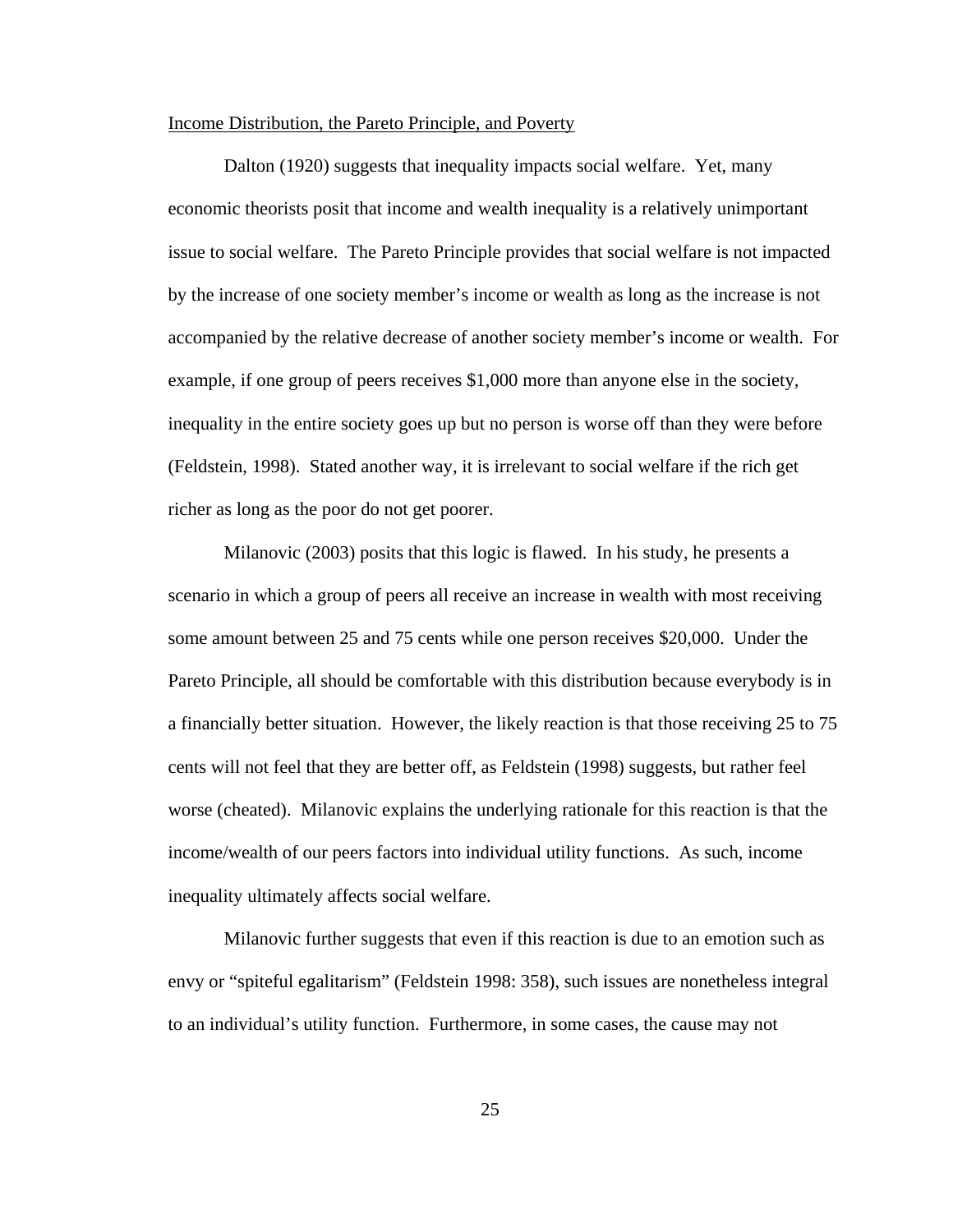actually be envy but rather a sense of justice. Fong, Bowles, and Gintis (2004) provide experimental evidence that, under certain conditions, people refuse to improve their economic situation because they feel that others' situations would be improved by an unfairly high amount.<sup>8</sup> Milanovic further posits that it is illogical to claim we care about poverty but not about inequality: if (a) all incomes are fair and (b) people do not care about their peers' income, why should they care about the number of poor people? While some economists, such as Feldstein, suggest that poverty matters whereas overall inequality does not, Milanovic's arguments are supported by empirical evidence (see for example Grabka, 2000, Christoph and Noll, 2003, Layard, 2003, Layard, 2003a, and Griffith, 2004).

The max-min social welfare function includes poverty as a factor. In fact, when social welfare is determined based on the max-min function, the only variable of importance is the income of the poorest person in the society. No economic activity increases social welfare unless it improves the position of the person worst off in this society. This methodology demonstrates an extreme form of risk aversion by the society as a whole, since the only concern is the worst condition a member of the society could face. Alternatively stated, poverty matters not only to the poor people but also to the society as a whole.

Poverty is of importance to the non-poor for two main reasons. First, non-poor members of a society feel a moral obligation – possibly out of guilt – to help the poor out

 $\frac{1}{\sqrt{8}}$ <sup>8</sup> In an ultimatum game two people are instructed to divide a given amount of money. Person A makes an offer and Person B either accepts or rejects it. If B rejects, neither A nor B get anything. The experiment showed that overwhelmingly the offers are rejected when they are less than 30 percent of the given amount of money.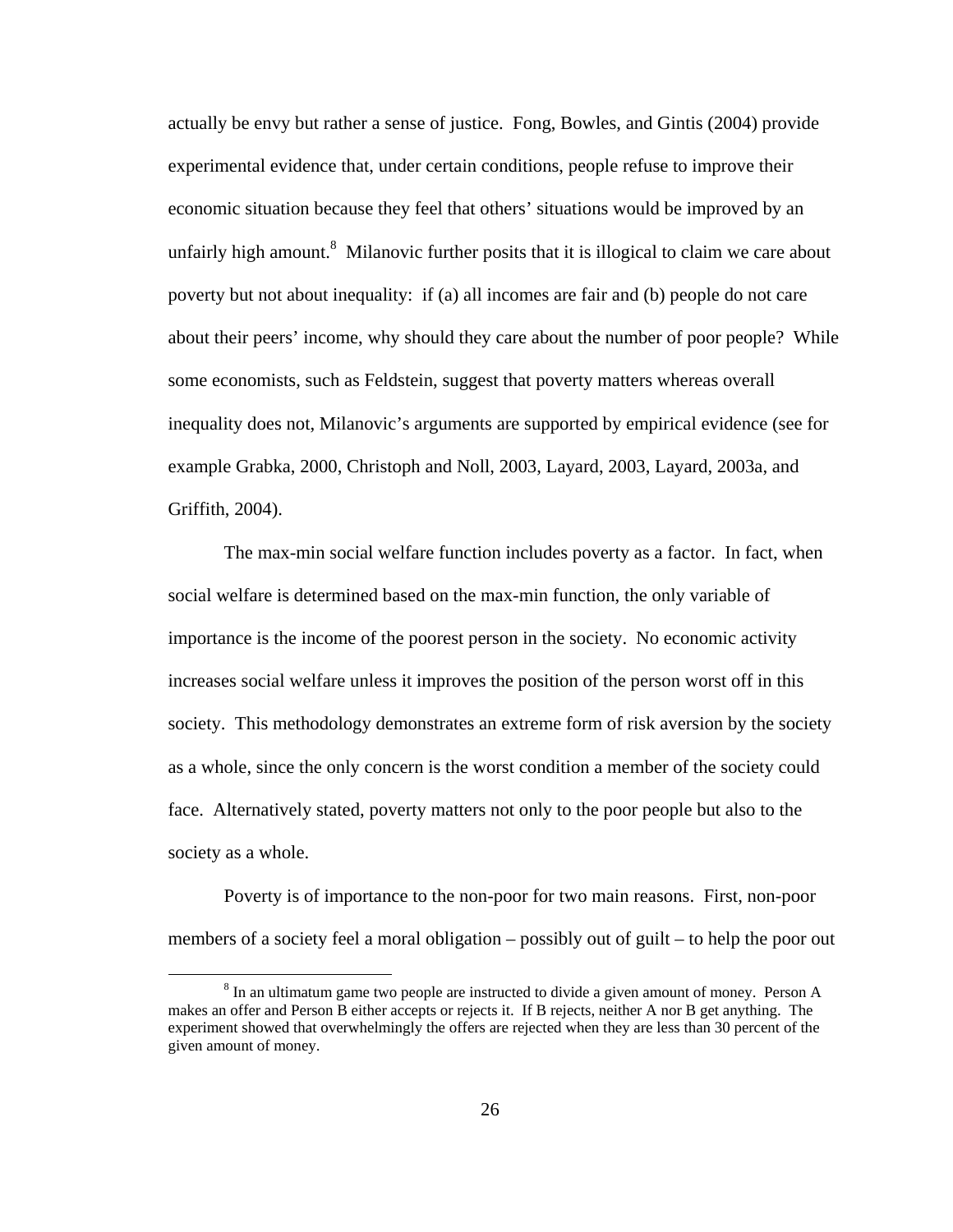of poverty. Second, the non-poor also bear the social and financial burden of poverty, such as higher crime rates, drug abuse, prostitution, and educational failure. Statistics show, for example, that poor children are twice as likely not to finish high school.<sup>9</sup> Poverty also impacts the economy directly. For example, children growing up in poverty have a statistically greater likelihood of being less productive, thereby consuming less.<sup>10</sup> Or, as Chairman and CEO of ChevronTexaco Corporation, David O'Reilly, stated: "Business must care not only for ethical and moral reasons, which I think we all share, but, quite frankly, it's also in our own financial interest to care."<sup>11</sup>

The question whether a tax system should redistribute income has been considered by many. Adam Smith believed that equality means proportionality (first maxim of a good tax, see footnote 2). However, many economists now consider a progressive tax system more equitable than a proportional tax. Proponents of vertical equity argue that progressivity makes sense because a rich person receives less disutility from paying 10 percent in taxes than a poor person does (Griffith, 2004). Texas multimillionaire Bernard Rapoport looks at tax progressivity this way:

You make fifty thousand dollars a year, you pay nine thousand in income taxes – that doesn't out you in the poorhouse, but it sure as hell tightens your budget. I make a million dollars a year, I pay four hundred thousand in income taxes – that leaves me with six

 $\frac{1}{9}$  The Children's Defense Fund (1994). Wasting America's Future: The Children's Defense Fund Report on the Cost of Child Poverty. Beacon Press: Boston, MA.

 $10$  The Children's Defense Fund estimates that for every year when more than 12 million children live in poverty it will cost the society \$130 billion in future economic output. Arloc Sherman (1997). Poverty Matters: The Cost of Child Poverty in America*.* Children's Defense Fund, Washington, DC: 1.

<sup>&</sup>lt;sup>11</sup> Poverty: Why Business Must Care. Remarks by David J. O'Reilly Chairman and CEO, ChevronTexaco Corporation to the World Economic Forum Davos, Switzerland. Jan. 23, 2004. URL = http://www.chevron.com/news/speeches/2004/23jan2004\_oreilly.asp.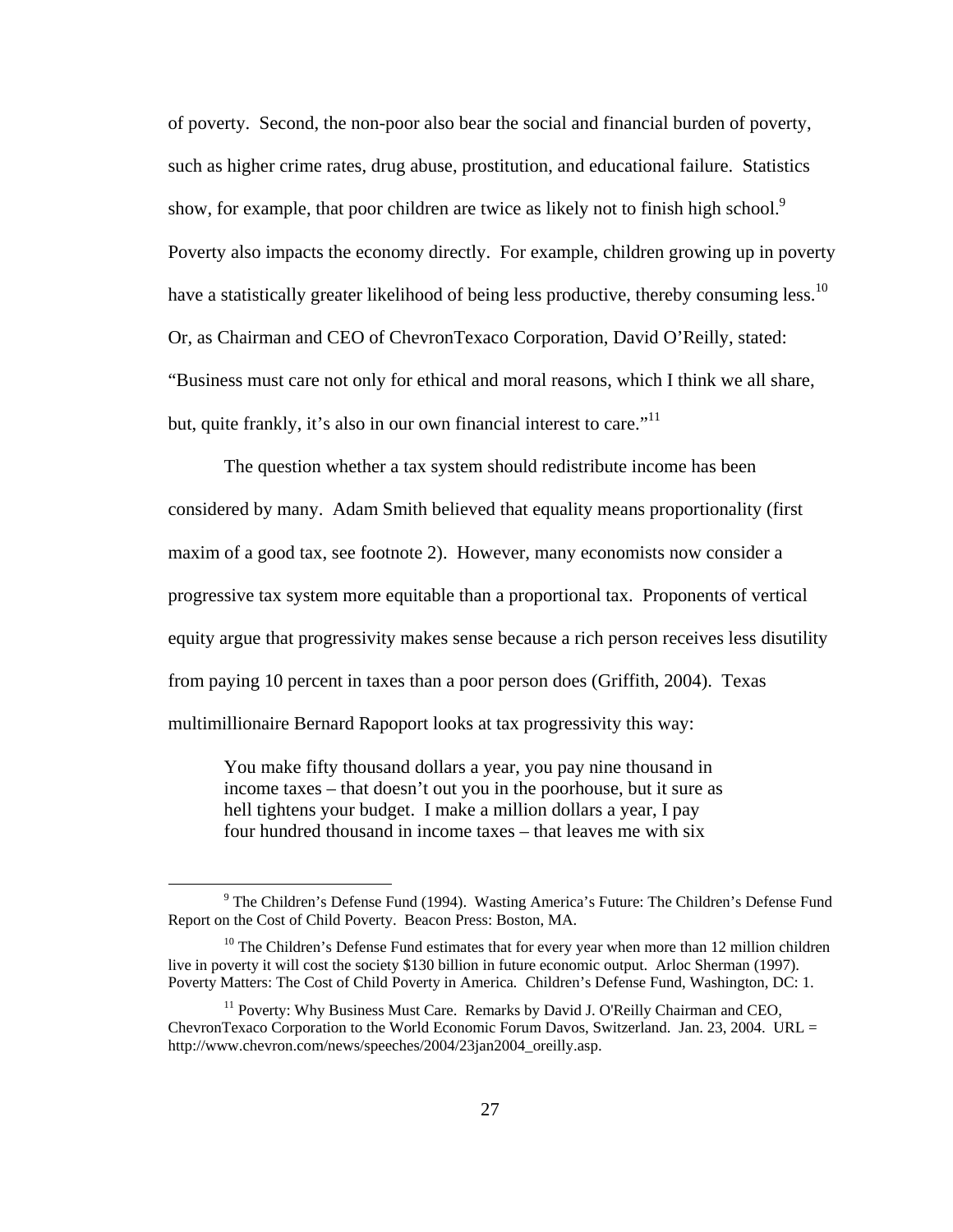hundred thousand to live on. That doesn't cramp my lifestyle. I'm still rich. You gonna feel sorry for me?<sup>12</sup>

Interestingly, empirical studies show that, on average, Europeans think differently about inequality and poverty than Americans. It appears that national income inequality makes Europeans unhappy while it does not affect the happiness of Americans (Alesina et al., 2004). Moreover, Americans have a different perspective on poverty than do Europeans. Sixty percent (twenty-six percent) of Americans (Europeans) believe that the poor are lazy. Most Europeans think that the poor are trapped in poverty and that income is determined by luck while in America only a minority believes that contention (Alesina et al., 2004). Data from the European System of Social Indicators  $(EUSI)^{13}$  suggests that the majority of Europeans believes the income gap is too large and it is government's responsibility to reduce inequality. The data further indicates that more Europeans believe in government intervention to decrease inequality now than ten years ago. Given that the United States and European countries maintain democratically elected governments, it is likely that taxpayers' attitudes toward inequality and poverty are reflected in the respective tax and transfer systems. Thus, it is also likely that European tax and transfer systems are more effective at redistributing income and wealth than the United States tax and transfer system.

Several empirical studies examine how a country's tax system affects income distribution and poverty. Weinberg (1987) estimates the effects of the United States

<sup>&</sup>lt;sup>12</sup> Ivins, Molly and Dubose, Lou (2003). Bushwacked. Life in George W. Bush's America. Random House, New York, NY: 32.

 $13$  GESIS (German Social Science Infrastructure Service): URL = http://www.gesis.org/en/social\_monitoring/social\_indicators/Data/EUSI/index.htm.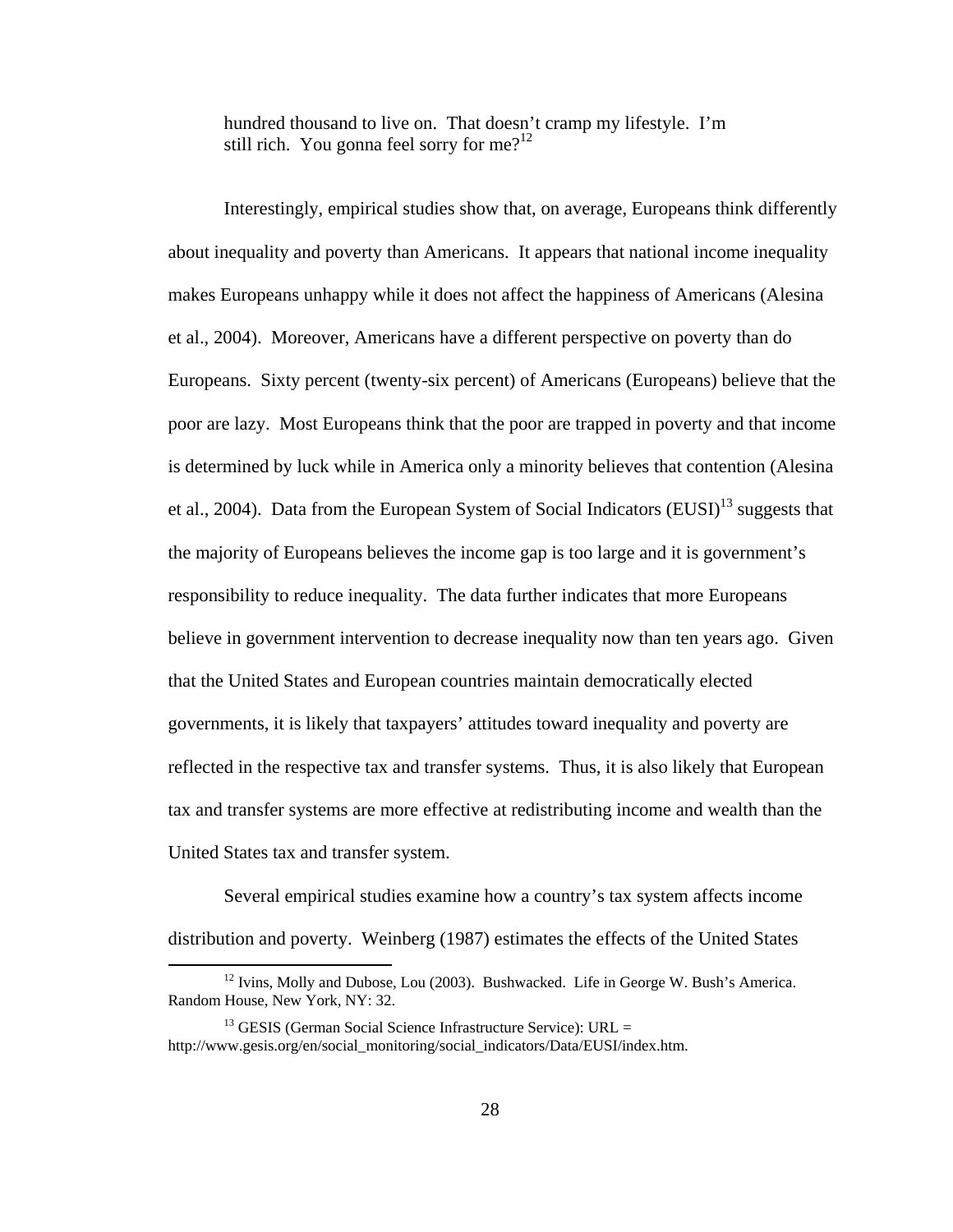individual income tax system on the income distribution. The results suggest that the tax system implemented in 1979, 1983, and 1986 failed to reduce inequality. De Nardi et al. (2000) study the redistribution policies of five different OECD countries (the United States, Canada, Germany, Sweden, and Finland). The authors provide confirmatory evidence of an economic trade-off between income and wealth redistribution and efficiency. Karoly (in Slemrod, 1994: 95–129) suggests that the lower marginal tax rate structure of the 1980s contributed to increased inequality. Other factors, such as change in the demographic composition of families, increased importance of secondary workers' earnings, and rise in wage inequality, also affected the income distribution.

In general, proponents of income redistribution not only believe that income should be more equal but also that poverty needs to be reduced or eliminated (see for example, Sen, 1997, Kakwani, 1997, and Wolff, 2002). A redistributive tax system can increase social welfare in two ways: if designed to collect money from the rich and distribute (most of) the revenues to the poor, it simultaneously decreases inequality and reduces poverty.

Kim (2000) investigates the effectiveness of taxes and transfers in reducing poverty. Using micro data from the Luxembourg Income Study (LIS), Kim examines eleven western countries. The findings suggest that poverty varies widely across these welfare states (partially due to differences in anti-poverty effectiveness of taxes and transfers). Market generated poverty (pre-tax-transfer poverty) rose during the 1980s and early 1990s, but at the same time the overall level of welfare benefits were increased (although, in most cases, not enough to offset the increase in market generated poverty).

29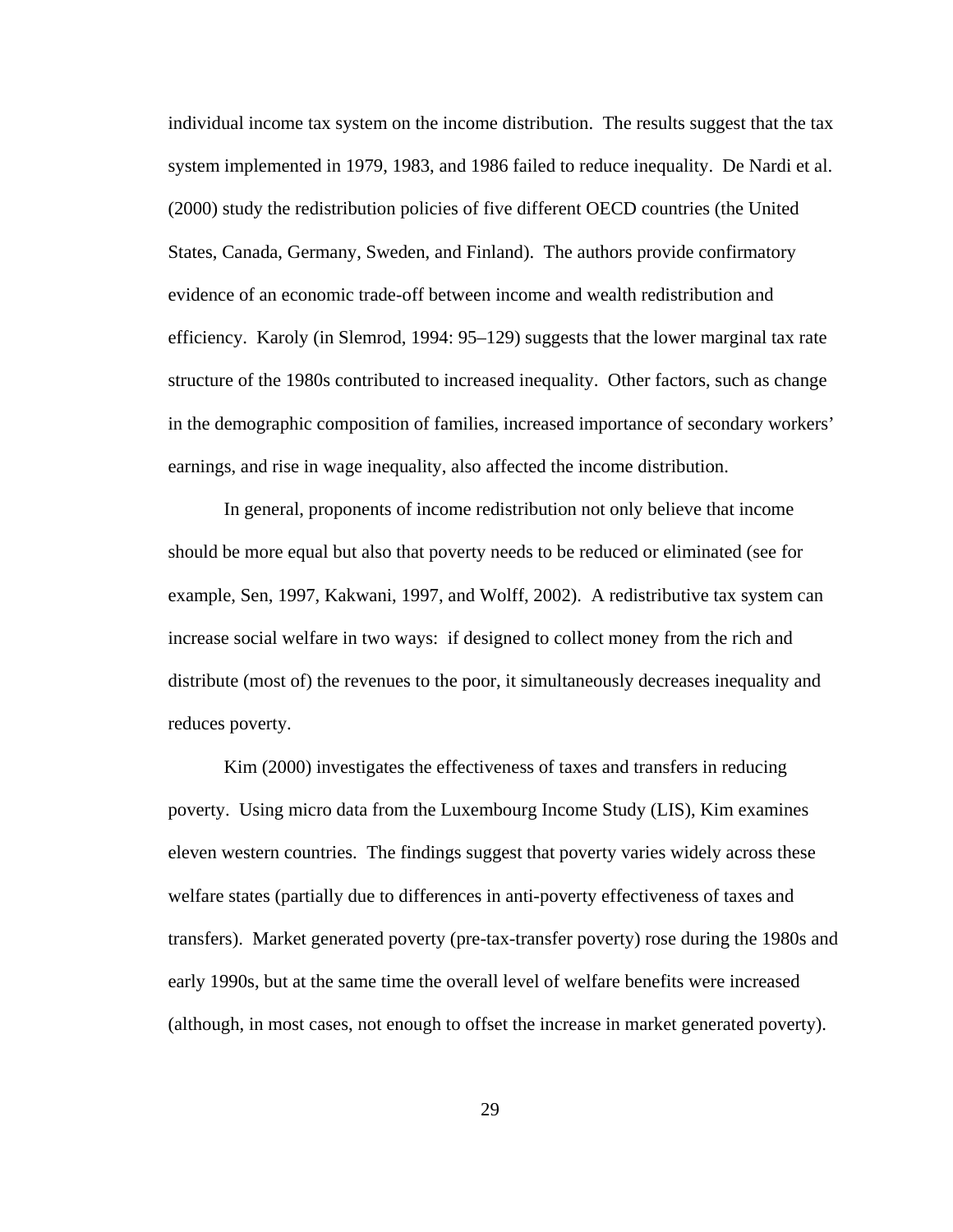DeFina and Thanawala (2002) study the relationship between taxes and transfers and three alternative poverty indices using LIS data for 17 countries for the years 1969 through 1997. While the authors find that taxes and transfers reduce all three elements of poverty (i.e., income dispersion among the poor, headcount rate, and poverty gap) for every country examined, a corresponding increase in human well-being resulting from the decrease in poverty failed to surface.<sup>14</sup>

# Taxes and Human Well-Being (Collective Happiness)

There is a paucity of empirical research examining the effect of taxes on human well-being/happiness likely due to the latent nature of the dependent variable. In addition, no single definition or explicit measure for human well-being exists.<sup>15</sup> For example, in many instances, standard of living, (economic) well-being, and quality of life are used interchangeably. Paim (1995) summarizes the academic literature regarding definition and measurement of well-being. The author notes that definitions of wellbeing vary from those relying on objectively measured criteria to those relying on more subjective criteria, depending on the purpose of the study. Objective measurements are

 $14$  The Human Development Index (HDI) was used to test for human well-being. One possible reason for not finding an association between the HDI and poverty reduction is likely the HDI's lack of differentiation among highly developed countries (Lind, 2004).

<sup>&</sup>lt;sup>15</sup> A quick search on the Internet provides definitions like  $(1)$  "Wellbeing: The state of being healthy, happy, or prosperous." (www.answers.com), (2) "Human well-being has several key components: the basic material needs for a good life, freedom and choice, health, good social relations, and personal security. Well-being exists on a continuum with poverty, which has been defined as pronounced deprivation in well-being." (www.milleniumassessment.org), and (3) "… well-being (individual and collective) …[has] several components, including: 1) the fulfillment of all elemental needs necessary for survival; 2) the preservation of human dignity; and 3) the capacity to act on a more or less level civic and moral playing field." (Daniel Sarewitz, Consortium for Science, Policy & Outcomes, Arizona State University).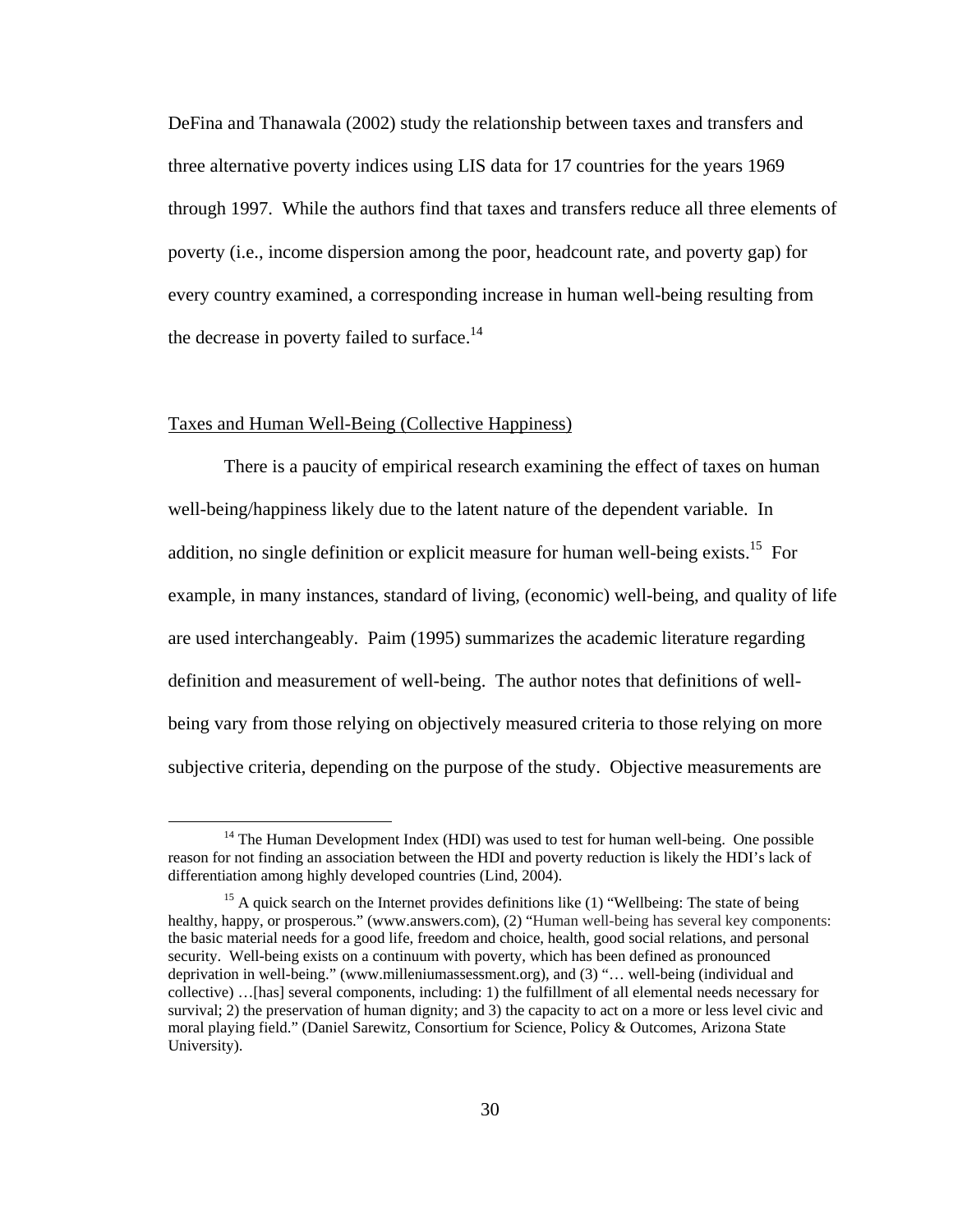normally economic variables while subjective measurements refer to someone's state of life satisfaction or happiness. Generally, researchers agree that while economic measures do not encompass all aspects of life they are easier to measure. Thus, in the absence of better measurement tools, objective measurements, such as the United Nations' Human Development Index (HDI), are often used as "intermediate" social indicators.

Another alternative assesses human well-being using a "human happiness" variable, typically obtained drawing on one or more responses from a survey instrument.<sup>16</sup> Introduced over three decades ago by Easterlin (1974), the topic "economics of happiness" has become more common in recent economics literature (Kahneman and Krueger, 2006). Critics of these "happiness measures" contend that the latent nature of such subjective matters as happiness or sadness makes the resulting variables imperfect at best. Among other issues prevailing at the time, people may respond inconsistently to a survey due to such factors as cultural differences, recent events, or economic situations (Griffith, 2004). Nonetheless, Griffith (2004), Alesina et al. (2004), and Kahneman and Krueger (2006) suggest that happiness measures from properly developed and administered surveys can result in effective measurements of respondents' overall happiness.<sup>17</sup>

<sup>&</sup>lt;sup>16</sup> For example, "Taken all together, how would you say things are these days[?] [W]ould you say that you are very happy, pretty happy, or not too happy?" (This question was asked of U.S. citizens by the National Opinion Research Center. National Opinion Resource Center, University of Chicago, General Social Survey: 1972–2004).

 $17$  For example, people who consider themselves pretty happy are less likely to be absent from work, less likely to die prematurely, and less likely to have headaches. Self-reported happy people also smile more and are more capable of recalling positive life events (Alesina et al., 2004, and Griffith, 2004). Furthermore, results from neurological research provide some support for the notion that a correlation between self-reported degree of life satisfaction and the individual's emotional state exists (Kahneman and Krueger, 2006).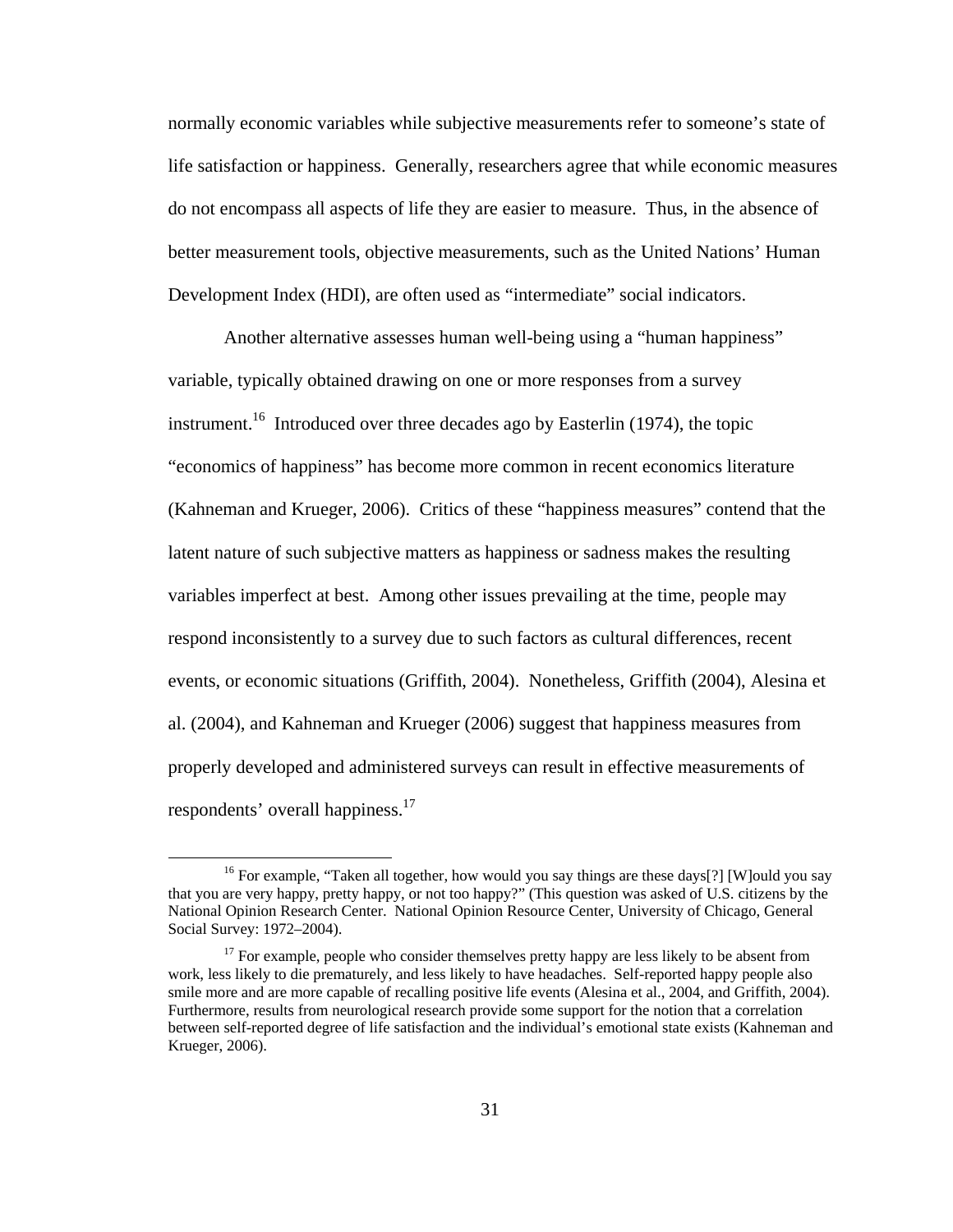A good tax system should, in theory, strive to achieve multiple goals including improving overall human well-being. For example, the progressive nature of a tax system is ultimately designed, in part, to redistribute income from the rich to the poor, consequently making the income and wealth distribution more equal (Feeny, 2003, and Multinational Monitor, 2003). Thus, according to Heady (1993), Christoph and Noll (2003), and Griffith (2004), in a country where a progressive tax system effectively redistributes wealth to promote greater equality, the result is a society in which greater happiness exists because less inequality is present

The impact of the tax burden on human well-being continues to be controversial. First, one cannot answer this question by examining tax revenues alone. A bigger determinant is likely how the government revenues are spent. Second, the answer depends on political-philosophical views. Libertarians, for example, believe that individual rights are of paramount importance and that such rights cannot be violated even for the sake of aggregate welfare. Thus, libertarians feel that taxation is a negative influence because it infringes on individual ownership rights in order to improve wellbeing of the entire society. Utilitarians, on the other hand, believe that the goal should be to maximize the sum of total happiness. To that end, taxation is fair under utilitarian principles if the revenues are used to increase aggregate welfare.<sup>18</sup>

Griffith (2004) examines the potential welfare gains from redistributive tax policies by incorporating, in part, findings of the happiness literature (e.g., Alesina et al.,

<sup>&</sup>lt;sup>18</sup> More about different political-philosophical views can be found in White, Stuart. Social Minimum. *The Stanford Encyclopedia of Philosophy (Winter 2004 Edition)*, Edward N. Zalta (ed.). URL = http://plato.stanford.edu/archives/win2004/entries/social-minimum/.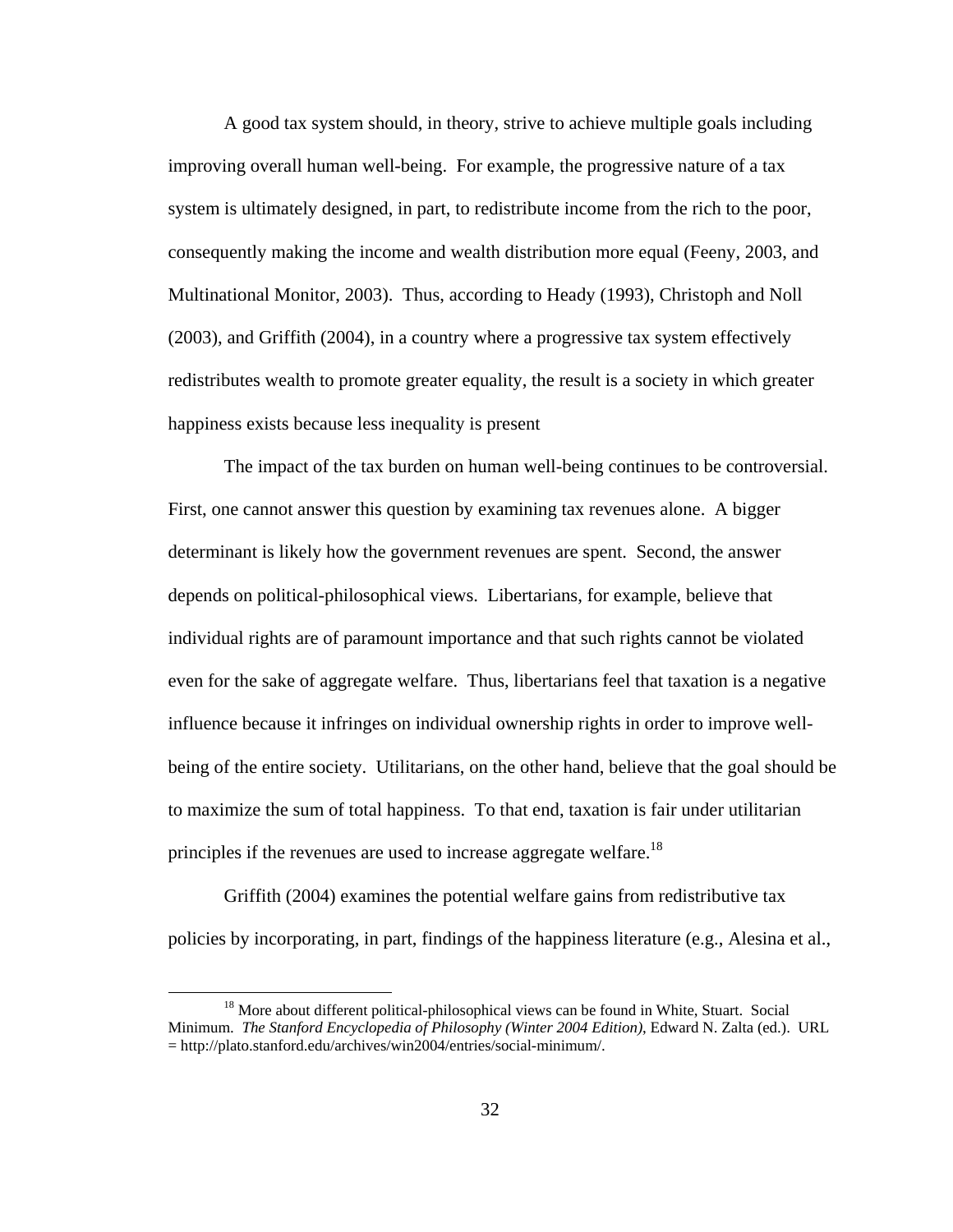2004, Layard, 2003, Layard, 2003a, and Di Tella et al., 2003) that maintain that the distribution of income impacts subjective well-being more than actual income level.

Layard (2003a) finds 1) that people with more income tend to be happier than people with less income and 2) that overall, average happiness in a society did not increase between the 1970s and the 1990s even though average income increased significantly.<sup>19</sup> Stated differently, people appear to care more about the relative than the absolute level of income. One possible explanation for this phenomenon is adaptation: people grow accustomed to what they have. Interestingly, adaptation is greater for material possessions (house, car, etc.) than immaterial concepts like social connections, family time, etc. (Frank, 1999). Based on these findings, Griffith (2004) claims that a (more) progressive income structure increases social welfare because marginal utility derived from additional income declines throughout the income distribution and, therefore, the impact of additional income on different income groups may be of a very different nature. Poor individuals purchase goods to satisfy their basic needs. Most of these goods will be non-positional. Furthermore, income satisfying basic needs is less likely to decline in value from adaptation. Rich people, on the other hand will benefit more from additional leisure time than additional income because rich people adapt less to more leisure time than to more money. Stated differently, according to the studies mentioned above (Layard, 2003, Layard, 2003a, Frank, 1999, and Griffith, 2004), the often cited labor-leisure trade-off – i.e., the fear that increased marginal tax rates cause

 $19$  This phenomenon is sometimes described as "Easterlin's puzzle" (Di Tella and MacCulloch, 2006: 25), based on Easterlin's (1974) findings that increase in income does not necessarily lead to increase in happiness.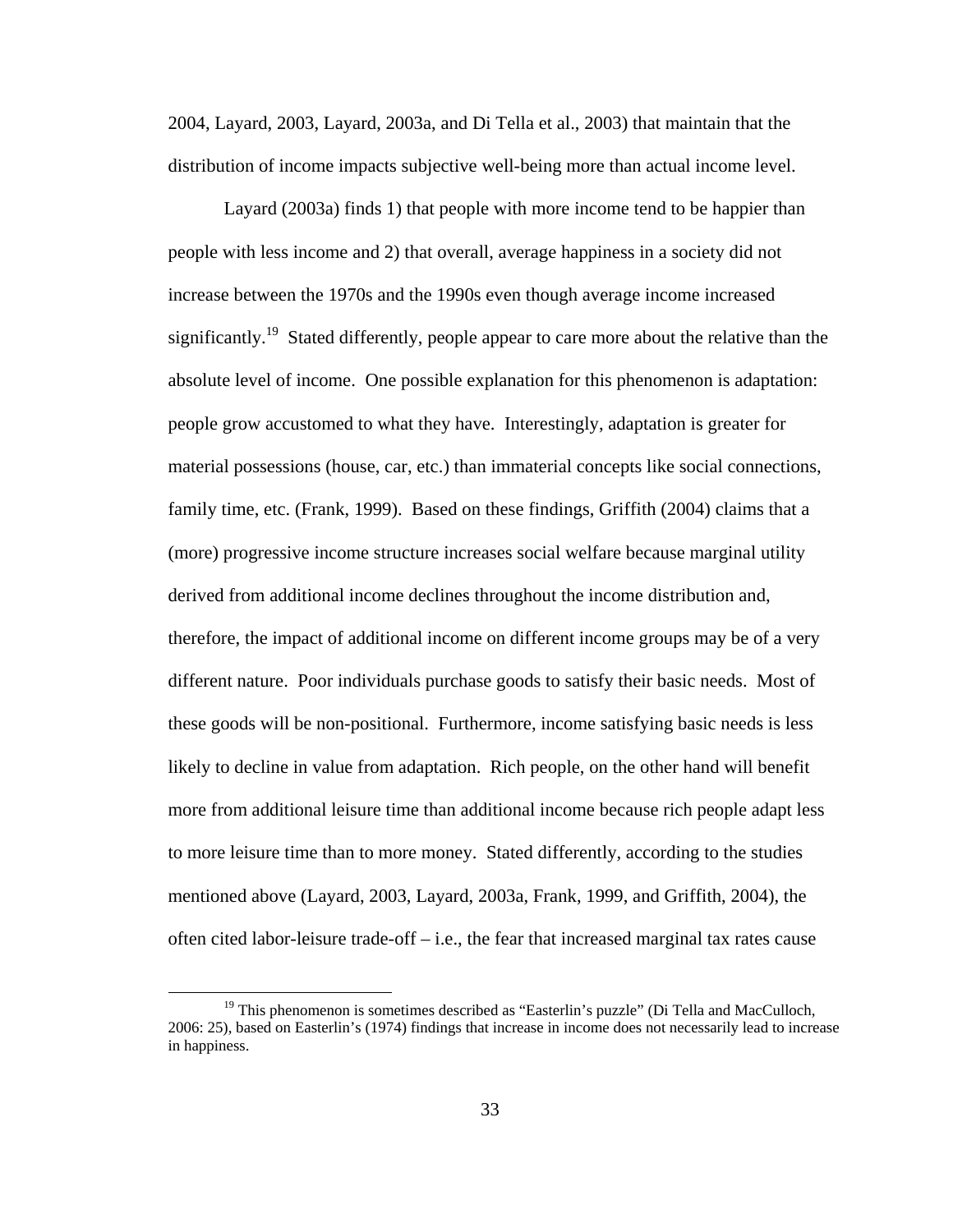rich people to work less – may actually contribute to social welfare even if it does not lead to increased economic output.

## Summary

The literature examining the relationship between taxes and economic performance is plentiful. Yet, few studies examine the effect of taxes on human wellbeing or happiness. Therefore, in order to extend and contribute to the tax system/human well-being literature, this dissertation focuses on empirically measuring the impact of tax and transfer systems on aspects of overall social welfare using the following dependent variables: 1) income distribution, 2) poverty, and 3) collective happiness. A multinational comparison of tax systems is provided so that variances in how each system approaches social welfare can be used to render conclusions on the effectiveness of different tax models to achieve positive social welfare outcomes.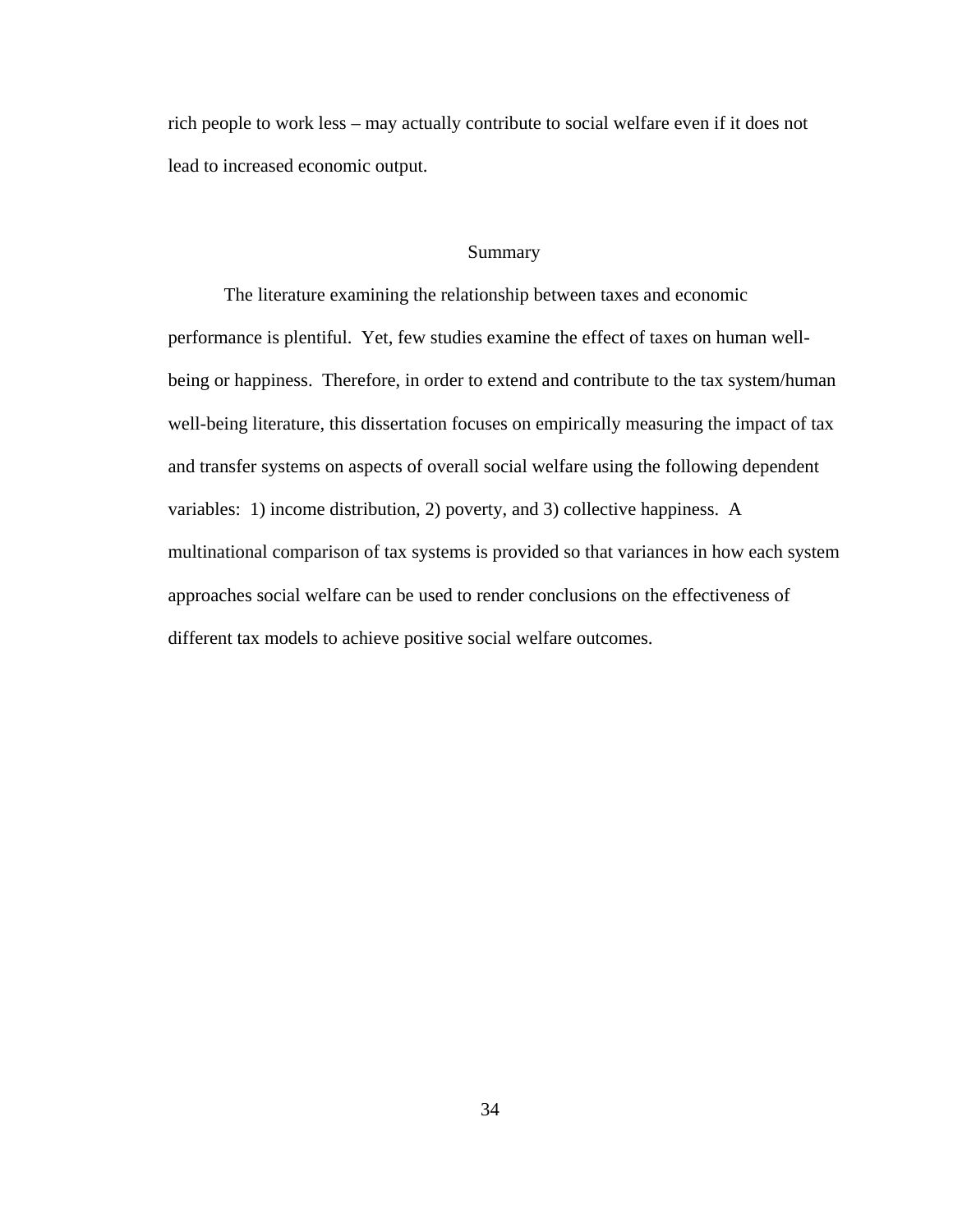#### CHAPTER III

# RESEARCH QUESTIONS AND HYPOTHESIS DEVELOPMENT

#### Research Questions

Based on the preceding literature review, the following tax policy research questions are presented for purposes of investigation:

- (1) How is the progressivity of a country's tax and transfer system related to income distribution, poverty level, and collective happiness?
- (2) How does a country's overall tax burden affect income distribution, poverty level, and collective happiness?
- (3) How is the composition of a nation's tax system related to income distribution, poverty level, and collective happiness?
- (4) In what dimensions do European tax and transfer systems differ significantly from the United States tax and transfer system?
- (5) Is the impact of tax and transfer systems on income inequality, poverty, and collective happiness different in the United States than in Europe?

# Predictive Framework and Hypotheses

The graphical representation of the predictive validity framework (Figure 3.1) based on Libby et al. (2002) maps the empirical part of this study.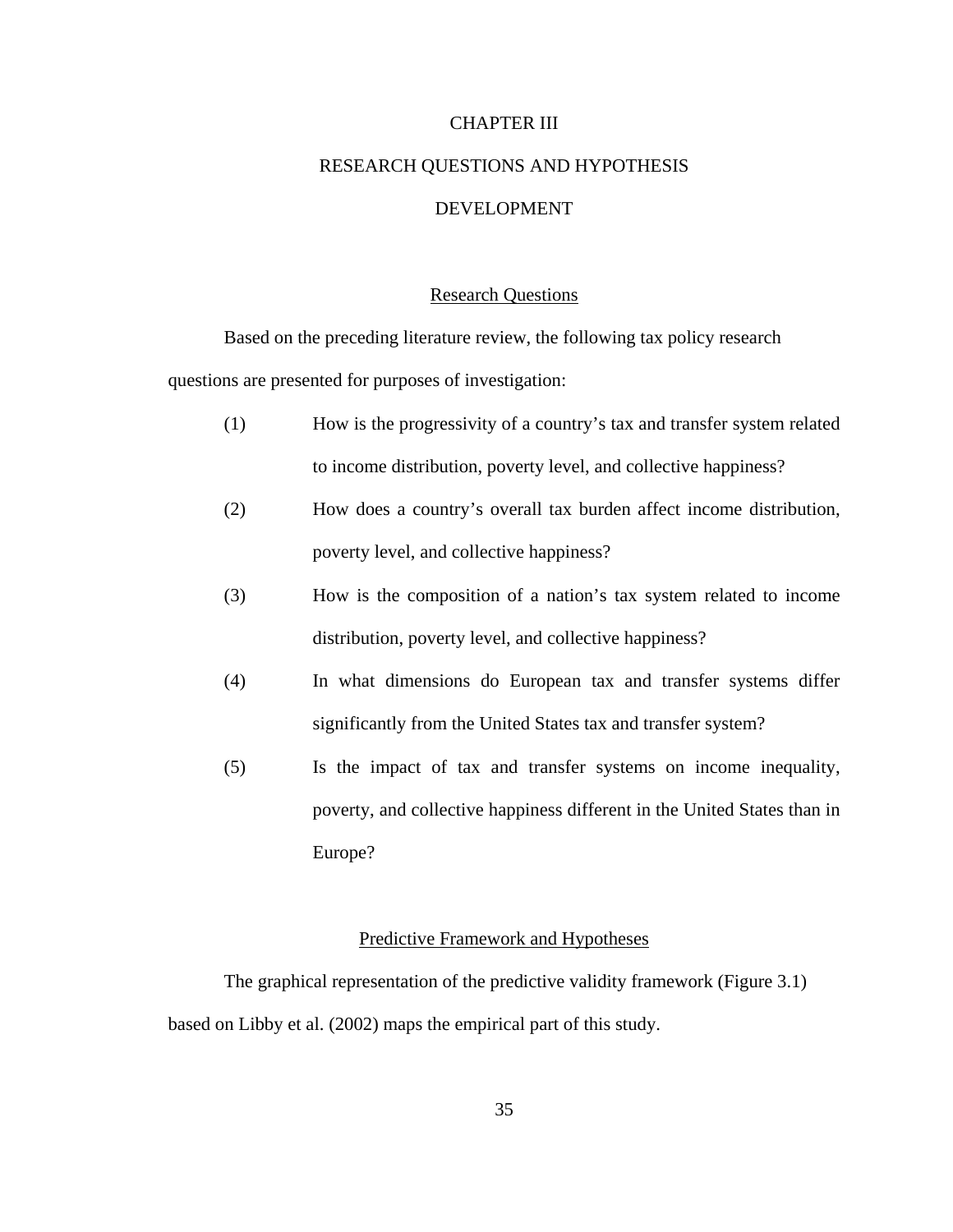

Notes:

- (1) Income tax reliance: tax revenues from income taxes in percent of total tax revenues.
- $^{(2)}$  Residual tax burden: overall tax burden net of income taxes in percent of GDP.
- $^{(3)}$  Time: dummy variable equaling one for the years after 1990 and zero otherwise.
- Figure 3.1 Framework adapted from Libby et al. (2002) ("Libby Boxes")

Link 1 represents the relationship in the underlying theory. Since no theory can

be tested directly, it is tested by assessing the relationship between the operational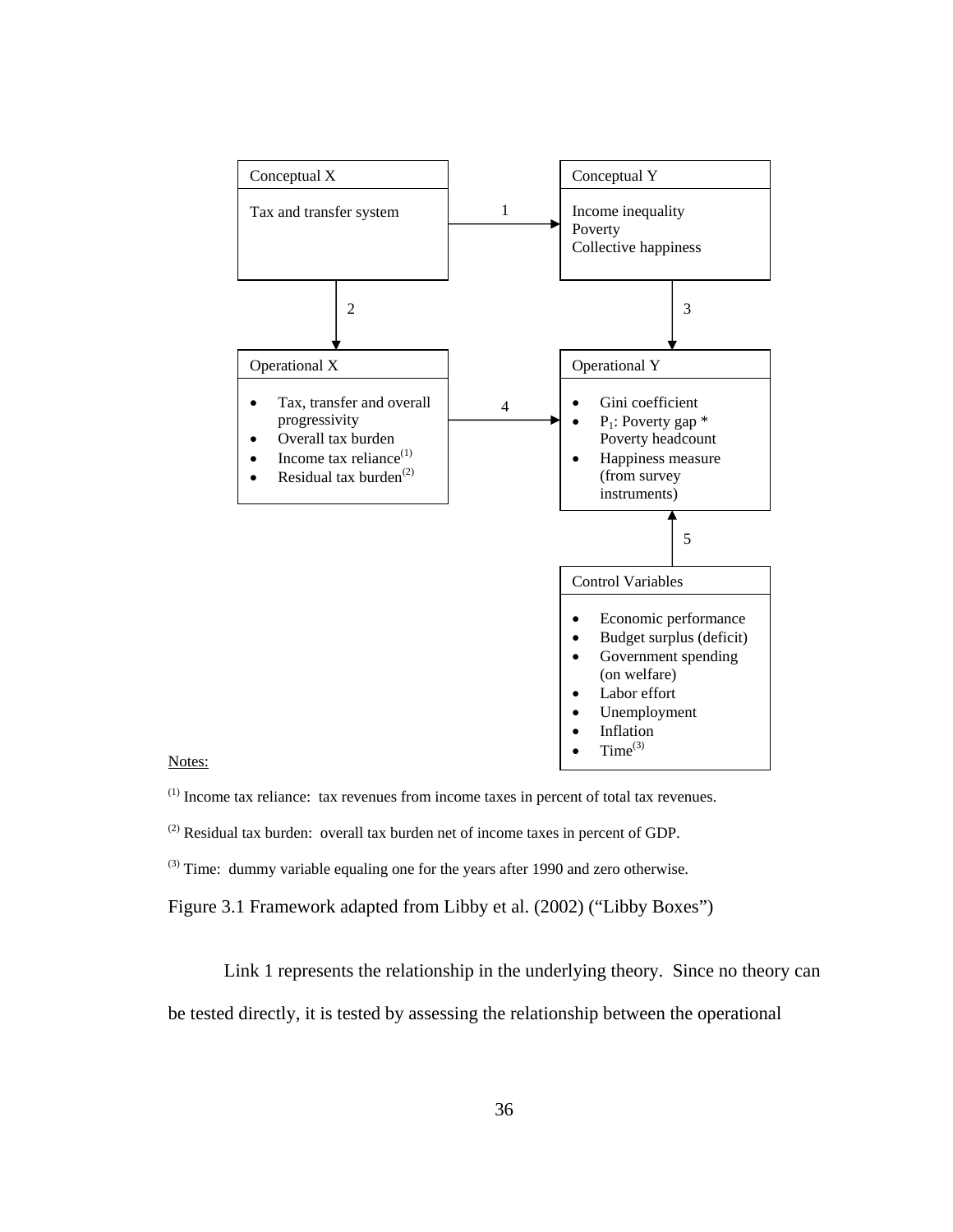definitions of key concepts in the theory (i.e., link 4). For this test to be valid, the links between the concepts and operational definitions (i.e., links 2 and 3) must be valid and other factors that might affect the dependent variable must be controlled for or have no effect (i.e., link 5). Links 2 and 3 of the "Libby boxes" connect the conceptual X and Y to the operational X and Y.

#### The Dependent Variables

This study examines the relationship between tax systems and social welfare. The aforementioned literature provides that social welfare is affected by income inequality, poverty, and happiness each representing a dependent variable in this study, a description of which is detailed below:

# Income Inequality

Each country's income distribution is measured using the after-tax Gini coefficient, the most commonly used measure for income inequality. Correlation analysis shows that, for the countries and years in the sample, the Gini coefficient is highly correlated (Pearson correlation coefficient of 0.85 and higher) with alternative measures of income inequality such as the Atkinson index and decile ratios.

The Gini coefficient is based on the Lorenz curve, a graphical representation of income inequality. If the income distribution is exactly equal, the Lorenz curve is a straight line at the 45-degree angle (the "equality line"). The further the Lorenz curve lies below the equality line the more unequal is the distribution of income. The Gini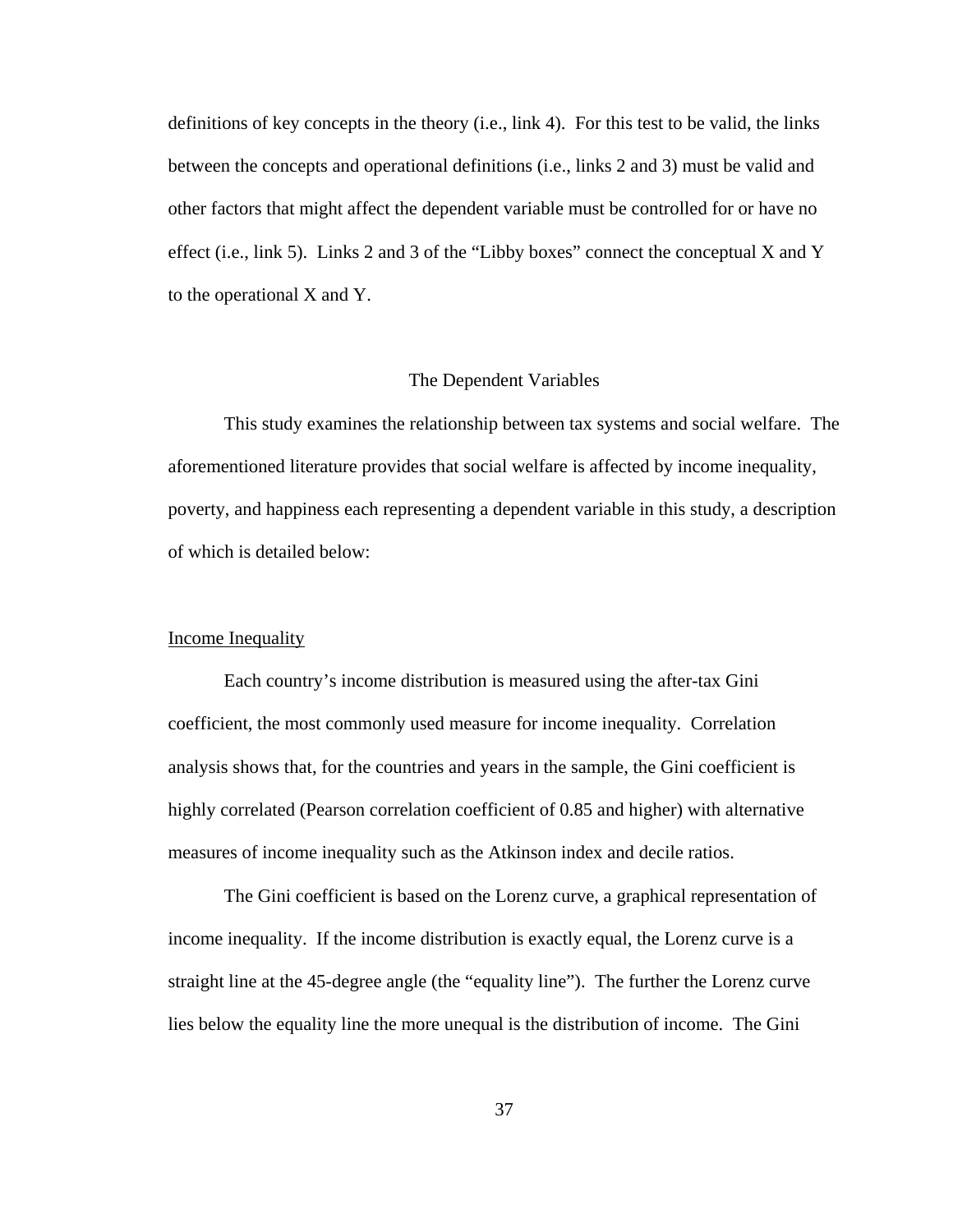coefficient is calculated as: [the area between the equality line and the Lorenz curve]/[the total area below the equality line (which is always 1/2)]. If the income distribution is exactly equal, the area between the Lorenz curve and the equality line is non-existent and the Gini coefficient is zero. If, on the other hand, one person in a society receives all the income and everybody else receives nothing, the Gini coefficient equals one. Stated differently, the Gini coefficient – theoretically – ranges from zero to one, higher values representing higher inequality.

## Poverty

A simple poverty measure is the "poverty headcount," i.e., the proportion of people living under a pre-defined poverty line. Unfortunately, this measurement alone fails to provide an indication of the severity of poverty in terms of lack of income. In addition, the headcount measure is unaffected by policies that make the poor even poorer.20

Two alternative poverty measures are the poverty gap and the squared coefficient of variation of income among poor households,  $CV^2$  (DeFina and Thanawala, 2002). Foster et al. (1984) develop a class of poverty indices that depends on poverty aversion:

$$
P_{\alpha} = \frac{1}{nz^{\alpha}} \sum_{i=1}^{q} g_i^{\alpha}
$$

Where n is the total number of households (rank-ordered in increasing income levels), z is the (pre-defined) poverty line,  $g_i$  is the income shortfall (i.e., the difference

 $20$  Economic Research Service/USDA: Measuring the Well-Being of the Poor. Demographics of Low-Income Households. TB-1898: 7. [URL = http://www.ers.usda.gov/publications/tb1898/tb1898f.pdf]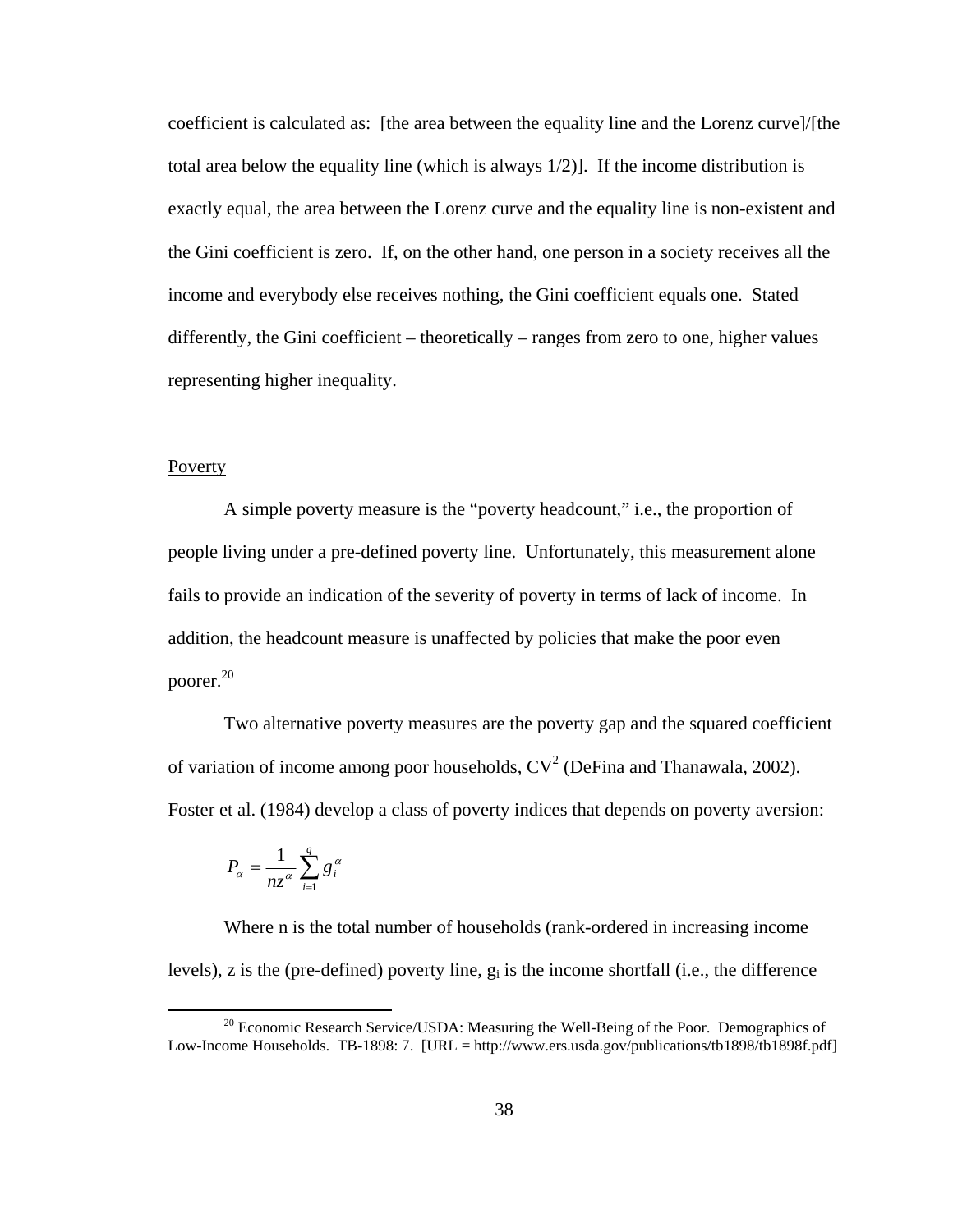between the i<sup>th</sup> household's income and the poverty line), q is the number of households for which  $g_i$  is greater than zero and  $\alpha$  measures the "aversion to poverty" (higher numbers indicating greater aversion).<sup>21</sup> DeFina and Thanawala (2002) show how for  $\alpha$  = 0, 1, and 2 the index increases in complexity. For  $\alpha = 0$ ,  $P_0$  is the headcount ratio, H = q/n (P<sub>0</sub> = H). For  $\alpha = 1$ , P<sub>1</sub> measures the average poverty-gap ratio, I = 1 – ( $\mu$ <sub>z</sub>/z) where  $\mu_z$  is the average income of poor households, *and* the headcount measure, H (P<sub>1</sub> = H  $*$  I). Finally, for  $\alpha = 2$ ,  $P_2 = H^* [I^2 + (1 - I)^2 - CV^2]$ , where  $CV^2$  is the squared coefficient of variation of income among poor households.

In this study, poverty is measured using  $P_1$  (i.e., the combination of headcount ratio and poverty-gap ratio) using LIS data. The poverty line is defined at 50 percent of the median income. This measure overcomes the weaknesses of the headcount ratio while maintaining relative ease of interpretation. Headcount ratio and  $P_1$  are relatively highly correlated for the countries and years in the sample (Pearson correlation coefficient of 0.8).

#### Collective Happiness

The third dependent variable in this study is collective happiness/human wellbeing. Griffith (2004) suggests that taxes affect collective happiness. Specifically, he posits that a more redistributive tax system results in higher social welfare and therefore a happier population because redistribution makes the rich less unhappy than it makes the

<sup>&</sup>lt;sup>21</sup> Note that for very large  $\alpha$ ,  $P_\alpha$  becomes a "Rawlsian" measure because – in accordance with the max-min social welfare function – it only takes into account the position of the poorest person in the society (Foster et al., 1984).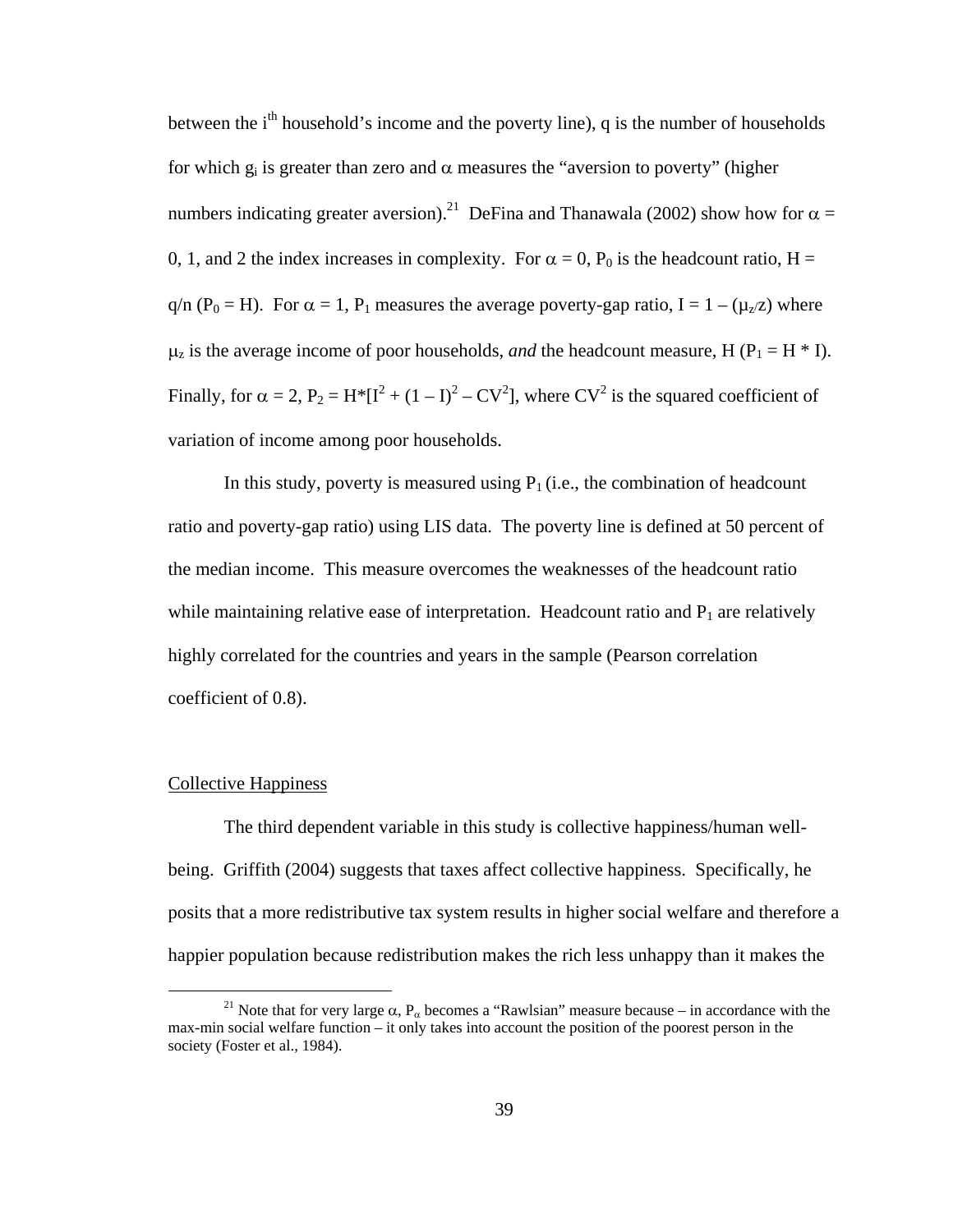poor happy. Similar to Alesina at al. (2004), this research uses survey data from the U.S. General Social Survey and the Euro-Barometer Survey (see Alesina et al., 2004) to measure collective happiness. Of particular interest are the responses to the questions 1) *"Taken all together, how would you say things are these days – would you say that you are very happy, pretty happy, or not too happy?"* (U.S. General Social Survey Series) and 2) *"On the whole, are you very satisfied, fairly satisfied, not very satisfied, or not at all satisfied with the life you lead?"* (Euro-Barometer Survey Series). While some researchers are critical of using such vague and "soft" survey data to measure happiness, recent studies indicate that, despite the relative weaknesses, happiness questions from surveys are useful measures of general happiness (Alesina et al., 2004, Griffith, 2004, Kahneman and Krueger, 2006).

The Euro-Barometer Survey employs a four-point scale ("very satisfied," "fairly satisfied," "not very satisfied," and "not at all satisfied") while U.S. General Social Survey uses a three-point scale ("very happy," "pretty happy," and "not too happy"). In order to be able to compare the data across countries, the last two categories of the Euro-Barometer Survey data ("not very satisfied" and "not at all satisfied") are combined into one.<sup>22</sup> Values of 3 through 1 were assigned to the categories  $(3 = "very happy" / "very$ satisfied";  $2 =$  "pretty happy" / "fairly satisfied";  $1 =$  "not too happy" / "not very satisfied" and "not at all satisfied").

 $22$  Combining the last two categories into one turns an even number likert scale into an uneven number scale. In general, uneven number likert scales allow undecided or indifferent respondents to choose the neutral response, while even number likert scales force them to answer either positively or negatively. However, in this case, no response is strictly neutral and the respondents were given the option to answer "don't know" if they were truly unsure about their state of satisfaction / happiness.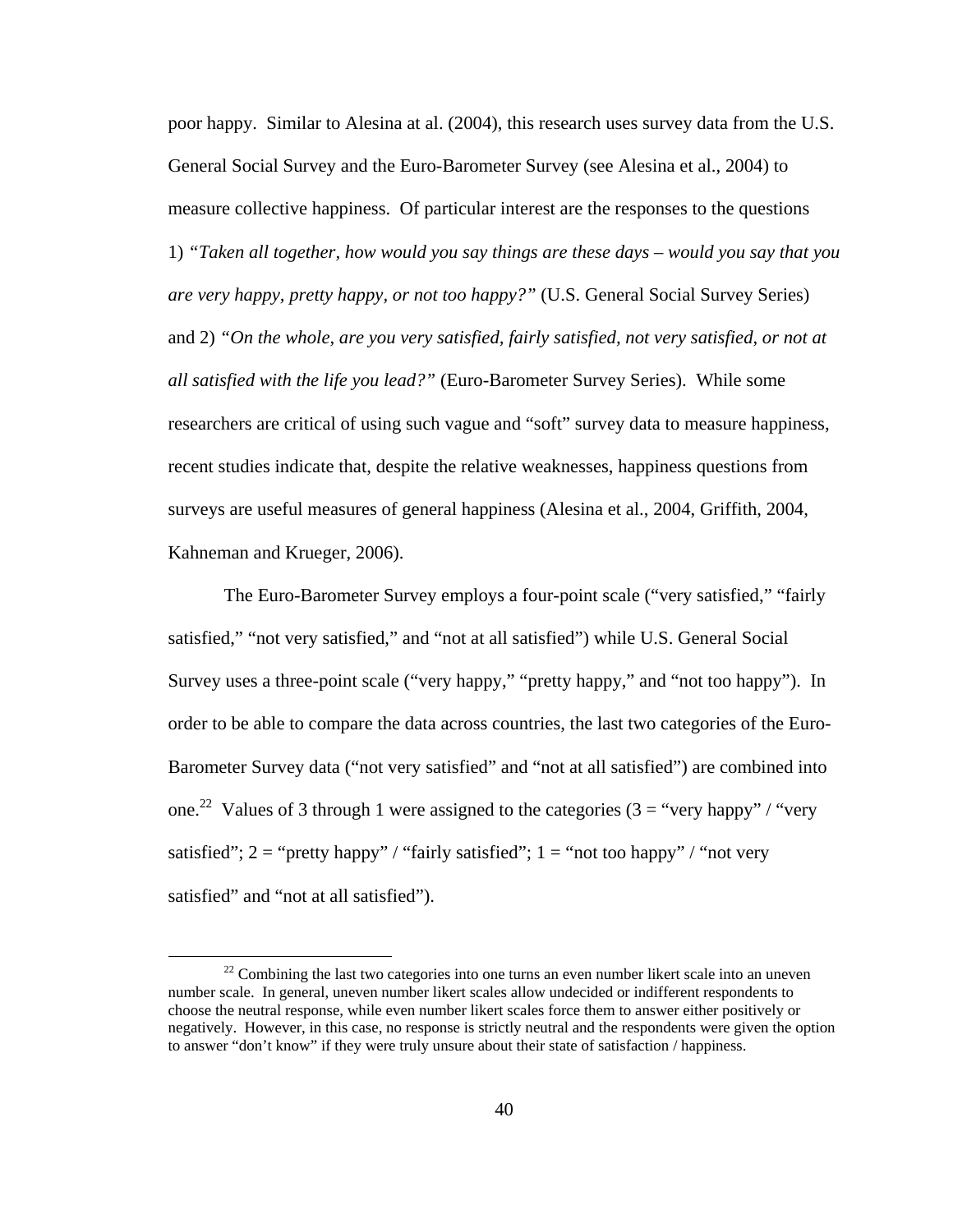# Explanatory Variables

# Tax Variables

Progressivity is one measurement used to describe a country's tax system. In this study, Mahler and Jesuit's (2005) measurements for tax, transfer, and overall progressivity are used.<sup>23</sup> Mahler and Jesuit (2005), using Luxembourg Income Study (LIS) data for multiple countries, examine 1) whether income redistribution is achieved mainly through taxes or transfers, 2) if such redistribution is correlated with size or internal target efficiency of social benefits, and 3) how the redistributive effect of different transfers compare. Note that tax (transfer) progressivity is computed as the percentage change in income distribution (Gini coefficient) due to taxes (transfers). By definition, the goal of a tax and transfer system with a greater emphasis on redistribution of income and wealth, is a more equal income and wealth distribution. The nature of a progressive tax structure is rooted in the ability to pay doctrine (Heady, 1993). Stated differently, the more income/wealth taxpayers maintain, the greater ability they have to pay taxes with less negative impact on overall quality of life. For this reason, a progressive tax structure is often used to redistribute income where the government requires taxpayers with greater income to contribute a greater percentage of that income to taxes. The goal of this type of system is to adequately fund government operations with no particular group of taxpayers being overly burdened once the taxes have been paid (Musgrave, 1959: 91–94).

<sup>&</sup>lt;sup>23</sup> The data can be obtained from the LIS database: URL = http://www.lisproject.org/publications/fiscalredistdata/fiscred.htm.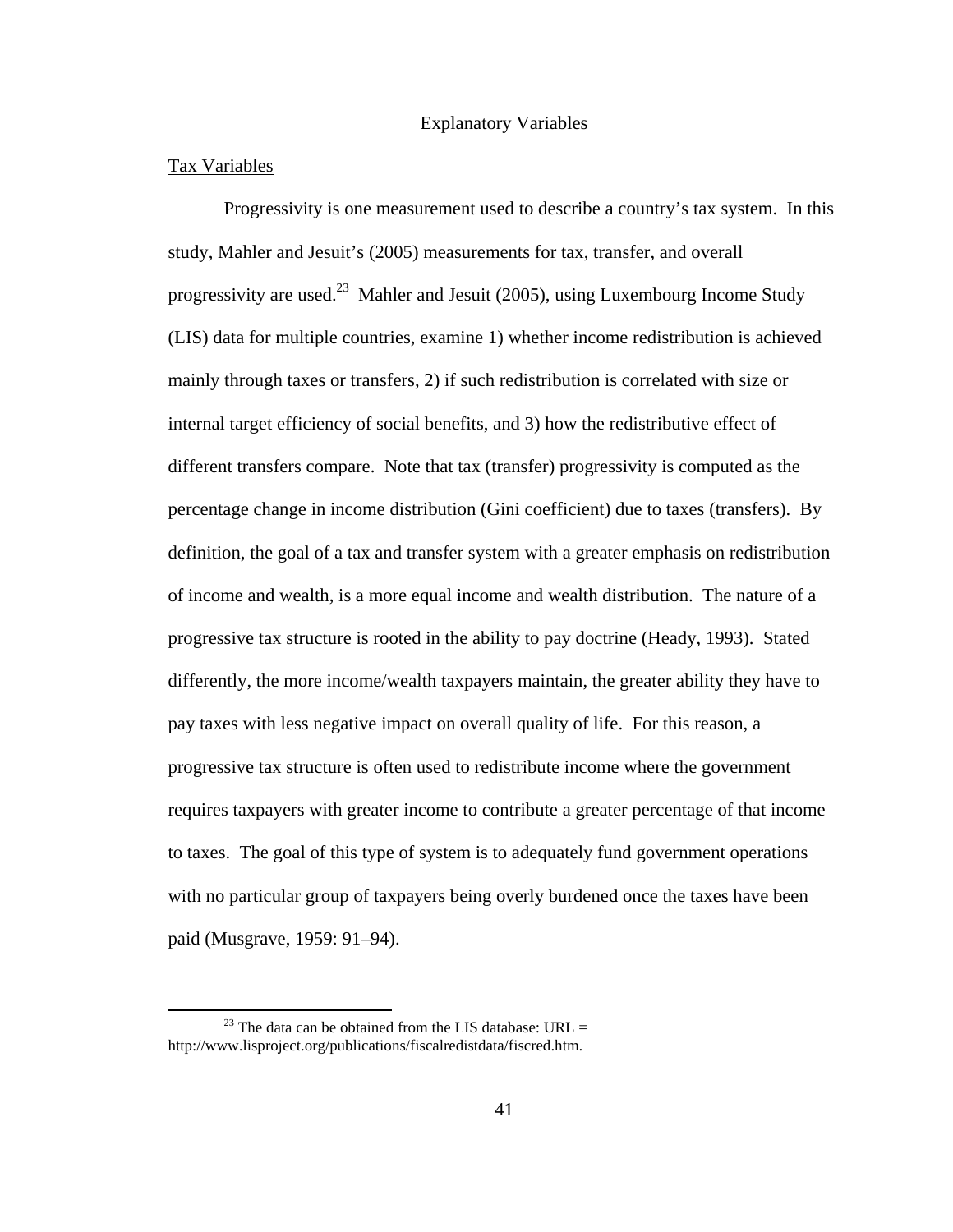However, higher progressivity and, by implication, income and wealth redistribution will only lead to more equality if the government spends the money collected from the wealthier taxpayers on the less fortunate taxpayers. Thus, the very nature of a progressive tax system is presumably to effect wealth redistribution (Atkinson, 1973, Heady, 1993). Traditionally, income taxes are more progressive than consumption, property, or payroll taxes (see for example Suits, 1977, Guthrie, 1979, and Verbist, 2004). This factor is largely a practical matter since consumption taxes, such as sales or value-added taxes, are often collected at point of sale. Therefore, it is simply not practical to have varying rate structures for consumption taxes based on relative wealth because the level of wealth is not verifiable at the time of collection. Thus, by their nature, taxes other than income taxes often tend to be more proportional. Consequently, owing to the more progressive nature of income taxes, income taxes are expected to be more negatively related to income inequality than consumption and other taxes. This leads to the first set of hypotheses (stated in the alternative form):

**H1a:** Progressivity is negatively related to income inequality.

**H1b:** Tax burden (i.e., tax revenues in percent of GDP) is negatively related to income inequality.

**H2a:** Income tax reliance (i.e., proportion of total tax revenues from income taxes) is negatively related to income inequality.

**H2b:** Residual tax burden (i.e., total tax burden net of income taxes) is negatively related to income inequality.

**H2c:** The impact of income tax reliance on income inequality is greater than the impact of the residual tax burden.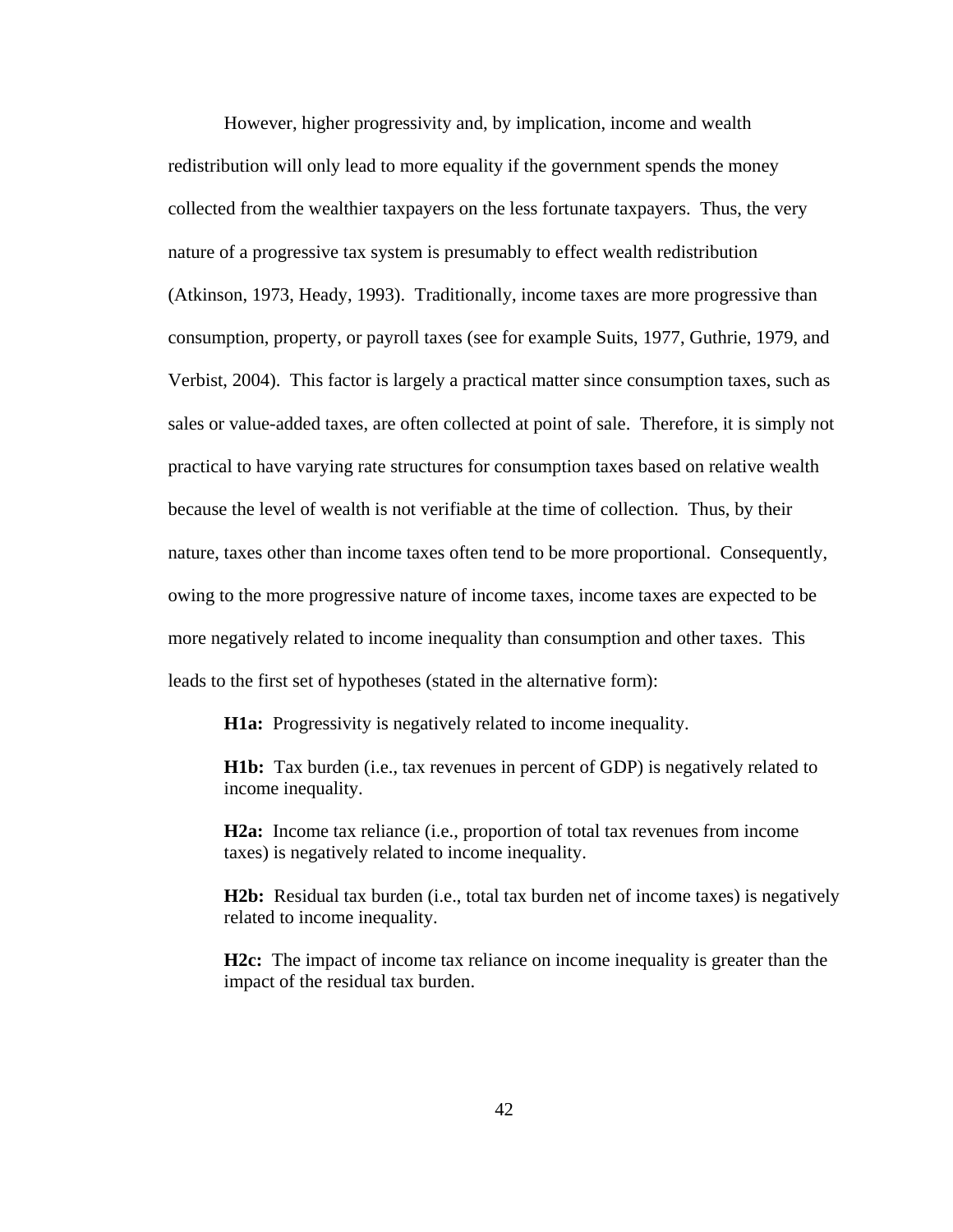Redistribution is not only designed to equalize the income distribution but also to reduce poverty (Sen, 1997, Kakwani, 1997, and Wolff, 2002). As with the income distribution, higher progressivity should, in theory, decrease poverty levels unless the money collected from the rich is not mostly spent on the poor. More progressive types of taxes, such as income taxes, reduce poverty more than less progressive taxes, such as consumption taxes. This leads to the following set of hypotheses (stated in the alternative form):

**H3a:** Progressivity is negatively related to poverty.

**H3b:** Tax burden (i.e., tax revenues in percent of GDP) is negatively related to poverty.

**H4a:** Income tax reliance (i.e., proportion of total tax revenues from income taxes) is negatively related to poverty.

**H4b:** Residual tax burden (i.e., total tax burden net of income taxes) is negatively related to poverty.

**H4c:** The impact of income tax reliance on poverty is greater than the impact of the residual tax burden.

The above hypotheses (H1a–H4c) are tested using data from the following

countries: Australia, Belgium, Canada, Denmark, Finland, France, Germany, the

Netherlands, Norway, Sweden, Switzerland, the United Kingdom, and the United States

(Table 4.1).

Griffith (2004) basing his reasoning on Layard (2003 and 2003a), suggests that

progressive taxes lead to more collective happiness for two reasons:

• For rich taxpayers, marginal utility derived from additional income is smaller than marginal utility derived from additional leisure time. Thus,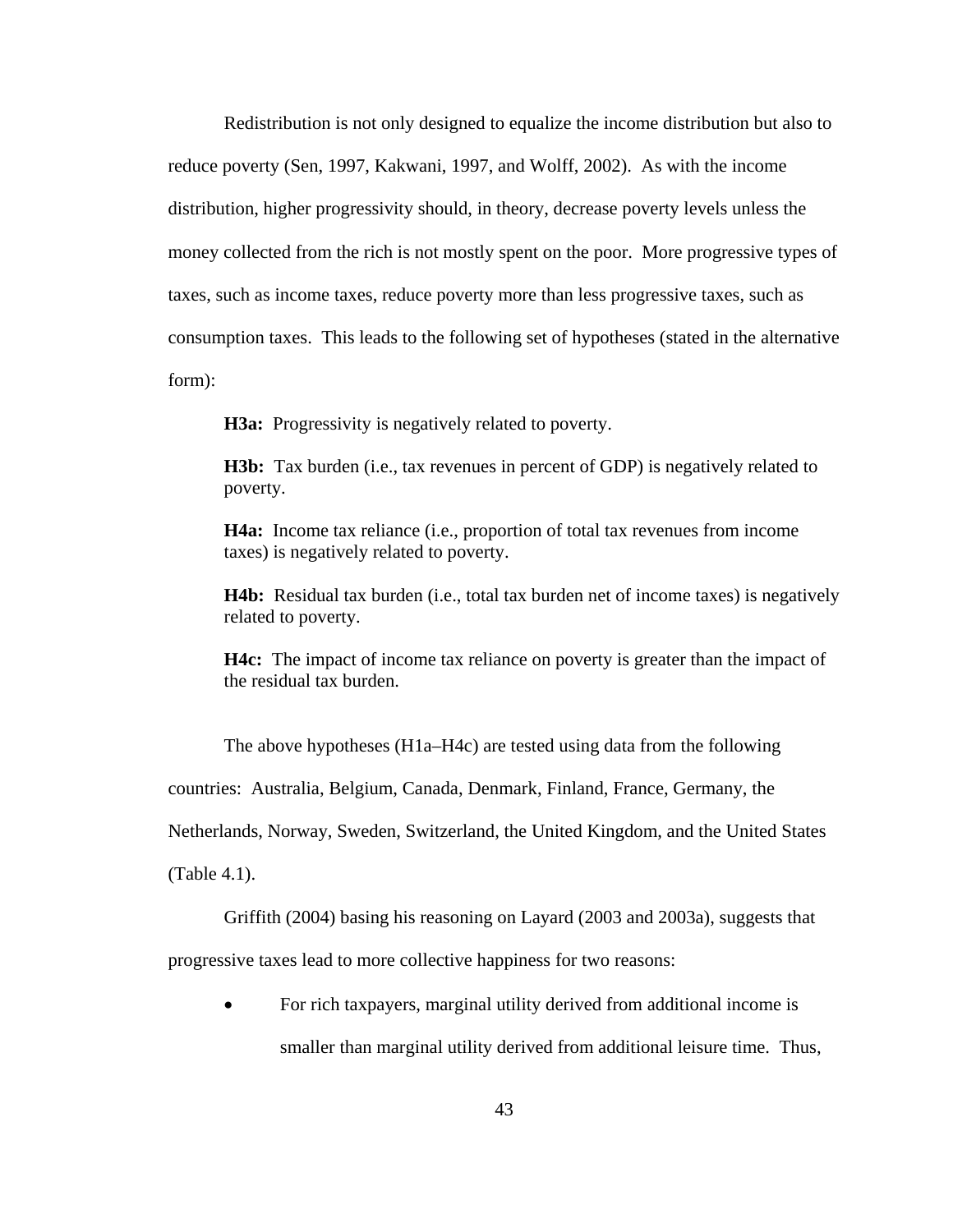rich people are happier working less – even if that means earning less – than working more for additional monetary gain. A progressive tax may influence their behavior leading them to trade off leisure for labor.

The additional (redistributed) income to the poor people reduces both poverty and inequality and increases the utility of the poor by more than the rich people's utility decreases.

This leads to the following hypotheses (stated in the alternative form):

**H5a:** Progressivity is positively related to collective happiness.

**H5b:** Tax burden (i.e., tax revenues in percent of GDP) is positively related to collective happiness.

**H6a:** Income tax reliance (i.e., proportion of total tax revenues from income taxes) is positively related to collective happiness.

**H6b:** Residual tax burden (i.e., total tax burden net of income taxes) is positively related to collective happiness.

**H6c:** The impact of income tax reliance on collective happiness is greater than the impact of the residual tax burden.

The above hypotheses (H5a–H6c) are tested using data from the following

countries: Belgium, Denmark, Finland, France, Germany, the Netherlands, Sweden, the

United Kingdom, and the United States (Table 4.1).

Alesina et al. (2004) find that Americans feel differently about inequality and

poverty than Europeans. Specifically, Americans do not perceive inequality as

negatively as do Europeans. Given that the European countries and the United States are

democratic societies, where, theoretically, the median voter decides on the design of the

tax and transfer system, the relative belief structure toward inequality and poverty should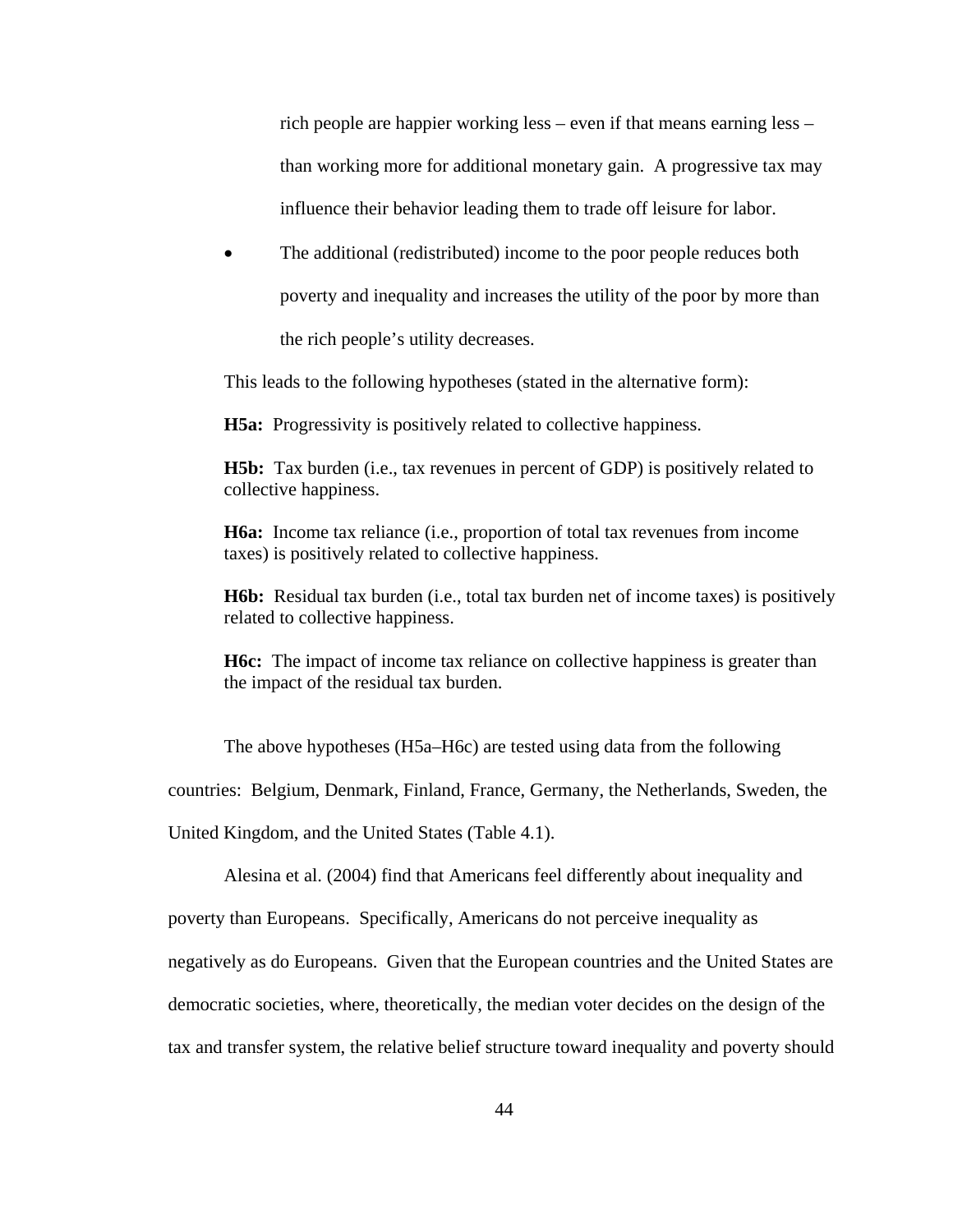be reflected in their countries' respective tax systems. In light of Alesina et al. (2004),

the following is hypothesized (stated in the alternative form):

**H7a**: The United States tax and transfer system redistributes less income than European tax and transfer systems.

**H7b**: The United States tax and transfer system reduces poverty less than European tax and transfer systems.

**H7c:** The United States tax and transfer system positively impacts collective happiness less than European tax and transfer systems.

The above hypotheses (H7a–H7c) are tested using data from the following countries: Belgium, Denmark, Finland, France, Germany, the Netherlands, Norway, Sweden, Switzerland, the United Kingdom, and the United States.

#### Non-Tax Variables

Link 4 of the "Libby boxes" makes an assessment of the relation between the operational independent and the operational dependent variable(s) (Figure 3.1). A study can suffer from internal validity when confounding variables are not included in the model. Accordingly, link 5 introduces control variables. For this study, the following non-tax variables (control variables) are included in the model: economic performance (GDP per capita and economic growth), budget surplus (deficit), government (welfare) spending, labor effort, unemployment rate, and inflation.

Several studies suggest that economic performance (GDP per capita and GDP growth) is positively related to well-being and happiness. For instance, Oswald (1997), Hagerty and Veenhoven (2003), Christoph and Noll (2003), and Di Tella et al. (2003)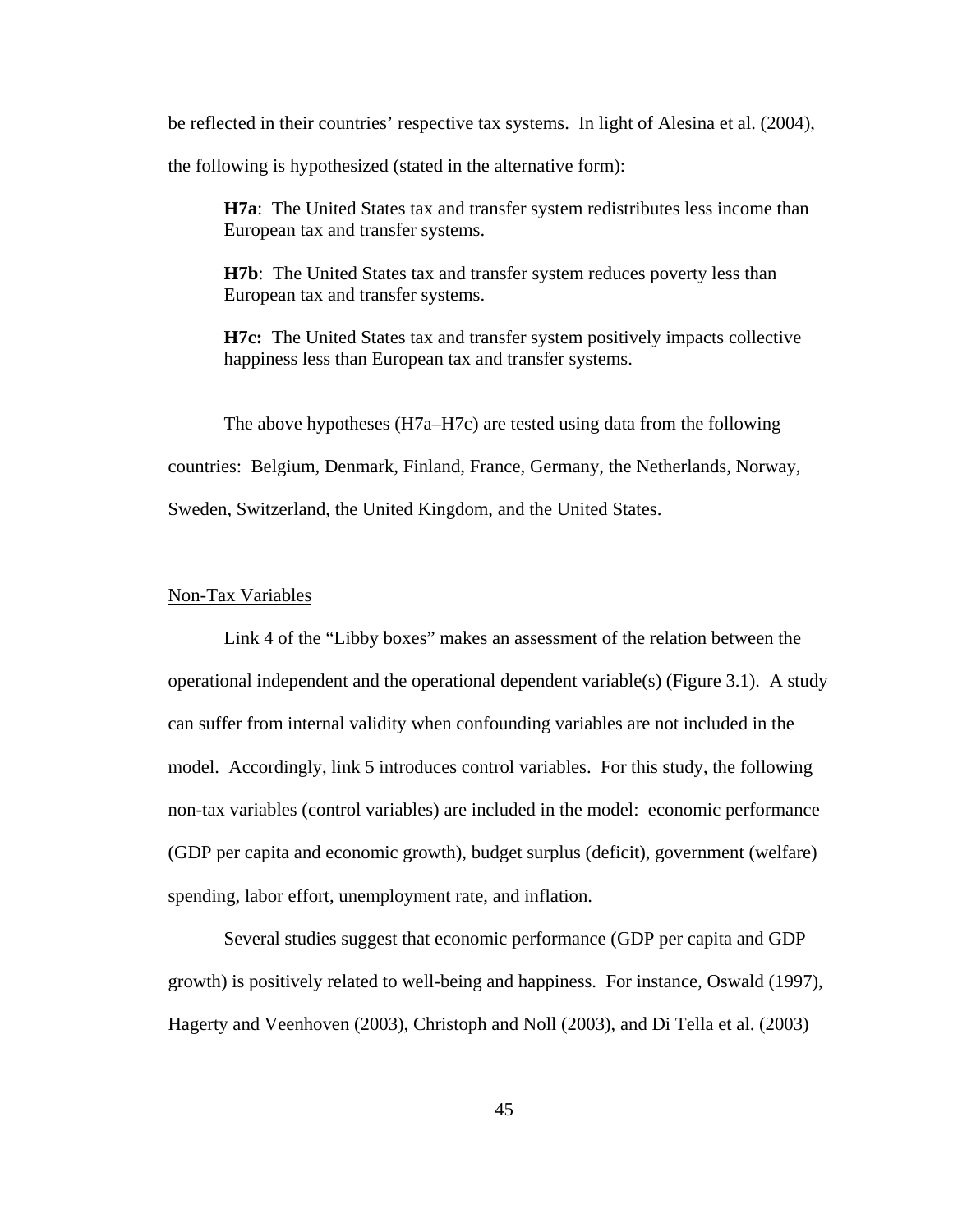find a positive relationship between average income and happiness, indicating that higher economic performance leads to more collective happiness. The relationship of economic performance on inequality and poverty depends on the beneficiaries of income growth. If poor people incur higher income growth than the rich, economic performance will be negatively related to inequality and poverty. Kuznets (1963) hypothesizes that the relationship between inequality and economic growth resembles an inverted "U" (the "Kuznets curve"), suggesting that, depending on the country's stage of economic development, the relationship between growth and inequality may be positive or negative. Gupta and Singh (1984) find empirical support for this hypothesis. Empirical data from the LIS database suggests that, in the past two decades, for most countries in the sample poverty and inequality remained stable or increased despite economic growth. In fact, the United States with the second highest GDP per capita (see footnote 4) ranks at the top among developed countries with regard income inequality and poverty. Moreover, in the past three decades, income inequality increased more in the United States than in any other developed country (Smeeding, 2004; see also income inequality and poverty data from the LIS database, Figures 4.1 and 4.2.)

The budget surplus (deficit) variable, defined as budget surplus (deficit) in percent of GDP, is included owing to the possible impact on future generations' income, poverty, and happiness. Some economists suggest that a budget surplus today infers that existing debt can be serviced leaving future generations with more spending resources while a deficit implies the opposite relationship: future generations will be saddled with excess debt and experience future spending restraints. If a deficit (surplus) exists because the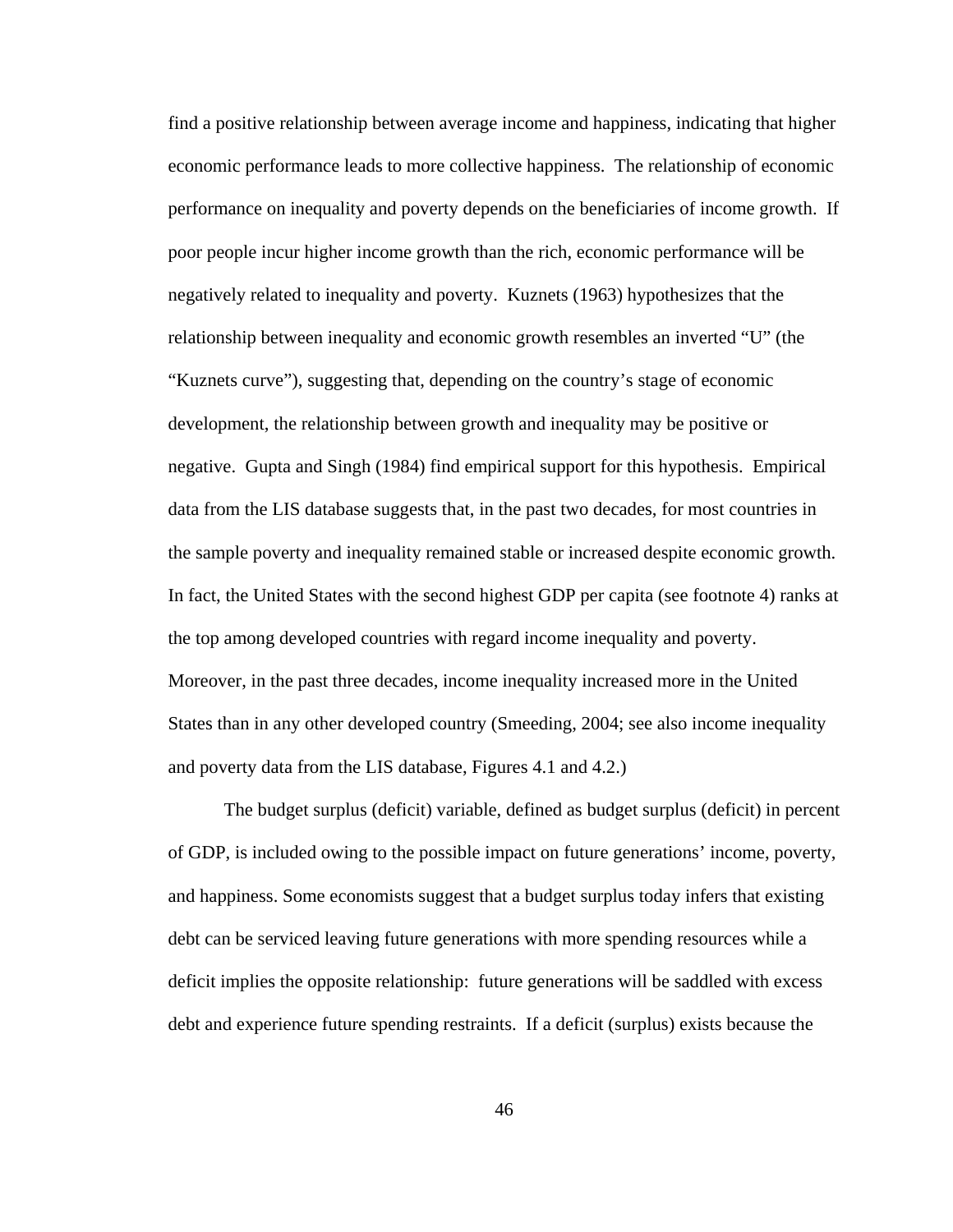government is currently (not) spending money to decrease inequality and poverty, the relationship between deficit (surplus) and inequality and poverty will be negative (positive). On the other hand, in a budget deficit (surplus) situation, if the people are concerned (happy) with the relative price of national debt (Kotlikoff and Burns, 2004), the relationship between deficit (surplus) and happiness will be negative (positive). This implies that status of a country's budget surplus or deficit should be included in the analysis.

Government welfare spending is designed to have a negative effect on inequality and poverty. Thus, in terms of measuring income and wealth redistribution and poverty, welfare-spending should be negatively correlated with income inequality and with poverty (i.e., the more welfare spending, the more income redistribution and the lower the poverty level). In terms of measuring happiness, if declining inequality and poverty positively affects happiness – as suggested by utilitarians and welfarists –, the relationship between government (welfare) spending and happiness should be positive. For instance, Di Tella et al. (2003) find that the generosity of publicly provided unemployment insurance is positively associated with happiness. Owing to data availability constraints, this study uses overall government spending (in percent of GDP) as proxy for government welfare spending.

Since the model controls for unemployment and the countries in the sample are democratic<sup>24</sup>, labor effort (i.e., the average number of hours worked per person in the

 $24$  Theoretically, in democratic countries, the people decide their average workweek, either directly via vote, or indirectly via their representative(s) in the parliament.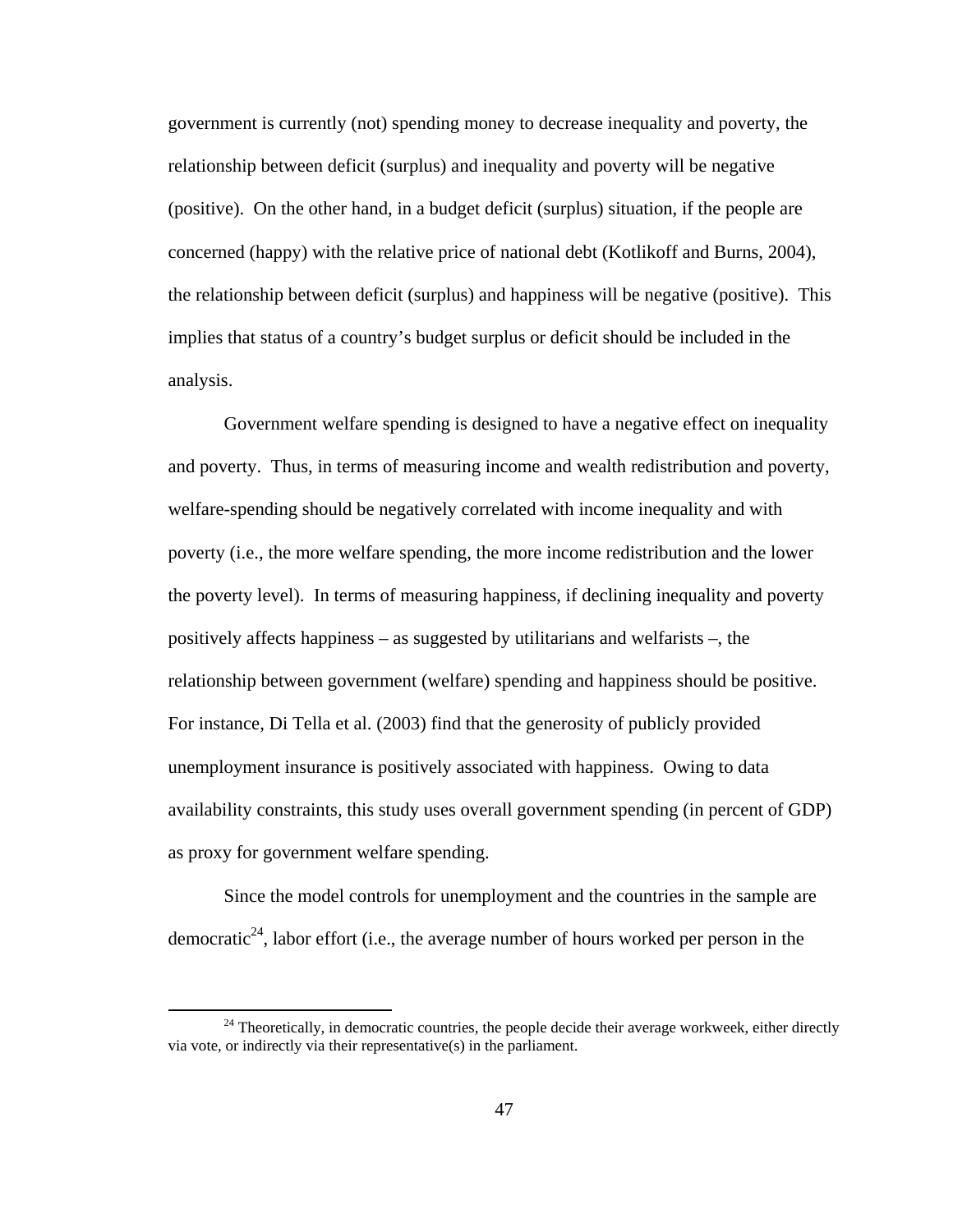workforce per year) measures the length of time the employment force wishes to work.<sup>25</sup> The effect labor effort has on income inequality and poverty is theoretically unclear. However, according to Griffith (2004) and Layard (2003 and 2003a), leisure time increases happiness. Unemployment rates and inequality as well as poverty are likely to be positively correlated unless only rich people are unemployed. Unemployment has a more severe impact on poor people because they do not have the resources to survive for weeks or months without income. Furthermore, they may not be eligible for unemployment benefits. Studies also show that unemployment is negatively related to happiness (e.g., Oswald, 1997, and Di Tella et al., 2003). In fact, high unemployment not only reduces the happiness of the unemployed but also the well-being of those employed – possibly because of fear of becoming jobless (Di Tella et al., 2003). It seems unclear what effect inflation, i.e., the annual change of the respective consumer price index, has on poverty and inequality.<sup>26</sup> However, some studies show that inflation affects happiness negatively (Di Tella et al., 2003).

Table 3.1 summarizes predictions for each dependent and each explanatory variable.

<sup>&</sup>lt;sup>25</sup> An interesting measure – which, unfortunately, is not available – is the measurement of inequality in labor effort. Correlation of labor effort inequality and income inequality could be an indicator as to how much of the income inequality is attributable to labor–leisure trade-offs.

<sup>&</sup>lt;sup>26</sup> Generally, prices increase before wages and salaries. During high inflation or hyperinflation this is a big problem – especially for poor people who have no financial reserves. Thus, one can argue that inflation does have a positive impact on poverty and possibly inequality.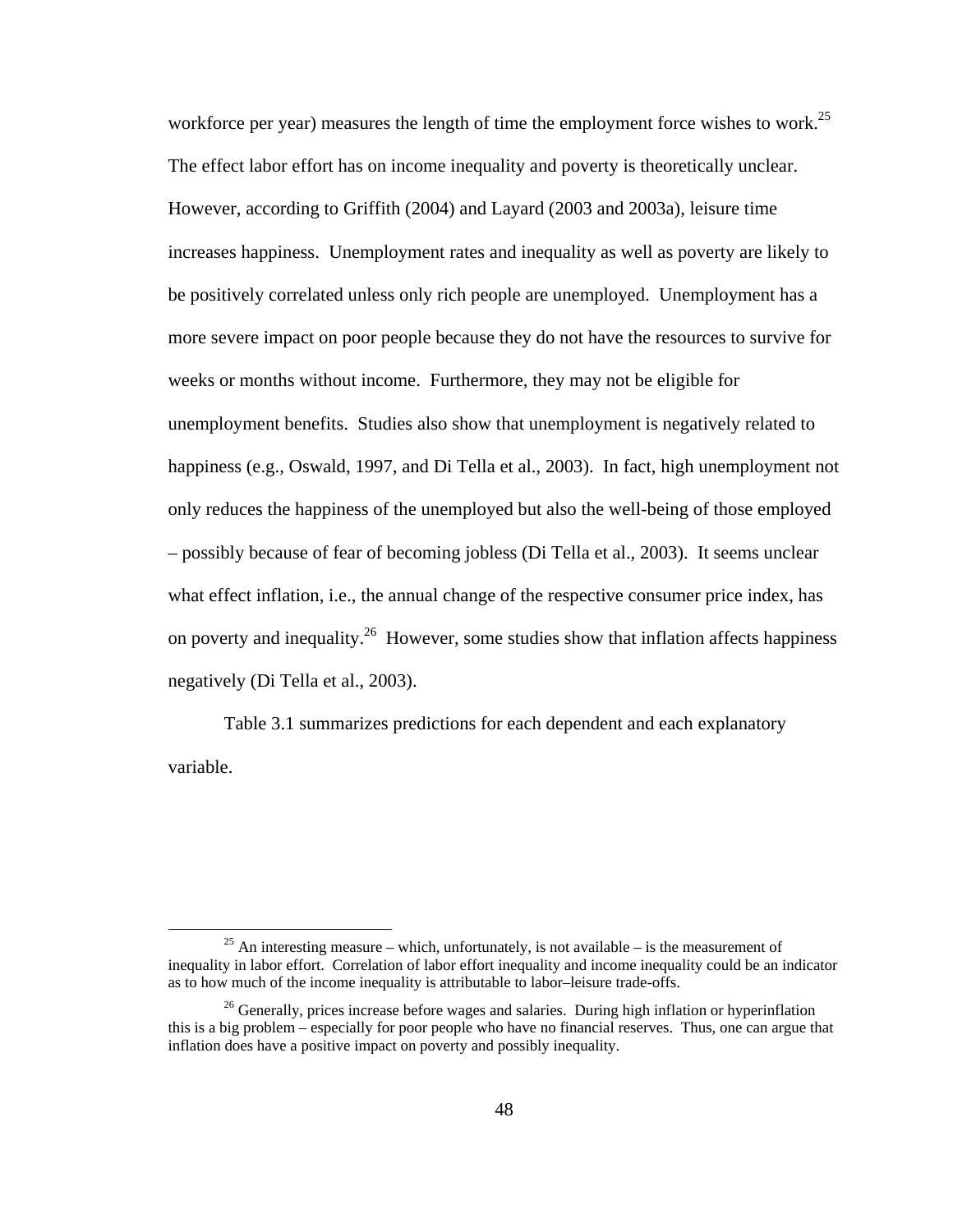| Dependent Variable | <b>Explanatory Variable</b>    | Predicted Sign      |
|--------------------|--------------------------------|---------------------|
| Income Inequality  | Tax and transfer progressivity | Negative            |
|                    | Overall tax burden             | Negative            |
|                    | Income tax reliance            | Negative $(1)$      |
|                    | Residual tax burden            | Negative $(1)$      |
|                    | Economic performance           | $\gamma$            |
|                    | Budget surplus (deficit)       | $\gamma$            |
|                    | Government (welfare) spending  | Negative            |
|                    | Labor effort                   | ?                   |
|                    | Unemployment                   | $\gamma$            |
|                    | Inflation                      | 9                   |
| Poverty            | Tax and transfer progressivity | Negative            |
|                    | Overall tax burden             | Negative            |
|                    | Income tax reliance            | Negative $^{(2)}$   |
|                    | Residual tax burden            | Negative $^{(2)}$   |
|                    | Economic performance           | $\gamma$            |
|                    | Budget surplus (deficit)       | 9                   |
|                    | Government (welfare) spending  | Negative            |
|                    | Labor effort                   | $\gamma$            |
|                    | Unemployment                   | $\gamma$            |
|                    | Inflation                      | 9                   |
| Happiness          | Tax and transfer progressivity | Positive            |
|                    | Overall tax burden             | Positive            |
|                    | Income tax reliance            | Positive $^{(3)}$   |
|                    | Residual tax burden            | Positive $^{(3)}$   |
|                    | Economic performance           | Positive            |
|                    | Budget surplus (deficit)       | Positive (negative) |
|                    | Government (welfare) spending  | Positive            |
|                    | Labor effort                   | Negative            |
|                    | Unemployment                   | Negative            |
|                    | Inflation                      | Negative            |

Table 3.1 Dependent variables, explanatory variables, and predicted signs

#### Notes:

(1) I predict that the impact of income tax reliance on income inequality is more negative than the impact of residual tax burden.

<sup>(2)</sup> I predict that the impact of income tax reliance on poverty is more negative than the impact of residual tax burden.

<sup>(3)</sup> I predict that the impact of income tax reliance on collective happiness is more positive than the impact of residual tax burden.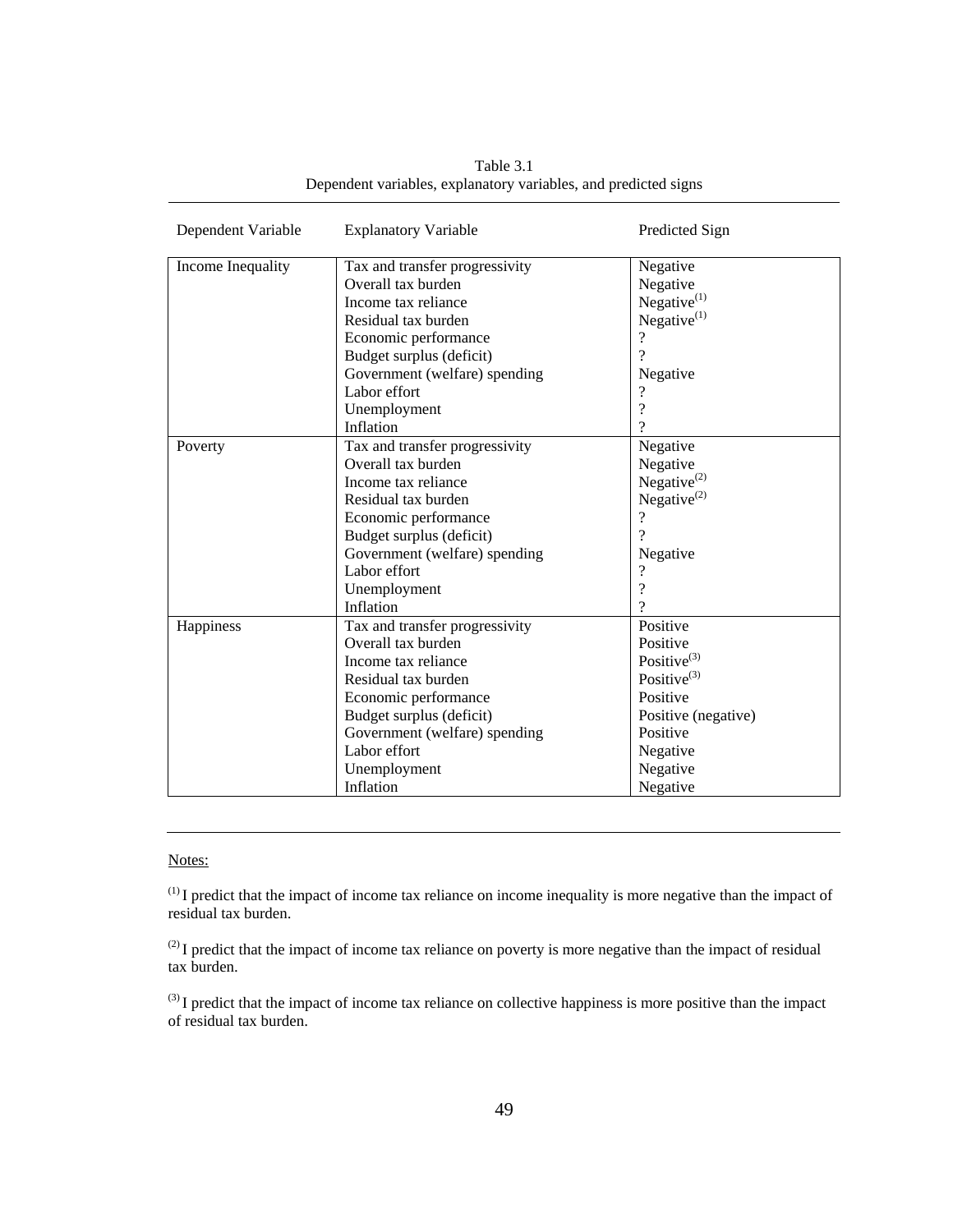## CHAPTER IV

# DATA SOURCES AND METHODOLOGY

# Data Sources and Summary Statistics

For this research, the following data sources are used (Tables A.1 and A.2):

- U.S. General Social Survey (happiness data for the Unites States),
- Euro-Barometer Survey (happiness data for EU countries),
- Luxembourg Income Study (LIS) Database (income, income inequality, poverty, and tax, transfer, and overall progressivity),
- OECD Revenue Statistics (tax and tax mix data),
- Penn World Tables (gross domestic product),
- International Financial Statistics (budget surplus (deficit), government spending, unemployment rates, and inflation rates), and
- OECD Factbook 2005 (labor effort).

Owing to data availability constraints, several countries were dropped from the sample. Table 4.1 presents the countries examined in this study.

Note that all countries in the sample are developed "western" countries. This eliminates comparability problems. For example, one can argue that the relationship between the progressivity of a tax system and inequality in a developing country where pre-tax-transfer income inequality is very high is quite different than in developed countries with moderate inequality and that it would be rather difficult to control for these differences.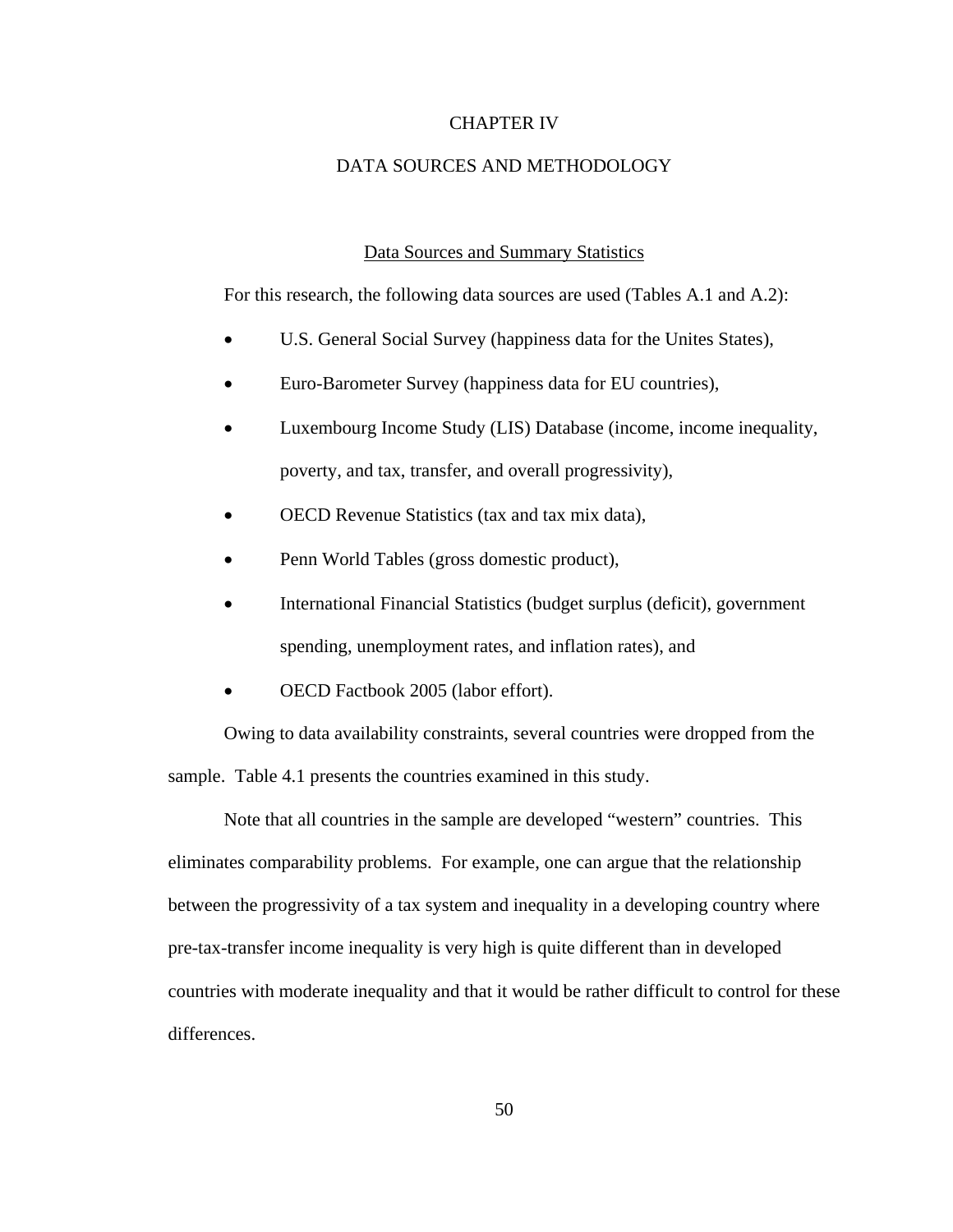| Table 4.1                    |
|------------------------------|
| Countries included in sample |

| Dependent Variables: | Dependent Variable:  |
|----------------------|----------------------|
| Inequality, Poverty  | <b>Happiness</b>     |
| Australia            | Belgium              |
| Belgium              | Denmark              |
| Canada               | Finland              |
| Denmark              | France               |
| Finland              | Germany              |
| France               | <b>Netherlands</b>   |
| Germany              | Sweden               |
| <b>Netherlands</b>   | United Kingdom       |
| Norway               | <b>United States</b> |
| Sweden               |                      |
| Switzerland          |                      |
| United Kingdom       |                      |
| <b>United States</b> |                      |

Tables 4.2 and 4.3 and Figures 4.1 through 4.3 present the summary statistics for

these data.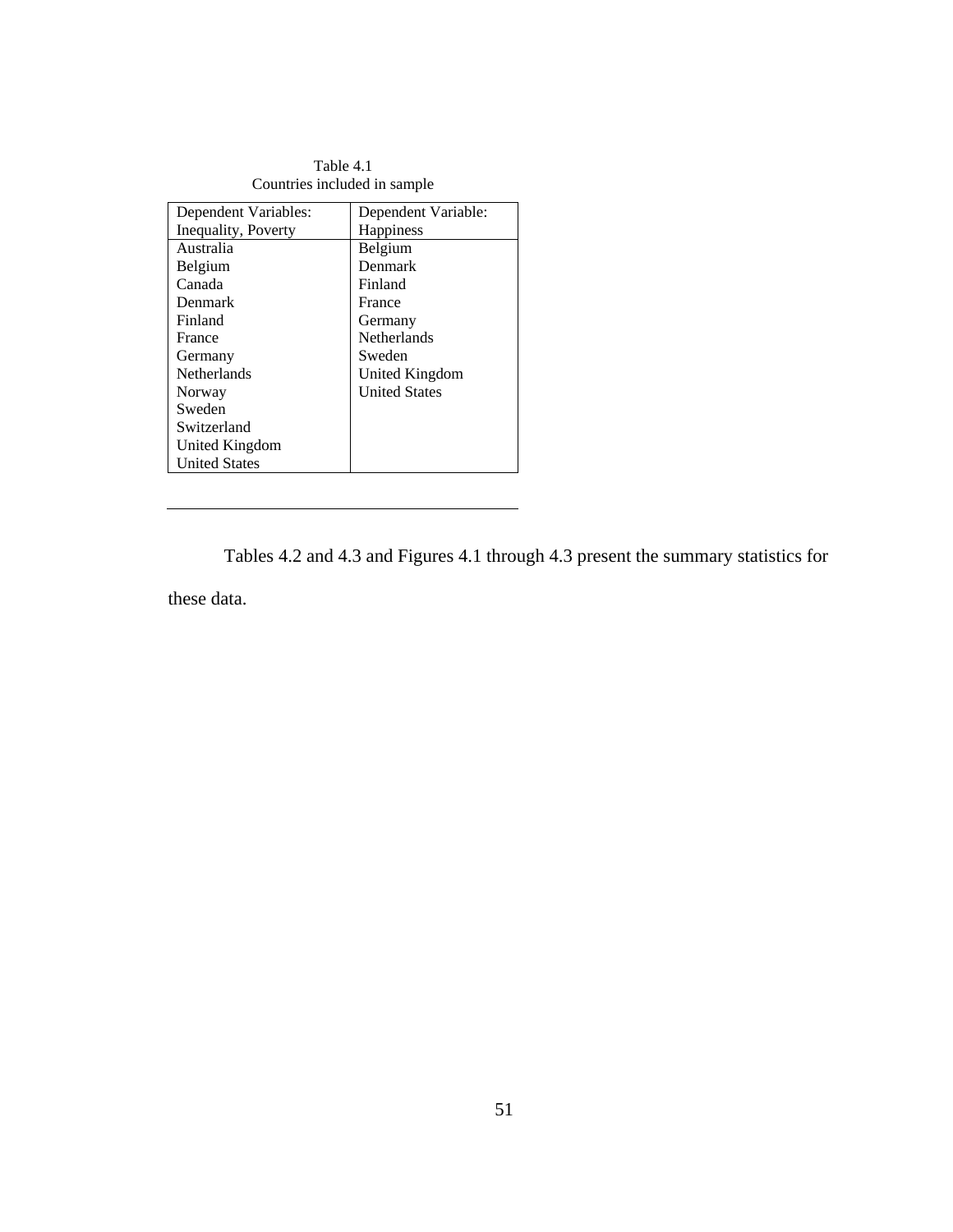| Variable                                             | Number of<br>Observations | Mean     | Median   | Standard<br>Deviation |
|------------------------------------------------------|---------------------------|----------|----------|-----------------------|
| Dependent Variables:                                 |                           |          |          |                       |
| Income inequality                                    | 59                        | 0.276    | 0.270    | 0.042                 |
| Happiness                                            | 35                        | 2.16     | 2.17     | 0.19                  |
| Poverty                                              | 59                        | 0.032    | 0.031    | 0.015                 |
| Explanatory Variables (TAX) (variables of interest): |                           |          |          |                       |
| Tax progressivity                                    | 59                        | 0.091    | 0.098    | 0.030                 |
| Transfer progressivity                               | 59                        | 0.269    | 0.275    | 0.086                 |
| Overall progressivity                                | 59                        | 0.361    | 0.363    | 0.088                 |
| Overall tax burden                                   | 59                        | 38.10%   | 37.64%   | 7.28%                 |
| Income tax                                           | 59                        | 39.94%   | 40.15%   | 10.06%                |
| Residual tax burden                                  | 59                        | 23.19%   | 22.56%   | 6.66%                 |
| Explanatory Variables (NONTAX) (control variables):  |                           |          |          |                       |
| GDP per capita                                       | 59                        | \$20,421 | \$20,528 | \$7,407               |
| Economic growth (GDP growth)                         | 59                        | 5.64%    | 4.91%    | 10.68%                |
| Budget surplus (deficit)                             | 58                        | $-2.03%$ | $-1.89%$ | 3.43%                 |
| Government expenditures                              | 59                        | 19.98%   | 19.79%   | 4.10%                 |
| Labor effort                                         | 36                        | 1,648    | 1,685    | 155                   |
| Unemployment                                         | 48                        | 7.51%    | 7.64%    | 3.44%                 |
| Inflation                                            | 59                        | 4.06%    | 3.13%    | 3.11%                 |

Table 4.2 Summary statistics

Countries included in sample: Australia, Belgium, Canada, Denmark, Finland, France, Germany, Netherlands, Norway, Sweden, Switzerland, United Kingdom, United States.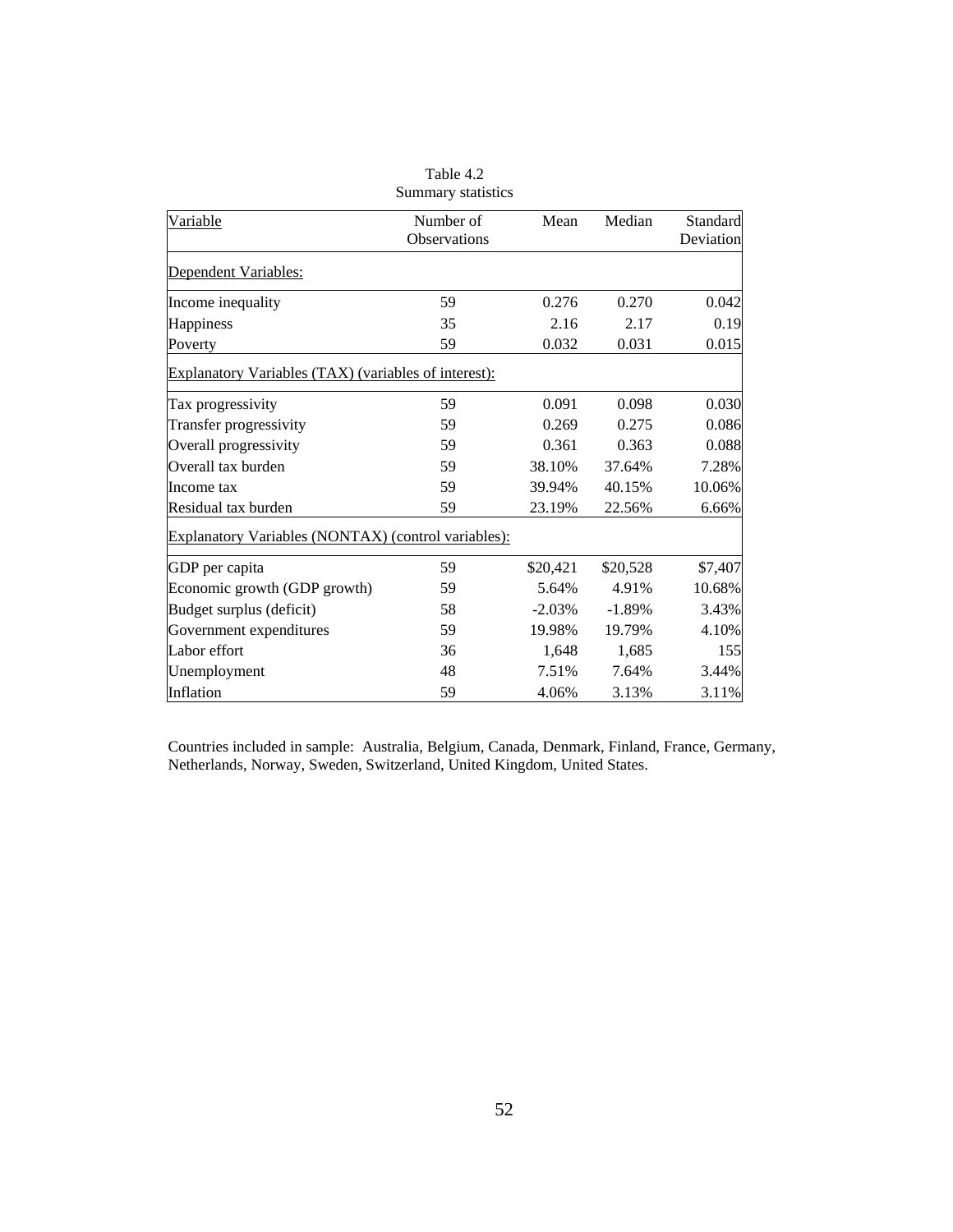|                        |           | Income     |           | Tax           | Transfer      |
|------------------------|-----------|------------|-----------|---------------|---------------|
|                        | Happiness | inequality | Poverty   | progressivity | progressivity |
| Income inequality      | $-0.1469$ |            |           |               |               |
| p-value                | 0.3998    |            |           |               |               |
| Poverty                | 0.2641    | 0.7119     |           |               |               |
| p-value                | 0.1252    | < .0001    |           |               |               |
| Tax progressivity      | 0.1336    | $-0.3081$  | $-0.1148$ |               |               |
| p-value                | 0.4444    | 0.0176     | 0.3866    |               |               |
| Transfer progressivity | 0.0670    | $-0.7376$  | $-0.5995$ | $-0.0879$     |               |
| p-value                | 0.7022    | < .0001    | < .0001   | 0.5079        |               |
| Overall progressivity  | 0.1128    | $-0.8213$  | $-0.6208$ | 0.2589        | 0.9394        |
| p-value                | 0.5189    | < .0001    | < .0001   | 0.0477        | < .0001       |

Table 4.3 Pearson correlation coefficients

|                     |                  | Income     |           | Tax           | Transfer      |
|---------------------|------------------|------------|-----------|---------------|---------------|
|                     | <b>Happiness</b> | inequality | Poverty   | progressivity | progressivity |
| Overall tax burden  | 0.2558           | $-0.7009$  | $-0.5627$ | $-0.0074$     | 0.8641        |
| p-value             | 0.1380           | < .0001    | < 0.0001  | 0.9559        | < .0001       |
| Income tax          | 0.6030           | 0.1788     | 0.3296    | 0.2620        | $-0.5090$     |
| p-value             | 0.0001           | 0.1755     | 0.0108    | 0.0450        | < .0001       |
| Residual tax burden | $-0.2347$        | $-0.5228$  | $-0.5285$ | $-0.1654$     | 0.8289        |
| p-value             | 0.1747           | < .0001    | < .0001   | 0.2105        | < .0001       |
| GDP per capita      | 0.3629           | 0.0247     | 0.1612    | $-0.0650$     | 0.0779        |
| p-value             | 0.0321           | 0.8525     | 0.2225    | 0.6248        | 0.5574        |
| Economic growth     | 0.3245           | $-0.0733$  | 0.0388    | 0.0416        | 0.0090        |
| p-value             | 0.0572           | 0.5812     | 0.7704    | 0.7543        | 0.9463        |

|              |         |                  | Income     |           | Tax           | Transfer      |
|--------------|---------|------------------|------------|-----------|---------------|---------------|
|              |         | <b>Happiness</b> | inequality | Poverty   | progressivity | progressivity |
| Deficit      |         | 0.0757           | 0.1609     | 0.1242    | $-0.0521$     | $-0.2859$     |
|              | p-value | 0.6703           | 0.2277     | 0.3530    | 0.6976        | 0.0296        |
| Government   |         |                  |            |           |               |               |
| expenditures |         | $-0.0227$        | $-0.5381$  | $-0.4408$ | 0.1422        | 0.5877        |
|              | p-value | 0.8970           | < .0001    | 0.0005    | 0.2827        | < .0001       |
| Unemployment |         | $-0.3325$        | $-0.0507$  | $-0.2780$ | 0.1577        | 0.2218        |
|              | p-value | 0.0839           | 0.7324     | 0.0558    | 0.2846        | 0.1297        |
| Labor effort |         | $-0.2338$        | 0.6049     | 0.3287    | 0.0228        | $-0.5838$     |
|              | p-value | 0.2951           | < .0001    | 0.0503    | 0.8952        | 0.0002        |
| Inflation    |         | $-0.2615$        | $-0.0257$  | $-0.0114$ | $-0.0370$     | $-0.2215$     |
|              | p-value | 0.1291           | 0.8470     | 0.9320    | 0.7811        | 0.0918        |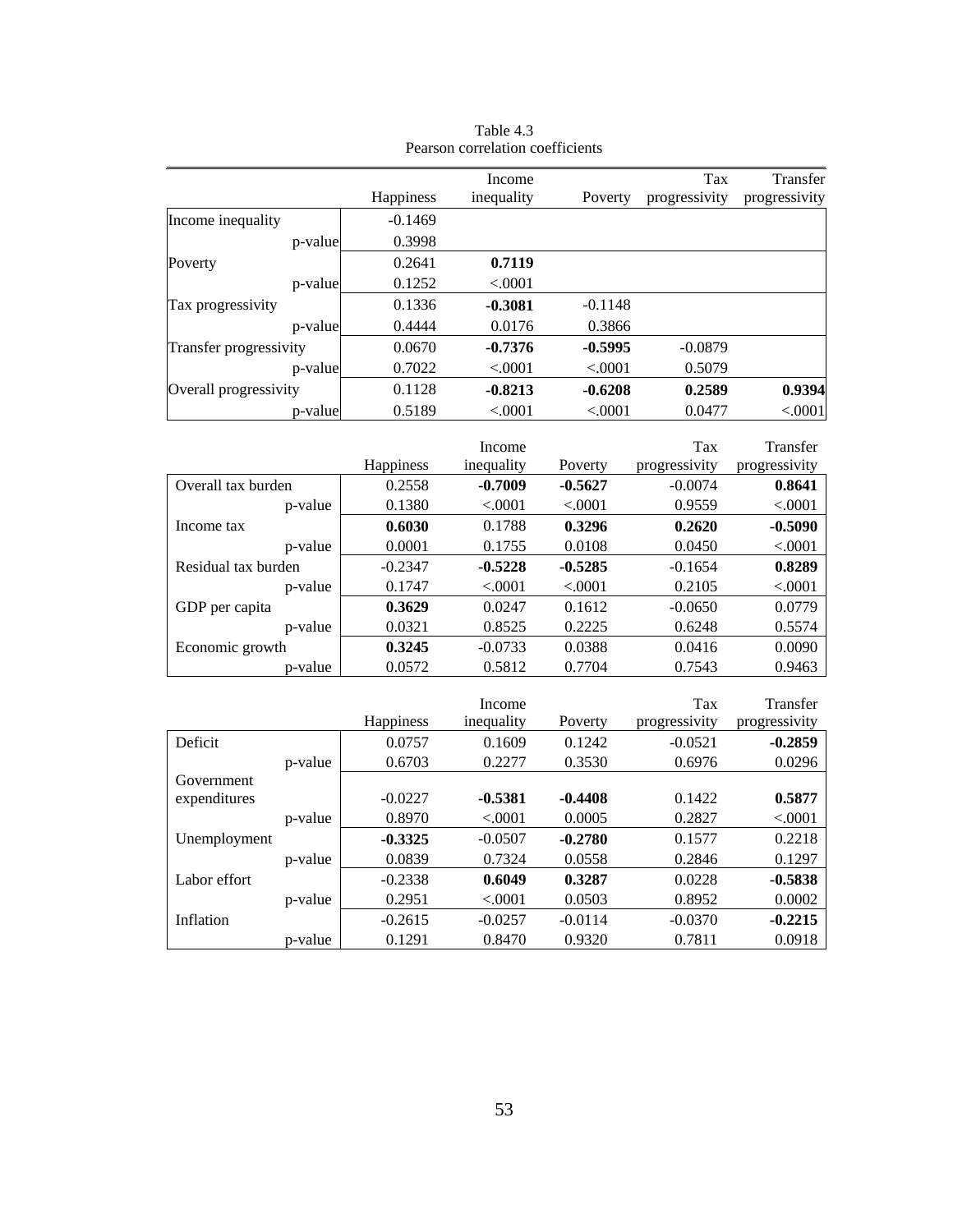|                            | Overall       | Overall tax              |                            | Residual tax | GDP per         |
|----------------------------|---------------|--------------------------|----------------------------|--------------|-----------------|
|                            | progressivity | burden                   | Income tax                 | burden       | capita          |
| Overall tax burden         | 0.8353        |                          |                            |              |                 |
| p-value                    | < .0001       |                          |                            |              |                 |
| Income tax                 | $-0.4034$     | $-0.3494$                |                            |              |                 |
| p-value                    | 0.0015        | 0.0067                   |                            |              |                 |
| Residual tax               |               |                          |                            |              |                 |
| burden                     | 0.7468        | 0.8152                   | $-0.8214$                  |              |                 |
| p-value                    | < .0001       | < .0001                  | < .0001                    |              |                 |
| GDP per capita             | 0.0532        | 0.1322                   | 0.1932                     | $-0.0393$    |                 |
| p-value                    | 0.6890        | 0.3182                   | 0.1426                     | 0.7673       |                 |
| Economic growth            | 0.0230        | 0.0873                   | 0.0929                     | $-0.0046$    | $-0.0493$       |
| p-value                    | 0.8626        | 0.5107                   | 0.4841                     | 0.9723       | 0.7111          |
|                            |               |                          |                            |              |                 |
|                            | Overall       | Overall tax              | Income tax                 | Residual tax | GDP per         |
|                            | progressivity | burden                   |                            | burden       | capita          |
| Deficit                    | $-0.2959$     | $-0.0553$                | 0.2155                     | $-0.1684$    | 0.2893          |
| p-value                    | 0.0241        | 0.6801                   | 0.1042                     | 0.2063       | 0.0276          |
| Government<br>expenditures | 0.6188        | 0.6510                   | $-0.0900$                  | 0.4403       | $-0.0309$       |
| p-value                    | < .0001       | < .0001                  | 0.4978                     | 0.0005       | 0.8165          |
| Unemployment               | 0.2745        | 0.1784                   | $-0.1403$                  | 0.1926       | $-0.2768$       |
|                            | 0.0590        | 0.2251                   | 0.3416                     | 0.1898       | 0.0569          |
| p-value                    |               |                          |                            |              |                 |
| Labor effort               | $-0.5579$     | $-0.5167$                | 0.5370                     | $-0.6125$    | $-0.3168$       |
| p-value                    | 0.0004        | 0.0013                   | 0.0007                     | < .0001      | 0.0598          |
| Inflation                  | $-0.2275$     | $-0.2162$                | 0.0891                     | $-0.1763$    | $-0.5191$       |
| p-value                    | 0.0831        | 0.1000                   | 0.5022                     | 0.1816       | < .0001         |
|                            | Economic      | <b>Budget</b><br>surplus |                            | Unem-        |                 |
|                            | growth        | (deficit)                | Government<br>expenditures | ployment     | Labor<br>effort |
| Deficit                    | $-0.0442$     |                          |                            |              |                 |
| p-value                    | 0.7420        |                          |                            |              |                 |
| Government                 |               |                          |                            |              |                 |
| expenditures               | 0.0505        | $-0.2639$                |                            |              |                 |
| p-value                    | 0.7041        | 0.0453                   |                            |              |                 |
| Unemployment               | $-0.0002$     | $-0.4278$                | 0.2721                     |              |                 |
| p-value                    | 0.9990        | 0.0027                   | 0.0614                     |              |                 |
| Labor effort               | 0.0810        | $-0.1555$                | $-0.1390$                  | 0.1730       |                 |
| p-value                    | 0.6384        | 0.3724                   | 0.4188                     | 0.3130       |                 |
| Inflation                  | 0.1466        | $-0.0694$                | 0.0615                     | $-0.2545$    | 0.1964          |
| p-value                    | 0.2678        | 0.6049                   | 0.6436                     | 0.0808       | 0.2511          |
|                            |               |                          |                            |              |                 |

Table 4.3 Continued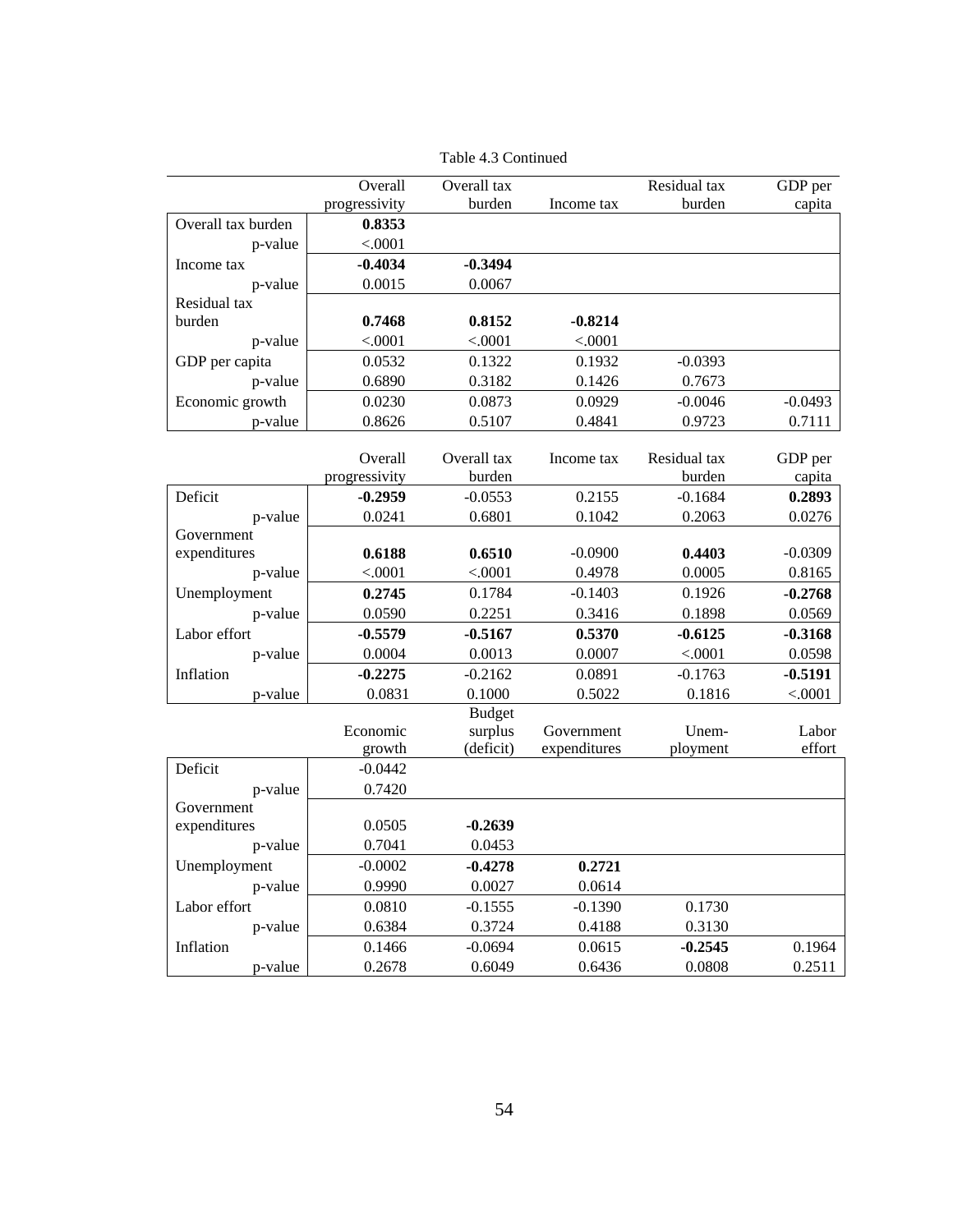



Source: Luxembourg Income Study (2004).

Figure 4.1 Pre-tax-transfer and post-tax-transfer income inequality for six OECD countries (years 1979–2000)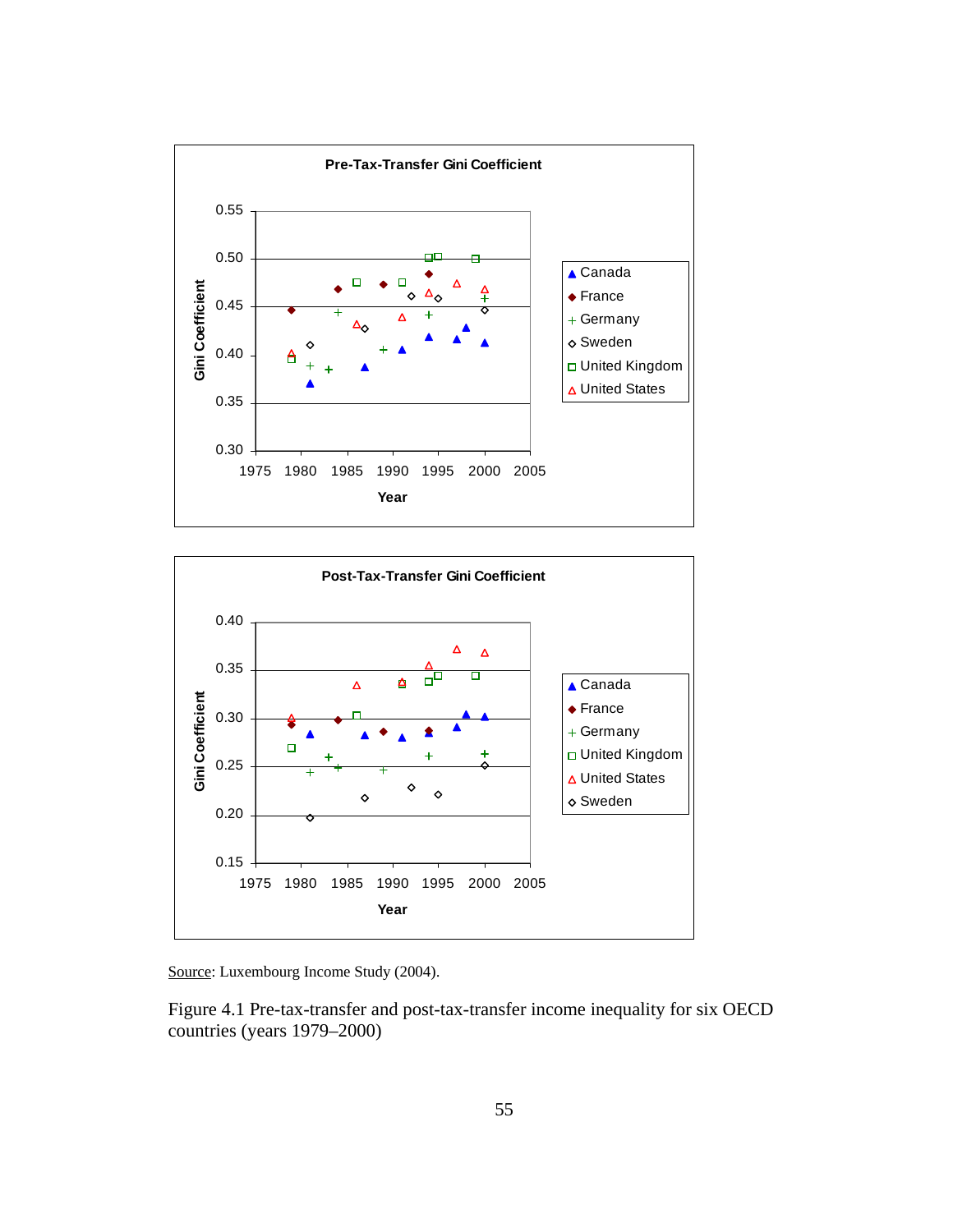



Figure 4.2 Poverty headcount ratio, poverty gap ratio, and  $P_1$  for six OECD countries (years 1969–2000)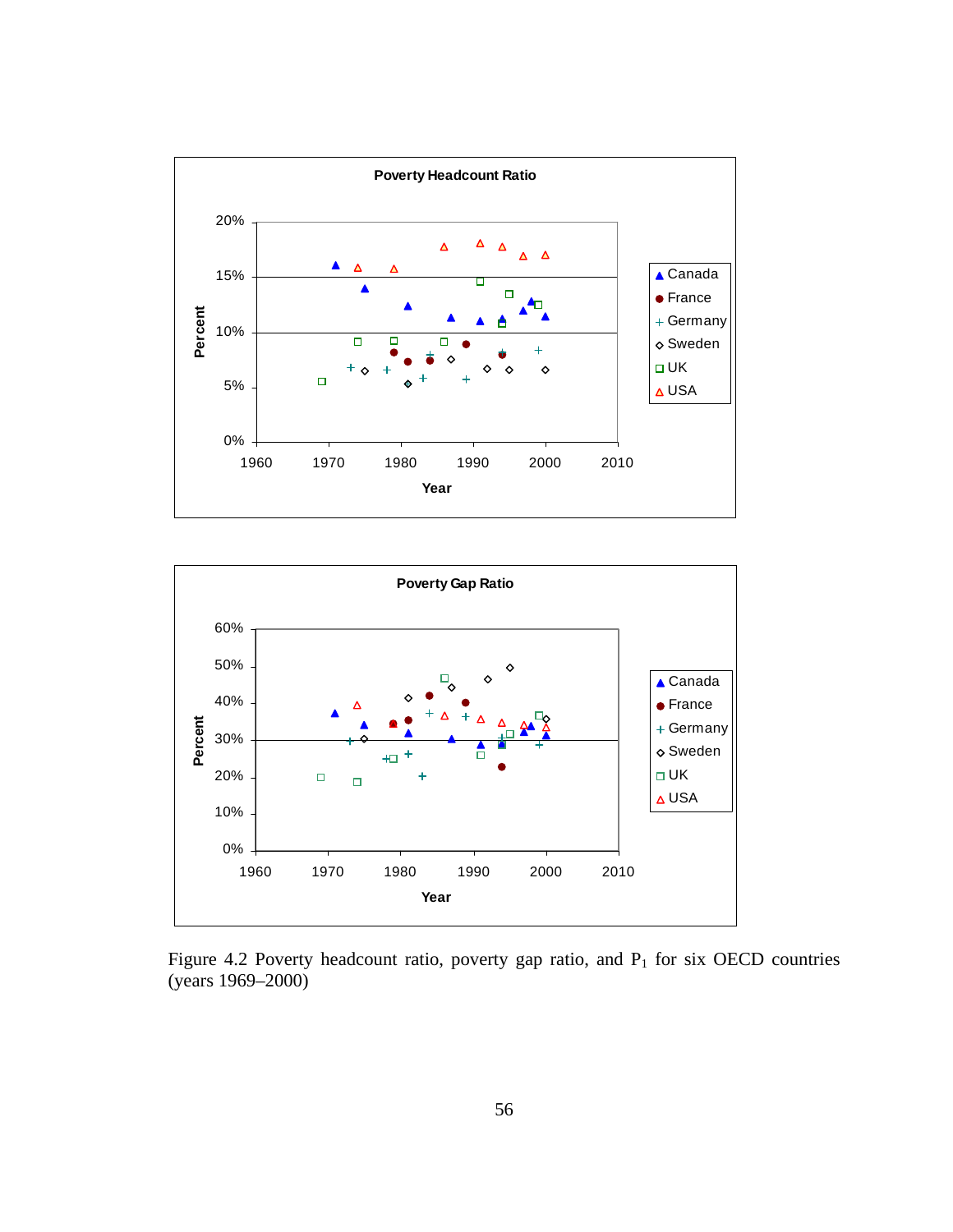

Source: Luxembourg Income Study (2004).

Figure 4.2 Continued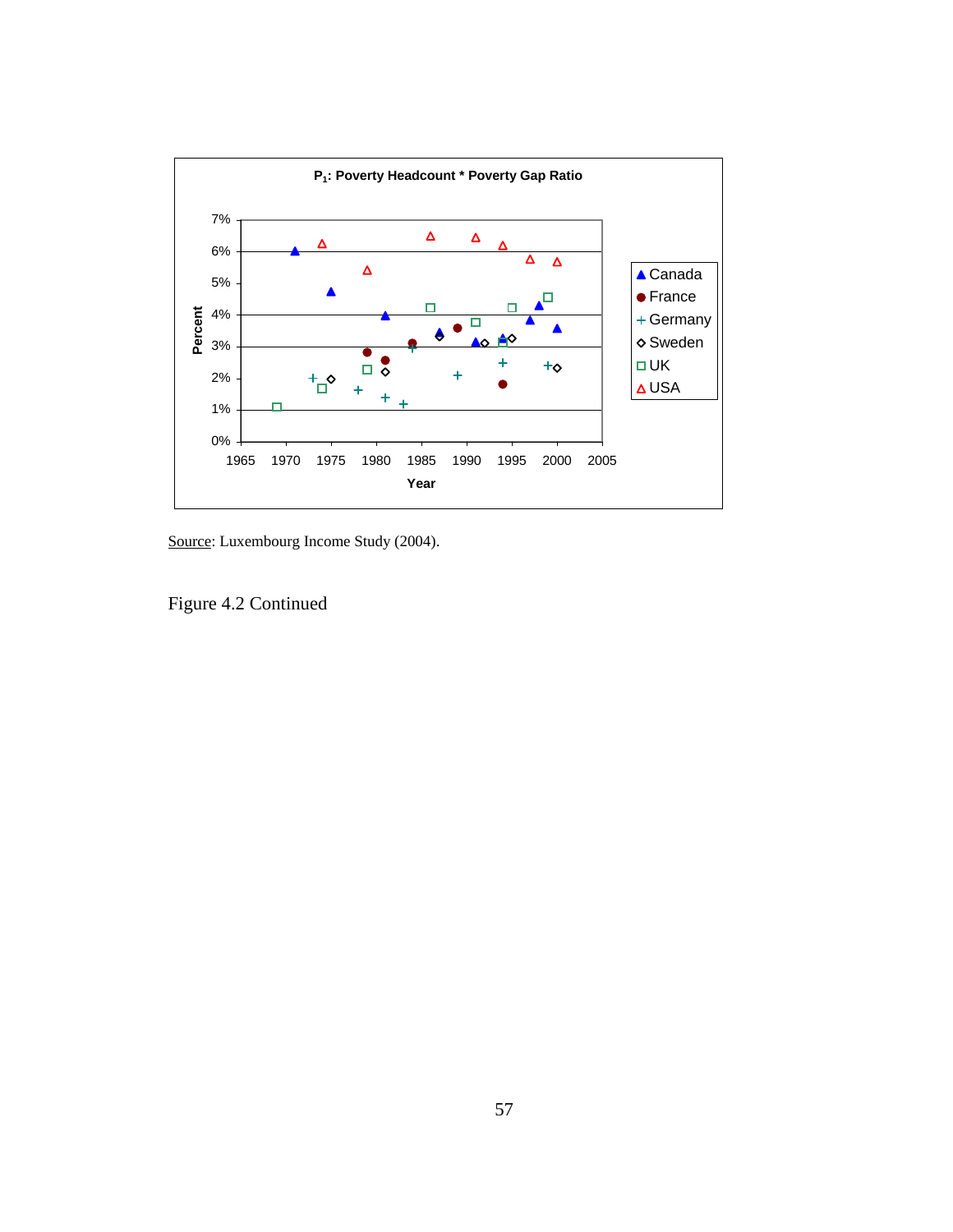

Figure 4.3 Average happiness measure for six OECD countries (years 1972–2000)

# Methodology

## Regression Analysis

The main focus of this study is on the following regression model:

 $WEL = \alpha + \beta TAX + \chi NONTAX$ ,

where *WEL* stands for the social welfare measures, income inequality, poverty, and collective happiness. The tax system variables (*TAX*) are tax, transfer, and overall progressivity, total tax burden (in percent of GDP), income tax reliance (i.e., the proportion of tax revenues from income taxes), and residual tax burden (i.e., total tax burden net of income taxes). *NONTAX* denotes the set of control variables, economic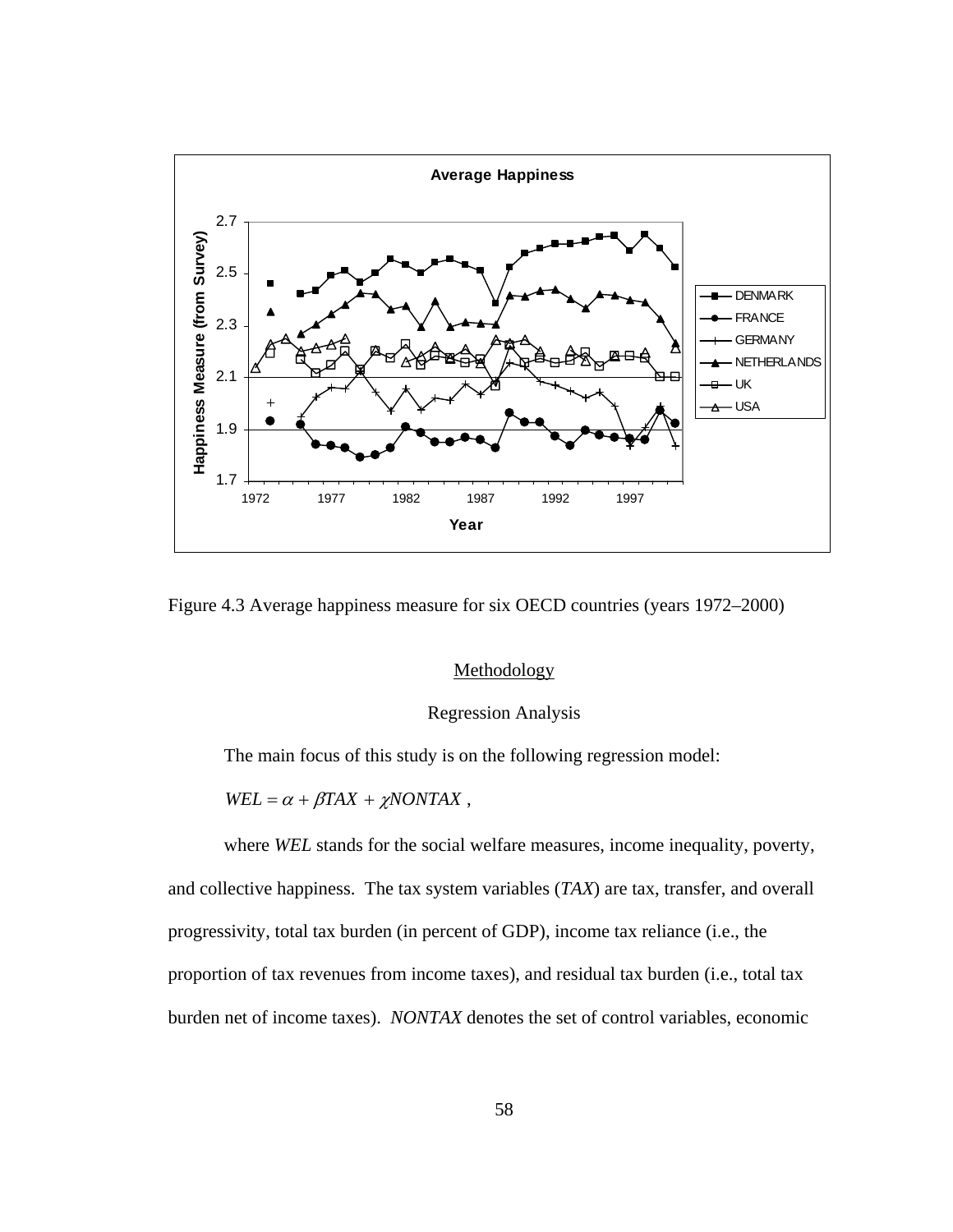performance, budget surplus (deficit), government welfare spending, labor effort, unemployment, and inflation. Owing to small sample limitations, the data are analyzed using OLS regressions and variations of bivariate regression models. Stated differently, the relationship between each variable of interest (TAX variable) and each dependent variable (WEL variable) is analyzed separately. A time dummy variable is included to account for possible time effects in the 20-year time period covered by the dataset (1980– 2000). Since the control variable for labor effort (LABOREFF) is only available for the 1990s, two regressions for each relationship between dependent variable and variable of interest (TAX variable) are estimated, one where the labor effort control variable (LABOREFF) is included (models (1), (3), and (5)) and one where LABOREFF is excluded (models  $(2)$ ,  $(4)$ , and  $(6)$ ):

| $INEQ = \beta_0 + \beta_1 TAX + \beta_2 GDPPCAP + \beta_3 ECOGROWTH + \beta_4 DEFICIT +$<br>$\beta_5 GOVEX + \beta_6 LABOREFF + \beta_7 UNEMPL + \beta_8 INFLATION + \varepsilon$      | (1) |
|----------------------------------------------------------------------------------------------------------------------------------------------------------------------------------------|-----|
| $INEQ = \beta_0 + \beta_1 TAX + \beta_2 TIME + \beta_3 GDPPCAP + \beta_4 ECOGROWTH +$<br>$\beta_5$ DEFICIT + $\beta_6$ GOVEX + $\beta_7$ UNEMPL + $\beta_8$ INFLATION + $\varepsilon$  | (2) |
| $POV = \beta_0 + \beta_1 TAX + \beta_2 GDPPCAP + \beta_3 ECOGROWTH + \beta_4 DEFICIT +$<br>$\beta_5 GOVEX + \beta_6 LABOREFF + \beta_7 UNEMPL + \beta_8 INFLATION + \varepsilon$       | (3) |
| $POV = \beta_0 + \beta_1 TAX + \beta_2 TIME + \beta_3 GDPPCAP + \beta_4 ECOGROWTH +$<br>$\beta_5$ DEFICIT + $\beta_6$ GOVEX + $\beta_7$ UNEMPL + $\beta_8$ INFLATION + $\varepsilon$   | (4) |
| $HAPPY = \beta_0 + \beta_1 TAX + \beta_2 GDPPCAP + \beta_3 ECOGROWTH + \beta_4 DEFICIT +$<br>$\beta_5 GOVEX + \beta_6 LABOREFF + \beta_7 UNEMPL + \beta_8 INFLATION + \varepsilon$     | (5) |
| $HAPPY = \beta_0 + \beta_1 TAX + \beta_2 TIME + \beta_3 GDPPCAP + \beta_4 ECOGROWTH +$<br>$\beta_5$ DEFICIT + $\beta_6$ GOVEX + $\beta_7$ UNEMPL + $\beta_8$ INFLATION + $\varepsilon$ | (6) |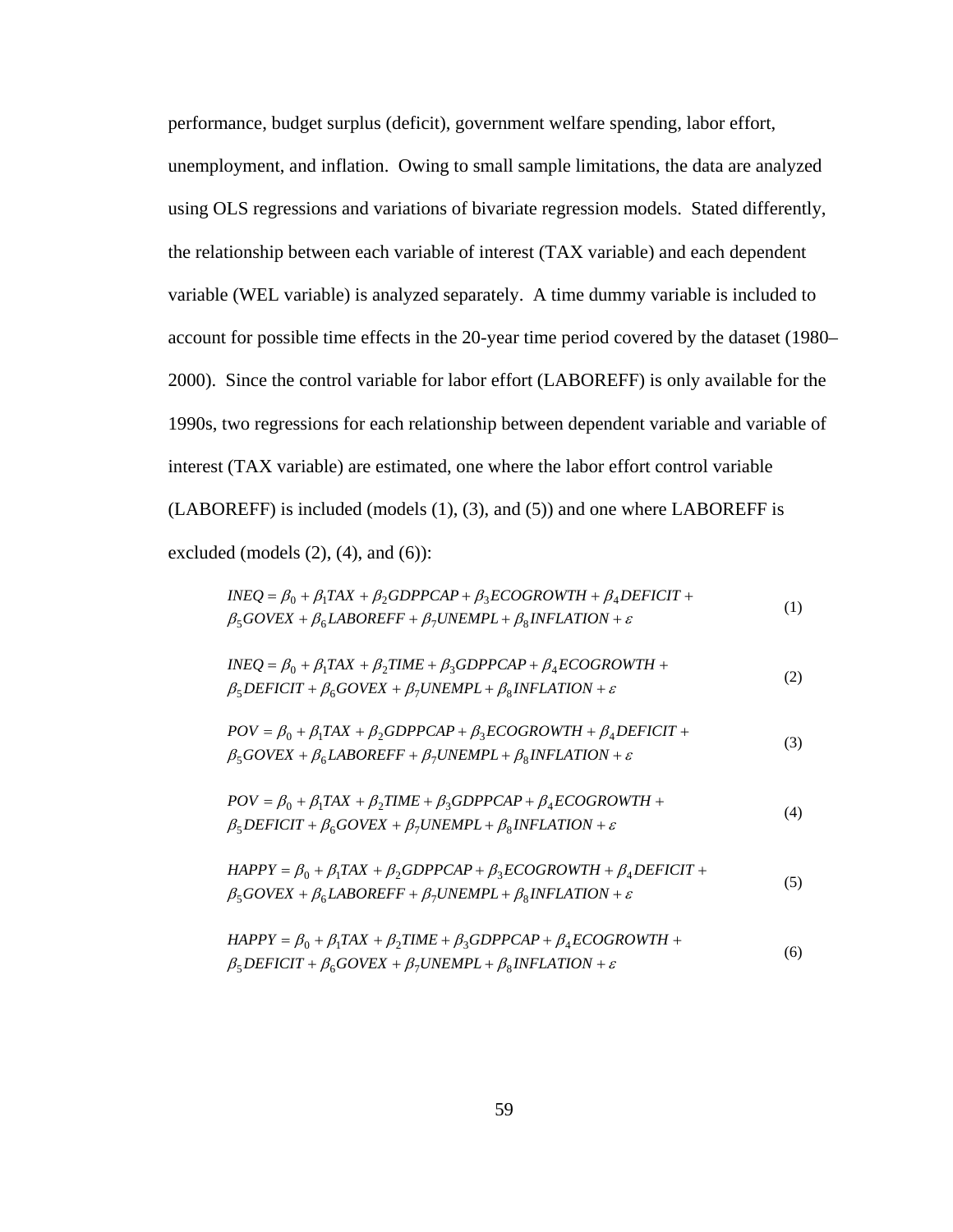The following definition of variables is used<sup>27</sup>:

| <b>INEQ</b>  | Income inequality; i.e., post-tax-transfer Gini coefficient as defined |
|--------------|------------------------------------------------------------------------|
|              | on pages 37–38 (natural log).                                          |
| <b>POV</b>   | Poverty; i.e., poverty headcount times poverty gap $(P_1)$ as defined  |
|              | on pages 38–39 (natural log).                                          |
| <b>HAPPY</b> | Collective happiness; i.e., average happiness measure for each         |
|              | country in the sample based on survey data from the Euro-              |
|              | Barometer Survey Series (European Union Countries) and from the        |
|              | U.S. General Social Survey Series (United States) as defined on        |
|              | pages 39–40 (natural log).                                             |
| <b>TAX</b>   | One of six tax system variables: (1) tax progressivity, i.e.,          |
|              | redistribution of income through taxes (TXPROGRESS), (2)               |
|              | transfer progressivity, i.e., redistribution of income through         |
|              | transfers (TRFPROGRESS), (3) overall progressivity, i.e.,              |
|              | redistribution of income through taxes and transfers                   |
|              | (ALLPROGRESS), (4) overall tax burden, i.e., total tax revenues        |
|              | in percent of GDP (BURDEN), (5) income tax reliance, i.e.,             |
|              | proportion of total tax revenues from income taxes (INCOME),           |

<sup>&</sup>lt;sup>27</sup> The variables for income inequality, poverty, collective happiness, GDP per capita, and labor effort are log transformed. An analysis using the raw data (not tabulated) leads to qualitatively similar results.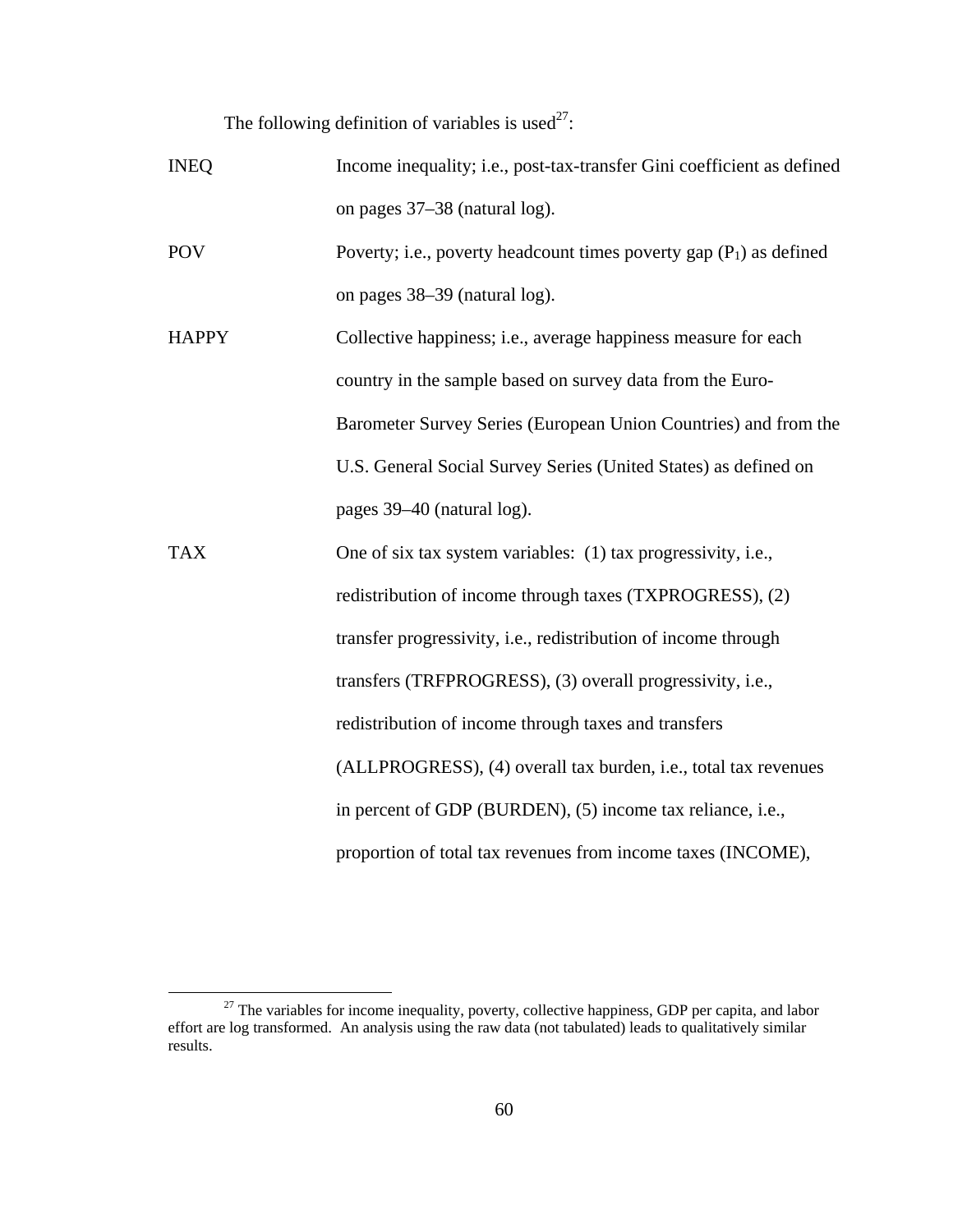and (6) residual tax burden, i.e., total tax revenues net of income taxes in percent of GDP (RESBURDEN).<sup>28</sup>

TIME Time dummy variable, equaling one for the years post 1990 and zero otherwise.

GDPPCAP Real GDP per capita in U.S. Dollars (natural log).

ECOGROWTH Economic growth; i.e., annual change in GDP per capita (in percent).

DEFICIT Budget surplus or deficit in percent of GDP.

- GOVEX Total government expenditures in percent of GDP.
- LABOREFF Labor effort; i.e., the average number of hours worked per worker in the workforce per year (natural log).

UNEMPL Unemployment rate (in percent).

INFLATION Annual change of consumer price index (in percent).

Note that including the control variable for labor effort (LABOREFF) eliminates the data from the 1980s. For that reason, regression (1), (3), and (5) do not include the TIME dummy variable.

#### Diagnostic Tests

Without control variables many regression results demonstrate significant omitted variable bias (Ramsey's Reset test). Diagnostic tests indicate that adding the non-tax controls listed above eliminates this bias. The normality assumption does not appear to

<sup>&</sup>lt;sup>28</sup> Each regression model (regressions (1) through (6)) is examined separately for each of the TAX variables (variables of interest). Stated differently, each regression analysis is repeated six times.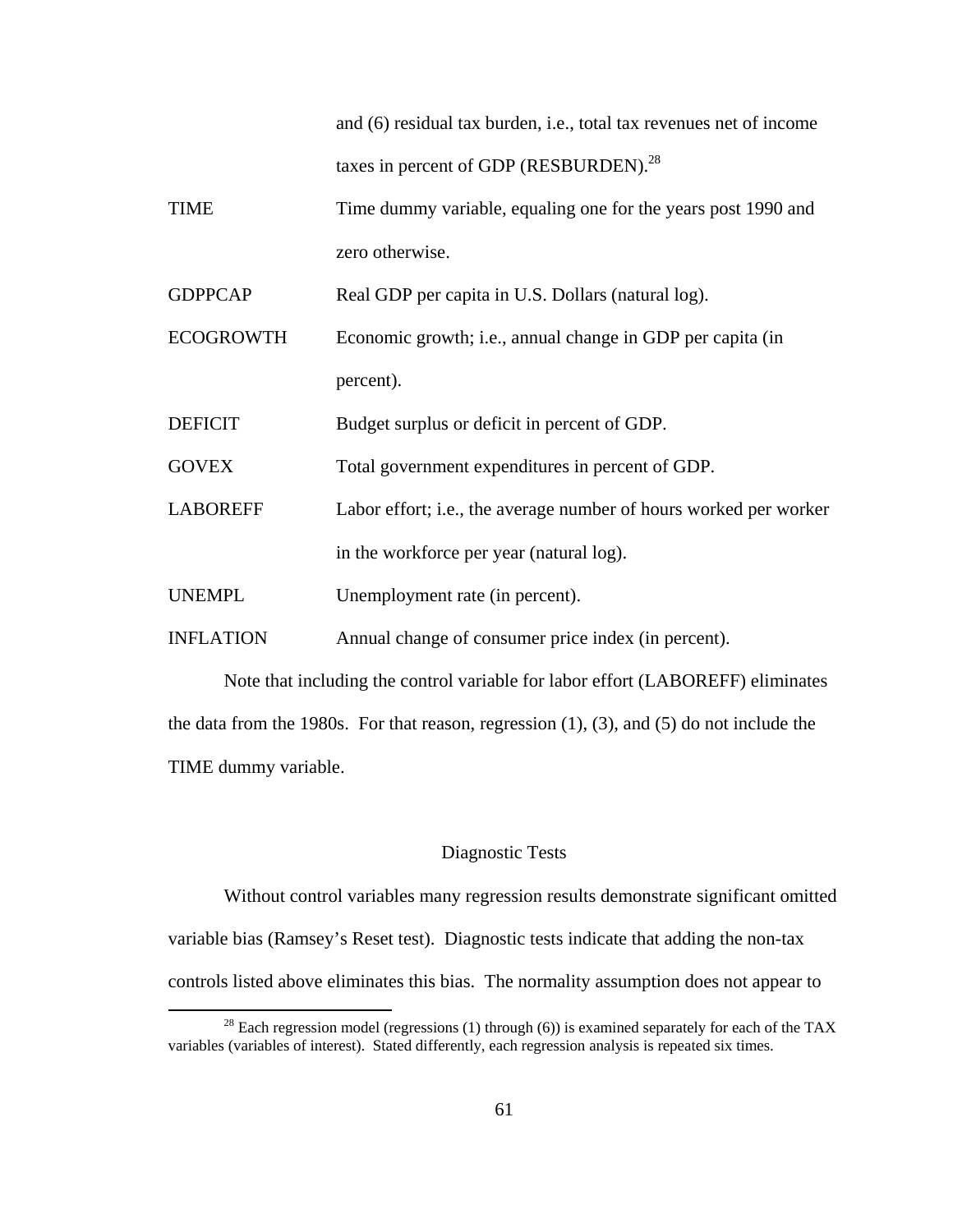be violated (Shapiro-Wilk test) and the CUSUM test suggests stability. In order to

control for bias due to heteroscedasticity and/or autocorrelation, the analysis is based on

robust standard errors (using an asymptotic covariance matrix). Table 4.4 summarizes

the diagnostic test results.

Table 4.4 Summary of diagnostic tests

| Part (a): Diagnostic tests for bivariate OLS regressions with one control variable (TIME). |                                  |                                              |                                      |                      |                        |
|--------------------------------------------------------------------------------------------|----------------------------------|----------------------------------------------|--------------------------------------|----------------------|------------------------|
| Independent variable<br>of interest (TAX<br>variable)                                      | Normality test<br>(Shapiro Wilk) | Durbin Watson<br>test for<br>autocorrelation | White test for<br>heteroscedasticity | <b>CUSUM</b><br>test | Ramsey's<br>Reset test |
| Dependent variable: income inequality                                                      |                                  |                                              |                                      |                      |                        |
| <b>TXPROGRESS</b>                                                                          | <b>NORMAL</b>                    | <b>POSITIVE</b>                              | <b>YES</b>                           | <b>NA</b>            | <b>NO BIAS</b>         |
| <b>TRFPROGRESS</b>                                                                         | <b>NORMAL</b>                    | <b>POSITIVE</b>                              | <b>YES</b>                           | <b>NA</b>            | <b>NO BIAS</b>         |
| <b>ALLPROGRESS</b>                                                                         | <b>NORMAL</b>                    | <b>POSITIVE</b>                              | <b>YES</b>                           | NA                   | <b>NO BIAS</b>         |
| <b>BURDEN</b>                                                                              | <b>NORMAL</b>                    | <b>POSITIVE</b>                              | N <sub>O</sub>                       | <b>NA</b>            | <b>NO BIAS</b>         |
| <b>INCOME</b>                                                                              | <b>NORMAL</b>                    | <b>POSITIVE</b>                              | N <sub>O</sub>                       | <b>NA</b>            | <b>NO BIAS</b>         |
| <b>RESBURDEN</b>                                                                           | <b>NORMAL</b>                    | <b>POSITIVE</b>                              | N <sub>O</sub>                       | <b>NA</b>            | <b>BIASED</b>          |
| Dependent variable: poverty                                                                |                                  |                                              |                                      |                      |                        |
| <b>TXPROGRESS</b>                                                                          | <b>NORMAL</b>                    | <b>POSITIVE</b>                              | N <sub>O</sub>                       | <b>NA</b>            | <b>NO BIAS</b>         |
| <b>TRFPROGRESS</b>                                                                         | <b>NORMAL</b>                    | <b>POSITIVE</b>                              | <b>YES</b>                           | <b>NA</b>            | <b>BIASED</b>          |
| <b>ALLPROGRESS</b>                                                                         | <b>NORMAL</b>                    | <b>POSITIVE</b>                              | N <sub>O</sub>                       | <b>NA</b>            | <b>BIASED</b>          |
| <b>BURDEN</b>                                                                              | <b>NORMAL</b>                    | <b>POSITIVE</b>                              | N <sub>O</sub>                       | <b>NA</b>            | <b>BIASED</b>          |
| <b>INCOME</b>                                                                              | <b>NORMAL</b>                    | <b>POSITIVE</b>                              | N <sub>O</sub>                       | <b>NA</b>            | <b>NO BIAS</b>         |
| <b>RESBURDEN</b>                                                                           | <b>NORMAL</b>                    | <b>POSITIVE</b>                              | N <sub>O</sub>                       | <b>NA</b>            | <b>BIASED</b>          |
| Dependent variable: collective happiness                                                   |                                  |                                              |                                      |                      |                        |
| <b>TXPROGRESS</b>                                                                          | <b>NORMAL</b>                    | <b>POSITIVE</b>                              | N <sub>O</sub>                       | OK                   | <b>NO BIAS</b>         |
| <b>TRFPROGRESS</b>                                                                         | <b>NORMAL</b>                    | <b>POSITIVE</b>                              | N <sub>O</sub>                       | OK.                  | <b>NO BIAS</b>         |
| <b>ALLPROGRESS</b>                                                                         | <b>NORMAL</b>                    | <b>POSITIVE</b>                              | N <sub>O</sub>                       | OK                   | <b>NO BIAS</b>         |
| <b>BURDEN</b>                                                                              | <b>NORMAL</b>                    | <b>POSITIVE</b>                              | N <sub>O</sub>                       | <b>OK</b>            | <b>NO BIAS</b>         |
| <b>INCOME</b>                                                                              | <b>NOT NORMAL</b>                | <b>POSITIVE</b>                              | N <sub>O</sub>                       | OK.                  | <b>NO BIAS</b>         |
| <b>RESBURDEN</b>                                                                           | <b>NORMAL</b>                    | <b>POSITIVE</b>                              | N <sub>O</sub>                       | OK                   | <b>NO BIAS</b>         |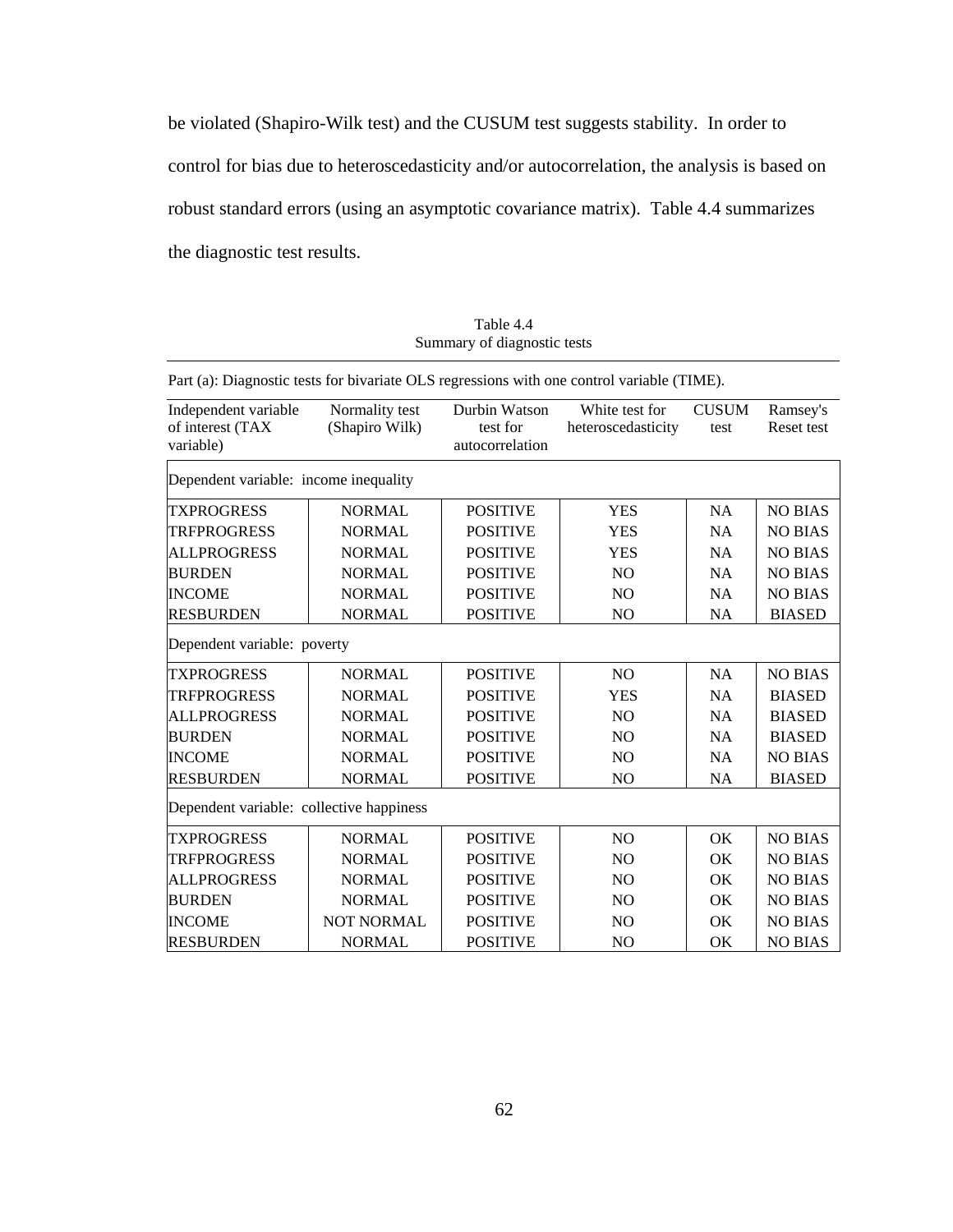| Part (b): Diagnostic tests for OLS regressions with all control variables except TIME. |                                  |                                              |                                      |                      |                        |
|----------------------------------------------------------------------------------------|----------------------------------|----------------------------------------------|--------------------------------------|----------------------|------------------------|
| Independent<br>variable of interest<br>(TAX variable)                                  | Normality test<br>(Shapiro Wilk) | Durbin Watson<br>test for<br>autocorrelation | White test for<br>heteroscedasticity | <b>CUSUM</b><br>test | Ramsey's Reset<br>test |
| Dependent variable: income inequality                                                  |                                  |                                              |                                      |                      |                        |
| <b>TXPROGRESS</b>                                                                      | <b>NORMAL</b>                    | <b>POSITIVE</b>                              | OK                                   | OK                   | <b>NO BIAS</b>         |
| <b>TRFPROGRESS</b>                                                                     | <b>NORMAL</b>                    | <b>POSITIVE</b>                              | OK                                   | OK                   | <b>NO BIAS</b>         |
| <b>ALLPROGRESS</b>                                                                     | <b>NORMAL</b>                    | <b>POSITIVE</b>                              | OK                                   | OK                   | <b>NO BIAS</b>         |
| <b>BURDEN</b>                                                                          | <b>NORMAL</b>                    | <b>POSITIVE</b>                              | <b>OK</b>                            | OK                   | <b>NO BIAS</b>         |
| <b>INCOME</b>                                                                          | <b>NORMAL</b>                    | <b>POSITIVE</b>                              | OK                                   | OK                   | <b>BIASED</b>          |
| <b>RESBURDEN</b>                                                                       | <b>NORMAL</b>                    | <b>POSITIVE</b>                              | OK                                   | OK                   | <b>NO BIAS</b>         |
| Dependent variable: poverty                                                            |                                  |                                              |                                      |                      |                        |
| <b>TXPROGRESS</b>                                                                      | <b>NORMAL</b>                    | N <sub>O</sub>                               | OK                                   | OK.                  | <b>NO BIAS</b>         |
| <b>TRFPROGRESS</b>                                                                     | <b>NORMAL</b>                    | N <sub>O</sub>                               | OK                                   | OK                   | <b>NO BIAS</b>         |
| <b>ALLPROGRESS</b>                                                                     | <b>NORMAL</b>                    | NO                                           | OK                                   | OK                   | <b>NO BIAS</b>         |
| <b>BURDEN</b>                                                                          | <b>NORMAL</b>                    | N <sub>O</sub>                               | <b>OK</b>                            | OK                   | <b>NO BIAS</b>         |
| <b>INCOME</b>                                                                          | <b>NORMAL</b>                    | N <sub>O</sub>                               | OK                                   | OK.                  | <b>NO BIAS</b>         |
| <b>RESBURDEN</b>                                                                       | <b>NORMAL</b>                    | NO                                           | OK                                   | OK                   | <b>NO BIAS</b>         |
| Dependent variable: collective happiness                                               |                                  |                                              |                                      |                      |                        |
| <b>TXPROGRESS</b>                                                                      | <b>NORMAL</b>                    | N <sub>O</sub>                               | OK.                                  | OK.                  | <b>NO BIAS</b>         |
| <b>TRFPROGRESS</b>                                                                     | <b>NORMAL</b>                    | NO                                           | OK                                   | OK                   | <b>NO BIAS</b>         |
| <b>ALLPROGRESS</b>                                                                     | <b>NORMAL</b>                    | N <sub>O</sub>                               | OK                                   | OK                   | <b>NO BIAS</b>         |
| <b>BURDEN</b>                                                                          | <b>NORMAL</b>                    | NO                                           | OK                                   | OK                   | <b>NO BIAS</b>         |
| <b>INCOME</b>                                                                          | <b>NORMAL</b>                    | N <sub>O</sub>                               | OK                                   | OK                   | <b>NO BIAS</b>         |
| <b>RESBURDEN</b>                                                                       | <b>NORMAL</b>                    | N <sub>O</sub>                               | OK                                   | OK                   | <b>NO BIAS</b>         |

Table 4.4 Continued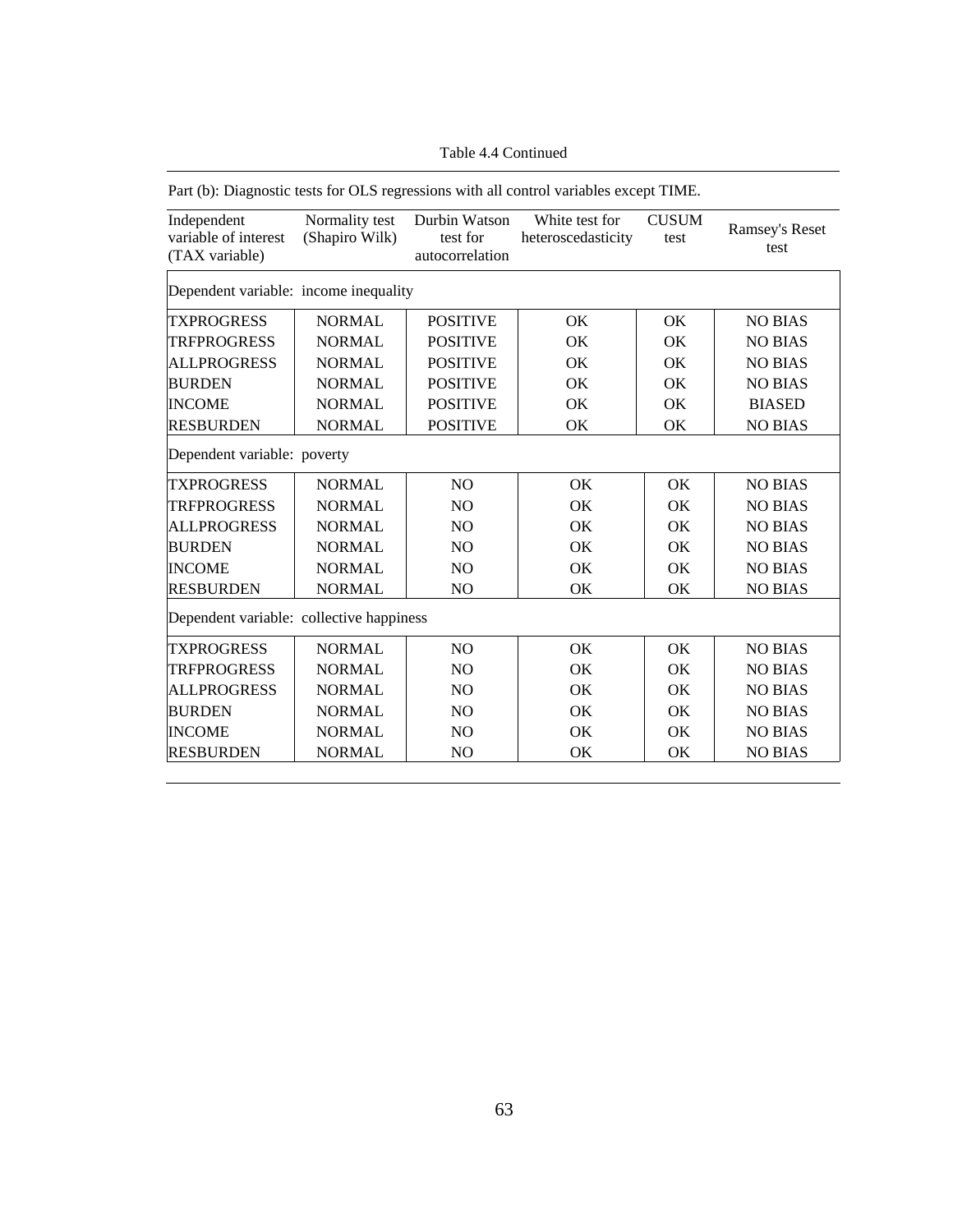Notes:

- Normality test (Shapiro Wilk test): NOT NORMAL (NORMAL): At the five percent significance level, the null hypothesis of normality is rejected (cannot be rejected).
- Test for positive or negative autocorrelation (Durbin Watson test): POSITIVE (NEGATIVE, NO): At the five percent significance level, the Durbin Watson statistic indicates positive (negative, no) autocorrelation.
- Test for nonconstant variance (White test for heteroscedasticity): YES (NO): At the five percent significance level, the null hypothesis of constant variance is rejected (cannot be rejected).
- CUSUM test for stability: OK: At the five percent significance level, the CUSUM statistic is within the upper and lower bound. NA: CUSUM statistic could not be computed.
- Test for omitted variable bias (Ramsey's Reset test): NO BIAS (BIASED): At the five percent significance level, the null hypothesis of no omitted variable bias cannot be rejected (is rejected).

## Further Analysis

The differences of the United States and European tax systems are investigated

using t-tests. Differences in effects are examined by comparing the regression

coefficients (Chow test) and by analyzing regression models that include a dummy

variable for the United States ("USA," equaling one for data from the United States and

zero otherwise) as well as the interaction between the USA dummy variable and the

variable of interest  $(TAX \ variable^{29})$ :

 $\beta_6$ DEFICIT +  $\beta_7$ GOVEX +  $\beta_8$ LABOREFF +  $\beta_9$ UNEMPL +  $\beta_{10}$ INFLATION +  $\varepsilon$  $INEQ = \beta_0 + \beta_1 USA + \beta_2USA * TAX + \beta_3 TAX + \beta_4 GDPPCAP + \beta_5 ECOGROWTH +$ 

 $\beta_6$ ECOGROWTH +  $\beta_7$ DEFICIT +  $\beta_8$ GOVEX +  $\beta_9$ UNEMPL +  $\beta_{10}$ INFLATION +  $\varepsilon$ β β β β β β = + + + + + + *INEQ USA USA TAX TAX TIME GDPPCAP* <sup>0</sup> <sup>1</sup> <sup>2</sup> \* <sup>3</sup> <sup>4</sup> 5 (8)

 $29$  The TAX variable in regression models (7) through (12) represents the six tax system variables of interest: tax progressivity (TXPROGRESS), transfer progressivity (TRFPROGRESS), overall progressivity (ALLPROGRESS), overall tax burden (BURDEN), income tax reliance (INCOME), and residual tax burden (RESBURDEN). Stated differently, each regression model is estimated six times.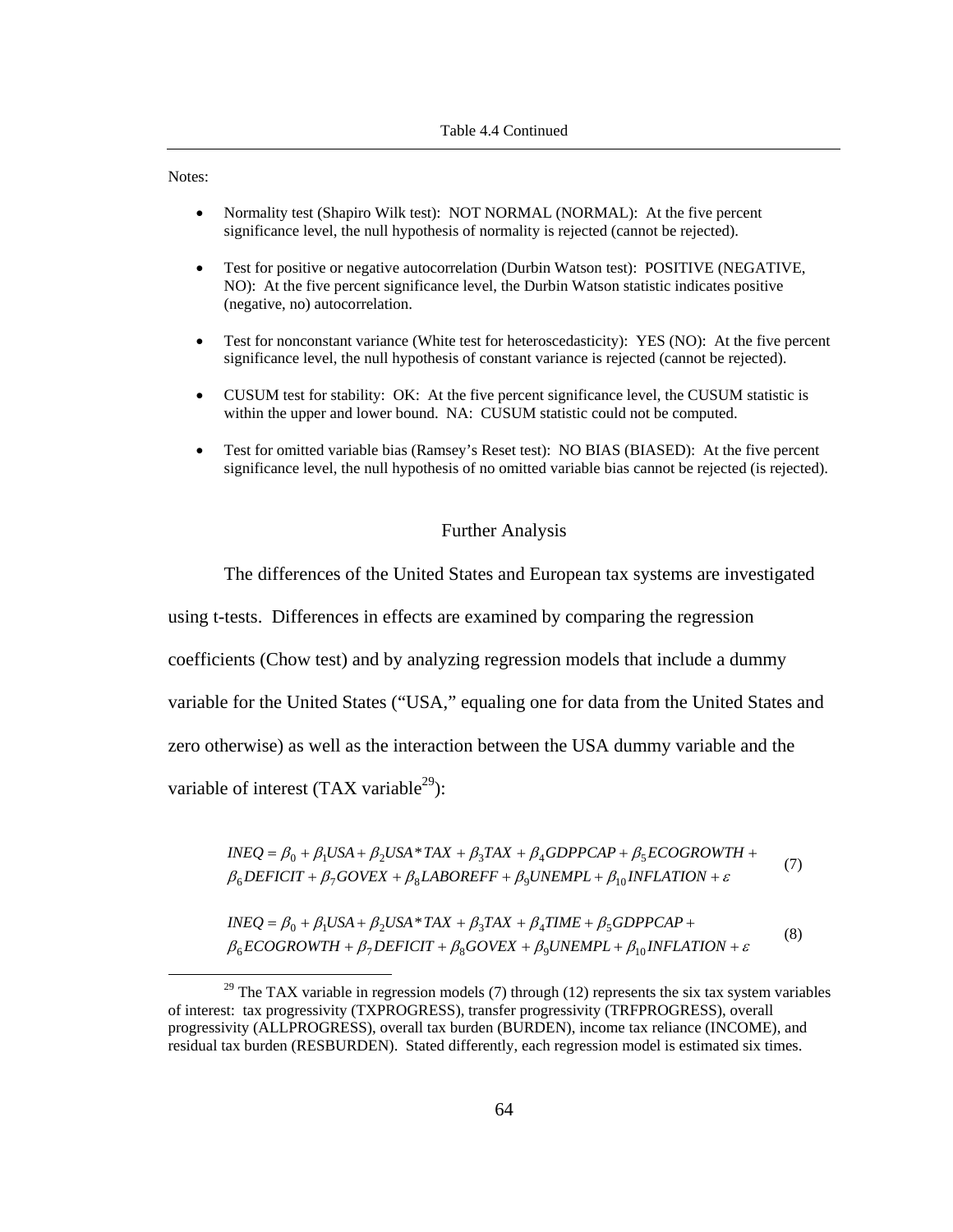$$
POV = \beta_0 + \beta_1 USA + \beta_2USA * TAX + \beta_3 TAX + \beta_4 GDPPCAP + \beta_5 ECOGROWTH + \n\beta_6 DEFICIT + \beta_7 GOVEX + \beta_8 LABOREFF + \beta_9 UNEMPL + \beta_{10} INFLATION + \varepsilon
$$
\n(9)

$$
POV = \beta_0 + \beta_1 USA + \beta_2USA * TAX + \beta_3 TAX + \beta_4 TIME + \beta_5 GDPPCAP + \n\beta_6 ECOGROWTH + \beta_7 DEFICT + \beta_8 GOVEX + \beta_9 UNEMPL + \beta_{10} INFLATION + \varepsilon
$$
\n(10)

$$
HAPPY = \beta_0 + \beta_1 USA + \beta_2USA * TAX + \beta_3 TAX + \beta_4 GDPPCAP + \beta_5 ECOGROWTH + \n\beta_6 DEFICIT + \beta_7 GOVEX + \beta_8 LABOREFF + \beta_9 UNEMPL + \beta_{10} INFLATION + \varepsilon
$$
\n(11)

$$
HAPPY = \beta_0 + \beta_1 USA + \beta_2USA * TAX + \beta_3 TAX + \beta_4 TIME + \beta_5 GDPPCAP + \n\beta_6 ECOGROWTH + \beta_7 DEFICT + \beta_8 GOVEX + \beta_9 UNEMPL + \beta_{10} INFLATION + \varepsilon
$$
\n(12)

For each case, a joint test (F-test) is performed to assess the joint significance of the USA dummy variable and the interaction variable. Joint significance would indicate that the impact of the United States tax and transfer system on income inequality, poverty, and/or collective happiness is significantly different from the impact of European tax and transfer systems on these three social welfare variables.

To assess the difference in impact of income tax reliance (INCOME), i.e., proportion of tax revenues from income taxes, and residual tax burden (RESBURDEN), i.e,. overall tax burden net of income taxes (hypotheses 2c, 4c, and 6c), both variables INCOME and RESBURDEN are included in the same regression models for each of the dependent variables:

$$
INEQ = \beta_0 + \beta_1 INCOME + \beta_2 RESBURDEN + \beta_3 GDPPCAP + \beta_4 ECOGROWTH + \n\beta_5 DEFIGIT + \beta_6 GOVEX + \beta_7 LABOREFF + \beta_8 UNEMPL + \beta_9 INFLATION + \varepsilon
$$
\n(1a)

$$
INEQ = \beta_0 + \beta_1 INCOME + \beta_2 RESBURDEN + \beta_3 TIME + \beta_4 GDPPCAP + \n\beta_5 ECOGROWTH + \beta_6 DEFINCT + \beta_7 GOVEX + \beta_8 UNEMPL + \beta_9 INFLATION + \varepsilon
$$
\n(2a)

$$
POV = \beta_0 + \beta_1 INCOME + \beta_2 RESBURDEN + \beta_3 GDPPCAP + \beta_4 ECOGROWTH + \n\beta_5 DEFICT + \beta_6 GOVEX + \beta_7 LABOREFF + \beta_8 UNEMPL + \beta_9 INFLATION + \varepsilon
$$
\n(3a)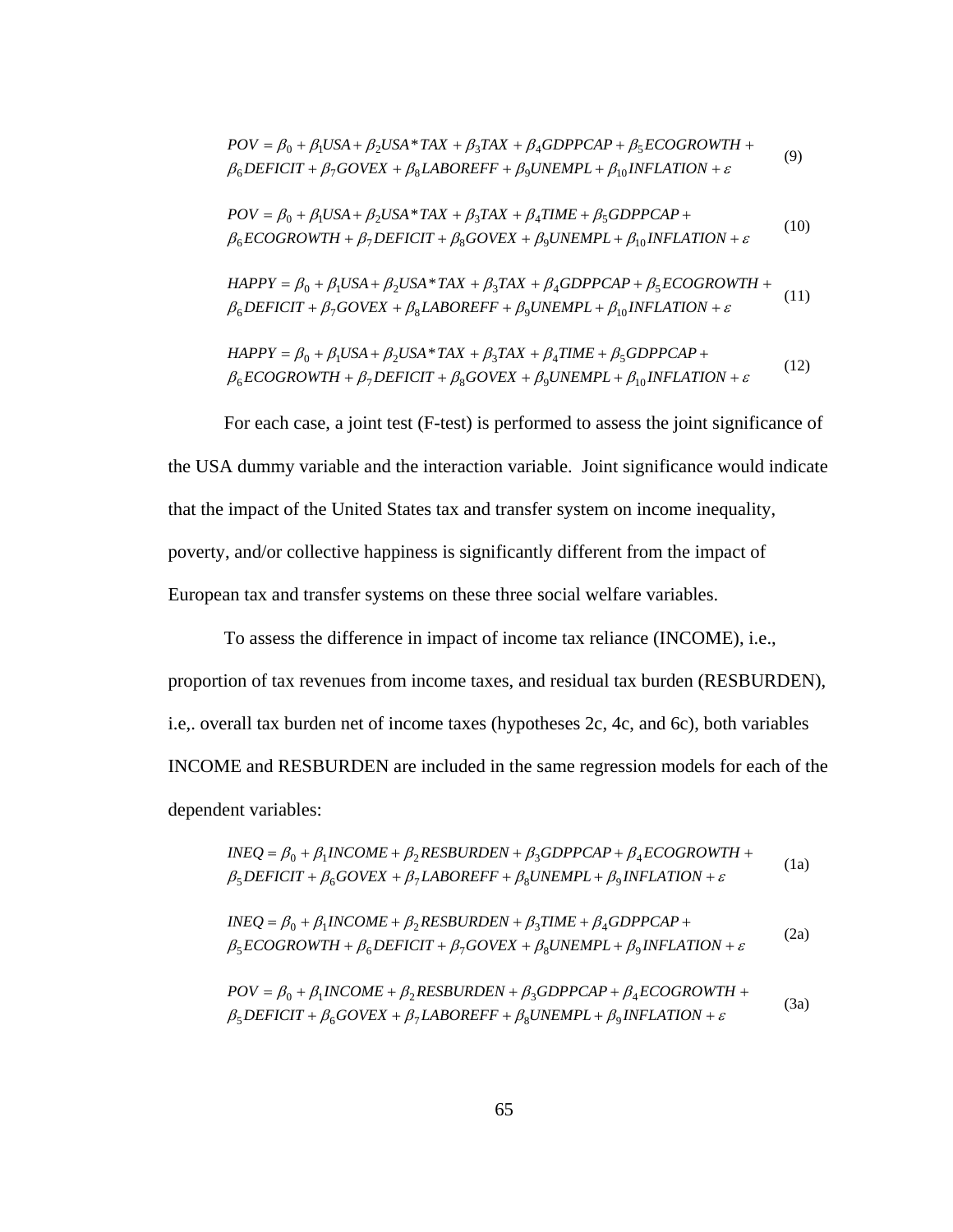$$
POV = \beta_0 + \beta_1 INCOME + \beta_2 RESBURDEN + \beta_3 TIME + \beta_4 GDPPCAP + \n\beta_5 ECOGROWTH + \beta_6 DEFINETCIT + \beta_7 GOVEX + \beta_8 UNEMPL + \beta_9 INFLATION + \varepsilon
$$
\n(4a)

$$
HAPPY = \beta_0 + \beta_1 INCOME + \beta_2 RESBURDEN + \beta_3 GDPPCAP + \beta_4 ECOGROWTH + \n\beta_5 DEFINCTT + \beta_6 GOVEX + \beta_7 LABOREFF + \beta_8 UNEMPL + \beta_9 INFLATION + \varepsilon
$$
\n(5a)

$$
HAPPY = \beta_0 + \beta_1 INCOME + \beta_2 RESBURDEN + \beta_3 TIME + \beta_4 GDPPCAP + \n\beta_5 ECOGROWTH + \beta_6 DEFINIT + \beta_7 GOVEX + \beta_8 UNEMPL + \beta_9 INFLATION + \varepsilon
$$
\n(6a)

F-tests and Wald tests are performed to test if the difference between the two coefficients is significant. Significantly larger regression coefficients (in absolute values) of INCOME would indicate that income tax reliance affects social welfare more than all other taxes.

To test for robustness of the results, additional analyses are performed where none or only some control variables are included. Furthermore, regressions (1) through (6) are re-estimated including time dummy variables covering 5-year instead of 10-year periods (1980–1984, 1985–1989, 1990–1994, and 1995–2000) and the regression analysis for models (1) through (4) is repeated using alternate measurements for income inequality and for poverty. To test whether some of the results were driven by the USA data, the regressions (1) through (6) are rerun without the USA data in the sample.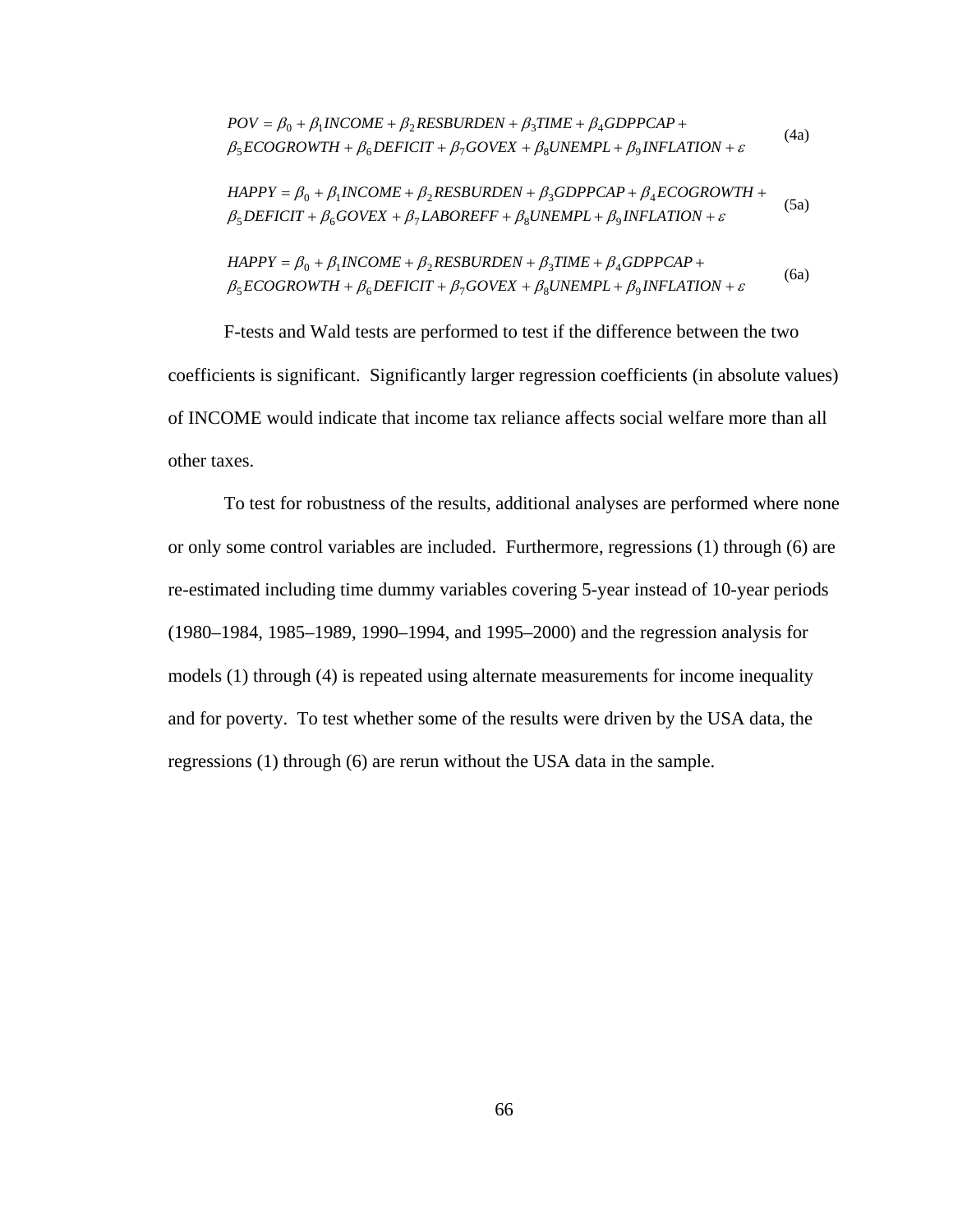#### CHAPTER V

## EMPIRICAL RESULTS

## Introduction

The focus of this study is the relationship between tax and transfer system and three aspects of social welfare: income inequality, poverty, and collective happiness. In this chapter, the main empirical results as well as several sensitivity analyses are presented. In the first part of the chapter, the regression results for each variable of interest (the TAX variables) and each dependent variable, income inequality, poverty, and collective happiness, are introduced and summarized. The second part addresses the differences between the United States and European tax and transfer systems. Third, the findings with regard to the control variables are presented. Finally, results of the sensitivity analyses are discussed in the third part of the chapter.

## Main Results

#### Tax System and Income Inequality

The first two hypotheses address the relationship between taxes and income inequality. Regression models (1) and (2) examine the data. Specifically, they assess the impact of progressivity, overall tax burden, and tax mix on income inequality. Four aspects of a country's tax and transfer system are of interest: (i) progressivity, (ii) overall tax burden, (iii) income tax reliance, and (iv) residual tax burden. Following Mahler and Jesuit (2005), this study employs three different measures for progressivity: (a) tax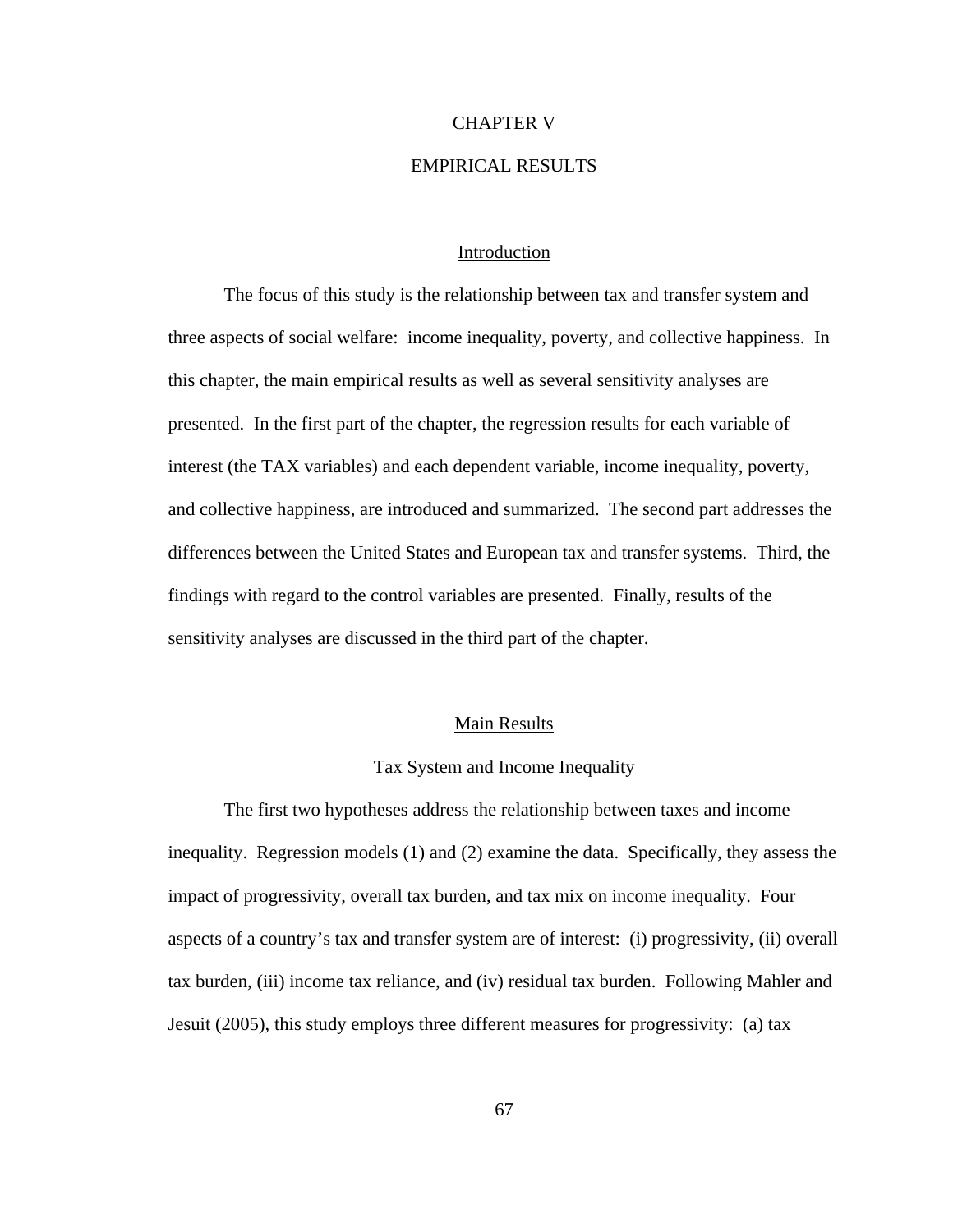progressivity (i.e., the redistribution of income attributable to taxes), (b) transfer progressivity (i.e., the redistribution of income attributable to transfers), and (c) overall progressivity (i.e., tax progressivity and transfer progressivity combined). Tax burden is measured as total tax revenues in percent of GDP. Residual tax burden is the total tax burden net of income taxes in percent of GDP. Income tax reliance is the proportion of tax revenues from income taxes. Table 5.1 through 5.4 present the regression analysis with regard to hypotheses one and two. The results indicate a negative correlation between progressivity as well as overall tax burden and income inequality. Residual tax burden and income inequality also seem to be (weakly) negatively correlated while the results show no relationship between income tax reliance and income inequality.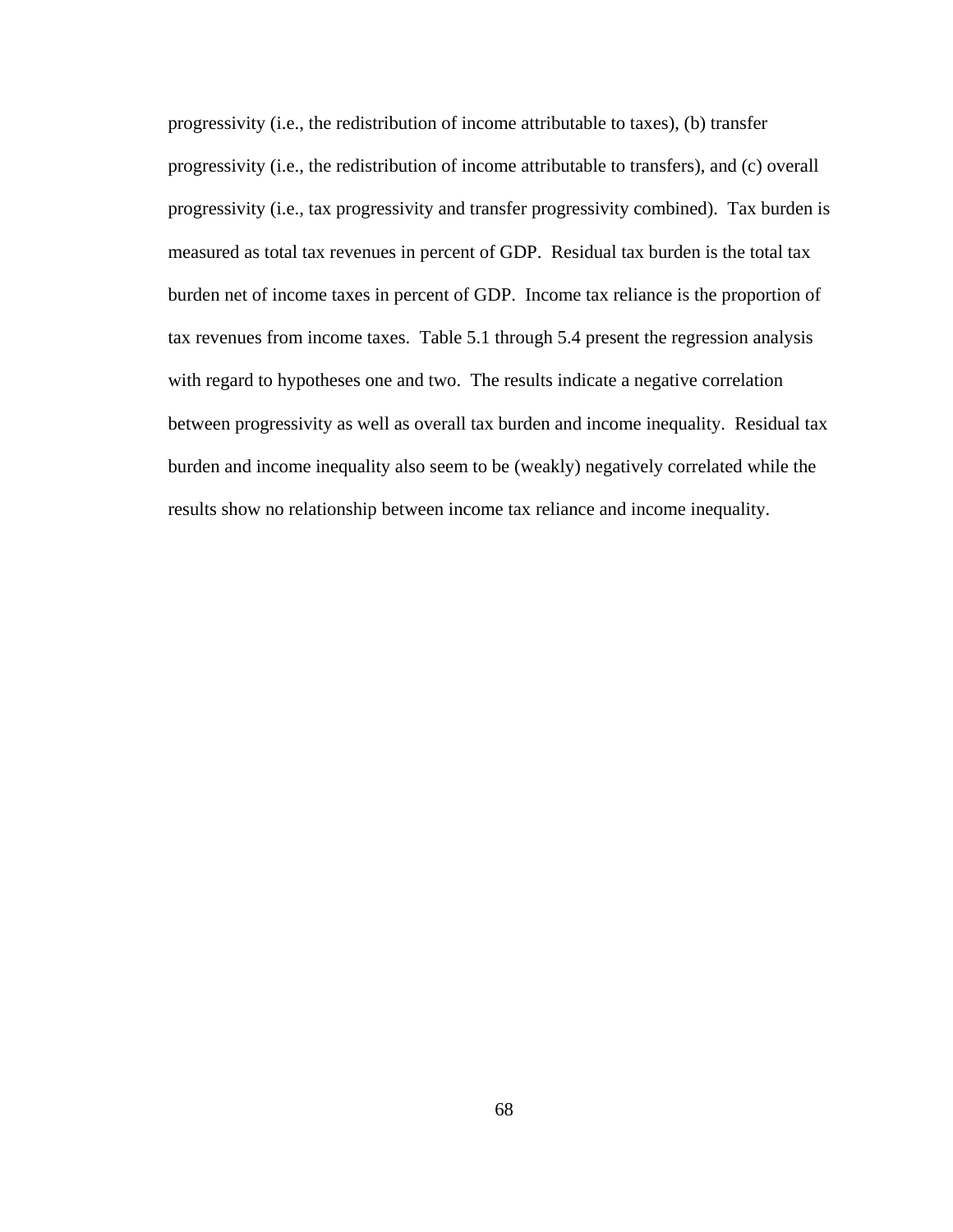**H1a:** Progressivity is negatively related to income inequality.

Table 5.1 Progressivity and income inequality

Part (a): Tax progressivity (TXPROGRESS) and income inequality.

Regression (1):  $\frac{n \leq \epsilon}{\beta_5 GoveX + \beta_6 LABOREFF + \beta_7 UNEMPL + \beta_8 INFLATION + \epsilon}$  $INEQ = \beta_0 + \beta_1 TXPROGRESS + \beta_2 GDPPCAP + \beta_3 ECOGROWTH + \beta_4 DEFICIT +$  $\beta_0$  +  $p_1$  (at no one s +  $p_2$  oder car +  $p_3$  economial +  $p_4$ 

Regression (2):  $INEQ = \beta_0 + \beta_1 TXPROGRESS + \beta_2 TIME + \beta_3 GDPPCAP + \beta_1 B_2$ <br> $\beta_5 DEFICT + \beta_6 GOVEX + \beta_7 UNEMPL + \beta_8 INFLATION + \varepsilon$ +  $\beta_6 GOVEX + \beta_7 UNEMPL + \beta_8 INFLATION +$  $= \beta_0 + \beta_1 TXPROGRESS + \beta_2 TIME + \beta_3 GDPPCAP + \beta_4 ECOGROWTH +$  $DEFICIT + \beta_6 GOVEX + \beta_7 UNEMPL + \beta_8 INFLATION$  $INEQ = \beta_0 + \beta_1 TXPROGRESS + \beta_2 TIME + \beta_3 GDPPCAP + \beta_4 ECOGROWTH$  $5$ *DEFICII* +  $p_6$ GOVEA +  $p_7$ ONEMFL+  $p_8$  $0 + p_1 I \Lambda T N$ UUNESS +  $p_2 I I M E + p_3 U D T T C A T + p_4$ 

|                     |                                     | Regression $(1)$                |                                     | Regression (2)                  |  |
|---------------------|-------------------------------------|---------------------------------|-------------------------------------|---------------------------------|--|
| <b>VARIABLE</b>     | <b>PARAMETER</b><br><b>ESTIMATE</b> | <b>ROBUST</b><br><b>P-VALUE</b> | <b>PARAMETER</b><br><b>ESTIMATE</b> | <b>ROBUST</b><br><b>P-VALUE</b> |  |
| <b>TXPROGRESS</b>   | $-0.7800$                           | 0.3351                          | $-1.3048$                           | 0.0658                          |  |
| <b>TIME</b>         |                                     |                                 | 0.1187                              | 0.1888                          |  |
| <b>LOG GDPPCAP</b>  | $-0.2172$                           | 0.0505                          | $-0.1931$                           | 0.0860                          |  |
| <b>ECOGROWTH</b>    | 0.2508                              | 0.4308                          | $-0.1223$                           | 0.5494                          |  |
| <b>DEFICIT</b>      | 0.7488                              | 0.2538                          | 0.5546                              | 0.3641                          |  |
| <b>GOVEX</b>        | $-1.2839$                           | 0.0075                          | $-1.9640$                           | 0.0009                          |  |
| <b>LOG LABOREFF</b> | 0.9163                              | < 0.0001                        |                                     |                                 |  |
| <b>UNEMPL</b>       | $-0.0126$                           | 0.1516                          | 0.0044                              | 0.5041                          |  |
| <b>INFLATION</b>    | $-0.8637$                           | 0.4867                          | 0.3522                              | 0.7048                          |  |
| Adjusted R-square   | 0.6055                              |                                 | 0.3363                              |                                 |  |
| F-statistic         | 7.52                                |                                 | 3.91                                |                                 |  |
| p-value             | < 0.0001                            |                                 | 0.0019                              |                                 |  |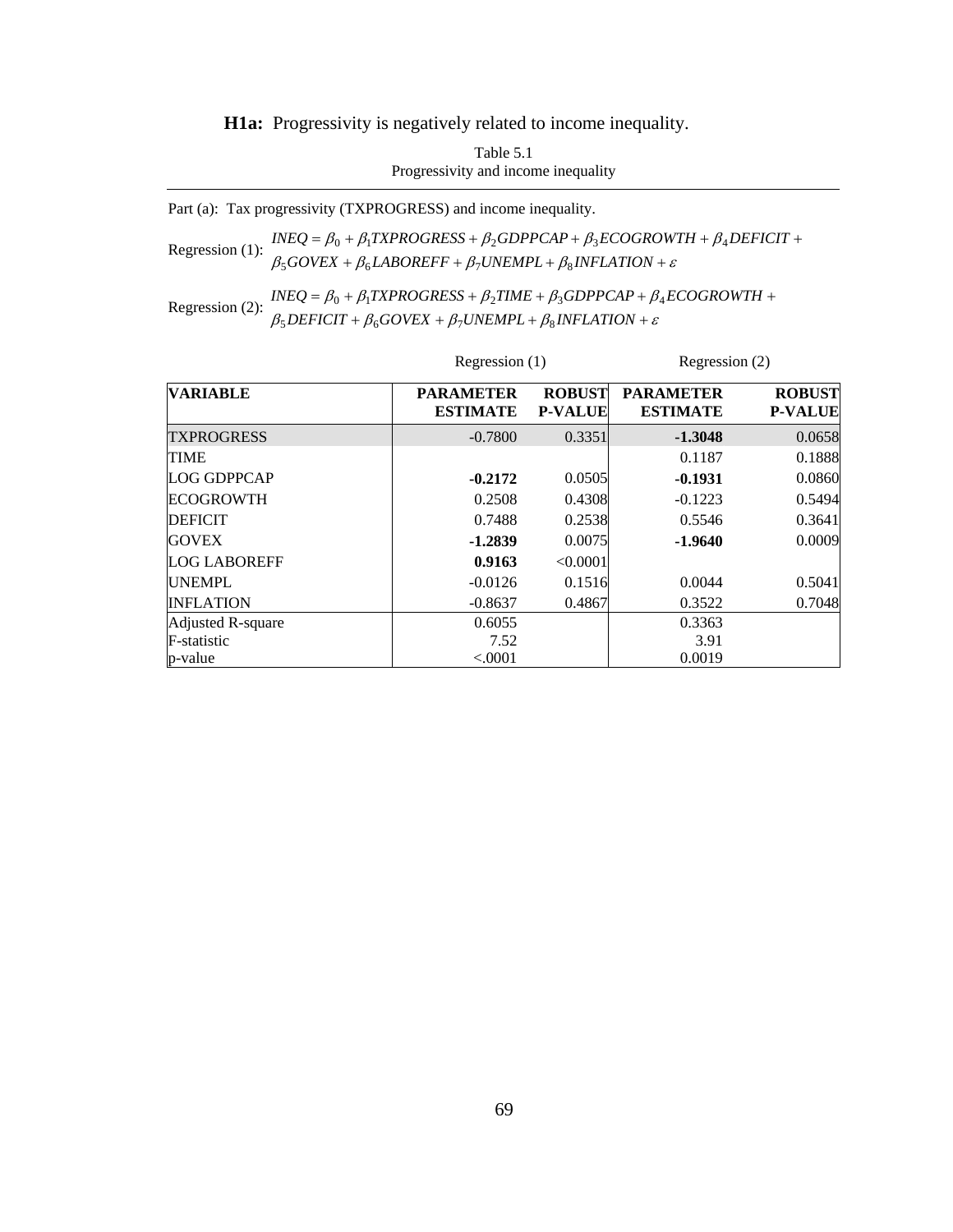Table 5.1 Continued

Part (b): Transfer progressivity (TRFPROGRESS) and income inequality.

Regression (1):  $INEQ = \beta_0 + \beta_1 TRFPROGRESS + \beta_2 GDPPCAP + \beta_3 ECOGROWTH + \beta_4$ <br> $\beta_5 GOVEX + \beta_6 LABOREFF + \beta_7 UNEMPL + \beta_8 INFLATION + \varepsilon$  $+ \beta_6 LABOREFF + \beta_7 UNEMPL + \beta_8 INFLATION +$  $=\beta_0 + \beta_1 TRFPROGRESS + \beta_2 GDPPCAP + \beta_3 ECOGROWTH + \beta_4 DEFICIT +$  $GOVEX + \beta_6 LABOREFF + \beta_7 UNEMPL + \beta_8 INFLATION$  $INEQ = \beta_0 + \beta_1 TRFPROGRESS + \beta_2 GDPPCAP + \beta_3 ECOGROWTH + \beta_4 DEFICIT$  $500$ VEA +  $\mu_6$ LADOKETT +  $\mu_7$ OIVEMITL+  $\mu_8$  $\mu_0 + \mu_1$ i Kr FROGRESS +  $\mu_2$ GDFFCAF +  $\mu_3$ ECOGROWITH +  $\mu_4$ 

Regression (2):  $\frac{INEQ = \beta_0 + \beta_1 TRFPROGRESS + \beta_2 TIME + \beta_3 GDPPCAP + \beta_1}{\beta_5 DEFICT + \beta_6 GOVEX + \beta_7 UNEMPL + \beta_8 INFLATION + \varepsilon}$ +  $\beta_6 GOVEX + \beta_7 UNEMPL + \beta_8 INFLATION +$  $= \beta_0 + \beta_1 TRFPROGRESS + \beta_2 TIME + \beta_3 GDPPCAP + \beta_4 ECOGROWTH +$  $DEFICIT + \beta_6 GOVEX + \beta_7 UNEMPL + \beta_8 INFLATION$  $INEQ = \beta_0 + \beta_1 TRFPROGRESS + \beta_2 TIME + \beta_3 GDPPCAP + \beta_4 ECOGROWTH$  $5$ *DEFICII* +  $p_6$ GOVEA +  $p_7$ ONEMFL+  $p_8$  $0 + p_1$ i NTTNOONESS +  $p_2$ i IME +  $p_3$ ODTTCAT +  $p_4$ 

|                     |                                     | Regression (1)                  |                                     | Regression (2)                  |  |
|---------------------|-------------------------------------|---------------------------------|-------------------------------------|---------------------------------|--|
| <b>VARIABLE</b>     | <b>PARAMETER</b><br><b>ESTIMATE</b> | <b>ROBUST</b><br><b>P-VALUE</b> | <b>PARAMETER</b><br><b>ESTIMATE</b> | <b>ROBUST</b><br><b>P-VALUE</b> |  |
| <b>TRFPROGRESS</b>  | $-0.9647$                           | 0.0004                          | $-1.2357$                           | < .0001                         |  |
| <b>TIME</b>         |                                     |                                 | 0.0985                              | 0.1392                          |  |
| LOG GDPPCAP         | $-0.2261$                           | 0.0127                          | -0.1666                             | 0.0876                          |  |
| <b>ECOGROWTH</b>    | 0.1297                              | 0.5679                          | $-0.1181$                           | 0.5258                          |  |
| <b>DEFICIT</b>      | 0.0153                              | 0.9728                          | 0.2357                              | 0.6200                          |  |
| <b>GOVEX</b>        | $-0.6649$                           | 0.0173                          | $-0.5259$                           | 0.0548                          |  |
| <b>LOG LABOREFF</b> | 0.3966                              | 0.0592                          |                                     |                                 |  |
| <b>UNEMPL</b>       | $-0.0119$                           | 0.0258                          | 0.0019                              | 0.7777                          |  |
| <b>INFLATION</b>    | $-1.5931$                           | 0.1873                          | $-1.2064$                           | 0.1270                          |  |
| Adjusted R-square   | 0.7005                              |                                 | 0.5895                              |                                 |  |
| F-statistic         | 10.94                               |                                 | 9.26                                |                                 |  |
| p-value             | < 0.0001                            |                                 | < .0001                             |                                 |  |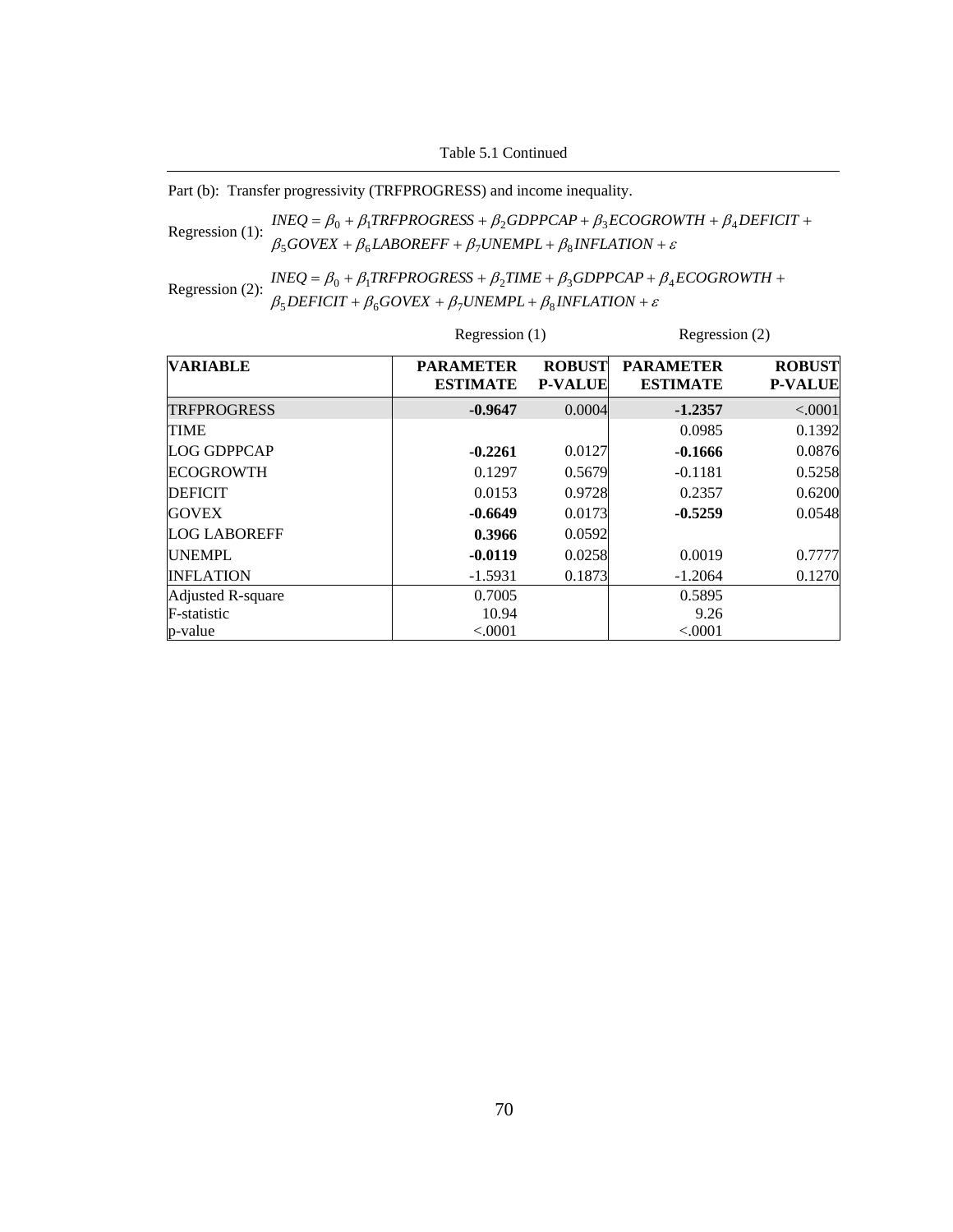Table 5.1 Continued

Part (c): Overall progressivity (ALLPROGRESS) and income inequality.

Regression (1):  $INEQ = \beta_0 + \beta_1 ALLPROGRESS + \beta_2 GDPPCAP + \beta_3 ECOGROWTH + \beta_4$ <br> $\beta_5 GOVEX + \beta_6 LABOREFF + \beta_7 UNEMPL + \beta_8 INFLATION + \varepsilon$ +  $\beta_6$ *LABOREFF* +  $\beta_7$ *UNEMPL* +  $\beta_8$ *INFLATION* +  $= \beta_0 + \beta_1 ALLPROGRESS + \beta_2 GDPPCAP + \beta_3 ECOGROWTH + \beta_4 DEFICIT +$  $GOVEX + \beta_6 LABOREFF + \beta_7 UNEMPL + \beta_8 INFLATION$  $INEQ = \beta_0 + \beta_1 ALLPROGRESS + \beta_2 GDPPCAP + \beta_3 ECOGROWTH + \beta_4 DEFICIT$  $500$ VEA +  $\mu_6$ LADOKEFF +  $\mu_7$ OIVEMFL+  $\mu_8$  $\mu_0 + \mu_1$ ALLENOORESS +  $\mu_2$ ODEFCAF +  $\mu_3$ ECOOROWIH +  $\mu_4$ 

Regression (2):  $\frac{INEQ = \beta_0 + \beta_1 ALLPROGRESS + \beta_2 TIME + \beta_3 GDPPCAP + \beta_1}{\beta_5 DEFICIT + \beta_6 GOVEX + \beta_7 UNEMPL + \beta_8 INFLATION + \varepsilon}$ +  $\beta_6 GOVEX + \beta_7 UNEMPL + \beta_8 INFLATION +$  $= \beta_0 + \beta_1 ALLPROGRESS + \beta_2 TIME + \beta_3 GDPPCAP + \beta_4 ECOGROWTH +$  $DEFICIT + \beta_6 GOVEX + \beta_7 UNEMPL + \beta_8 INFLATION$  $INEQ = \beta_0 + \beta_1 ALLPROGRESS + \beta_2 TIME + \beta_3 GDPPCAP + \beta_4 ECOGROWTH$  $5$ *DEFICII* +  $p_6$ GOVEA +  $p_7$ ONEMFL+  $p_8$  $0 + P_1$ ALLENOONESS +  $P_2$ TIME +  $P_3$ ODEECAE +  $P_4$ 

|                     |                                     | Regression (1)                  |                                     | Regression (2)                  |  |
|---------------------|-------------------------------------|---------------------------------|-------------------------------------|---------------------------------|--|
| <b>VARIABLE</b>     | <b>PARAMETER</b><br><b>ESTIMATE</b> | <b>ROBUST</b><br><b>P-VALUE</b> | <b>PARAMETER</b><br><b>ESTIMATE</b> | <b>ROBUST</b><br><b>P-VALUE</b> |  |
| <b>ALLPROGRESS</b>  | $-1.4098$                           | < .0001                         | $-1.5869$                           | < .0001                         |  |
| <b>TIME</b>         |                                     |                                 | 0.0896                              | 0.0654                          |  |
| LOG GDPPCAP         | $-0.1861$                           | 0.0130                          | $-0.1451$                           | 0.0431                          |  |
| <b>ECOGROWTH</b>    | 0.1453                              | 0.4567                          | $-0.0242$                           | 0.8470                          |  |
| <b>DEFICIT</b>      | 0.0701                              | 0.8364                          | 0.1438                              | 0.6506                          |  |
| <b>GOVEX</b>        | $-0.1252$                           | 0.7207                          | $-0.0455$                           | 0.8640                          |  |
| <b>LOG LABOREFF</b> | 0.1775                              | 0.3679                          |                                     |                                 |  |
| <b>UNEMPL</b>       | $-0.0042$                           | 0.4364                          | 0.0043                              | 0.3640                          |  |
| <b>INFLATION</b>    | $-1.2222$                           | 0.2125                          | $-1.2496$                           | 0.0585                          |  |
| Adjusted R-square   | 0.7955                              |                                 | 0.7695                              |                                 |  |
| F-statistic         | 17.54                               |                                 | 20.20                               |                                 |  |
| p-value             | < .0001                             |                                 | < .0001                             |                                 |  |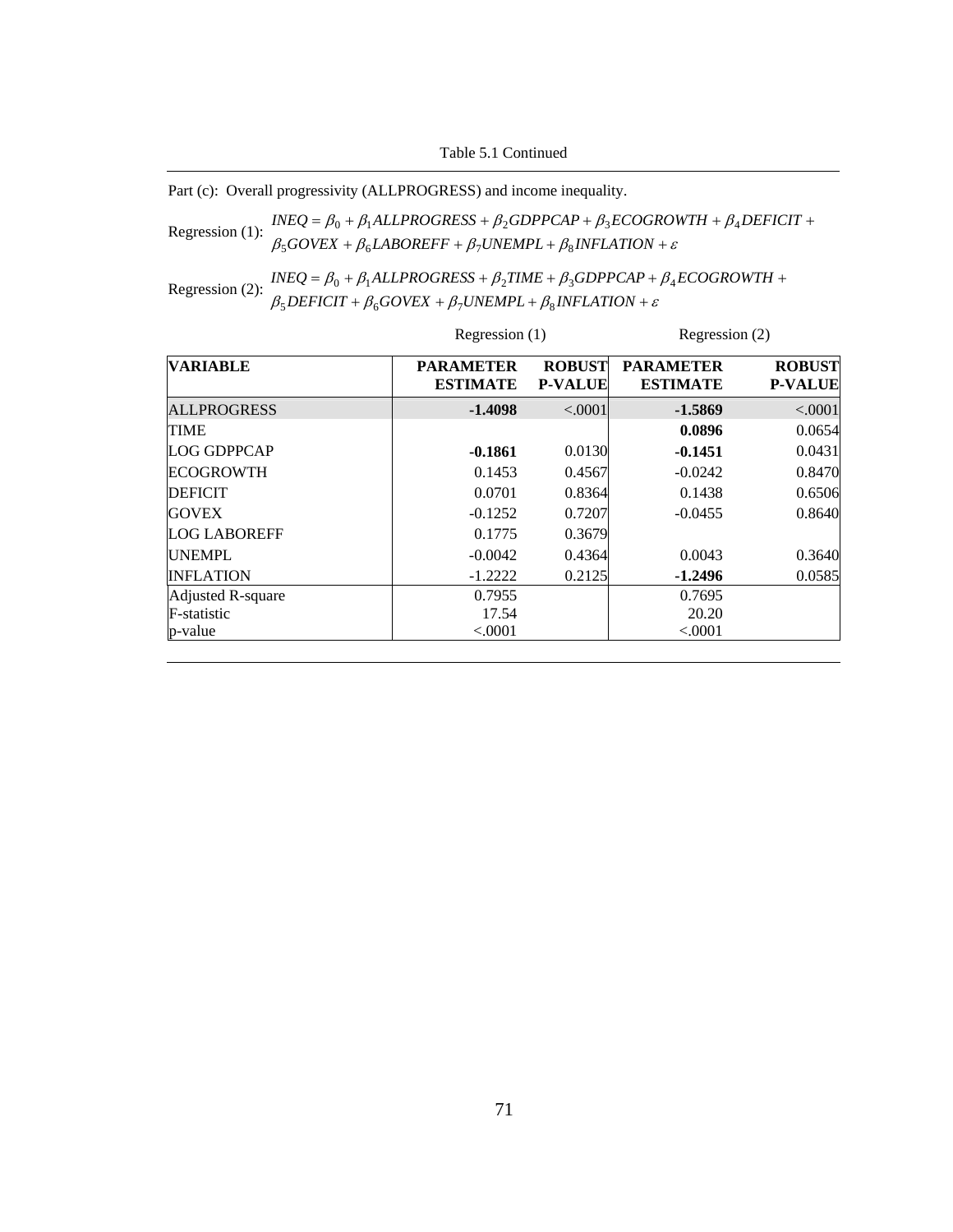**H1b:** Tax burden (i.e., tax revenues in percent of GDP) is negatively related to income inequality.

| Table 5.2                                |
|------------------------------------------|
| Overall tax burden and income inequality |

Overall tax burden (BURDEN) and income inequality.

Regression (1): 
$$
INEQ = β₀ + β₁BURDEN + β₂GDPPCAP + β₃ECOGROWTH + β₄DEFICIT + β₅DEFICIT + β₅OVEX + β₅LABOREFF + β₁UNEMPL + β₃INFLATION + ε
$$

Regression (2):  $INEQ = \beta_0 + \beta_1 BURDEN + \beta_2 TIME + \beta_3 GDPPCAP + \beta_4 ECQ$ <br> $\beta_5 DEFICT + \beta_6 GOVEX + \beta_7 UNEMPL + \beta_8 INFLATION + \varepsilon$  $+\beta_6 GOVEX + \beta_7 UNEMPL + \beta_8 INFLATION +$  $=\beta_0 + \beta_1 BURDEN + \beta_2 TIME + \beta_3 GDPPCAP + \beta_4 ECOGROWTH +$  $DEFICIT + \beta_6 GOVEX + \beta_7 UNEMPL + \beta_8 INFLATION$  $INEQ = \beta_0 + \beta_1 BURDEN + \beta_2 TIME + \beta_3 GDPPCAP + \beta_4 ECOGROWTH$  $5$ *DEFICII* +  $p_6$ GOVEA +  $p_7$ ONEMFL+  $p_8$  $0 + p_1$ DUNDEN +  $p_2$ HNE +  $p_3$ UDFFCAF +  $p_4$ 

|                     |                                     | Regression $(1)$                |                                     | Regression (2)                  |  |
|---------------------|-------------------------------------|---------------------------------|-------------------------------------|---------------------------------|--|
| <b>VARIABLE</b>     | <b>PARAMETER</b><br><b>ESTIMATE</b> | <b>ROBUST</b><br><b>P-VALUE</b> | <b>PARAMETER</b><br><b>ESTIMATE</b> | <b>ROBUST</b><br><b>P-VALUE</b> |  |
| <b>BURDEN</b>       | $-1.3175$                           | 0.0003                          | $-1.7373$                           | < .0001                         |  |
| <b>TIME</b>         |                                     |                                 | 0.1045                              | 0.0801                          |  |
| <b>LOG GDPPCAP</b>  | $-0.2265$                           | 0.0195                          | $-0.2061$                           | 0.0123                          |  |
| <b>ECOGROWTH</b>    | 0.0408                              | 0.8592                          | $-0.0610$                           | 0.7369                          |  |
| <b>DEFICIT</b>      | 0.7987                              | 0.1054                          | 1.3372                              | 0.0038                          |  |
| <b>GOVEX</b>        | $-0.1815$                           | 0.6691                          | 0.2263                              | 0.5728                          |  |
| <b>LOG LABOREFF</b> | 0.4417                              | 0.0325                          |                                     |                                 |  |
| <b>UNEMPL</b>       | $-0.0079$                           | 0.1383                          | 0.0030                              | 0.5447                          |  |
| <b>INFLATION</b>    | $-1.7092$                           | 0.2089                          | $-1.4734$                           | 0.0336                          |  |
| Adjusted R-square   | 0.7023                              |                                 | 0.6335                              |                                 |  |
| F-statistic         | 11.02                               |                                 | 10.94                               |                                 |  |
| p-value             | < 0.0001                            |                                 | < .0001                             |                                 |  |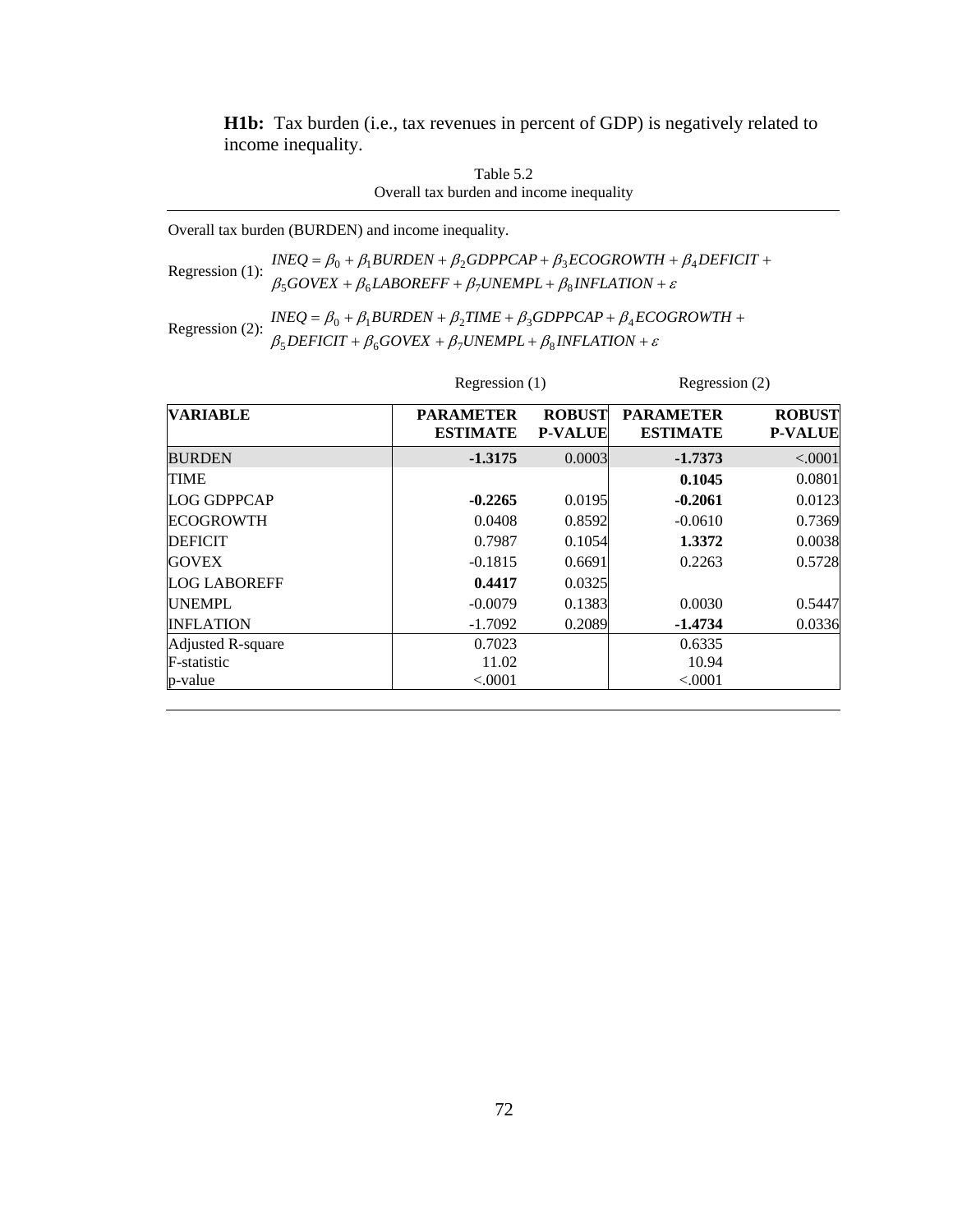**H2a:** Income tax reliance (i.e., proportion of total tax revenues from income taxes) is negatively related to income inequality.

> Table 5.3 Income tax reliance and income inequality

Income tax reliance (INCOME) and income inequality.

Regression (1):  $\frac{INEQ = \beta_0 + \beta_1 INCOME + \beta_2 GDPPCAP + \beta_3 ECOGROWTH + \beta_1}{\beta_5 GOVEX + \beta_6 LABOREFF + \beta_7 UNEMPL + \beta_8 INFLATION + \varepsilon}$ +  $\beta_6$ *LABOREFF* +  $\beta_7$ *UNEMPL* +  $\beta_8$ *INFLATION* +  $= \beta_0 + \beta_1 INCOME + \beta_2 GDPPCAP + \beta_3 ECOGROWTH + \beta_4 DEFICIT +$  $GOVEX + \beta_6 LABOREFF + \beta_7 UNEMPL + \beta_8 INFLATION$  $INEQ = \beta_0 + \beta_1 INCOME + \beta_2 GDPPCAP + \beta_3 ECOGROWTH + \beta_4 DEFICIT$  $500$ VEA +  $p_6$ LADORETT +  $p_7$ ONEMI L +  $p_8$  $0 + p_1$ INCOME +  $p_2$ ODFFCAF +  $p_3$ ECOONOWI $H + p_4$ 

Regression (2):  $INEQ = \beta_0 + \beta_1 INCOME + \beta_2 TIME + \beta_3 GDPPCAP + \beta_4 ECC$ <br> $\beta_5 DEFICT + \beta_6 GOVEX + \beta_7 UNEMPL + \beta_8 INFLATION + \varepsilon$  $+ \beta_6 GOVEX + \beta_7 UNEMPL + \beta_8 INFLATION +$  $= \beta_0 + \beta_1 INCOME + \beta_2 TIME + \beta_3 GDPPCAP + \beta_4 ECOGROWTH +$  $DEFICIT + \beta_6 GOVEX + \beta_7 UNEMPL + \beta_8 INFLATION$  $INEQ = \beta_0 + \beta_1 INCOME + \beta_2 TIME + \beta_3 GDPPCAP + \beta_4 ECOGROWTH$  $5$ *DEFICII* +  $p_6$ *GOVEA* +  $p_7$ *OINEMFL* +  $p_8$  $0 + P_1$ INCOME +  $P_2$ TIME +  $P_3$ ODFFCAF +  $P_4$ 

| <b>VARIABLE</b>     |                                     | Regression $(1)$                |                                     | Regression (2)                  |  |
|---------------------|-------------------------------------|---------------------------------|-------------------------------------|---------------------------------|--|
|                     | <b>PARAMETER</b><br><b>ESTIMATE</b> | <b>ROBUST</b><br><b>P-VALUE</b> | <b>PARAMETER</b><br><b>ESTIMATE</b> | <b>ROBUST</b><br><b>P-VALUE</b> |  |
| <b>INCOME</b>       | $-0.3313$                           | 0.3207                          | 0.2664                              | 0.1952                          |  |
| <b>TIME</b>         |                                     |                                 | 0.1230                              | 0.1861                          |  |
| <b>LOG GDPPCAP</b>  | $-0.1893$                           | 0.0696                          | $-0.2258$                           | 0.0523                          |  |
| <b>ECOGROWTH</b>    | 0.2573                              | 0.4185                          | $-0.2087$                           | 0.3755                          |  |
| <b>DEFICIT</b>      | 0.7995                              | 0.2192                          | 0.4324                              | 0.5213                          |  |
| <b>GOVEX</b>        | $-1.3688$                           | 0.0027                          | $-1.9401$                           | 0.0002                          |  |
| <b>LOG LABOREFF</b> | 1.1226                              | 0.0008                          |                                     |                                 |  |
| <b>UNEMPL</b>       | $-0.0158$                           | 0.0439                          | 0.0015                              | 0.8578                          |  |
| <b>INFLATION</b>    | $-0.9824$                           | 0.4488                          | $-0.2366$                           | 0.8002                          |  |
| Adjusted R-square   | 0.6117                              |                                 | 0.2938                              |                                 |  |
| F-statistic         | 7.70                                |                                 | 3.39                                |                                 |  |
| p-value             | < 0.0001                            |                                 | 0.0049                              |                                 |  |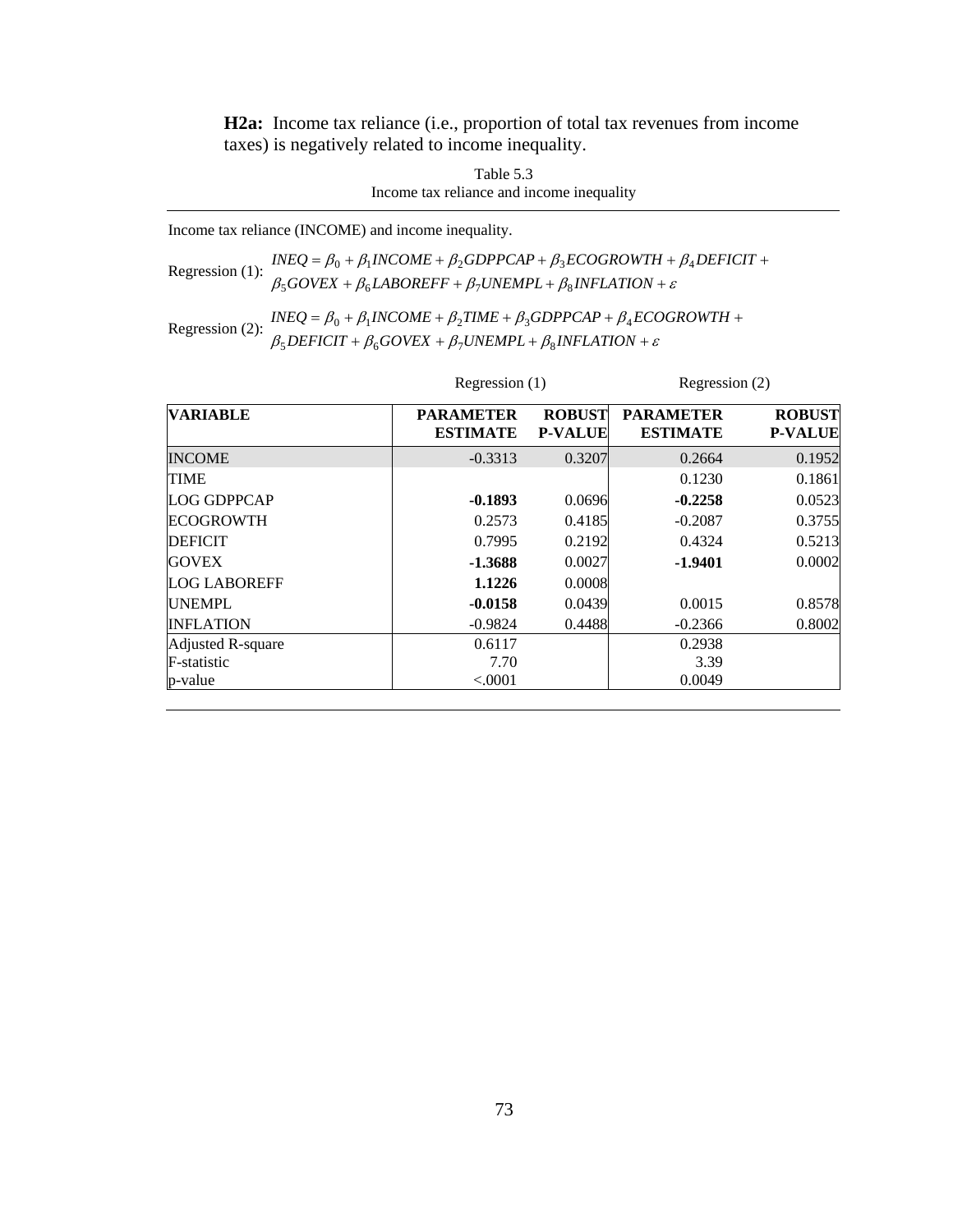**H2b:** Residual tax burden (i.e., total tax burden net of income taxes) is negatively related to income inequality.

Table 5.4 Residual tax burden and income inequality

Residual tax burden (RESBURDEN) and income inequality.

Regression (1):  $\frac{INEQ}{\beta_5 GOVEX} + \beta_1 RESBURDEN + \beta_2 GDPPCAP + \beta_3 ECOGROWTH + \beta_4 DEFICT + \beta_5 GOVEX + \beta_6 LABOREFF + \beta_7 UNEMPL + \beta_8 INFLATION + \varepsilon$  $\beta_5 GOVEX + \beta_6 LABOREFF + \beta_7 UNEMPL + \beta_8 INFLATION +$ 

Regression (2):  $\frac{INEQ = \beta_0 + \beta_1 RESBURDEN + \beta_2TIME + \beta_3 GDPPCAP + \beta_4 ECOGROWTH +}{\beta_5 DEFICT + \beta_6 GOVEX + \beta_7 UNEMPL + \beta_8 INFLATION + \varepsilon}$  $\beta_5$ DEFICIT +  $\beta_6$ GOVEX +  $\beta_7$ UNEMPL +  $\beta_8$ INFLATION +

| <b>VARIABLE</b>     |                                     | Regression $(1)$                |                                     | Regression (2)                  |  |
|---------------------|-------------------------------------|---------------------------------|-------------------------------------|---------------------------------|--|
|                     | <b>PARAMETER</b><br><b>ESTIMATE</b> | <b>ROBUST</b><br><b>P-VALUE</b> | <b>PARAMETER</b><br><b>ESTIMATE</b> | <b>ROBUST</b><br><b>P-VALUE</b> |  |
| <b>RESBURDEN</b>    | $-0.2654$                           | 0.5705                          | $-1.0214$                           | 0.0034                          |  |
| <b>TIME</b>         |                                     |                                 | 0.1155                              | 0.1610                          |  |
| <b>LOG GDPPCAP</b>  | $-0.2523$                           | 0.0322                          | $-0.2397$                           | 0.0260                          |  |
| <b>ECOGROWTH</b>    | 0.1885                              | 0.5304                          | $-0.1981$                           | 0.3947                          |  |
| <b>DEFICIT</b>      | 0.5323                              | 0.3810                          | 0.6028                              | 0.2659                          |  |
| <b>GOVEX</b>        | $-1.2685$                           | 0.0075                          | $-1.1960$                           | 0.0056                          |  |
| <b>LOG LABOREFF</b> | 0.7875                              | 0.0039                          |                                     |                                 |  |
| <b>UNEMPL</b>       | $-0.0150$                           | 0.0229                          | 0.0014                              | 0.8426                          |  |
| <b>INFLATION</b>    | $-1.2875$                           | 0.3568                          | $-0.8884$                           | 0.2859                          |  |
| Adjusted R-square   | 0.5884                              |                                 | 0.4320                              |                                 |  |
| F-statistic         | 7.07                                |                                 | 5.37                                |                                 |  |
| p-value             | < 0.0001                            |                                 | 0.0002                              |                                 |  |

Hypothesis 2c implies that the regression coefficient of the variable for income tax reliance (INCOME) is significantly more negative than parameter estimate for residual tax burden (RESBURDEN). The results pertaining to the TAX variables INCOME and RESBURDEN do not support this (Table 5.3 and 5.4). To test this hypothesis further, both tax variables of interest, INCOME and RESBURDEN, were included in the models:

$$
INEQ = \beta_0 + \beta_1 INCOME + \beta_2 RESBURDEN + \beta_3 GDPPCAP + \beta_4 ECOGROWTH + \n\beta_5 DEFICIT + \beta_6 GOVEX + \beta_7 LABOREFF + \beta_8 UNEMPL + \beta_9 INFLATION + \varepsilon
$$
\n(1a)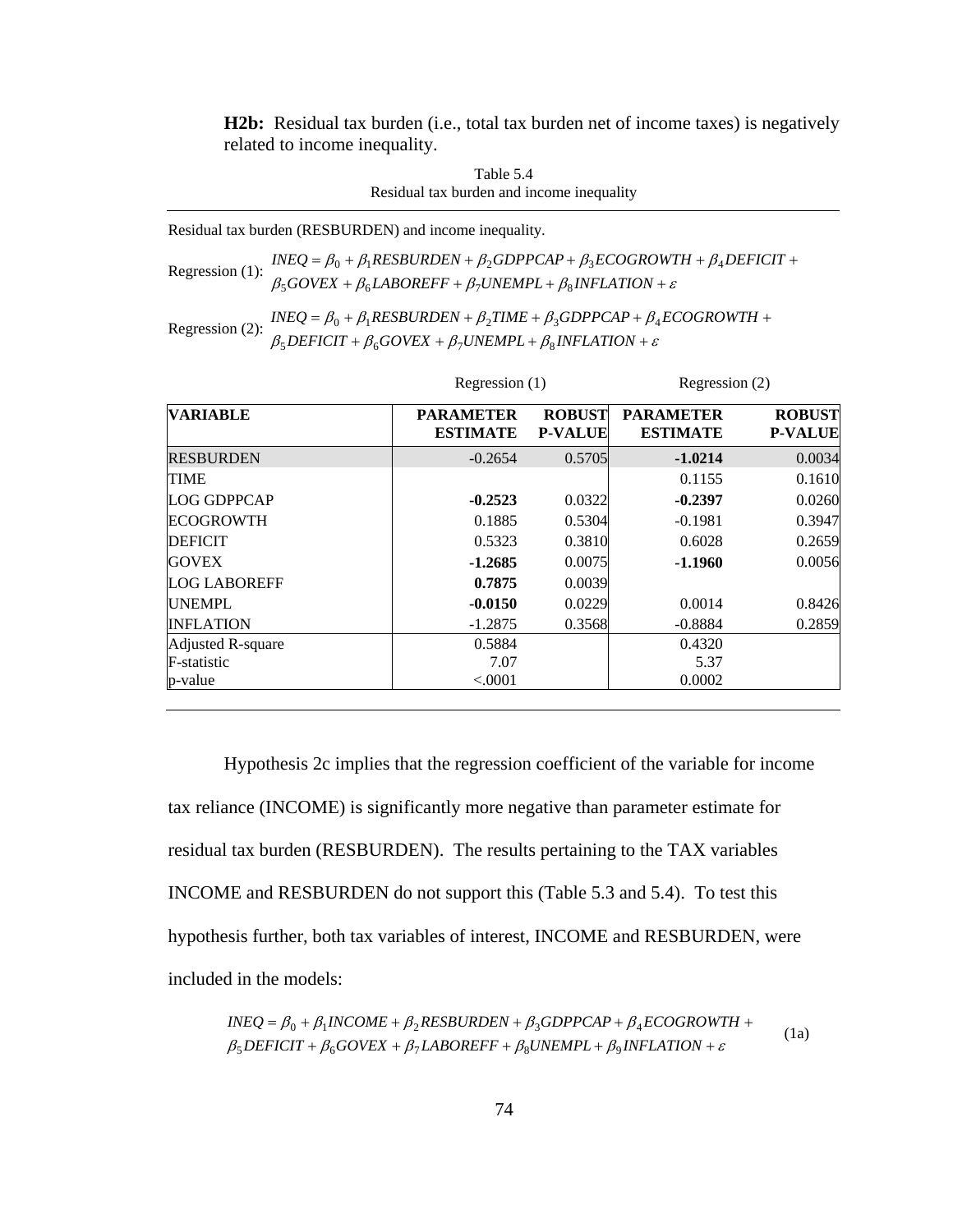$$
INEQ = \beta_0 + \beta_1 INCOME + \beta_2 RESBURDEN + \beta_3 TIME + \beta_4 GDPPCAP + \n\beta_5 ECOGROWTH + \beta_6 DEFICIT + \beta_7 GOVEX + \beta_8 UNEMPL + \beta_9 INFLATION + \varepsilon
$$
\n(2a)

Table 5.5 presents the results of this analysis. Both coefficients are significant and negative. The coefficient of the residual tax burden variable (RESBURDEN) is greater than the coefficient of the income tax reliance variable (INCOME). F-test and Wald test suggest a significant difference between the two coefficients indicating that the impact of the residual tax burden on income inequality is stronger than the impact of income tax reliance. Thus, hypothesis 2c does not appear to be supported.

An interaction model including both regressions could provide further insight. In the current study, however, the small sample size prevents such an analysis.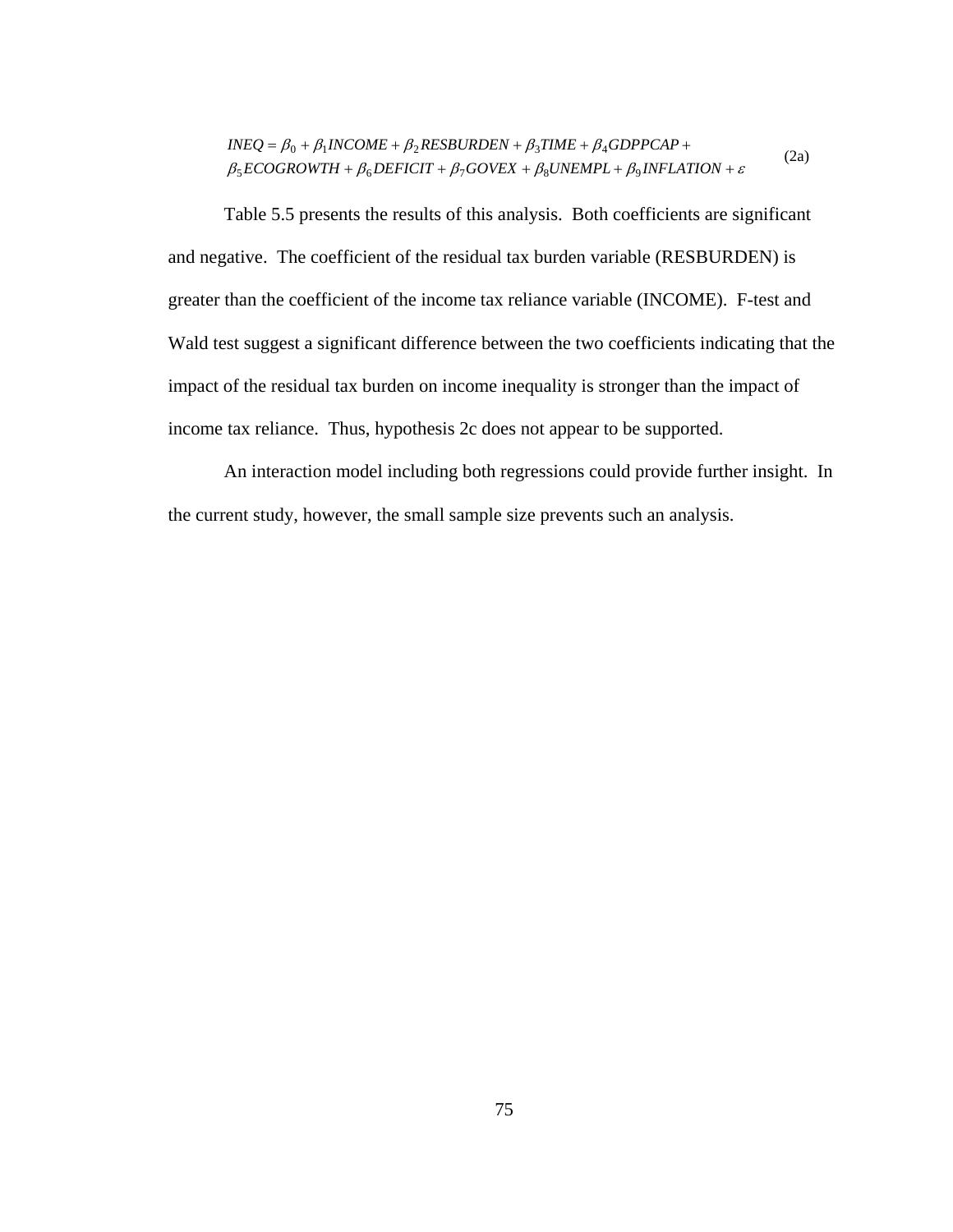**H2c:** The impact of income tax reliance on income inequality is greater than the impact of the residual tax burden.

> Table 5.5 Income tax reliance and income inequality versus residual tax burden and income inequality

Part (a):

Regression (1a):  $\frac{INEQ = \beta_0 + \beta_1 INCOME + \beta_2 RESBURDEN + \beta_3 GDPPCAP + \beta_4 ECOGROWI}{\beta_5 DEFICIT + \beta_6 GOVEX + \beta_7 LABOREFF + \beta_8 UNEMPL + \beta_9 INFLATION + \varepsilon}$  $+\beta_6 GOVEX + \beta_7 LABOREFF + \beta_8 UNEMPL + \beta_9 INFLATION +$  $=\beta_0 + \beta_1 INCOME + \beta_2 RESBURDEN + \beta_3 GDPPCAP + \beta_4 ECOGROWTH +$  $DEFICIT + \beta_6 GOVEX + \beta_7 LABOREFF + \beta_8 UNEMPL + \beta_9 INFLATION$  $INEQ = \beta_0 + \beta_1 INCOME + \beta_2 RESBURDEN + \beta_3 GDPPCAP + \beta_4 ECOGROWTH$  $5$ DEFICII +  $p_6$ OOVEA +  $p_7$ LADOKEFF +  $p_8$ ONEMFL +  $p_9$  $0 + P_1$ INCUME +  $P_2$ NESDUNDEN +  $P_3$ UDFFCAF +  $P_4$ 

| VARIABLE                 | <b>PARAMETER</b><br><b>ESTIMATE</b> | <b>ROBUST</b><br><b>P-VALUE</b> |
|--------------------------|-------------------------------------|---------------------------------|
| <b>INCOME</b>            | $-1.4647$                           | 0.0005                          |
| <b>RESBURDEN</b>         | $-2.5147$                           | 0.0003                          |
| TIME                     |                                     |                                 |
| <b>LOG GDPPCAP</b>       | $-0.1756$                           | 0.0650                          |
| ECOGROWTH                | 0.0950                              | 0.6723                          |
| <b>DEFICIT</b>           | 1.1571                              | 0.0239                          |
| <b>GOVEX</b>             | $-0.0687$                           | 0.8967                          |
| <b>LOG LABOREFF</b>      | 0.7254                              | 0.0171                          |
| <b>UNEMPL</b>            | $-0.0077$                           | 0.2131                          |
| <b>INFLATION</b>         | $-1.3829$                           | 0.1720                          |
| <b>Adjusted R-square</b> | 0.7518                              |                                 |
| F-statistic              | 12.44                               |                                 |
| p-value                  | ${<}0001$                           |                                 |
|                          |                                     |                                 |
| <b>F-TEST</b>            | p-value                             | 0.0141                          |
| WALD TEST                | p-value                             | 0.0083                          |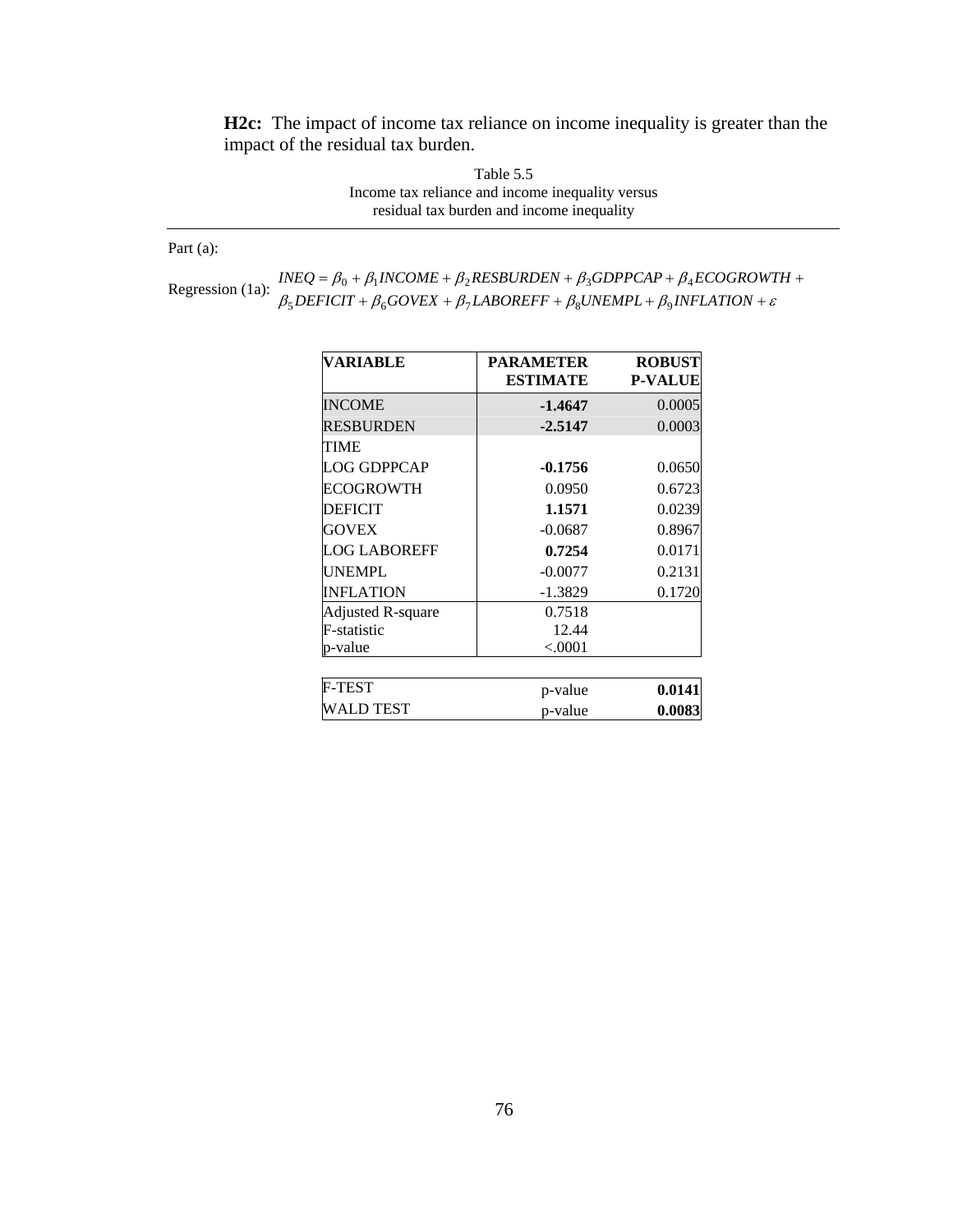Table 5.5 Continued

Part (b):

| Regression (2a): | $INEQ = \beta_0 + \beta_1 INCOME + \beta_2 RESBURDEN + \beta_3 TIME + \beta_4 GDPPCAP +$                 |
|------------------|----------------------------------------------------------------------------------------------------------|
|                  | $\beta_5 ECOGROWTH + \beta_6 DEFICIT + \beta_7 GOVEX + \beta_8 UNEMPL + \beta_9 INFLATION + \varepsilon$ |

| VARIABLE                 | <b>PARAMETER</b><br><b>ESTIMATE</b> | <b>ROBUST</b><br><b>P-VALUE</b> |
|--------------------------|-------------------------------------|---------------------------------|
| <b>INCOME</b>            | $-1.6863$                           | < .0001                         |
| <b>RESBURDEN</b>         | $-3.4713$                           | < .0001                         |
| TIME                     | 0.0894                              | 0.0666                          |
| <b>LOG GDPPCAP</b>       | $-0.1816$                           | 0.0194                          |
| ECOGROWTH                | $-0.0763$                           | 0.6199                          |
| <b>DEFICIT</b>           | 1.4952                              | 0.0053                          |
| <b>GOVEX</b>             | 0.3071                              | 0.5431                          |
| <b>LOG LABOREFF</b>      |                                     |                                 |
| <b>UNEMPL</b>            | 0.0046                              | 0.3983                          |
| <b>INFLATION</b>         | $-1.1846$                           | 0.0632                          |
| <b>Adjusted R-square</b> | 0.6381                              |                                 |
| F-statistic              | 10.01                               |                                 |
| p-value                  | ${<}0001$                           |                                 |
| <b>F-TEST</b>            | <b>P-VALUE</b>                      | $-.0001$                        |
| WALD TEST                | <b>P-VALUE</b>                      | $-.0001$                        |

## Tax System and Poverty

Hypotheses three and four focus on the relationship between taxes and poverty.

Regression models (3) and (4) examine the data testing the correlation between progressivity, tax burden, and tax mix and poverty. Again, four aspects of a country's tax system (measured as progressivity, overall tax burden, income tax reliance, and residual tax burden) are examined. Tables 5.6 through 5.9 present the results of the regression analysis. In general, the findings suggest a negative relationship between progressivity as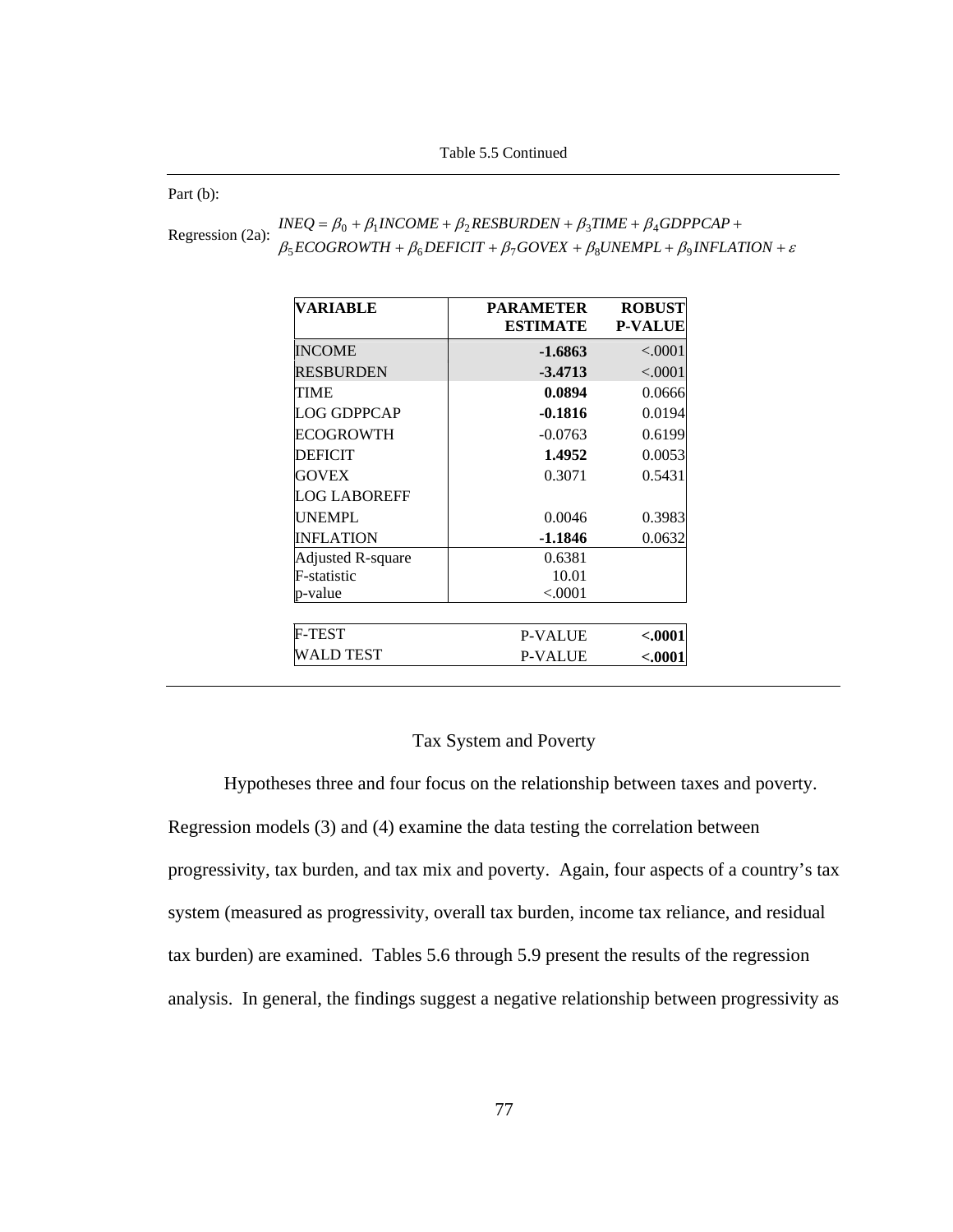well as overall and residual tax burden and poverty. Income tax reliance appears to be either positively (regression (4)) or not at all (regression (3)) related to poverty.

**H3a:** Progressivity is negatively related to poverty.

| Table 5.6                 |
|---------------------------|
| Progressivity and poverty |

Part (a): Tax progressivity (TXPROGRESS) and poverty.

Regression (3):  $\beta_5 GoveX + \beta_6 LABOREFF + \beta_7 UNEMPL + \beta_8 INFLATION + \varepsilon$  $POV = \beta_0 + \beta_1 TXPROGRESS + \beta_2 GDPPCAP + \beta_3 ECOGROWTH + \beta_4 DEFICT +$ 

Regression (4):  $POV = \beta_0 + \beta_1 TXPROGRESS + \beta_2 TIME + \beta_3 GDPPCAP+ \beta_4$ <br> $\beta_5 DEFICT + \beta_6 GOVEX + \beta_7 UNEMPL + \beta_8 INFLATION + \varepsilon$ +  $\beta_6 GOVEX + \beta_7 UNEMPL + \beta_8 INFLATION +$  $= \beta_0 + \beta_1 TXPROGRESS + \beta_2 TIME + \beta_3 GDPPCAP + \beta_4 ECOGROWTH +$  $DEFICIT + \beta_6 GOVEX + \beta_7 UNEMPL + \beta_8 INFLATION$  $POV = \beta_0 + \beta_1 TXPROGRESS + \beta_2 TIME + \beta_3 GDPPCAP + \beta_4 ECOGROWTH$  $5$ *DEFICII* +  $p_6$ *GOVEA* +  $p_7$ *UNEMFL* +  $p_8$  $0 + p_1$ *i* at NOONESS +  $p_2$ *i* ime +  $p_3$ ODFFCAF +  $p_4$ 

| <b>VARIABLE</b>     | <b>PARAMETER</b><br><b>ESTIMATE</b> | <b>ROBUST</b><br><b>P-VALUE</b> | <b>PARAMETER</b><br><b>ESTIMATE</b> | <b>ROBUST</b><br><b>P-VALUE</b> |  |
|---------------------|-------------------------------------|---------------------------------|-------------------------------------|---------------------------------|--|
| <b>TXPROGRESS</b>   | 0.6711                              | 0.8386                          | $-1.9970$                           | 0.4763                          |  |
| <b>TIME</b>         |                                     |                                 | 0.2196                              | 0.4296                          |  |
| <b>LOG GDPPCAP</b>  | $-0.8195$                           | 0.0881                          | $-0.5338$                           | 0.1734                          |  |
| <b>ECOGROWTH</b>    | 0.8062                              | 0.5211                          | $-0.0165$                           | 0.9849                          |  |
| <b>DEFICIT</b>      | $-0.4740$                           | 0.8640                          | $-0.0167$                           | 0.9949                          |  |
| <b>GOVEX</b>        | $-3.3094$                           | 0.1784                          | $-4.2729$                           | 0.0271                          |  |
| <b>LOG LABOREFF</b> | 1.3088                              | 0.1777                          |                                     |                                 |  |
| <b>UNEMPL</b>       | $-0.0996$                           | 0.0061                          | $-0.0457$                           | 0.1197                          |  |
| <b>INFLATION</b>    | $-3.6935$                           | 0.4277                          | $-1.1190$                           | 0.7459                          |  |
| Adjusted R-square   | 0.3090                              |                                 | 0.1284                              |                                 |  |
| F-statistic         | 2.90                                |                                 | 1.85                                |                                 |  |
| p-value             | 0.0188                              |                                 | 0.0982                              |                                 |  |

Regression (3) Regression (4)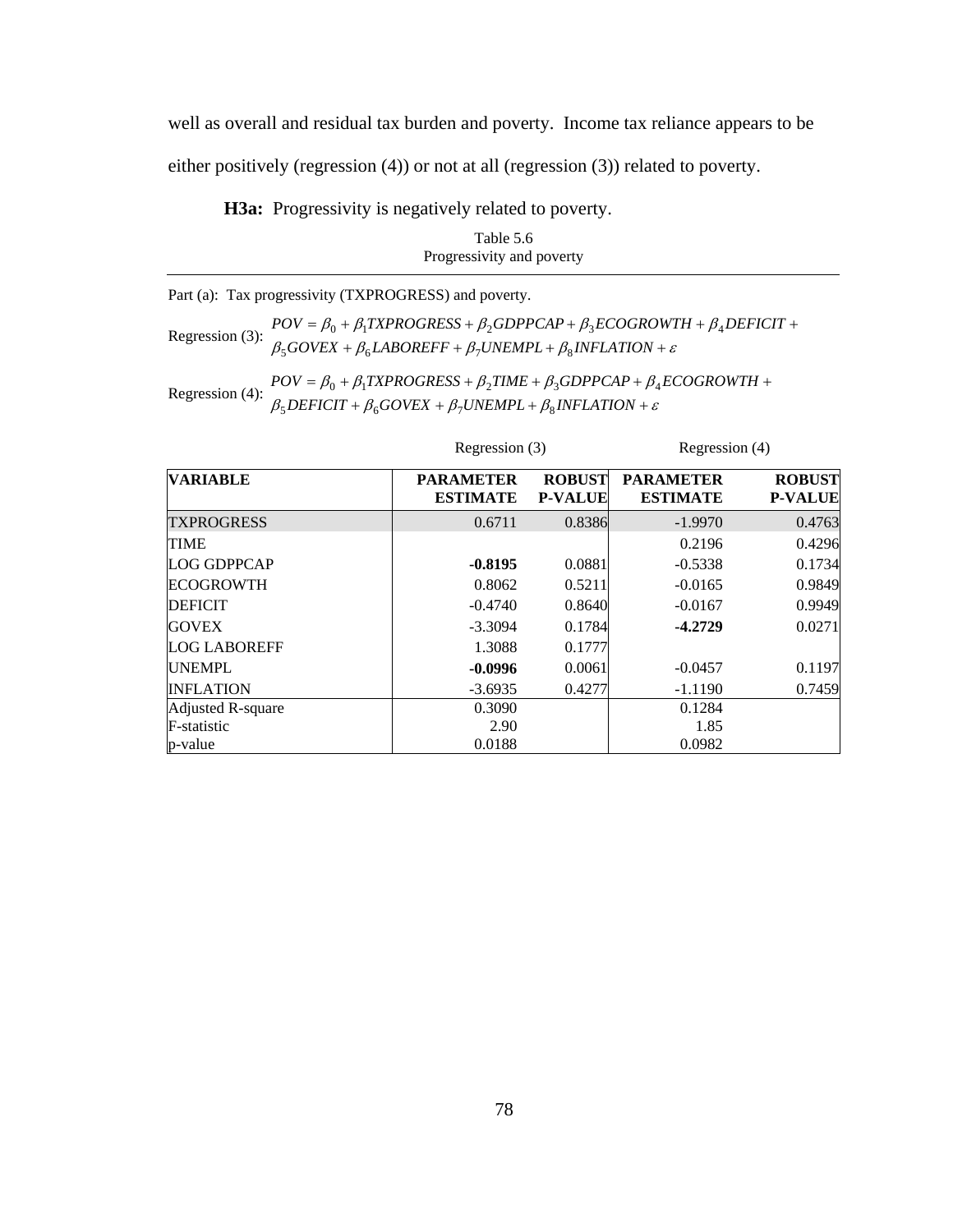Table 5.6 Continued

| Part (b): Transfer progressivity (TRFPROGRESS) and poverty. |
|-------------------------------------------------------------|
|-------------------------------------------------------------|

Regression (3):  $\beta_5 GoveX + \beta_6 LABOREFF + \beta_7 UNEMPL + \beta_8 INFLATION + \varepsilon$  $POV = \beta_0 + \beta_1 TRFPROGRESS + \beta_2 GDPPCAP + \beta_3 ECOGROWTH + \beta_4 DEFICT +$ 

Regression (4):  $POV = \beta_0 + \beta_1 TRFPROGRES + \beta_2 TIME + \beta_3 GDPPCAP + \beta_4 B_SDEFICIT + \beta_6 GOVEX + \beta_7 UNEMPL + \beta_8 INFLATION + \varepsilon$ +  $\beta_6 GOVEX + \beta_7 UNEMPL + \beta_8 INFLATION +$  $= \beta_0 + \beta_1 TRFPROGRESS + \beta_2 TIME + \beta_3 GDPPCAP + \beta_4 ECOGROWTH +$  $DEFICIT + \beta_6 GOVEX + \beta_7 UNEMPL + \beta_8 INFLATION$  $POV = \beta_0 + \beta_1 TRFPROGRESS + \beta_2 TIME + \beta_3 GDPPCAP + \beta_4 ECOGROWTH$  $5$ *DEFICII* +  $p_6$ GOVEA +  $p_7$ ONEMFL+  $p_8$  $0 + p_1$ int FNOONESS +  $p_2$ ilme +  $p_3$ ODFFCAF +  $p_4$ 

|                     |                                     | Regression (3)                  |                                     | Regression (4)                  |  |
|---------------------|-------------------------------------|---------------------------------|-------------------------------------|---------------------------------|--|
| <b>VARIABLE</b>     | <b>PARAMETER</b><br><b>ESTIMATE</b> | <b>ROBUST</b><br><b>P-VALUE</b> | <b>PARAMETER</b><br><b>ESTIMATE</b> | <b>ROBUST</b><br><b>P-VALUE</b> |  |
| <b>TRFPROGRESS</b>  | $-3.2183$                           | 0.0467                          | $-3.1570$                           | 0.0027                          |  |
| <b>TIME</b>         |                                     |                                 | 0.1659                              | 0.4483                          |  |
| <b>LOG GDPPCAP</b>  | $-0.7676$                           | 0.0604                          | $-0.4565$                           | 0.1882                          |  |
| <b>ECOGROWTH</b>    | 0.5343                              | 0.6009                          | 0.0575                              | 0.9413                          |  |
| <b>DEFICIT</b>      | $-2.1936$                           | 0.3155                          | $-0.8323$                           | 0.7261                          |  |
| <b>GOVEX</b>        | $-0.7745$                           | 0.7950                          | $-0.5498$                           | 0.8228                          |  |
| <b>LOG LABOREFF</b> | $-0.3866$                           | 0.7789                          |                                     |                                 |  |
| <b>UNEMPL</b>       | $-0.0836$                           | 0.0039                          | $-0.0498$                           | 0.0724                          |  |
| <b>INFLATION</b>    | $-4.8182$                           | 0.1482                          | $-4.8283$                           | 0.0924                          |  |
| Adjusted R-square   | 0.4267                              |                                 | 0.3204                              |                                 |  |
| F-statistic         | 4.16                                |                                 | 3.71                                |                                 |  |
| p-value             | 0.0026                              |                                 | 0.0027                              |                                 |  |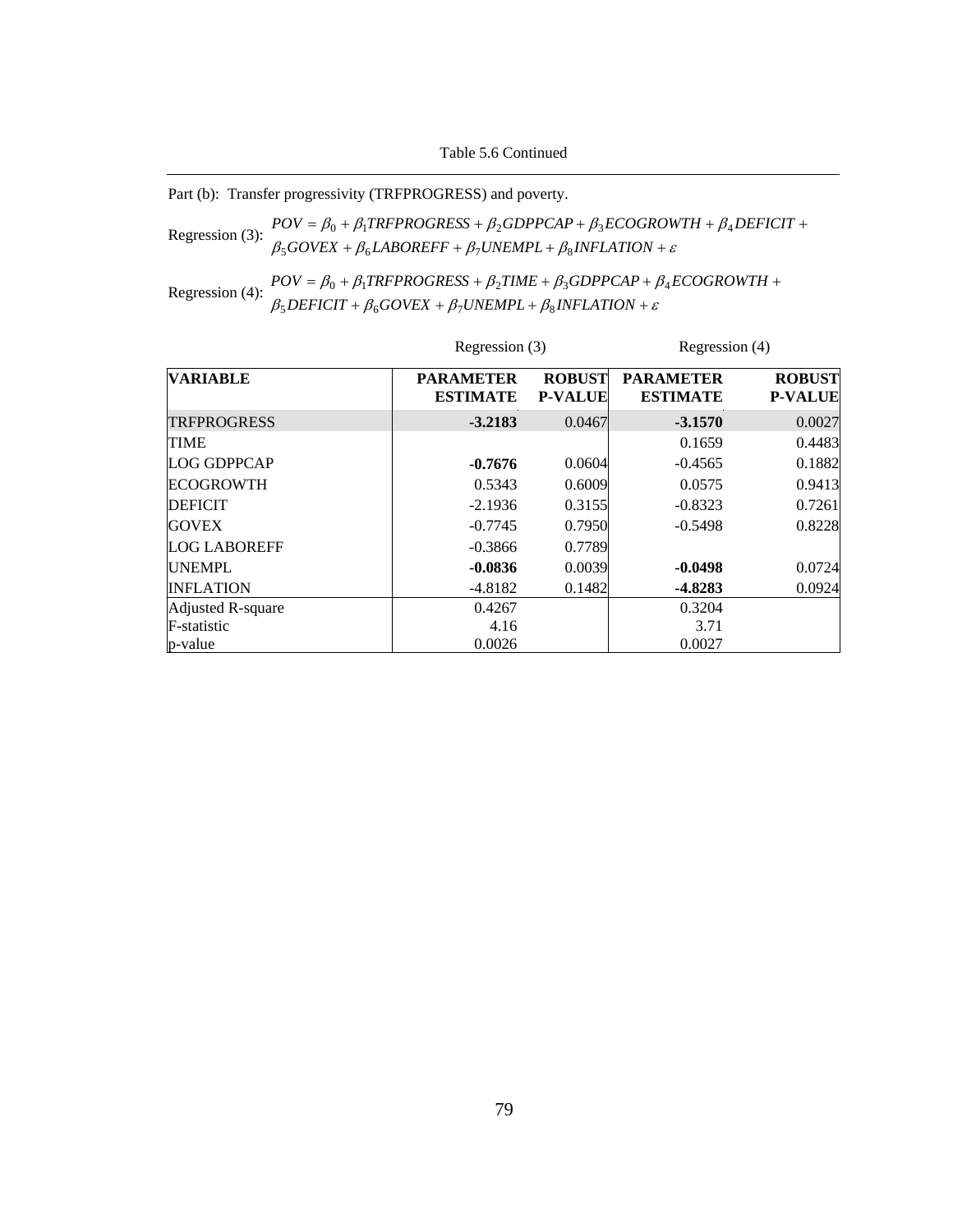Table 5.6 Continued

Part (c): Overall progressivity (ALLPROGRESS) and poverty.

Regression (3):  $POV = \beta_0 + \beta_1 ALLPROGRESS + \beta_2 GDPPCAP + \beta_3 ECOGROWTH + \beta_3 FCOVEX + \beta_4 LABOREFF + \beta_7 UNEMPL + \beta_8 INFLATION + \varepsilon$ +  $\beta_6$ *LABOREFF* +  $\beta_7$ *UNEMPL* +  $\beta_8$ *INFLATION* +  $= \beta_0 + \beta_1 ALLPROGRESS + \beta_2 GDPPCAP + \beta_3 ECOGROWTH + \beta_4 DEFICIT +$  $GOVEX + \beta_6 LABOREFF + \beta_7 UNEMPL + \beta_8 INFLATION$  $POV = \beta_0 + \beta_1 ALLPROGRESS + \beta_2 GDPPCAP + \beta_3 ECOGROWTH + \beta_4 DEFICIT$  $500$ VEA +  $\mu_6$ LADOKETT +  $\mu_7$ OIVEMEL +  $\mu_8$  $\eta_0 + \rho_1$ ALLFROORESS +  $\rho_2$ ODFFCAF +  $\rho_3$ ECOOROWIH +  $\rho_4$ 

Regression (4):  $POV = \beta_0 + \beta_1 ALLPROGRES + \beta_2 TIME + \beta_3 GDPPCAP + \beta_1 B_2 FICIT + \beta_6 GOVEX + \beta_7 UNEMPL + \beta_8 INFLATION + \varepsilon$ +  $\beta_6 GOVEX + \beta_7 UNEMPL + \beta_8 INFLATION +$  $= \beta_0 + \beta_1 ALLPROGRESS + \beta_2 TIME + \beta_3 GDPPCAP + \beta_4 ECOGROWTH +$  $DEFICIT + \beta_6 GOVEX + \beta_7 UNEMPL + \beta_8 INFLATION$  $POV = \beta_0 + \beta_1 ALLPROGRESS + \beta_2 TIME + \beta_3 GDPPCAP + \beta_4 ECOGROWTH$  $5$ *DEFICII* +  $p_6$ GOVEA +  $p_7$ ONEMFL+  $p_8$  $0 + P_1$ ALLENOONESS +  $P_2$ TIME +  $P_3$ ODEFCAF +  $P_4$ 

|                     |                                     | Regression (3)                  |                                     | Regression (4)                  |  |
|---------------------|-------------------------------------|---------------------------------|-------------------------------------|---------------------------------|--|
| <b>VARIABLE</b>     | <b>PARAMETER</b><br><b>ESTIMATE</b> | <b>ROBUST</b><br><b>P-VALUE</b> | <b>PARAMETER</b><br><b>ESTIMATE</b> | <b>ROBUST</b><br><b>P-VALUE</b> |  |
| <b>ALLPROGRESS</b>  | $-3.5681$                           | 0.0416                          | $-3.7726$                           | 0.0026                          |  |
| <b>TIME</b>         |                                     |                                 | 0.1486                              | 0.4739                          |  |
| LOG GDPPCAP         | $-0.6748$                           | 0.1028                          | $-0.4116$                           | 0.2023                          |  |
| <b>ECOGROWTH</b>    | 0.6460                              | 0.5510                          | 0.2691                              | 0.7058                          |  |
| <b>DEFICIT</b>      | $-1.6039$                           | 0.4355                          | $-0.9939$                           | 0.6411                          |  |
| <b>GOVEX</b>        | 0.0028                              | 0.9993                          | 0.3285                              | 0.9060                          |  |
| <b>LOG LABOREFF</b> | $-0.5300$                           | 0.6746                          |                                     |                                 |  |
| <b>UNEMPL</b>       | $-0.0672$                           | 0.0272                          | $-0.0440$                           | 0.0759                          |  |
| <b>INFLATION</b>    | $-3.5435$                           | 0.2739                          | $-4.7014$                           | 0.0920                          |  |
| Adjusted R-square   | 0.4316                              |                                 | 0.3924                              |                                 |  |
| F-statistic         | 4.23                                |                                 | 4.71                                |                                 |  |
| p-value             | 0.0024                              |                                 | 0.0005                              |                                 |  |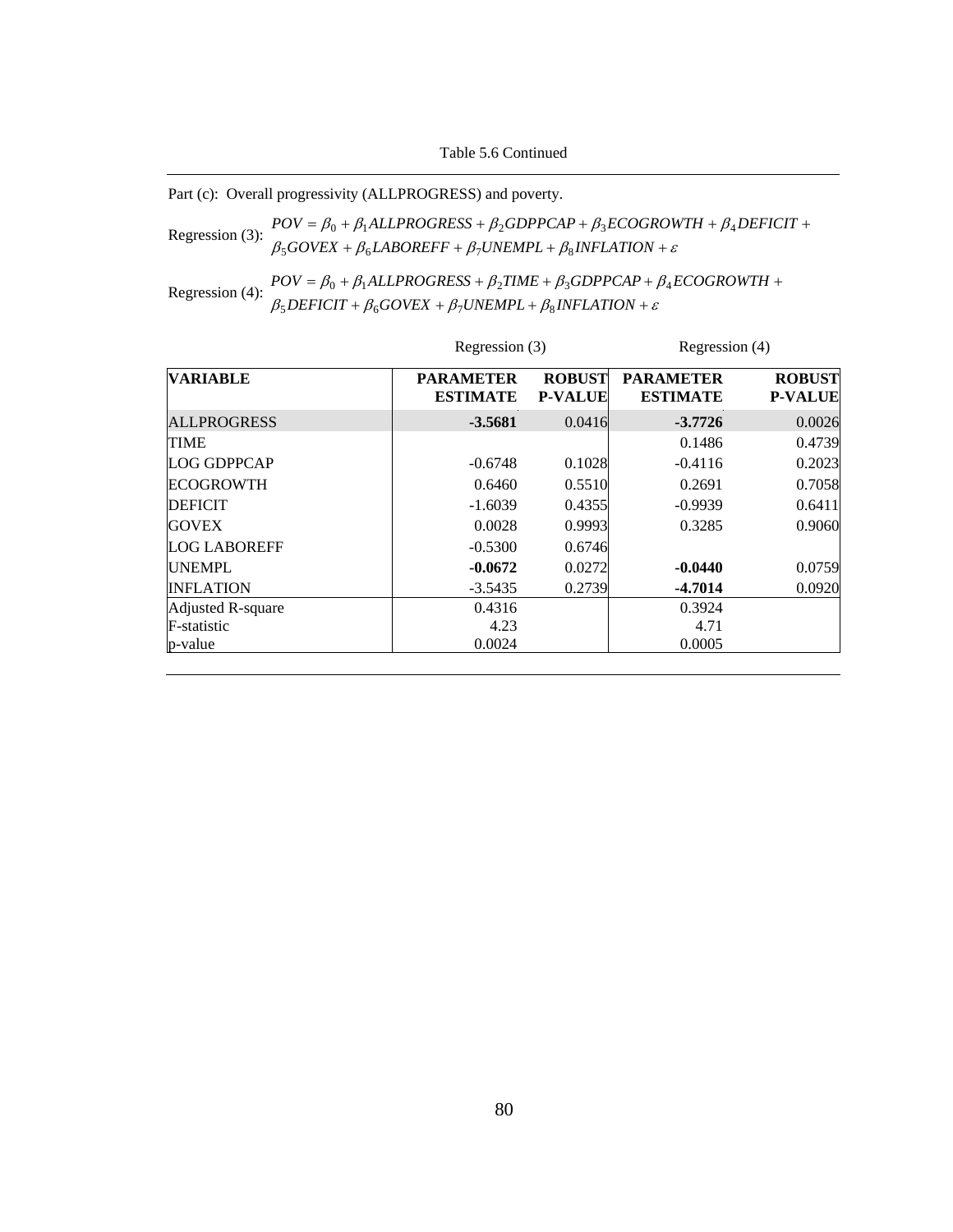**H3b:** Tax burden (i.e., tax revenues in percent of GDP) is negatively related to poverty.

| Table 5.7                      |
|--------------------------------|
| Overall tax burden and poverty |

Overall tax burden (BURDEN) and poverty.

Regression (3):  $POV = \beta_0 + \beta_1 BURDEN + \beta_2 GDPPCAP + \beta_3 ECOGROWTH + \beta_1 BGBOREFF + \beta_1 UNEMPL + \beta_8 INFLATION + \varepsilon$ +  $\beta_6$ *LABOREFF* +  $\beta_7$ *UNEMPL* +  $\beta_8$ *INFLATION* +  $= \beta_0 + \beta_1 BURDEN + \beta_2 GDPPCAP + \beta_3 ECOGROWTH + \beta_4 DEFICIT +$  $GOVEX + \beta_6 LABOREFF + \beta_7 UNEMPL + \beta_8 INFLATION$  $POV = \beta_0 + \beta_1 BURDEN + \beta_2 GDPPCAP + \beta_3 ECOGROWTH + \beta_4 DEFICIT$  $500$ VEA +  $p_6$ LADORETT +  $p_7$ ONEMI L +  $p_8$  $\mu_0 + \mu_1$ DUNDEN +  $\mu_2$ ODFFCAF +  $\mu_3$ ECOONOWI $\pi + \mu_4$ 

| $POV = \beta_0 + \beta_1 BURDEN + \beta_2 TIME + \beta_3 GDPPCAP + \beta_4 ECOGROWTH +$                      |
|--------------------------------------------------------------------------------------------------------------|
| Regression (4): $\beta_5$ DEFICIT + $\beta_6$ GOVEX + $\beta_7$ UNEMPL + $\beta_8$ INFLATION + $\varepsilon$ |

|                     |                                     | Regression (3)                  |                                     | Regression (4)                  |  |
|---------------------|-------------------------------------|---------------------------------|-------------------------------------|---------------------------------|--|
| <b>VARIABLE</b>     | <b>PARAMETER</b><br><b>ESTIMATE</b> | <b>ROBUST</b><br><b>P-VALUE</b> | <b>PARAMETER</b><br><b>ESTIMATE</b> | <b>ROBUST</b><br><b>P-VALUE</b> |  |
| <b>BURDEN</b>       | $-3.9872$                           | 0.0240                          | $-4.3826$                           | 0.0017                          |  |
| <b>TIME</b>         |                                     |                                 | 0.1816                              | 0.3943                          |  |
| <b>LOG GDPPCAP</b>  | $-0.7720$                           | 0.0620                          | $-0.5573$                           | 0.0684                          |  |
| <b>ECOGROWTH</b>    | 0.2930                              | 0.7929                          | 0.1995                              | 0.7952                          |  |
| <b>DEFICIT</b>      | 0.3507                              | 0.8826                          | 1.9569                              | 0.3811                          |  |
| <b>GOVEX</b>        | 0.4618                              | 0.8913                          | 1.2998                              | 0.6506                          |  |
| <b>LOG LABOREFF</b> | $-0.0919$                           | 0.9335                          |                                     |                                 |  |
| <b>UNEMPL</b>       | $-0.0727$                           | 0.0096                          | $-0.0472$                           | 0.0479                          |  |
| <b>INFLATION</b>    | $-5.0401$                           | 0.2040                          | $-5.4600$                           | 0.0401                          |  |
| Adjusted R-square   | 0.4071                              |                                 | 0.3427                              |                                 |  |
| F-statistic         | 3.92                                |                                 | 4.00                                |                                 |  |
| p-value             | 0.0038                              |                                 | 0.0016                              |                                 |  |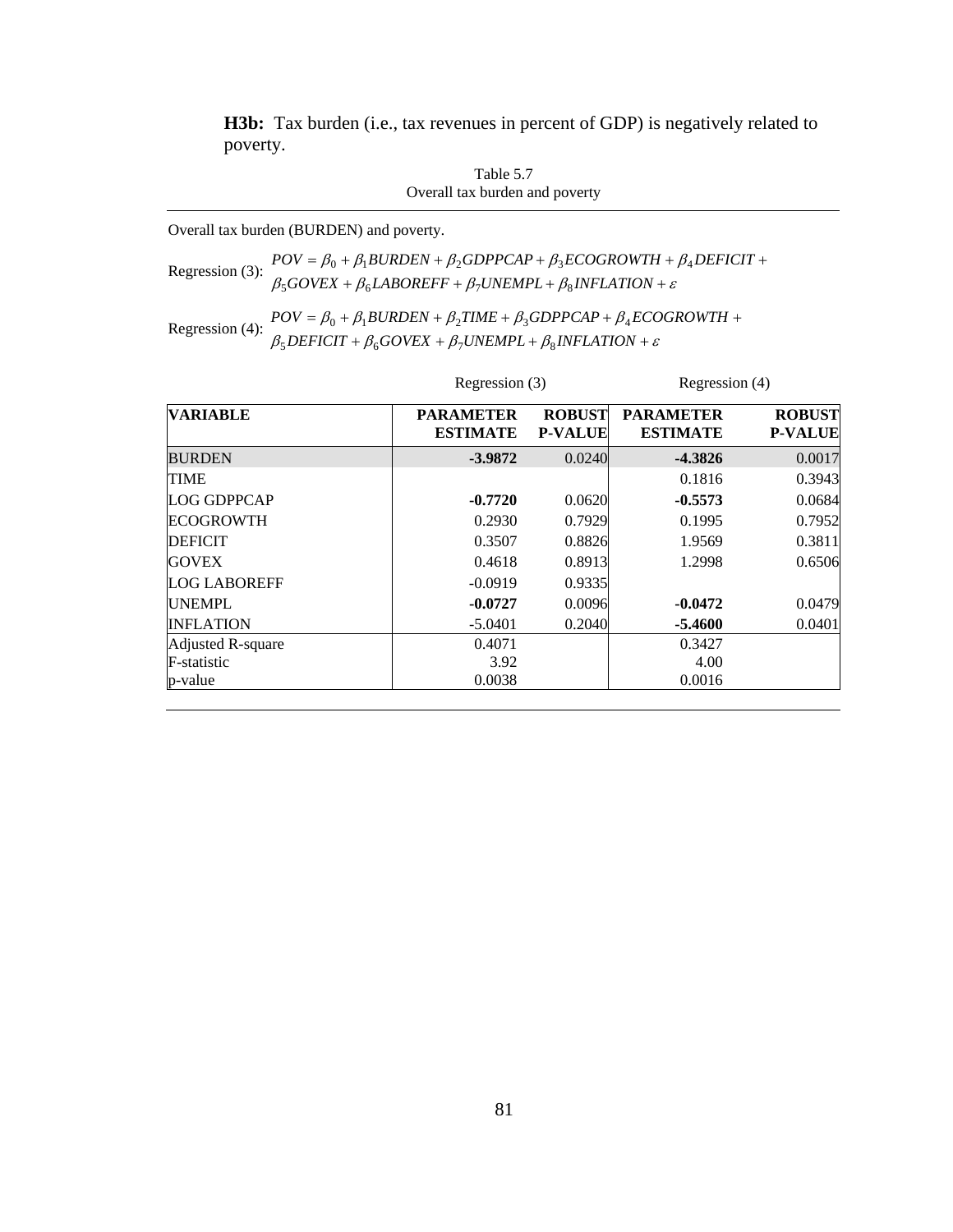**H4a:** Income tax reliance (i.e., proportion of total tax revenues from income taxes) is negatively related to poverty.

> Table 5.8 Income tax reliance and poverty

Income tax reliance (INCOME) and poverty.

Regression (3):  $POV = \beta_0 + \beta_1 INCOME + \beta_2 GDPPCAP + \beta_3 ECOGROWTH + \beta_4$ <br>  $\beta_5 GOVEX + \beta_6 LABOREFF + \beta_7 UNEMPL + \beta_8 INFLATION + \varepsilon$ +  $\beta_6$ *LABOREFF* +  $\beta_7$ *UNEMPL* +  $\beta_8$ *INFLATION* +  $= \beta_0 + \beta_1 INCOME + \beta_2 GDPPCAP + \beta_3 ECOGROWTH + \beta_4 DEFICIT +$  $GOVEX + \beta_6 LABOREFF + \beta_7 UNEMPL + \beta_8 INFLATION$  $POV = \beta_0 + \beta_1 INCOME + \beta_2 GDPPCAP + \beta_3 ECOGROWTH + \beta_4 DEFICIT$  $500$ VEA +  $p_6$ LADORETT +  $p_7$ ONEMI L +  $p_8$  $0 + p_1$ INCOME +  $p_2$ ODFFCAF +  $p_3$ ECOONOWI $H + p_4$ 

Regression (4):  $POV = \beta_0 + \beta_1 INCOME + \beta_2 TIME + \beta_3 GDPPCAP + \beta_4 ECO$ <br> $\beta_5 DEFICT + \beta_6 GOVEX + \beta_7 UNEMPL + \beta_8 INFLATION + \varepsilon$  $+\beta_6 GOVEX + \beta_7 UNEMPL + \beta_8 INFLATION +$  $= \beta_0 + \beta_1 INCOME + \beta_2 TIME + \beta_3 GDPPCAP + \beta_4 ECOGROWTH +$  $DEFICIT + \beta_6 GOVEX + \beta_7 UNEMPL + \beta_8 INFLATION$  $POV = \beta_0 + \beta_1 INCOME + \beta_2 TIME + \beta_3 GDPPCAP + \beta_4 ECOGROWTH$  $5$ *DEFICII* +  $p_6$ GOVEA +  $p_7$ ONEMFL+  $p_8$  $0 + p_1$ INCOME +  $p_2$ TIME +  $p_3$ ODFFCAF +  $p_4$ 

|                     |                                     | Regression (3)                  |                                     | Regression (4)                  |  |
|---------------------|-------------------------------------|---------------------------------|-------------------------------------|---------------------------------|--|
| <b>VARIABLE</b>     | <b>PARAMETER</b><br><b>ESTIMATE</b> | <b>ROBUST</b><br><b>P-VALUE</b> | <b>PARAMETER</b><br><b>ESTIMATE</b> | <b>ROBUST</b><br><b>P-VALUE</b> |  |
| <b>INCOME</b>       | 0.8747                              | 0.3996                          | 1.4057                              | 0.0321                          |  |
| <b>TIME</b>         |                                     |                                 | 0.2341                              | 0.4132                          |  |
| <b>LOG GDPPCAP</b>  | $-0.9278$                           | 0.0466                          | $-0.6710$                           | 0.0858                          |  |
| <b>ECOGROWTH</b>    | 0.7330                              | 0.5604                          | $-0.2407$                           | 0.8000                          |  |
| <b>DEFICIT</b>      | $-0.9164$                           | 0.7307                          | $-0.6645$                           | 0.7999                          |  |
| <b>GOVEX</b>        | $-3.2847$                           | 0.1974                          | $-3.9680$                           | 0.0320                          |  |
| <b>LOG LABOREFF</b> | 0.7478                              | 0.5625                          |                                     |                                 |  |
| <b>UNEMPL</b>       | $-0.0970$                           | 0.0033                          | $-0.0533$                           | 0.0843                          |  |
| <b>INFLATION</b>    | $-3.9351$                           | 0.4055                          | $-3.2278$                           | 0.3015                          |  |
| Adjusted R-square   | 0.3258                              |                                 | 0.1924                              |                                 |  |
| F-statistic         | 3.05                                |                                 | 2.37                                |                                 |  |
| p-value             | 0.0146                              |                                 | 0.0354                              |                                 |  |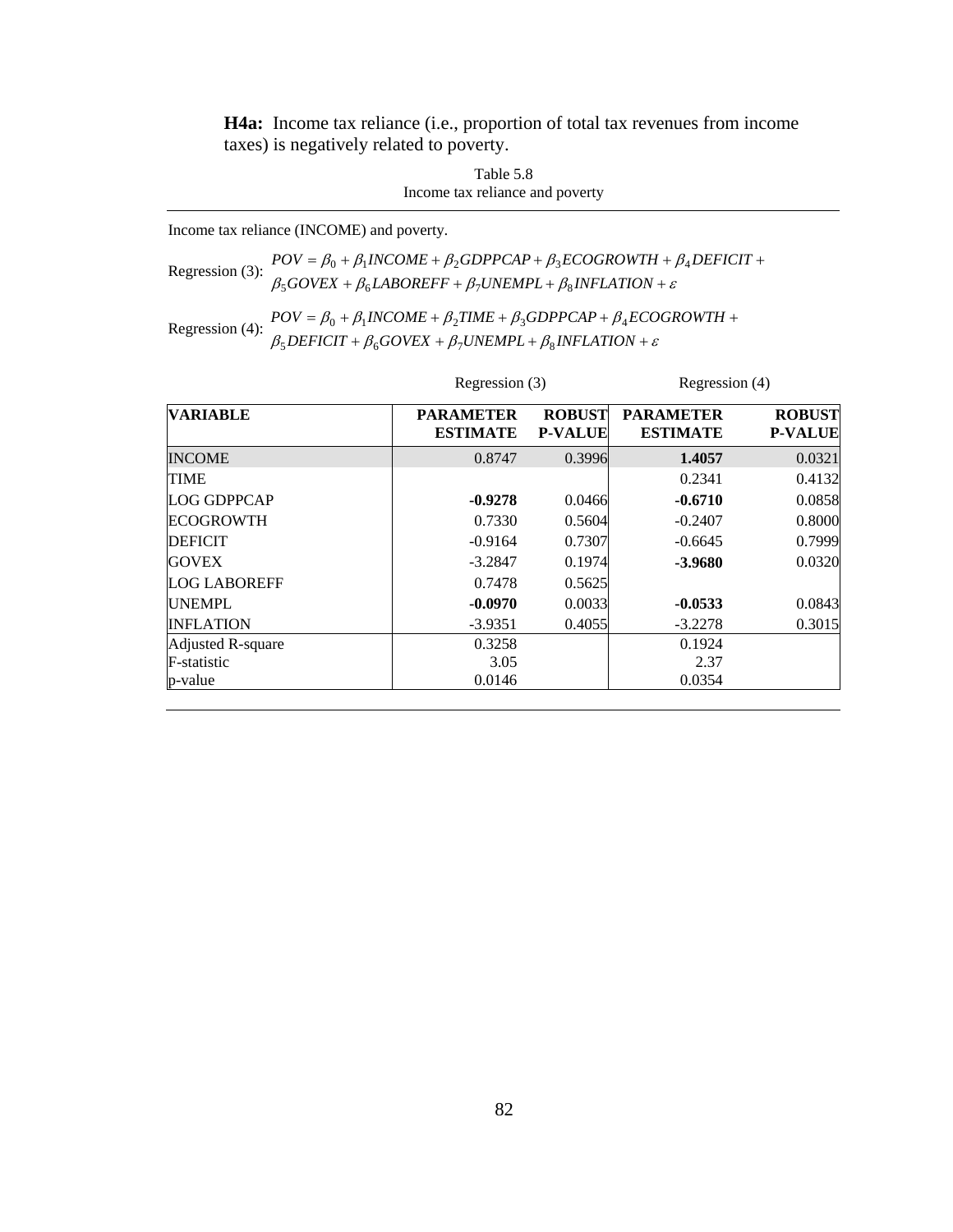**H4b:** Residual tax burden (i.e., total tax burden net of income taxes) is negatively related to poverty.

Table 5.9 Residual tax burden and poverty

Residual tax burden (RESBURDEN) and poverty.

\n
$$
\text{Regression (3):} \quad\n POV = \beta_0 + \beta_1 \text{RESBURDEN} + \beta_2 \text{GDPPCAP} + \beta_3 \text{ECOGROWTH} + \beta_4 \text{DEFICIT} + \beta_5 \text{GOVEX} + \beta_6 \text{LABOREFF} + \beta_7 \text{UNEMPL} + \beta_8 \text{INFLATION} + \varepsilon
$$
\n

```
Regression (4): POV = \beta_0 + \beta_1 RESBURDEN + \beta_2 TIME + \beta_3 GDPPCAP + \beta_4 ECOGROWTH +<br>\beta_5 DEFICT + \beta_6 GOVEX + \beta_7 UNEMPL + \beta_8 INFLATION + \varepsilon\beta_5DEFICIT + \beta_6GOVEX + \beta_7UNEMPL + \beta_8INFLATION +
```

|                     |                                     | Regression (3)                  |                                     | Regression (4)                  |  |
|---------------------|-------------------------------------|---------------------------------|-------------------------------------|---------------------------------|--|
| <b>VARIABLE</b>     | <b>PARAMETER</b><br><b>ESTIMATE</b> | <b>ROBUST</b><br><b>P-VALUE</b> | <b>PARAMETER</b><br><b>ESTIMATE</b> | <b>ROBUST</b><br><b>P-VALUE</b> |  |
| <b>RESBURDEN</b>    | $-3.2171$                           | 0.0614                          | $-3.3373$                           | 0.0049                          |  |
| <b>TIME</b>         |                                     |                                 | 0.2056                              | 0.4288                          |  |
| <b>LOG GDPPCAP</b>  | $-0.9925$                           | 0.0254                          | $-0.6698$                           | 0.0562                          |  |
| <b>ECOGROWTH</b>    | 0.4593                              | 0.6947                          | $-0.1570$                           | 0.8627                          |  |
| <b>DEFICIT</b>      | $-0.8478$                           | 0.7208                          | 0.1395                              | 0.9519                          |  |
| <b>GOVEX</b>        | $-1.6686$                           | 0.5471                          | $-1.6807$                           | 0.4308                          |  |
| <b>LOG LABOREFF</b> | $-0.1344$                           | 0.9089                          |                                     |                                 |  |
| <b>UNEMPL</b>       | $-0.0868$                           | 0.0022                          | $-0.0518$                           | 0.0603                          |  |
| <b>INFLATION</b>    | $-4.7827$                           | 0.2757                          | -4.7098                             | 0.0972                          |  |
| Adjusted R-square   | 0.3800                              |                                 | 0.2877                              |                                 |  |
| F-statistic         | 3.60                                |                                 | 3.32                                |                                 |  |
| p-value             | 0.0061                              |                                 | 0.0056                              |                                 |  |

Hypothesis 4c suggests a more negative relationship between income taxes and poverty than between residual tax burden and poverty, which is not supported by the results introduced by Tables 5.8 and 5.9.

Table 5.10 presents the results when both tax variables, INCOME and

RESBURDEN, are included in the same regression models (regression models (3a) and (4a)):

$$
POV = \beta_0 + \beta_1 INCOME + \beta_2 RESBURDEN + \beta_3 GDPPCAP + \beta_4 ECOGROWTH + \n\beta_5 DEFICIT + \beta_6 GOVEX + \beta_7 LABOREFF + \beta_8 UNEMPL + \beta_9 INFLATION + \varepsilon
$$
\n(3a)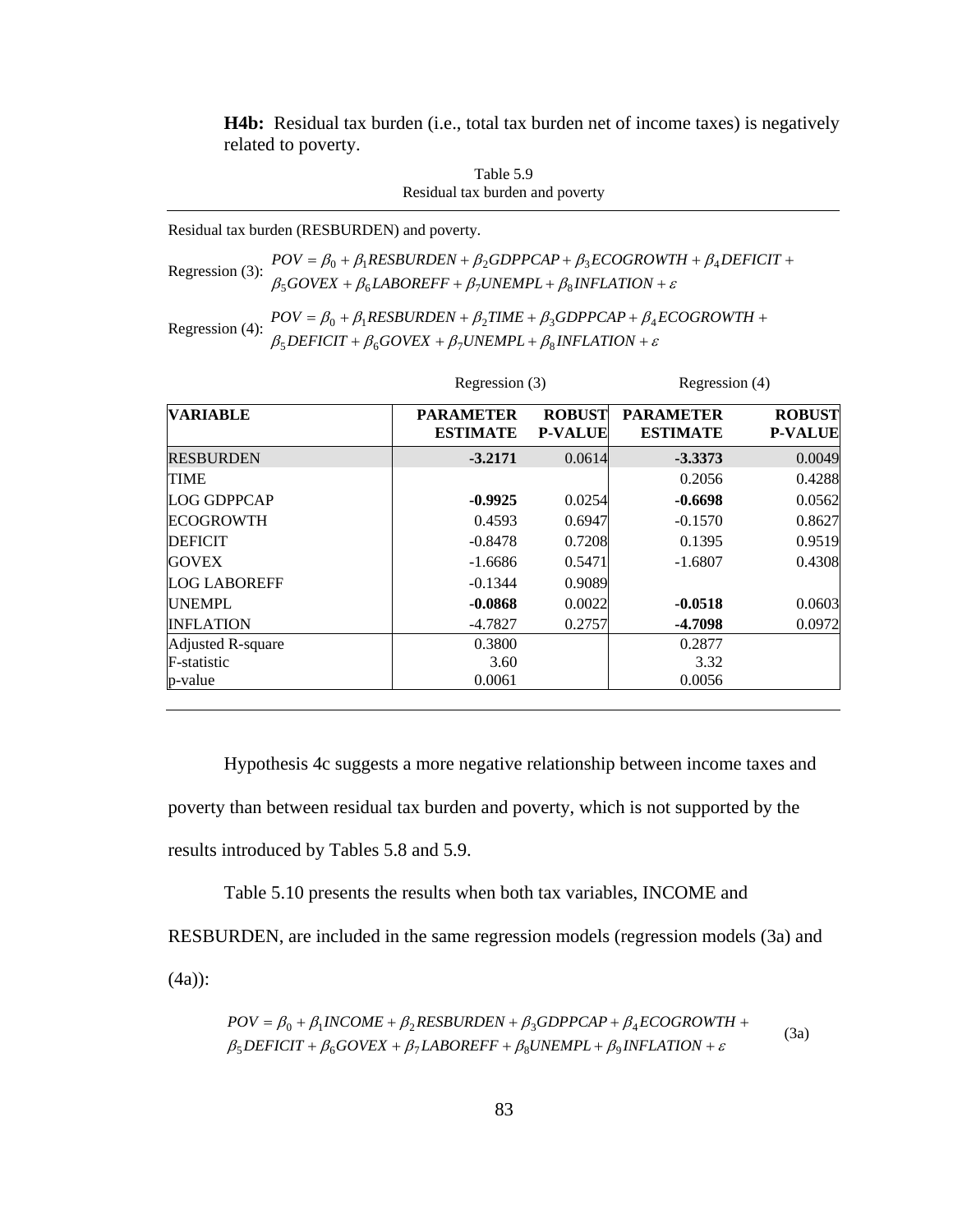$$
POV = \beta_0 + \beta_1 INCOME + \beta_2 RESBURDEN + \beta_3 TIME + \beta_4 GDPPCAP + \n\beta_5 ECOGROWTH + \beta_6 DEFINCTI + \beta_7 GOVEX + \beta_8 UNEMPL + \beta_9 INFLATION + \varepsilon
$$
\n(4a)

In one case, income tax reliance and residual tax burden are both significant and negative (regression (4a)). The parameter estimate for residual tax burden is higher than the parameter estimate for income tax reliance. F-test and Wald test imply that the effect of the residual tax burden on poverty is stronger than the effect of income tax reliance. In the case of regression model (3a), only the coefficient for RESBURDEN is significant. Thus, hypothesis 4c does not appear to be supported.

An interaction model including both regressions could provide further insight. In the current study, however, the small sample size prevents such an analysis.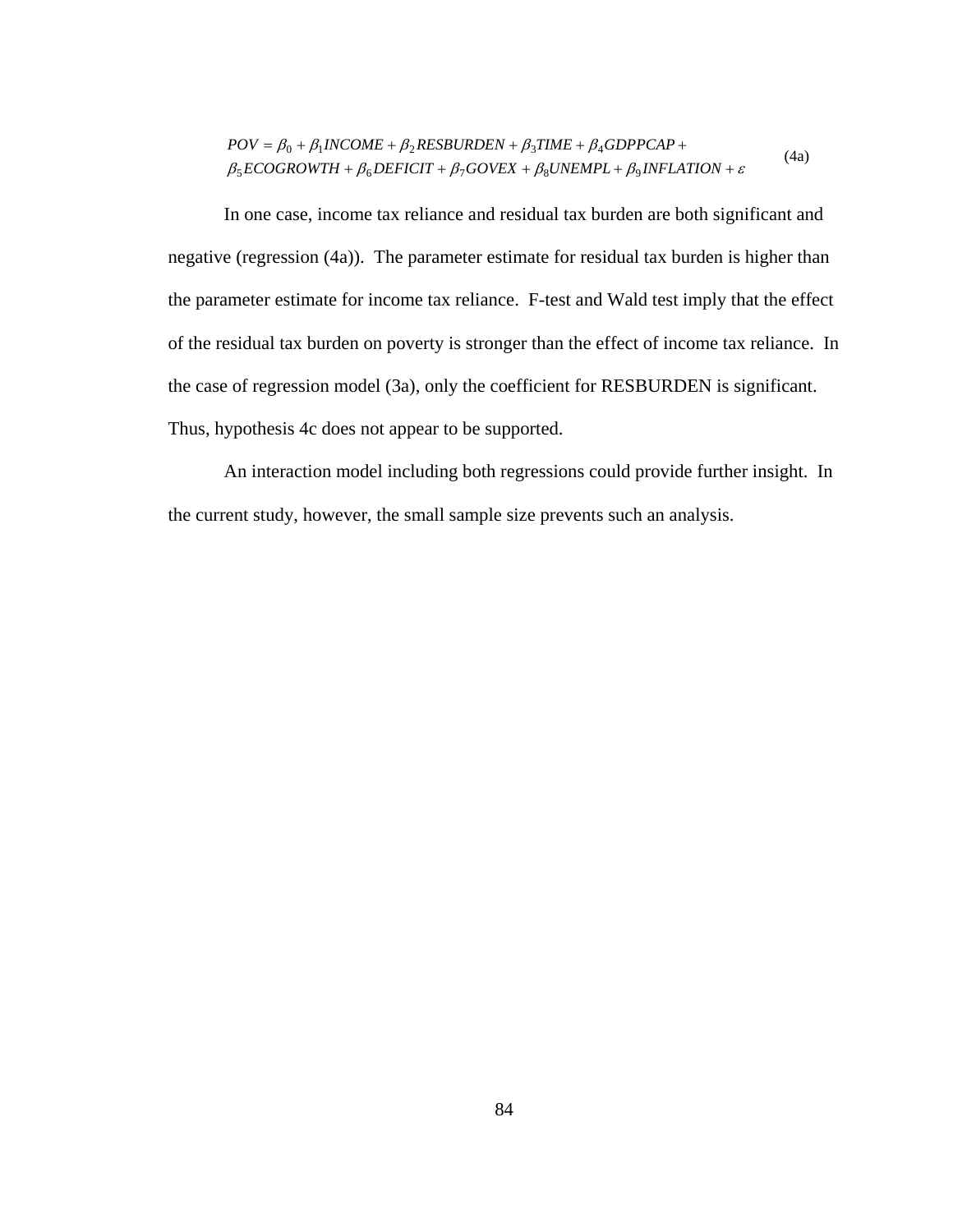**H4c:** The impact of income tax reliance on poverty is greater than the impact of the residual tax burden.

> Table 5.10 Income tax reliance and poverty versus residual tax burden and poverty

Part (a):

Regression (3a):  $POV = \beta_0 + \beta_1 INCOME + \beta_2 RESBURDEN + \beta_3 GDPPCAP + \beta_4 ECOGROWTSE$ <br>Regression (3a):  $\beta_5 DEFICT + \beta_6 GOVEX + \beta_7 LABOREFF + \beta_8 UNEMPL + \beta_9 INFLATION + \varepsilon$  $+\beta_6 GOVEX + \beta_7 LABOREFF + \beta_8 UNEMPL + \beta_9 INFLATION +$  $=\beta_0 + \beta_1 INCOME + \beta_2 RESBURDEN + \beta_3 GDPPCAP + \beta_4 ECOGROWTH +$  $DEFICIT + \beta_6 GOVEX + \beta_7 LABOREFF + \beta_8 UNEMPL + \beta_9 INFLATION$  $POV = \beta_0 + \beta_1 INCOME + \beta_2 RESBURDEN + \beta_3 GDPPCAP + \beta_4 ECOGROWTH$  $5$ DEFICII +  $p_6$ OOVEA +  $p_7$ LADOKEFF +  $p_8$ ONEMFL +  $p_9$  $0 + P_1$ INCOME +  $P_2$ NESDUNDEN +  $P_3$ ODFFCAF +  $P_4$ 

| VARIABLE                 | <b>PARAMETER</b><br><b>ESTIMATE</b> | <b>ROBUST</b><br><b>P-VALUE</b> |
|--------------------------|-------------------------------------|---------------------------------|
| <b>INCOME</b>            | $-1.8684$                           | 0.2120                          |
| <b>RESBURDEN</b>         | $-6.0864$                           | 0.0481                          |
| TIME                     |                                     |                                 |
| <b>LOG GDPPCAP</b>       | $-0.8946$                           | 0.0370                          |
| <b>ECOGROWTH</b>         | 0.3401                              | 0.7682                          |
| <b>DEFICIT</b>           | $-0.0509$                           | 0.9840                          |
| <b>GOVEX</b>             | $-0.1381$                           | 0.9674                          |
| <b>LOG LABOREFF</b>      | $-0.2135$                           | 0.8674                          |
| <b>UNEMPL</b>            | $-0.0774$                           | 0.0046                          |
| <b>INFLATION</b>         | $-4.9044$                           | 0.2327                          |
| <b>Adjusted R-square</b> | 0.3819                              |                                 |
| F-statistic              | 3.33                                |                                 |
| p-value                  | 0.0083                              |                                 |
|                          |                                     |                                 |
| F-TEST                   | p-value                             | 0.0533                          |
| WALD TEST                | p-value                             | 0.0425                          |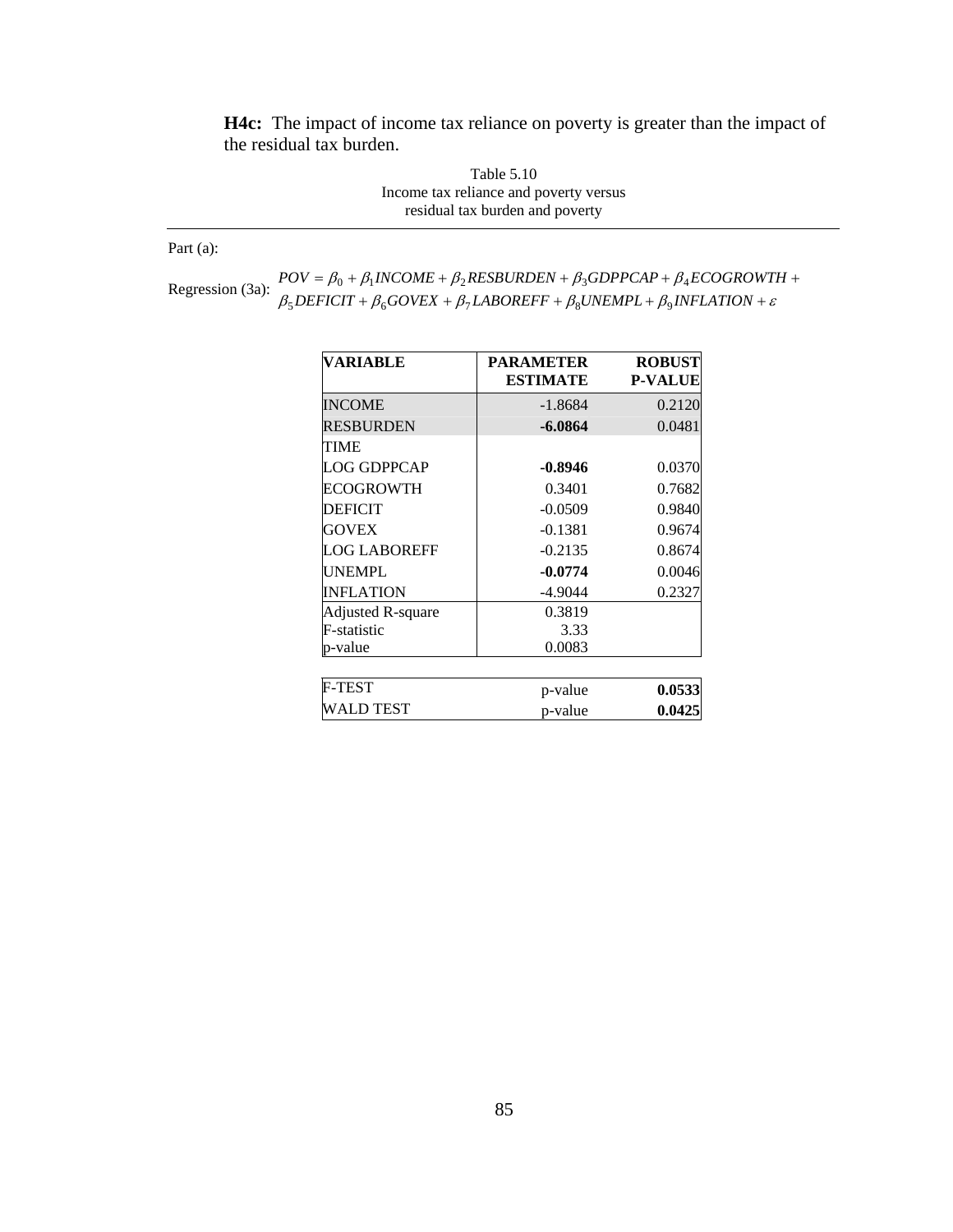Part (b):

|                  | $POV = \beta_0 + \beta_1 INCOME + \beta_2 RESBURDEN + \beta_3 TIME + \beta_4 GDPPCAP +$                  |
|------------------|----------------------------------------------------------------------------------------------------------|
| Regression (4a): | $\beta_5 ECOGROWTH + \beta_6 DEFIGIT + \beta_7 GOVEX + \beta_8 UNEMPL + \beta_9 INFLATION + \varepsilon$ |

| <b>VARIABLE</b>          | <b>PARAMETER</b><br><b>ESTIMATE</b> | <b>ROBUST</b><br><b>P-VALUE</b> |
|--------------------------|-------------------------------------|---------------------------------|
| <b>INCOME</b>            | $-2.5809$                           | 0.0701                          |
| <b>RESBURDEN</b>         | -7.0869                             | 0.0073                          |
| TIME                     | 0.1656                              | 0.4729                          |
| LOG GDPPCAP              | $-0.5808$                           | 0.0735                          |
| ECOGROWTH                | 0.0295                              | 0.9707                          |
| <b>DEFICIT</b>           | 1.5052                              | 0.5342                          |
| <b>GOVEX</b>             | 0.6198                              | 0.8243                          |
| <b>LOG LABOREFF</b>      |                                     |                                 |
| <b>UNEMPL</b>            | $-0.0470$                           | 0.0594                          |
| <b>INFLATION</b>         | $-5.1632$                           | 0.0555                          |
| <b>Adjusted R-square</b> | 0.3195                              |                                 |
| F-statistic              | 3.40                                |                                 |
| p-value                  | 0.0039                              |                                 |
| <b>F-TEST</b>            | p-value                             | 0.0011                          |
| WALD TEST                | p-value                             | 0.0004                          |

## Tax System and Collective Happiness

The potential impact of taxes on collective happiness is addressed by hypotheses five and six. Regression models (5) and (6) test the data. In particular, the relationships between progressivity, tax burden, and tax mix and collective happiness are examined. As with income inequality and poverty, the focus of this study is on four different aspects of a country's tax and transfer system: progressivity, overall and residual tax burden, and income tax reliance. Tables 5.11 through 5.14 present the main results of the regression analysis. The findings suggest, to some extent, a positive association between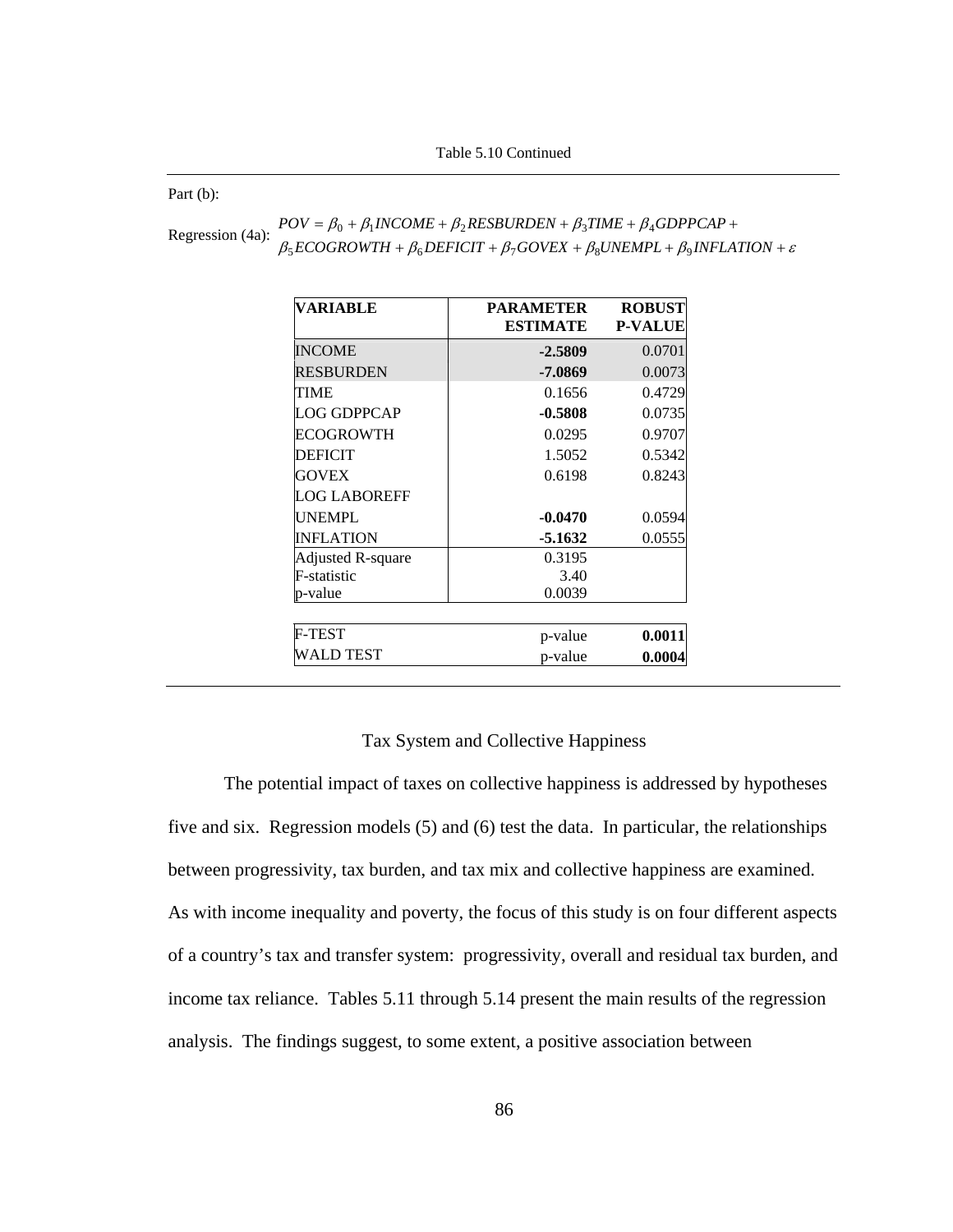progressivity as well as overall tax burden and collective happiness. Specifically, the results show a significant and positive relationship between overall progressivity and collective happiness as well as between overall tax burden and collective happiness for regression model (6), but not for regression model (5). Note that, in the case of regression model (5), the inclusion of the labor effort control variable reduces the already small sample even further. Thus, the lack of significance may be attributable to the small sample size. Income tax reliance and collective happiness also appear to be positively correlated. On the other hand, the relationship between residual tax burden and collective happiness seems not to be significant.

**H5a:** Progressivity is positively related to collective happiness.

| Table 5.11                             |
|----------------------------------------|
| Progressivity and collective happiness |

Part (a): Tax progressivity (TXPROGRESS) and collective happiness.

Regression (5):  $\beta_5 GOVEX + \beta_6 LABORES S + \beta_2 GDPPCAP + \beta_3 ECOGROWTH + \beta_4 DEFICT + \beta_5 GOVEX + \beta_6 LABOREFF + \beta_7 UNEMPL + \beta_8 INFLATION + \varepsilon$  $\beta_5 GOVEX + \beta_6 LABOREFF + \beta_7 UNEMPL + \beta_8 INFLATION +$ 

Regression (6):  $\beta_5$ DEFICIT +  $\beta_6$ GOVEX +  $\beta_7$ UNEMPL +  $\beta_8$ INFLATION +  $\varepsilon$  $HAPPY = \beta_0 + \beta_1 TXPROGRESS + \beta_2 TIME + \beta_3 GDPPCAP + \beta_4 ECOGROWTH +$ 

|                     |                                     | Regression (5)                  |                                     | Regression (6)                  |  |
|---------------------|-------------------------------------|---------------------------------|-------------------------------------|---------------------------------|--|
| <b>VARIABLE</b>     | <b>PARAMETER</b><br><b>ESTIMATE</b> | <b>ROBUST</b><br><b>P-VALUE</b> | <b>PARAMETER</b><br><b>ESTIMATE</b> | <b>ROBUST</b><br><b>P-VALUE</b> |  |
| <b>TXPROGRESS</b>   | 0.4336                              | 0.6307                          | 0.6130                              | 0.2338                          |  |
| <b>TIME</b>         |                                     |                                 | 0.0324                              | 0.3175                          |  |
| LOG GDPPCAP         | 0.0488                              | 0.7689                          | $-0.0096$                           | 0.8850                          |  |
| <b>ECOGROWTH</b>    | 0.5189                              | 0.0241                          | 0.5334                              | < .0001                         |  |
| <b>DEFICIT</b>      | 0.3507                              | 0.5162                          | 0.4525                              | 0.1070                          |  |
| <b>GOVEX</b>        | 0.2700                              | 0.4945                          | 0.3259                              | 0.3943                          |  |
| <b>LOG LABOREFF</b> | $-0.3316$                           | 0.1355                          |                                     |                                 |  |
| <b>UNEMPL</b>       | $-0.0098$                           | 0.1317                          | $-0.0125$                           | 0.0020                          |  |
| <b>INFLATION</b>    | 1.2299                              | 0.4018                          | $-0.5344$                           | 0.2449                          |  |
| Adjusted R-square   | 0.1934                              |                                 | 0.3333                              |                                 |  |
| F-statistic         | 1.60                                |                                 | 2.62                                |                                 |  |
| p-value             | 0.2233                              |                                 | 0.0424                              |                                 |  |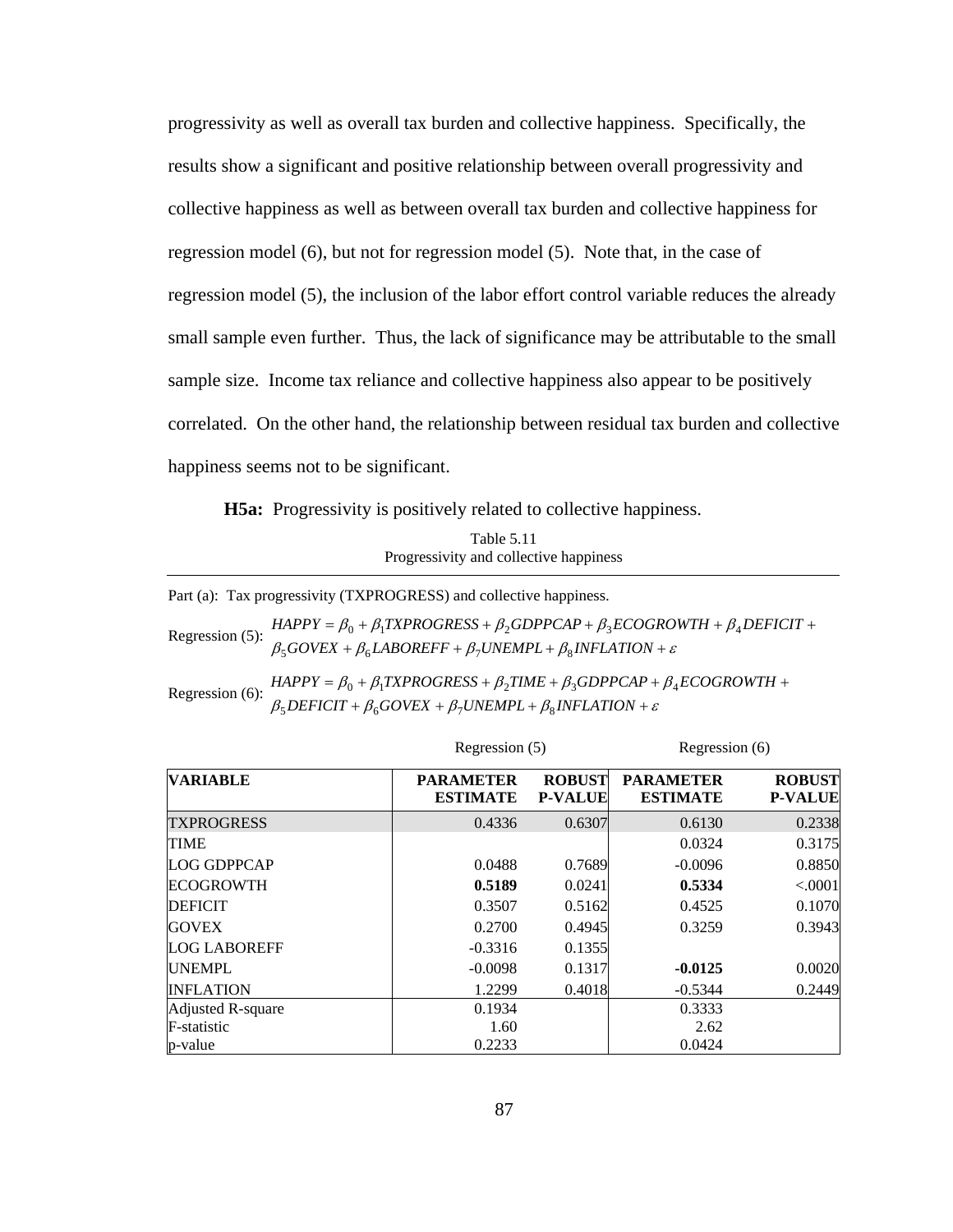Table 5.11 Continued

Part (b): Transfer progressivity (TRFPROGRESS) and collective happiness.

Regression (5):  $HAPPY = \beta_0 + \beta_1 TRFPROGRESS + \beta_2 GDPPCAP + \beta_3 ECOGROWTH + \beta_4$ <br> $\beta_5 GOVEX + \beta_6 LABOREFF + \beta_7 UNEMPL + \beta_8 INFLATION + \varepsilon$ +  $\beta_6$ *LABOREFF* +  $\beta_7$ *UNEMPL* +  $\beta_8$ *INFLATION* +  $= \beta_0 + \beta_1 TRFPROGRESS + \beta_2 GDPPCAP + \beta_3 ECOGROWTH + \beta_4 DEFICIT +$  $GOVEX + \beta_6 LABOREFF + \beta_7 UNEMPL + \beta_8 INFLATION$  $HAPPY = \beta_0 + \beta_1 TRFPROGRESS + \beta_2 GDPPCAP + \beta_3 ECOGROWTH + \beta_4 DEFICT$  $500$ VEA +  $\mu_6$ LADOKETT +  $\mu_7$ OIVEMEL +  $\mu_8$  $\mu_0 + \mu_1$ i Kr FROGRESS +  $\mu_2$ GDFFCAF +  $\mu_3$ ECOGROWI $\mu_1 + \mu_4$ 

Regression (6):  $HAPPY = \beta_0 + \beta_1 TRFPROGRES + \beta_2 TIME + \beta_3 GDPPCAP + \beta_1 BSEFICIT + \beta_6 GOVEX + \beta_7 UNEMPL + \beta_8 INFLATION + \varepsilon$ +  $\beta_6 GOVEX + \beta_7 UNEMPL + \beta_8 INFLATION +$  $= \beta_0 + \beta_1 TRFPROGRESS + \beta_2 TIME + \beta_3 GDPPCAP + \beta_4 ECOGROWTH +$  $DEFICIT + \beta_6 GOVEX + \beta_7 UNEMPL + \beta_8 INFLATION$  $HAPPY = \beta_0 + \beta_1 TRFPROGRESS + \beta_2 TIME + \beta_3 GDPPCAP + \beta_4 ECOGROWTH$  $5$ *DEFICII* +  $p_6$ GOVEA +  $p_7$ ONEMFL+  $p_8$  $0 + p_1$ int FNOONESS +  $p_2$ ilme +  $p_3$ ODFFCAF +  $p_4$ 

|                     |                                     | Regression (5)                  |                                     | Regression (6)                  |  |
|---------------------|-------------------------------------|---------------------------------|-------------------------------------|---------------------------------|--|
| <b>VARIABLE</b>     | <b>PARAMETER</b><br><b>ESTIMATE</b> | <b>ROBUST</b><br><b>P-VALUE</b> | <b>PARAMETER</b><br><b>ESTIMATE</b> | <b>ROBUST</b><br><b>P-VALUE</b> |  |
| <b>TRFPROGRESS</b>  | 0.1413                              | 0.7522                          | 0.2773                              | 0.1115                          |  |
| <b>TIME</b>         |                                     |                                 | 0.0042                              | 0.9297                          |  |
| <b>LOG GDPPCAP</b>  | 0.1286                              | 0.2440                          | 0.0718                              | 0.2738                          |  |
| <b>ECOGROWTH</b>    | 0.4593                              | 0.0504                          | 0.5474                              | 0.0002                          |  |
| <b>DEFICIT</b>      | 0.2971                              | 0.5682                          | 0.4655                              | 0.1457                          |  |
| <b>GOVEX</b>        | 0.0992                              | 0.8816                          | $-0.1382$                           | 0.7091                          |  |
| <b>LOG LABOREFF</b> | $-0.2896$                           | 0.4239                          |                                     |                                 |  |
| <b>UNEMPL</b>       | $-0.0089$                           | 0.1647                          | $-0.0118$                           | 0.0080                          |  |
| <b>INFLATION</b>    | 1.7695                              | 0.2021                          | 0.1897                              | 0.7278                          |  |
| Adjusted R-square   | 0.1770                              |                                 | 0.3474                              |                                 |  |
| F-statistic         | 1.54                                |                                 | 2.73                                |                                 |  |
| p-value             | 0.2419                              |                                 | 0.0366                              |                                 |  |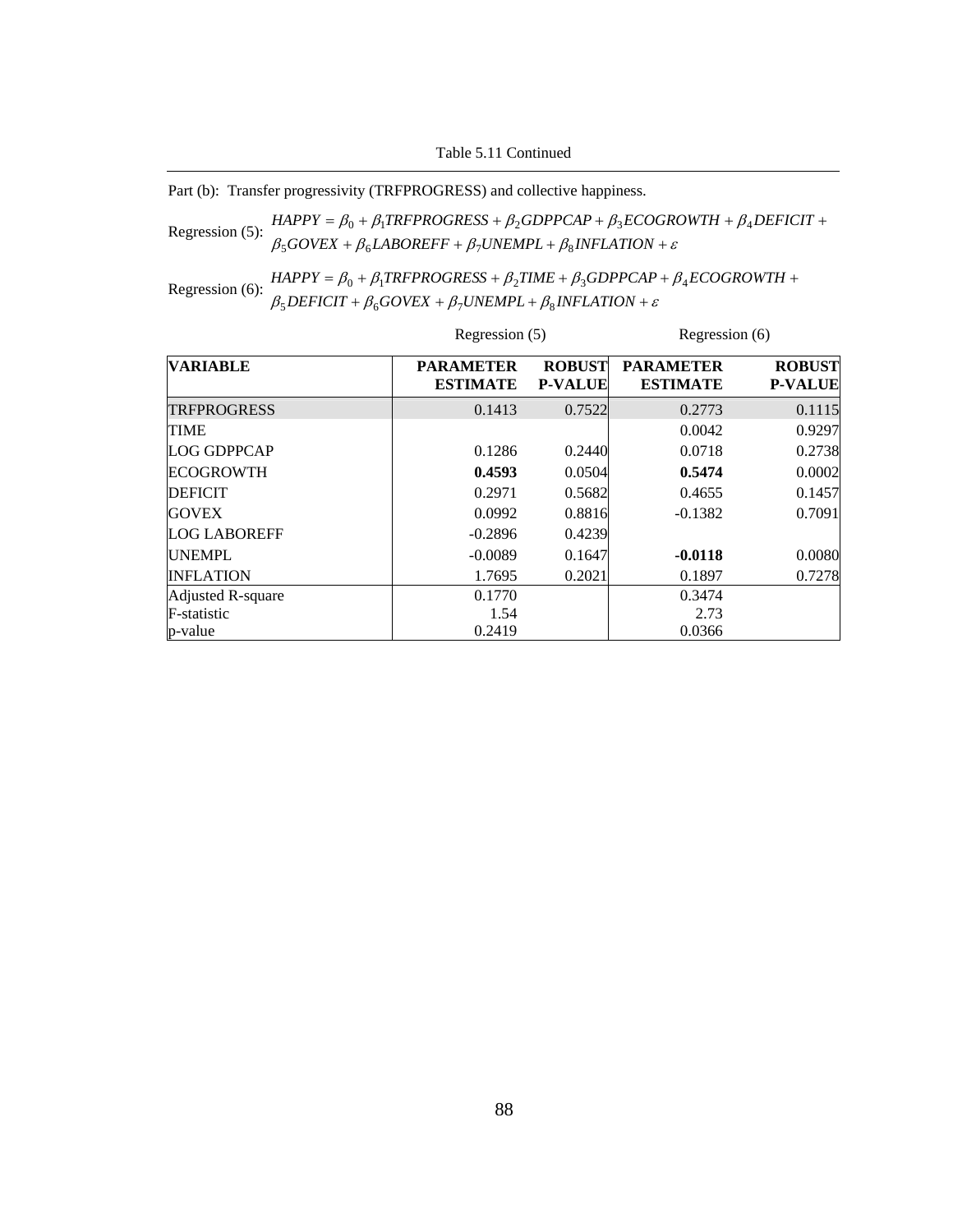Table 5.11 Continued

Part (c): Overall progressivity (ALLPROGRESS) and collective happiness.

Regression (5):  $HAPPY = \beta_0 + \beta_1 ALLPROGRESS + \beta_2 GDPPCAP + \beta_3 ECOGROWTH + \beta_4 BQREFF + \beta_4 UNEMPL + \beta_5 INFLATION + \varepsilon$ +  $\beta_6$ *LABOREFF* +  $\beta_7$ *UNEMPL* +  $\beta_8$ *INFLATION* +  $=\beta_0 + \beta_1 ALLPROGRESS + \beta_2 GDPPCAP + \beta_3 ECOGROWTH + \beta_4 DEFICIT +$  $GOVEX + \beta_6 LABOREFF + \beta_7 UNEMPL + \beta_8 INFLATION$  $HAPPY = \beta_0 + \beta_1 ALLPROGRESS + \beta_2 GDPPCAP + \beta_3 ECOGROWTH + \beta_4 DEFICIT$  $500$ VEA +  $\mu_6$ LADOKEFF +  $\mu_7$ OIVEMFL+  $\mu_8$  $\mu_0 + \mu_1$ ALLEROGRESS +  $\mu_2$ GDFFCAF +  $\mu_3$ ECOGROWITH +  $\mu_4$ 

Regression (6):  $HAPPY = \beta_0 + \beta_1 ALLPROGRESS + \beta_2 TIME + \beta_3 GDPPCAP + \beta_3 BEFICIT + \beta_6 GOVEX + \beta_7 UNEMPL + \beta_8 INFLATION + \varepsilon$ +  $\beta_6 GOVEX + \beta_7 UNEMPL + \beta_8 INFLATION +$  $= \beta_0 + \beta_1 ALLPROGRESS + \beta_2 TIME + \beta_3 GDPPCAP + \beta_4 ECOGROWTH +$  $DEFICIT + \beta_6 GOVEX + \beta_7 UNEMPL + \beta_8 INFLATION$  $HAPPY = \beta_0 + \beta_1 ALLPROGRESS + \beta_2 TIME + \beta_3 GDPPCAP + \beta_4 ECOGROWTH$  $5$ *DEFICII* +  $p_6$ GOVEA +  $p_7$ ONEMFL+  $p_8$  $0 + P_1$ ALLENOONESS +  $P_2$ TIME +  $P_3$ ODEFCAF +  $P_4$ 

|                     |                                     | Regression (5)                  |                                     | Regression (6)                  |  |
|---------------------|-------------------------------------|---------------------------------|-------------------------------------|---------------------------------|--|
| <b>VARIABLE</b>     | <b>PARAMETER</b><br><b>ESTIMATE</b> | <b>ROBUST</b><br><b>P-VALUE</b> | <b>PARAMETER</b><br><b>ESTIMATE</b> | <b>ROBUST</b><br><b>P-VALUE</b> |  |
| <b>ALLPROGRESS</b>  | 0.2434                              | 0.6247                          | 0.3510                              | 0.0215                          |  |
| <b>TIME</b>         |                                     |                                 | 0.0026                              | 0.9552                          |  |
| <b>LOG GDPPCAP</b>  | 0.1102                              | 0.3823                          | 0.0607                              | 0.3590                          |  |
| <b>ECOGROWTH</b>    | 0.4659                              | 0.0214                          | 0.5339                              | 0.0001                          |  |
| <b>DEFICIT</b>      | 0.3165                              | 0.5192                          | 0.4332                              | 0.1666                          |  |
| <b>GOVEX</b>        | 0.0365                              | 0.9568                          | $-0.1431$                           | 0.6604                          |  |
| <b>LOG LABOREFF</b> | $-0.2219$                           | 0.6012                          |                                     |                                 |  |
| <b>UNEMPL</b>       | $-0.0104$                           | 0.2164                          | $-0.0134$                           | 0.0025                          |  |
| <b>INFLATION</b>    | 1.7947                              | 0.2196                          | 0.2099                              | 0.6812                          |  |
| Adjusted R-square   | 0.1980                              |                                 | 0.3966                              |                                 |  |
| F-statistic         | 1.62                                |                                 | 3.14                                |                                 |  |
| p-value             | 0.2183                              |                                 | 0.0209                              |                                 |  |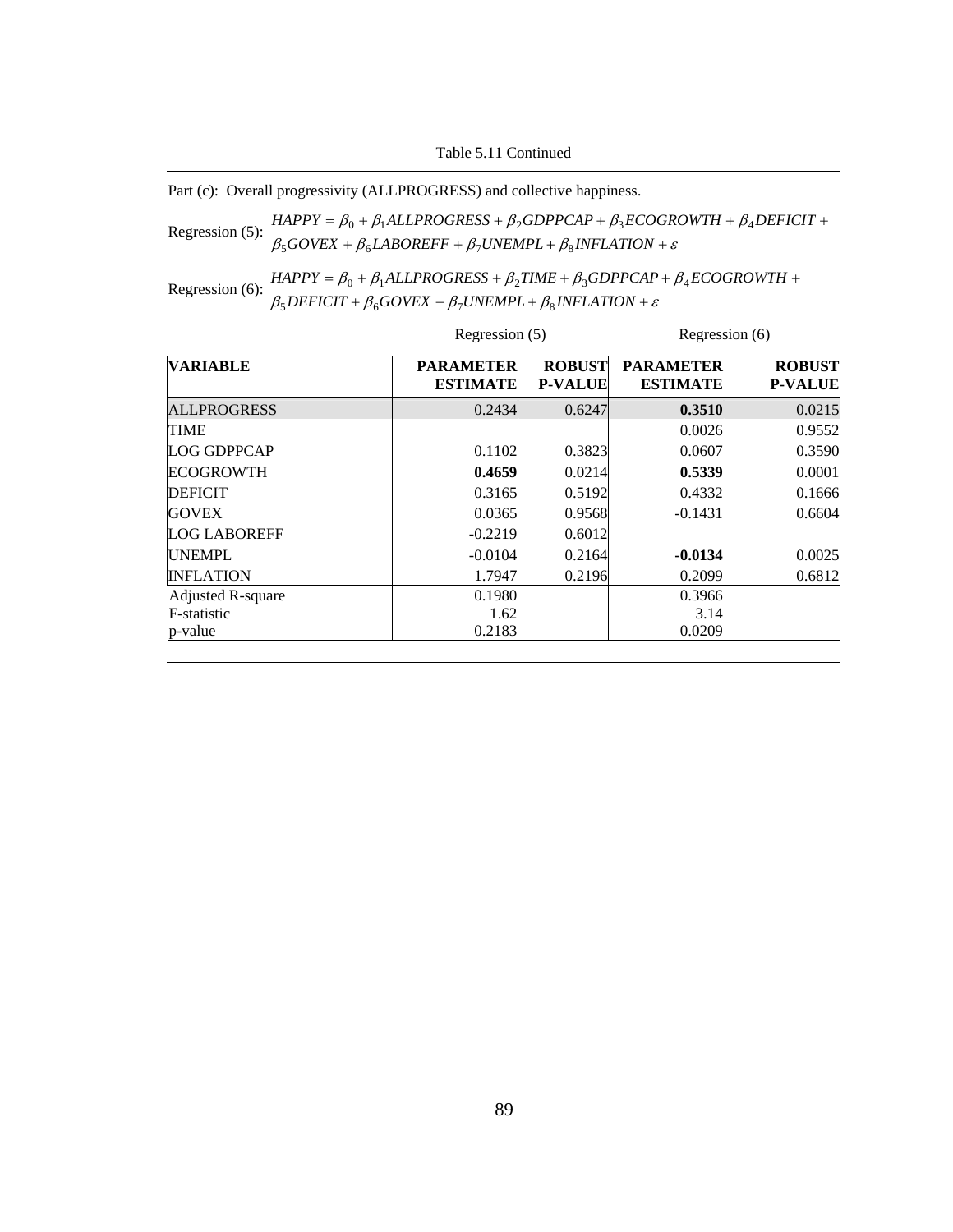**H5b:** Tax burden (i.e., tax revenues in percent of GDP) is positively related to collective happiness.

| Table 5.12                                  |
|---------------------------------------------|
| Overall tax burden and collective happiness |

Overall tax burden (BURDEN) and collective happiness.

Regression (5): <sup>β</sup> <sup>β</sup> <sup>β</sup> <sup>β</sup> <sup>ε</sup> + + + + *GOVEX LABOREFF UNEMPL INFLATION* 5 6 7 8  $HAPPY = \beta_0 + \beta_1 BURDEN + \beta_2 GDPPCAP + \beta_3 ECOGROWTH + \beta_4 DEFICT +$ 

# Regression (6):  $\beta_5$  *BURDEN* +  $\beta_2$ *TIME* +  $\beta_3$ *GDPPCAP* +  $\beta_4$ *ECOGROWTH* +  $\beta_5$ *DEFICIT* +  $\beta_6$ *GOVEX* +  $\beta_7$ *UNEMPL* +  $\beta_8$ *INFLATION* + *ε*  $\beta_5$ DEFICIT +  $\beta_6$ GOVEX +  $\beta_7$ UNEMPL +  $\beta_8$ INFLATION +

|                     |                                     | Regression (5)                  |                                     | Regression (6)                  |  |
|---------------------|-------------------------------------|---------------------------------|-------------------------------------|---------------------------------|--|
| <b>VARIABLE</b>     | <b>PARAMETER</b><br><b>ESTIMATE</b> | <b>ROBUST</b><br><b>P-VALUE</b> | <b>PARAMETER</b><br><b>ESTIMATE</b> | <b>ROBUST</b><br><b>P-VALUE</b> |  |
| <b>BURDEN</b>       | 0.4889                              | 0.2187                          | 0.4808                              | 0.0086                          |  |
| <b>TIME</b>         |                                     |                                 | 0.0046                              | 0.9219                          |  |
| <b>LOG GDPPCAP</b>  | 0.1376                              | 0.2931                          | 0.0694                              | 0.2849                          |  |
| <b>ECOGROWTH</b>    | 0.4422                              | 0.0305                          | 0.5256                              | 0.0002                          |  |
| <b>DEFICIT</b>      | $-0.0325$                           | 0.9561                          | 0.0689                              | 0.8186                          |  |
| <b>GOVEX</b>        | $-0.1949$                           | 0.7217                          | $-0.3388$                           | 0.3026                          |  |
| <b>LOG LABOREFF</b> | $-0.1874$                           | 0.4871                          |                                     |                                 |  |
| <b>UNEMPL</b>       | $-0.0110$                           | 0.0622                          | $-0.0131$                           | 0.0015                          |  |
| <b>INFLATION</b>    | 2.1817                              | 0.1646                          | 0.3468                              | 0.5217                          |  |
| Adjuster R-square   | 0.2675                              |                                 | 0.4128                              |                                 |  |
| F-statistic         | 1.91                                |                                 | 3.29                                |                                 |  |
| p-value             | 0.1500                              |                                 | 0.0172                              |                                 |  |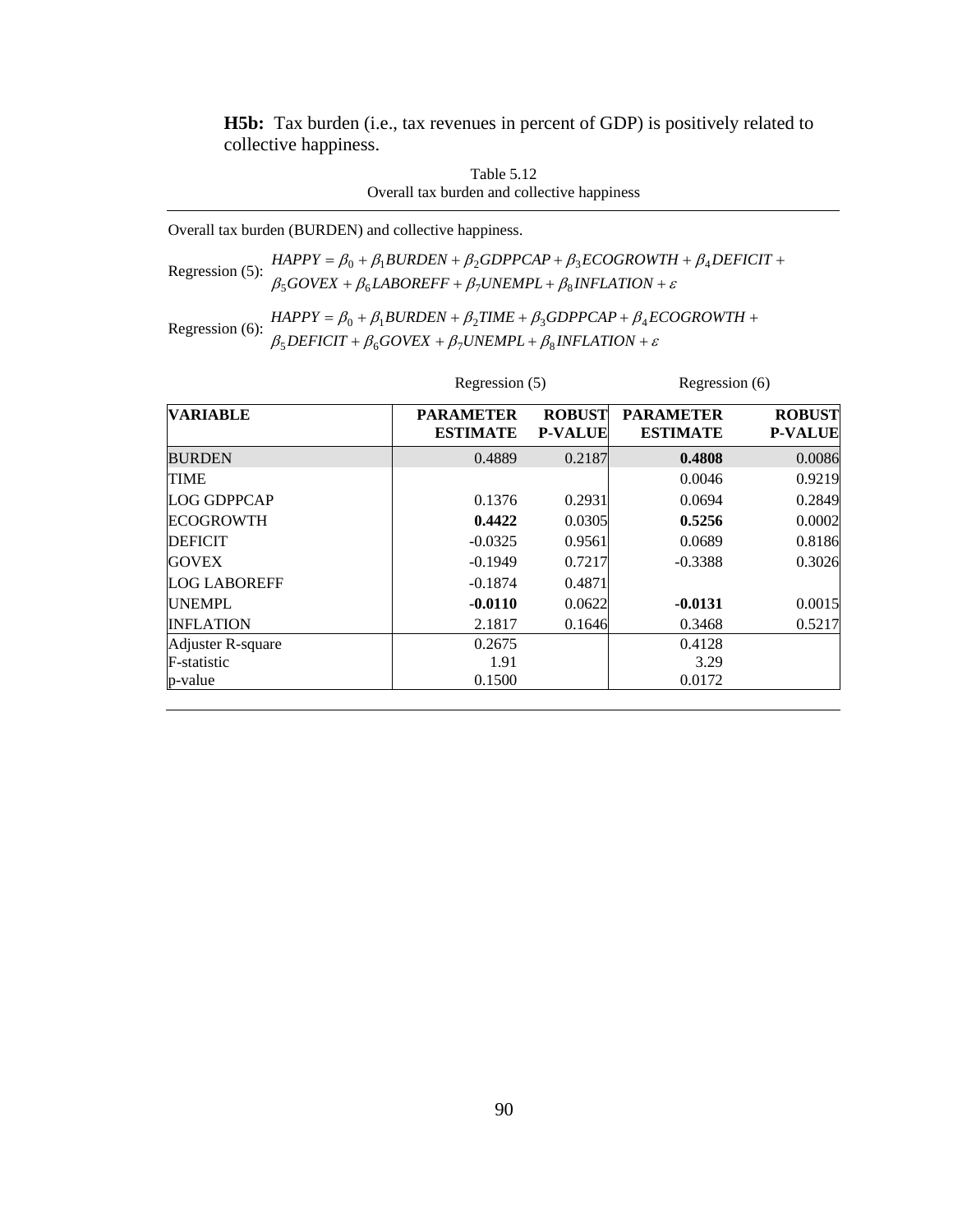**H6a:** Income tax reliance (i.e., proportion of total tax revenues from income taxes) is positively related to collective happiness.

> Table 5.13 Income tax reliance and collective happiness

Income tax reliance (INCOME) and collective happiness.

Regression (5):  $\beta_5 GOVEX + \beta_6 INCOME + \beta_2 GDPPCAP + \beta_3 ECOGROWTH + \beta_4 DEFICIT + \beta_5 GOVEX + \beta_6 LABOREFF + \beta_7 UNEMPL + \beta_8 INFLATION + \varepsilon$  $\beta_5 GOVEX + \beta_6 LABOREFF + \beta_7 UNEMPL + \beta_8 INFLATION +$ 

Regression (6):  $\beta_5$  *B*<sub>0</sub> +  $\beta_1$ *INCOME* +  $\beta_2$ *TIME* +  $\beta_3$ *GDPPCAP* +  $\beta_4$ *ECOGROWTH* +  $\beta_5$ *DEFICIT* +  $\beta_6$ *GOVEX* +  $\beta_7$ *UNEMPL* +  $\beta_8$ *INFLATION* +  $\varepsilon$  $\beta_5$ DEFICIT +  $\beta_6$ GOVEX +  $\beta_7$ UNEMPL +  $\beta_8$ INFLATION +

|                     |                                     | Regression (5)                  |                                     | Regression (6)                  |  |
|---------------------|-------------------------------------|---------------------------------|-------------------------------------|---------------------------------|--|
| <b>VARIABLE</b>     | <b>PARAMETER</b><br><b>ESTIMATE</b> | <b>ROBUST</b><br><b>P-VALUE</b> | <b>PARAMETER</b><br><b>ESTIMATE</b> | <b>ROBUST</b><br><b>P-VALUE</b> |  |
| <b>INCOME</b>       | 0.6847                              | < .0001                         | 0.3258                              | 0.0805                          |  |
| <b>TIME</b>         |                                     |                                 | 0.0340                              | 0.3115                          |  |
| <b>LOG GDPPCAP</b>  | $-0.1333$                           | 0.0213                          | $-0.0488$                           | 0.5052                          |  |
| <b>ECOGROWTH</b>    | 0.3838                              | 0.0011                          | 0.3719                              | 0.0085                          |  |
| <b>DEFICIT</b>      | 0.0348                              | 0.9010                          | 0.1917                              | 0.5971                          |  |
| <b>GOVEX</b>        | 0.1647                              | 0.3267                          | 0.2276                              | 0.5221                          |  |
| <b>LOG LABOREFF</b> | $-0.5913$                           | < .0001                         |                                     |                                 |  |
| <b>UNEMPL</b>       | $-0.0090$                           | 0.0018                          | $-0.0105$                           | 0.0130                          |  |
| <b>INFLATION</b>    | $-0.0462$                           | 0.9583                          | $-1.0707$                           | 0.0964                          |  |
| Adjusted R-square   | 0.8739                              |                                 | 0.4403                              |                                 |  |
| F-statistic         | 18.32                               |                                 | 3.56                                |                                 |  |
| p-value             | < .0001                             |                                 | 0.0121                              |                                 |  |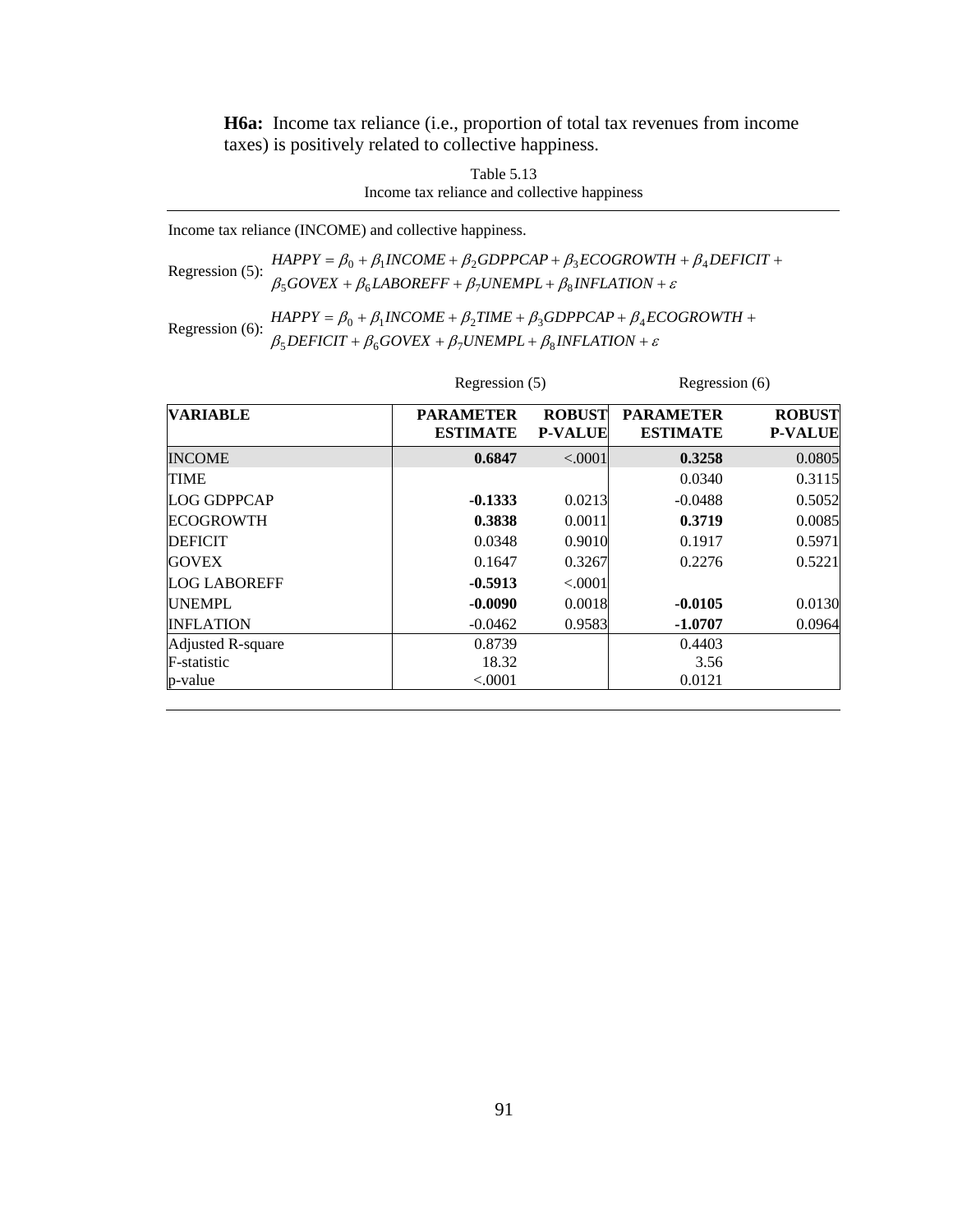**H6b:** Residual tax burden (i.e., total tax burden net of income taxes) is positively related to collective happiness.

| Table 5.14                                   |
|----------------------------------------------|
| Residual tax burden and collective happiness |

Residual tax burden (RESBURDEN) and collective happiness.

Regression (5):  $\beta_5 GoveX + \beta_6 LABOREFF + \beta_7 UNEMPL + \beta_8 INFLATION + \varepsilon$  $HAPPY = \beta_0 + \beta_1 RESBURDEN + \beta_2 GDPPCAP + \beta_3 ECOGROWTH + \beta_4 DEFICT +$ 

Regression (6):  $\beta_5$  *HAPPY* =  $\beta_0$  +  $\beta_1$ *RESBURDEN* +  $\beta_2$ *TIME* +  $\beta_3$ *GDPPCAP* +  $\beta_4$ *ECOGROWTH* +  $\beta_5$ *DEFICIT* +  $\beta_6$ *GOVEX* +  $\beta_7$ *UNEMPL* +  $\beta_8$ *INFLATION* +  $\varepsilon$  $\beta_5$ DEFICIT +  $\beta_6$ GOVEX +  $\beta_7$ UNEMPL +  $\beta_8$ INFLATION +

|                     |                                     | Regression (5)                  |                                     | Regression (6)                  |  |
|---------------------|-------------------------------------|---------------------------------|-------------------------------------|---------------------------------|--|
| <b>VARIABLE</b>     | <b>PARAMETER</b><br><b>ESTIMATE</b> | <b>ROBUST</b><br><b>P-VALUE</b> | <b>PARAMETER</b><br><b>ESTIMATE</b> | <b>ROBUST</b><br><b>P-VALUE</b> |  |
| <b>RESBURDEN</b>    | $-0.8245$                           | 0.0064                          | $-0.1012$                           | 0.7476                          |  |
| <b>TIME</b>         |                                     |                                 | 0.0284                              | 0.4096                          |  |
| <b>LOG GDPPCAP</b>  | $-0.0370$                           | 0.6898                          | 0.0150                              | 0.8182                          |  |
| <b>ECOGROWTH</b>    | 0.4595                              | 0.0021                          | 0.5315                              | < .0001                         |  |
| <b>DEFICIT</b>      | 0.4825                              | 0.3884                          | 0.5023                              | 0.1081                          |  |
| <b>GOVEX</b>        | 0.5723                              | 0.1510                          | 0.2473                              | 0.6124                          |  |
| <b>LOG LABOREFF</b> | $-0.6365$                           | 0.0010                          |                                     |                                 |  |
| <b>UNEMPL</b>       | $-0.0058$                           | 0.2366                          | $-0.0101$                           | 0.0402                          |  |
| <b>INFLATION</b>    | 0.1092                              | 0.9338                          | $-0.5006$                           | 0.4232                          |  |
| Adjusted R-square   | 0.4486                              |                                 | 0.2857                              |                                 |  |
| F-statistic         | 3.03                                |                                 | 2.30                                |                                 |  |
| p-value             | 0.0409                              |                                 | 0.0678                              |                                 |  |

Hypothesis 6c posits that the relationship between income tax reliance and collective happiness is stronger (more positive) than the relationship between residual tax burden and collective happiness. The results introduced by Table 5.13 and 5.14 indicate support for this hypothesis. Table 5.15 presents the regression results when both tax variables, INCOME and RESBURDEN, are included in the same model (regression models (5a) and (6a)).

*HAPPY* = 
$$
\beta_0 + \beta_1 INCOME + \beta_2 RESBURDEN + \beta_3 GDPPCAP + \beta_4 ECOGROWTH +
$$
  
 $\beta_5 DEFICT + \beta_6 GOVEX + \beta_7 LABOREFF + \beta_8 UNEMPL + \beta_9 INFLATION + \varepsilon$  (5a)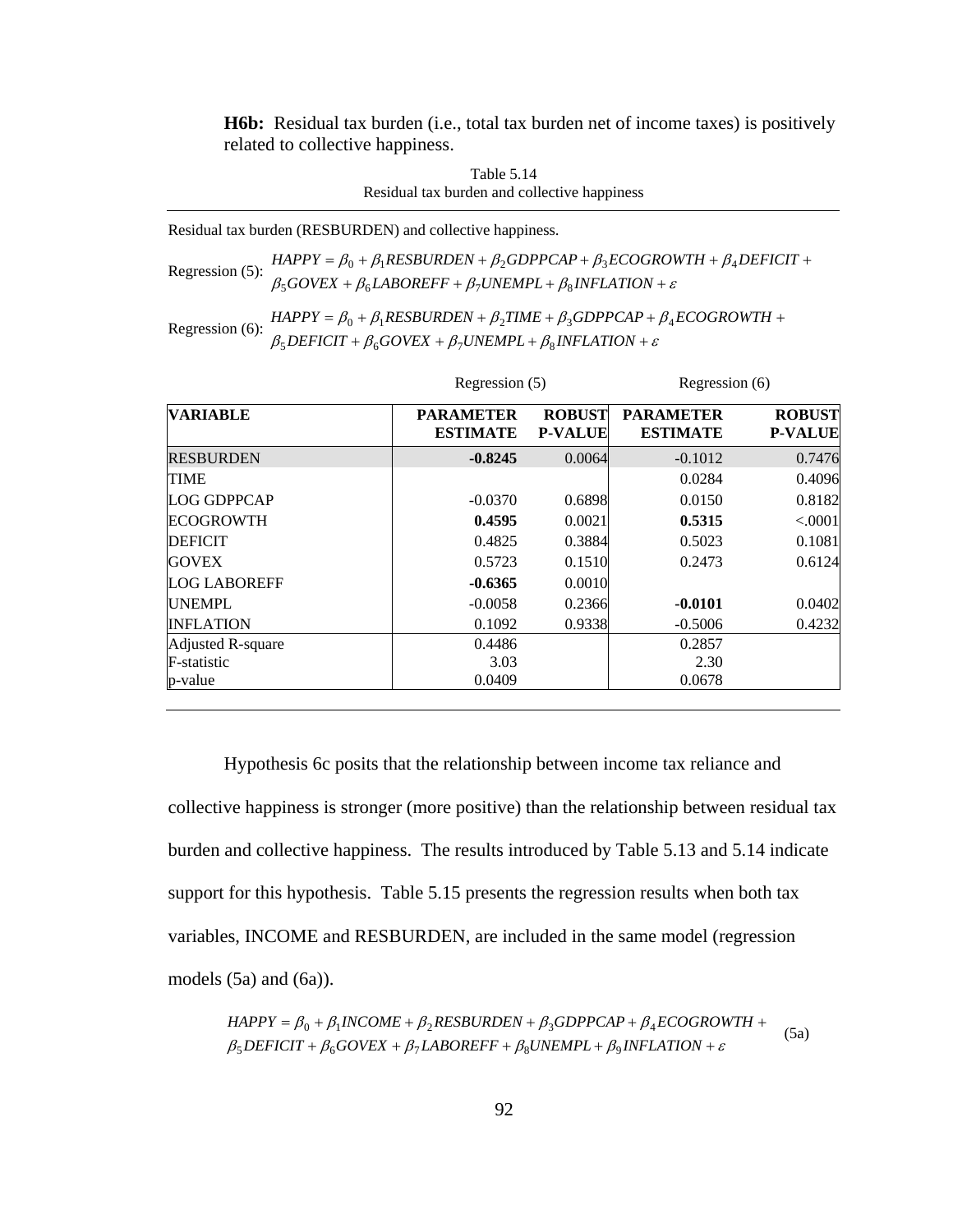$$
HAPPY = \beta_0 + \beta_1 INCOME + \beta_2 RESBURDEN + \beta_3 TIME + \beta_4 GDPPCAP + \n\beta_5 ECOGROWTH + \beta_6 DEFICT + \beta_7 GOVEX + \beta_8 UNEMPL + \beta_9 INFLATION + \varepsilon
$$
\n(6a)

The results indicate that the coefficient of INCOME is greater than the coefficient of RESBURDEN – suggesting a stronger relationship between income tax reliance and collective happiness than between residual tax burden and collective happiness – if the control variable labor effort is included (regression (5a)) and smaller otherwise (regression (6a)). In the first case (regression (5a)), F-test and Wald test imply a significant difference between the two coefficients lending support to the hypothesis that income taxes affect collective happiness more than all other taxes. In the second case (regression (6a)), the difference between the two coefficients is not significant suggesting that the impact of income tax reliance on collective happiness does not differ significantly from the effect of all other taxes.

An interaction model including both regressions could provide further insight. In the current study, however, the small sample size prevents such an analysis.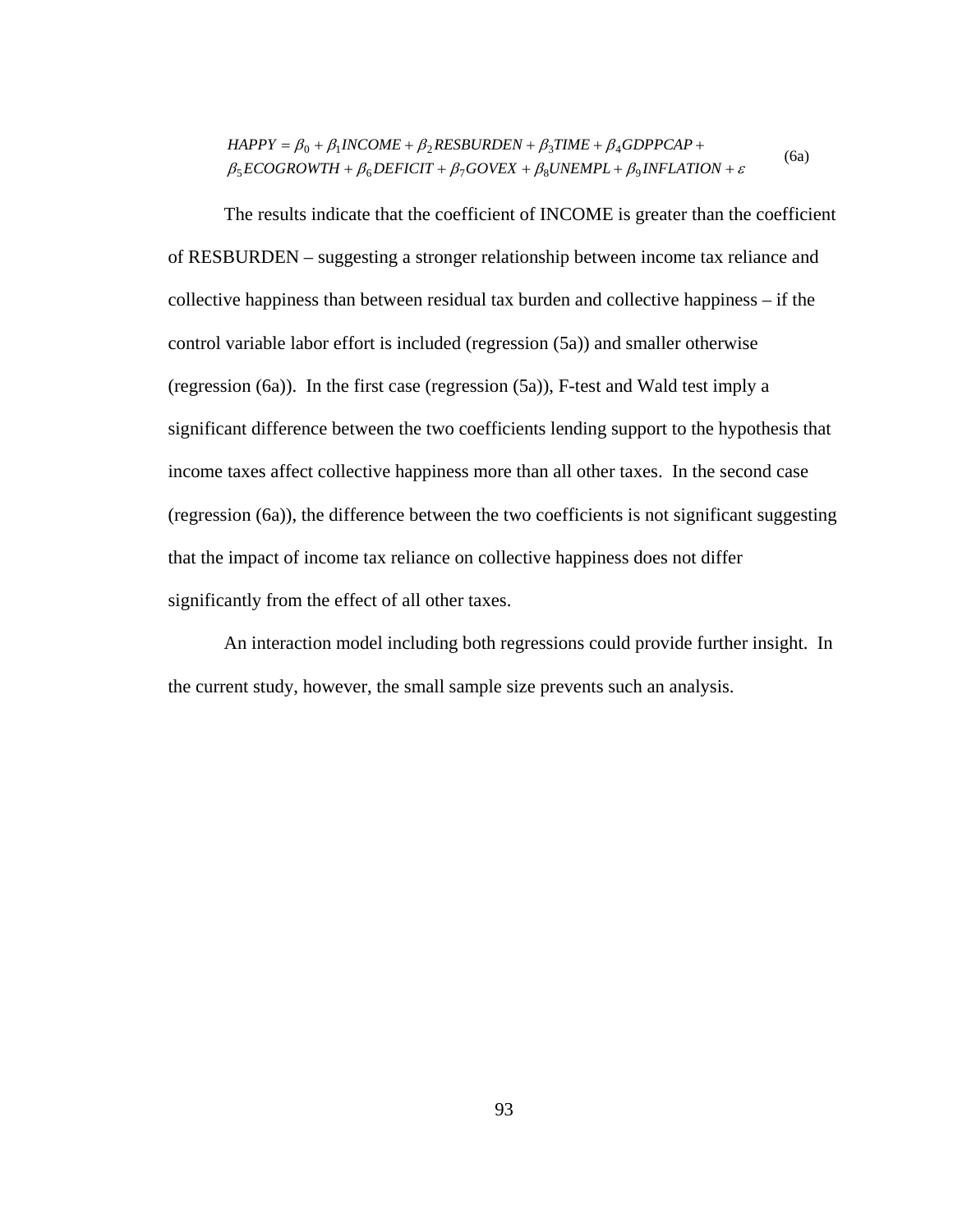**H6c:** The impact of income tax reliance on collective happiness is greater than the impact of the residual tax burden.

> Table 5.15 Income tax reliance and collective happiness versus residual tax burden and collective happiness

Part (a):

Regression (5a):  $\beta_5$  *BEFICIT* +  $\beta_6$  *GOVEX* +  $\beta_7$  *LABOREFF* +  $\beta_8$ *UNEMPL* +  $\beta_9$ *INFLATION* +  $\varepsilon$  $HAPPY = \beta_0 + \beta_1 INCOME + \beta_2 RESBURDEN + \beta_3 GDPPCAP + \beta_4 ECOGROWTH +$ 

| VARIABLE                 | <b>PARAMETER</b><br><b>ESTIMATE</b> | <b>ROBUST</b><br><b>P-VALUE</b> |
|--------------------------|-------------------------------------|---------------------------------|
| <b>INCOME</b>            | 0.8902                              | < .0001                         |
| <b>RESBURDEN</b>         | 0.5028                              | 0.0173                          |
| TIME                     |                                     |                                 |
| <b>LOG GDPPCAP</b>       | $-0.1173$                           | 0.0295                          |
| ECOGROWTH                | 0.3675                              | 0.0022                          |
| <b>DEFICIT</b>           | $-0.1544$                           | 0.5005                          |
| <b>GOVEX</b>             | $-0.0659$                           | 0.6380                          |
| <b>LOG LABOREFF</b>      | $-0.4924$                           | < .0001                         |
| <b>UNEMPL</b>            | $-0.0107$                           | < .0001                         |
| <b>INFLATION</b>         | 0.3420                              | 0.6850                          |
| <b>Adjusted R-square</b> | 0.9069                              |                                 |
| F-statistic              | 22.64                               |                                 |
| p-value                  | ${<}0001$                           |                                 |
|                          |                                     |                                 |
| <b>F-TEST</b>            | p-value                             | 0.0241                          |
| WALD TEST                | p-value                             | 0.0089                          |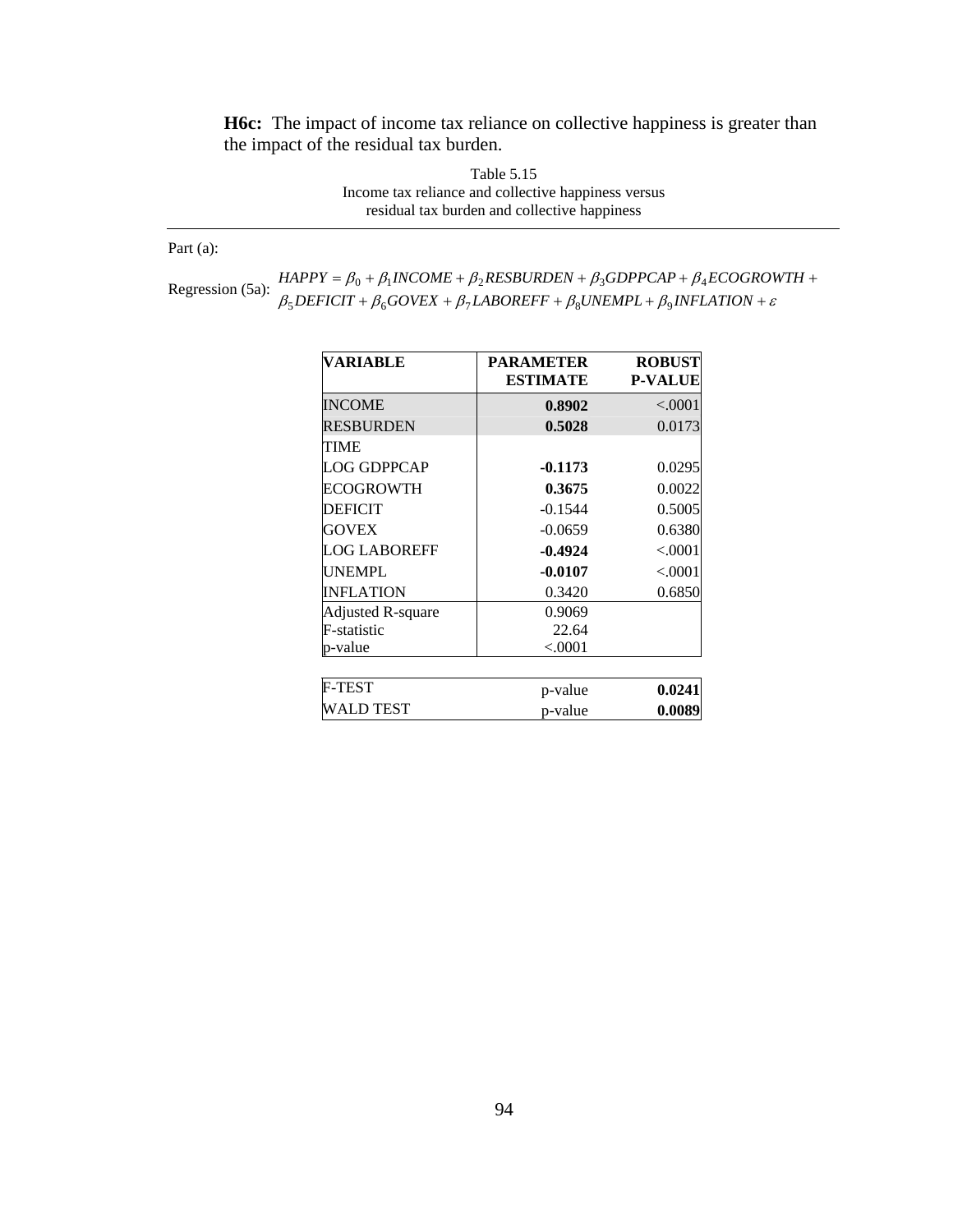Part (b):

| Regression (6a): | $HAPPY = \beta_0 + \beta_1 INCOME + \beta_2 RESBURDEN + \beta_3 TIME + \beta_4 GDPPCAP +$               |
|------------------|---------------------------------------------------------------------------------------------------------|
|                  | $\beta_5 ECOGROWTH + \beta_6DEFIGIT + \beta_7 GOVEX + \beta_8 UNEMPL + \beta_9 INFLATION + \varepsilon$ |

| <b>VARIABLE</b>          | <b>PARAMETER</b><br><b>ESTIMATE</b> | <b>ROBUST</b><br><b>P-VALUE</b> |
|--------------------------|-------------------------------------|---------------------------------|
| <b>INCOME</b>            | 1.0122                              | < .0001                         |
| <b>RESBURDEN</b>         | 1.2224                              | < .0001                         |
| TIME                     | 0.0151                              | 0.5656                          |
| LOG GDPPCAP              | $-0.0393$                           | 0.4008                          |
| ECOGROWTH                | 0.2596                              | 0.0321                          |
| <b>DEFICIT</b>           | $-0.5339$                           | 0.0718                          |
| <b>GOVEX</b>             | $-0.4387$                           | 0.1637                          |
| <b>LOG LABOREFF</b>      |                                     |                                 |
| <b>UNEMPL</b>            | $-0.0145$                           | 0.0002                          |
| <b>INFLATION</b>         | $-0.5626$                           | 0.2383                          |
| <b>Adjusted R-square</b> | 0.6817                              |                                 |
| F-statistic              | 7.19                                |                                 |
| p-value                  | 0.0003                              |                                 |
| <b>F-TEST</b>            | p-value                             | 0.2506                          |
| WALD TEST                | p-value                             | 0.2342                          |

## Differences between Tax Systems in the United States and in Europe

Hypothesis 7 addresses the differences between the United States tax and transfer system and European tax and transfer systems. Particularly, the differences in impact of the various tax system variables, i.e. progressivity, tax burden, and tax mix on income inequality, poverty, and collective happiness are tested. To investigate these differences, in a first step, each variable of the regression model is examined using t-tests. Table 5.16 illustrates how the average European tax and transfer system differs significantly from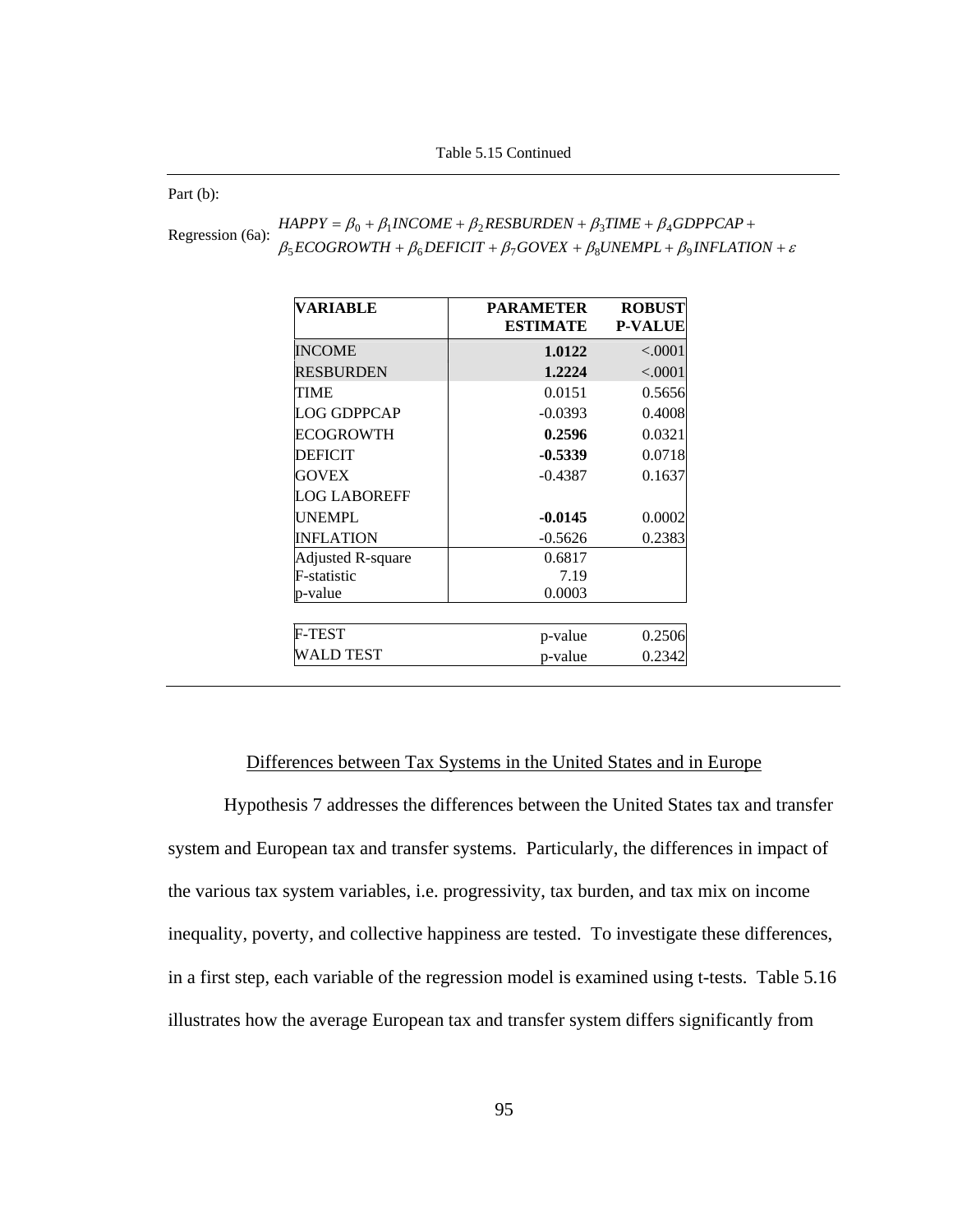the United States tax and transfer system. While tax progressivity appears to be higher in the United States than in European countries, United States transfer and overall progressivity is significantly lower than the European average. Similarly, on average, overall and residual tax burden are significantly higher in European countries than in the United States. Income tax reliance (i.e., the proportion of tax revenues from income taxes) is higher in the United States. For many control variables, the t-tests do not imply significant differences between the United States and Europe. However, overall government expenditures and unemployment rates are significantly higher in Europe than in the United States. Average labor effort (i.e., the average number of hours worked per worker in the workforce per year), on the other hand, is significantly lower in Europe than in the United States.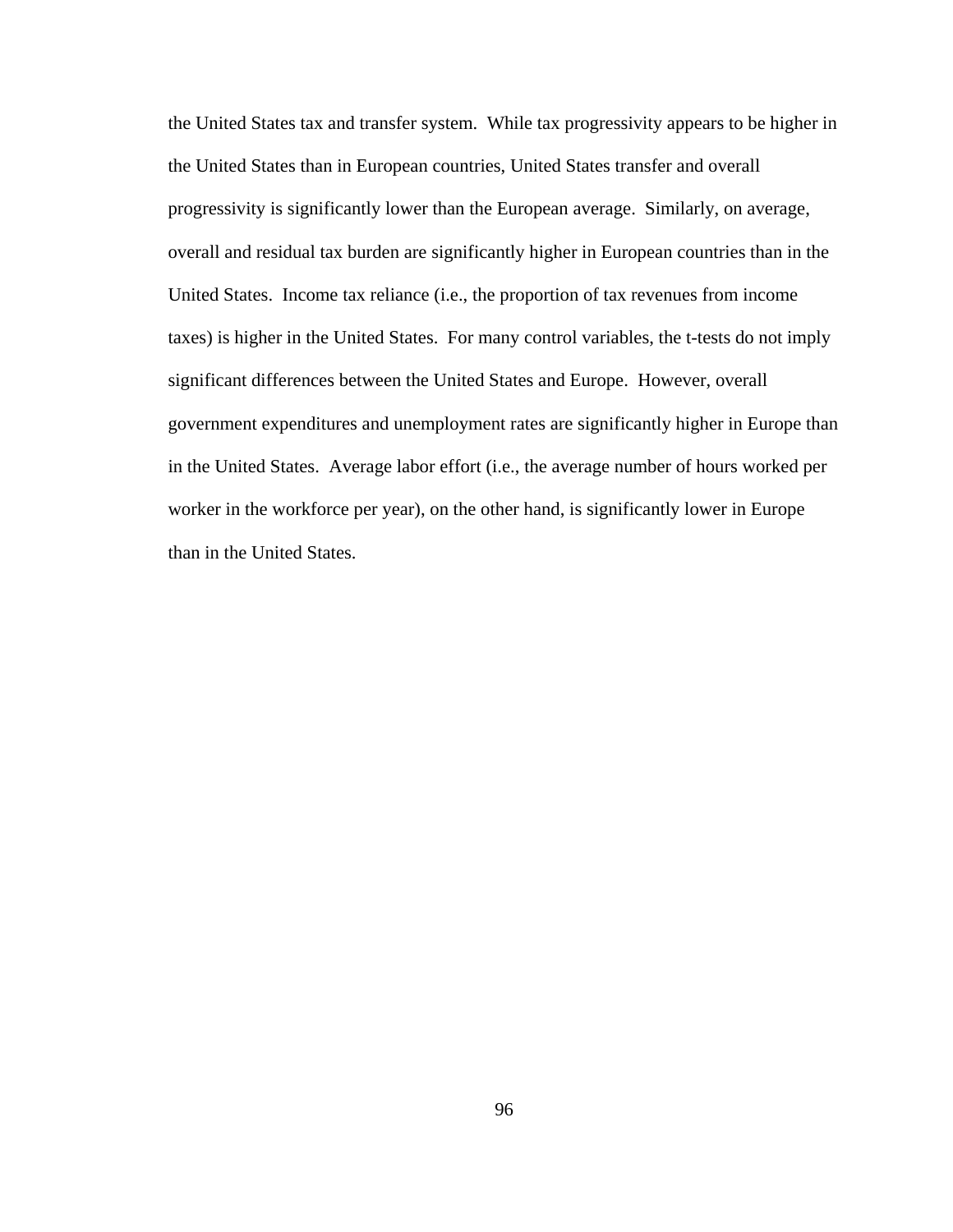|                        | Europe   | <b>USA</b>                 | p-value<br>(equal variances)                       | p-value<br>(unequal variances) |
|------------------------|----------|----------------------------|----------------------------------------------------|--------------------------------|
|                        |          | <b>Dependent Variables</b> |                                                    |                                |
| <b>INEQUALITY</b>      | 0.261    | 0.345                      | $-.0001$                                           | $-.0001$                       |
| LOG INEQUALITY         | $-1.353$ | $-1.067$                   | $-.0001$                                           | $-.0001$                       |
| <b>POVERTY</b>         | 0.027    | 0.060                      | $-.0001$                                           | $-.0001$                       |
| <b>LOG POVERTY</b>     | $-3.715$ | $-2.816$                   | $-.0001$                                           | $-.0001$                       |
| <b>HAPPINESS</b>       | 2.149    | 2.198                      | 0.5675                                             | 0.2158                         |
| <b>LOG HAPPINESS</b>   | 0.761    | 0.788                      | 0.4991                                             | 0.1448                         |
|                        |          |                            | Independent Variables: TAX (variables of interest) |                                |
| <b>TXPROGRESS</b>      | 0.0869   | 0.1025                     | 0.2788                                             | 0.0248                         |
| <b>TRFPROGRESS</b>     | 0.3114   | 0.1262                     | $-.0001$                                           | $-.0001$                       |
| <b>ALLPROGRESS</b>     | 0.3983   | 0.2287                     | $-.0001$                                           | $-.0001$                       |
| <b>BURDEN</b>          | 0.4095   | 0.2744                     | $-.0001$                                           | $-.0001$                       |
| <b>INCOME</b>          | 0.3611   | 0.4725                     | 0.0053                                             | $-.0001$                       |
| <b>RESBURDEN</b>       | 0.2617   | 0.1445                     | $-.0001$                                           | $-.0001$                       |
|                        |          |                            | Independent Variables: NONTAX (control variables)  |                                |
| <b>GDPPCAP</b>         | \$20,608 | \$23,756                   | 0.3650                                             | 0.4144                         |
| <b>LOG GDPPCAP</b>     | 9.852    | 10.013                     | 0.3895                                             | 0.3998                         |
| <b>ECOGROWTH</b>       | 0.059    | 0.057                      | 0.9604                                             | 0.9140                         |
| <b>DEFICIT</b>         | $-0.022$ | $-0.017$                   | 0.7662                                             | 0.7175                         |
| <b>GOVEX</b>           | 0.207    | 0.159                      | 0.0118                                             | $-.0001$                       |
| <b>LABOREFFORT</b>     | 1,583    | 1,829                      | 0.0017                                             | $-.0001$                       |
| <b>LOG LABOREFFORT</b> | 7.363    | 7.511                      | 0.0029                                             | $-.0001$                       |
| <b>UNEMPLOYMENT</b>    | 7.518    | 5.778                      | 0.2976                                             | 0.0456                         |
| <b>INFLATION</b>       | 0.038    | 0.043                      | 0.7143                                             | 0.7642                         |

Table 5.16 Comparison of United States and Europe (t-tests)

The Chow test is used to test for differences in effects for each regression model (regressions (1) through (6)). The differences are tested further performing regression analyses where a dummy variable ("USA") equaling one for data from the United States and zero otherwise and the interaction term between the USA dummy and the TAX variable are included in the models (regression models (7) through (12)). For each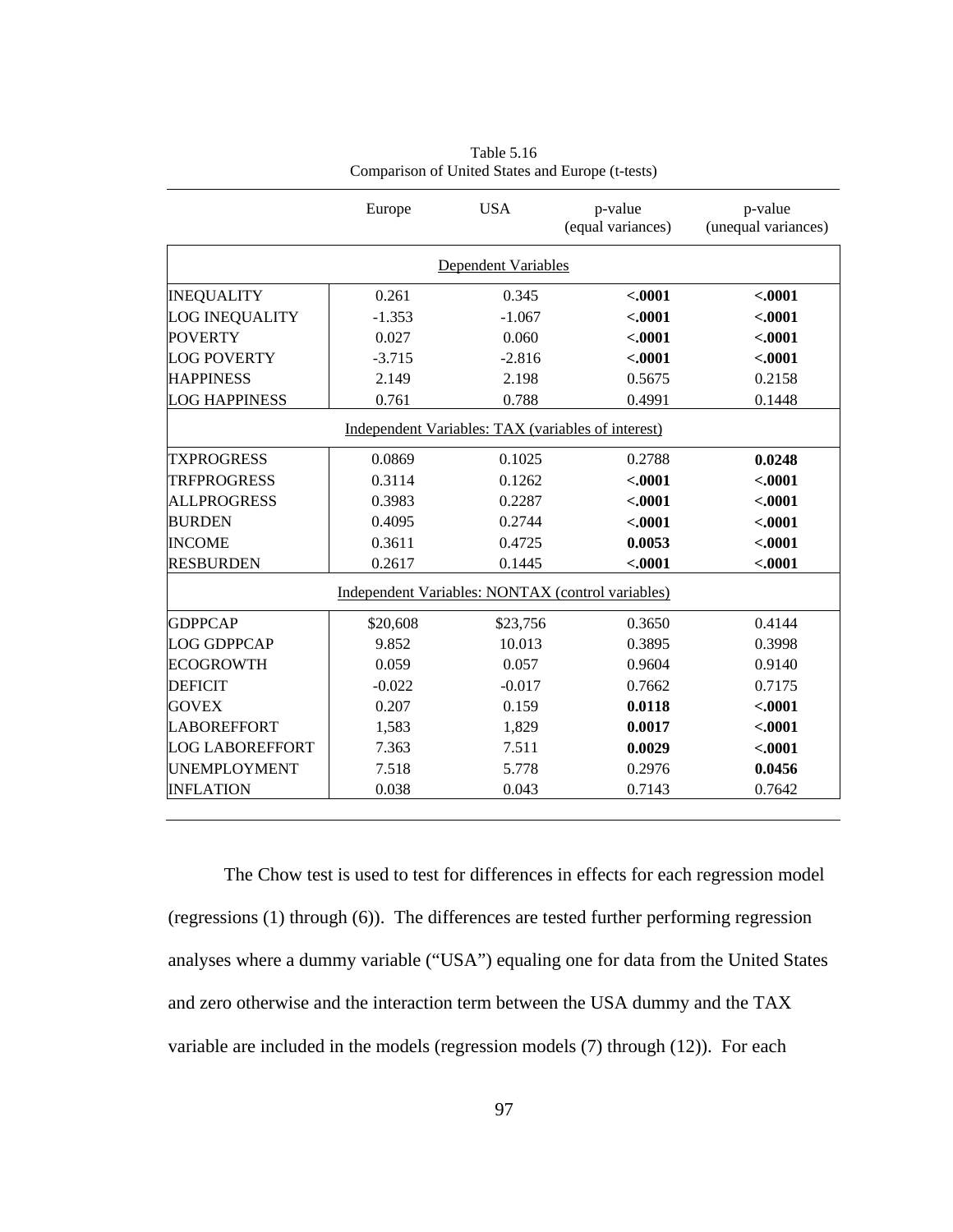regression analysis, joint tests (F-tests) are executed to assess the joint significance of the USA dummy and the interaction variable. Each regression model (models (1) through (12)) is examined separately for each of the six TAX variables. Table 5.17 and 5.18 present the results with regard to the impact of tax system variables (TAX variables) on income inequality in Europe and in the United States (hypothesis 7a). Table 5.17 lists the p-values of the predictive Chow test for each regression analysis (regressions (1) and (2)). Table 5.18 provides information with regard to the coefficients and p-values of the USA dummy and the interaction variable for each regression analysis. It further presents the pvalue of the F-test testing for the joint significance of the USA dummy variable and the interaction variable for each regression model (regressions (7) and (8)). The predictive Chow tests and the F-tests suggest structural differences between the United States and the European countries in the case of tax progressivity, overall and residual tax burden, and income tax reliance (regression (8)). Stated differently, it appears that tax progressivity, overall and residual tax burden, and income tax reliance affect income inequality differently in the United States than in Europe.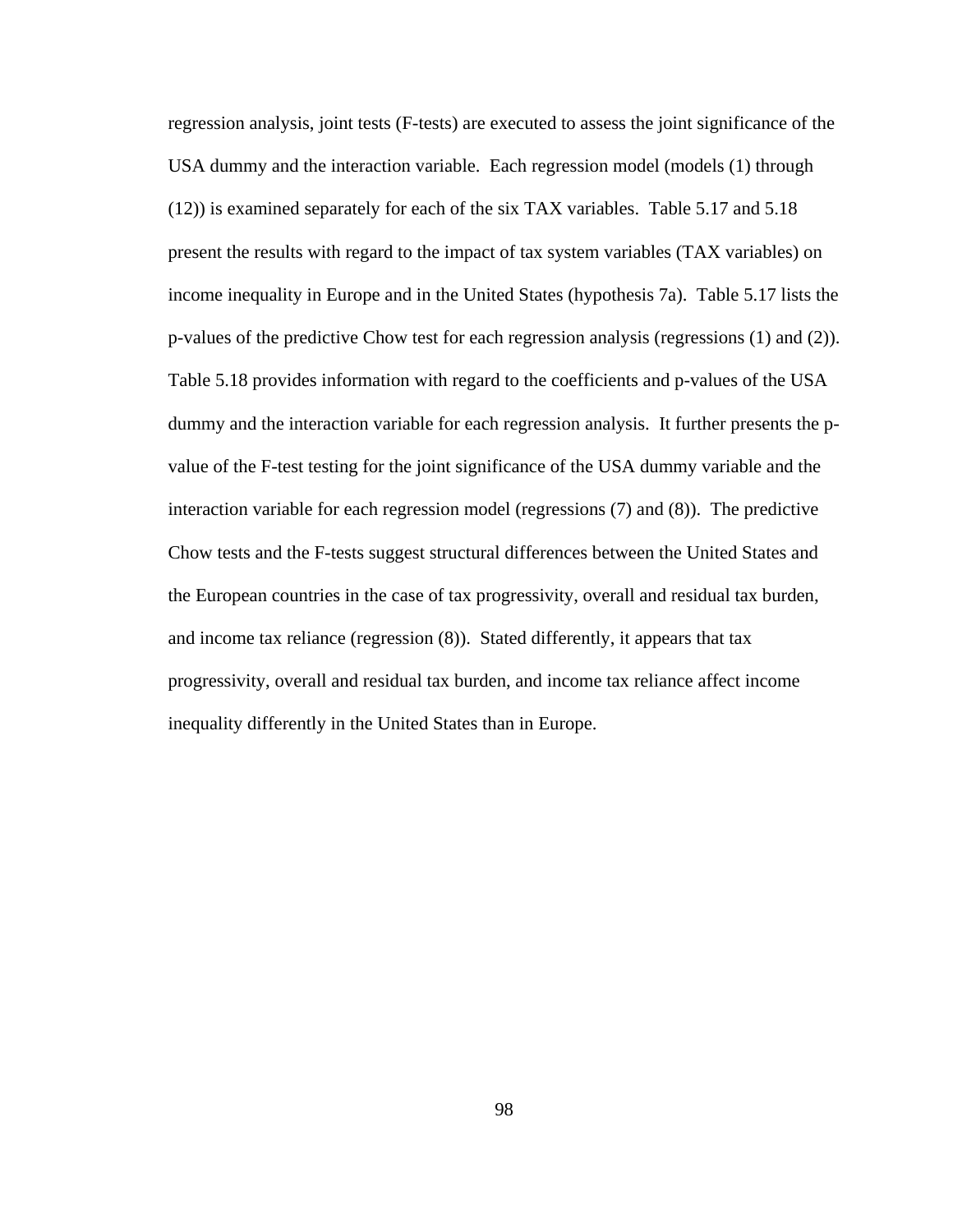**H7a:** The United States tax and transfer system redistributes less income than European tax and transfer systems.

> Table 5.17 Differences in effects: United States versus Europe: Chow test (dependent variable: income inequality)

| Regression (1): $\frac{INEQ}{\beta_5 GOVEX + \beta_6 LABOREFF + \beta_7 UNEMPL + \beta_8 INFLATION + \varepsilon}{\beta_5 GOVEX + \beta_6 LABOREFF + \beta_7 UNEMPL + \beta_8 INFLATION + \varepsilon}$ |
|---------------------------------------------------------------------------------------------------------------------------------------------------------------------------------------------------------|
|                                                                                                                                                                                                         |
| Regression (2): $\frac{INEQ}{\beta_6} = \beta_0 + \beta_1 TAX + \beta_2 TIME + \beta_3 GDPPCAP+ \beta_4 ECOGROWTH + \beta_5 DEFICT + \beta_6 GOVEX + \beta_7 UNEMPL + \beta_8 INFLATION + \varepsilon$  |

| Variable of interest<br>(TAX) | Regression $(1)$<br><b>PCHOW</b><br>p-value | Regression (2)<br><b>PCHOW</b><br>p-value |
|-------------------------------|---------------------------------------------|-------------------------------------------|
| <b>TXPROGRESS</b>             | 0.2951                                      | 0.0001                                    |
| <b>TRFPROGRESS</b>            | 0.9444                                      | 0.8398                                    |
| <b>ALLPROGRESS</b>            | 0.5197                                      | 0.4907                                    |
| <b>BURDEN</b>                 | 0.5637                                      | 0.2871                                    |
| <b>INCOME</b>                 | 0.7871                                      | 0.0343                                    |
| <b>RESBURDEN</b>              | 0.8293                                      | 0.2251                                    |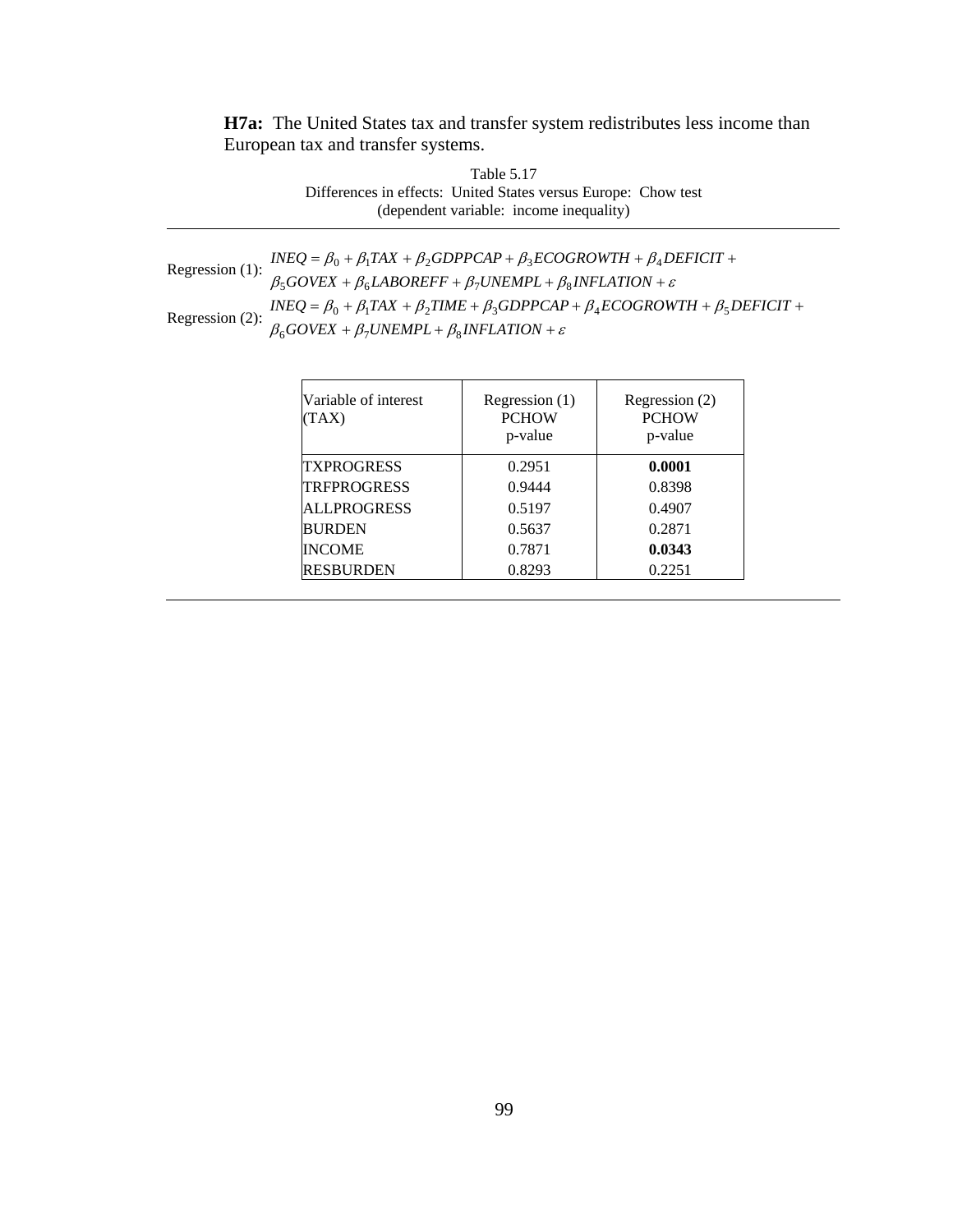| Table 5.18                                           |
|------------------------------------------------------|
| Differences in effects: United States versus Europe: |
| Regressions with dummy and interaction variables     |
| (dependent variable: income inequality)              |

Part (a):

| Variable of interest<br>(TAX) |                    | <b>USA Dummy</b><br>$(1 = USA,$<br>$0 = EUROPE$ | Interaction<br>(TAX * USA)<br>Dummy) | Test for joint<br>significance<br>$(F-test)$ |
|-------------------------------|--------------------|-------------------------------------------------|--------------------------------------|----------------------------------------------|
| <b>TXPROGRESS</b>             | Parameter estimate | $-0.0549$                                       | 2.5775                               |                                              |
|                               | p-value            | 0.9526                                          | 0.7836                               | 0.0824                                       |
| <b>TRFPROGRESS</b>            | Parameter estimate | 0.4176                                          | $-3.5730$                            |                                              |
|                               | p-value            | 0.4266                                          | 0.3852                               | 0.6181                                       |
| <b>ALLPROGRESS</b>            | Parameter estimate | 1.0224                                          | -4.3934                              |                                              |
|                               | p-value            | 0.2081                                          | 0.2205                               | 0.3821                                       |
| <b>BURDEN</b>                 | Parameter estimate | $-1.6487$                                       | 6.1110                               |                                              |
|                               | p-value            | 0.0915                                          | 0.0813                               | 0.1315                                       |
| <b>INCOME</b>                 | Parameter estimate | $-0.2219$                                       | 0.7567                               |                                              |
|                               | p-value            | 0.8218                                          | 0.7202                               | 0.2583                                       |
| <b>RESBURDEN</b>              | Parameter estimate | 2.4078                                          | $-15.5167$                           |                                              |
|                               | p-value            | 0.5253                                          | 0.5439                               | 0.3115                                       |

Regression (7):  $\frac{INEQ}{\beta_0} + \frac{\beta_1 USA + \beta_2USA * TAX + \beta_3TAX + \beta_4 GDPPCAP + \beta_5 ECOGROWTH +}{\beta_6DEFICIT + \beta_7GOVEX + \beta_8 LABOREFF + \beta_9 UNEMPL + \beta_{10} INFLATION + \varepsilon}$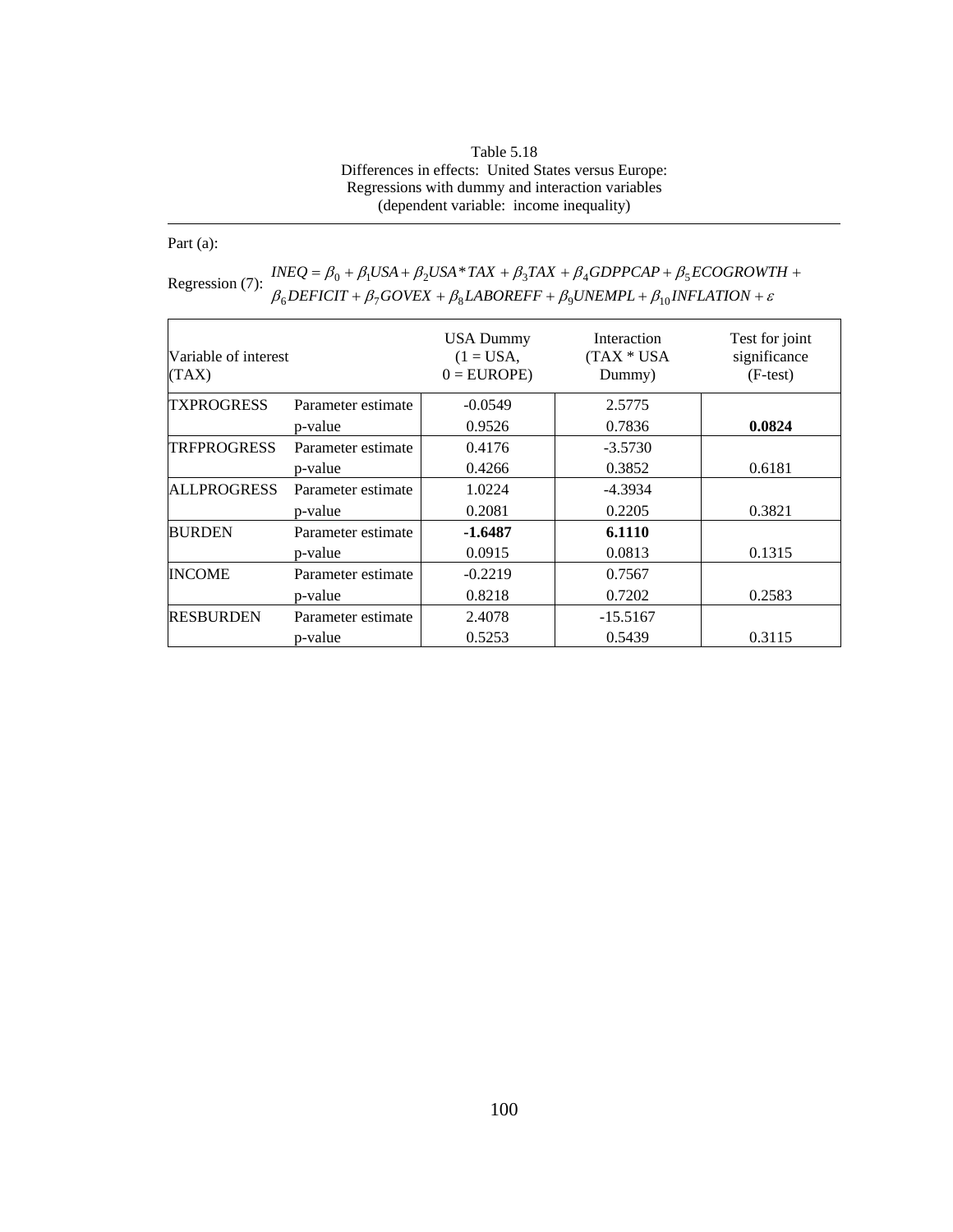Table 5.18 Continued

Part (b):

| Variable of interest<br>(TAX) |                    | <b>USA Dummy</b><br>$(1 = USA, 0 =$<br>EUROPE) | Interaction<br>$(TAX * USA)$<br>Dummy) | Test for joint<br>significance<br>$(F-test)$ |
|-------------------------------|--------------------|------------------------------------------------|----------------------------------------|----------------------------------------------|
| <b>TXPROGRESS</b>             | Parameter estimate | 0.6769                                         | $-3.3616$                              |                                              |
|                               | p-value            | 0.2148                                         | 0.5280                                 | $-.0001$                                     |
| <b>TRFPROGRESS</b>            | Parameter estimate | 0.5597                                         | $-4.0644$                              |                                              |
|                               | p-value            | 0.3966                                         | 0.4300                                 | 0.6446                                       |
| <b>ALLPROGRESS</b>            | Parameter estimate | 0.5805                                         | $-2.3708$                              |                                              |
|                               | p-value            | 0.3855                                         | 0.4142                                 | 0.5216                                       |
| <b>BURDEN</b>                 | Parameter estimate | $-1.7213$                                      | 6.5740                                 |                                              |
|                               | p-value            | 0.0711                                         | 0.0568                                 | 0.0513                                       |
| <b>INCOME</b>                 | Parameter estimate | 0.2884                                         | $-0.0190$                              |                                              |
|                               | p-value            | 0.7768                                         | 0.9930                                 | 0.0027                                       |
| <b>RESBURDEN</b>              | Parameter estimate | $-1.3373$                                      | 10.5076                                |                                              |
|                               | p-value            | 0.3682                                         | 0.3033                                 | 0.0365                                       |

| Regression (8): | $INEQ = \beta_0 + \beta_1 USA + \beta_2USA * TAX + \beta_3 TAX + \beta_4 TIME + \beta_5 GDPPCAP +$                    |
|-----------------|-----------------------------------------------------------------------------------------------------------------------|
|                 | $\beta_6$ ECOGROWTH + $\beta_7$ DEFICIT + $\beta_8$ GOVEX + $\beta_9$ UNEMPL + $\beta_{10}$ INFLATION + $\varepsilon$ |

Tables 5.19 and 5.20 present the results with regard to the relationship between tax and transfer system and poverty. Table 5.19 reports the p-values of the predictive Chow test for each regression analysis (regressions (3) and (4)). Table 5.20 lists the coefficients and p-values of the USA dummy variables and the interaction variables as well as the p-value of the F-test testing for the joint significance of the USA dummy and the interaction variable for each regression analysis (regressions (9) and (10)). The predictive Chow tests do not suggest major structural differences between the United States and the European countries. The F-tests indicate that cross-continental differences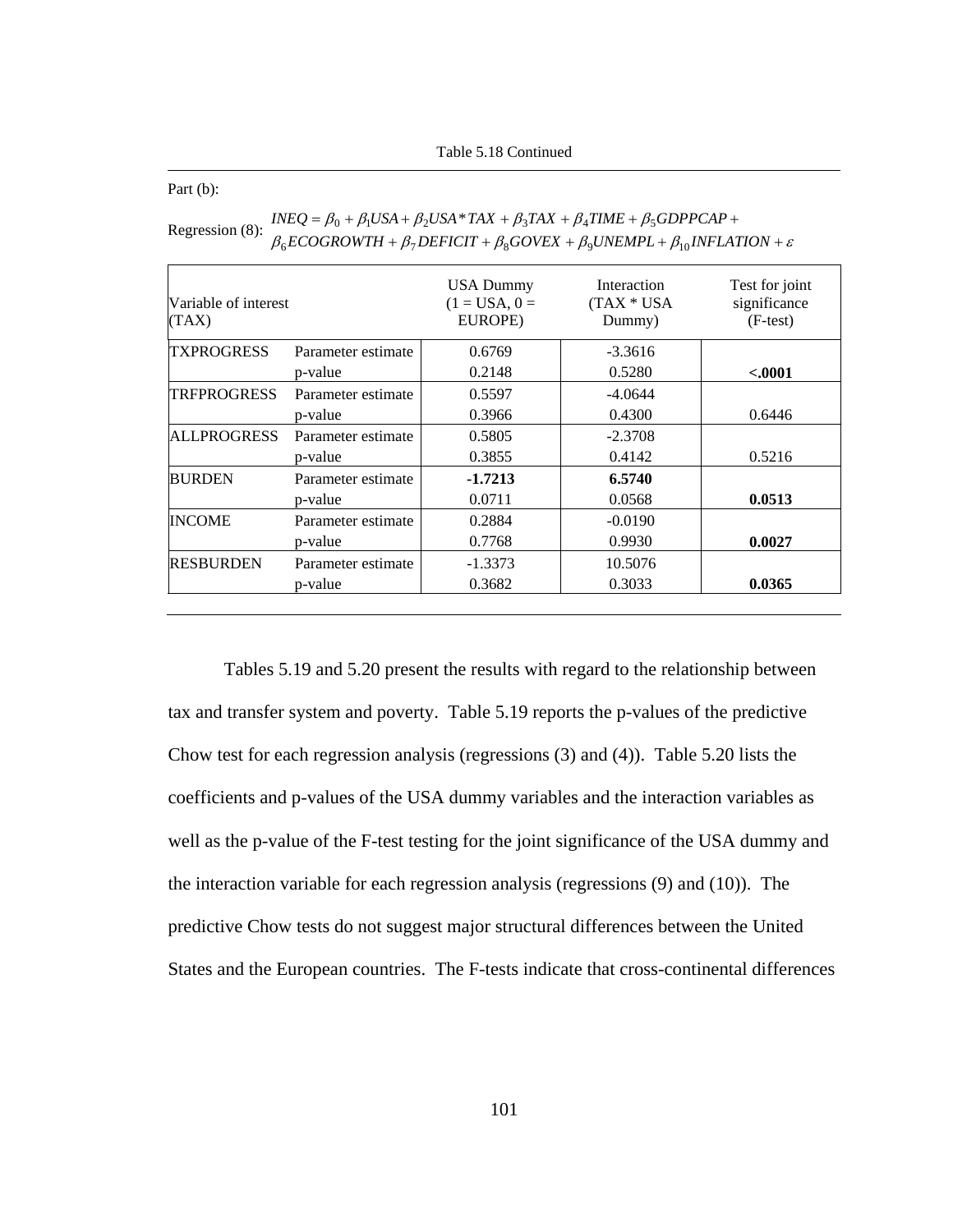in the impact of tax system variables on poverty may exist in the case of tax progressivity

and income tax reliance (regression (10)).

**H7b:** The United States tax and transfer system reduces poverty less than European tax and transfer systems.

|                                                                | Table 5.19                    |  |
|----------------------------------------------------------------|-------------------------------|--|
| Differences in effects: United States versus Europe: Chow test |                               |  |
|                                                                | (dependent variable: poverty) |  |

| Regression (3): $\frac{1}{2}$ | $POV = \beta_0 + \beta_1 TAX + \beta_2 GDPPCAP + \beta_3 ECOGROWTH + \beta_4 DEFICIT +$<br>$\beta_5 GOVEX + \beta_6 LABOREFF + \beta_7 UNEMPL + \beta_8 INFLATION + \varepsilon$ |
|-------------------------------|----------------------------------------------------------------------------------------------------------------------------------------------------------------------------------|
|                               | $\beta_0 POV = \beta_0 + \beta_1 TAX + \beta_2 TIME + \beta_3 GDPPCAP + \beta_4 ECOGROWTH + \beta_5 DEFIGIT +$                                                                   |
| Regression (4): $\frac{1}{2}$ | $\beta_6 GOVEX + \beta_7 UNEMPL + \beta_8 INFLATION + \varepsilon$                                                                                                               |

| Variable of interest<br>TAX) | Regression (3)<br><b>PCHOW</b><br>p-value | Regression (4)<br><b>PCHOW</b><br>p-value |
|------------------------------|-------------------------------------------|-------------------------------------------|
| <b>TXPROGRESS</b>            | 0.4161                                    | 0.1256                                    |
| <b>TRFPROGRESS</b>           | 0.8807                                    | 0.9394                                    |
| <b>ALLPROGRESS</b>           | 0.7904                                    | 0.9588                                    |
| <b>BURDEN</b>                | 0.7693                                    | 0.9232                                    |
| <b>INCOME</b>                | 0.6367                                    | 0.4879                                    |
| <b>RESBURDEN</b>             | 0.7130                                    | 0.8260                                    |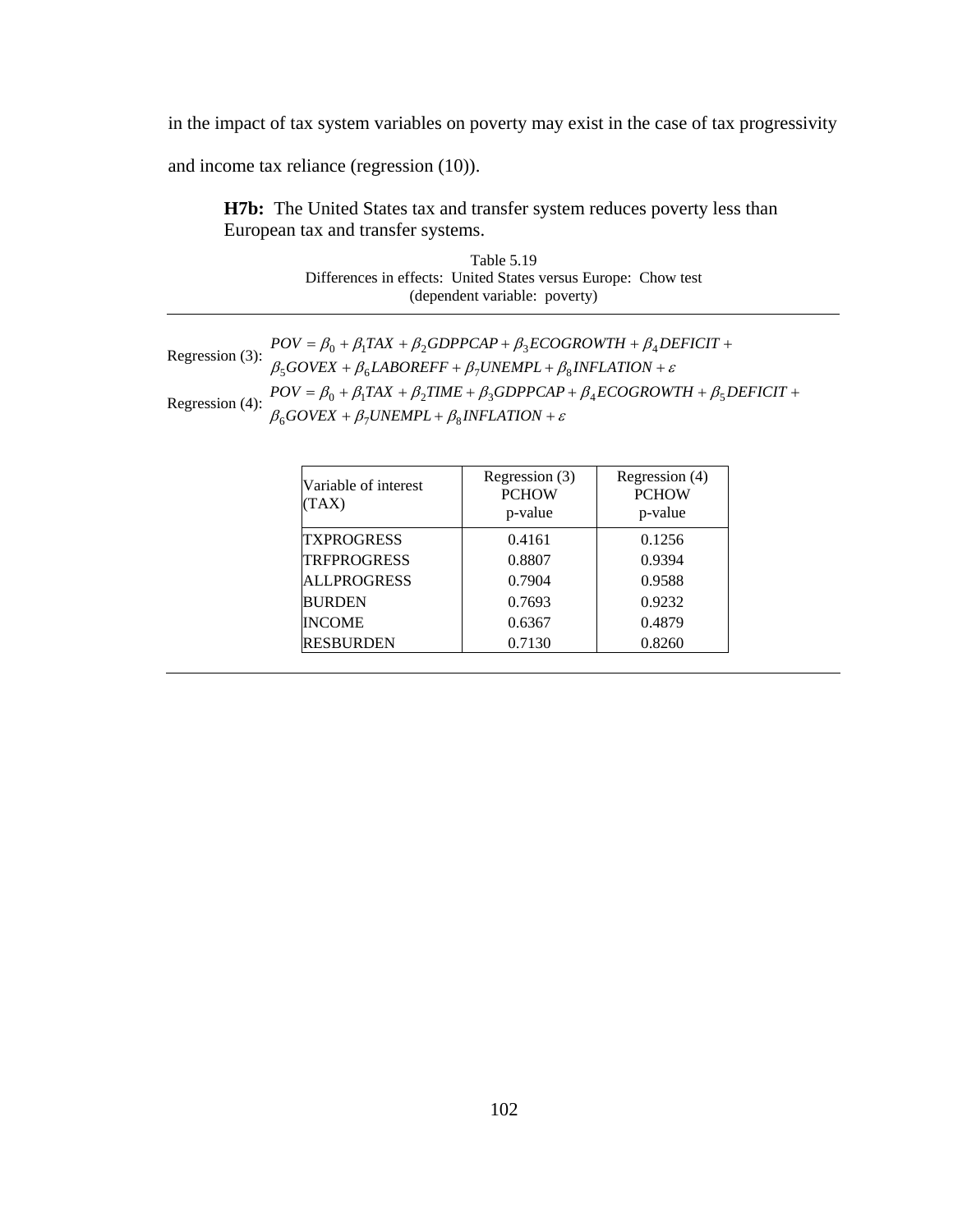| Table 5.20                                           |
|------------------------------------------------------|
| Differences in effects: United States versus Europe: |
| Regressions with dummy and interaction variables     |
| (dependent variable: poverty)                        |

Part (a):

| Variable of interest<br>(TAX) |                    | <b>USA Dummy</b><br>$(1 = USA,$<br>$0 = EUROPE$ | Interaction<br>(TAX * USA<br>Dummy) | Test for joint<br>significance<br>$(F-test)$ |
|-------------------------------|--------------------|-------------------------------------------------|-------------------------------------|----------------------------------------------|
| <b>TXPROGRESS</b>             | Parameter estimate | 0.7095                                          | 1.8428                              |                                              |
|                               | p-value            | 0.8706                                          | 0.9667                              | 0.1030                                       |
| <b>TRFPROGRESS</b>            | Parameter estimate | 0.3240                                          | 2.0638                              |                                              |
|                               | p-value            | 0.9147                                          | 0.9304                              | 0.4443                                       |
| <b>ALLPROGRESS</b>            | Parameter estimate | 0.3143                                          | 1.1211                              |                                              |
|                               | p-value            | 0.9593                                          | 0.9672                              | 0.3211                                       |
| <b>BURDEN</b>                 | Parameter estimate | 0.0234                                          | 2.0769                              |                                              |
|                               | p-value            | 0.9971                                          | 0.9275                              | 0.2719                                       |
| <b>INCOME</b>                 | Parameter estimate | 1.1658                                          | $-1.0162$                           |                                              |
|                               | p-value            | 0.7921                                          | 0.9145                              | 0.1696                                       |
| <b>RESBURDEN</b>              | Parameter estimate | 1.0754                                          | $-2.9483$                           |                                              |
|                               | p-value            | 0.9513                                          | 0.9802                              | 0.2166                                       |

Regression (9):  $POV = \beta_0 + \beta_1 USA + \beta_2USA * TAX + \beta_3 TAX + \beta_4 GDPPCAP + \beta_5 ECOGROWTIA$ <br>  $\beta_6 DEFICIT + \beta_7 GOVEX + \beta_8 LABOREFF + \beta_9 UNEMPL + \beta_{10} INFLATION + \varepsilon$  $= \beta_0 + \beta_1 USA + \beta_2 USA * TAX + \beta_3 TAX + \beta_4 GDPPCAP + \beta_5 ECOGROWTH +$  $POV = \beta_0 + \beta_1 USA + \beta_2USA * TAX + \beta_3 TAX + \beta_4 GDPPCAP + \beta_5 ECOGROWTH$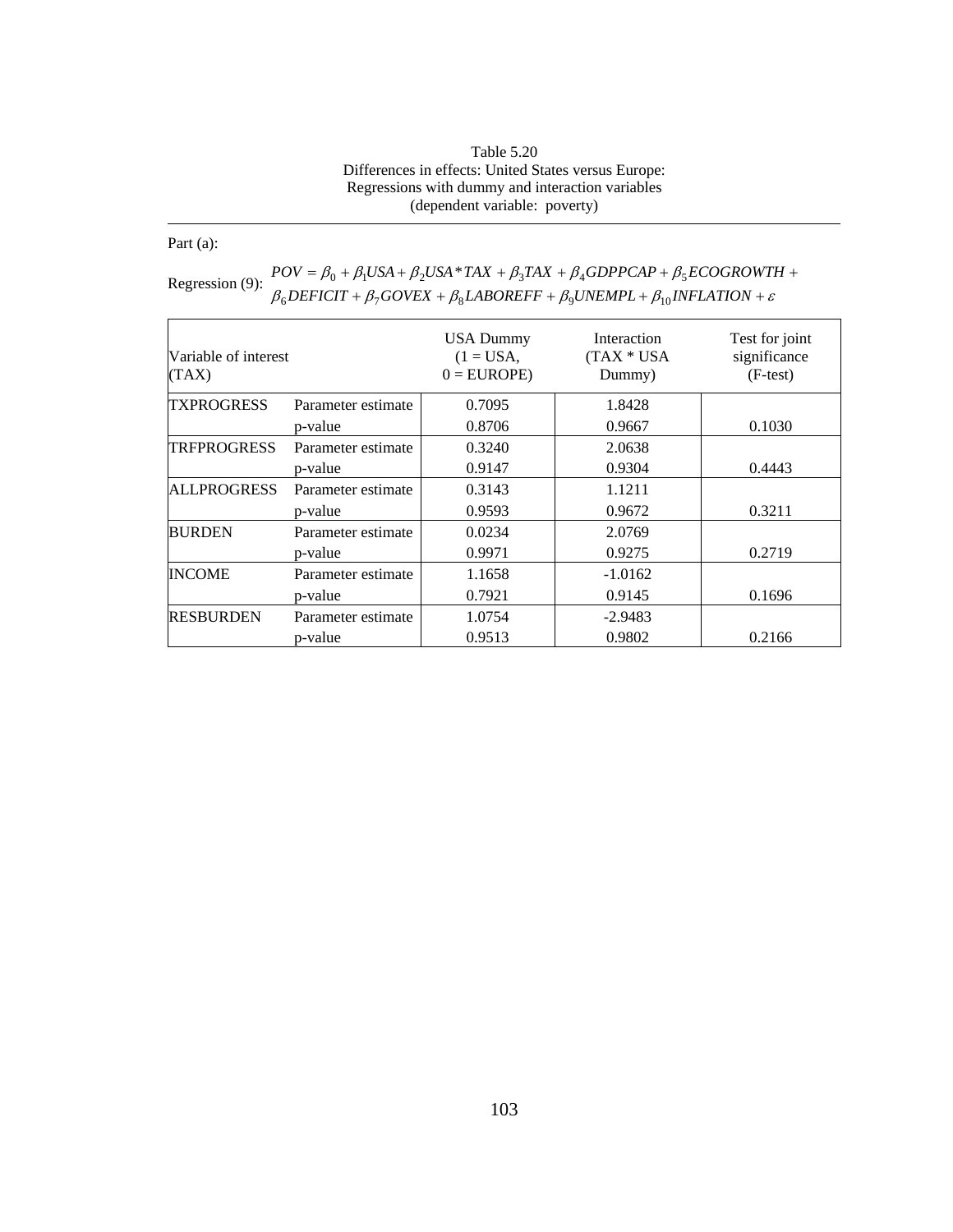Table 5.20 Continued

Part (b):

| Variable of interest<br>(TAX): |                    | <b>USA Dummy</b><br>$(1 = USA,$<br>$0 = EUROPE$ | Interaction<br>$(TAX * USA)$<br>Dummy) | Test for joint<br>significance<br>$(F-test)$ |
|--------------------------------|--------------------|-------------------------------------------------|----------------------------------------|----------------------------------------------|
| <b>TXPROGRESS</b>              | Parameter estimate | 0.6488                                          | 2.8459                                 |                                              |
|                                | p-value            | 0.7965                                          | 0.9087                                 | 0.0020                                       |
| <b>TRFPROGRESS</b>             | Parameter estimate | 0.1591                                          | 3.7159                                 |                                              |
|                                | p-value            | 0.9562                                          | 0.8694                                 | 0.2764                                       |
| <b>ALLPROGRESS</b>             | Parameter estimate | $-1.2770$                                       | 7.5322                                 |                                              |
|                                | p-value            | 0.7718                                          | 0.6939                                 | 0.3053                                       |
| <b>BURDEN</b>                  | Parameter estimate | 0.7989                                          | $-0.9269$                              |                                              |
|                                | p-value            | 0.8636                                          | 0.9559                                 | 0.2152                                       |
| <b>INCOME</b>                  | Parameter estimate | 2.1242                                          | $-2.9033$                              |                                              |
|                                | p-value            | 0.5738                                          | 0.7170                                 | 0.0284                                       |
| <b>RESBURDEN</b>               | Parameter estimate | $-0.4445$                                       | 7.3268                                 |                                              |
|                                | p-value            | 0.9384                                          | 0.8525                                 | 0.1314                                       |

| Regression (10): | $POV = \beta_0 + \beta_1 USA + \beta_2USA * TAX + \beta_3 TAX + \beta_4 TIME + \beta_5 GDPPCAP +$                     |
|------------------|-----------------------------------------------------------------------------------------------------------------------|
|                  | $\beta_6$ ECOGROWTH + $\beta_7$ DEFICIT + $\beta_8$ GOVEX + $\beta_9$ UNEMPL + $\beta_{10}$ INFLATION + $\varepsilon$ |

Tables 5.21 and 5.22 present the results pertaining to the relationship between tax and transfer system and collective happiness. Table 5.21 shows the p-values of the predictive Chow test for each regression analysis (regression (5) and (6)). In Table 5.22, the coefficients and the p-values for the USA dummy and the interaction variables as well as the p-values of the tests for joint significance (F-tests) are recorded for each regression model (regressions (11) and (12)). The predictive Chow tests and the F-tests do not suggest major differences in effects of tax system variables on collective happiness. With the exceptions of the income tax reliance variable (INCOME) (regression (12)) the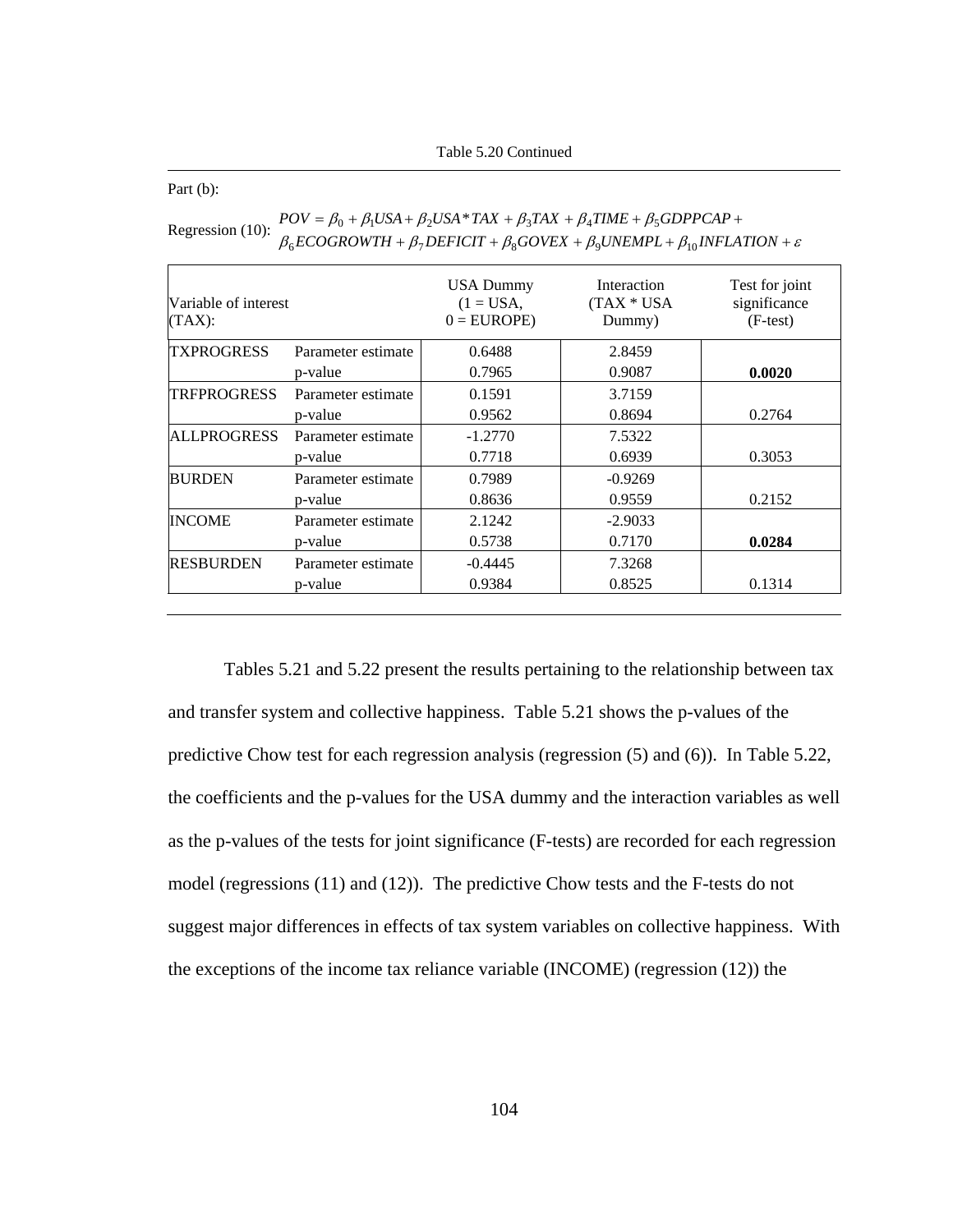impact of tax system variables on collective happiness in the United States and in

European countries appears to be similar.

**H7c:** The United States tax and transfer system positively impacts collective happiness less than European tax and transfer systems.

> Table 5.21 Differences in effects: United States versus Europe: Chow test (dependent variable: collective happiness)

|                    | $HAPPY = \beta_0 + \beta_1 TAX + \beta_2 GDPPCAP + \beta_3 ECOGROWTH + \beta_4 DEFICIT +$                |
|--------------------|----------------------------------------------------------------------------------------------------------|
| Regression $(5)$ : | $\beta_5 GOVEX + \beta_6 LABOREFF + \beta_7 UNEMPL + \beta_8 INFLATION + \varepsilon$                    |
|                    | $HAPPY = \beta_0 + \beta_1 TAX + \beta_2 TIME + \beta_3 GDPPCAP + \beta_4 ECOGROWTH + \beta_5 DEFICIT +$ |
| Regression $(6)$ : | $\beta_6 GOVEX + \beta_7 UNEMPL + \beta_8 INFLATION + \varepsilon$                                       |

| Variable of interest<br>(TAX) | Regression (5)<br><b>PCHOW</b><br>p-value | Regression (6)<br><b>PCHOW</b><br>p-value |
|-------------------------------|-------------------------------------------|-------------------------------------------|
| <b>TXPROGRESS</b>             | 0.8920                                    | 0.5730                                    |
| <b>TRFPROGRESS</b>            | 0.8514                                    | 0.5096                                    |
| <b>ALLPROGRESS</b>            | 0.8853                                    | 0.5977                                    |
| <b>BURDEN</b>                 | 0.8720                                    | 0.4964                                    |
| <b>INCOME</b>                 | 0.4632                                    | 0.0158                                    |
| <b>RESBURDEN</b>              | 0.7595                                    | 0.1453                                    |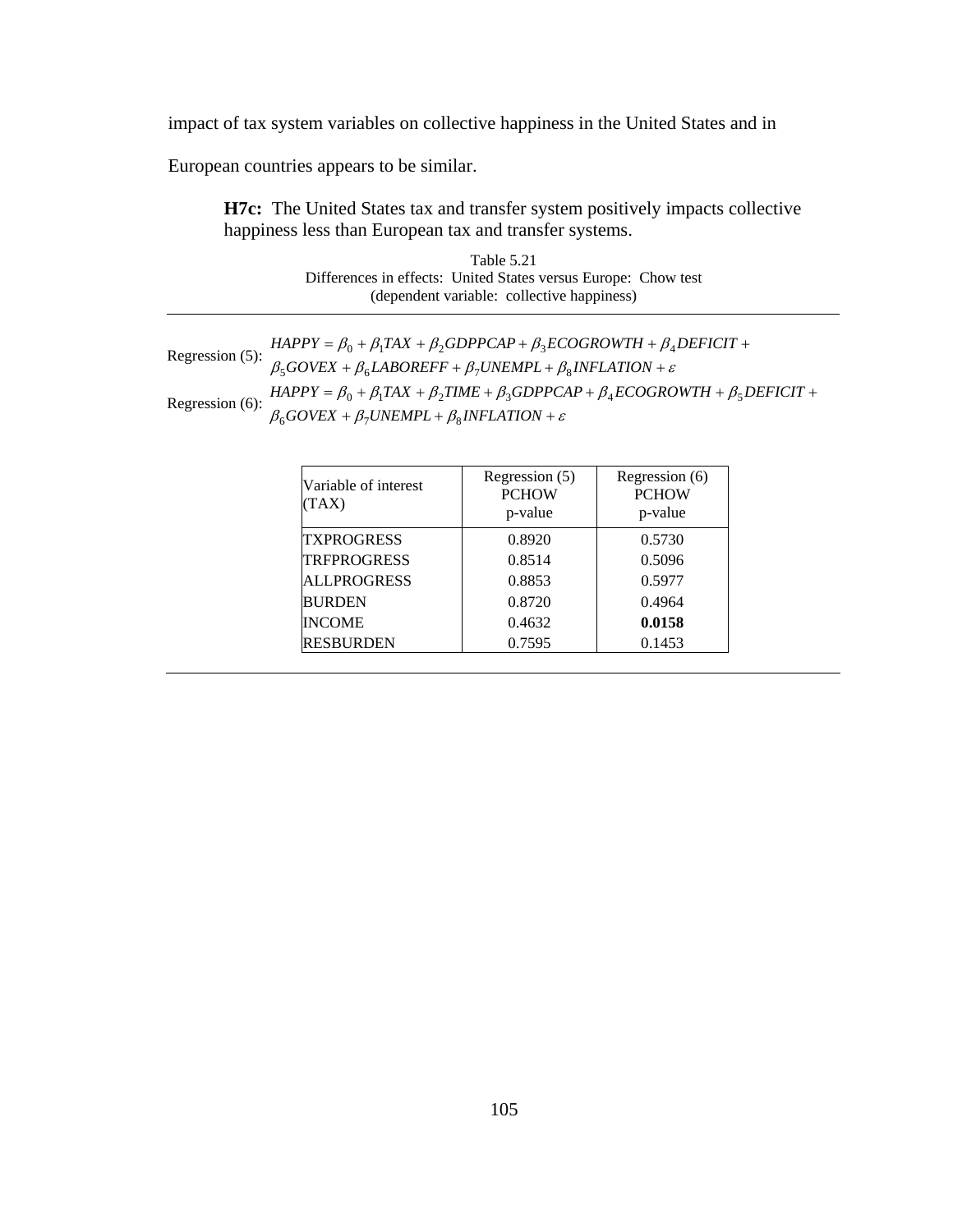## Table 5.22 Differences in effects: United States versus Europe: Regressions with dummy and interaction variables (dependent variable: collective happiness)

Part (a):

| Variable of interest<br>(TAX) |                    | <b>USA Dummy</b><br>$(1 = USA,$<br>$0 = EUROPE$ | Interaction<br>$(TAX * USA)$<br>Dummy) | Test for joint<br>significance<br>$(F-test)$ |
|-------------------------------|--------------------|-------------------------------------------------|----------------------------------------|----------------------------------------------|
| <b>TXPROGRESS</b>             | Parameter estimate | 0.3655                                          | $-3.6245$                              |                                              |
|                               | p-value            | 0.6212                                          | 0.6340                                 | 0.8742                                       |
| <b>TRFPROGRESS</b>            | Parameter estimate | $-0.4510$                                       | 3.6437                                 |                                              |
|                               | p-value            | 0.4508                                          | 0.4067                                 | 0.6548                                       |
| <b>ALLPROGRESS</b>            | Parameter estimate | $-0.5042$                                       | 2.4148                                 |                                              |
|                               | p-value            | 0.6597                                          | 0.6227                                 | 0.7653                                       |
| <b>BURDEN</b>                 | Parameter estimate | 1.0749                                          | $-3.7225$                              |                                              |
|                               | p-value            | 0.3122                                          | 0.3403                                 | 0.4859                                       |
| <b>INCOME</b>                 | Parameter estimate | 0.0497                                          | $-0.0210$                              |                                              |
|                               | p-value            | 0.8734                                          | 0.9759                                 | 0.5374                                       |
| <b>RESBURDEN</b>              | Parameter estimate | $-0.4190$                                       | 2.7321                                 |                                              |
|                               | p-value            | 0.8729                                          | 0.8763                                 | 0.9770                                       |

| Regression $(11)$ : | $HAPPY = \beta_0 + \beta_1 USA + \beta_2USA * TAX + \beta_3TAX + \beta_4 GDPPCAP + \beta_5 ECOGROWTH +$              |
|---------------------|----------------------------------------------------------------------------------------------------------------------|
|                     | $\beta_6$ DEFICIT + $\beta_7$ GOVEX + $\beta_8$ LABOREFF + $\beta_9$ UNEMPL + $\beta_{10}$ INFLATION + $\varepsilon$ |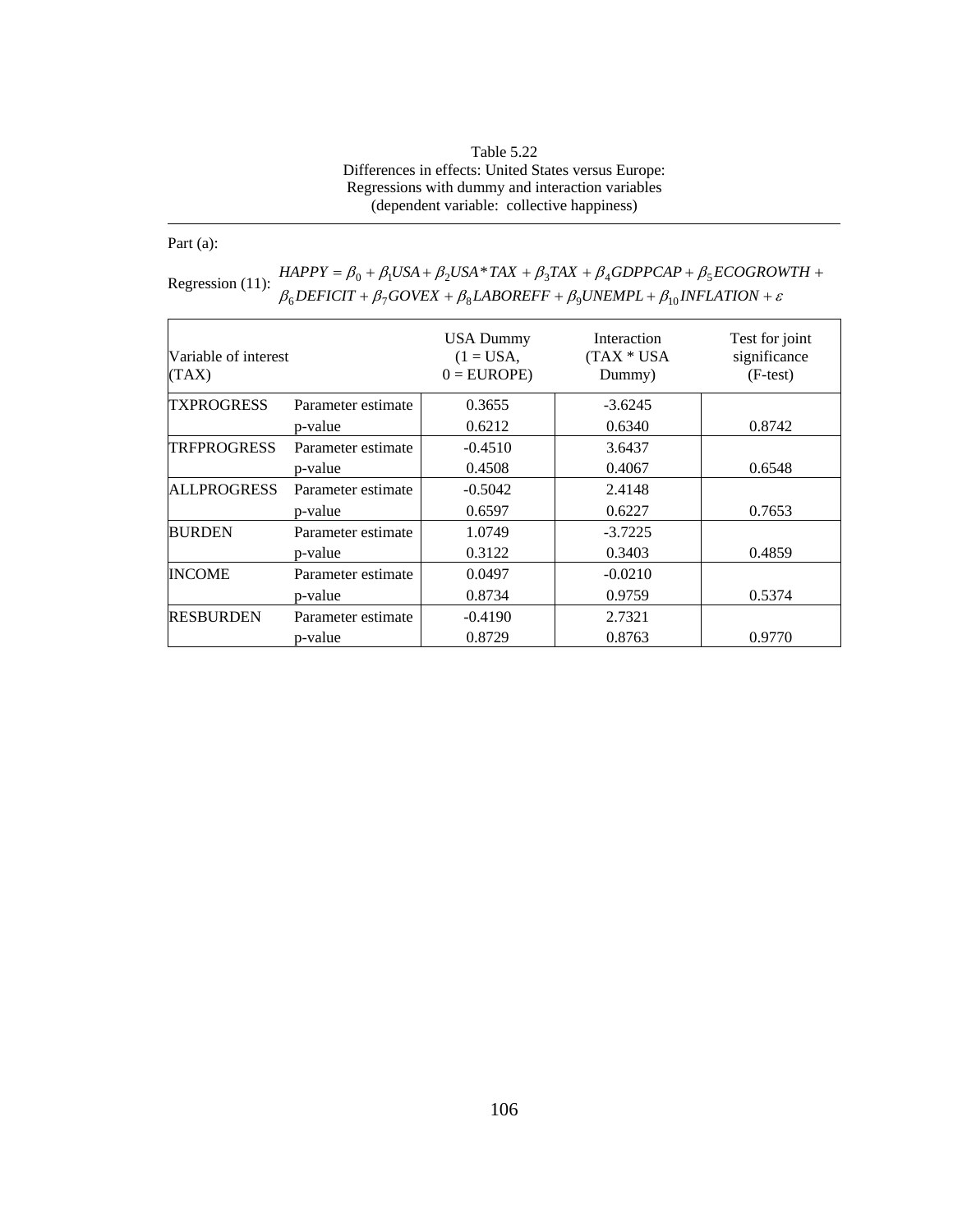Table 5.22 Continued

Part (b):

| Variable of interest<br>(TAX) |                    | <b>USA Dummy</b><br>$(1 = USA, 0 =$<br>EUROPE) | Interaction<br>$(TAX * USA)$<br>Dummy) | Test for joint<br>significance<br>$(F-test)$ |
|-------------------------------|--------------------|------------------------------------------------|----------------------------------------|----------------------------------------------|
| <b>TXPROGRESS</b>             | Parameter estimate | 0.1401                                         | $-1.9474$                              |                                              |
|                               | p-value            | 0.7536                                         | 0.6667                                 | 0.5910                                       |
| <b>TRFPROGRESS</b>            | Parameter estimate | $-0.3245$                                      | 2.8699                                 |                                              |
|                               | p-value            | 0.4833                                         | 0.4064                                 | 0.5865                                       |
| <b>ALLPROGRESS</b>            | Parameter estimate | $-0.1533$                                      | 0.8794                                 |                                              |
|                               | p-value            | 0.8334                                         | 0.7761                                 | 0.7309                                       |
| <b>BURDEN</b>                 | Parameter estimate | 1.2539                                         | $-4.3761$                              |                                              |
|                               | p-value            | 0.0557                                         | 0.0665                                 | 0.1185                                       |
| <b>INCOME</b>                 | Parameter estimate | 0.2835                                         | $-0.8828$                              |                                              |
|                               | p-value            | 0.5497                                         | 0.3886                                 | 0.0443                                       |
| <b>RESBURDEN</b>              | Parameter estimate | 0.3218                                         | $-2.8635$                              |                                              |
|                               | p-value            | 0.7309                                         | 0.6514                                 | 0.3798                                       |

Regression (12):  $B_6ECOGROWTH + \beta_7DEFCIT + \beta_8GOVEX + \beta_9UNEMPL + \beta_{10}INFLATION + \varepsilon$  $HAPPY = \beta_0 + \beta_1 USA + \beta_2USA * TAX + \beta_3 TAX + \beta_4 TIME + \beta_5 GDPPCAP +$ 

Hypotheses 7a, 7b, and 7c posit that the impact of tax system variables on income inequality, poverty, and collective happiness is greater in Europe than in the United States. In other words, the hypotheses are directional implying that in European countries – compared to the United States – a more negative relationship between tax system variables and income inequality and poverty and a more positive relationship between tax system variables and collective happiness exists. Table 5.23 informs about the direction of the difference in impact for the regression models where USA dummy and interaction variable were jointly significant. The coefficient of the USA dummy variable indicates the difference in intercept and the coefficient of the interaction term the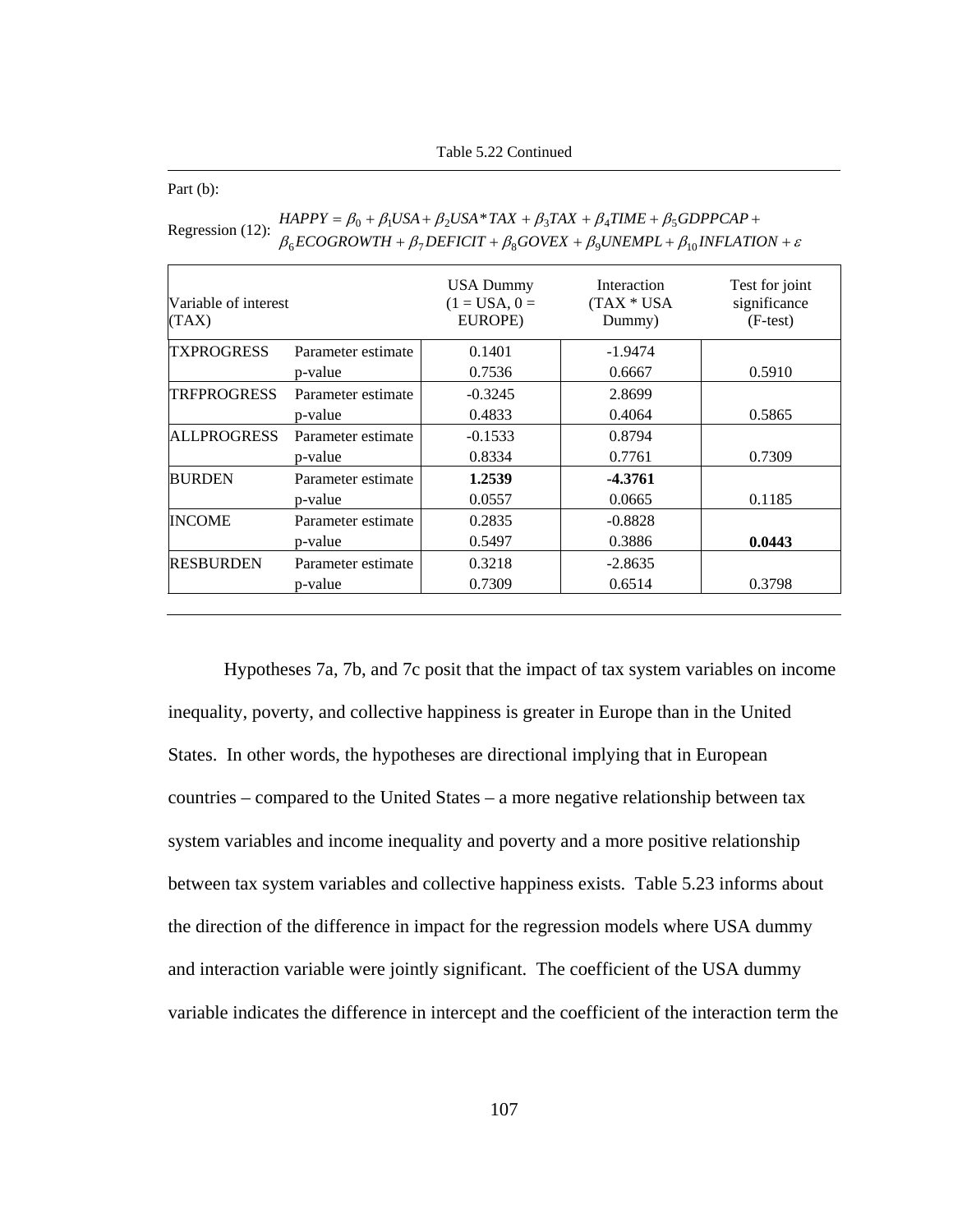difference in slope. The results indicate that the effect of tax progressivity (TXPROGRESS) on income inequality is either opposite (regression model (7)) or more negative (regression model (8)) in the United States than in Europe. The impact of overall tax burden (BURDEN) and residual tax burden (RESBURDEN) on income inequality also appears to be opposite in the United States than in Europe while the impact of income tax reliance (INCOME) seems to be more negative in the United States (regression (8)). Joint significance tests indicate that differences in impact of taxes on poverty and on collective happiness are present only for two and one tax system variable(s) respectively. The correlation between tax progressivity (TXPROGRESS) and poverty appears to be more negative in European countries than in the United States and the effect of income tax reliance (INCOME) on poverty and on collective happiness seems to be opposite.

| Table 5.23                                               |
|----------------------------------------------------------|
| Direction of differences in effects (parameter estimates |
| for USA dummy, interaction, and TAX variable)            |

| Independent          | USA dummy      | Interaction    | TAX variable | Interaction     |
|----------------------|----------------|----------------|--------------|-----------------|
| Variable: TAX        | (difference in | (difference in |              | variable and    |
|                      | intercept)     | slope)         |              | TAX variable    |
|                      |                |                |              | (Impact in USA) |
|                      |                |                |              |                 |
| Tax Progressivity    | $-0.0549$      | 2.5775         | $-1.2742$    | 1.3033          |
|                      |                |                |              |                 |
| Regression Model (8) |                |                |              |                 |
| Tax Progressivity    | 0.6769         | $-3.3616$      | $-2.3931$    | $-5.7546$       |
| Tax Burden           | $-1.7213$      | 6.5740         | $-1.9526$    | 4.6214          |
| Income Tax           | 0.2884         | $-0.0190$      | $-0.1072$    | $-0.1261$       |
| Residual Tax         |                |                |              |                 |
| <b>Burden</b>        | $-1.3373$      | 10.5076        | $-0.8195$    | 9.6881          |

Part (a): Dependent variable: income inequality

Regression Model (7)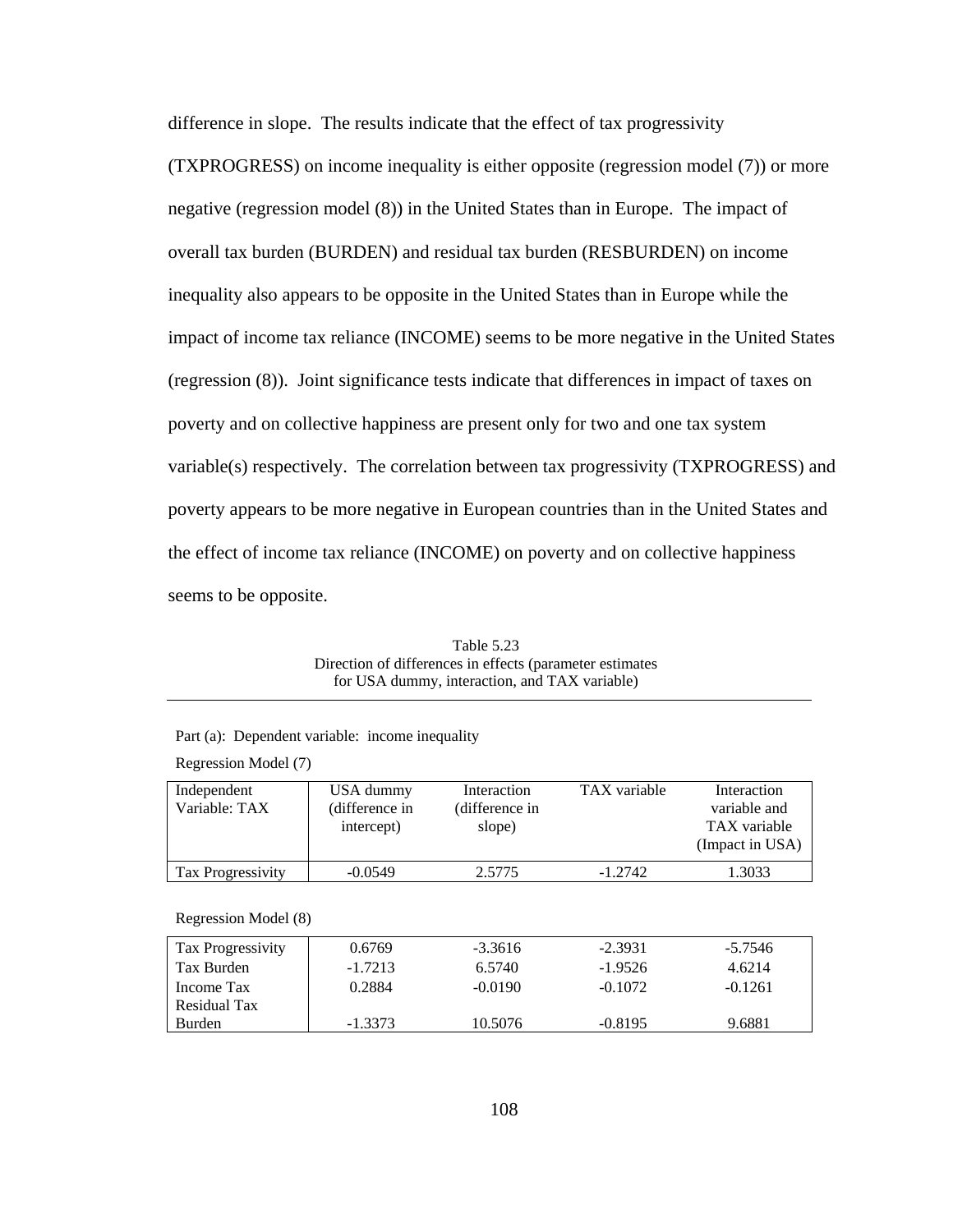Part (b): Dependent variable: poverty

Regression Model (10)

| Independent<br>Variable: TAX | USA dummy<br>(difference in<br>intercept) | Interaction<br>(difference in<br>slope) | TAX variable | Interaction<br>variable and<br>TAX variable<br>(Impact in USA) |
|------------------------------|-------------------------------------------|-----------------------------------------|--------------|----------------------------------------------------------------|
| Tax Progressivity            | 0.6488                                    | 2.8459                                  | $-5.3589$    | $-2.5130$                                                      |
| Income Tax                   | 2.1242                                    | $-2.9033$                               | 0.2147       | $-2.6886$                                                      |

Part (c): Dependent variable: collective happiness

Regression Model (12)

| Independent<br>Variable: TAX | USA dummy<br>(difference in | Interaction<br>(difference in | TAX variable | Interaction<br>variable and     |
|------------------------------|-----------------------------|-------------------------------|--------------|---------------------------------|
|                              | intercept)                  | slope)                        |              | TAX variable<br>(Impact in USA) |
| Income Tax                   | 0.2835                      | $-0.8828$                     | 0.5031       | $-0.3797$                       |
|                              |                             |                               |              |                                 |

The lack of significant results supporting hypothesis 7 despite the fact that the tax and transfer system in the United States is significantly different from European tax and transfer systems leads to the question if and how cross-continental comparisons are possible. Although all countries in the sample are developed "western" countries with similar economies important cultural differences exist. For example, attitudes toward state and government differ significantly across continents (Haller, 2002: 35–104), which implies a different attitude toward tax authority and taxes in general. Furthermore, different beliefs about the role of government most likely impact the difference in design of tax and transfer systems across continents.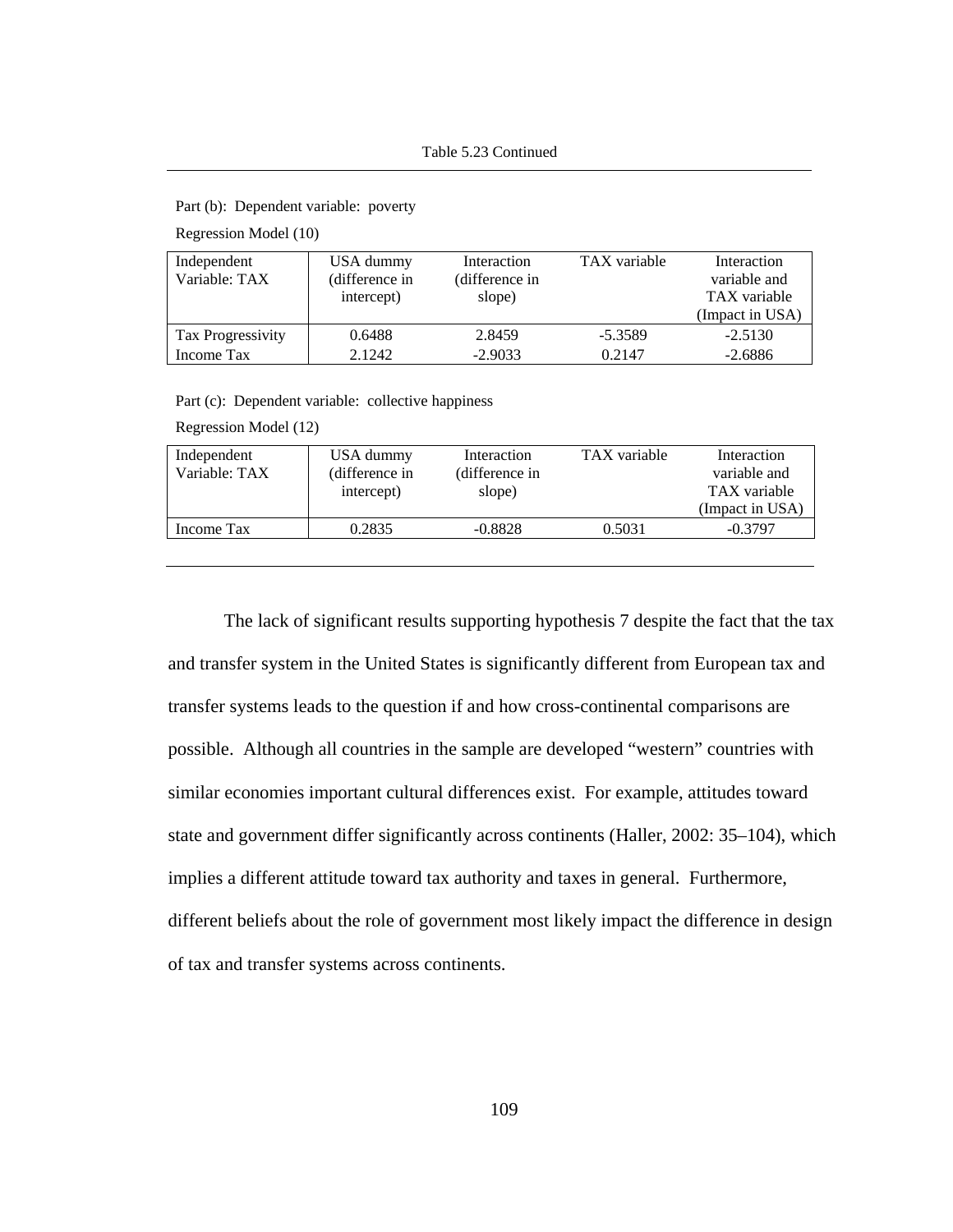## Control Variables

The following control variables are included in the regression models:

- GDP per capita (real GDP in U.S. dollars per capita),
- economic growth (annual change of real GDP in percent),
- budget surplus (deficit) (budget surplus (deficit) in percent of GDP),
- government expenditures (total government expenditures in percent of GDP),
- labor effort (average number of hours worked per worker in the workforce per year),
- unemployment (unemployment rate in percent), and
- inflation (annual change of the respective consumer price index in percent).

In general, GDP per capita is negatively associated with income inequality and poverty. The data suggest no correlation between GDP per capita and collective happiness. Economic growth, on the other hand, appears to be positively associated with collective happiness but not related to income inequality and poverty. The results further suggest no association between budget surplus (deficit) and income inequality, poverty as well as collective happiness.

As expected, overall government expenditures, the proxy for government welfare expenditures, is generally negatively related to income inequality and poverty. The data suggest no relationship between government expenditures and collective happiness. Labor effort and income inequality (collective happiness) appear to be positively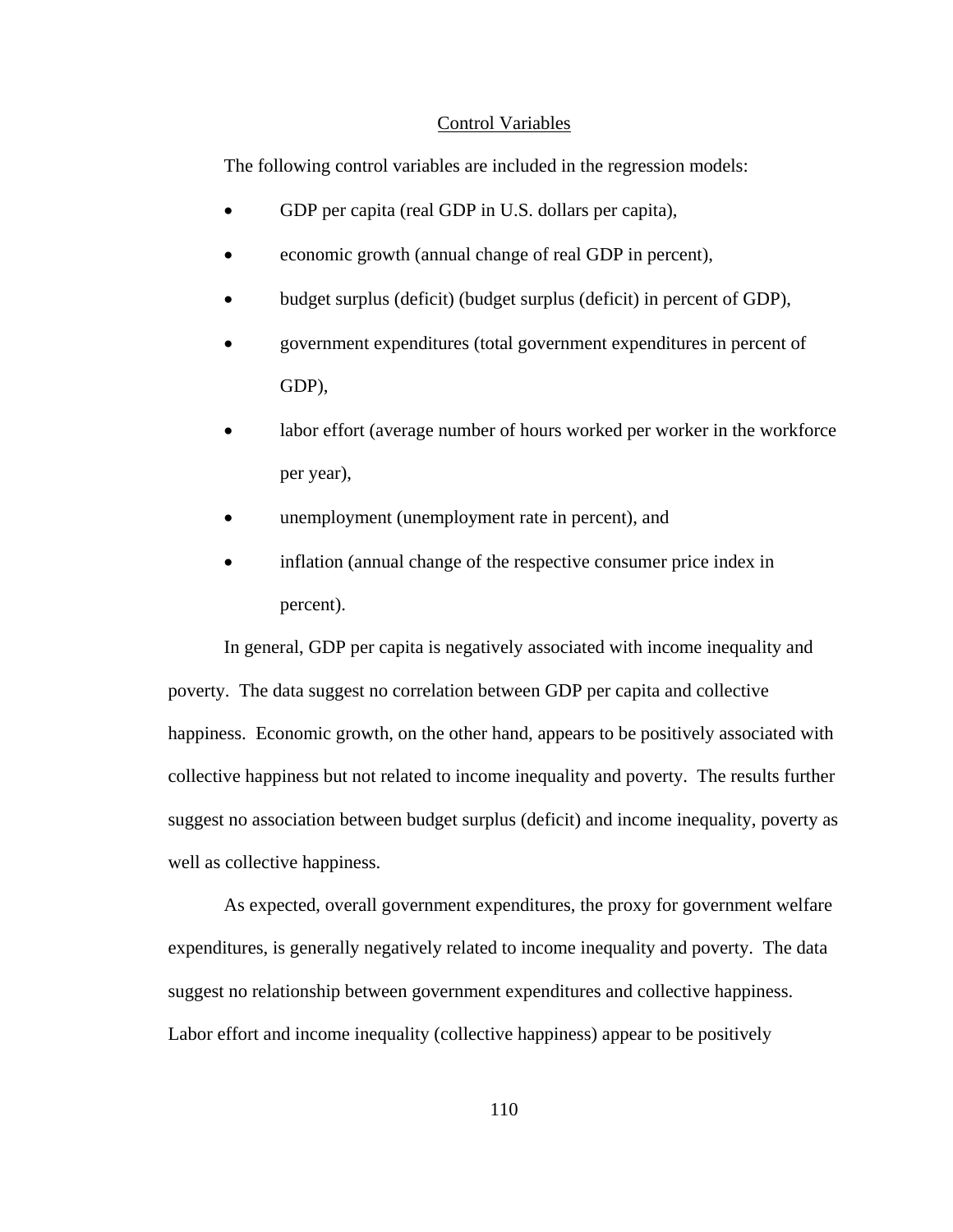(negatively) correlated. The regression results indicate no relationship between poverty and labor effort. Note that including labor effort in the regression analysis eliminates the data from the 1980s, thereby significantly reducing the number of observations in the already small sample. For that reason, each regression model is re-estimated excluding the labor effort control variable (regression models  $(2)$ ,  $(2a)$ ,  $(4)$ ,  $(4a)$ ,  $(6)$ ,  $(6a)$ ,  $(8)$ ,  $(10)$ , and (12)).

As expected, the association between unemployment and collective happiness is negative. On the other hand, surprisingly, unemployment rate and income inequality and poverty appear to be negatively correlated as well, suggesting that higher unemployment rates lead to lower income inequality and to lower poverty. This result is puzzling. Several explanations are possible. In this sample, countries with relatively high unemployment rates, such as Sweden, the Netherlands, Finland, Norway, France, and Denmark, also tend to have higher social welfare expenditures. In some countries, higher unemployment benefits, a type of government welfare expenditures, may provide incentives for people to remain unemployed until they are presented with better job opportunities. On the other hand, in countries with lower unemployment benefits people may accept jobs with substantially lower pay which could lead to an increase in poverty rates (and possibly inequality) while, at the same time, unemployment rates decrease. The proxy in the model for these types of social expenditures (i.e., overall government expenditures, GOVEX) is not optimal and therefore may be capturing only part of that phenomenon. Thus, some of the remaining effects of government welfare transfers on income inequality and poverty may be captured by the control variable for

111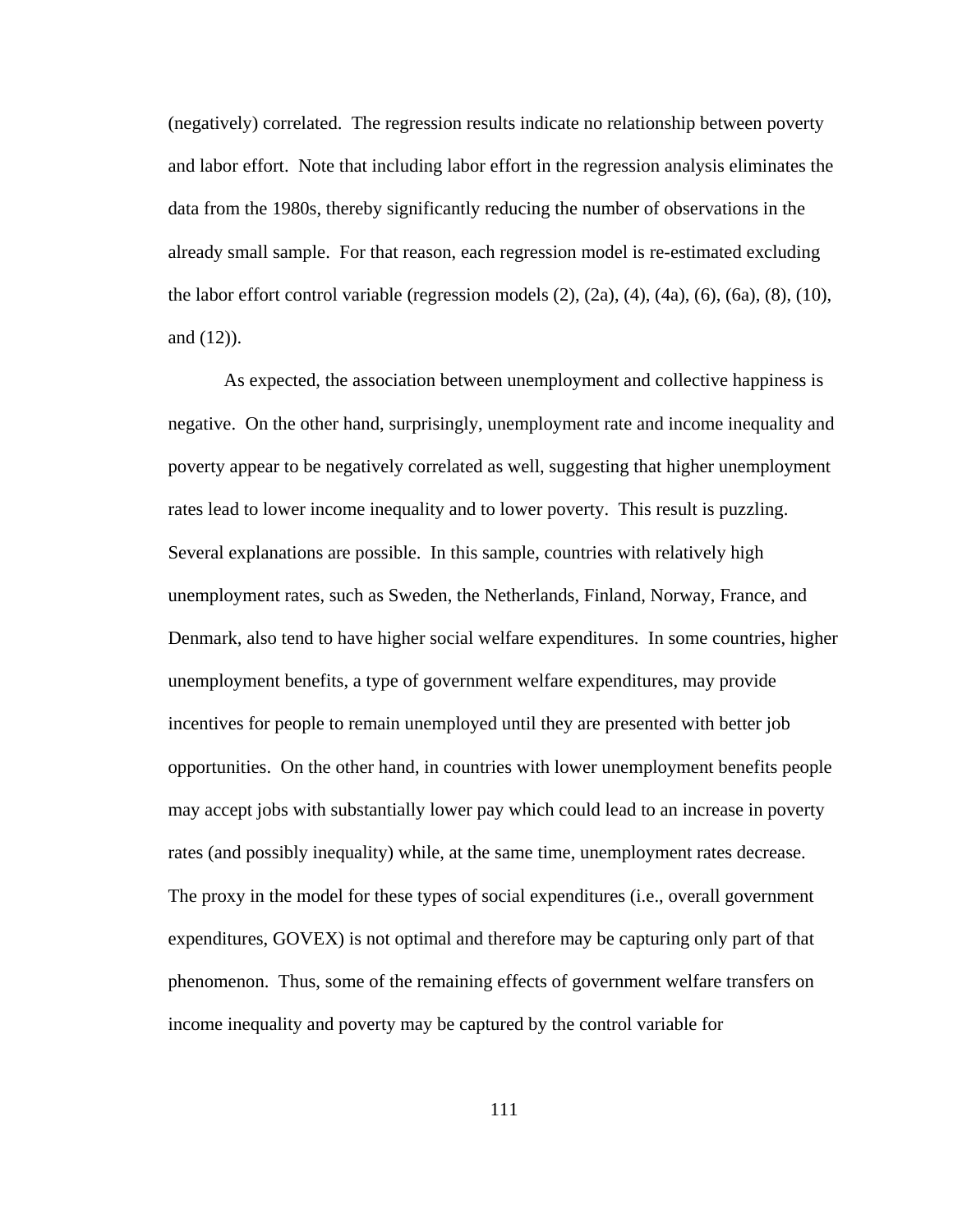unemployment. Another explanation is that measuring unemployment has traditionally been difficult.<sup>30</sup> It is likely that accuracy and composition of the unemployment measure varies among countries.<sup>31</sup> Further, cultural differences not captured in the model (e.g., differences in incentives to stay or not to stay in the workforce, such as absence/presence of a larger "underground" economy) could be responsible for some variation in unemployment rates.

Finally, the regression results indicate no association between inflation and income inequality, poverty, as well as collective happiness. The effects of time variables on income inequality, poverty, and collective happiness are discussed below.

Table 5.24 summarizes the results for each dependent and each control variable.

<sup>&</sup>lt;sup>30</sup> For example, http://en.wikipedia.org/wiki/unemployment; and http://www.bls.gov/cps/cps\_htgm.htm.

<sup>&</sup>lt;sup>31</sup> For example, Blanchard and Portugal (2001) found that although the official unemployment rate of the United States and of Portugal has been the same (at around 6.3 percent) for 15 years, average duration of unemployment in Portugal is about three times longer than in the United States indicating two very different labor markets. Blanchard, Olivier and Portugal, Pedro (2001). What Hides Behind an Unemployment Rate: Comparing Portuguese and U.S. Labor Markets. *The American Economic Review*, 91 (1): 187–207.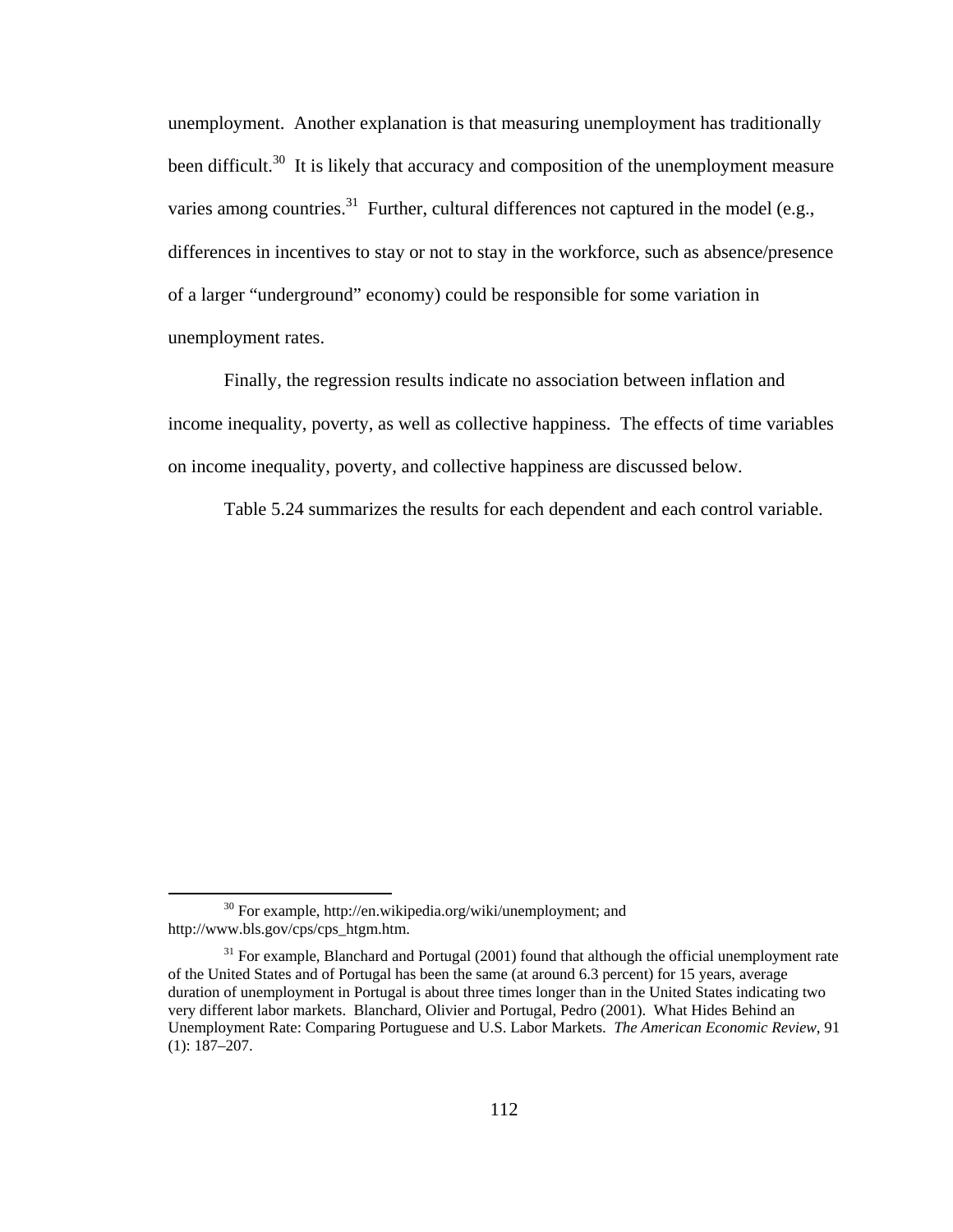|                     | Dependent Variable:             |                            |                               |  |  |
|---------------------|---------------------------------|----------------------------|-------------------------------|--|--|
|                     | Income inequality               | Poverty                    | Collective happiness          |  |  |
| LOG GDPPCAP         | Negative relationship           | Negative relationship      | No relationship               |  |  |
| <b>ECOGROWTH</b>    | No relationship                 | No relationship            | Positive relationship         |  |  |
| <b>DEFICIT</b>      | No relationship                 | No relationship            | No relationship               |  |  |
| <b>GOVEX</b>        | Negative relationship           | Some negative relationship | No relationship               |  |  |
| <b>LOG LABOREFF</b> | Positive relationship           | No relationship            | Some negative<br>relationship |  |  |
| UNEMPL              | Some negative                   | Negative relationship      | Negative relationship         |  |  |
| <b>INFLATION</b>    | relationship<br>No relationship | No relationship            | No relationship               |  |  |
|                     |                                 |                            |                               |  |  |

Table 5.24 Sign and significance of control variables

Sensitivity Analysis

To test for sensitivity of the analysis, the OLS regressions (1) through (6) are re-

estimated using none or only some of the control variables. Specifically, for each

dependent variable, the following regression models were examined:

- Explanatory variable(s): just the respective TAX variable (i.e., TXPROGRESS, TRFPROGRESS, ALLPROGRESS, BURDEN, INCOME, or RESBURDEN), no controls.
- Explanatory variable(s): the respective TAX variable and the time dummy variable (TIME) to test for potential time effects.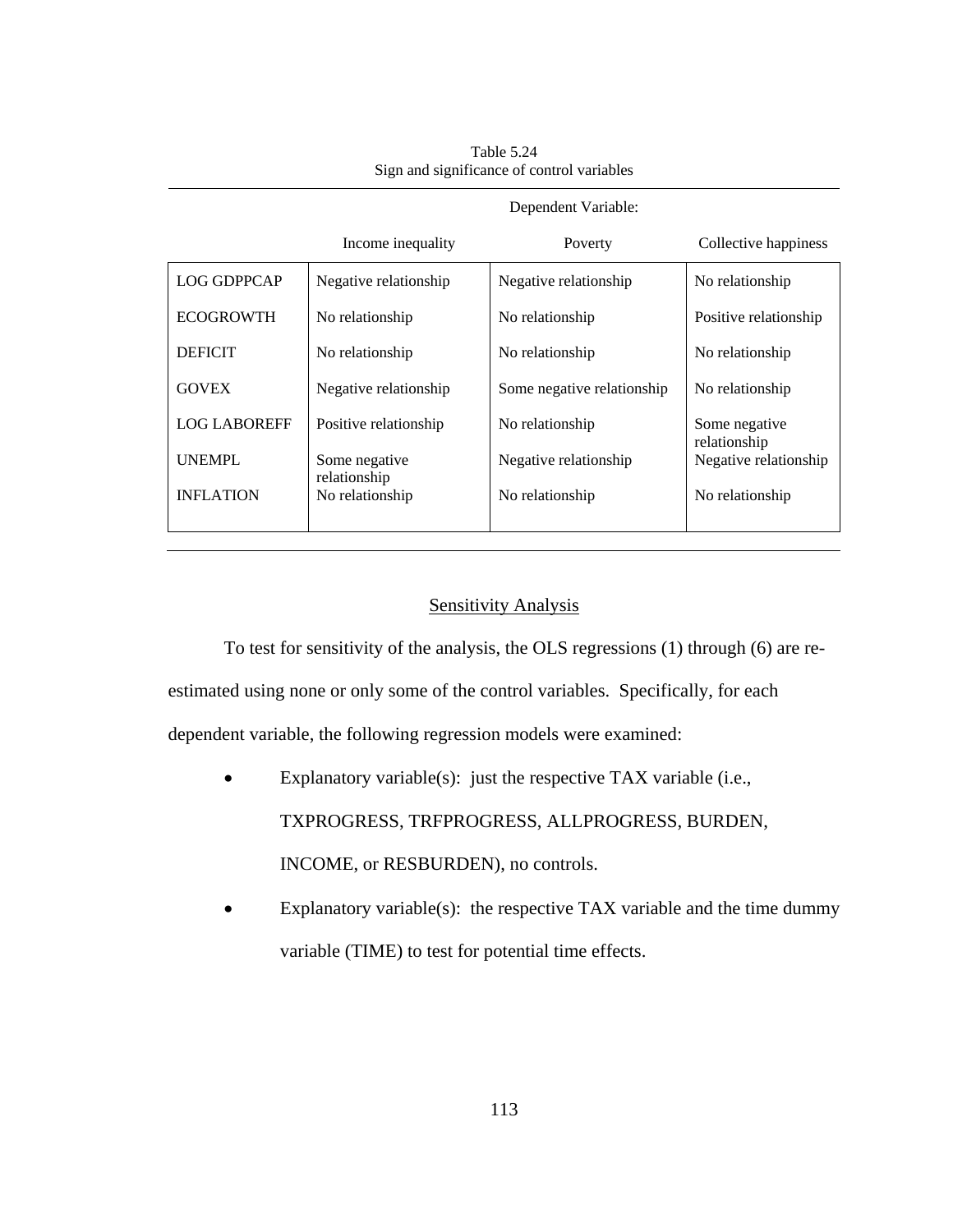- Explanatory variable(s): the respective TAX variable, the time dummy variable (TIME) and the control variable for economic growth (ECOGROWTH).
- Explanatory variable(s): the respective TAX variable, the time dummy variable (TIME) and the control variable for government expenditures (GOVEX).

Overall, the results hold. Stated differently, adding or removing control variables does not change sign or significance of the coefficients of most variables of interest (TAX variables) in the regression models. Table 5.25 summarizes the results.

| Table 5.25                                                |
|-----------------------------------------------------------|
| Analysis with no or only some control variables (summary) |

| r art (a). D'épéndem variable: médine méquant ;                                                                     |                                                                             |                                                                             |                                                                             |                                                                             |
|---------------------------------------------------------------------------------------------------------------------|-----------------------------------------------------------------------------|-----------------------------------------------------------------------------|-----------------------------------------------------------------------------|-----------------------------------------------------------------------------|
|                                                                                                                     |                                                                             | Regression model                                                            |                                                                             |                                                                             |
| Variable of<br>interest (TAX)                                                                                       | No control<br>variables added                                               | Add: TIME<br>dummy                                                          | Add: TIME<br>dummy and<br><b>ECOGROWTH</b>                                  | Add: TIME<br>dummy and<br><b>GOVEX</b>                                      |
| <b>TXPROGRESS</b><br><b>TRFPROGRESS</b><br><b>ALLPROGRESS</b><br><b>BURDEN</b><br><b>INCOME</b><br><b>RESBURDEN</b> | Negative<br>Negative<br>Negative<br>Negative<br>Not significant<br>Negative | Negative<br>Negative<br>Negative<br>Negative<br>Not significant<br>Negative | Negative<br>Negative<br>Negative<br>Negative<br>Not significant<br>Negative | Negative<br>Negative<br>Negative<br>Negative<br>Not significant<br>Negative |

Part (a): Dependent variable: income inequality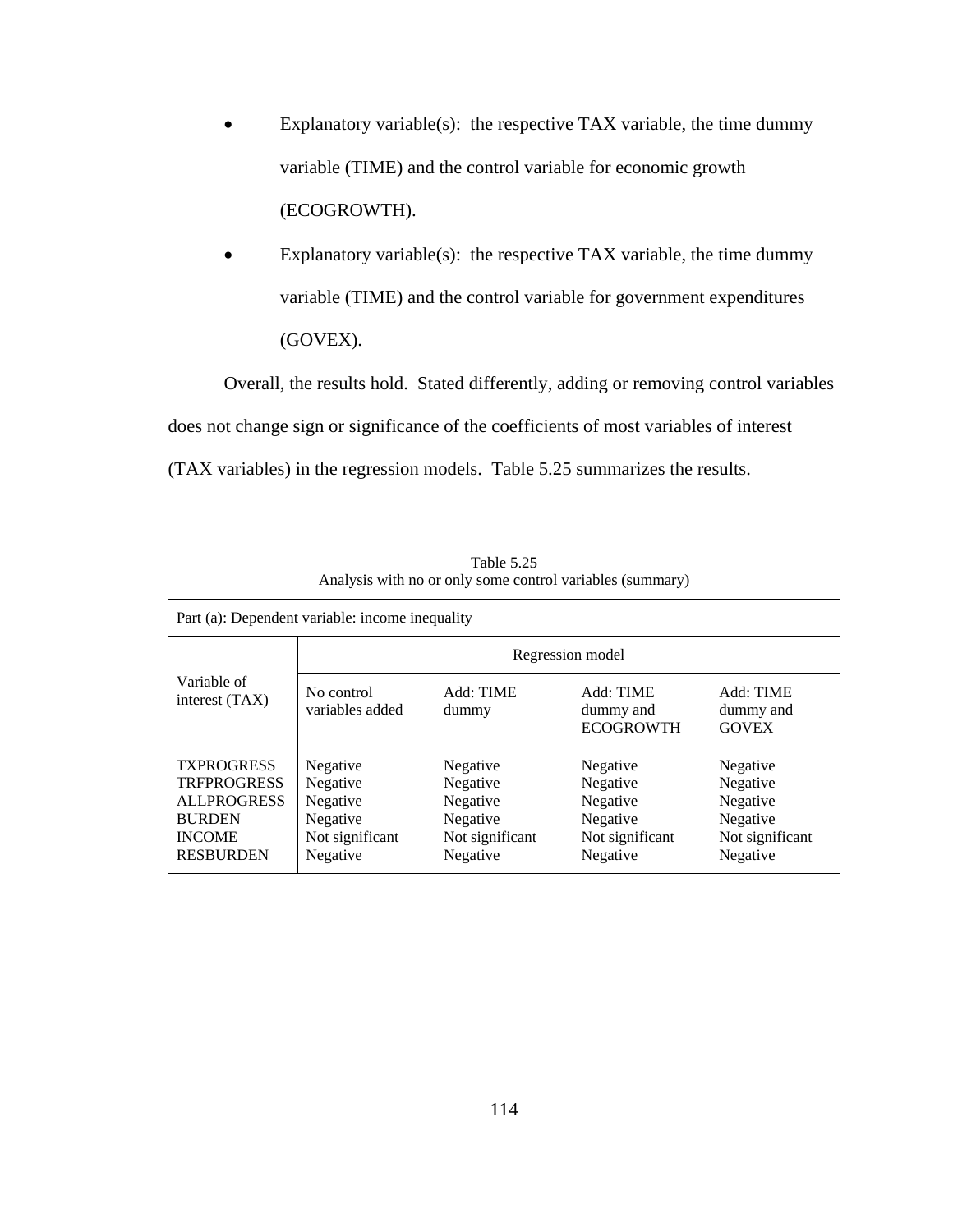Table 5.25 Continued

|                                                                                                                     |                                                                             | Regression model                                                            |                                                                             |                                                                             |
|---------------------------------------------------------------------------------------------------------------------|-----------------------------------------------------------------------------|-----------------------------------------------------------------------------|-----------------------------------------------------------------------------|-----------------------------------------------------------------------------|
| Variable of<br>interest (TAX)                                                                                       | No control<br>variables added                                               | Add: TIME<br>dummy                                                          | Add: TIME<br>dummy and<br><b>ECOGROWTH</b>                                  | Add: TIME<br>dummy and<br><b>GOVEX</b>                                      |
| <b>TXPROGRESS</b><br><b>TRFPROGRESS</b><br><b>ALLPROGRESS</b><br><b>BURDEN</b><br><b>INCOME</b><br><b>RESBURDEN</b> | Not significant<br>Negative<br>Negative<br>Negative<br>Positive<br>Negative | Not significant<br>Negative<br>Negative<br>Negative<br>Positive<br>Negative | Not significant<br>Negative<br>Negative<br>Negative<br>Positive<br>Negative | Not significant<br>Negative<br>Negative<br>Negative<br>Positive<br>Negative |

Part (b): Dependent variable: poverty

Part (c): Dependent variable: collective happiness

|                                                                                                                     | Regression model                                                                                        |                                                                                                         |                                                                                                         |                                                                                                  |
|---------------------------------------------------------------------------------------------------------------------|---------------------------------------------------------------------------------------------------------|---------------------------------------------------------------------------------------------------------|---------------------------------------------------------------------------------------------------------|--------------------------------------------------------------------------------------------------|
| Variable of<br>interest (TAX)                                                                                       | No control<br>variables added                                                                           | Add: TIME<br>dummy                                                                                      | Add: TIME<br>dummy and<br><b>ECOGROWTH</b>                                                              | Add: TIME<br>dummy and<br><b>GOVEX</b>                                                           |
| <b>TXPROGRESS</b><br><b>TRFPROGRESS</b><br><b>ALLPROGRESS</b><br><b>BURDEN</b><br><b>INCOME</b><br><b>RESBURDEN</b> | Not significant<br>Not significant<br>Not significant<br>Not significant<br>Positive<br>Not significant | Not significant<br>Not significant<br>Not significant<br>Not significant<br>Positive<br>Not significant | Not significant<br>Not significant<br>Not significant<br>Not significant<br>Positive<br>Not significant | Not significant<br>Not significant<br>Not significant<br>Positive<br>Positive<br>Not significant |

As stated above, adding a control variable for labor effort (LABOREFF) reduces the already small sample. To test how this affects the results, OLS regressions (1), (3), and (5) were re-estimated for the same sample (i.e., the years 1990 through 2000) excluding the labor effort control variable (regression models (1c), (3c), and (5c)). The results (summarized in Table 5.26) indicate that, in general, for income inequality and poverty the relationship between variable of interest and dependent variable is not affected by the labor effort control variable. In the case of collective happiness including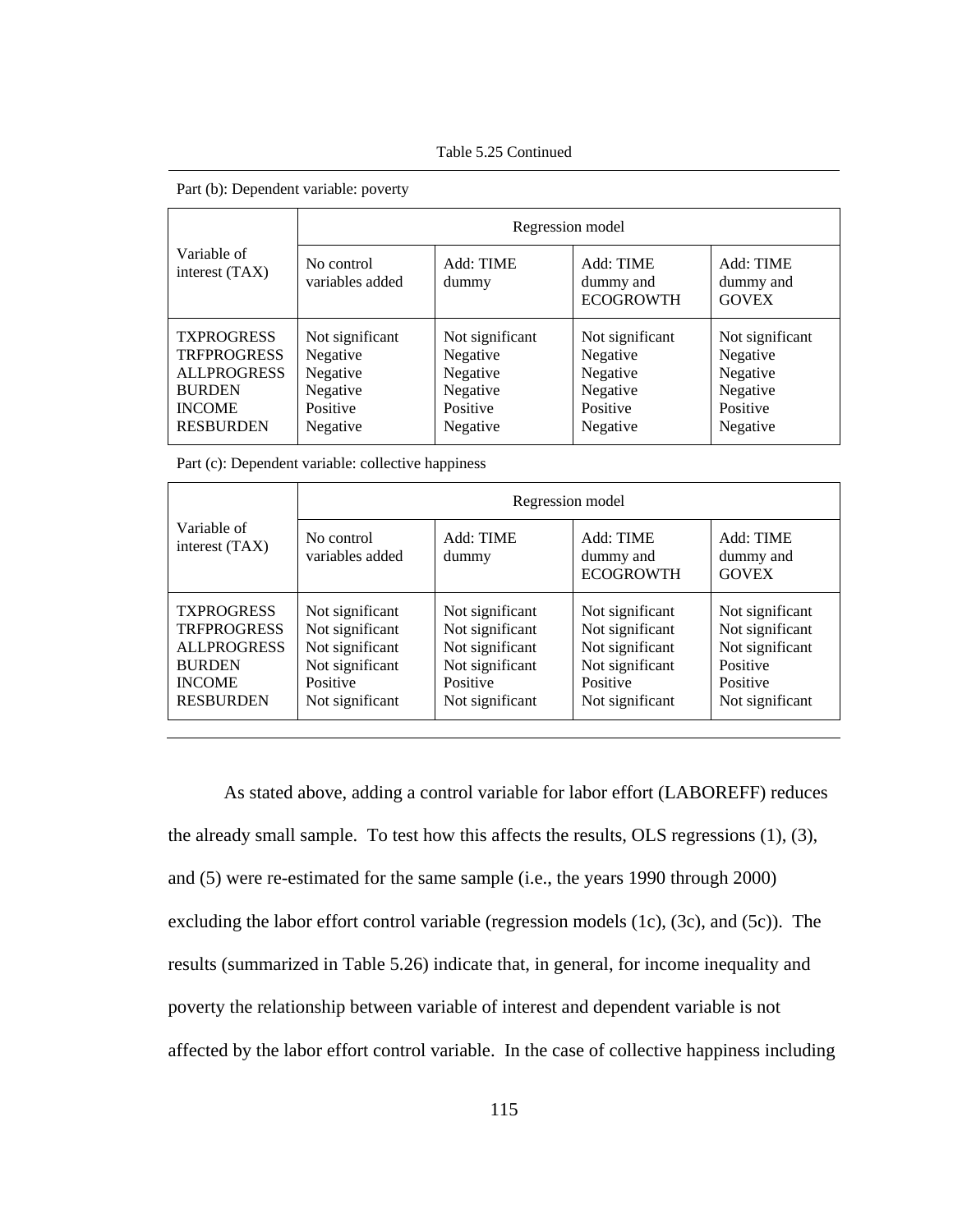labor effort does change the results. Recall that happiness data are only available for nine countries in the sample. The reason for the inconsistencies of the results could, therefore, be related to the very small sample rather than to the effect of labor effort on collective happiness. This indicates that the results of regression model (5) should be interpreted with caution.

Table 5.26 Effects of the labor effort control variable (years 1990 through 2000)

|  |  |  | Part (a): Dependent variable: income inequality |
|--|--|--|-------------------------------------------------|
|  |  |  |                                                 |

|                               | Regression model:                                                   |                                                                                   |
|-------------------------------|---------------------------------------------------------------------|-----------------------------------------------------------------------------------|
| Variable of interest<br>(TAX) | All controls except for TIME dummy<br>variables (regression $(1)$ ) | All controls except for LABOREFF<br>and TIME dummy variables<br>(regression (1c)) |
| <b>TXPROGRESS</b>             | Not significant                                                     | Not significant                                                                   |
| <b>TRFPROGRESS</b>            | Negative                                                            | Negative                                                                          |
| <b>ALLPROGRESS</b>            | Negative                                                            | Negative                                                                          |
| <b>BURDEN</b>                 | Negative                                                            | Negative                                                                          |
| <b>INCOME</b>                 | Not significant                                                     | Not significant                                                                   |
| <b>RESBURDEN</b>              | Not significant                                                     | Negative                                                                          |

Part (b): Dependent variable: poverty

|                               | Regression model:                                                   |                                                                                   |  |
|-------------------------------|---------------------------------------------------------------------|-----------------------------------------------------------------------------------|--|
| Variable of interest<br>(TAX) | All controls except for TIME dummy<br>variables (regression $(3)$ ) | All controls except for LABOREFF<br>and TIME dummy variables<br>(regression (3c)) |  |
| <b>TXPROGRESS</b>             | Not significant                                                     | Not significant                                                                   |  |
| <b>TRFPROGRESS</b>            | Negative                                                            | Negative                                                                          |  |
| <b>ALLPROGRESS</b>            | Negative                                                            | Negative                                                                          |  |
| <b>BURDEN</b>                 | Negative                                                            | Negative                                                                          |  |
| <b>INCOME</b>                 | Not significant                                                     | Positive                                                                          |  |
| <b>RESBURDEN</b>              | Negative                                                            | Negative                                                                          |  |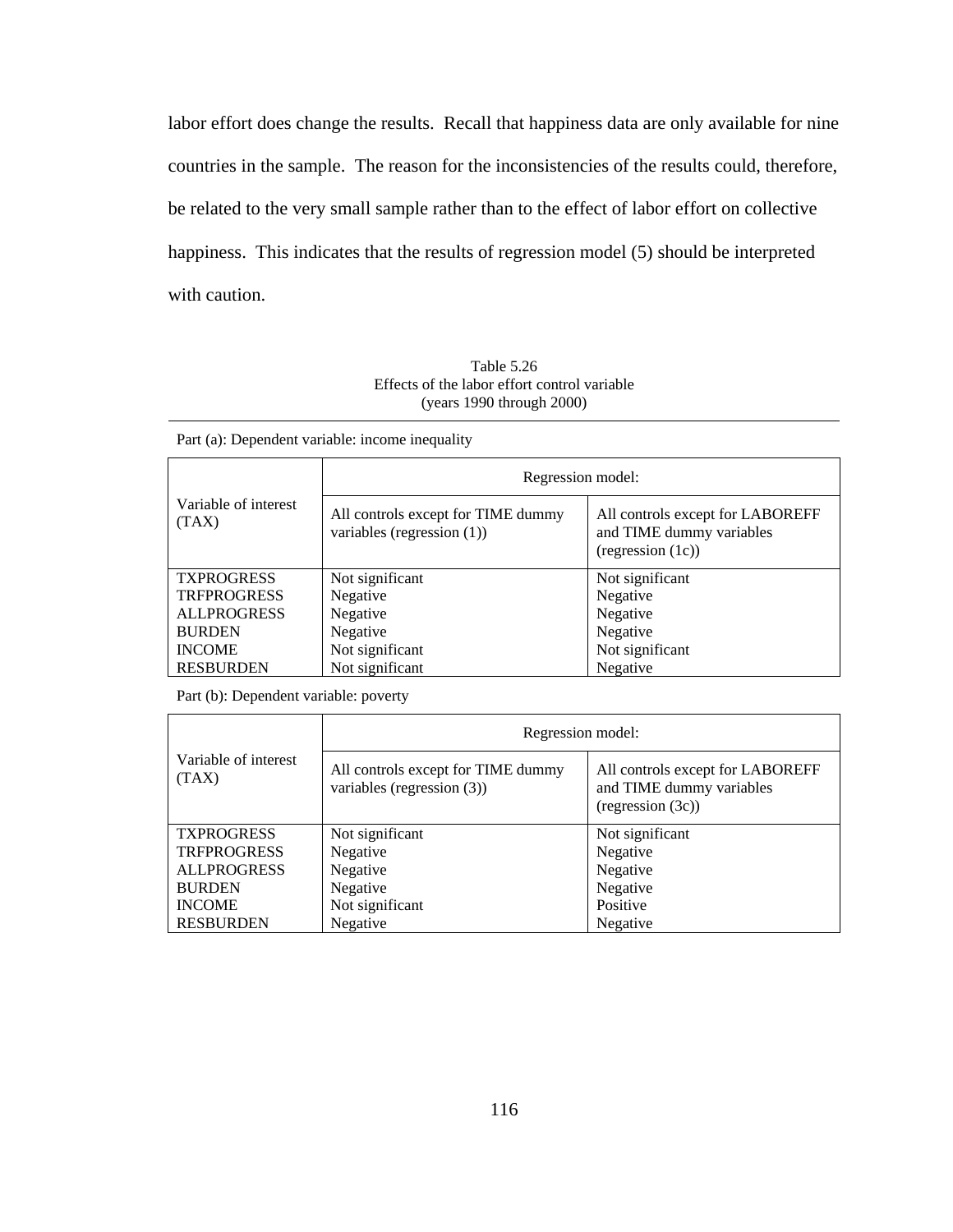Table 5.26 Continued

|                               | Regression model:                                                   |                                                                                   |  |
|-------------------------------|---------------------------------------------------------------------|-----------------------------------------------------------------------------------|--|
| Variable of interest<br>(TAX) | All controls except for TIME dummy<br>variables (regression $(5)$ ) | All controls except for LABOREFF<br>and TIME dummy variables<br>(regression (5c)) |  |
| <b>TXPROGRESS</b>             | Not significant                                                     | Not significant                                                                   |  |
| <b>TRFPROGRESS</b>            | Not significant                                                     | Positive                                                                          |  |
| <b>ALLPROGRESS</b>            | Not significant                                                     | Positive                                                                          |  |
| <b>BURDEN</b>                 | Not significant                                                     | Positive                                                                          |  |
| <b>INCOME</b>                 | Positive                                                            | Not significant                                                                   |  |
| <b>RESBURDEN</b>              | Negative                                                            | Not significant                                                                   |  |

| Part (c): Dependent variable: collective happiness |  |  |  |  |  |
|----------------------------------------------------|--|--|--|--|--|
|----------------------------------------------------|--|--|--|--|--|

Several time variables were included in the model to test for potential time effects. Including one time dummy variable for the 1990s indicates higher income inequality in the 1990s than in the 1980s. In the case of poverty and collective happiness, the time dummy variable is not significant, implying that there is no time effect. To test for sensitivity, alternate time dummy variables were included in the regression models (regression models (1b) through (6b)). The time variables are defined as follows:

- TIME85 Dummy variable, equaling one for the years 1985 through 1989 and zero otherwise.
- TIME90 Dummy variable equaling one for the years 1990 through 1994 and zero otherwise.
- TIME95 Dummy variable equaling one for the years 1995 through 2000 and zero otherwise.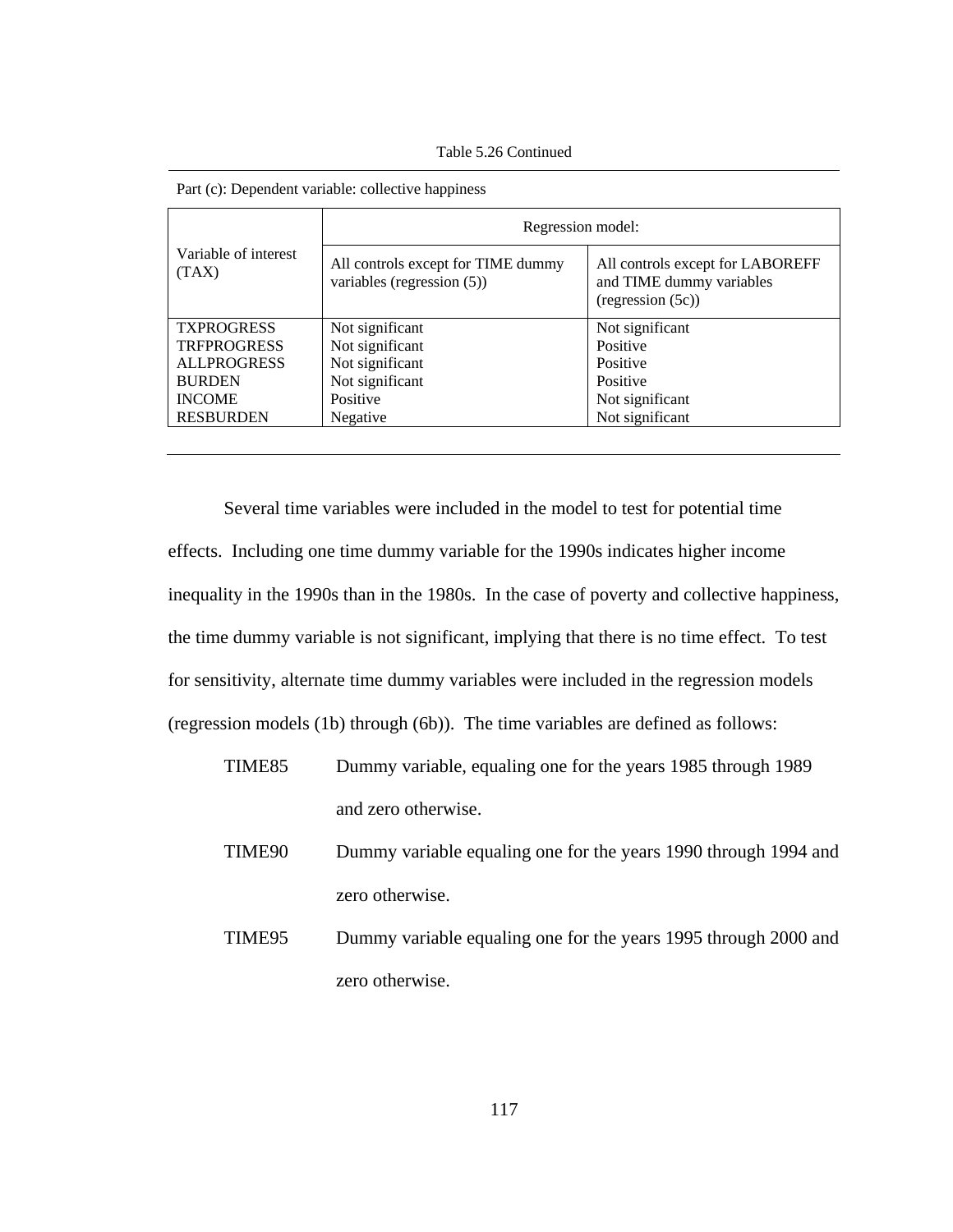Table 5.27 shows that, in general, including more time dummy variables does not change sign or significance of the variables of interest (TAX variables). Moreover, additional time dummies confirm the positive time trend in the case of income inequality and the absence of a time trend for poverty and collective happiness. Table 5.28 summarizes the time effects.

Table 5.27 Time effects

Part (a): Dependent variable: income inequality

| $(1)$ :  | $INEQ = \beta_0 + \beta_1 TAX + \beta_2 GDPPCAP + \beta_3 ECOGROWTH + \beta_4 DEFICIT +$<br>$\beta_5 GOVEX + \beta_6 LABOREFF + \beta_7 UNEMPL + \beta_8 INFLATION + \varepsilon$                            |
|----------|--------------------------------------------------------------------------------------------------------------------------------------------------------------------------------------------------------------|
| $(1b)$ : | $INEQ = \beta_0 + \beta_1 TAX + \beta_2 TIME95 + \beta_3 GDPPCAP + \beta_4 ECOGROWTH +$<br>$\beta_5$ DEFICIT + $\beta_6$ GOVEX + $\beta_7$ LABOREFF + $\beta_8$ UNEMPL + $\beta_9$ INFLATION + $\varepsilon$ |
|          | $\theta$ $\theta$ $TAV$ $\theta$ $TIMF$ $\theta$ $CDDDCAD$ $\theta$ $DCOCDOWTTU$                                                                                                                             |

- (2):  $\beta_5$  *DEFICIT* +  $\beta_6$  *GOVEX* +  $\beta_7$  *UNEMPL* +  $\beta_8$  *INFLATION* +  $\varepsilon$  $INEQ = \beta_0 + \beta_1 TAX + \beta_2 TIME + \beta_3 GDPPCAP + \beta_4 ECOGROWTH +$
- (2b):  $\beta_6 ECOGROWTH + \beta_7 DEFICIT + \beta_8 GOVEX + \beta_9 UNEMPL + \beta_{10} INFLATION + \varepsilon$  $INEQ = \beta_0 + \beta_1 TAX + \beta_2 TIME85 + \beta_3 TIME90 + \beta_4 TIME95 + \beta_5 GDPPCAP +$

|                                                                                                                     |                                                                                           | Regression model:                                                                         |                                                                             |                                                                             |
|---------------------------------------------------------------------------------------------------------------------|-------------------------------------------------------------------------------------------|-------------------------------------------------------------------------------------------|-----------------------------------------------------------------------------|-----------------------------------------------------------------------------|
| Variable of interest<br>(TAX)                                                                                       | (1)                                                                                       | (1b)                                                                                      | (2)                                                                         | (2b)                                                                        |
| <b>TXPROGRESS</b><br><b>TRFPROGRESS</b><br><b>ALLPROGRESS</b><br><b>BURDEN</b><br><b>INCOME</b><br><b>RESBURDEN</b> | Not significant<br>Negative<br>Negative<br>Negative<br>Not significant<br>Not significant | Not significant<br>Negative<br>Negative<br>Negative<br>Not significant<br>Not significant | Negative<br>Negative<br>Negative<br>Negative<br>Not significant<br>Negative | Negative<br>Negative<br>Negative<br>Negative<br>Not significant<br>Negative |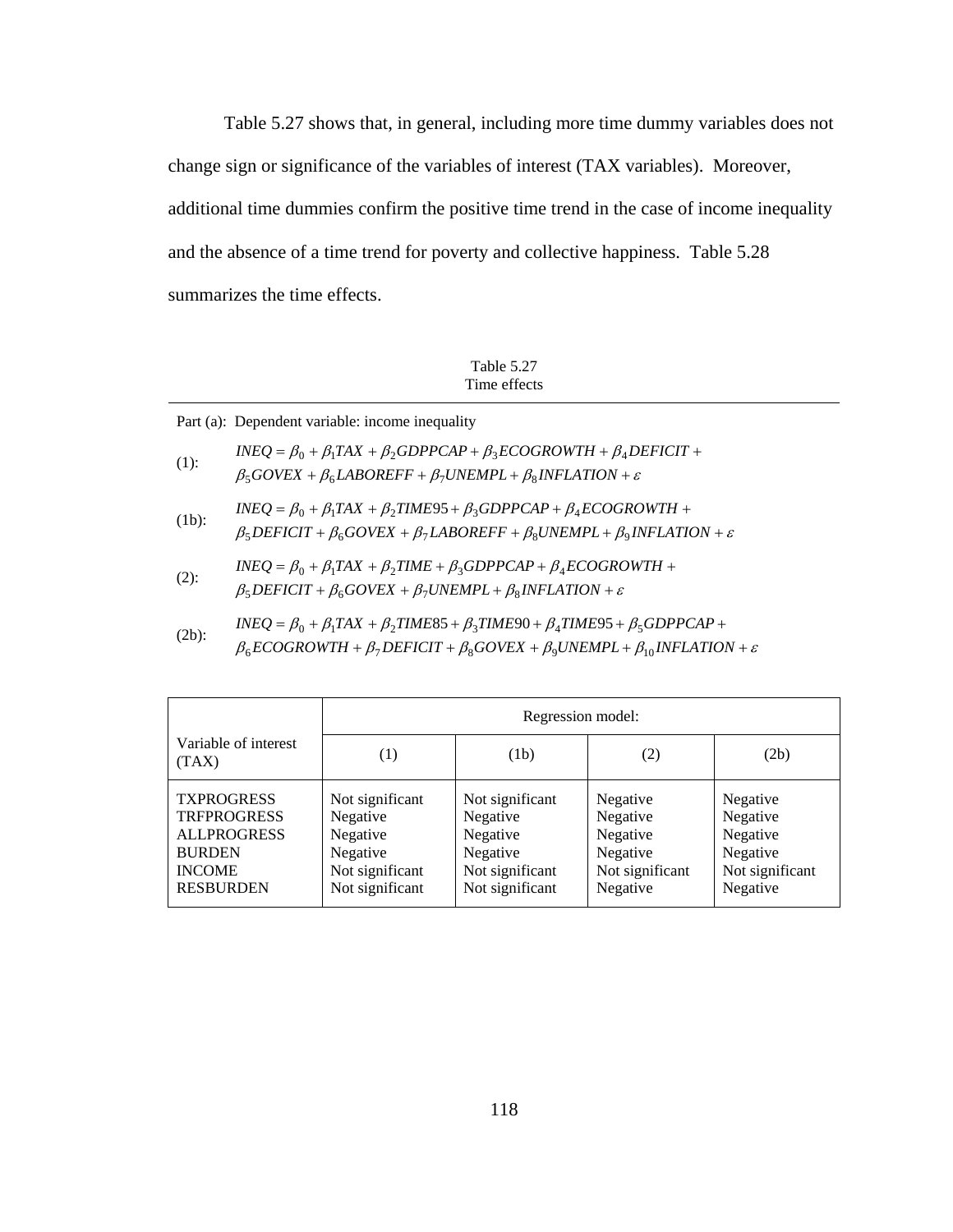|          | Part (b): Dependent variable: poverty                                                                                                                                                                             |
|----------|-------------------------------------------------------------------------------------------------------------------------------------------------------------------------------------------------------------------|
| $(3)$ :  | $POV = \beta_0 + \beta_1 TAX + \beta_2 GDPPCAP + \beta_3 ECOGROWTH + \beta_4 DEFICIT +$<br>$\beta_5 GOVEX + \beta_6 LABOREFF + \beta_7 UNEMPL + \beta_8 INFLATION + \varepsilon$                                  |
| $(3b)$ : | $POV = \beta_0 + \beta_1 TAX + \beta_2 TIME95 + \beta_3 GDPPCAP + \beta_4 ECOGROWTH +$<br>$\beta_5$ DEFICIT + $\beta_6$ GOVEX + $\beta_7$ LABOREFF + $\beta_8$ UNEMPL + $\beta_9$ INFLATION + $\varepsilon$       |
| $(4)$ :  | $POV = \beta_0 + \beta_1 TAX + \beta_2 TIME + \beta_3 GDPPCAP + \beta_4 ECOGROWTH +$<br>$\beta_5$ DEFICIT + $\beta_6$ GOVEX + $\beta_7$ UNEMPL + $\beta_8$ INFLATION + $\varepsilon$                              |
| $(4b)$ : | $POV = \beta_0 + \beta_1 TAX + \beta_2 TIME85 + \beta_3 TIME90 + \beta_4 TIME95 + \beta_5 GDPPCAP +$<br>$\beta_6ECOGROWTH + \beta_7DEFICIT + \beta_8 GOVEX + \beta_9 UNEMPL + \beta_{10} INFLATION + \varepsilon$ |

|                                                                                                                     | Regression model:                                                                  |                                                                                    |                                                                             |                                                                             |  |  |
|---------------------------------------------------------------------------------------------------------------------|------------------------------------------------------------------------------------|------------------------------------------------------------------------------------|-----------------------------------------------------------------------------|-----------------------------------------------------------------------------|--|--|
| Variable of interest<br>(TAX)                                                                                       | (3)                                                                                | (3b)                                                                               | (4)                                                                         | (4b)                                                                        |  |  |
| <b>TXPROGRESS</b><br><b>TRFPROGRESS</b><br><b>ALLPROGRESS</b><br><b>BURDEN</b><br><b>INCOME</b><br><b>RESBURDEN</b> | Not significant<br>Negative<br>Negative<br>Negative<br>Not significant<br>Negative | Not significant<br>Negative<br>Negative<br>Negative<br>Not significant<br>Negative | Not significant<br>Negative<br>Negative<br>Negative<br>Positive<br>Negative | Not significant<br>Negative<br>Negative<br>Negative<br>Positive<br>Negative |  |  |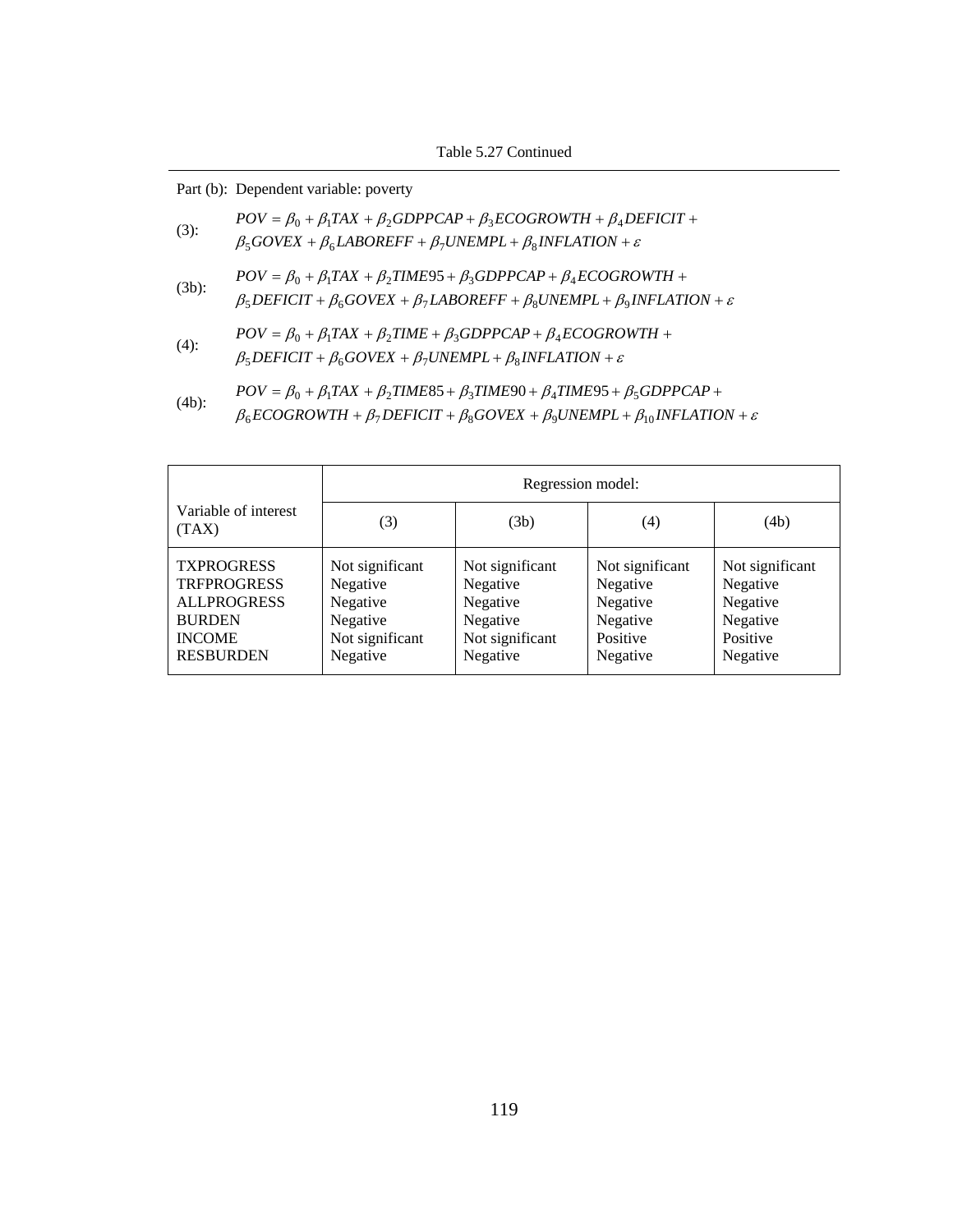|          | Part (c): Dependent variable: collective happiness                                                                                                                                                                  |
|----------|---------------------------------------------------------------------------------------------------------------------------------------------------------------------------------------------------------------------|
| $(5)$ :  | $HAPPY = \beta_0 + \beta_1 TAX + \beta_2 GDPPCAP + \beta_3 ECOGROWTH + \beta_4 DEFICIT +$<br>$\beta_5 GOVEX + \beta_6 LABOREFF + \beta_7 UNEMPL + \beta_8 INFLATION + \varepsilon$                                  |
| $(5b)$ : | $HAPPY = \beta_0 + \beta_1 TAX + \beta_2 TIME95 + \beta_3 GDPPCAP + \beta_4 ECOGROWTH +$<br>$\beta_5$ DEFICIT + $\beta_6$ GOVEX + $\beta_7$ LABOREFF + $\beta_8$ UNEMPL + $\beta_9$ INFLATION + $\varepsilon$       |
| $(6)$ :  | $HAPPY = \beta_0 + \beta_1 TAX + \beta_2 TIME + \beta_3 GDPPCAP + \beta_4 ECOGROWTH +$<br>$\beta_5$ DEFICIT + $\beta_6$ GOVEX + $\beta_7$ UNEMPL + $\beta_8$ INFLATION + $\varepsilon$                              |
| $(6b)$ : | $HAPPY = \beta_0 + \beta_1 TAX + \beta_2 TIME85 + \beta_3 TIME90 + \beta_4 TIME95 + \beta_5 GDPPCAP +$<br>$\beta_6ECOGROWTH + \beta_7DEFICIT + \beta_8 GOVEX + \beta_9 UNEMPL + \beta_{10} INFLATION + \varepsilon$ |

|                                                                                                                     | Regression model:                                                                                |                                                                                           |                                                                                           |                                                                                           |  |
|---------------------------------------------------------------------------------------------------------------------|--------------------------------------------------------------------------------------------------|-------------------------------------------------------------------------------------------|-------------------------------------------------------------------------------------------|-------------------------------------------------------------------------------------------|--|
| Variable of interest<br>(TAX)                                                                                       | (5)                                                                                              | (5b)                                                                                      | (6)                                                                                       | (6b)                                                                                      |  |
| <b>TXPROGRESS</b><br><b>TRFPROGRESS</b><br><b>ALLPROGRESS</b><br><b>BURDEN</b><br><b>INCOME</b><br><b>RESBURDEN</b> | Not significant<br>Not significant<br>Not significant<br>Not significant<br>Positive<br>Negative | Not significant<br>Not significant<br>Not significant<br>Positive<br>Positive<br>Negative | Not significant<br>Not significant<br>Positive<br>Positive<br>Positive<br>Not significant | Not significant<br>Not significant<br>Positive<br>Positive<br>Positive<br>Not significant |  |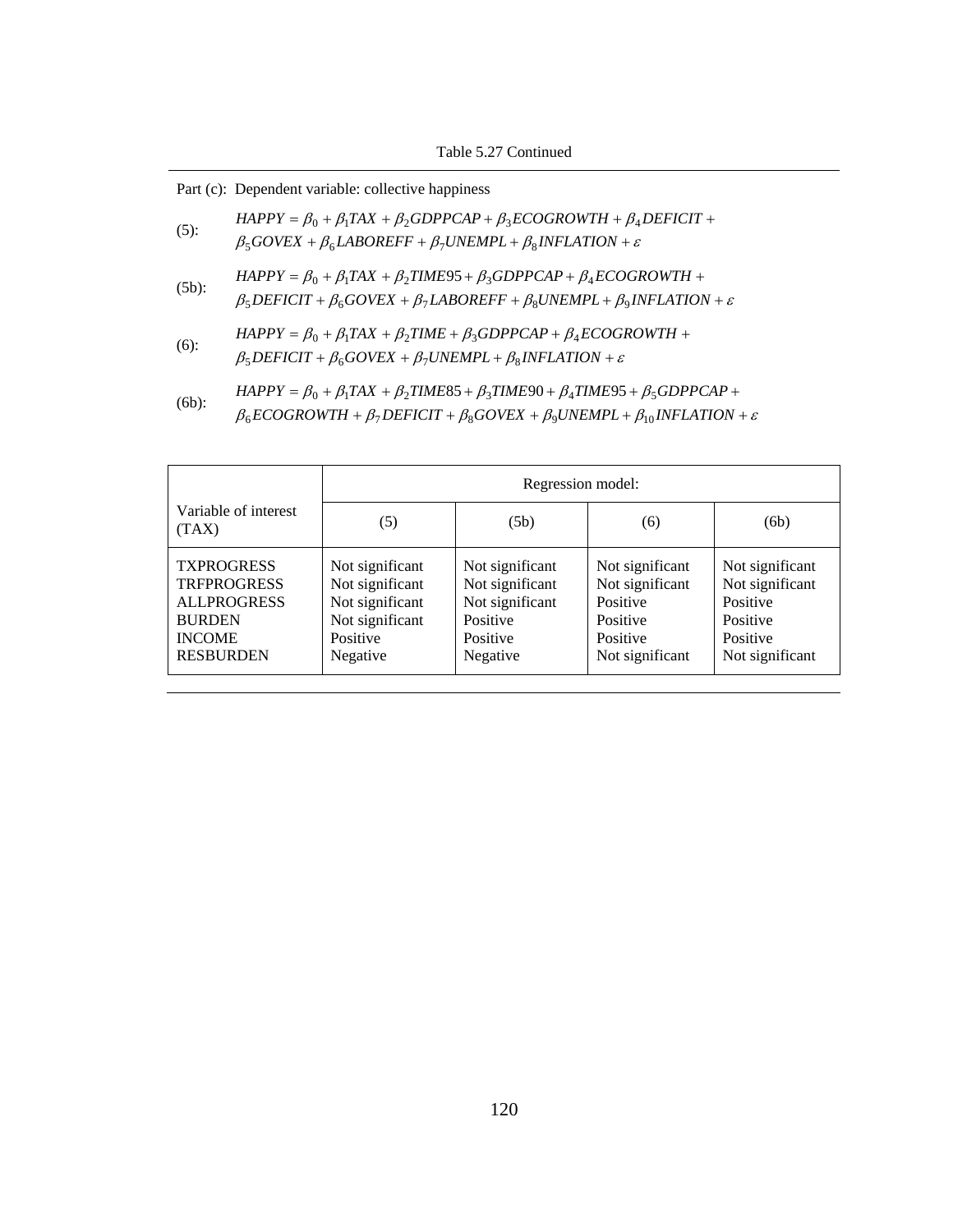|                                           | Dependent variable:                                                                                                  |                                                                          |                                                                          |  |  |
|-------------------------------------------|----------------------------------------------------------------------------------------------------------------------|--------------------------------------------------------------------------|--------------------------------------------------------------------------|--|--|
|                                           | Income inequality                                                                                                    | Poverty                                                                  | <b>Happiness</b>                                                         |  |  |
| <b>TIME</b><br>TIME85<br>TIME90<br>TIME95 | Some positive relationship<br>Some positive relationship<br>Some positive relationship<br>Some positive relationship | No relationship<br>No relationship<br>No relationship<br>No relationship | No relationship<br>No relationship<br>No relationship<br>No relationship |  |  |

Table 5.28 Sign and significance of time dummy variables (summary)

Hypotheses 2b, 4b, and 6b address the relationship between residual tax burden (i.e., total tax revenues net of income taxes in percent of GDP) and income inequality, poverty, and collective happiness respectively. An alternative approach tests the relationship between different types of taxes (i.e., the tax mix variables) other than income taxes and the dependent variables. To that end, each OLS regression model (regressions (1) through (6)) is re-estimated using (i) proportion of tax revenues from taxes on goods and services (GOODS), (ii) proportion of tax revenues from payroll taxes (PAYROLL), and (iii) proportion of tax revenues from property taxes (PROPERTY) as variables of interest (TAX variables).

Table 5.29 summarizes this analysis. Interestingly, the results indicate a negative relationship between the proportion of tax revenues from consumption taxes (GOODS) and income inequality as well as poverty, implying that a tax system with a relatively high proportion of tax revenues from consumption taxes leads to lower income inequality and lower poverty. This is surprising because, in general, taxes on goods and services are less progressive and therefore less redistributive than income taxes. In the sample used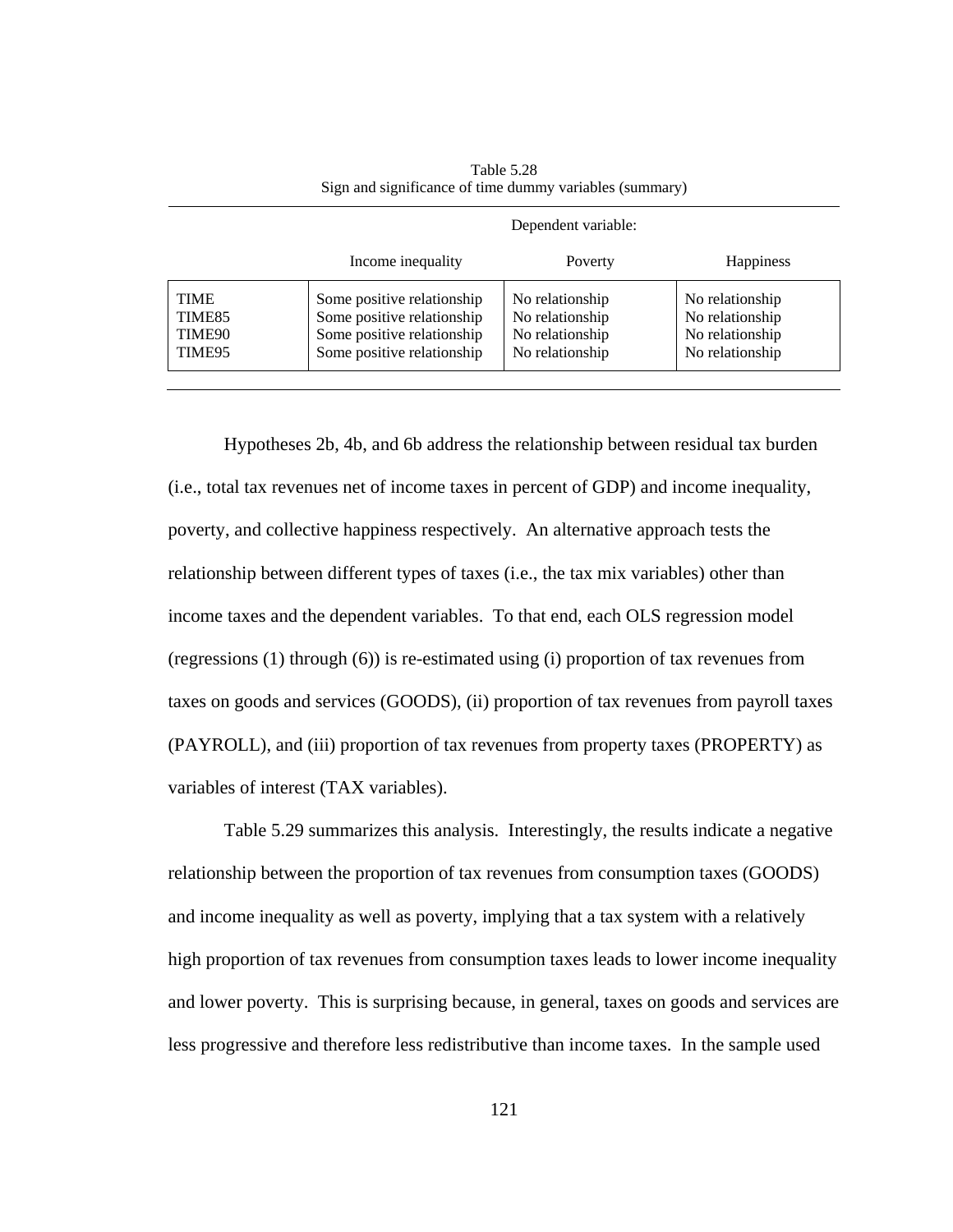for this study, countries with relatively high consumption taxes, such as the Scandinavian countries, also experience lower income inequality and poverty than other countries likely due to higher social welfare spending. One way to control for this phenomenon is to include a variable measuring government transfers to the poor. Unfortunately, such a variable is not available for all countries in the sample. Overall government expenditures (GOVEX) are used as proxy which does not capture all effects of redistribution. It is therefore possible that the tax mix variable for taxes on goods and services (GOODS) captures some of these effects.

The results suggest no relationship between the proportion of taxes on goods and services and collective happiness. Payroll taxes appear to be negatively correlated with income inequality, poverty, as well as collective happiness while property taxes are positively related to income inequality and poverty and not associated with collective happiness.

| Table 5.29                                        |
|---------------------------------------------------|
| Tax mix variables and income inequality, poverty, |
| and collective happiness                          |

|                                            | Regression model:                              |                                  |                                  |                                  |  |
|--------------------------------------------|------------------------------------------------|----------------------------------|----------------------------------|----------------------------------|--|
| Variable of interest<br>(TAX)              | $\left( 1\right)$                              | (2)                              | No controls                      | Add: TIME<br>dummy               |  |
| <b>GOODS</b><br>PAYROLL<br><b>PROPERTY</b> | Not significant<br>Not significant<br>Positive | Negative<br>Negative<br>Positive | Negative<br>Negative<br>Positive | Negative<br>Negative<br>Positive |  |

Part (a): Dependent variable: income inequality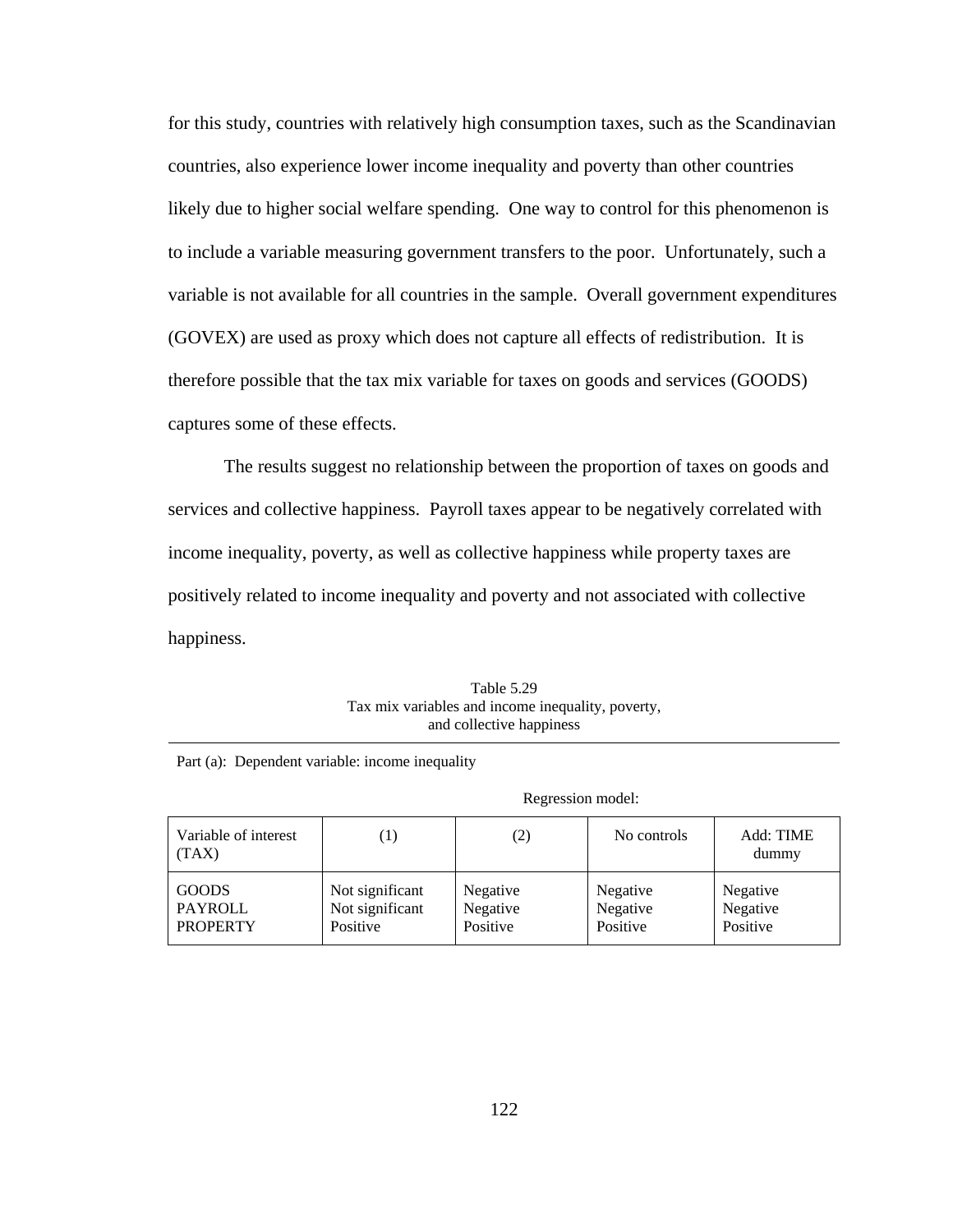Part (b): Dependent variable: poverty

| Variable of interest<br>(TAX) | (3)             | (4)      | No controls | Add: TIME<br>dummy |
|-------------------------------|-----------------|----------|-------------|--------------------|
| <b>GOODS</b>                  | Negative        | Negative | Negative    | Negative           |
| PAYROLL                       | Not significant | Negative | Negative    | Negative           |
| <b>PROPERTY</b>               | Positive        | Positive | Positive    | Positive           |

Regression model:

Part (c): Dependent variable: collective happiness

| Variable of interest<br>(TAX) | (5)             | (6)             | No controls     | Add: TIME<br>dummy |
|-------------------------------|-----------------|-----------------|-----------------|--------------------|
| <b>GOODS</b>                  | Not significant | Not significant | Not significant | Not significant    |
| PAYROLL                       | Negative        | Not significant | Negative        | Negative           |
| <b>PROPERTY</b>               | Not significant | Negative        | Not significant | Not significant    |

Regression model:

The United States tax and transfer system differs significantly from European tax and transfer systems (Table 5.16). At the same time income inequality and poverty are significantly higher in the United States compared to all other countries in the sample. It is therefore possible that some results, such as the positive relationship between income inequality and labor effort, are driven by United States data. To test for that contention, regression models (1) through (6) were re-estimated excluding United States data from the sample. Owing to small sample limitations, it is not possible to re-estimate the regression models for the United States alone. Table 5.30 shows that, overall, sign and significance of the coefficients do not change when the United States data is dropped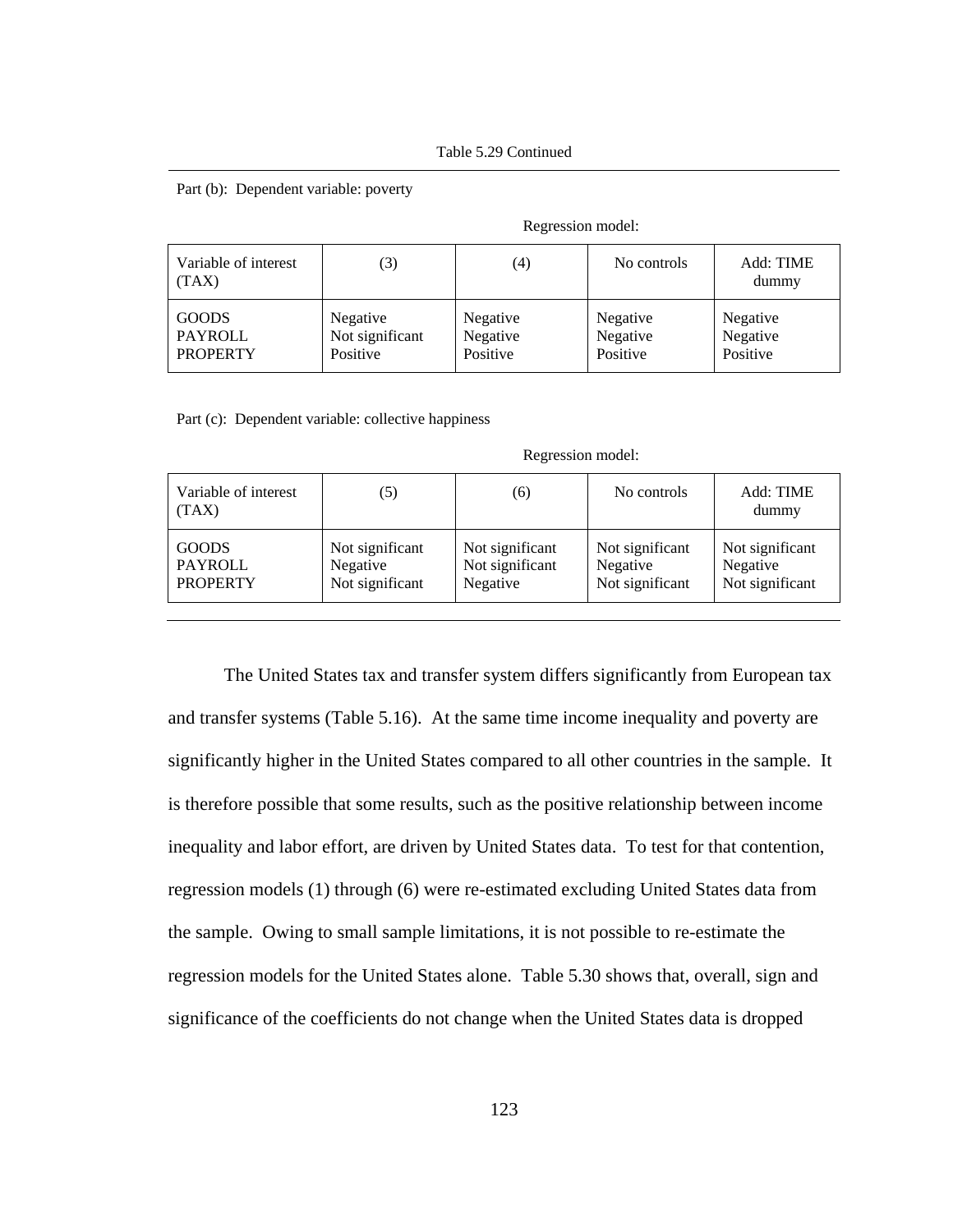from the sample. The results of regression model (3) without United States data indicate that poverty and progressivity are not significantly correlated. However, eliminating the United States data from the sample also reduces the sample size which may be the reason for the lack of significance. Similarly, the (puzzling) positive relationship between income tax reliance and poverty does not persist when the United States observations are dropped (regression (4)). This could be an indication that high poverty rates in the United States combined with the relatively high proportion of tax revenues from income taxes is driving the results. However, as mentioned above, the reduction in sample size may be responsible for the lack of significance.

Table 5.30 Coefficients' sign and significance: entire sample versus sample without USA data

Dependent variable: income inequality

|                    | Regression model (1)                |                 | Regression model (2)                |                 |  |
|--------------------|-------------------------------------|-----------------|-------------------------------------|-----------------|--|
|                    | <b>Without USA</b><br>All countries |                 | <b>Without USA</b><br>All countries |                 |  |
| <b>TXPROGRESS</b>  | Not significant                     | Negative        | Negative                            | Negative        |  |
| <b>TRFPROGRESS</b> | Negative<br>Negative                |                 | Negative<br>Negative                |                 |  |
| <b>ALLPROGRESS</b> | Negative<br>Negative                |                 | Negative<br>Negative                |                 |  |
| <b>BURDEN</b>      | Negative                            | Negative        | Negative                            | Negative        |  |
| <b>INCOME</b>      | Not significant                     | Not significant | Not significant                     | Not significant |  |
| <b>RESBURDEN</b>   | Not significant<br>Not significant  |                 | Negative<br>Negative                |                 |  |

Dependent variable: poverty

|                    | Regression model (3)<br>Without USA<br>All countries |                 | Regression model (4) |                 |
|--------------------|------------------------------------------------------|-----------------|----------------------|-----------------|
|                    |                                                      |                 | All countries        | Without USA     |
| <b>TXPROGRESS</b>  | Not significant                                      | Not significant | Not significant      | Not significant |
| <b>TRFPROGRESS</b> | Not significant<br>Negative                          |                 | Negative             | Negative        |
| <b>ALLPROGRESS</b> | Not significant<br>Negative                          |                 | Negative             | Negative        |
| <b>BURDEN</b>      | Negative                                             | Negative        | Negative             | Negative        |
| <b>INCOME</b>      | Not significant                                      | Not significant | Positive             | Not significant |
| <b>RESBURDEN</b>   | Negative                                             | Negative        | Negative             | Negative        |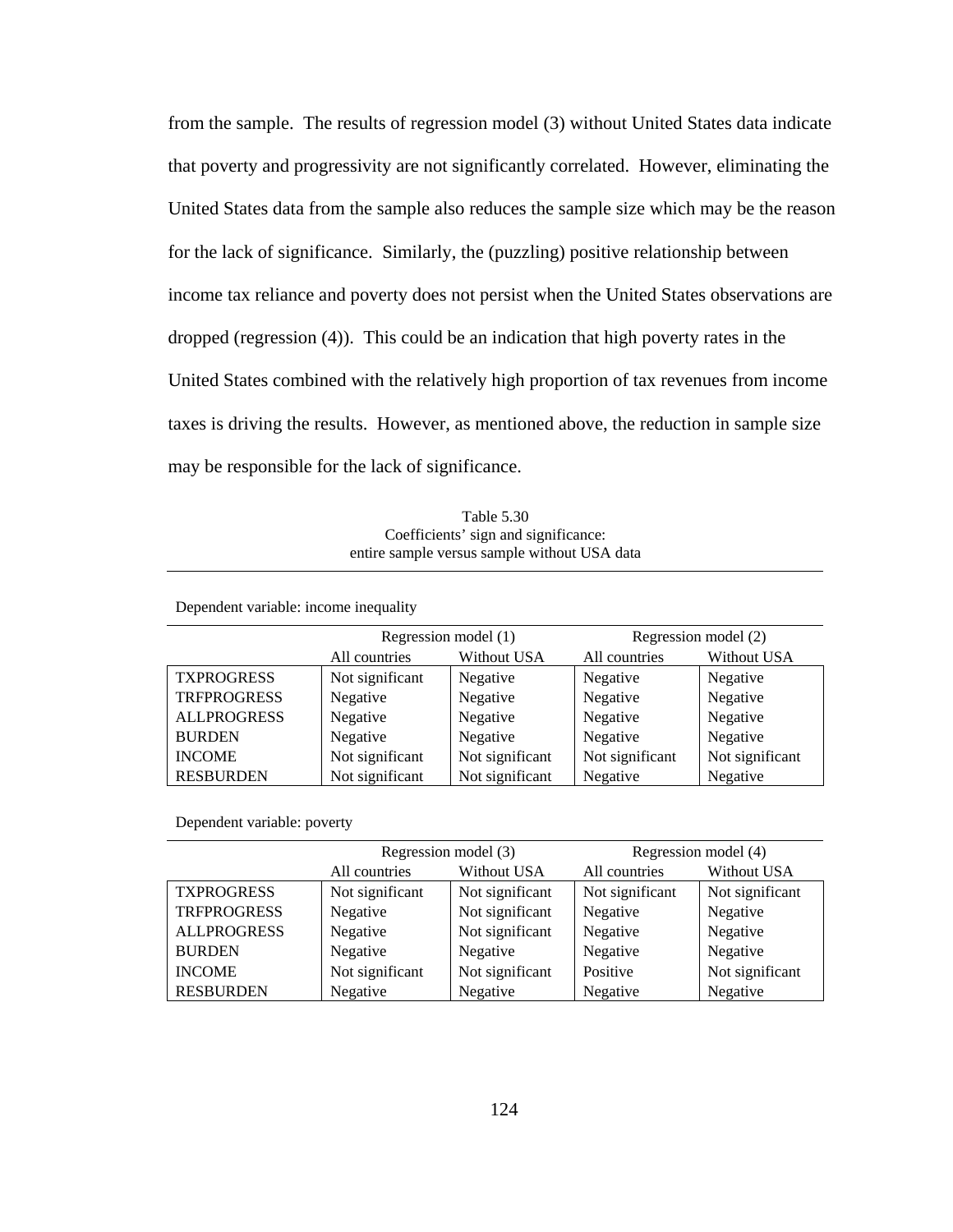|                    | Regression model (5)                |                                    |                                    | Regression model (6) |  |
|--------------------|-------------------------------------|------------------------------------|------------------------------------|----------------------|--|
|                    | All countries<br><b>Without USA</b> |                                    | All countries<br>Without USA       |                      |  |
| <b>TXPROGRESS</b>  | Not significant                     | Not significant<br>Not significant |                                    | Not significant      |  |
| <b>TRFPROGRESS</b> | Not significant<br>Not significant  |                                    | Not significant                    | Positive             |  |
| <b>ALLPROGRESS</b> | Not significant<br>Not significant  |                                    | Positive                           | Positive             |  |
| <b>BURDEN</b>      | Not significant<br>Not significant  |                                    | Positive                           | Positive             |  |
| <b>INCOME</b>      | Positive                            | Positive                           | Positive                           | Positive             |  |
| <b>RESBURDEN</b>   | Negative<br>Negative                |                                    | Not significant<br>Not significant |                      |  |
|                    |                                     |                                    |                                    |                      |  |

Dependent variable: happiness

Finally, the sensitivity of the measurement choice for income inequality and poverty is tested.<sup>32</sup> In this study, income inequality and poverty are measured using the Gini coefficient and  $P_1$  (headcount ratio times poverty gap ratio) respectively. As stated above, correlation analysis shows that the measurements for income inequality (Gini coefficient, Atkinson index, and 90/10 decile ratio) and those for poverty (headcount ratio and  $P_1$ ) are highly correlated. To further test for robustness, regressions (1) and (2) were re-estimated using the Atkinson index ( $\varepsilon = 0.5$ ) and the 90/10 decile ratio to measure income inequality while regressions (3) and (4) were repeated with the headcount ratio as poverty measure. As reported in Table 5.31, largely, the results hold which indicates that the measurement choice for income inequality and poverty does not impact the overall results.

 $32$  Note that this robustness test cannot be performed for the happiness variable due to lack of alternative measurements for collective happiness.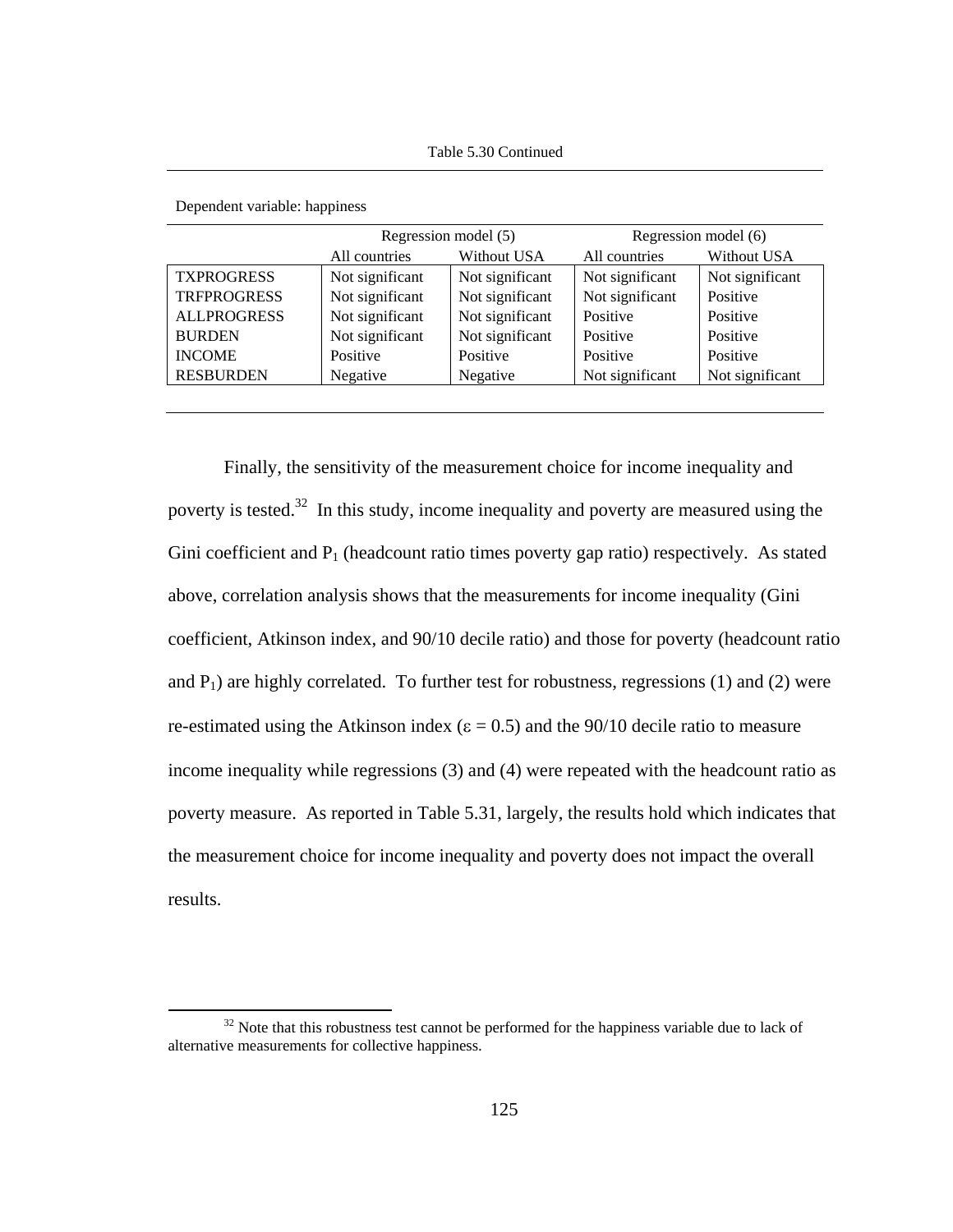Table 5.31 Sensitivity tests using alternate measurements for income inequality and poverty

Part (a): Control variable for labor effort (LABOREFF) included.

Regression (1):  $INEQ = \beta_0 + \beta_1 TAX + \beta_2 GDPPCAP + \beta_3 ECOGROWTH + \beta_4 D \beta_5 GOVEX + \beta_6 LABOREFF + \beta_7 UNEMPL + \beta_8 INFLATION + \varepsilon$ +  $\beta_6$ *LABOREFF* +  $\beta_7$ *UNEMPL* +  $\beta_8$ *INFLATION* +  $= \beta_0 + \beta_1 TAX + \beta_2 GDPPCAP + \beta_3 ECOGROWTH + \beta_4 DEFICIT +$  $GOVEX + \beta_6 LABOREFF + \beta_7 UNEMPL + \beta_8 INFLATION$  $INEQ = \beta_0 + \beta_1 TAX + \beta_2 GDPPCAP + \beta_3 ECOGROWTH + \beta_4 DEFICIT$  $500$ vea +  $\mu_6$ laduret +  $\mu_7$ uiveme l +  $\mu_8$  $0 + p_1 I A \Lambda + p_2 O D I I C A I + p_3 L C O O N O W I H + p_4$ 

Regression (3):  $POV = \beta_0 + \beta_1 TAX + \beta_2 GDPPCAP + \beta_3 ECOGROWTH + \beta_4 DE \beta_5 GOVEX + \beta_6 LABOREFF + \beta_7 UNEMPL + \beta_8 INFLATION + \varepsilon$  $+ \beta_6 LABOREFF + \beta_7 UNEMPL + \beta_8 INFLATION +$  $=\beta_0 + \beta_1 TAX + \beta_2 GDPPCAP + \beta_3 ECOGROWTH + \beta_4 DEFICIT +$  $GOVEX + \beta_6 LABOREFF + \beta_7 UNEMPL + \beta_8 INFLATION$  $POV = \beta_0 + \beta_1 TAX + \beta_2 GDPPCAP + \beta_3 ECOGROWTH + \beta_4 DEFICIT$  $500$ vea +  $\mu_6$ laduret +  $\mu_7$ uiveme l +  $\mu_8$  $0 + p_1 I A A + p_2 O D I T C A T + p_3 E C O O N O W I H + p_4$ 

|                      | Regression (1)                        |                                |                          | Regression (3)                  |                     |
|----------------------|---------------------------------------|--------------------------------|--------------------------|---------------------------------|---------------------|
|                      | Dependent variable: income inequality |                                |                          | Dependent variable: poverty     |                     |
| Variable of Interest |                                       |                                |                          |                                 |                     |
| (TAX)                |                                       |                                |                          |                                 |                     |
|                      |                                       | Measurement for INEO           |                          |                                 | Measurement for POV |
|                      | Gini                                  | Atkinson index<br>Decile ratio |                          |                                 | Headcount           |
|                      | coefficient                           | $\epsilon = 0.5$               | (90/10)                  | $P_1$                           | ratio               |
| <b>TXPROGRESS</b>    | Not significant                       | Not significant                |                          | Not significant Not significant | Not significant     |
| <b>TRFPROGRESS</b>   | Negative                              | Negative                       | Negative                 | Negative                        | Negative            |
| <b>ALLPROGRESS</b>   | Negative                              | Negative                       | Negative                 | Negative                        | Negative            |
| <b>BURDEN</b>        | Negative                              | Negative                       | Negative                 | Negative                        | Negative            |
| <b>INCOME</b>        | Not significant                       | Not significant                |                          | Not significant Not significant | Not significant     |
| <b>RESBURDEN</b>     | Not significant                       | Not significant                | Not significant Negative |                                 | Negative            |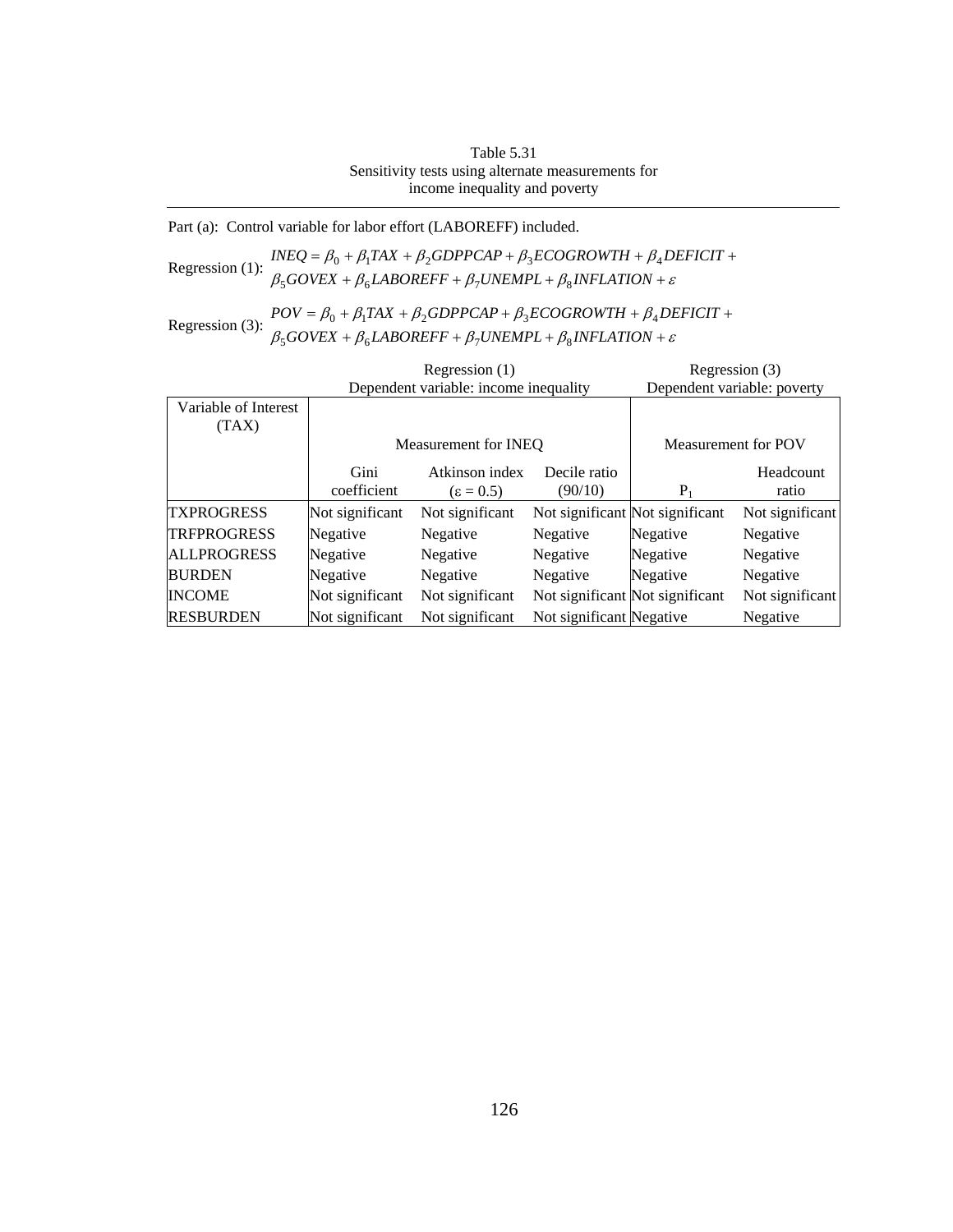Table 5.31 Continued

Part (b): Control variable for labor effort (LABOREFF) excluded.

Regression (2):  $\beta_5$ DEFICIT +  $\beta_6$ GOVEX +  $\beta_7$ UNEMPL +  $\beta_8$ INFLATION +  $\varepsilon$  $INEQ = \beta_0 + \beta_1 TAX + \beta_2 TIME + \beta_3 GDPPCAP + \beta_4 ECOGROWTH +$ 

Regression (4):  $POV = \beta_0 + \beta_1 TAX + \beta_2 TIME + \beta_3 GDPPCAP + \beta_4 ECOGROWTH +$ <br> $\beta_5 DEFICT + \beta_6 GOVEX + \beta_7 UNEMPL + \beta_8 INFLATION + \varepsilon$  $\beta_5$ DEFICIT +  $\beta_6$ GOVEX +  $\beta_7$ UNEMPL +  $\beta_8$ INFLATION +

|                      | Regression (2)                        |                  |              | Regression (4)                  |                 |
|----------------------|---------------------------------------|------------------|--------------|---------------------------------|-----------------|
|                      | Dependent variable: income inequality |                  |              | Dependent variable: poverty     |                 |
| Variable of Interest |                                       |                  |              |                                 |                 |
| (TAX)                |                                       |                  |              |                                 |                 |
|                      | Measurement for INEO                  |                  |              | Measurement for POV             |                 |
|                      | Gini                                  | Atkinson index   | Decile ratio |                                 | Headcount       |
|                      | coefficient                           | $\epsilon = 0.5$ | (90/10)      | $P_1$                           | ratio           |
| <b>TXPROGRESS</b>    | Negative                              | Negative         |              | Not significant Not significant | Not significant |
| <b>TRFPROGRESS</b>   | Negative                              | Negative         | Negative     | Negative                        | Negative        |
| <b>ALLPROGRESS</b>   | Negative                              | Negative         | Negative     | Negative                        | Negative        |
| <b>BURDEN</b>        | Negative                              | Negative         | Negative     | Negative                        | Negative        |
| <b>INCOME</b>        | Not significant                       | Not significant  | Positive     | Positive                        | Positive        |
| <b>RESBURDEN</b>     | Negative                              | Negative         | Negative     | Negative                        | Negative        |

## **Summary**

In this chapter, the results of the regression analysis and further statistical tests such as the Chow test and F-tests for joint significance are presented.

Taken altogether, the results lend considerable support to the overall assumption that tax system variables impact income inequality, poverty, and collective happiness. The progressivity of a country's tax and transfer system as well as its overall and residual tax burden appear to be negatively associated with income inequality and poverty. Furthermore, the results provide evidence that some relationship between progressivity, overall tax burden, and income tax reliance and collective happiness exists. In general, the sensitivity tests confirm these findings. However, some results remain unexplained.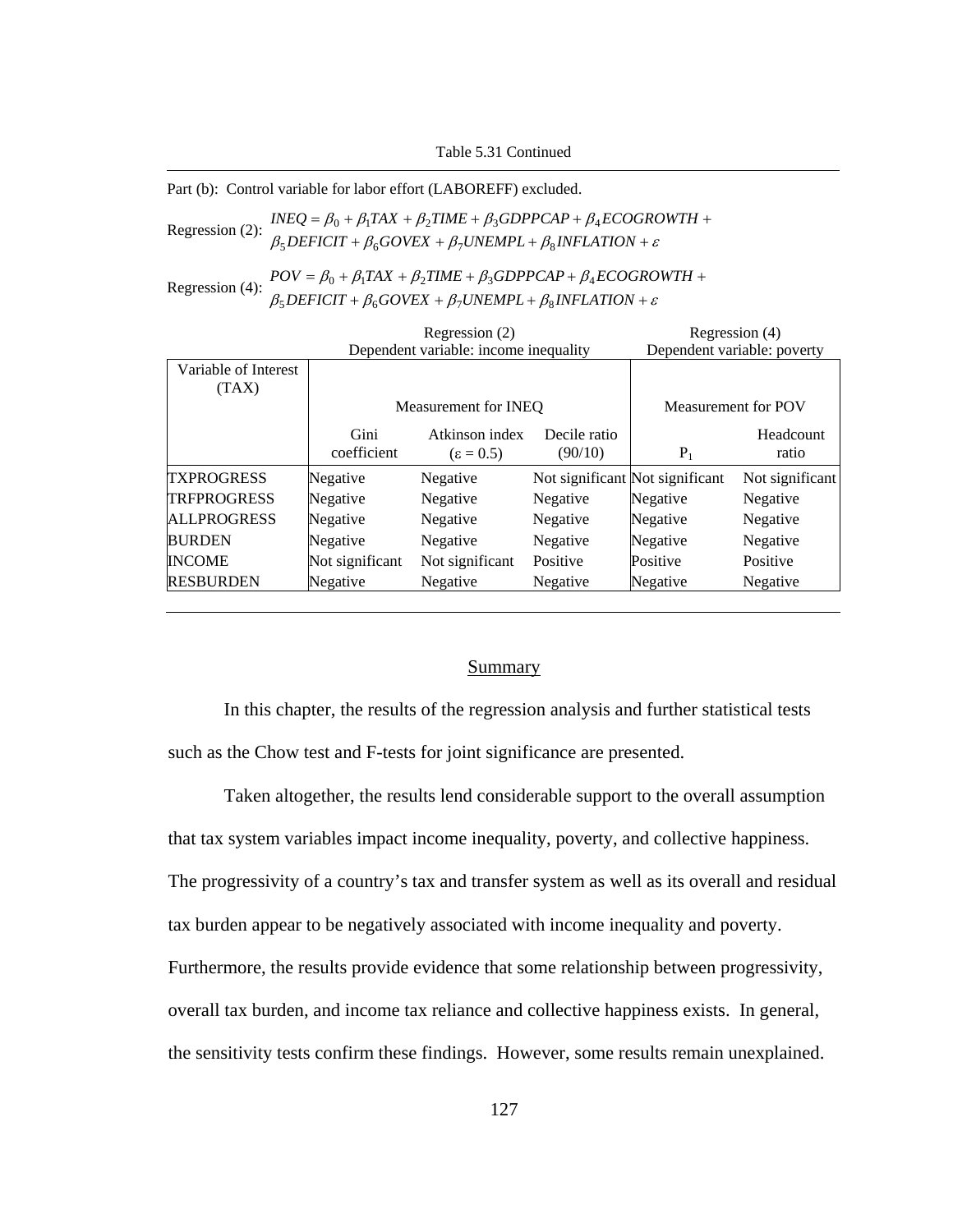For example, the negative relationship between unemployment rate and income inequality and poverty is puzzling. Similarly, the fact that the proportion of tax revenues from consumption taxes is negatively correlated with income inequality and with poverty cannot be explained using the models and data presented in this study. Further analysis (possibly with a better control variable for government transfers to the poor) is necessary.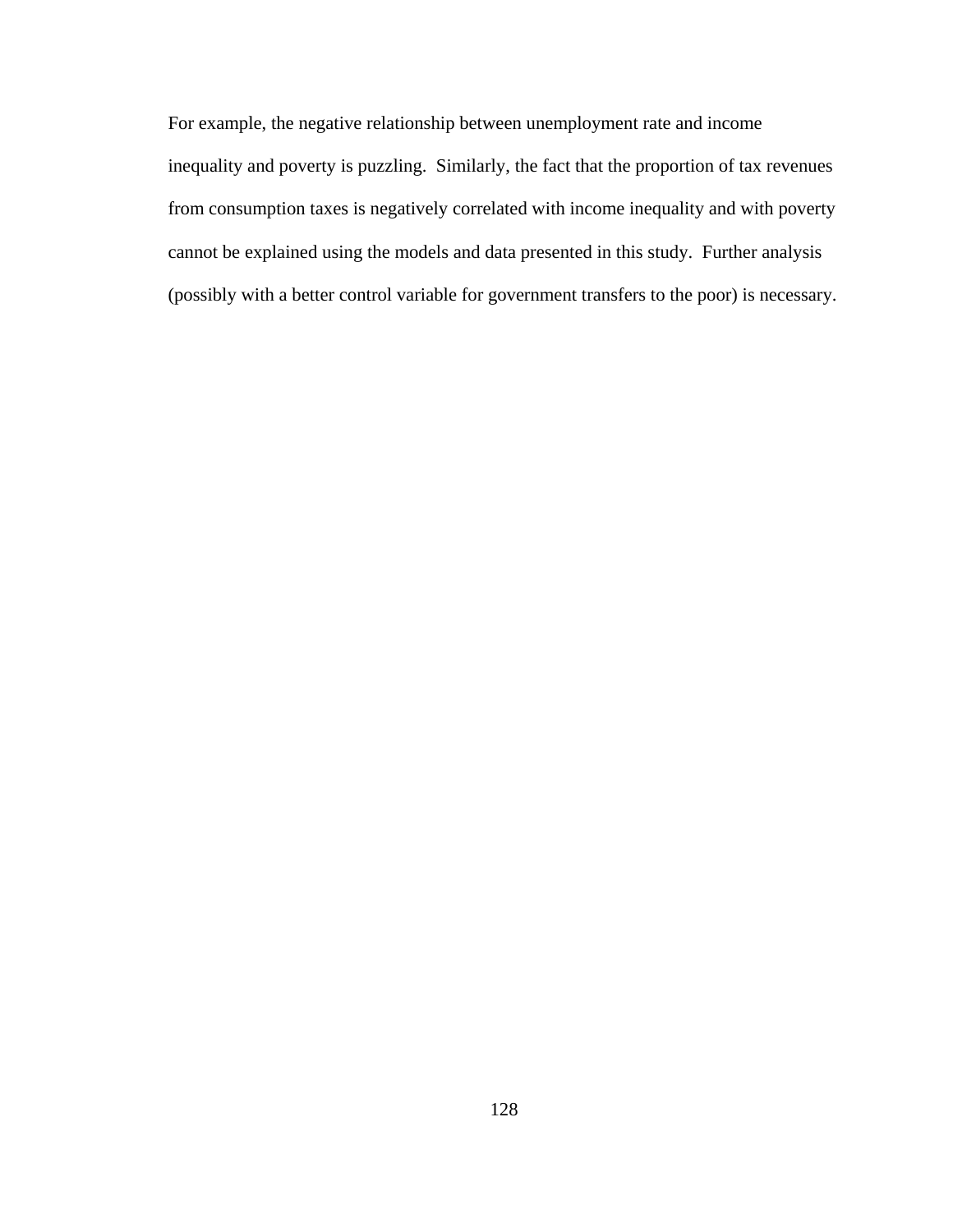## CHAPTER VI

# SUMMARY AND CONCLUSIONS

The issue of determining what type of tax system is optimal for a particular jurisdiction is certainly not new. Prior research has shown that the effect of taxes on economic performance is mixed, at best. This study presents an attempt to further the tax literature by examining the extent to which a nation's tax and transfer system impacts overall social welfare rather than economic performance. Not only is this research designed to fill a gap in the tax policy literature, but it also contributes to society as a whole by attempting to measure some of the more human elements of a tax system. The findings of this study are of interest not only to researchers in the fields of public finance and public policy but also to tax policy makers. Much of the focus of current tax policy has been on potential economic effects of tax rate changes hereby disregarding some of the other elements of social welfare. The findings of this study suggest that, if reducing inequality and/or poverty is an objective of tax policy, reducing progressivity and overall tax burden may not be the optimal choice. Moreover, as suggested by Griffith (2004), higher tax burdens and/or progressivity do not affect collective happiness negatively as one may assume. On the contrary, the findings of this study indicate the possibility of a positive relationship between overall tax burden and collective happiness and between income tax reliance and collective happiness.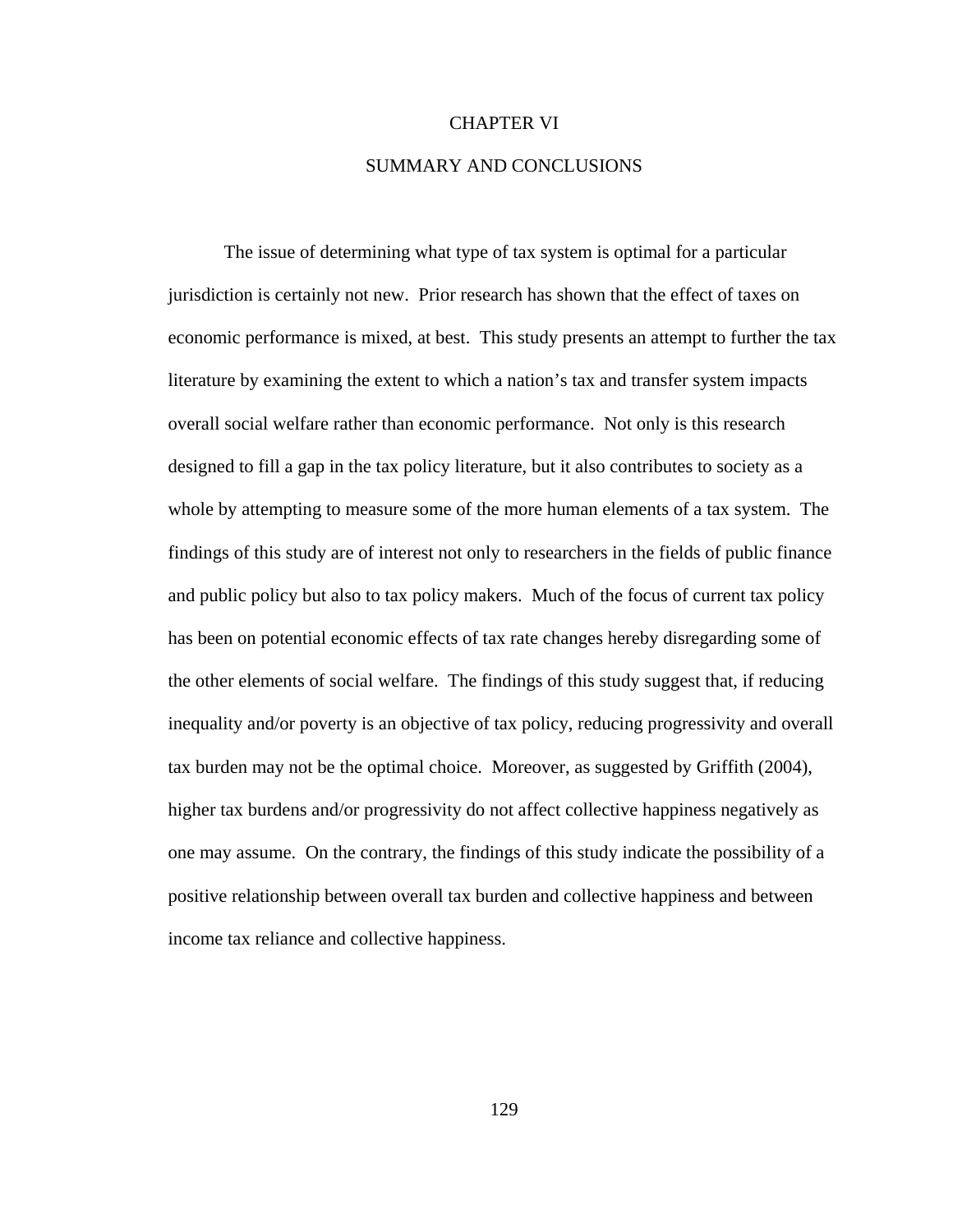# **Conclusions**

This section summarizes the results and relates them to each of the hypotheses

and to the research questions.

# Tax System and Income Inequality

Hypotheses one and two pertain to the relationship between a country's tax and

transfer system and income inequality:

**H1a:** Progressivity is negatively related to income inequality.

**H1b:** Tax burden (i.e., tax revenues in percent of GDP) is negatively related to income inequality.

**H2a:** Income tax reliance (i.e., proportion of total tax revenues from income taxes) is negatively related to income inequality.

**H2b:** Residual tax burden (i.e., total tax burden net of income taxes) is negatively related to income inequality.

**H2c:** The impact of income tax reliance on income inequality is greater than the impact of the residual tax burden.

The empirical results indicate a strong negative relationship between progressivity

and income inequality and between overall and residual tax burden and income

inequality. Income tax reliance and income inequality do not appear to be correlated.

These findings lend support to hypotheses 1a, 1b, and 2b while hypotheses 2a and 2c are

not supported. Overall, sensitivity analyses confirm the results.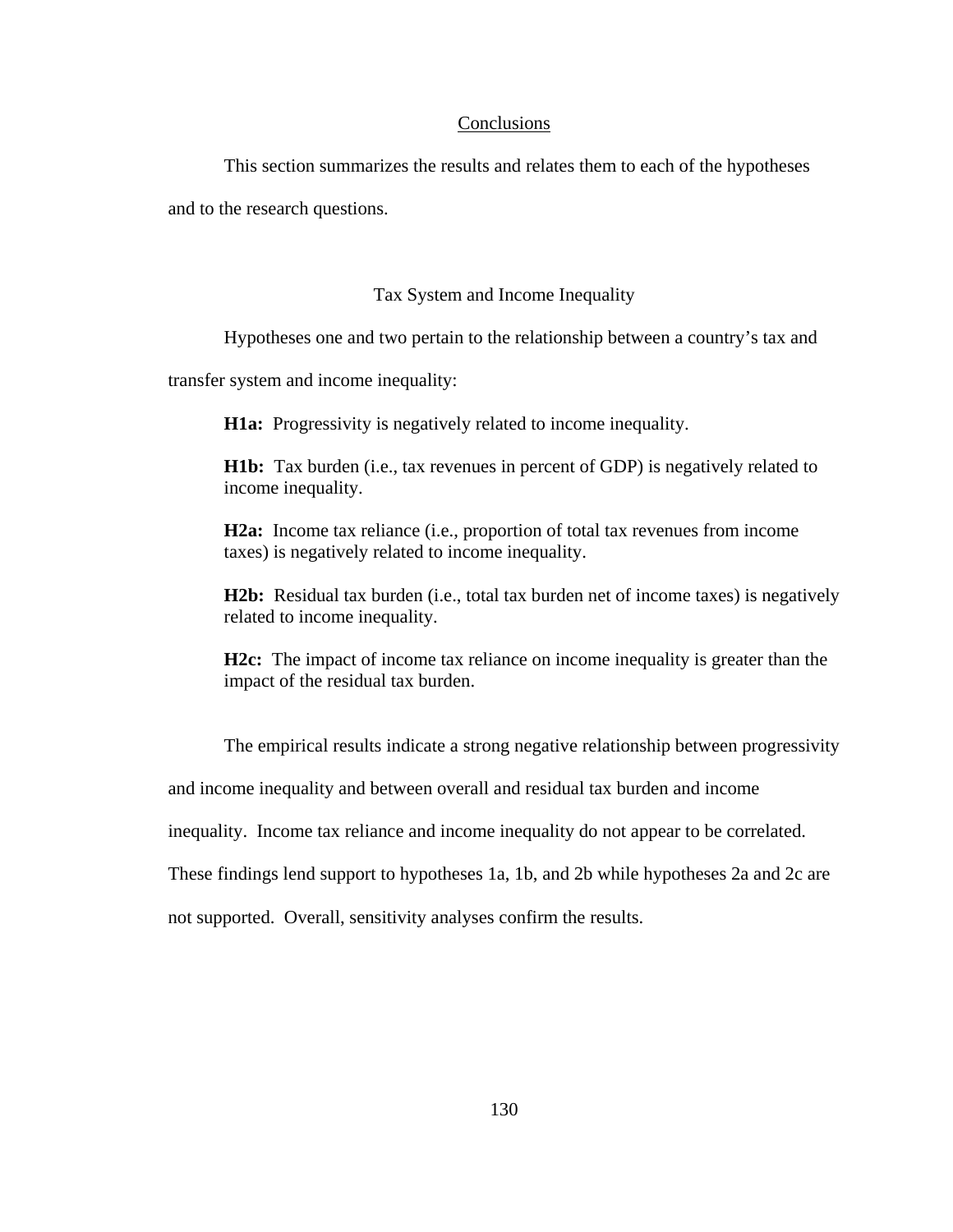## Tax System and Poverty

Hypotheses three and four address the relationship between a country's tax and

transfer system and poverty.

**H3a:** Progressivity is negatively related to poverty.

**H3b:** Tax burden (i.e., tax revenues in percent of GDP) is negatively related to poverty.

**H4a:** Income tax reliance (i.e., proportion of total tax revenues from income taxes) is negatively related to poverty.

**H4b:** Residual tax burden (i.e., total tax burden net of income taxes) is negatively related to poverty.

**H4c:** The impact of income tax reliance on poverty is greater than the impact of the residual tax burden.

The regression results imply a negative relationship between transfer and overall

progressivity and poverty and between overall and residual tax burden and poverty.

Income tax reliance and poverty appear to be positively (regression (4)) or not at all

(regression (3)) correlated. These findings lend support to hypotheses 3a, 3b, and 4b

while hypotheses 4a and 4c are not supported. Generally, sensitivity analyses confirm

the results.

## Tax System and Collective Happiness

Hypotheses five and six relate a country's tax and transfer system to the collective happiness of the citizens/taxpayers:

**H5a:** Progressivity is positively related to collective happiness.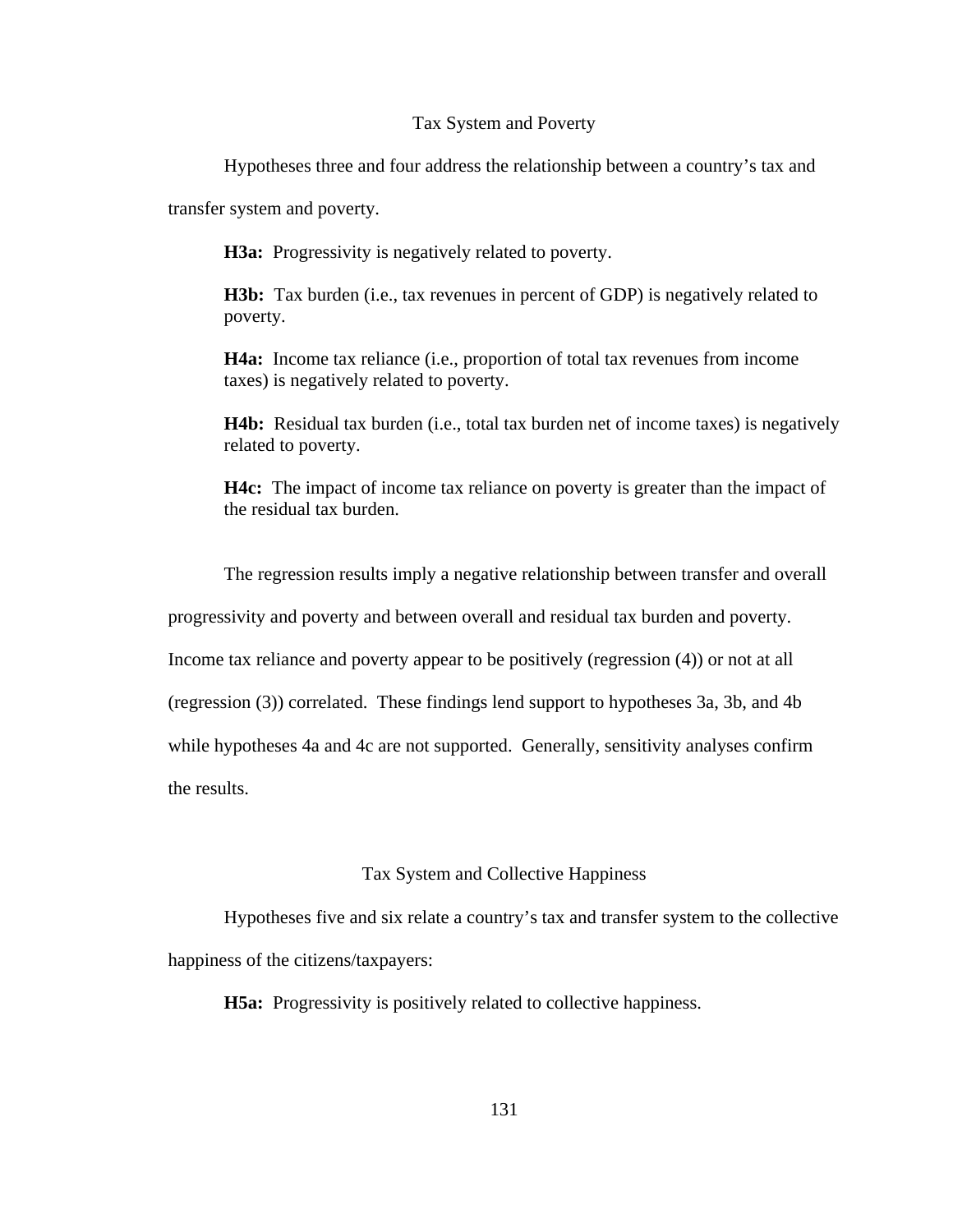**H5b:** Tax burden (i.e., tax revenues in percent of GDP) is positively related to collective happiness.

**H6a:** Income tax reliance (i.e., proportion of total tax revenues from income taxes) is positively related to collective happiness.

**H6b:** Residual tax burden (i.e., total tax burden net of income taxes) is positively related to collective happiness.

**H6c:** The impact of income tax reliance on collective happiness is greater than the impact of the residual tax burden.

The empirical results provide some evidence of a positive relationship between overall progressivity and collective happiness and overall tax burden and collective happiness. Note that, owing to data availability constraints and to the latent nature of the variable, the results for the happiness variable must be interpreted with caution. In some cases, lack of significance may be attributable to the small sample size. Income tax reliance and collective happiness seem to be positively correlated while the coefficient of the residual tax burden variable is not significant (regression (6)) or negative (regression (5)). These findings lend weak support to hypotheses 5a and 5b, strong support to hypotheses 6a and 6c, and no support to hypothesis 6b. Sensitivity analyses largely confirm the results.

Comparison of Tax Systems in the United States and in Europe

Hypothesis seven addresses the differences between the United States and European tax and transfer systems. Specifically, it posits that, due to differences in belief systems (Alesina et al., 2004), the effects of tax system variables on income inequality, poverty, and collective happiness are different in the United States than in Europe.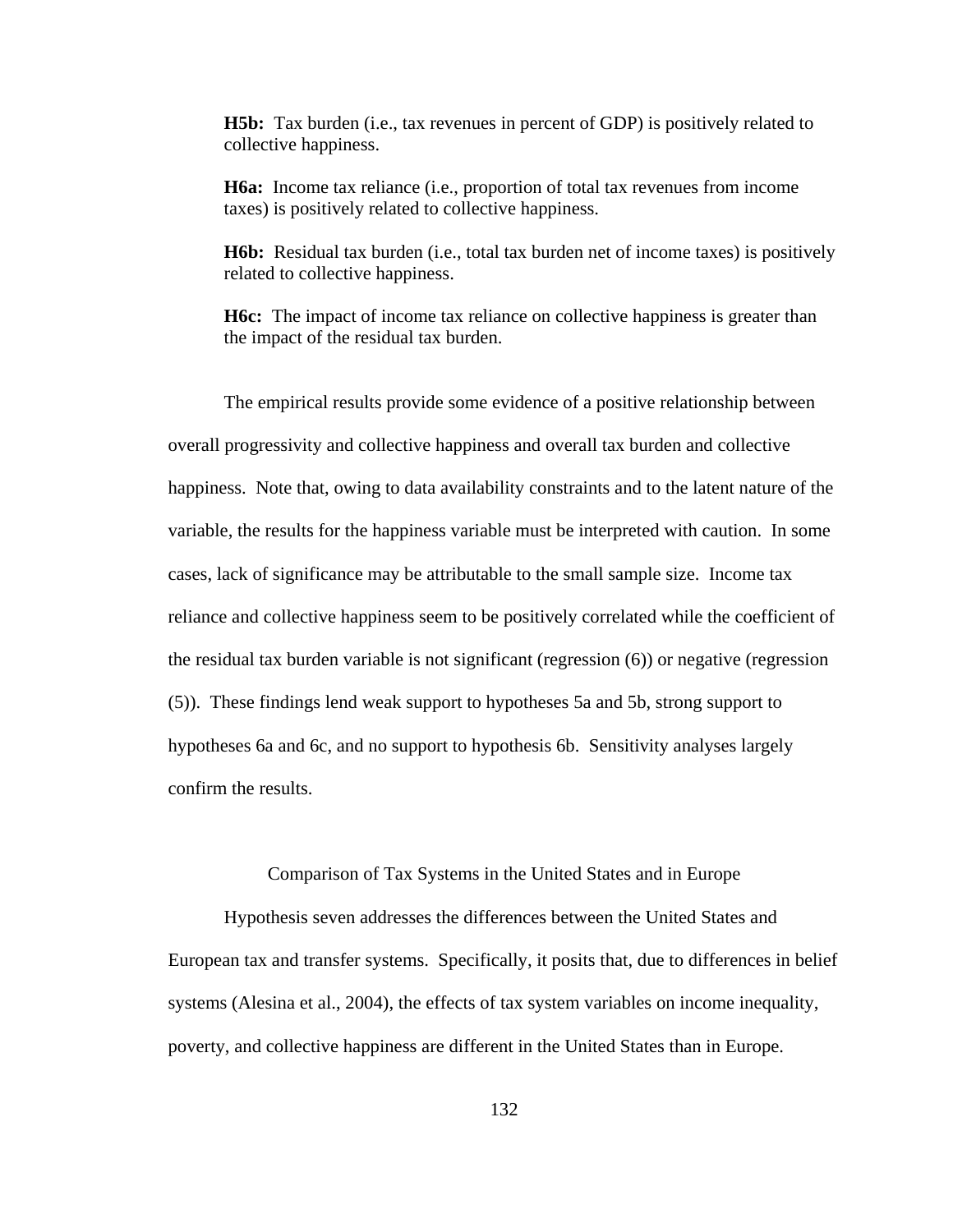**H7a:** The United States tax and transfer system redistributes less income than European tax and transfer systems.

**H7b:** The United States tax and transfer system reduces poverty less than European tax and transfer systems.

**H7c:** The United States tax and transfer system positively impacts collective happiness less than European tax and transfer systems.

The results of simple t-tests for each tax system variable indicate that, as expected, the United States tax and transfer system differs significantly from the average European tax and transfer system. To test for the differences in effects (i.e., whether tax system variables impact income inequality, poverty, and collective happiness differently in Europe than in the United States) Chow tests and regression analyses with USA dummy and interaction variables were performed. Overall, the results evidence some structural differences between the two sub-samples only in the case of income inequality. However, the findings do not indicate a clear direction of the difference in impact. Specifically, the impact of tax progressivity on income inequality appears to be either opposite or more negative in the United States than in European countries. The effect of the overall and residual tax burden seems to be opposite in the United States than in European countries while the impact of income tax reliance appears to be more negative in the United States. The effects of tax system variables on poverty and on collective happiness do not seem to differ much across continents despite the differences in tax systems. Thus, the empirical findings lend some support to hypothesis 7a while hypotheses 7b and 7c are not supported.

Table 6.1 states the findings for each hypothesis.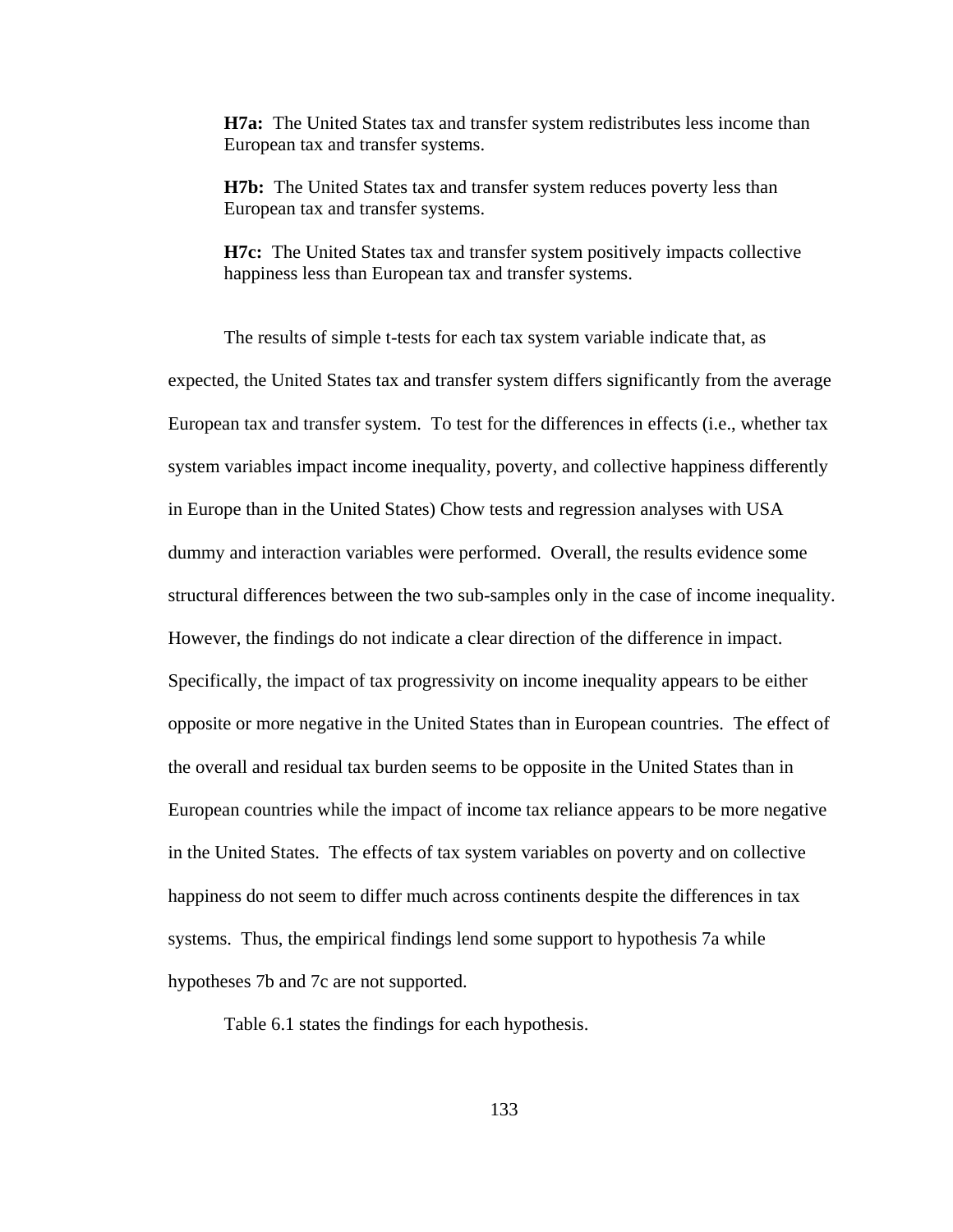|                  | Hypothesis                                                                                                                        | Supported      |
|------------------|-----------------------------------------------------------------------------------------------------------------------------------|----------------|
| H <sub>1</sub> a | Progressivity is negatively related to income inequality.                                                                         | Yes            |
| H <sub>1</sub> b | Tax burden (i.e., tax revenues in percent of GDP) is negatively related to<br>income inequality.                                  | Yes            |
| H <sub>2a</sub>  | Income tax reliance (i.e., proportion of total tax revenues from income<br>taxes) is negatively related to income inequality.     | N <sub>o</sub> |
| H2b              | Residual tax burden (i.e., total tax burden net of income taxes) is<br>negatively related to income inequality.                   | Yes            |
| H <sub>2c</sub>  | The impact of income tax reliance on income inequality is greater than the<br>impact of the residual tax burden.                  | N <sub>o</sub> |
| H <sub>3</sub> a | Progressivity is negatively related to poverty.                                                                                   | Yes            |
| H <sub>3</sub> b | Tax burden (i.e., tax revenues in percent of GDP) is negatively related to<br>poverty.                                            | Yes            |
| H <sub>4a</sub>  | Income tax reliance (i.e., proportion of total tax revenues from income<br>taxes) is negatively related to poverty.               | N <sub>0</sub> |
| H <sub>4</sub> b | Residual tax burden (i.e., total tax burden net of income taxes) is<br>negatively related to poverty.                             | Yes            |
| H <sub>4c</sub>  | The impact of income tax reliance on poverty is greater than the impact of<br>the residual tax burden.                            | N <sub>o</sub> |
| H <sub>5a</sub>  | Progressivity is positively related to collective happiness.                                                                      | Some support   |
| H <sub>5</sub> b | Tax burden (i.e., tax revenues in percent of GDP) is positively related to<br>collective happiness.                               | Some support   |
| H <sub>6a</sub>  | Income tax reliance (i.e., proportion of total tax revenues from income<br>taxes) is positively related to collective happiness.  | Yes            |
| H <sub>6</sub> b | Residual tax burden (i.e., total tax burden net of income taxes) is<br>positively related to collective happiness.                | N <sub>o</sub> |
| H <sub>6c</sub>  | The impact of income tax reliance on collective happiness is greater than<br>the impact of the residual tax burden.               | Yes            |
| H7a              | The United States tax and transfer system redistributes less income than<br>European tax systems.                                 | Some support   |
| H7b              | The United States tax and transfer system reduces poverty less than<br>European tax systems.                                      | N <sub>o</sub> |
| H7c              | The United States tax and transfer system positively impacts collective<br>happiness less than European tax and transfer systems. | No             |

Table 6.1 Summary of results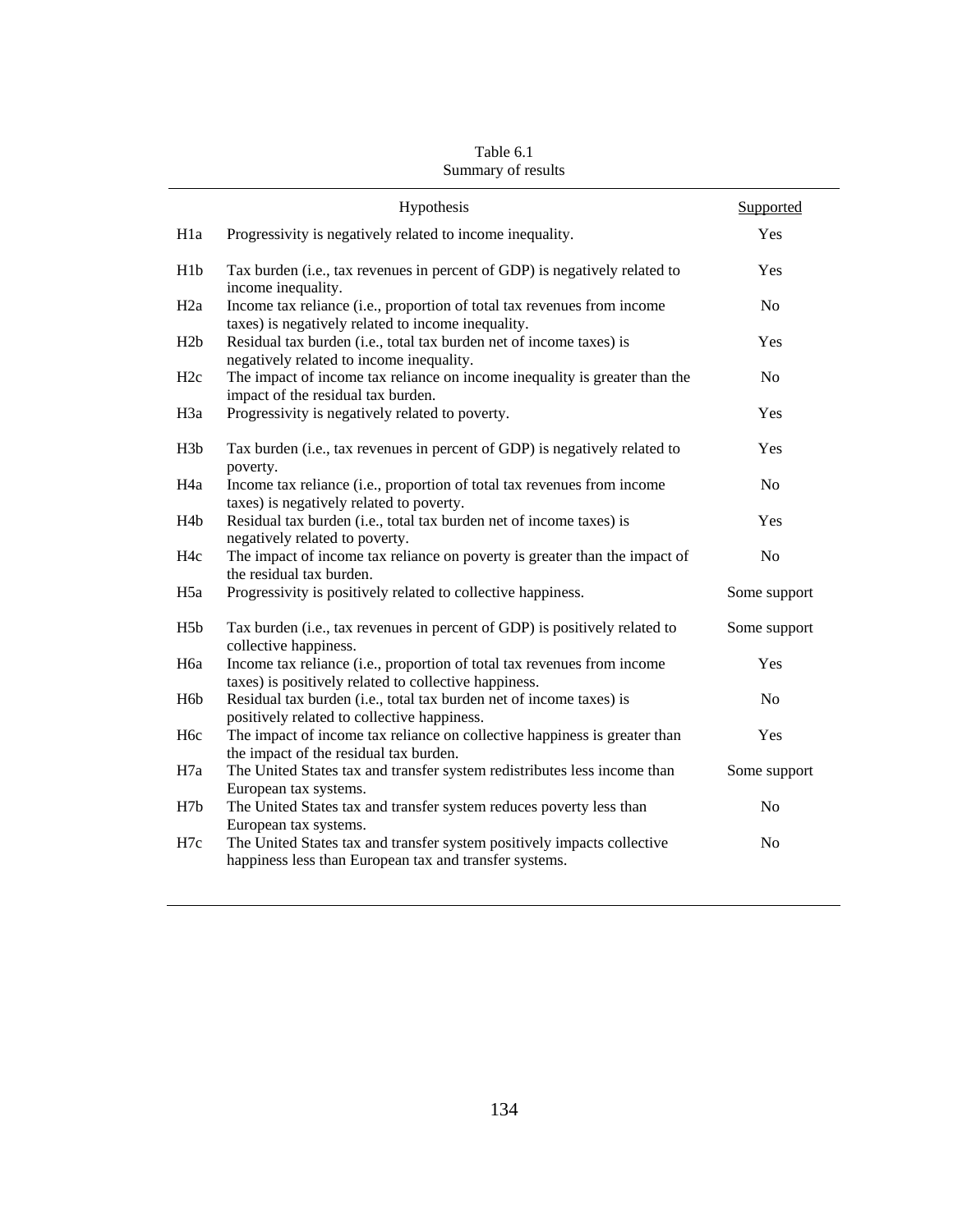#### Research Questions

The following five research questions were presented in Chapter III:

- (1) How is the progressivity of a country's tax and transfer system related to income distribution, poverty level, and collective happiness?
- (2) How does a country's overall tax burden affect income distribution, poverty level, and collective happiness?
- (3) How is the composition of a nation's tax system related to income distribution, poverty level, and collective happiness?
- (4) In what dimensions do European tax and transfer systems differ significantly from the United States tax and transfer system?
- (5) Is the impact of tax and transfer systems on income inequality, poverty, and collective happiness different in the United States than in Europe?

Hypotheses 1a, 3a, and 5a test the relationship between progressivity and income inequality, poverty and collective happiness. The results suggest a negative correlation between progressivity and income inequality and poverty while the relationship between progressivity and collective happiness is not clear. Furthermore, regression analysis indicates that transfer progressivity, i.e., the redistribution of income attributable to transfers, is more effective in reducing income inequality and poverty than tax progressivity, i.e., the redistribution of income attributable to taxes. This finding lends support to the notion that, for tax policy decisions, it is essential to take government revenues *and* government expenditures into consideration.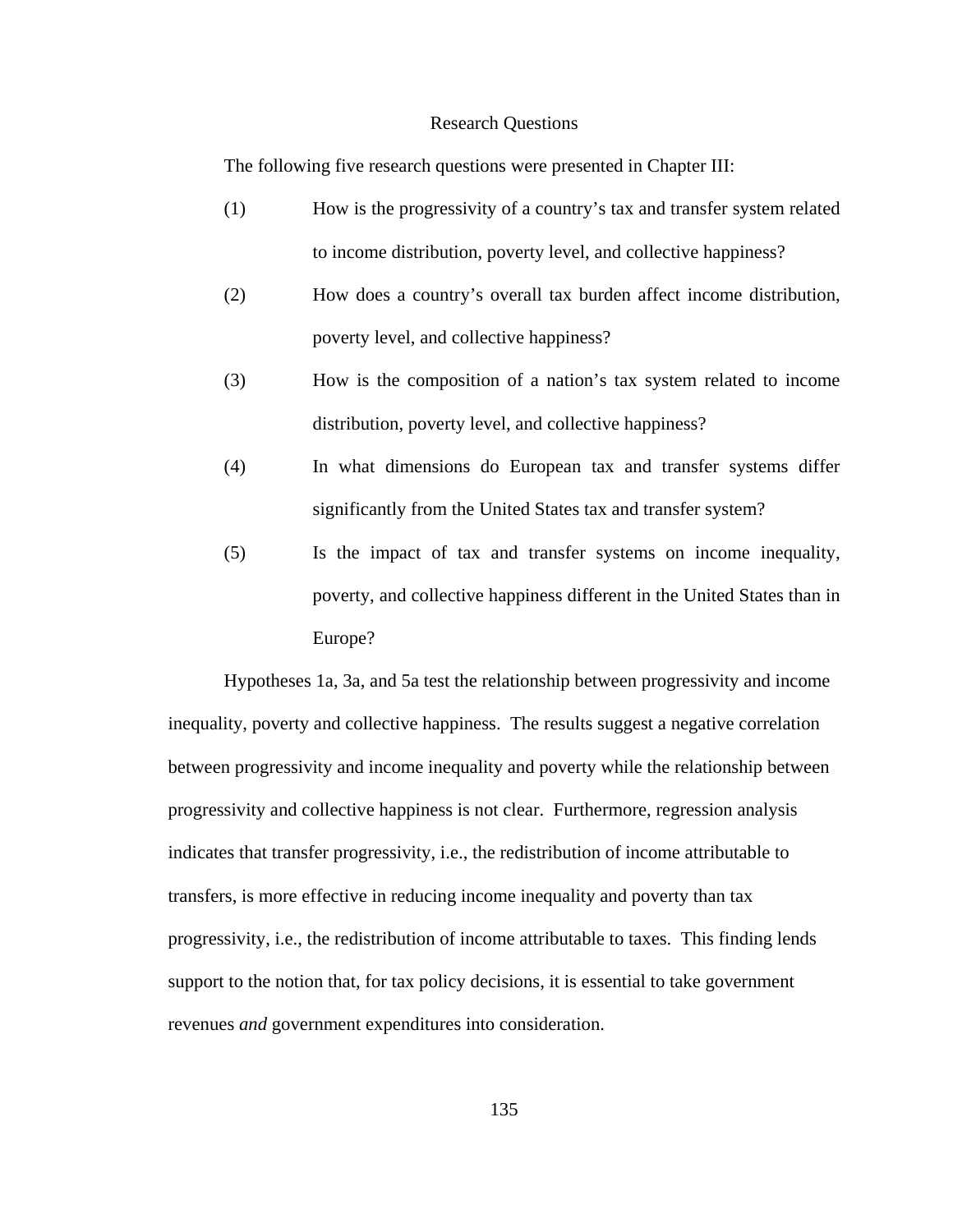Hypotheses 1b, 3b, and 5b assess the relationship between overall tax burden and income inequality, poverty, and collective happiness. The regression results illustrate a negative correlation between overall tax burden and income inequality and poverty while the relationship between tax burden and collective happiness is not clear.

Hypotheses 2a, 2b, 2c, 4a, 4b, 4c, 6a, 6b, and 6c test the relationship between tax mix and income inequality, poverty, and collective happiness. The empirical results presented in this study do not provide a clear picture with regard to the relationship between the composition of a tax system and income inequality, poverty, and collective happiness. It appears that the more progressive nature of the income tax does not lead to the presumed more negative effect of income taxes on income inequality and poverty compared to all other taxes. However, collective happiness appears to be higher when proportionally more government revenues are collected from income taxes than from other taxes, lending support to Griffith (2004).

Alesina et al. (2004) find that the impact of inequality and poverty on collective happiness is less negative in the United States than in Europe. This suggests that tax and transfer systems in Europe are more likely to be designed to reduce income inequality and poverty and that the impact of a redistributive tax and transfer system on collective happiness is less positive in the United States than in Europe. The results of this study show that, indeed, the average European tax and transfer system differs significantly from the United States tax and transfer system. While, on average, tax progressivity and income tax reliance are higher in the United States, transfer and overall progressivity, as well as overall and residual tax burden are significantly higher in European countries.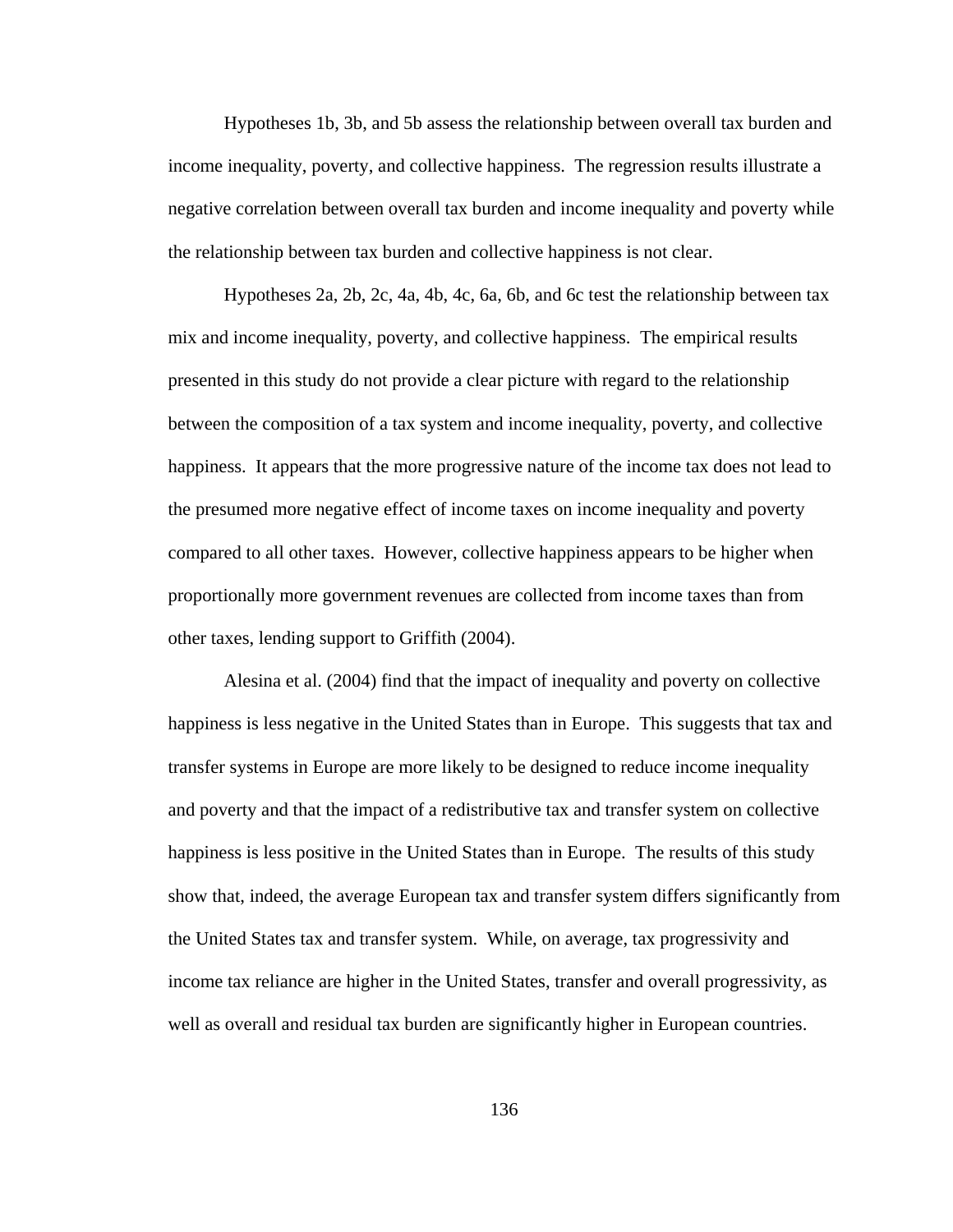However, despite the significant differences in tax and transfer systems the impact of tax system variables on income inequality, poverty, and collective happiness (hypotheses 7a, 7b, and 7c) do not vary much across continents. In fact, only in the case of income inequality several differences in effects can be found.

## Limitations

As is common with empirical research, this study is not devoid of certain limitations. First, there are some gaps, longitudinal as well as omitted variables, in the data sources that resulted in the exclusion of some countries of interest. Another issue is the relatively small sample size along with the endogenous nature of some of the variables (Di Tella et al., 2003).

Cross-country comparisons often introduce additional limitations because variables of interest and/or control variables may not be available or are measured inconsistently across different countries. For example, in this study the happiness variable is taken from two different surveys, the U.S. General Social Survey and the Euro-Barometer Survey. This makes a comparison between the average happiness measures in Europe and in the United States difficult. Additionally, cultural differences between Europe and the United States with regard to attitudes toward state and government (Haller, 2002: 35–104) are most likely influencing the results. Different beliefs about the optimal role of government – e.g. welfare state versus "hands-off" government – possibly impact the difference in design of tax and transfer systems across continents.

137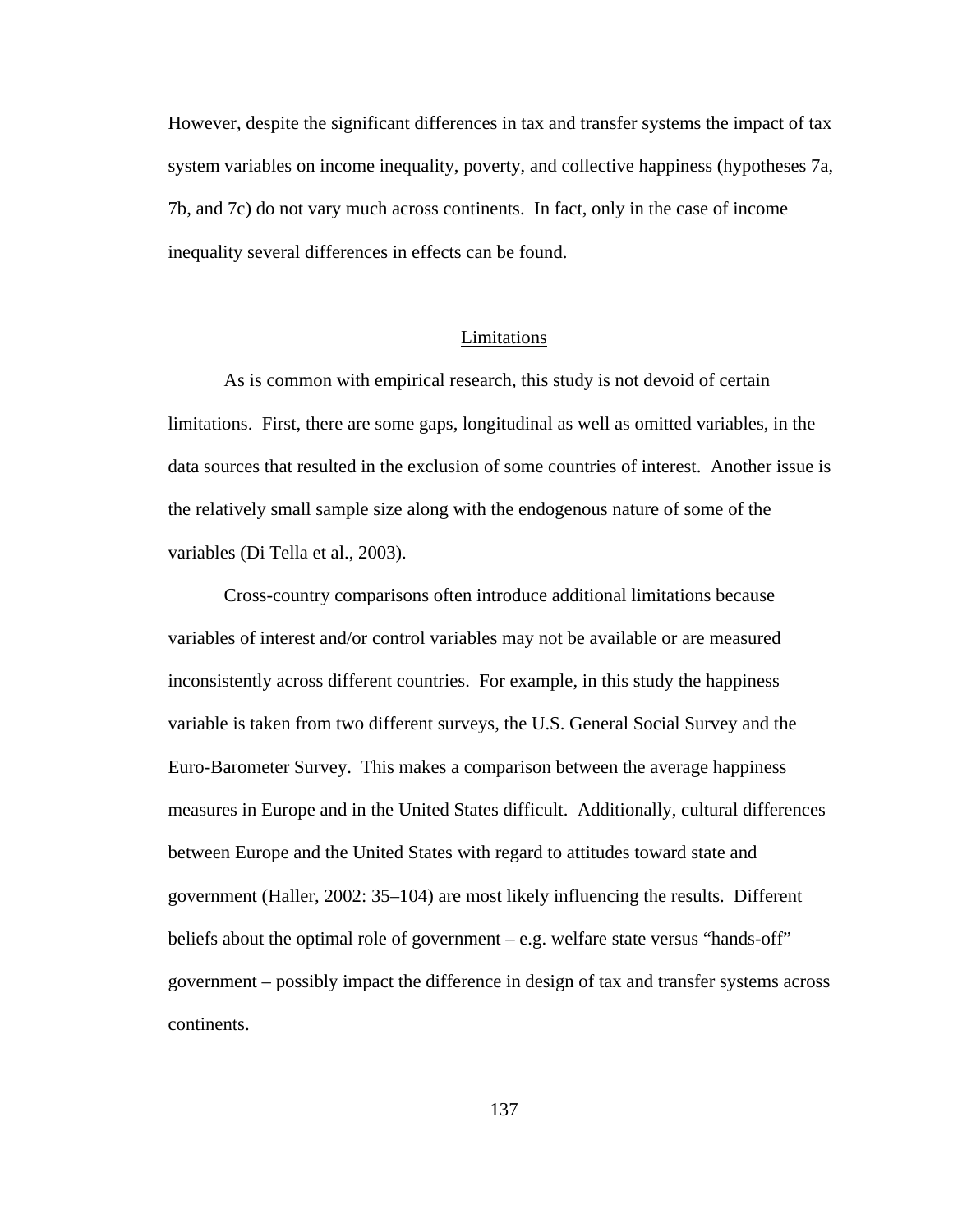Furthermore, as stated above, due to its nature  $-i.e.,$  because happiness cannot be measured directly – the happiness variable is latent. As such, some of the effects found in this study may not be directly related to happiness but some other measure which is captured by the happiness measurements. Additionally, happiness data are only available for nine countries in the sample and for some of those countries only for a few years. Owing to these constraints, the results with respect to the happiness variable must be interpreted with caution. For example, the relatively small sample size may be part of the reason why the relationship between tax and transfer progressivity and collective happiness was found not significant.

Including the control variable for labor effort reduces the already small sample to data for the 1990s only. This is problematic and may be the explanation for lack of significance in some cases. Therefore, each regression was estimated twice, once including labor effort as control and once without that measure. The sensitivity tests indicate that in the cases where the result, i.e., the sign and/or significance of the variable of interest (TAX variable), changes when labor effort is included, these findings should be interpreted with caution.

The results suggest that the proxy for government transfers to the poor, overall government expenditures (GOVEX) is not optimal. Including a better control variable for government transfers to the poor may explain the puzzling result concerning unemployment rates as well as consumption taxes (i.e., the negative association between unemployment rates and income inequality and poverty and between taxes on goods and services and income inequality and poverty).

138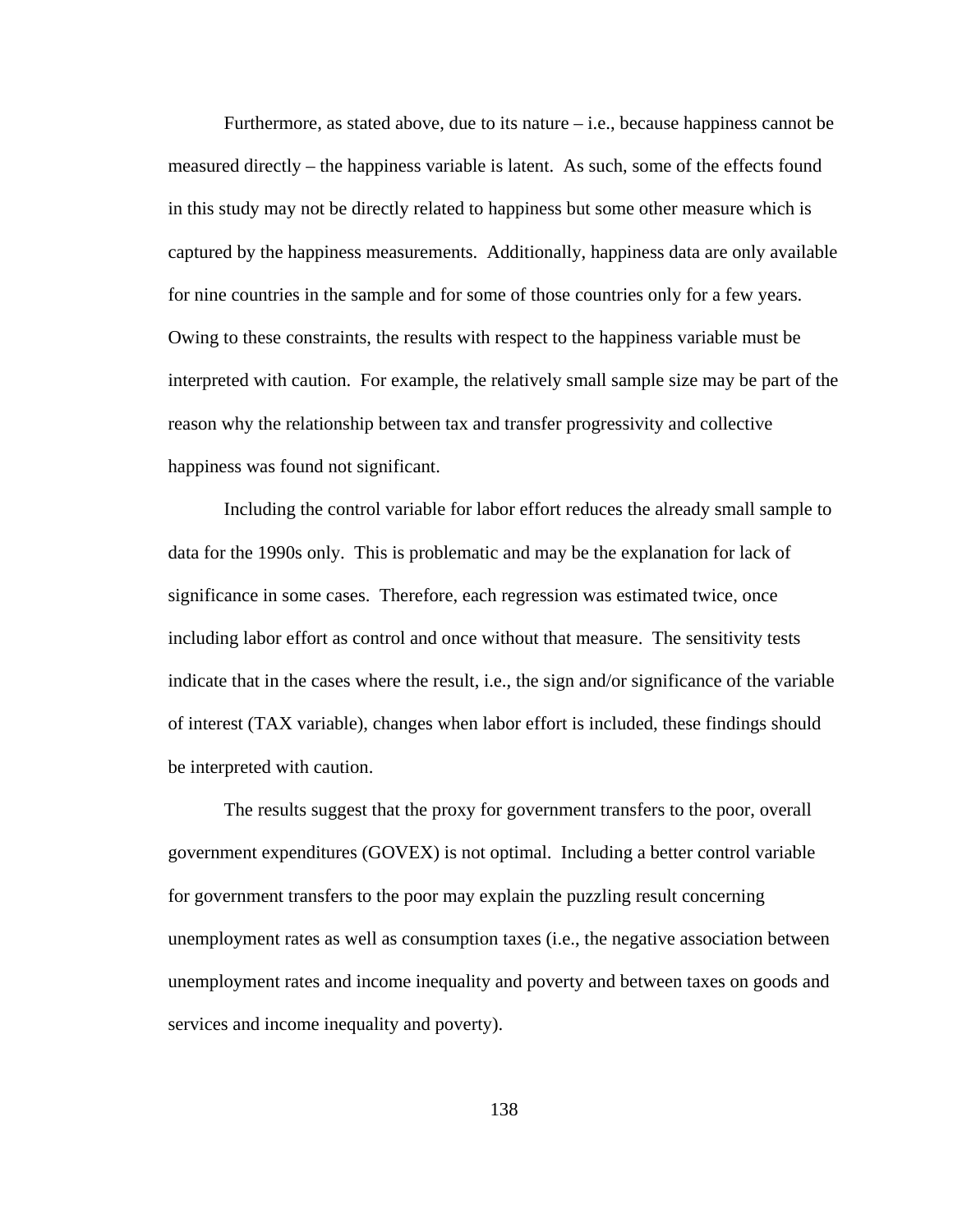Finally, because of the possibility of omitted variables, one cannot conclude that correlation always equals causation. Also, it is possible that some cause-and-effect relationships are reversed. For example, the empirical results indicate that progressivity and overall tax burden are negatively related to income inequality and poverty. One may argue that the reason for this negative relationship is not so much progressivity causing a reduction in income inequality and poverty but rather countries with high pre-tax-transfer income inequality or poverty implementing tax systems with higher progressivity and overall tax burden. However, this argument is not supported by correlation and simple OLS regression analysis (not tabulated), which illustrates that pre-tax-transfer income inequality is not significantly associated with tax, transfer, and overall progressivity as well as with overall tax burden.

Limitations aside, the paucity of research in this important area continues to suggest a need for further investigation, the impetus of which is driving this study.

### Further Research

This study adds to the optimal taxation literature by examining the impact of taxation on different aspects of social welfare. The findings of this study lend themselves to many future research questions and research projects. For example, it would be interesting to repeat this analysis as a longitudinal study within a country such as the United States focusing on differences between state tax systems and their impacts on social welfare. Limiting the study to one country also alleviates some of the omitted variable problems. Furthermore, as the LIS database grows more data for each country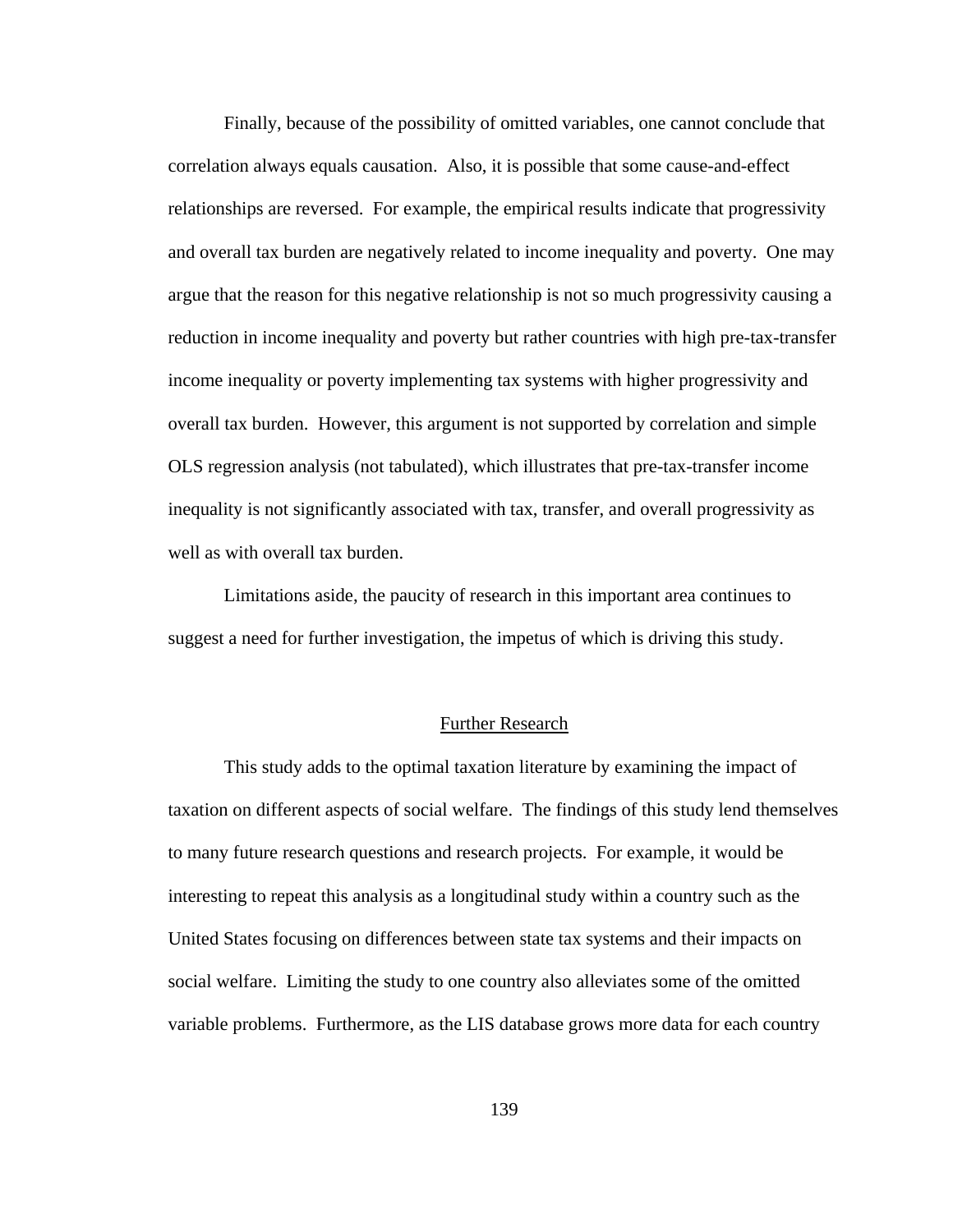and data from more than just thirteen countries will be available eliminating some of the small sample problems of this study. For instance, reviewing and extending the study in five or ten years when more internationally harmonized data with regard to progressivity, inequality, and poverty will be on hand may reveal more information about the relations examined herein.

Additionally, it appears that especially the relationship between tax systems and collective happiness should be investigated further. Despite the interesting findings of earlier literature (Easterlin, 1974) happiness data has only relatively recently been introduced into the economics literature (e.g., Alesina et al., 2004, Di Tella et al., 2003, Layard, 2003, Layard, 2003a, Griffith, 2004, Kahneman and Krueger, 2006, and Di Tella and MacCulloch, 2006). Future studies with regard to the "economics of happiness" may contribute to and clarify the findings of this study. Particularly, an analysis of micro data from new or existing survey instruments will make further explanations of the relationship between tax system and happiness possible. This study uses an aggregate measure for happiness, i.e., an average happiness measure for each country at different times between 1980 and 2000, and implies that overall progressivity, overall tax burden, and income tax reliance may be positively related to collective happiness. Yet, the data do not allow an investigation as to why collective happiness appears to be positively impacted by progressivity, tax burden, and income tax reliance. A possible explanation is that taking money from the rich and transferring it to the poor makes everybody – including the rich – happier. On the other hand, the rich may be discontent having to give up some of their income, but giving up money may not make them as unhappy as the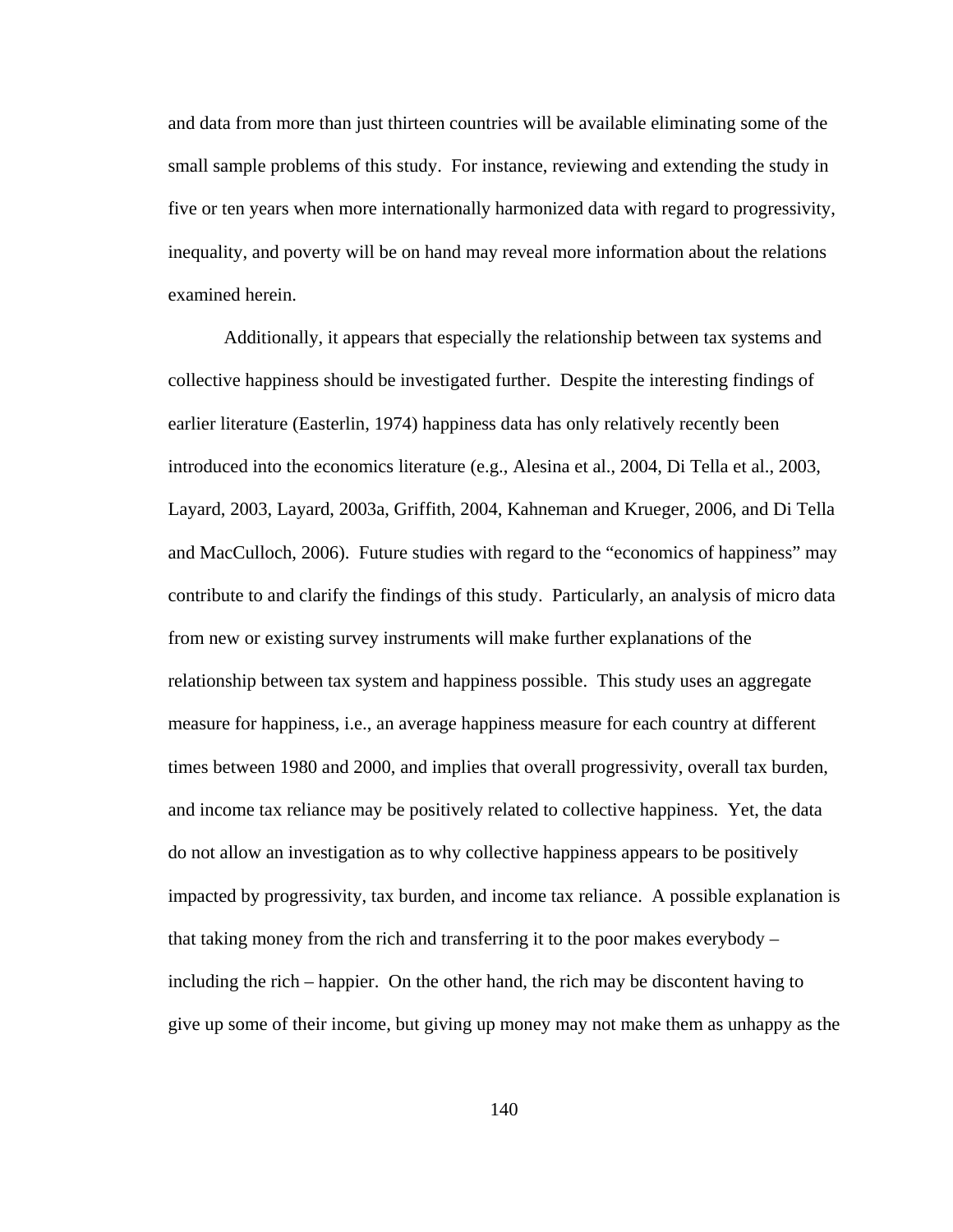poor are happy to receive these transfers. Micro-data from surveys, especially if available over a longer period of time, could provide more insight with regard to this phenomenon.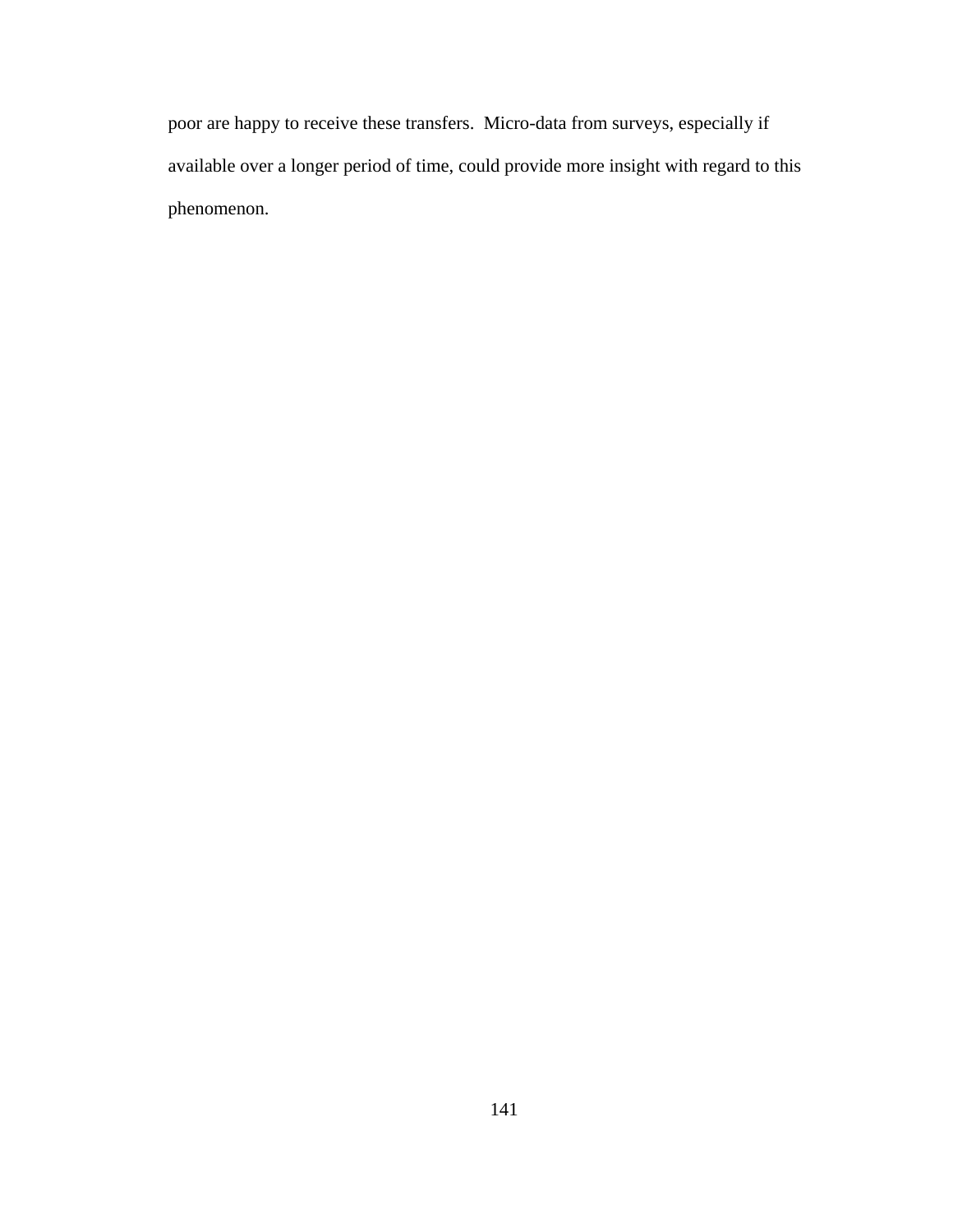#### BIBLIOGRAPHY

- Alesina, Alberto and Rodrik, Dani (1994). Distributive Politics and Economic Growth. *Quarterly Journal of Economics*, 109 (2): 465–490.
- Alesina, Alberto, Di Tella, Rafael and MacCulloch, Robert J. (2004). Inequality and Happiness: Are Europeans and Americans Different? *Journal of Public Economics*, 88 (9-10): 2009–2042.
- Atkinson, Anthony B. (1973). How Progressive Should Income Tax Be? In Parkin, Michael and Nobay, Arelino R. (eds.): Essays in Modern Economics. London, Longman: 90–109.
- Burman, Leonard E., Gale, William G. and Weiner, David (1998). Six Tax Laws Later: How Individuals' Marginal Federal Income Tax Rates Changed between 1980 and 1995. *National Tax Journal*, 51 (3): 637–652.
- Christoph, Bernhard and Noll, Heinz-Herbert (2003). Subjective Well-Being in the European Union during the 90s. *Social Indicators Research*, 64 (3): 521–546.
- Dalton, Hugh (1920). The Measurement of Inequality of Incomes. *The Economic Journal*, 30 (119): 348–361.
- DeFina, Robert H. and Thanawala, Kishor (2002). International Evidence on the Impact of Transfers and Taxes on Alternative Poverty Indexes. LIS Working Paper Series, No. 325.
- De Nardi, Mariacristina, Ren, Liqian and Wei, Chao (2000). Income Inequality and Redistribution in Five Countries. *Economic Perspectives, Federal Reserve Bank of Chicago*, 24 (2): 2–20.
- Di Tella, Rafael, MacCulloch, Robert J. and Oswald, Andrew J. (2003). The Macroeconomics of Happiness. *The Review of Economics and Statistics*, 85 (4): 809–827.
- Di Tella, Rafael and MacCulloch, Robert J. (2006). Some Uses of Happiness Data in Economics. *Journal of Economic Perspectives*, 20 (1): 25–46.
- Easterlin, Richard (1974). Does Economic Growth Improve the Human Lot? Some Empirical Evidence. In David, Paul A. and Reder, Melvin W. (eds.): Nations and Households in Economic Growth: Essays in Honour of Moses Abramovitz. New York and London, Academic Press: 98–125.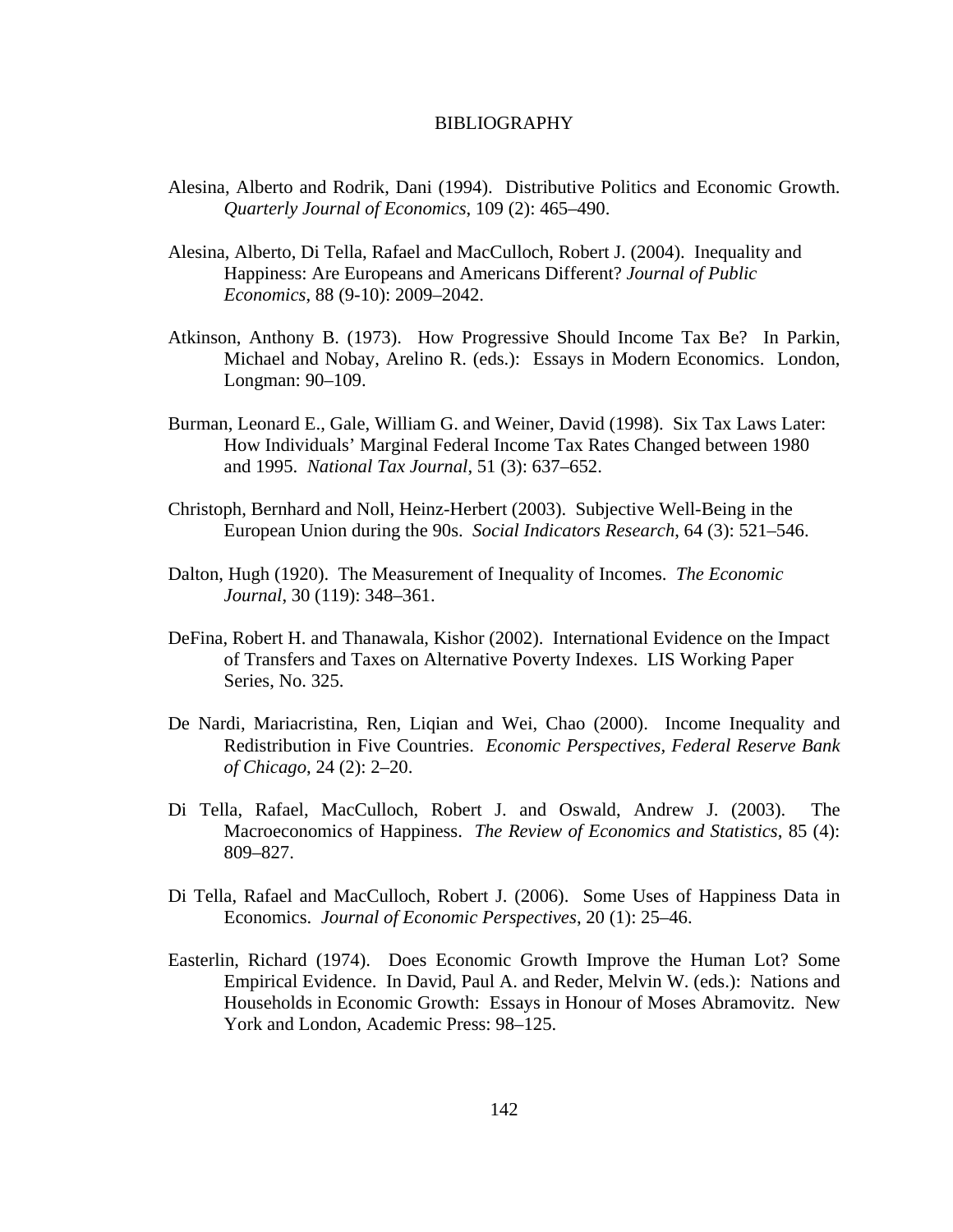- Engen, Eric and Skinner, Jonathan (1996). Taxation and Economic Growth. *National Tax Journal*, 49 (4): 617–642.
- Feeny, Simon (2003). The Impact of Foreign Aid on Poverty and Human Well-being in Papua New Guinea. *Asia Pacific Development Journal*, 10 (2): 73–93.
- Feldstein, Martin (1998). Overview: Is Income Inequality Really a Problem? Income Inequality and Policy Options, Papers and Proceedings of Symposium sponsored by the Federal Reserve Bank of Kansas City, Jackson Hole, WY, August 27–29, 1998: 357–367.
- Fong, Christina M., Bowles, Samuel and Gintis, Herbert (2004). Reciprocity, Self-Interest, and the Welfare State. In Mercier-Ythier, Jean, Kolm, Serge and Louis-Andre (eds.): Handbook on Economics of Giving, Reciprocity, and Altruism. Amsterdam, Elsevier.
- Foster, James, Greer, Joel and Thorbecke, Erik (1984). A Class of Decomposable Poverty Measures. *Econometrica*, 52 (3): 761–766.
- Frank, Robert H. (1999). Luxury Fever: Why Money Fails to Satisfy in an Era of Excess. New York, NY, Free Press.
- Grabka, Markus M. (2000). Einkommensverteilung in Deutschland Stärkere Umverteilungseffekte in Ostdeutschland. DIW Wochenbericht 19/00. URL = http://www.diw.de/deutsch/produkte/publikationen/wochenberichte/docs/00-19- 1.html.
- Griffith, Thomas D. (2004). Progressive Taxation and Happiness. *Boston College Law Review*, 45 (5): 1363–1398.
- Gupta, Gir S. and Singh, Ram D. (1984). Income Inequality Across Nations over Time: How Much and Why. *Southern Economic Journal*, 51 (1): 250–257.
- Guthrie, Robert S. (1979). Measurement of Relative Tax Progressivity. *National Tax Journal*, 32 (1): 93–95.
- Hagerty, Michael R. and Veenhoven, Ruut (2003). Wealth and Happiness Revisited Growing National Income *Does* Go With Greater Happiness. *Social Indicators Research*, 64 (1): 1–27.
- Haller, Gret (2002). Die Grenzen der Solidarität. Europa und die USA im Umgang mit Staat, Nation und Religion. Berlin, Aufbau-Verlag.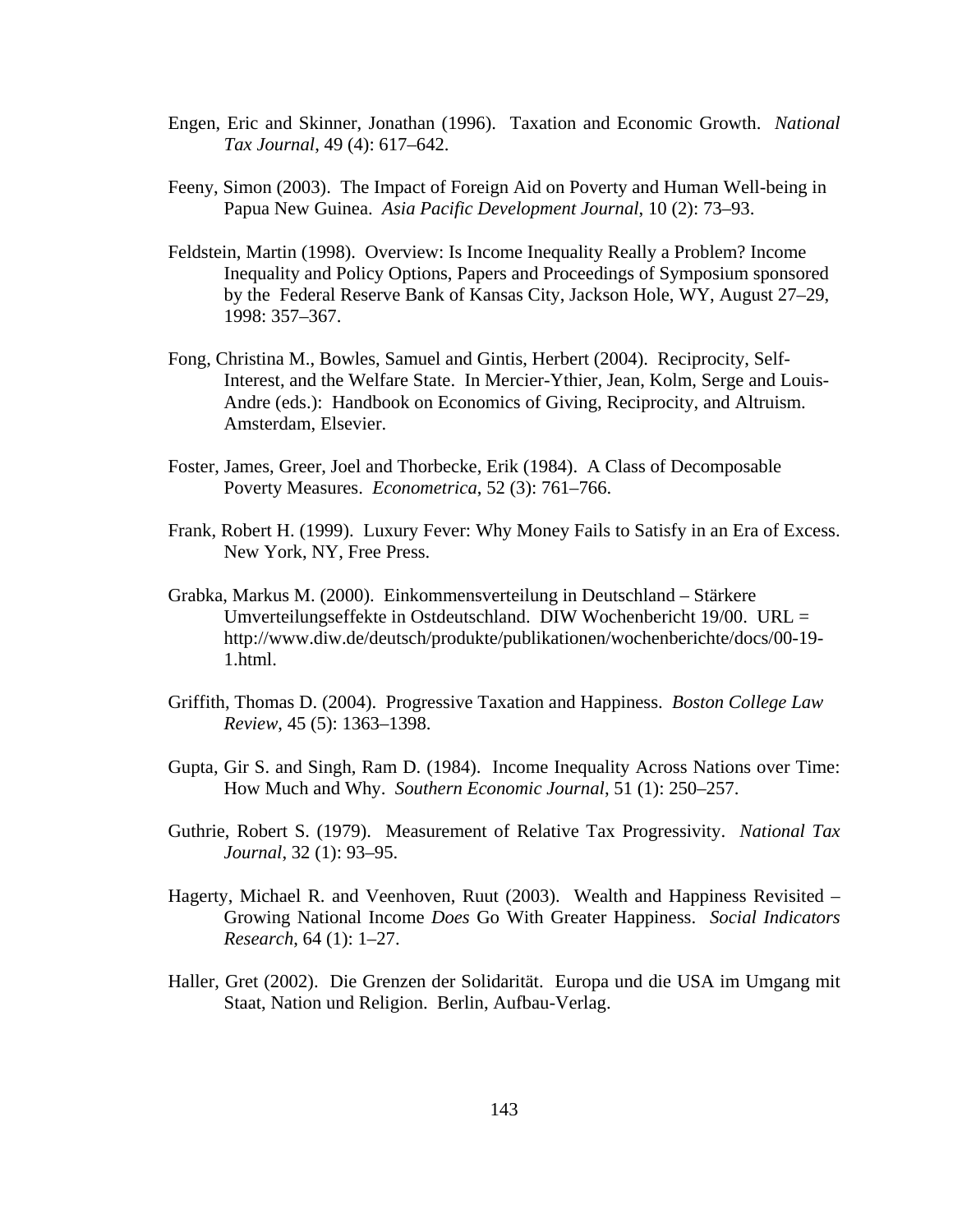- Heady, Christopher (1993). Optimal Taxation as a Guide to Tax Policy: A Survey. *Fiscal Studies*, 14 (1): 15–41.
- Heady, Christopher (2001). Tax System of Quality: Theory and Practice. Centre for Tax Policy and Administration, OECD: International Seminar on Tax System and Competitiveness in Sao Paulo on May 28, 2001.
- Kahneman, Daniel and Krueger, Alan B. (2006). Developments in the Measurement of Subjective Well-Being. *Journal of Economic Perspectives*, 20 (1): 3–24.

Kakwani, Nanak (1997). Inequality, Welfare and Poverty: Three Interrelated Phenomena. The University of New South Wales, School of Economics, Discussion Paper 97/18. URL = http://wwwdocs.fce.unsw.edu.au/economics/Research/ WorkingPapers/1997\_18.pdf.

- Kim, Hwanjoon (2000). Anti-Poverty Effectiveness of Taxes and Income Transfers in Welfare States. *International Social Security Review*, 53 (4): 105–129.
- Kotlikoff, Laurence, J. and Burns, Scott (2004). The Coming Generational Storm: What You Need to Know about America's Economic Future. Cambridge, MA, The MIT Press.
- Kuznets, Simon (1963). Quantitative Aspects of the Economic Growth of Nations VIII: Distribution of Income by Size. *Economic Development and Cultural Change*, 11  $(2): 1-80.$
- Layard, Richard (2003). Towards a Happier Society. *New Statesman*, 26 March 3, 2003.
- Layard, Richard (2003a). Income and Happiness: Rethinking Economic Policy. Centre for Economic Performance. Public Lectures, Lecture 2, February 27, 2003. URL = http://cep.lse.ac.uk/events/lectures/layard/RL040303.pdf.
- Libby, Robert, Bloomfield, Robert and Nelson, Mark W. (2002). Experimental Research in Financial Accounting. *Accounting, Organizations and Society*, 27 (8): 775– 810.
- Lind, Niels C. (2004). Values Reflected in the Human Development Index. *Social Indicators Research*, 66 (3): 283–293.
- Luxembourg Income Study (LIS) Microdatabase, (2004); harmonization of original surveys conducted by the Luxembourg Income Study, asbl. Luxembourg, periodic updating.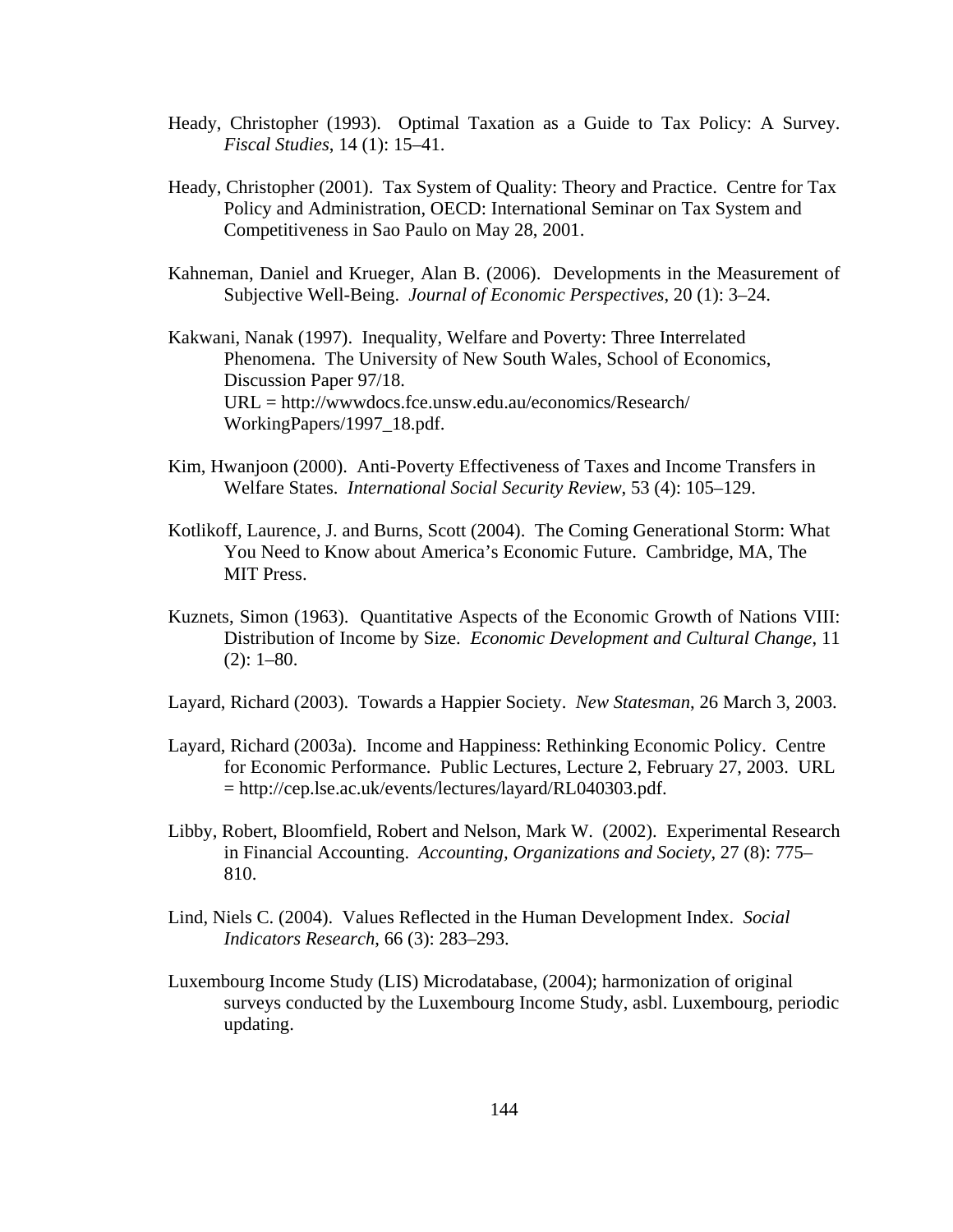- Mahler, Vincent, A. and Jesuit, David K. (2005). Fiscal Redistribution in Developed Countries: New Insights from the Luxembourg Income Study. Luxembourg Income Study Working Paper Series, No. 392. Forthcoming: *Socio-Economic Review*, 2006.
- McConnell, Campbell R. and Brue, Stanley L. (1996). Economics: Principles, Problems, and Policies. New York, NY, McGraw-Hill, Inc. Thirteenth edition.
- Milanovic, Branko (2003). Why we all do Care about Inequality (but are Loath to Admit it). The World Bank Group: Inequality around the World. URL: http://www.worldbank.org/research/inequality/.
- Mirrlees, James A. (1971). An Exploration in the Theory of Optimum Income Taxation. *Review of Economic Studies*, 38 (114): 175–208.
- Multinational Monitor (2003). A Taxing Problem; Diminishing Progressivity in the U.S. Tax System. An Interview with Robert McIntyre. 24 (5): 28–29.
- Musgrave, Richard A. (1959). The Theory of Public Finance. A Study in Public Economy. New York, NY, McGraw-Hill, Inc.
- Myles, Gareth D. (2000). Taxation and Economic Growth. *Fiscal Studies*, 21 (1): 141– 168.
- OECD (2002). Revenue Statistics, Paris, France.
- Oswald, Andrew J. (1997). Happiness and Economic Performance. *The Economic Journal*, 107 (445): 1815–1831.
- Paim, Laily (1995). Definitions and Measurements of Well-Being: A Review of Literature. *Journal of Economic and Social Measurement*, 21 (4): 297–309.
- Perry, David B. (1995). Fiscal Figures. International Tax Comparisons. *Canadian Tax Journal*, 43 (6): 2256–2264.
- Perry, David B. (1997). Fiscal Figures. International Tax Comparisons, 1995. *Canadian Tax Journal*, 45 (5): 1180–1198.
- Persson, Torsten and Tabellini, Guido (1994). Is Inequality Harmful for Growth? *The American Economic Review*, 84 (3): 600–621.
- Petska, Tom and Strudler, Mike (2000). Income, Taxes, and Tax Progressivity: An Examination of Recent Trends in the Distribution of Individual Income and Taxes. Internal Revenue Service, Statistics of Income Division.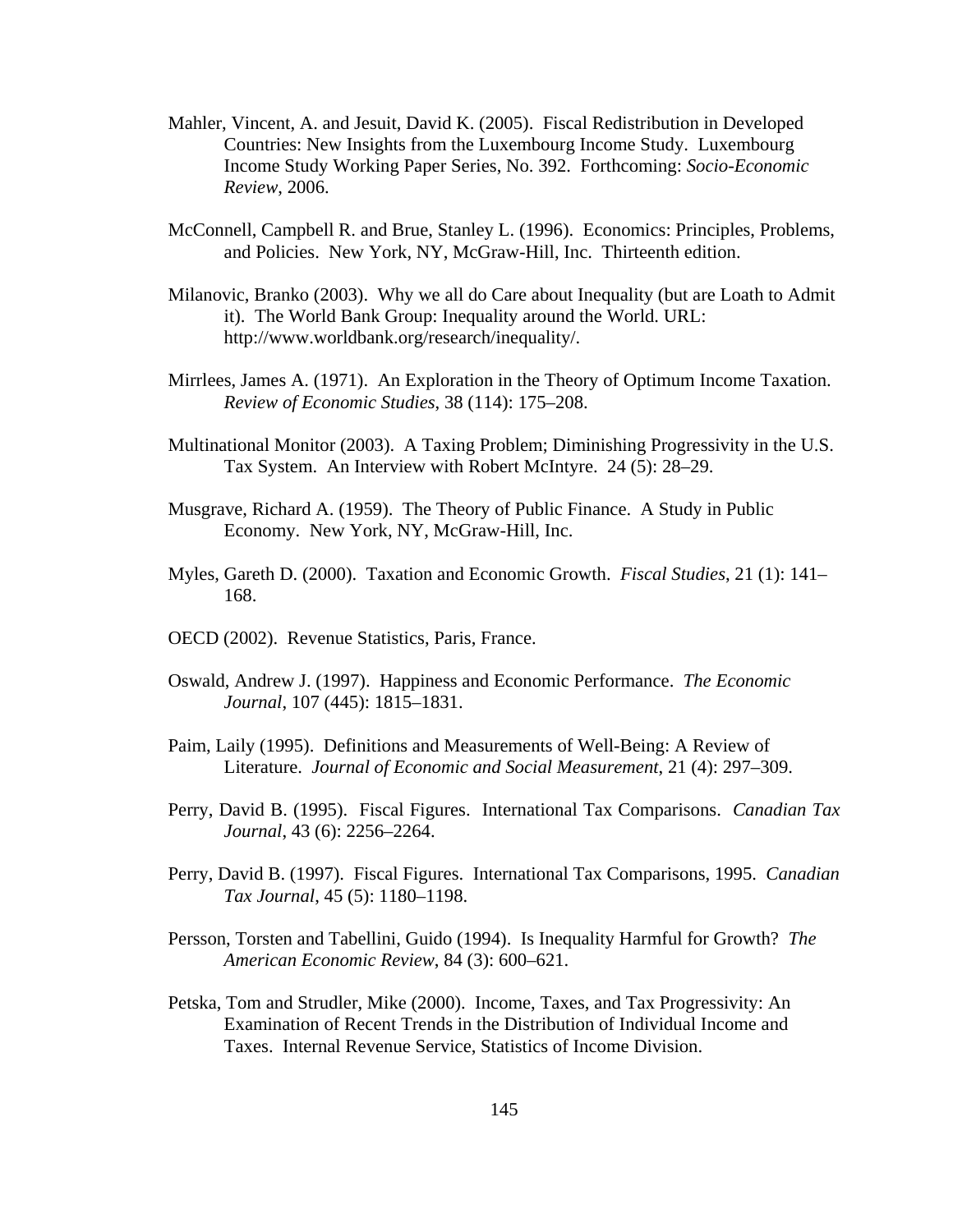- Rawls, John (1971). A Theory of Justice. Cambridge, MA, The Belknap Press of Harvard University Press.
- Rebelo, Sergio (1991). Long-Run Policy Analysis and Long-Run Growth. *The Journal of Political Economy*, 99 (3): 500–521.
- Riddell, Tom, Shackelford, Jean and Stamos, Steve (1998). Economics: A Tool for Critically Understanding Society. Reading, MA, Addison Wesley Longman, Inc. Fifth edition.
- Sen, Amartya (1997). On Economic Inequality. Enlarged Edition. Oxford, England, Clarendon Press; New York, NY, Oxford University Press.
- Slemrod, Joel (ed.) (1994). Tax Progressivity and Income Inequality. Boston, MA, Cambridge University Press.
- Smeeding, Timothy M. (2004). Public Policy and Economic Inequality: The United States in Comparative Perspective. Prepared for The Campbell Institute Seminar: Inequality and American Politics, February 20, 2004 (Draft, February 16, 2004).
- Smith, Adam (1776). An Inquiry into the Nature and Causes of the Wealth of Nations. Indianapolis, IN, Liberty Classics, 1981.
- Steinmo, Sven (2003). The Evolution of Policy Ideas: Tax Policy in the 20th Century. *British Journal of Politics and International Relations*, 5 (2): 206–236.
- Steuerle, C. Eugene (2001). The 2001 Tax Legislation from a Long-Term Perspective. *National Tax Journal*, 54 (3): 427–432.
- Steuerle, C. Eugene. (2004). Contemporary U.S. Tax Policy. Washington, DC, The Urban Institute Press.
- Suits, Daniel B. (1977). Measurement of Tax Progressivity. *The American Economic Review*, 67 (4): 747–752.
- Verbist, Gerlinde (2004). Redistributive Effect and Progressivity of Taxes: An International Comparison across the EU using EUROMOD. EUROMOD Working Paper Series. Working Paper No. EM5/04.
- Weinberg, Daniel, H. (1987). The Distributional Implications of Tax Expenditures and Comprehensive Income Taxation. *National Tax Journal*, 40 (2): 237–253.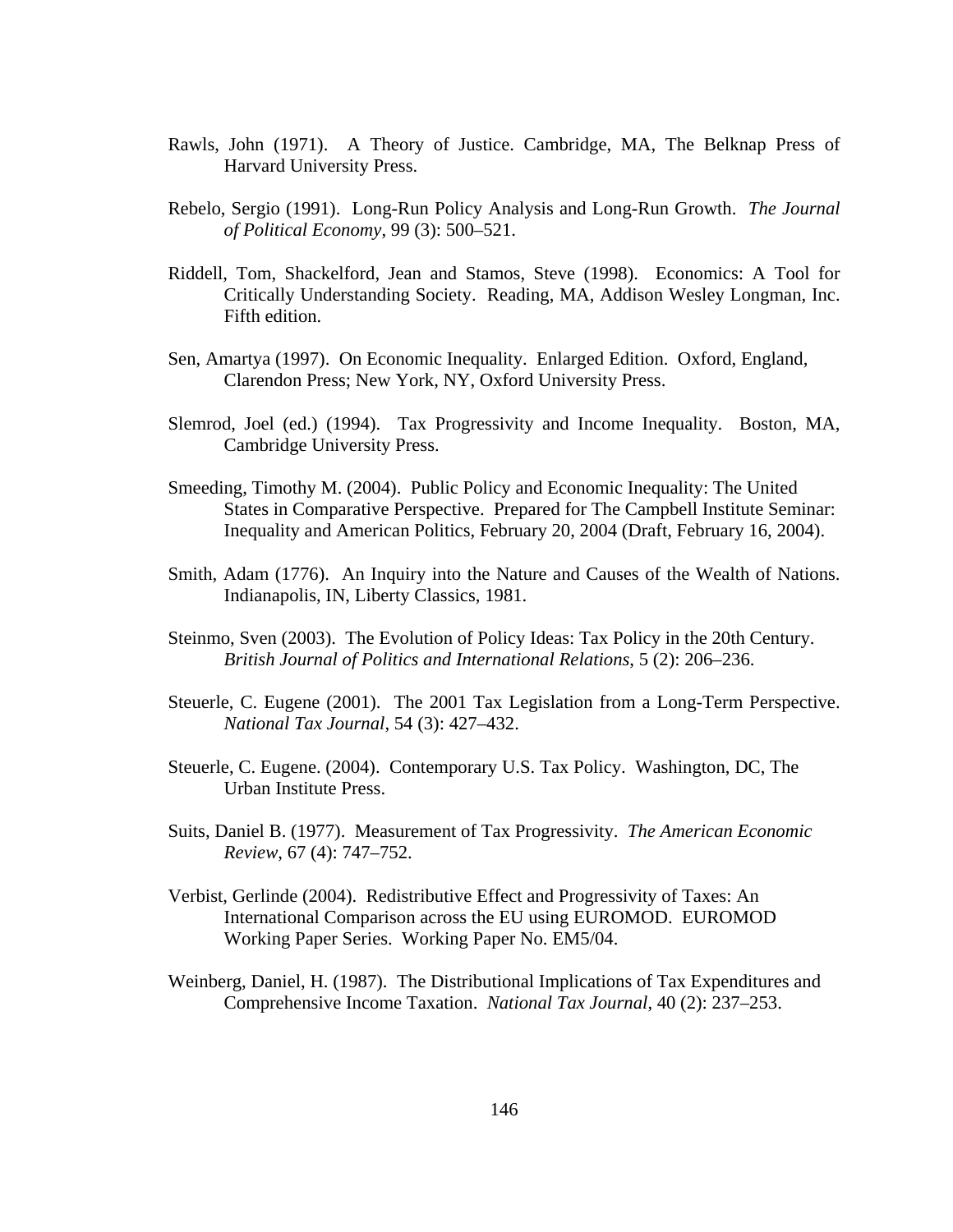- Widmalm, Frida (2001). Tax Structure and Growth: Are Some Taxes Better Than Others? *Public Choice*, 107 (3-4): 199–219.
- Wolff, Edward N. (2002). Top Heavy: The Increasing Inequality of Wealth in America and What Can Be Done about it. Newly updated and expanded edition. New York, NY, The New Press.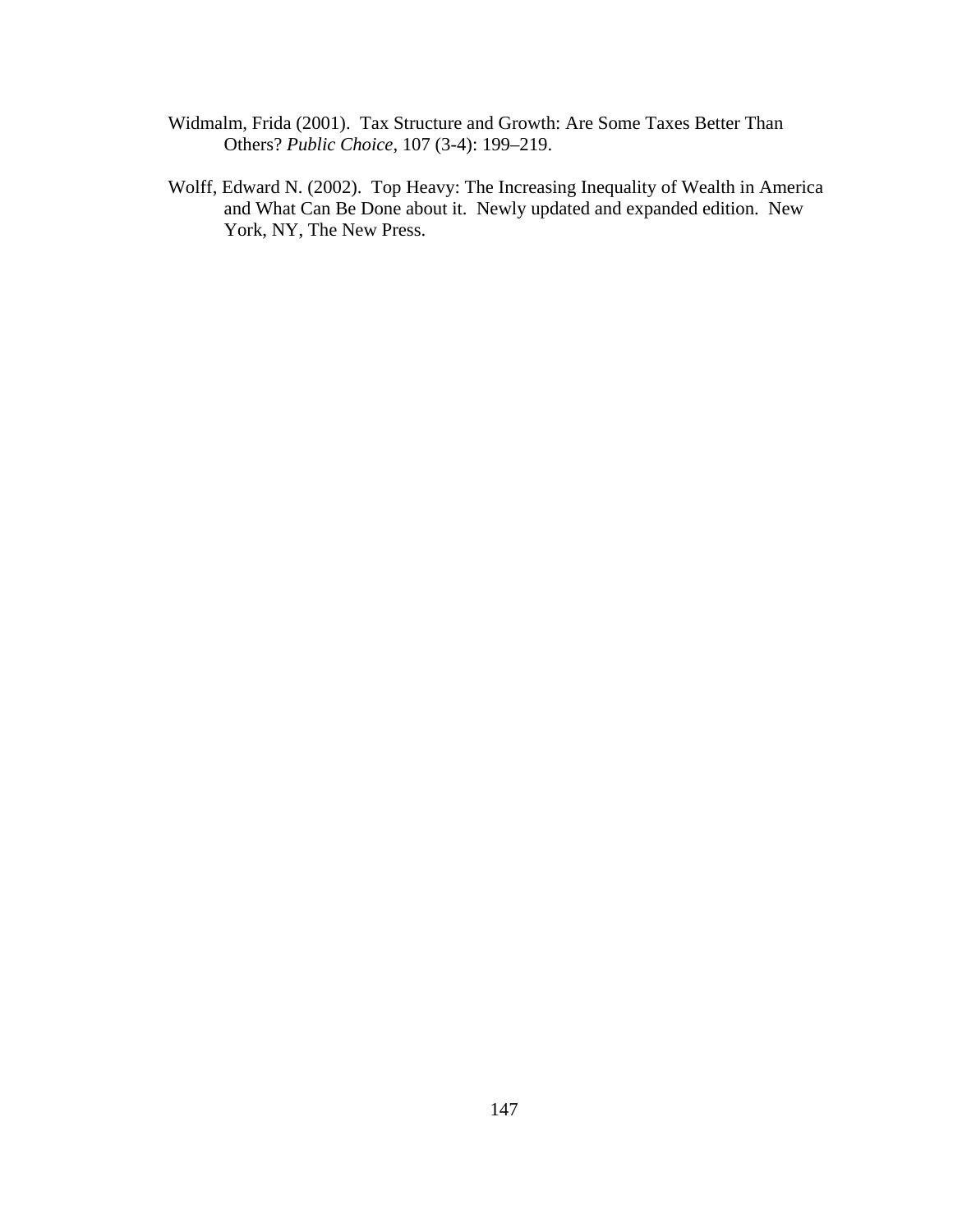# APPENDIX A:

# INFORMATION ABOUT DATA SOURCES

## Table A.1 Data sources for collective happiness measure

| Country                                                                                                             | Source                                                                                                                                                                                                                                                                                                                                                                                                                                                                                                                |
|---------------------------------------------------------------------------------------------------------------------|-----------------------------------------------------------------------------------------------------------------------------------------------------------------------------------------------------------------------------------------------------------------------------------------------------------------------------------------------------------------------------------------------------------------------------------------------------------------------------------------------------------------------|
| <b>United States</b>                                                                                                | The United States General Social Survey (1972–2000).<br>This survey has been conducted by the National Research Center at the<br>University of Chicago since 1972. The following survey question is used to<br>measure happiness: "Taken all together, how would you say things are these<br>days would you say that you are very happy, pretty happy, or not too<br>happy?" (Small numbers of "No Answer," and "Don't Know" are<br>disregarded).<br>$URL = \frac{http://www.norc.uchicago.edu/projects/gensoc.asp.}$ |
| European countries<br>(Belgium, Denmark,<br>Finland, France,<br>Germany, Netherlands,<br>Sweden, United<br>Kingdom) | Euro-Barometer Survey Series (1973–2000).<br>This survey has been conducted by the European Union since 1973. The<br>following survey question is used to measure happiness: "On the whole are<br>you very satisfied, fairly satisfied, not very satisfied or not at all satisfied<br>with the life you lead?" (Small numbers of "No Answer" and "Don't Know"<br>are disregarded).<br>$URL = http://europa.eu.int/comm/public\_opinion/cf/index_en.cfm.$                                                              |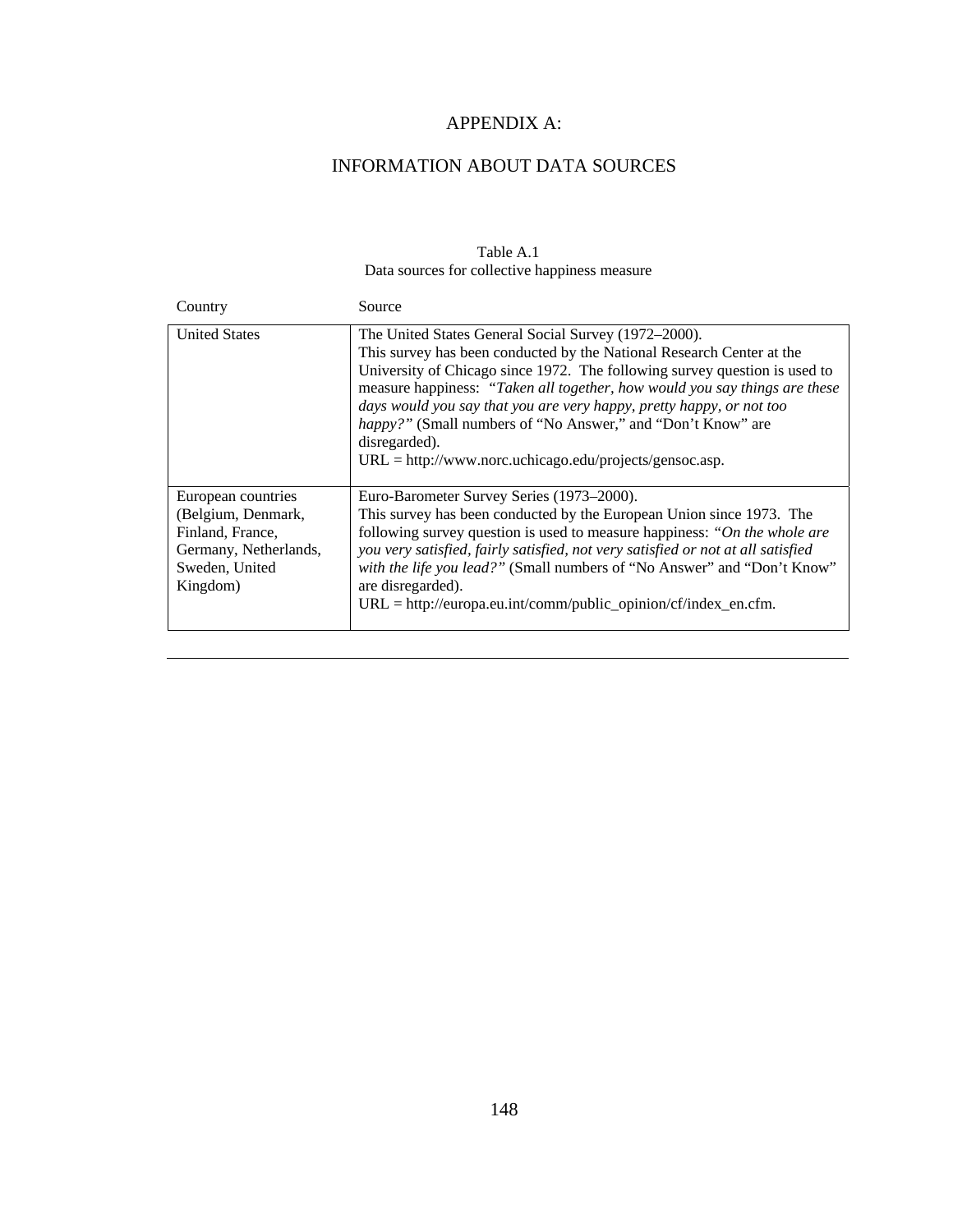#### Table A.2 Other data sources

| Source                                                                                                  | Variables                                                                                                                                                                                                                                         |
|---------------------------------------------------------------------------------------------------------|---------------------------------------------------------------------------------------------------------------------------------------------------------------------------------------------------------------------------------------------------|
| Luxembourg Income Study (2004)                                                                          | Income inequality<br>Poverty<br>Tax progressivity<br>Transfer progressivity<br>Overall progressivity                                                                                                                                              |
| <b>OECD</b> Revenue Statistics (2002)                                                                   | Overall tax burden<br>Residual tax burden<br>Proportion of tax revenues from income taxes<br>Proportion of tax revenues from consumption taxes<br>Proportion of tax revenues from payroll taxes<br>Proportion of tax revenues from property taxes |
| Penn World Tables<br>[http://pwt.econ.upenn.edu/php_site/<br>pwt_index.php]                             | Real GDP per capita (in U.S. dollars)<br>Economic growth                                                                                                                                                                                          |
| <b>International Financial Statistics</b>                                                               | Budget surplus (deficit)<br>Inflation<br>Unemployment<br>Government expenditures                                                                                                                                                                  |
| OECD Factbook (OECD 2005)<br>[http://caliban.sourceoecd.org/<br>$vl=5525303/cl=33/nw=1/rpsv/factbook/l$ | Labor effort                                                                                                                                                                                                                                      |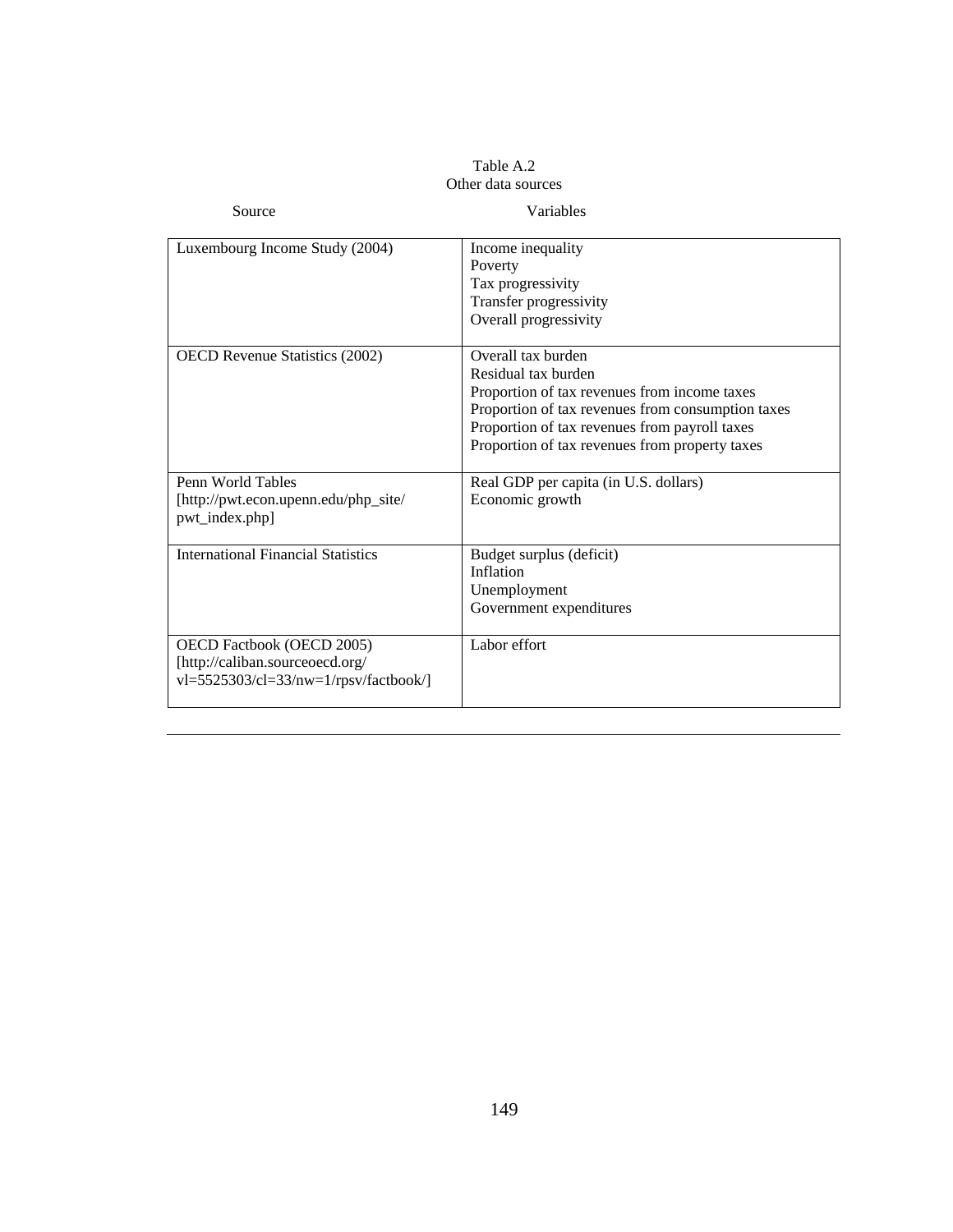| Country         | <b>Historical</b><br><b>Databases</b> | Wave I<br>(around<br>1980) | <b>Wave II</b><br>(around<br>1985) | <b>Wave III</b><br>(around<br>1990) | <b>Wave IV</b><br>(around 1995) | Wave V<br>(around<br>2000) |
|-----------------|---------------------------------------|----------------------------|------------------------------------|-------------------------------------|---------------------------------|----------------------------|
| Australia       |                                       | 1981                       | 1985                               | 1989                                | 1994                            |                            |
| Austria         |                                       | $\ddot{\phantom{1}}$       | 1987                               |                                     | 1994/1995/1997                  | 2000                       |
| Belgium         |                                       |                            | 1985                               | 1988/1992                           | 1995**/1997                     | 2000                       |
| Canada          | 1971/1975                             | 1981                       | 1987                               | 1991                                | 1994/1997/1998                  | 2000                       |
| Czech Republic  |                                       |                            |                                    | 1992                                | 1996                            |                            |
| Denmark         |                                       |                            | 1987                               | 1992                                | 1995?                           | 2000?                      |
| Estonia         |                                       |                            |                                    | $\ddot{\phantom{a}}$                |                                 | 2000                       |
| Finland         |                                       |                            | 1987                               | 1991                                | 1995                            | 2000                       |
| France          |                                       | 1979/1981                  | 1984A/1984B                        | 1989                                | 1994                            |                            |
| Germany         | 1973/1978                             | 1981                       | 1983/1984                          | 1989                                | 1994                            | 2000                       |
| Hungary         |                                       |                            |                                    | 1991                                | 1994                            | 1999                       |
| Ireland         | $\ddot{\phantom{0}}$                  |                            | 1987                               | $\ddot{\phantom{a}}$                | 1994/1995/1996                  | 2000                       |
| Israel          |                                       | 1979                       | 1986                               | 1992                                | 1997                            | 2001                       |
| Italy           | $\ddot{\phantom{0}}$                  |                            | 1986/1987                          | 1989/1991                           | 1993/1995                       | 1998/2000                  |
| Luxembourg      | $\bullet$                             | $\bullet$                  | 1985                               | 1991                                | 1994/1997                       | 2000                       |
| Mexico          | $\ddot{\phantom{0}}$                  | $\bullet$                  | 1984                               | 1989/1992                           | 1994/1996/1998                  | 2000/2002                  |
| Netherlands     |                                       |                            | 1983/1986**/<br>1987               | 1991                                | 1994                            | 1999                       |
| Norway          | $\ddot{\phantom{0}}$                  | 1979                       | 1986                               | 1991                                | 1995                            | 2000                       |
| Poland          |                                       |                            | 1986                               | 1992                                | 1995                            | 1999                       |
| Romania         | $\ddot{\phantom{0}}$                  | $\cdot$                    |                                    |                                     | 1995/1997                       |                            |
| Russia          |                                       |                            |                                    | 1992                                | 1995                            | 2000                       |
| Slovak Republic | $\ddot{\phantom{0}}$                  | $\ddot{\phantom{0}}$       |                                    | 1992                                | 1996                            |                            |
| Slovenia        |                                       | $\ddot{\phantom{a}}$       |                                    | $\ddot{\phantom{a}}$                | 1997                            | 1999                       |
| Spain           |                                       | 1980                       |                                    | 1990                                | 1995                            | 2000                       |
| Sweden          | 1967/1975                             | 1981                       | 1987                               | 1992                                | 1995                            | 2000                       |
| Taiwan          |                                       | 1981                       | 1986                               | 1991                                | 1995/1997                       | 2000                       |
| Switzerland     |                                       | 1982                       | $\cdot$                            | 1992                                |                                 | 2000**/<br>2002*           |

Table A.3 Luxembourg Income Study (LIS) data information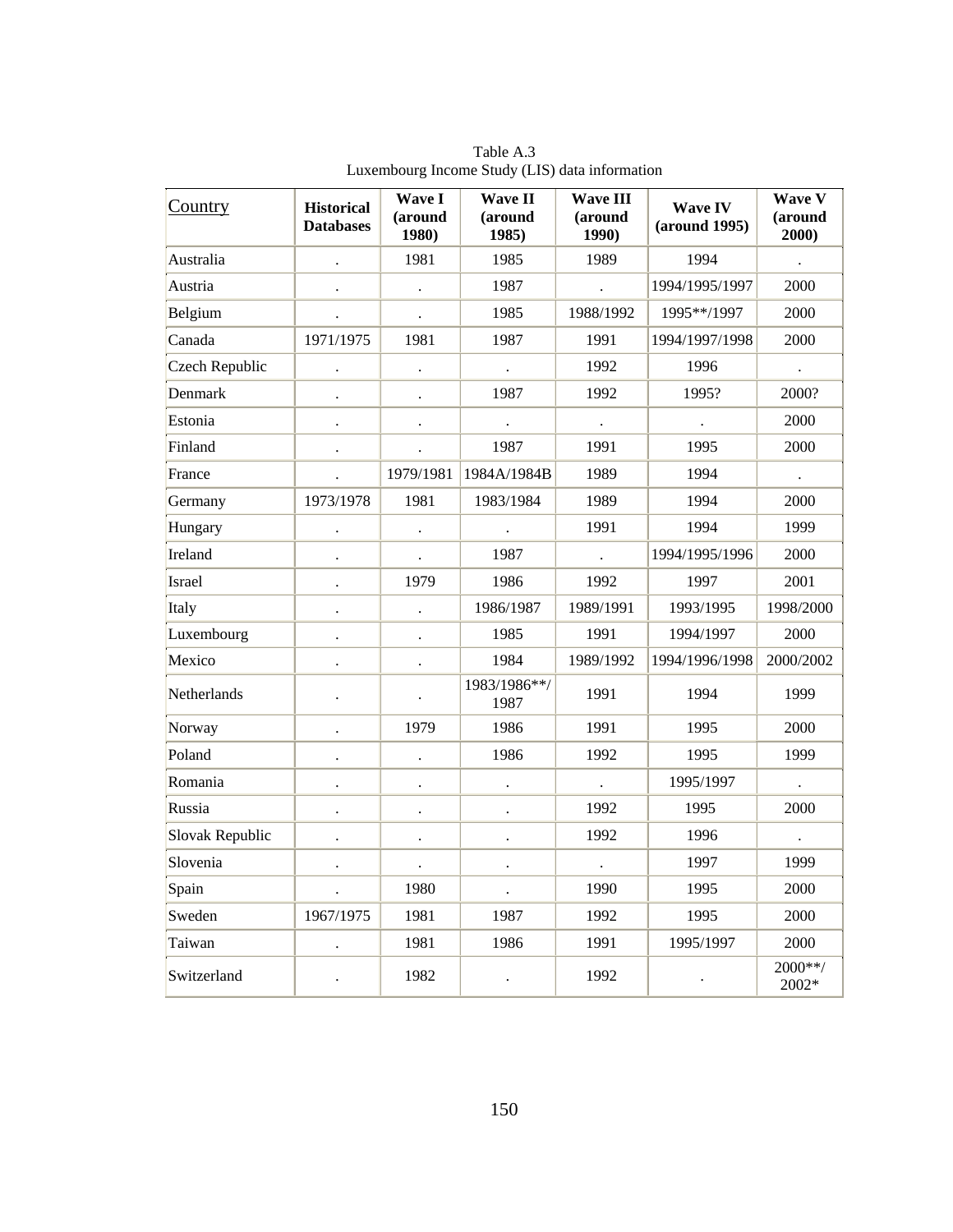#### Table A.3 Continued

| <b>United</b><br>Kingdom | 1969/1974 | 1979 | 1986 | '991  | 1995/1994 | 999  |
|--------------------------|-----------|------|------|-------|-----------|------|
| <b>United States</b>     | 1969/1974 | 1979 | 1986 | 1991° | 1994/1997 | 2000 |

#### **\*\* = Lissification in process**

- **° =** Currently being reviewed
- **\* = received; waiting to be lissified**

#### **? = under negotiation**

Source: Luxembourg Income Study (2004).

Notes: The following countries were used for the statistical analysis: Australia, Belgium, Canada, Denmark, Finland, France, Germany, the Netherlands, Norway, Sweden, Switzerland, the United Kingdom, and the United States.

The following countries are excluded from my sample: the Czech Republic, Estonia, Hungary, Mexico, Poland, Romania, Russia, the Slovak Republic, and Slovenia because I do not consider them truly developed countries. Further excluded is Taiwan because as Asian country with a very different history I believe that it is less comparable to the rest of the sample. For Israel, the OECD revenue data are not available. Finally, Italy is excluded because there appear to be significant measurement errors in the data.

Inequality, poverty, and progressivity measures are computed using data from the LIS database. Unfortunately, pre-tax-transfer income is not available for all countries in the LIS database. Thus, the following additional countries were eliminated: Austria, Ireland, Luxembourg, and Spain.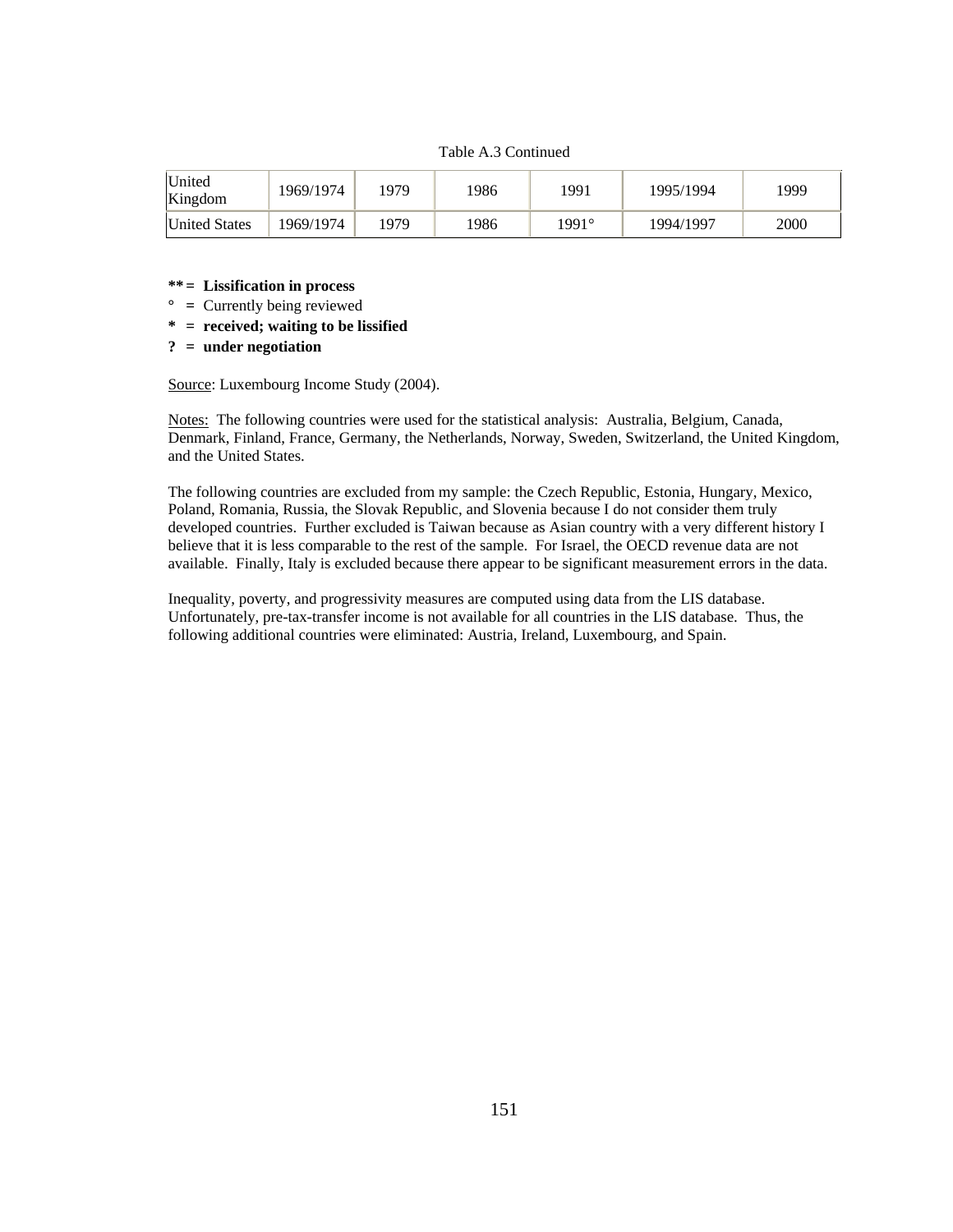### APPENDIX B:

# ADDITIONAL REGRESSION RESULTS:

# INCOME INEQUALITY

Table B.1 Tax mix and income inequality

Part (a): Taxes on goods and services (GOODS) and income inequality.

Regression (1):  $INEQ = \beta_0 + \beta_1 GOODS + \beta_2 GDPPCAP + \beta_3 ECOGROWTH + \beta_3 BQOVEX + \beta_4 LABOREFF + \beta_7 UNEMPL + \beta_8 INFLATION + \varepsilon$ +  $\beta_6$ *LABOREFF* +  $\beta_7$ *UNEMPL* +  $\beta_8$ *INFLATION* +  $=\beta_0 + \beta_1 GOODS + \beta_2 GDPPCAP + \beta_3 ECOGROWTH + \beta_4 DEFICIT +$  $GOVEX + \beta_6 LABOREFF + \beta_7 UNEMPL + \beta_8 INFLATION$  $INEQ = \beta_0 + \beta_1 GOODS + \beta_2 GDPPCAP + \beta_3 ECOGROWTH + \beta_4 DEFICIT$  $500$ vea +  $p_6$ ladunei t +  $p_7$ unemi l +  $p_8$  $0 + p_1$ 000DS +  $p_2$ 0DFFCAF +  $p_3$ ECOONOWIH +  $p_4$ 

Regression (2):  $INEQ = \beta_0 + \beta_1 GOODS + \beta_2 TIME + \beta_3 GDPPCAP + \beta_4 ECOQ$ <br> $\beta_5 DEFICT + \beta_6 GOVEX + \beta_7 UNEMP + \beta_8 INFLATION + \varepsilon$ +  $\beta_6 GOVEX + \beta_7 UNEMPL + \beta_8 INFLATION +$  $= \beta_0 + \beta_1 GOODS + \beta_2 TIME + \beta_3 GDPPCAP + \beta_4 ECOGROWTH +$  $DEFICIT + \beta_6 GOVEX + \beta_7 UNEMPL + \beta_8 INFLATION$  $INEQ = \beta_0 + \beta_1 GOODS + \beta_2 TIME + \beta_3 GDPPCAP + \beta_4 ECOGROWTH$  $5$ *DEFICII* +  $p_6$ GOVEA +  $p_7$ ONEMFL+  $p_8$  $0 + p_1$ OOODS +  $p_2$ TIME +  $p_3$ ODFFCAF +  $p_4$ 

| <b>VARIABLE</b>     | <b>PARAMETER</b><br><b>ESTIMATE</b> | <b>ROBUST</b><br><b>P-VALUE</b> | <b>PARAMETER</b><br><b>ESTIMATE</b> | <b>ROBUST</b><br><b>P-VALUE</b> |
|---------------------|-------------------------------------|---------------------------------|-------------------------------------|---------------------------------|
| <b>GOODS</b>        | $-0.0989$                           | 0.8423                          | $-0.8520$                           | 0.0338                          |
| <b>TIME</b>         |                                     |                                 | 0.1513                              | 0.0965                          |
| <b>LOG GDPPCAP</b>  | $-0.2464$                           | 0.0390                          | $-0.2673$                           | 0.0115                          |
| <b>ECOGROWTH</b>    | 0.2391                              | 0.5064                          | $-0.0449$                           | 0.8240                          |
| <b>DEFICIT</b>      | 0.5978                              | 0.3896                          | 0.7832                              | 0.2065                          |
| <b>GOVEX</b>        | $-1.3421$                           | 0.0070                          | $-1.4377$                           | 0.0048                          |
| <b>LOG LABOREFF</b> | 0.8820                              | 0.0008                          |                                     |                                 |
| <b>UNEMPL</b>       | $-0.0159$                           | 0.0313                          | 0.0003                              | 0.9640                          |
| <b>INFLATION</b>    | $-1.1307$                           | 0.4200                          | 0.0638                              | 0.9534                          |
| Adjusted R-square   | 0.5837                              |                                 | 0.3507                              |                                 |
| F-statistic         | 6.96                                |                                 | 4.11                                |                                 |
| p-value             | ${<}0001$                           |                                 | 0.0013                              |                                 |

Regression (1) Regression (2)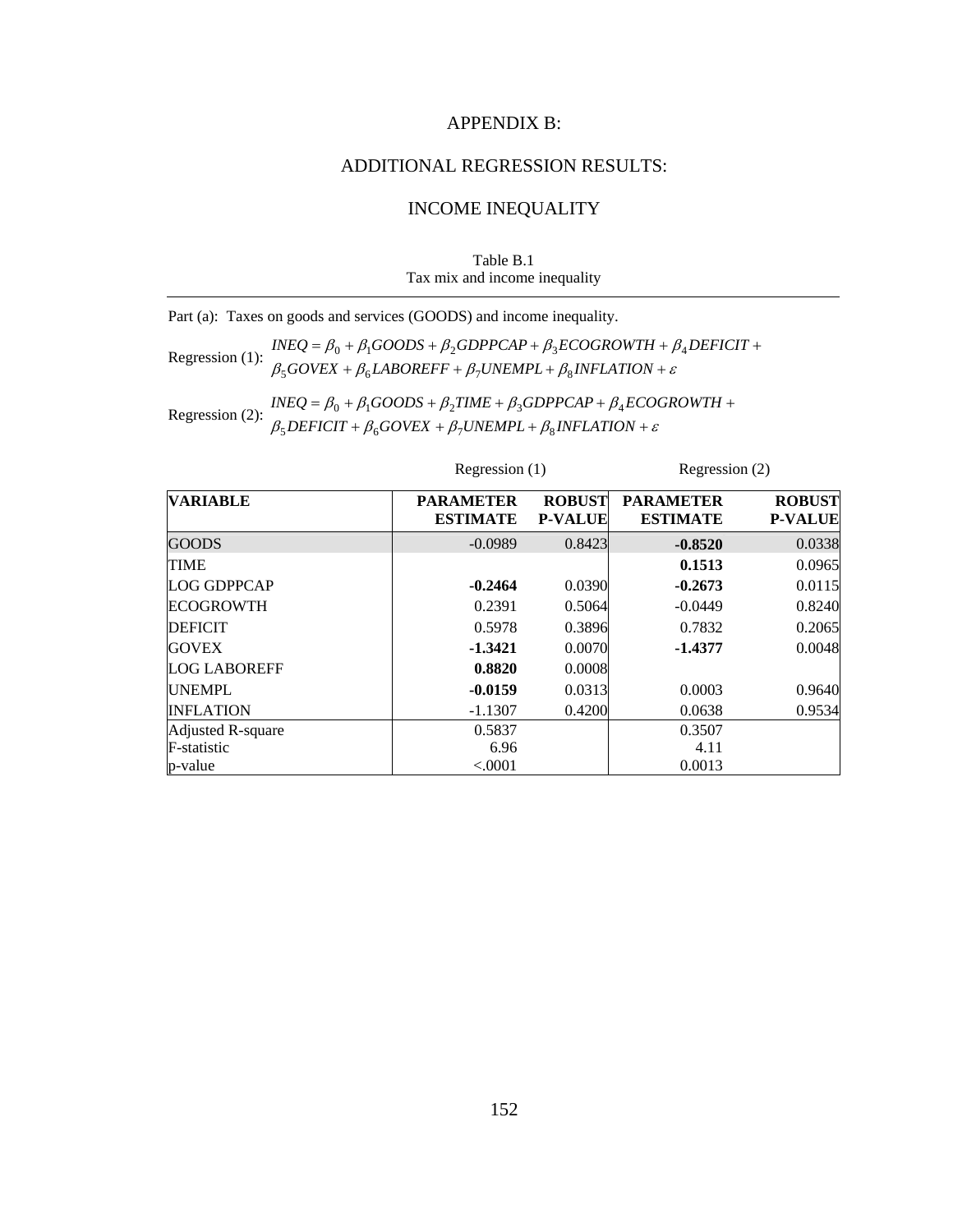Table B.1 Continued

Part (b): Payroll taxes (PAYROLL) and income inequality.

Regression (1):  $INEQ = \beta_0 + \beta_1 PAYROLL + \beta_2 GDPPCAP + \beta_3 ECOGROWTH + \beta_4 PAYROLL + \beta_5 GOWEX + \beta_6 LABOREFF + \beta_7 UNEMPL + \beta_8 INFLATION + \varepsilon$ +  $\beta_6$ *LABOREFF* +  $\beta_7$ *UNEMPL* +  $\beta_8$ *INFLATION* +  $= \beta_0 + \beta_1 PAYROLL + \beta_2 GDPPCAP + \beta_3 ECOGROWTH + \beta_4 DEFICIT +$  $GOVEX + \beta_6 LABOREFF + \beta_7 UNEMPL + \beta_8 INFLATION$  $INEQ = \beta_0 + \beta_1 PAYROLL + \beta_2 GDPPCAP + \beta_3 ECOGROWTH + \beta_4 DEFICIT$  $500$ VEA +  $\mu_6$ LADOKETT +  $\mu_7$ OIVEMITL+  $\mu_8$  $0 + p_1$ FAINULL+ $p_2$ UDFFCAF+ $p_3$ LCOUNOWI $n + p_4$ 

Regression (2):  $INEQ = \beta_0 + \beta_1 PAYROLL + \beta_2 TIME + \beta_3 GDPPCAP + \beta_4 EC$ <br> $\beta_5 DEFICT + \beta_6 GOVEX + \beta_7 UNEMPL + \beta_8 INFLATION + \varepsilon$ +  $\beta_6 GOVEX + \beta_7 UNEMPL + \beta_8 INFLATION +$  $= \beta_0 + \beta_1 PAYROLL + \beta_2 TIME + \beta_3 GDPPCAP + \beta_4 ECOGROWTH +$  $DEFICIT + \beta_6 GOVEX + \beta_7 UNEMPL + \beta_8 INFLATION$  $INEQ = \beta_0 + \beta_1 PAYROLL + \beta_2 TIME + \beta_3 GDPPCAP + \beta_4 ECOGROWTH$  $5$ *DEFICII* +  $p_6$ *GOVEA* +  $p_7$ *OINEMFL* +  $p_8$  $0 + p_1$ FAINULL +  $p_2$ IIME +  $p_3$ UDFFCAF +  $p_4$ 

|                     | Regression (1)                      |                                 | Regression (2)                      |                                 |  |
|---------------------|-------------------------------------|---------------------------------|-------------------------------------|---------------------------------|--|
| <b>VARIABLE</b>     | <b>PARAMETER</b><br><b>ESTIMATE</b> | <b>ROBUST</b><br><b>P-VALUE</b> | <b>PARAMETER</b><br><b>ESTIMATE</b> | <b>ROBUST</b><br><b>P-VALUE</b> |  |
| PAYROLL             | 0.0625                              | 0.7884                          | $-0.3102$                           | 0.0862                          |  |
| <b>TIME</b>         |                                     |                                 | 0.1044                              | 0.2461                          |  |
| <b>LOG GDPPCAP</b>  | $-0.2376$                           | 0.0274                          | $-0.1888$                           | 0.0987                          |  |
| <b>ECOGROWTH</b>    | 0.2400                              | 0.4652                          | $-0.2589$                           | 0.2917                          |  |
| <b>DEFICIT</b>      | 0.6286                              | 0.3524                          | 0.3294                              | 0.6304                          |  |
| <b>GOVEX</b>        | $-1.3701$                           | 0.0031                          | $-2.0358$                           | 0.0001                          |  |
| <b>LOG LABOREFF</b> | 0.9458                              | 0.0002                          |                                     |                                 |  |
| <b>UNEMPL</b>       | $-0.0162$                           | 0.0302                          | 0.0023                              | 0.7660                          |  |
| <b>INFLATION</b>    | $-1.1418$                           | 0.4075                          | $-0.2588$                           | 0.7699                          |  |
| Adjusted R-square   | 0.5844                              |                                 | 0.3152                              |                                 |  |
| F-statistic         | 6.98                                |                                 | 3.65                                |                                 |  |
| p-value             | < .0001                             |                                 | 0.0031                              |                                 |  |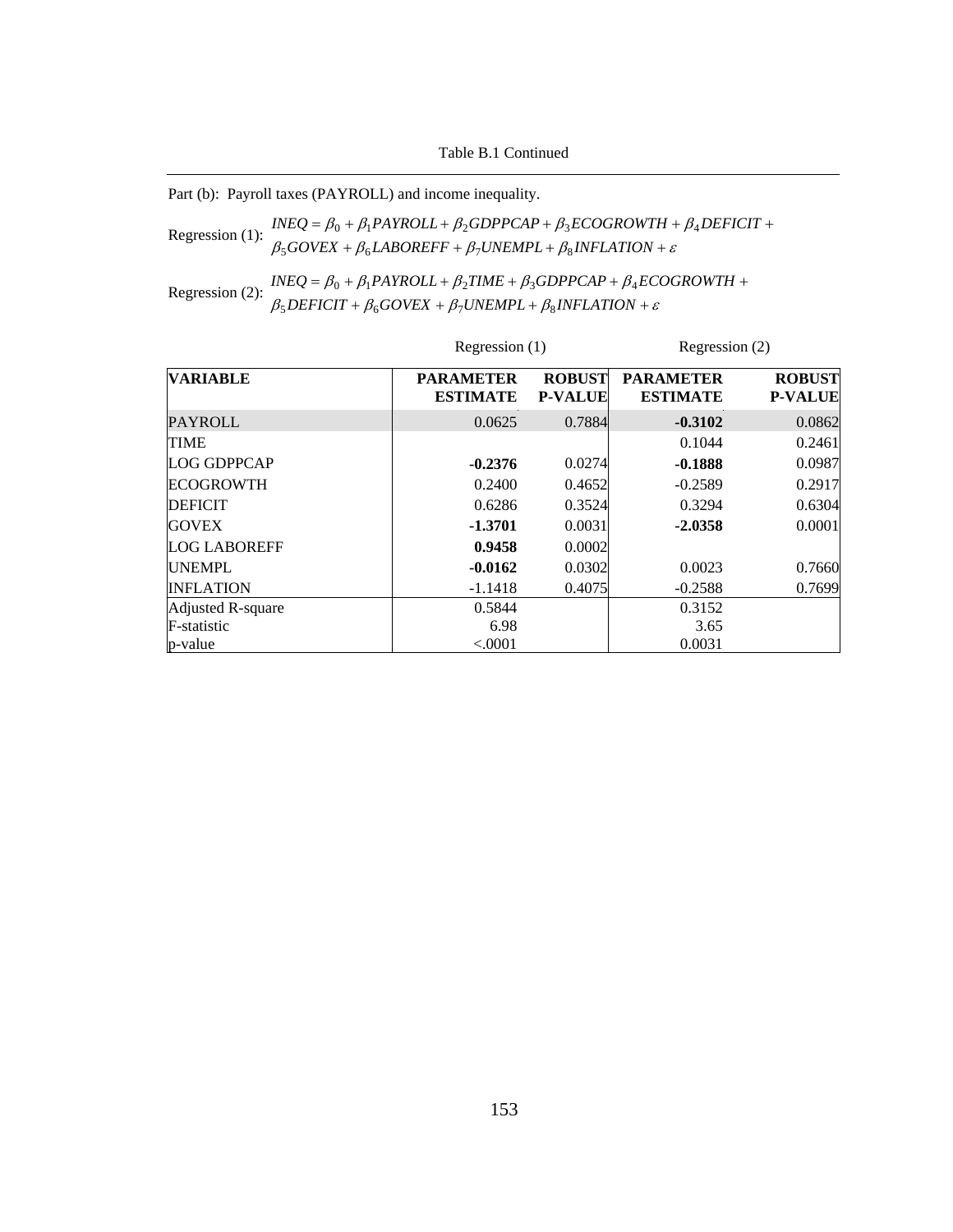Table B.1 Continued

Part (c): Property taxes (PROPERTY) and income inequality.

Regression (1):  $\frac{n \leq \epsilon}{\beta_5 GoveX + \beta_6 LABOREFF + \beta_7 UNEMPL + \beta_8 INFLATION + \epsilon}$  $INEQ = \beta_0 + \beta_1 PROPERTY + \beta_2 GDPPCAP + \beta_3 ECOGROWTH + \beta_4 DEFICIT +$ 

Regression (2):  $INEQ = \beta_0 + \beta_1 PROPERTIES + \beta_2 TIME + \beta_3 GDPPCA + \beta_4 E$ <br> $\beta_5 DEFICT + \beta_6 GOVEX + \beta_7 UNEMP + \beta_8 INFLATION + \varepsilon$ +  $\beta_6 GOVEX + \beta_7 UNEMPL + \beta_8 INFLATION +$  $= \beta_0 + \beta_1 PROPERTY + \beta_2 TIME + \beta_3 GDPPCAP + \beta_4 ECOGROWTH +$  $DEFICIT + \beta_6 GOVEX + \beta_7 UNEMPL + \beta_8 INFLATION$  $INEQ = \beta_0 + \beta_1 PROPERTIES + \beta_2 TIME + \beta_3 GDPPCAP + \beta_4 ECOGROWTH$  $5$ *DEFICII* +  $p_6$ *GOVEA* +  $p_7$ *OINEMFL* +  $p_8$  $0 + p_1$ FNUFENIT +  $p_2$ HNE +  $p_3$ UDFFCAF +  $p_4$ 

|                     |                                     | Regression $(1)$<br>Regression (2) |                                     |                                 |
|---------------------|-------------------------------------|------------------------------------|-------------------------------------|---------------------------------|
| <b>VARIABLE</b>     | <b>PARAMETER</b><br><b>ESTIMATE</b> | <b>ROBUST</b><br><b>P-VALUE</b>    | <b>PARAMETER</b><br><b>ESTIMATE</b> | <b>ROBUST</b><br><b>P-VALUE</b> |
| <b>PROPERTY</b>     | 3.2005                              | < .0001                            | 3.4071                              | < .0001                         |
| <b>TIME</b>         |                                     |                                    | 0.0344                              | 0.4825                          |
| LOG GDPPCAP         | $-0.0438$                           | 0.5769                             | $-0.0130$                           | 0.8524                          |
| <b>ECOGROWTH</b>    | 0.1683                              | 0.3638                             | $-0.1351$                           | 0.2996                          |
| <b>DEFICIT</b>      | 0.7432                              | 0.0338                             | 0.5578                              | 0.0701                          |
| <b>GOVEX</b>        | $-0.7128$                           | 0.0340                             | $-0.8964$                           | 0.0054                          |
| <b>LOG LABOREFF</b> | 0.1936                              | 0.2344                             |                                     |                                 |
| <b>UNEMPL</b>       | $-0.0006$                           | 0.9023                             | 0.0051                              | 0.0633                          |
| <b>INFLATION</b>    | 0.4154                              | 0.6984                             | 0.3371                              | 0.6380                          |
| Adjusted R-square   | 0.8126                              |                                    | 0.7913                              |                                 |
| F-statistic         | 19.43                               |                                    | 22.80                               |                                 |
| p-value             | < 0.0001                            |                                    | < .0001                             |                                 |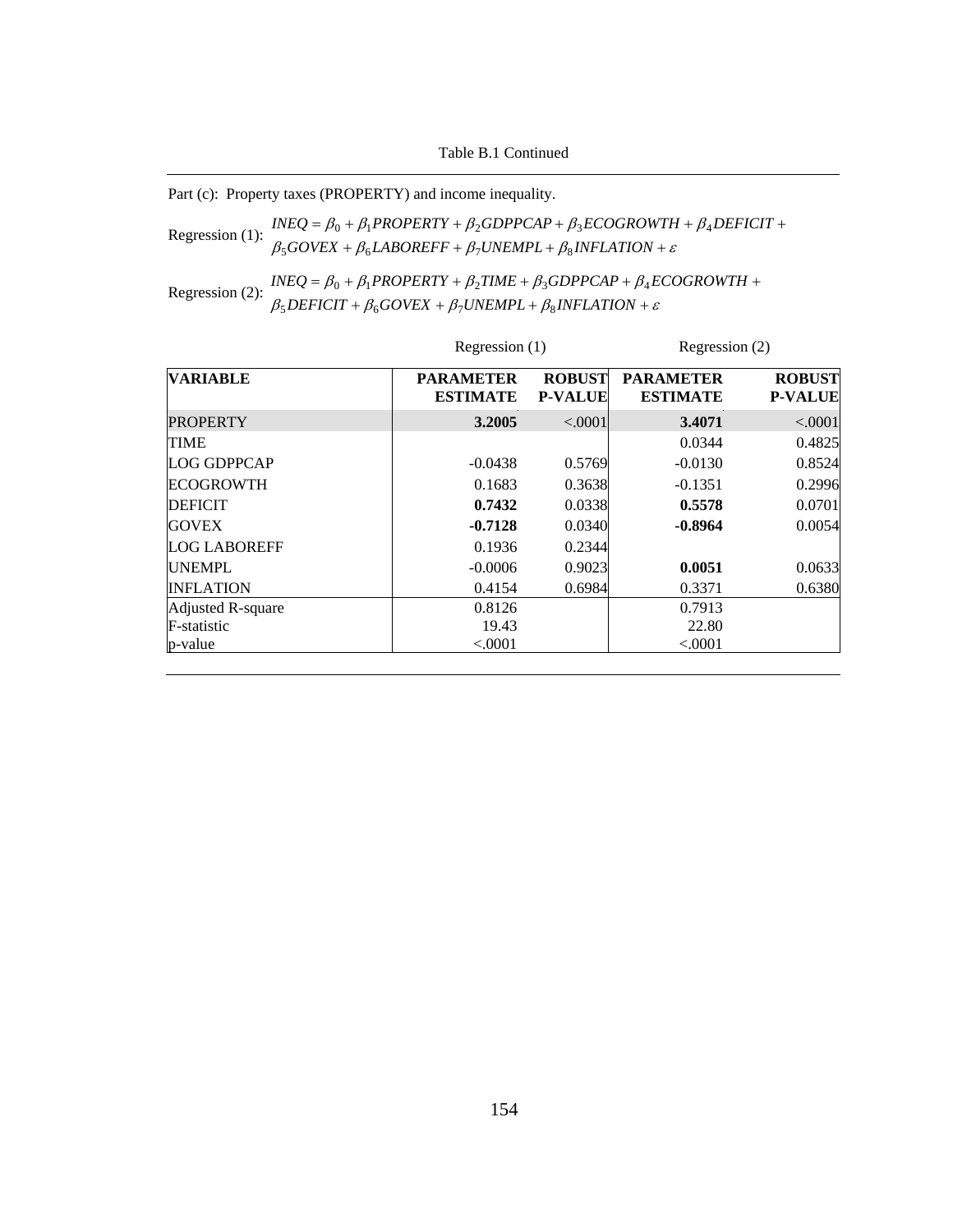#### Table B.2 Tax system variables (TAX) and income inequality (years 1990–2000) (TIME variable and LABOREFF variable excluded)

#### Regression (1c):  $\frac{INEQ = \beta_0 + \beta_1 TAX + \beta_2 GDPPCAP + \beta_3 ECOGROWTH + \beta_4}{\beta_5 GOVEX + \beta_6 UNEMPL + \beta_1 INFLATION + \varepsilon}$ +  $\beta_6$ UNEMPL +  $\beta_7$ INFLATION +  $= \beta_0 + \beta_1 TAX + \beta_2 GDPPCAP + \beta_3 ECOGROWTH + \beta_4 DEFICIT +$  $GOVEX + \beta_6 UNEMPL + \beta_7 INFLATION$  $INEQ = \beta_0 + \beta_1 TAX + \beta_2 GDPPCAP + \beta_3 ECOGROWTH + \beta_4 DEFICIT$  $5$ UUVEA +  $p_6$ UNEMITL+ $p_7$  $0 + p_1 I A A + p_2 O D I T C A T + p_3 E C O O N O W I H + p_4$

|                     | TX-             | TRF-            | ALL             |               |               | RES-          |
|---------------------|-----------------|-----------------|-----------------|---------------|---------------|---------------|
|                     | <b>PROGRESS</b> | <b>PROGRESS</b> | <b>PROGRESS</b> | <b>BURDEN</b> | <b>INCOME</b> | <b>BURDEN</b> |
| Adjusted R-square   | 0.3200          | 0.6933          | 0.7971          | 0.6922        | 0.3637        | 0.5374        |
| <b>F</b> -statistic | 3.15            | 11.34           | 18.96           | 11.28         | 3.61          | 6.31          |
| p-value             | 0.0157          | < .0001         | < .0001         | < .0001       | 0.0080        | 0.0002        |
| <b>TAX</b> variable | $-0.7707$       | $-1.3477$       | $-1.5704$       | $-1.8683$     | 0.4441        | $-1.3561$     |
| robust p-value      | 0.4053          | < .0001         | < .0001         | < .0001       | 0.2370        | 0.0095        |
| <b>LOG GDPPCAP</b>  | $-0.3557$       | $-0.2365$       | $-0.1983$       | $-0.2854$     | $-0.3876$     | $-0.3634$     |
| robust p-value      | 0.0162          | 0.0167          | 0.0152          | 0.0064        | 0.0059        | 0.0029        |
| <b>ECOGROWTH</b>    | 0.2497          | 0.1397          | 0.1681          | 0.0464        | 0.2393        | 0.1676        |
| robust p-value      | 0.3355          | 0.4993          | 0.3965          | 0.8206        | 0.3702        | 0.4929        |
| <b>DEFICIT</b>      | 0.7226          | $-0.1759$       | 0.0686          | 1.0755        | 0.3571        | 0.5199        |
| robust p-value      | 0.2666          | 0.6822          | 0.8322          | 0.0324        | 0.5659        | 0.3205        |
| <b>GOVEX</b>        | $-1.7729$       | $-0.5147$       | $-0.0327$       | 0.2163        | $-1.7902$     | $-0.9266$     |
| robust p-value      | 0.0140          | 0.1073          | 0.9149          | 0.6015        | 0.0030        | 0.0794        |
| <b>UNEMPL</b>       | $-0.0072$       | $-0.0092$       | $-0.0024$       | $-0.0035$     | $-0.0124$     | $-0.0101$     |
| robust p-value      | 0.3586          | 0.0892          | 0.6241          | 0.5139        | 0.1244        | 0.0980        |
| <b>INFLATION</b>    | 0.6323          | $-1.0770$       | $-0.7646$       | $-0.6661$     | 0.2191        | $-0.2644$     |
| robust p-value      | 0.6173          | 0.4103          | 0.4987          | 0.5625        | 0.8620        | 0.8209        |
|                     |                 |                 |                 |               |               |               |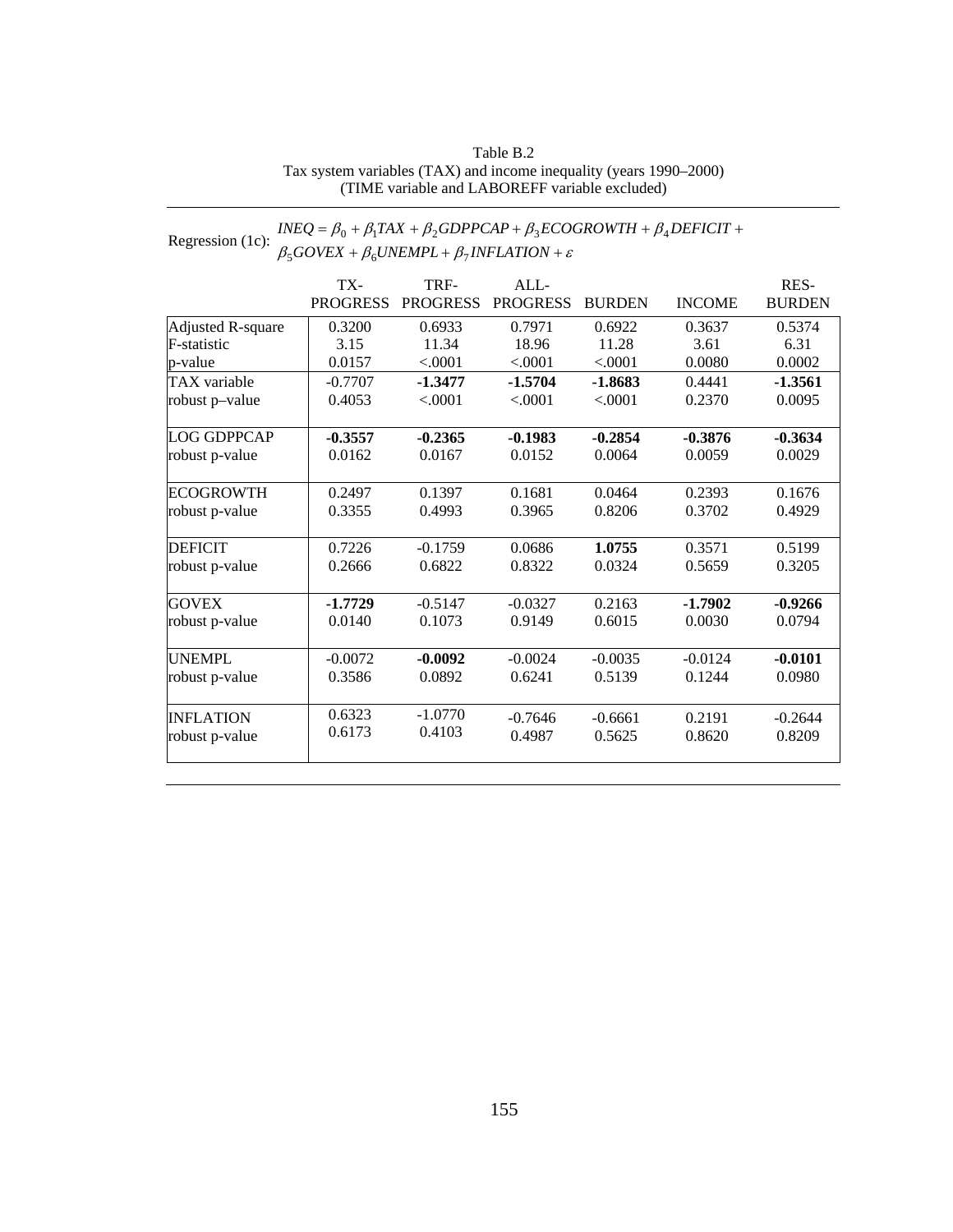#### Table B.3 Tax system variables (TAX) and income inequality (additional TIME dummy variables added)

Part (a): Control variable for labor effort (LABOREFF) included.

Regression (1b):  $\frac{INEQ}{\beta_0} = \beta_0 + \beta_1 TAX + \beta_2 TIME95 + \beta_3 GDPPCAP + \beta_4 ECOGROWTH +$ <br>Regression (1b):  $\beta_5 DEFICT + \beta_6 GOVEX + \beta_7 LABOREFF + \beta_8 UNEMPL + \beta_9 INFLATION + \varepsilon$  $+\beta_6 GOVEX + \beta_7 LABOREFF + \beta_8 UNEMPL + \beta_9 INFLATION +$  $= \beta_0 + \beta_1 TAX + \beta_2 TIME95 + \beta_3 GDPPCAP + \beta_4 ECOGROWTH +$  $DEFICIT + \beta_6 GOVEX + \beta_7 LABOREFF + \beta_8 UNEMPL + \beta_9 INFLATION$  $INEQ = \beta_0 + \beta_1 TAX + \beta_2 TIME95 + \beta_3 GDPPCAP + \beta_4 ECOGROWTH$  $5$ DEFICII +  $p_6$ OOVEA +  $p_7$ LADOKEFF +  $p_8$ ONEMFL +  $p_9$  $\beta_0 + \beta_1 TAX + \beta_2 TIME95 + \beta_3 GDPPCAP + \beta_4$ 

|                     | TX-             | TRF-            | ALL             |               |               | RES-          |
|---------------------|-----------------|-----------------|-----------------|---------------|---------------|---------------|
|                     | <b>PROGRESS</b> | <b>PROGRESS</b> | <b>PROGRESS</b> | <b>BURDEN</b> | <b>INCOME</b> | <b>BURDEN</b> |
| Adjusted R-square   | 0.5914          | 0.6886          | 0.7888          | 0.6931        | 0.6006        | 0.5727        |
| F-statistic         | 6.47            | 9.35            | 15.11           | 9.53          | 6.68          | 6.06          |
| p-value             | 0.0001          | < .0001         | < .0001         | < .0001       | < .0001       | 0.0002        |
| TAX variable        | $-0.7749$       | $-0.9675$       | $-1.4298$       | $-1.3718$     | $-0.3480$     | $-0.2427$     |
| robust p-value      | 0.3451          | 0.0006          | < .0001         | 0.0003        | 0.2721        | 0.6330        |
| TIME95              | $-0.0144$       | 0.0025          | 0.0139          | 0.0195        | $-0.0243$     | $-0.0102$     |
| robust p-value      | 0.7561          | 0.9482          | 0.6705          | 0.6215        | 0.5912        | 0.8333        |
| <b>LOG GDPPCAP</b>  | $-0.2097$       | $-0.2274$       | $-0.1928$       | $-0.2365$     | $-0.1740$     | $-0.2455$     |
| robust p-value      | 0.0649          | 0.0172          | 0.0118          | 0.0176        | 0.1027        | 0.0504        |
| <b>ECOGROWTH</b>    | 0.2629          | 0.1272          | 0.1324          | 0.0168        | 0.2800        | 0.1998        |
| robust p-value      | 0.4244          | 0.5798          | 0.5042          | 0.9432        | 0.3921        | 0.5217        |
| <b>DEFICIT</b>      | 0.8352          | $-0.0017$       | $-0.0213$       | 0.6892        | 0.9583        | 0.5981        |
| robust p-value      | 0.2658          | 0.9972          | 0.9541          | 0.2155        | 0.1962        | 0.3948        |
| <b>GOVEX</b>        | $-1.2626$       | $-0.6666$       | $-0.1285$       | $-0.1615$     | $-1.3302$     | $-1.2637$     |
| robust p-value      | 0.0119          | 0.0223          | 0.7269          | 0.7142        | 0.0056        | 0.0085        |
| <b>LOG LABOREFF</b> | 0.9360          | 0.3916          | 0.1481          | 0.3957        | 1.1669        | 0.8117        |
| robust p-value      | < .0001         | 0.0754          | 0.4607          | 0.0824        | 0.0003        | 0.0090        |
| <b>UNEMPL</b>       | $-0.0127$       | $-0.0119$       | $-0.0039$       | $-0.0075$     | $-0.0159$     | $-0.0152$     |
| robust p-value      | 0.1528          | 0.0271          | 0.4770          | 0.1571        | 0.0431        | 0.0234        |
| <b>INFLATION</b>    | $-1.0583$       | $-1.5604$       | $-1.0378$       | $-1.4704$     | $-1.2968$     | $-1.4144$     |
| robust p-value      | 0.4530          | 0.2415          | 0.3288          | 0.3114        | 0.3876        | 0.3670        |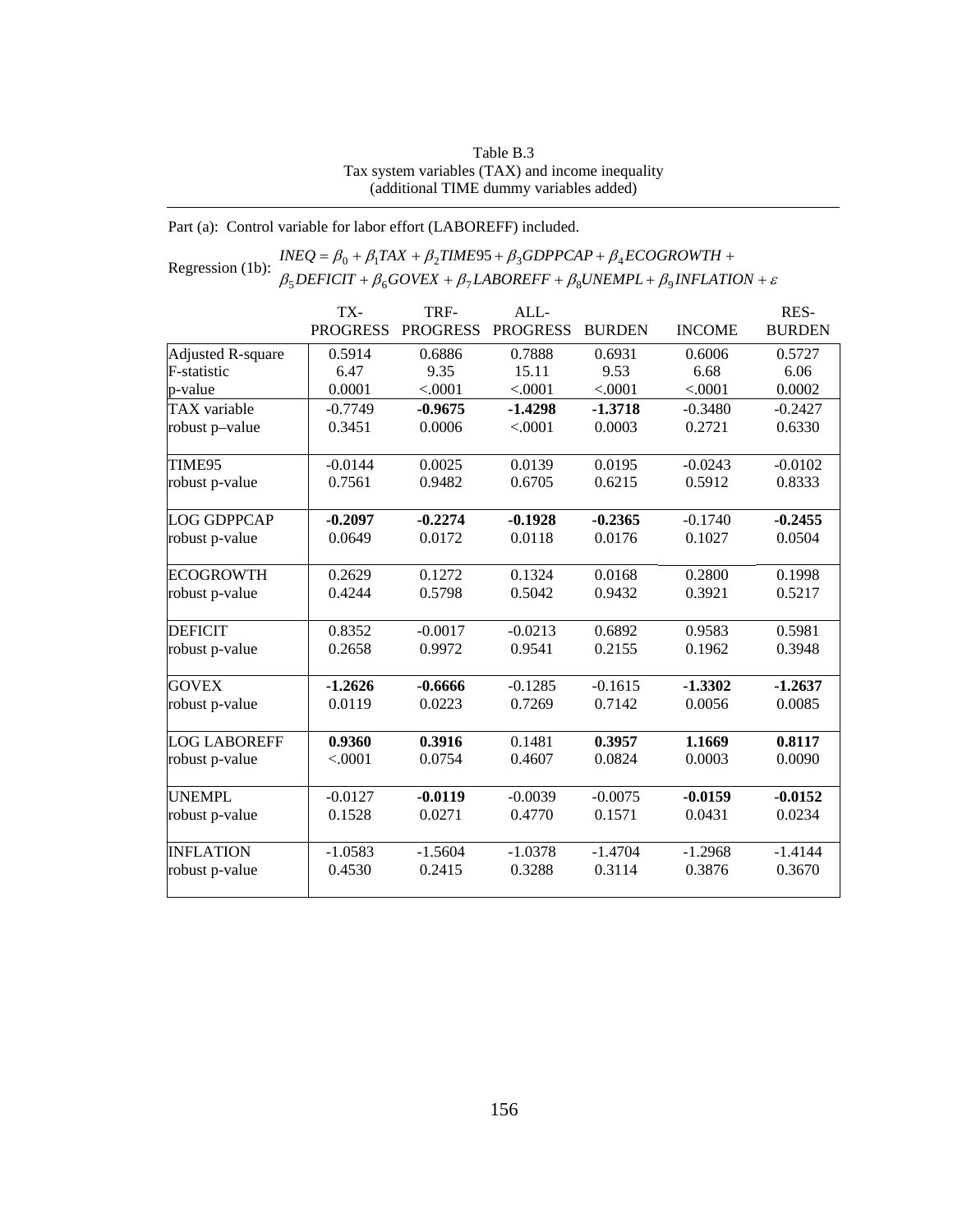### Table B.3 Continued

### Part (b): Control variable for labor effort (LABOREFF) excluded.

#### Regression (2b):  $\frac{INEQ = \beta_0 + \beta_1 TAX + \beta_2 TIME85 + \beta_3 TIME90 + \beta_4 TIME95 + \beta_5 GDPPCAP}{\beta_6 ECOGROWTH + \beta_7 DEFLCT + \beta_8 GOVEX + \beta_9 UNEMPL + \beta_{10} INFLATION + \varepsilon}$ +  $\beta_7$  DEFICIT +  $\beta_8$  GOVEX +  $\beta_9$ UNEMPL +  $\beta_{10}$ INFLATION +  $=\beta_0 + \beta_1 TAX + \beta_2 TIME85 + \beta_3 TIME90 + \beta_4 TIME95 +$  $ECOGROWTH + \beta_7 DEFICT + \beta_8 GOVEX + \beta_9 UNEMPL + \beta_{10} INFLATION$  $INEQ = \beta_0 + \beta_1 TAX + \beta_2 TIME85 + \beta_3 TIME90 + \beta_4 TIME95 + \beta_5 GDPPCAP$  $_{6}$ ECOONOWIH +  $_{p_7}$ DEFICH +  $_{p_8}$ OOVEA +  $_{p_9}$ ONEMFL +  $_{p_{10}}$  $\beta_0 + \beta_1 TAX + \beta_2 TIME85 + \beta_3 TIME90 + \beta_4 TIME95 + \beta_5$

|                    | TX-             | TRF-            | ALL-            |               |               | RES-          |
|--------------------|-----------------|-----------------|-----------------|---------------|---------------|---------------|
|                    | <b>PROGRESS</b> | <b>PROGRESS</b> | <b>PROGRESS</b> | <b>BURDEN</b> | <b>INCOME</b> | <b>BURDEN</b> |
| Adjusted R-square  | 0.3372          | 0.5775          | 0.7630          | 0.6174        | 0.2800        | 0.4104        |
| F-statistic        | 3.34            | 7.29            | 15.81           | 8.42          | 2.79          | 4.20          |
| p-value            | 0.0037          | < .0001         | < .0001         | < .0001       | 0.0116        | 0.0007        |
| TAX variable       | $-1.3158$       | $-1.2026$       | $-1.5599$       | $-1.7012$     | 0.2173        | $-0.9671$     |
| robust p-value     | 0.0664          | < .0001         | < .0001         | < .0001       | 0.3198        | 0.0065        |
| TIME85             | 0.1396          | 0.0809          | 0.0586          | 0.0438        | 0.1201        | 0.0710        |
| robust p-value     | 0.0323          | 0.4976          | 0.4264          | 0.6305        | 0.2704        | 0.5454        |
| TIME90             | 0.2549          | 0.1816          | 0.1478          | 0.1458        | 0.2413        | 0.1840        |
| robust p-value     | 0.0499          | 0.1976          | 0.1042          | 0.1837        | 0.1253        | 0.2106        |
| TIME95             | 0.3012          | 0.1993          | 0.1659          | 0.1648        | 0.2771        | 0.2104        |
| robust p-value     | 0.0129          | 0.1952          | 0.0968          | 0.1793        | 0.0833        | 0.1759        |
| <b>LOG GDPPCAP</b> | $-0.2531$       | $-0.2023$       | $-0.1712$       | $-0.2250$     | $-0.2731$     | $-0.2683$     |
| robust p-value     | 0.0340          | 0.0309          | 0.0141          | 0.0117        | 0.0224        | 0.0145        |
| <b>ECOGROWTH</b>   | $-0.1205$       | $-0.1189$       | $-0.0263$       | $-0.0633$     | $-0.2029$     | $-0.1968$     |
| robust p-value     | 0.5753          | 0.5572          | 0.8455          | 0.7456        | 0.4240        | 0.4300        |
| <b>DEFICIT</b>     | 0.2336          | 0.1051          | 0.0229          | 1.1974        | 0.1995        | 0.4224        |
| robust p-value     | 0.7251          | 0.8220          | 0.9424          | 0.0236        | 0.7783        | 0.4592        |
| <b>GOVEX</b>       | $-1.9640$       | $-0.5621$       | $-0.0786$       | 0.1777        | $-1.9520$     | $-1.2408$     |
| robust p-value     | 0.0011          | 0.0528          | 0.7812          | 0.6621        | 0.0003        | 0.0051        |
| <b>UNEMPL</b>      | 0.0021          | 0.0006          | 0.0033          | 0.0022        | $-0.0003$     | 0.0003        |
| robust p-value     | 0.7482          | 0.9176          | 0.4302          | 0.6584        | 0.9641        | 0.9656        |
| <b>INFLATION</b>   | 1.1131          | $-0.7789$       | $-0.9154$       | $-1.1802$     | 0.4548        | $-0.4363$     |
| robust p-value     | 0.2760          | 0.4270          | 0.2557          | 0.1450        | 0.6762        | 0.6600        |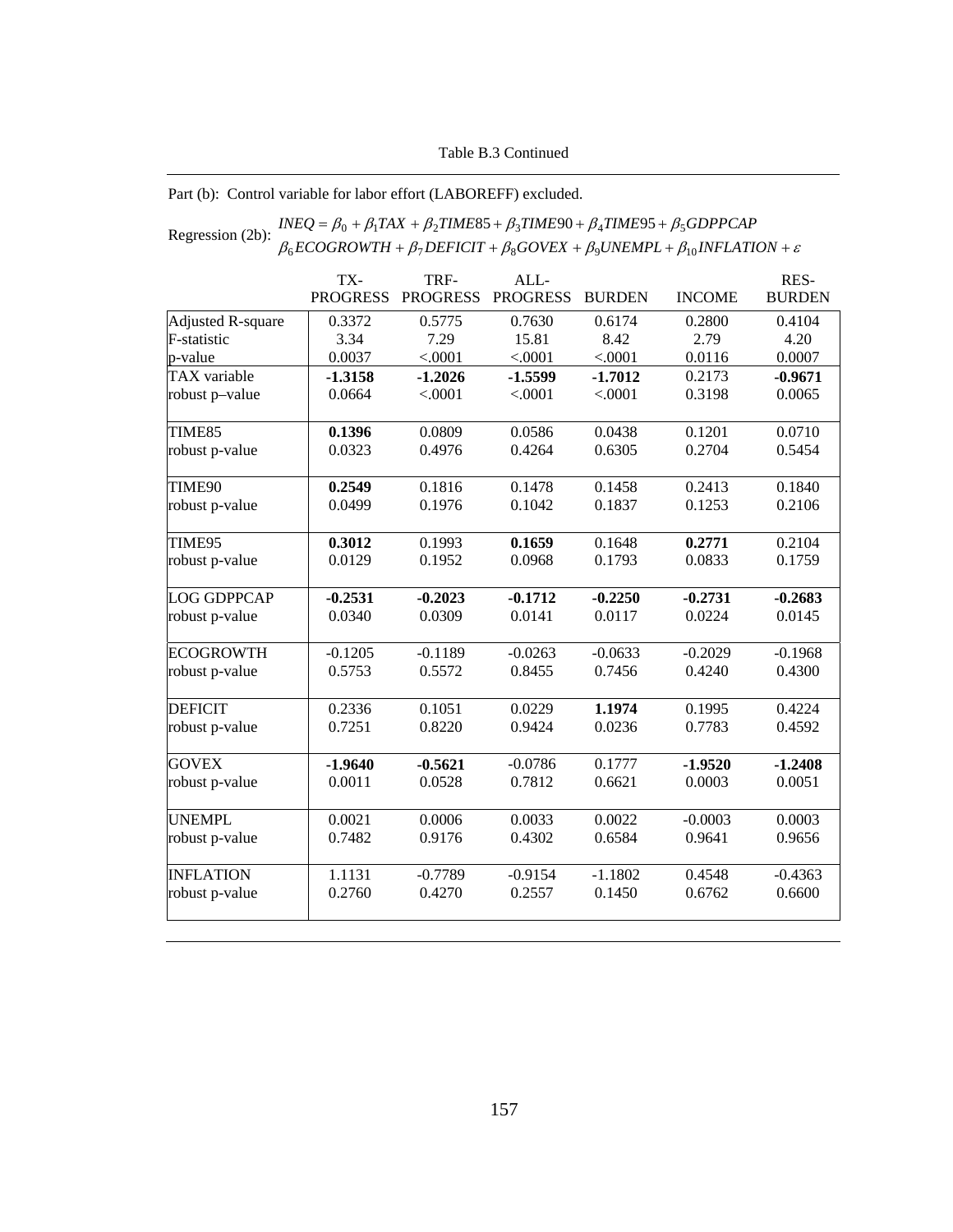| Table B.4                                              |
|--------------------------------------------------------|
| Tax system variables (TAX) and income inequality       |
| (measured using Atkinson index with $\epsilon = 0.5$ ) |

Part (a): Control variable for labor effort (LABOREFF) included.

Regression (1):  $INEQ = \beta_0 + \beta_1 TAX + \beta_2 GDPPCAP + \beta_3 ECOGROWTH + \beta_4 D \beta_5 GOVEX + \beta_6 LABOREFF + \beta_7 UNEMPL + \beta_8 INFLATION + \varepsilon$  $+ \beta_6 LABOREFF + \beta_7 UNEMPL + \beta_8 INFLATION +$  $=\beta_0 + \beta_1 TAX + \beta_2 GDPPCAP + \beta_3 ECOGROWTH + \beta_4 DEFICIT +$  $GOVEX + \beta_6 LABOREFF + \beta_7 UNEMPL + \beta_8 INFLATION$  $INEQ = \beta_0 + \beta_1 TAX + \beta_2 GDPPCAP + \beta_3 ECOGROWTH + \beta_4 DEFICIT$  $500$ VEA +  $\mu_6$ LADOKEFF +  $\mu_7$ OIVEMFL+  $\mu_8$  $0 + p_1 I A A + p_2 O D I I C A I + p_3 E CO O N O W I I I + p_4$ 

|                     | TX-             | TRF-            | ALL             |               |               | RES-          |
|---------------------|-----------------|-----------------|-----------------|---------------|---------------|---------------|
|                     | <b>PROGRESS</b> | <b>PROGRESS</b> | <b>PROGRESS</b> | <b>BURDEN</b> | <b>INCOME</b> | <b>BURDEN</b> |
| Adjusted R-square   | 0.5866          | 0.6645          | 0.7762          | 0.6762        | 0.5772        | 0.5597        |
| F-statistic         | 7.03            | 9.42            | 15.74           | 9.88          | 6.80          | 6.40          |
| p-value             | < .0001         | < .0001         | < .0001         | < .0001       | < .0001       | 0.0001        |
| TAX variable        | $-1.8669$       | $-1.8290$       | $-2.8074$       | $-2.6060$     | $-0.5999$     | $-0.6056$     |
| robust p-value      | 0.2509          | 0.0018          | < .0001         | 0.0007        | 0.3945        | 0.5349        |
| <b>LOG GDPPCAP</b>  | $-0.3876$       | $-0.4141$       | $-0.3334$       | $-0.4140$     | $-0.3483$     | $-0.4698$     |
| robust p-value      | 0.0777          | 0.0286          | 0.0239          | 0.0333        | 0.0950        | 0.0433        |
| <b>ECOGROWTH</b>    | 0.6148          | 0.3694          | 0.3919          | 0.1862        | 0.6082        | 0.4690        |
| robust p-value      | 0.3413          | 0.4399          | 0.3277          | 0.6988        | 0.3502        | 0.4456        |
| <b>DEFICIT</b>      | 1.6691          | 0.1923          | 0.2480          | 1.6958        | 1.6599        | 1.1559        |
| robust p-value      | 0.1947          | 0.8408          | 0.7349          | 0.1074        | 0.1970        | 0.3399        |
| <b>GOVEX</b>        | $-2.4089$       | $-1.2911$       | $-0.1467$       | $-0.2751$     | $-2.6279$     | $-2.3862$     |
| robust p-value      | 0.0120          | 0.0540          | 0.8433          | 0.7716        | 0.0044        | 0.0144        |
| <b>LOG LABOREFF</b> | 1.5981          | 0.6084          | 0.1234          | 0.6557        | 1.9664        | 1.3032        |
| robust p-value      | 0.0001          | 0.1859          | 0.7738          | 0.1247        | 0.0041        | 0.0183        |
| <b>UNEMPL</b>       | $-0.0290$       | $-0.0294$       | $-0.0136$       | $-0.0211$     | $-0.0367$     | $-0.0350$     |
| robust p-value      | 0.0852          | 0.0057          | 0.1962          | 0.0444        | 0.0151        | 0.0059        |
| <b>INFLATION</b>    | $-1.2679$       | $-2.8058$       | $-2.1072$       | $-3.0696$     | $-1.6644$     | $-2.2697$     |
| robust p-value      | 0.6039          | 0.2503          | 0.2866          | 0.2601        | 0.5259        | 0.4200        |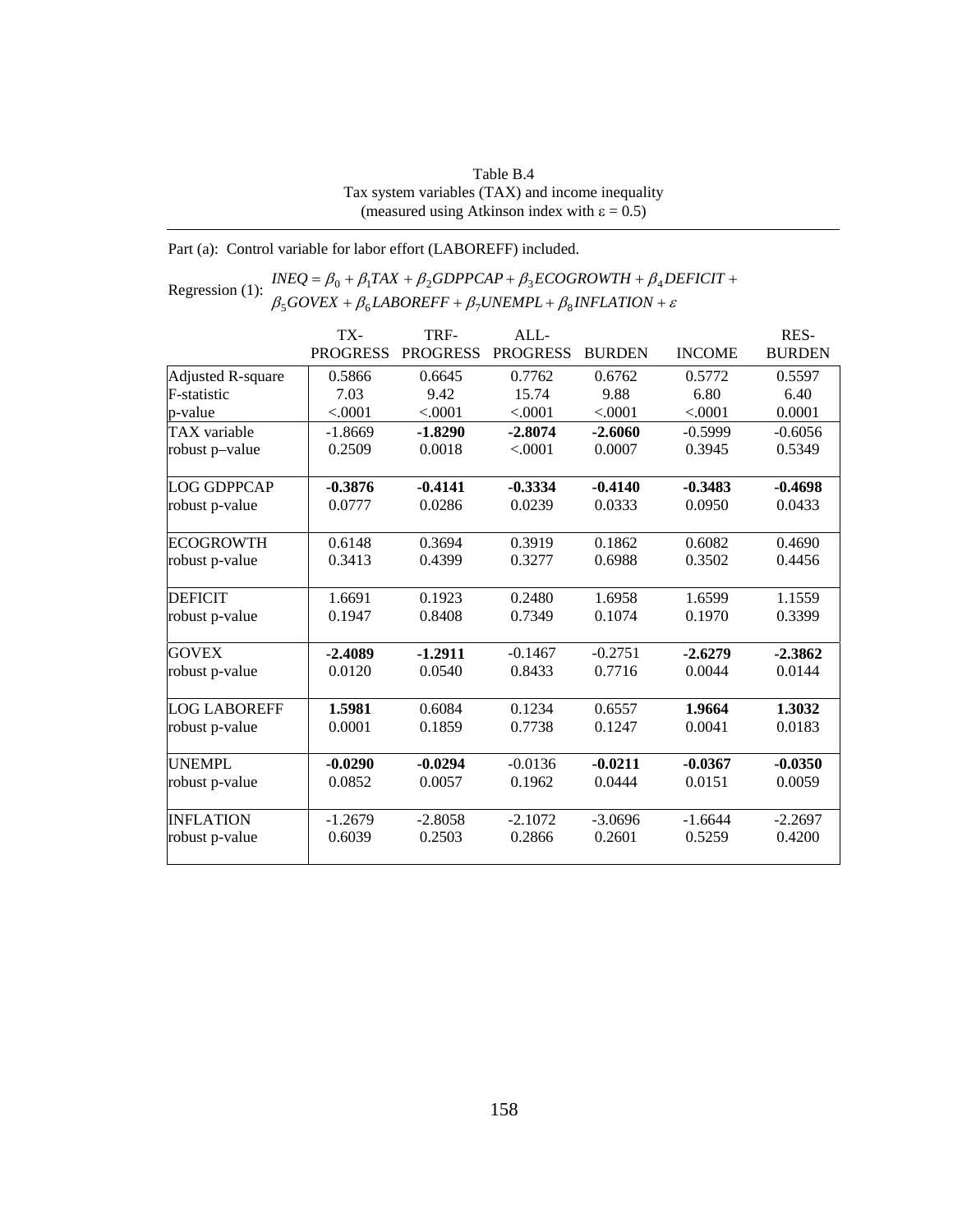### Table B.4 Continued

Part (b): Control variable for labor effort (LABOREFF) excluded.

#### Regression (2):  $INEQ = \beta_0 + \beta_1 TAX + \beta_2 TIME + \beta_3 GDPPCAP + \beta_4 ECOGRC$ <br> $\beta_5 DEFICIT + \beta_6 GOVEX + \beta_7 UNEMPL + \beta_8 INFLATION + \varepsilon$  $+\beta_6 GOVEX + \beta_7 UNEMPL + \beta_8 INFLATION +$  $=\beta_0 + \beta_1 TAX + \beta_2 TIME + \beta_3 GDPPCAP + \beta_4 ECOGROWTH +$  $DEFICIT + \beta_6 GOVEX + \beta_7 UNEMPL + \beta_8 INFLATION$  $INEQ = \beta_0 + \beta_1 TAX + \beta_2 TIME + \beta_3 GDPPCAP + \beta_4 ECOGROWTH$  $5$ DEFICII +  $p_6$ GOVEA +  $p_7$ ONEMFL+  $p_8$  $0 + p_1 I A \Lambda + p_2 I I W L + p_3 O D F T C A T + p_4$

|                          | TX-             | TRF-            | ALL-            |               |               | RES-          |
|--------------------------|-----------------|-----------------|-----------------|---------------|---------------|---------------|
|                          | <b>PROGRESS</b> | <b>PROGRESS</b> | <b>PROGRESS</b> | <b>BURDEN</b> | <b>INCOME</b> | <b>BURDEN</b> |
| <b>Adjusted R-square</b> | 0.3454          | 0.5390          | 0.7289          | 0.6025        | 0.2770        | 0.4054        |
| F-statistic              | 4.03            | 7.72            | 16.46           | 9.72          | 3.20          | 4.92          |
| p-value                  | 0.0015          | < .0001         | < .0001         | < .0001       | 0.0071        | 0.0003        |
| <b>TAX</b> variable      | $-2.8481$       | $-2.2387$       | $-2.9770$       | $-3.2664$     | 0.4585        | $-1.8791$     |
| robust p-value           | 0.0491          | < .0001         | < .0001         | < .0001       | 0.2480        | 0.0047        |
| <b>TIME</b>              | 0.2274          | 0.1917          | 0.1735          | 0.2013        | 0.2357        | 0.2223        |
| robust p-value           | 0.1825          | 0.1627          | 0.0949          | 0.1044        | 0.1934        | 0.1781        |
| <b>LOG GDPPCAP</b>       | $-0.3528$       | $-0.3083$       | $-0.2655$       | $-0.3801$     | $-0.4133$     | $-0.4417$     |
| robust p-value           | 0.1029          | 0.1278          | 0.0777          | 0.0234        | 0.0765        | 0.0425        |
| <b>ECOGROWTH</b>         | $-0.1570$       | $-0.1724$       | 0.0081          | $-0.0605$     | $-0.3342$     | $-0.3178$     |
| robust p-value           | 0.7162          | 0.6724          | 0.9777          | 0.8751        | 0.4996        | 0.5151        |
| <b>DEFICIT</b>           | 1.2679          | 0.6905          | 0.4976          | 2.7397        | 1.0580        | 1.3569        |
| robust p-value           | 0.2837          | 0.4945          | 0.4878          | 0.0050        | 0.4307        | 0.2193        |
| <b>GOVEX</b>             | $-3.7544$       | $-1.1668$       | $-0.1701$       | 0.3492        | $-3.7354$     | $-2.3580$     |
| robust p-value           | 0.0009          | 0.0631          | 0.7736          | 0.6904        | 0.0002        | 0.0047        |
| <b>UNEMPL</b>            | 0.0038          | $-0.0014$       | 0.0031          | 0.0006        | $-0.0021$     | $-0.0023$     |
| robust p-value           | 0.7665          | 0.9227          | 0.7557          | 0.9560        | 0.8964        | 0.8693        |
| <b>INFLATION</b>         | 0.4850          | $-2.4378$       | $-2.6018$       | $-3.0281$     | $-0.6516$     | $-1.8890$     |
| robust p-value           | 0.7746          | 0.1228          | 0.0558          | 0.0287        | 0.7131        | 0.2442        |
|                          |                 |                 |                 |               |               |               |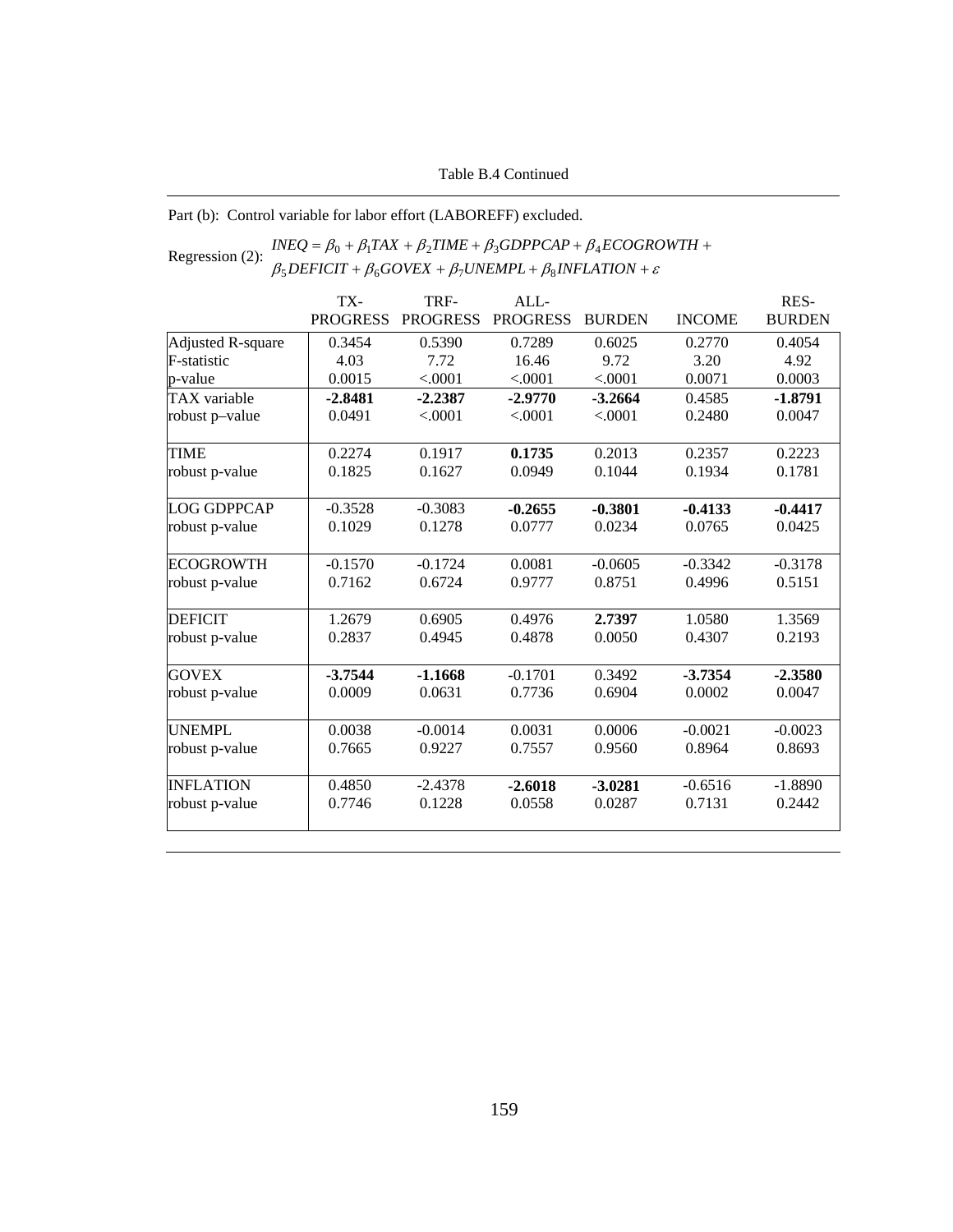| Table B.5                                        |
|--------------------------------------------------|
| Tax system variables (TAX) and income inequality |
| (measured using the 90/10 decile ratio)          |

Part (a): Control variable for labor effort (LABOREFF) included.

Regression (1):  $INEQ = \beta_0 + \beta_1 TAX + \beta_2 GDPPCAP + \beta_3 ECOGROWTH + \beta_4 D \beta_5 GOVEX + \beta_6 LABOREFF + \beta_7 UNEMPL + \beta_8 INFLATION + \varepsilon$  $+ \beta_6 LABOREFF + \beta_7 UNEMPL + \beta_8 INFLATION +$  $=\beta_0 + \beta_1 TAX + \beta_2 GDPPCAP + \beta_3 ECOGROWTH + \beta_4 DEFICIT +$  $GOVEX + \beta_6 LABOREFF + \beta_7 UNEMPL + \beta_8 INFLATION$  $INEQ = \beta_0 + \beta_1 TAX + \beta_2 GDPPCAP + \beta_3 ECOGROWTH + \beta_4 DEFICIT$  $500$ VEA +  $\mu_6$ LADOKETT +  $\mu_7$ OIVEMITL+  $\mu_8$  $0 + p_1 I A A + p_2 O D I T C A T + p_3 E C O O N O W I H + p_4$ 

|                     | TX-             | TRF-            | ALL             |               |               | RES-          |
|---------------------|-----------------|-----------------|-----------------|---------------|---------------|---------------|
|                     | <b>PROGRESS</b> | <b>PROGRESS</b> | <b>PROGRESS</b> | <b>BURDEN</b> | <b>INCOME</b> | <b>BURDEN</b> |
| Adjusted R-square   | 0.5750          | 0.7831          | 0.7955          | 0.7386        | 0.5821        | 0.5992        |
| <b>F-statistic</b>  | 6.75            | 16.35           | 17.53           | 13.01         | 6.92          | 7.35          |
| p-value             | < .0001         | < .0001         | < .0001         | < .0001       | < .0001       | < .0001       |
| TAX variable        | 0.3518          | $-1.9414$       | $-2.1707$       | $-2.3361$     | $-0.2804$     | $-0.8789$     |
| robust p-value      | 0.7722          | < .0001         | < .0001         | < .0001       | 0.5332        | 0.1588        |
| <b>LOG GDPPCAP</b>  | $-0.2905$       | $-0.2605$       | $-0.2038$       | $-0.2637$     | $-0.2416$     | $-0.3335$     |
| robust p-value      | 0.0740          | 0.0196          | 0.0918          | 0.0664        | 0.1497        | 0.0546        |
| <b>ECOGROWTH</b>    | 0.2147          | 0.0485          | 0.1149          | $-0.0877$     | 0.2611        | 0.1267        |
| robust p-value      | 0.6487          | 0.8575          | 0.6816          | 0.7814        | 0.5774        | 0.7675        |
| <b>DEFICIT</b>      | 0.3558          | $-0.6933$       | $-0.3442$       | 0.8298        | 0.6235        | 0.2911        |
| robust p-value      | 0.7380          | 0.2490          | 0.5205          | 0.2184        | 0.5390        | 0.7440        |
| <b>GOVEX</b>        | $-1.8027$       | $-0.2812$       | 0.2043          | 0.4009        | $-1.7293$     | $-1.3303$     |
| robust p-value      | 0.0154          | 0.5508          | 0.7649          | 0.5796        | 0.0263        | 0.0731        |
| <b>LOG LABOREFF</b> | 1.5679          | 0.5445          | 0.4485          | 0.7467        | 1.7543        | 1.1756        |
| robust p-value      | < .0001         | 0.0625          | 0.0836          | 0.0110        | 0.0005        | 0.0027        |
| <b>UNEMPL</b>       | $-0.0236$       | $-0.0142$       | $-0.0041$       | $-0.0080$     | $-0.0220$     | $-0.0194$     |
| robust p-value      | 0.0872          | 0.0369          | 0.5768          | 0.2244        | 0.0739        | 0.0430        |
| <b>INFLATION</b>    | $-1.1475$       | $-1.8472$       | $-1.0788$       | $-1.9530$     | $-0.8434$     | $-1.3777$     |
| robust p-value      | 0.5557          | 0.2230          | 0.4018          | 0.2750        | 0.6620        | 0.4799        |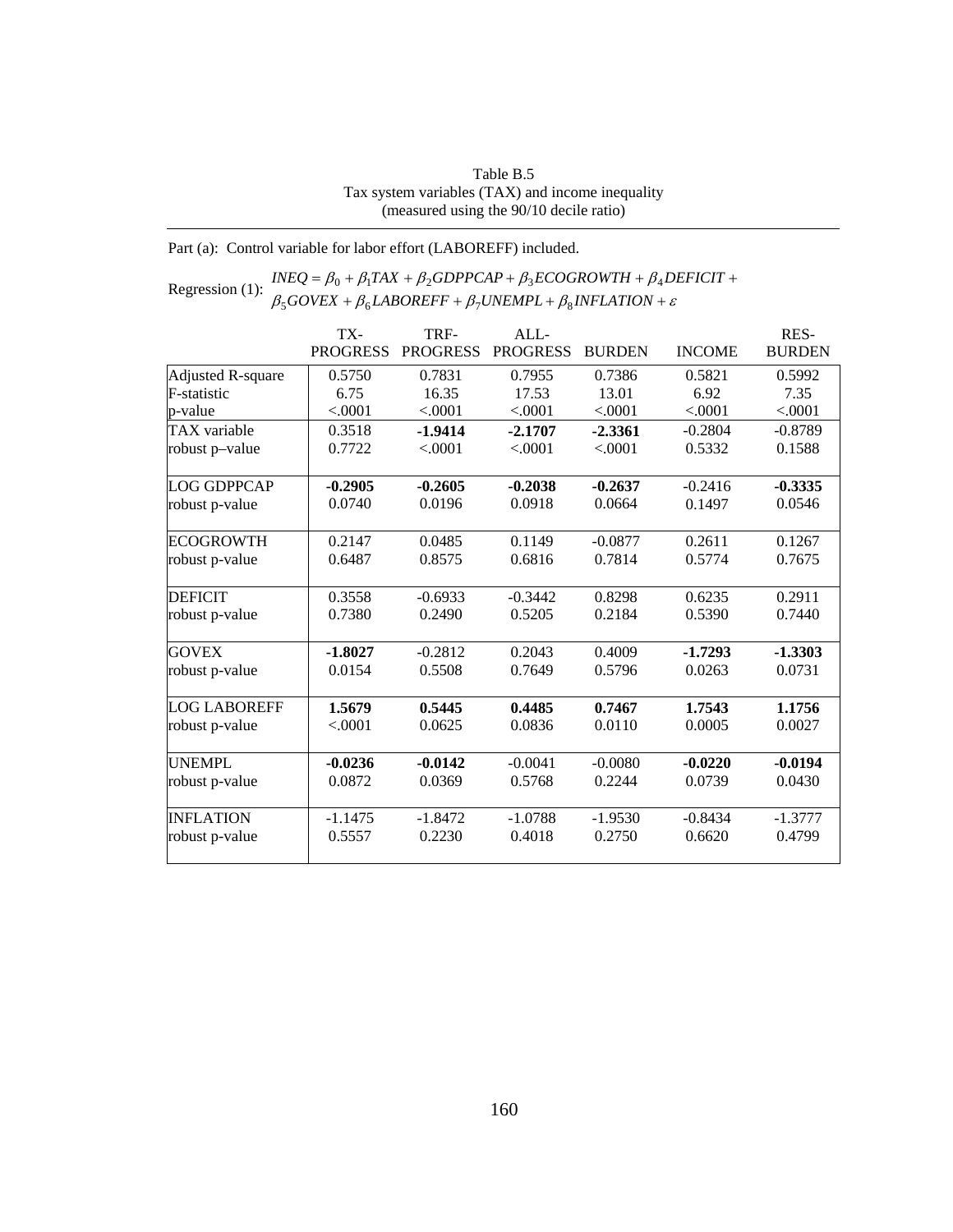Part (b): Control variable for labor effort (LABOREFF) excluded.

#### Regression (2):  $INEQ = \beta_0 + \beta_1 TAX + \beta_2 TIME + \beta_3 GDPPCAP + \beta_4 ECOGRC$ <br> $\beta_5 DEFICIT + \beta_6 GOVEX + \beta_7 UNEMPL + \beta_8 INFLATION + \varepsilon$  $+\beta_6 GOVEX + \beta_7 UNEMPL + \beta_8 INFLATION +$  $=\beta_0 + \beta_1 TAX + \beta_2 TIME + \beta_3 GDPPCAP + \beta_4 ECOGROWTH +$  $DEFICIT + \beta_6 GOVEX + \beta_7 UNEMPL + \beta_8 INFLATION$  $INEQ = \beta_0 + \beta_1 TAX + \beta_2 TIME + \beta_3 GDPPCAP + \beta_4 ECOGROWTH$  $5$ DEFICII +  $p_6$ GOVEA +  $p_7$ ONEMFL+  $p_8$  $0 + p_1 I A \Lambda + p_2 I I W L + p_3 O D F T C A T + p_4$

|                    | TX-             | TRF-            | ALL             |               |               | RES-          |
|--------------------|-----------------|-----------------|-----------------|---------------|---------------|---------------|
|                    | <b>PROGRESS</b> | <b>PROGRESS</b> | <b>PROGRESS</b> | <b>BURDEN</b> | <b>INCOME</b> | <b>BURDEN</b> |
| Adjusted R-square  | 0.1741          | 0.7083          | 0.7858          | 0.6766        | 0.2710        | 0.4815        |
| F-statistic        | 2.21            | 14.97           | 22.09           | 13.03         | 3.14          | 6.34          |
| p-value            | 0.0482          | < .0001         | < .0001         | < .0001       | 0.0080        | < .0001       |
| TAX variable       | $-0.4578$       | $-2.3908$       | $-2.6348$       | $-3.0604$     | 0.7413        | $-2.0934$     |
| robust p-value     | 0.6723          | < .0001         | < .0001         | < .0001       | 0.0136        | < .0001       |
| <b>TIME</b>        | 0.1169          | 0.0745          | 0.0658          | 0.0888        | 0.1236        | 0.1068        |
| robust p-value     | 0.4715          | 0.3618          | 0.3067          | 0.2701        | 0.4175        | 0.3817        |
| <b>LOG GDPPCAP</b> | $-0.2055$       | $-0.1394$       | $-0.1134$       | $-0.2152$     | $-0.2735$     | $-0.2850$     |
| robust p-value     | 0.2702          | 0.2312          | 0.2662          | 0.0556        | 0.1152        | 0.0540        |
| <b>ECOGROWTH</b>   | $-0.2379$       | $-0.1319$       | 0.0060          | $-0.0427$     | $-0.3279$     | $-0.2883$     |
| robust p-value     | 0.4887          | 0.5468          | 0.9720          | 0.8621        | 0.3702        | 0.3952        |
| <b>DEFICIT</b>     | 0.0786          | $-0.5397$       | $-0.6044$       | 1.4562        | $-0.2634$     | 0.1761        |
| robust p-value     | 0.9433          | 0.4037          | 0.2283          | 0.0344        | 0.8042        | 0.8240        |
| <b>GOVEX</b>       | $-2.8538$       | 0.0042          | 0.3940          | 1.0718        | $-2.6713$     | $-1.1988$     |
| robust p-value     | 0.0034          | 0.9909          | 0.4565          | 0.0824        | 0.0017        | 0.0656        |
| <b>UNEMPL</b>      | 0.0027          | 0.0013          | 0.0054          | 0.0032        | $-0.0003$     | 0.0001        |
| robust p-value     | 0.8107          | 0.8917          | 0.4241          | 0.6181        | 0.9769        | 0.9888        |
| <b>INFLATION</b>   | 1.1156          | $-1.4781$       | $-1.1950$       | $-1.7244$     | 0.1252        | $-0.9745$     |
| robust p-value     | 0.5300          | 0.1499          | 0.2096          | 0.0643        | 0.9343        | 0.4148        |
|                    |                 |                 |                 |               |               |               |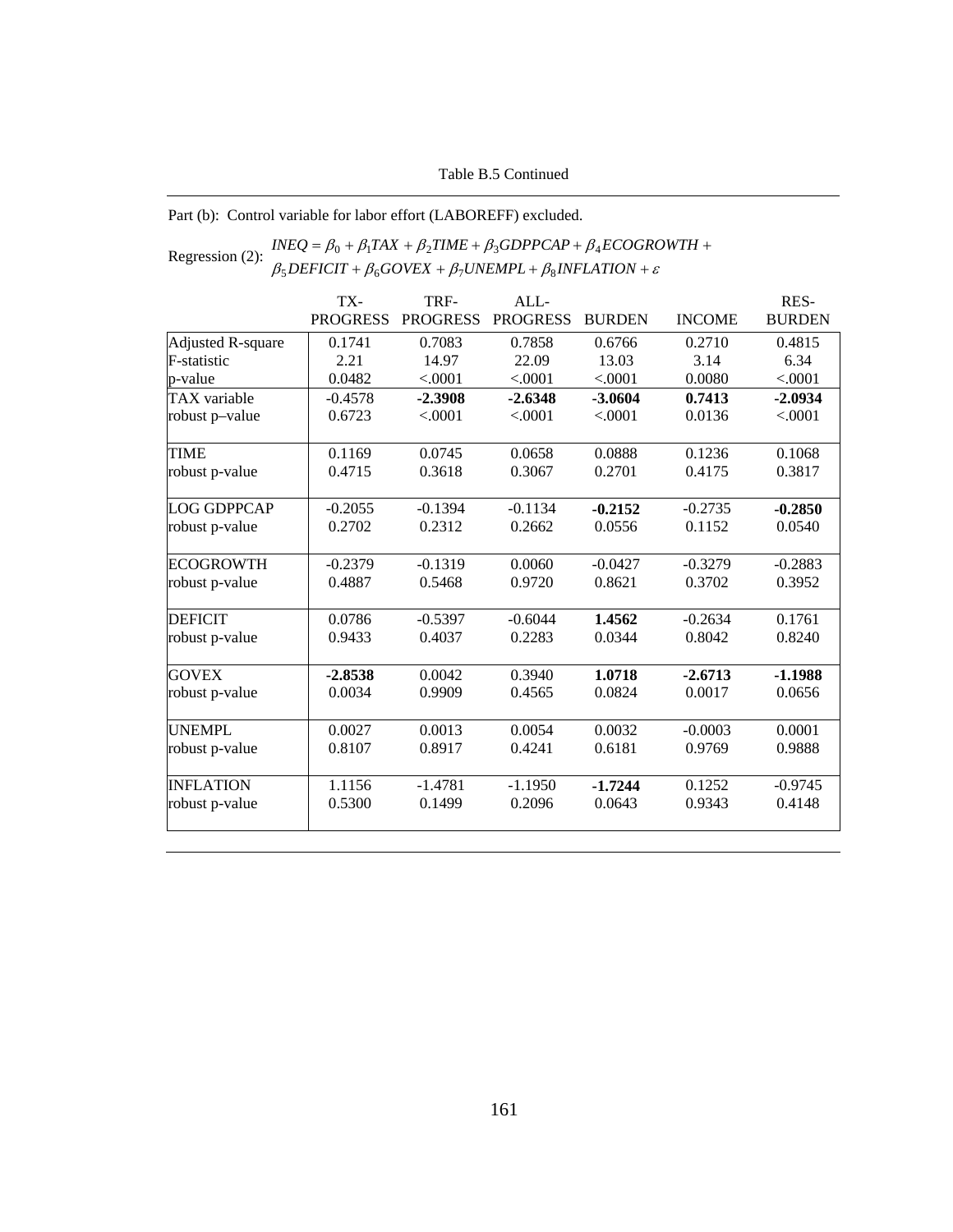#### Table B.6 Tax system variables (TAX) and income inequality (reduced sample: without USA data)

Part (a): Control variable for labor effort (LABOREFF) included.

#### Regression (1):  $INEQ = \beta_0 + \beta_1 TAX + \beta_2 GDPPCAP + \beta_3 ECOGROWTH + \beta_4 D \beta_5 GOVEX + \beta_6 LABOREFF + \beta_7 UNEMPL + \beta_8 INFLATION + \varepsilon$ +  $\beta_6$ *LABOREFF* +  $\beta_7$ *UNEMPL* +  $\beta_8$ *INFLATION* +  $= \beta_0 + \beta_1 TAX + \beta_2 GDPPCAP + \beta_3 ECOGROWTH + \beta_4 DEFICIT +$  $GOVEX + \beta_6 LABOREFF + \beta_7 UNEMPL + \beta_8 INFLATION$  $INEQ = \beta_0 + \beta_1 TAX + \beta_2 GDPPCAP + \beta_3 ECOGROWTH + \beta_4 DEFICIT$  $500$ VEA +  $\mu_6$ LADOKETT +  $\mu_7$ OIVEMITL+  $\mu_8$  $0 + p_1 I A \Lambda + p_2 O D I I C A I + p_3 L C O O N O W I H + p_4$

|                     | TX-             | TRF-            | ALL             |               |               | RES-          |
|---------------------|-----------------|-----------------|-----------------|---------------|---------------|---------------|
|                     | <b>PROGRESS</b> | <b>PROGRESS</b> | <b>PROGRESS</b> | <b>BURDEN</b> | <b>INCOME</b> | <b>BURDEN</b> |
| Adjusted R-square   | 0.6085          | 0.5958          | 0.7564          | 0.6592        | 0.5211        | 0.5170        |
| F-statistic         | 6.83            | 6.53            | 12.64           | 8.25          | 5.08          | 5.01          |
| p-value             | 0.0002          | 0.0002          | < .0001         | < .0001       | 0.0011        | 0.0012        |
| <b>TAX</b> variable | $-1.4554$       | $-0.7711$       | $-1.2994$       | $-1.2661$     | $-0.2271$     | $-0.3737$     |
| robust p-value      | 0.0225          | 0.0048          | < .0001         | 0.0004        | 0.4385        | 0.3529        |
| <b>LOG GDPPCAP</b>  | $-0.3439$       | $-0.3046$       | $-0.2713$       | $-0.3314$     | $-0.3070$     | $-0.3750$     |
| robust p-value      | 0.0039          | 0.0018          | 0.0001          | 0.0002        | 0.0112        | 0.0020        |
| <b>ECOGROWTH</b>    | 0.2678          | 0.1311          | 0.1289          | 0.0235        | 0.2378        | 0.1621        |
| robust p-value      | 0.2940          | 0.5520          | 0.4532          | 0.9043        | 0.3894        | 0.5140        |
| <b>DEFICIT</b>      | 1.0450          | 0.1451          | 0.1077          | 0.7967        | 0.8293        | 0.6000        |
| robust p-value      | 0.0813          | 0.7677          | 0.7532          | 0.0739        | 0.1967        | 0.2929        |
| <b>GOVEX</b>        | $-0.7053$       | $-0.5820$       | 0.0117          | 0.0746        | $-1.0354$     | $-0.8420$     |
| robust p-value      | 0.1414          | 0.0662          | 0.9684          | 0.8398        | 0.0211        | 0.0500        |
| <b>LOG LABOREFF</b> | 0.5361          | 0.3011          | 0.0262          | 0.1936        | 0.7782        | 0.4296        |
| robust p-value      | 0.0154          | 0.1665          | 0.8957          | 0.3684        | 0.0258        | 0.0914        |
| <b>UNEMPL</b>       | $-0.0076$       | $-0.0117$       | $-0.0041$       | $-0.0070$     | $-0.0143$     | $-0.0131$     |
| robust p-value      | 0.3253          | 0.0381          | 0.4572          | 0.2015        | 0.0513        | 0.0401        |
| <b>INFLATION</b>    | $-0.6898$       | $-1.5143$       | $-1.1965$       | $-1.7083$     | $-1.1172$     | $-1.3965$     |
| robust p-value      | 0.5252          | 0.2043          | 0.2105          | 0.1828        | 0.3846        | 0.2870        |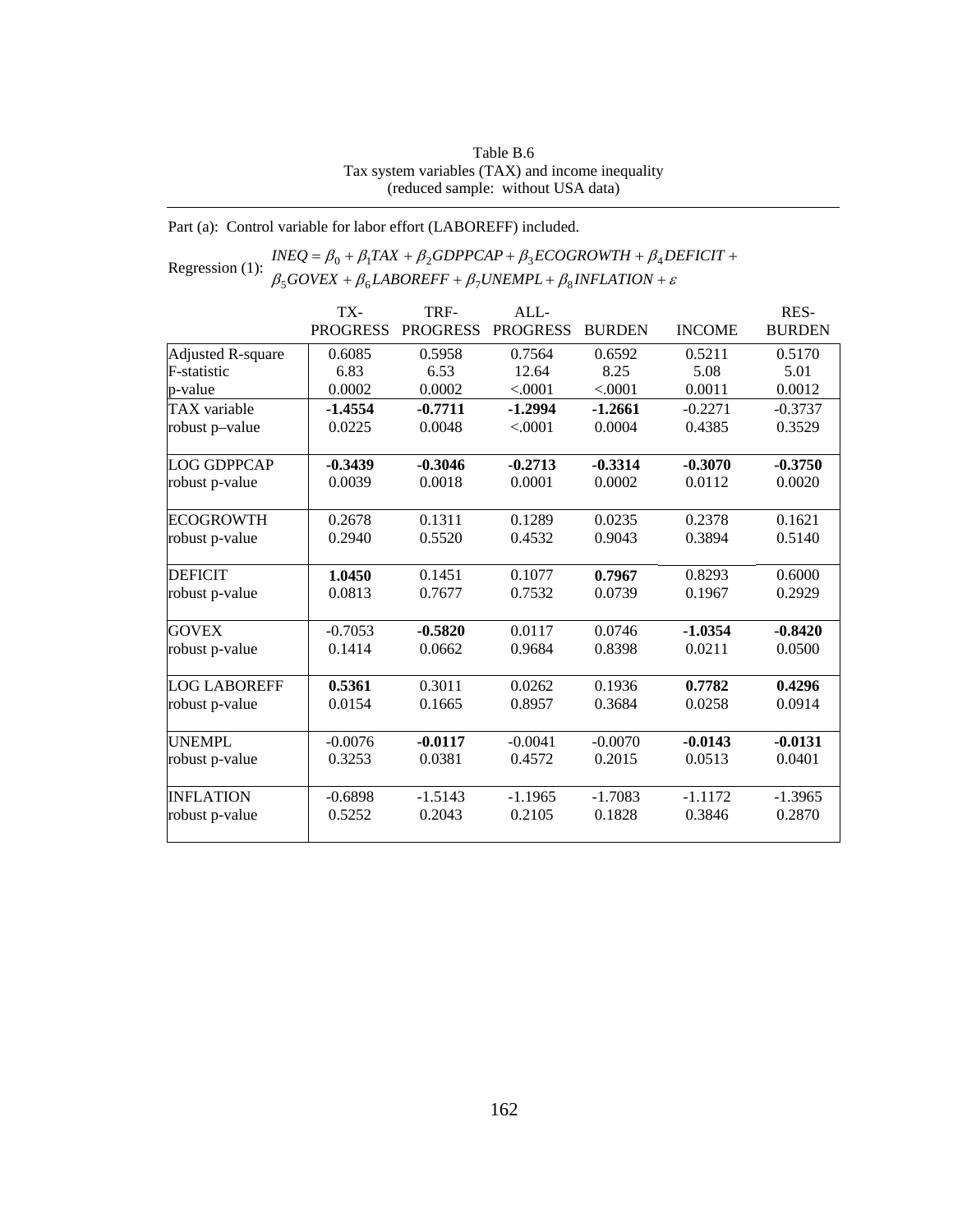### Table B.6 Continued

### Part (b): Control variable for labor effort (LABOREFF) excluded.

#### Regression (2):  $INEQ = \beta_0 + \beta_1 TAX + \beta_2 TIME + \beta_3 GDPPCAP + \beta_4 ECOGRC$ <br>  $\beta_5 DEFICT + \beta_6 GOVEX + \beta_7 UNEMPL + \beta_8 INFLATION + \varepsilon$ +  $\beta_6 GOVEX + \beta_7 UNEMPL + \beta_8 INFLATION +$  $= \beta_0 + \beta_1 TAX + \beta_2 TIME + \beta_3 GDPPCAP + \beta_4 ECOGROWTH +$  $DEFICIT + \beta_6 GOVEX + \beta_7 UNEMPL + \beta_8 INFLATION$  $INEQ = \beta_0 + \beta_1 TAX + \beta_2 TIME + \beta_3 GDPPCAP + \beta_4 ECOGROWTH$  $5$ *DEFICII* +  $p_6$ *GOVEA* +  $p_7$ *OINEMFL* +  $p_8$  $0 + p_1 I A A + p_2 I I I I E + p_3 O D I F C A F + p_4$

|                          | TX-             | TRF-            | ALL             |               |               | RES-          |
|--------------------------|-----------------|-----------------|-----------------|---------------|---------------|---------------|
|                          | <b>PROGRESS</b> | <b>PROGRESS</b> | <b>PROGRESS</b> | <b>BURDEN</b> | <b>INCOME</b> | <b>BURDEN</b> |
| <b>Adjusted R-square</b> | 0.5128          | 0.4671          | 0.7083          | 0.5868        | 0.3157        | 0.4021        |
| F-statistic              | 6.26            | 5.38            | 13.14           | 8.10          | 3.31          | 4.36          |
| p-value                  | < .0001         | 0.0002          | < .0001         | < .0001       | 0.0073        | 0.0012        |
| TAX variable             | $-1.8377$       | $-0.8865$       | $-1.3726$       | $-1.3963$     | 0.1188        | $-0.6734$     |
| robust p-value           | 0.0007          | 0.0002          | < .0001         | < .0001       | 0.5093        | 0.0290        |
| <b>TIME</b>              | 0.2046          | 0.1442          | 0.1132          | 0.1462        | 0.2015        | 0.1812        |
| robust p-value           | 0.0034          | 0.0749          | 0.0564          | 0.0448        | 0.0272        | 0.0446        |
| LOG GDPPCAP              | $-0.3403$       | $-0.2511$       | $-0.2029$       | $-0.2875$     | $-0.3466$     | $-0.3411$     |
| robust p-value           | 0.0008          | 0.0132          | 0.0059          | 0.0007        | 0.0029        | 0.0018        |
| <b>ECOGROWTH</b>         | 0.0385          | $-0.0728$       | $-0.0203$       | $-0.0232$     | $-0.0634$     | $-0.0877$     |
| robust p-value           | 0.8050          | 0.7085          | 0.8812          | 0.8965        | 0.7543        | 0.6808        |
| <b>DEFICIT</b>           | 1.1360          | 0.5513          | 0.2960          | 1.3922        | 1.0127        | 0.9801        |
| robust p-value           | 0.0146          | 0.3398          | 0.4303          | 0.0024        | 0.1094        | 0.0833        |
| <b>GOVEX</b>             | $-0.9600$       | $-0.5083$       | 0.0135          | 0.2664        | $-1.1672$     | $-0.7947$     |
| robust p-value           | 0.0329          | 0.1306          | 0.9543          | 0.4585        | 0.0109        | 0.0391        |
| <b>UNEMPL</b>            | 0.0052          | 0.0022          | 0.0040          | 0.0030        | 0.0021        | 0.0019        |
| robust p-value           | 0.3598          | 0.7536          | 0.4179          | 0.5670        | 0.7807        | 0.7869        |
| <b>INFLATION</b>         | 0.5848          | $-0.6026$       | $-1.0532$       | $-0.9379$     | 0.3005        | $-0.2216$     |
| robust p-value           | 0.5843          | 0.5485          | 0.2519          | 0.2527        | 0.7631        | 0.8033        |
|                          |                 |                 |                 |               |               |               |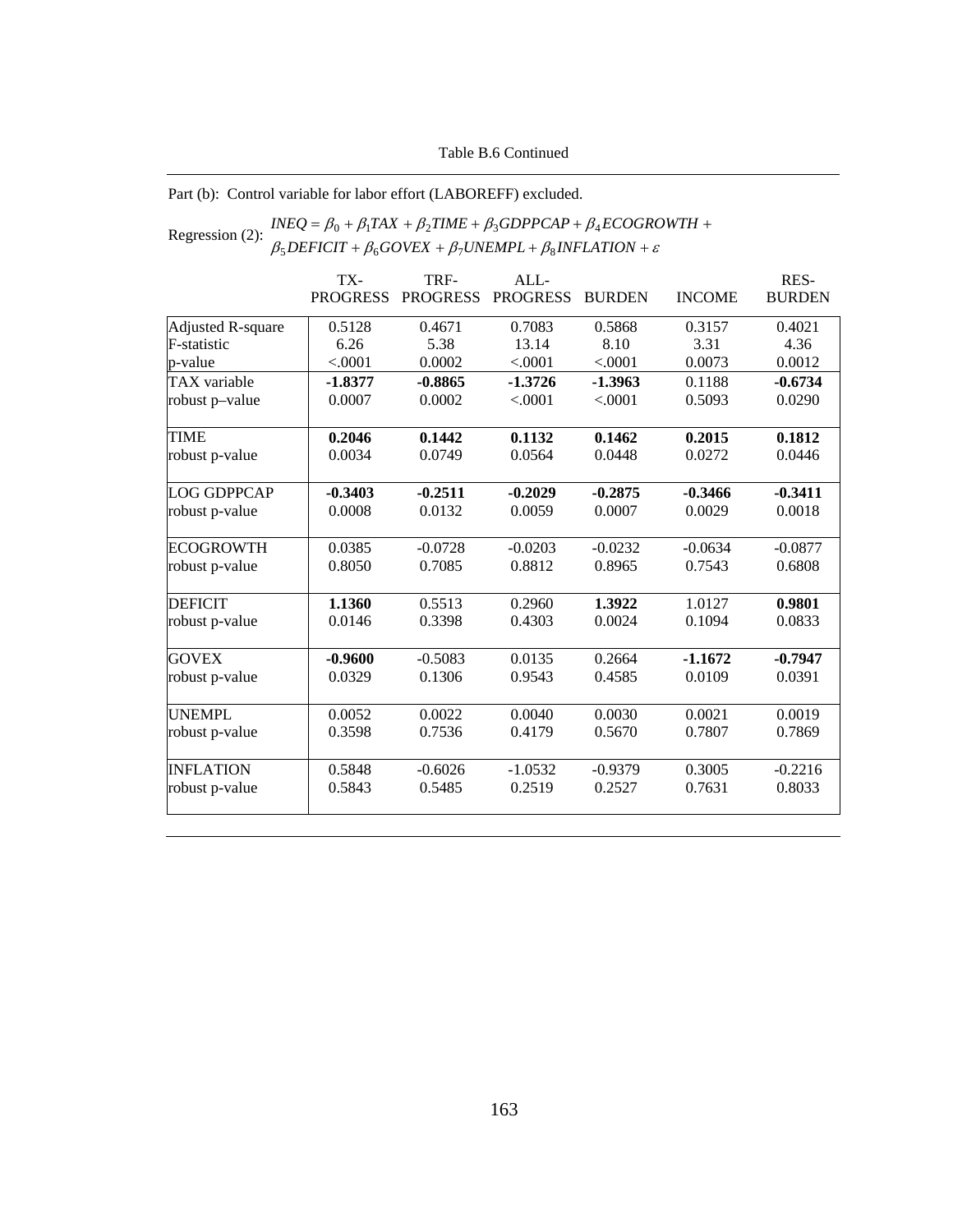# APPENDIX C:

# ADDITIONAL REGRESSION RESULTS:

# **POVERTY**

### Table C.1 Tax mix and poverty

Part (a): Taxes on goods and services (GOODS) and poverty.

Regression (3):  $POV = \beta_0 + \beta_1 GOODS + \beta_2 GDPPCAP + \beta_3 ECOGROWTH + \beta_3 BQVEX + \beta_4 LABOREFF + \beta_7 UNEMPL + \beta_8 INFLATION + \varepsilon$ +  $\beta_6$ *LABOREFF* +  $\beta_7$ *UNEMPL* +  $\beta_8$ *INFLATION* +  $=\beta_0 + \beta_1 GOODS + \beta_2 GDPPCAP + \beta_3 ECOGROWTH + \beta_4 DEFICIT +$  $GOVEX + \beta_6 LABOREFF + \beta_7 UNEMPL + \beta_8 INFLATION$  $POV = \beta_0 + \beta_1 GOODS + \beta_2 GDPPCAP + \beta_3 ECOGROWTH + \beta_4 DEFICIT$  $500$ vea +  $p_6$ ladunei t +  $p_7$ unemi l +  $p_8$  $0 + P_1$ 000DS +  $P_2$ 0DFFCAF +  $P_3$ ECOONOWIN +  $P_4$ 

Regression (4):  $POV = \beta_0 + \beta_1 GOODS + \beta_2 TIME + \beta_3 GDPPCAP + \beta_4 ECOC$ <br> $\beta_5 DEFICT + \beta_6 GOVEX + \beta_7 UNEMPL + \beta_8 INFLATION + \varepsilon$ +  $\beta_6 GOVEX + \beta_7 UNEMPL + \beta_8 INFLATION +$  $= \beta_0 + \beta_1 GOODS + \beta_2 TIME + \beta_3 GDPPCAP + \beta_4 ECOGROWTH +$  $DEFICIT + \beta_6 GOVEX + \beta_7 UNEMPL + \beta_8 INFLATION$  $POV = \beta_0 + \beta_1 GOODS + \beta_2 TIME + \beta_3 GDPPCAP + \beta_4 ECOGROWTH$  $5$ *DEFICII* +  $p_6$ GOVEA +  $p_7$ ONEMFL+  $p_8$  $0 + p_1$ OOODS +  $p_2$ TIME +  $p_3$ ODFFCAF +  $p_4$ 

| <b>VARIABLE</b>     | <b>PARAMETER</b><br><b>ESTIMATE</b> | <b>ROBUST</b><br><b>P-VALUE</b> | <b>PARAMETER</b><br><b>ESTIMATE</b> | <b>ROBUST</b><br><b>P-VALUE</b> |
|---------------------|-------------------------------------|---------------------------------|-------------------------------------|---------------------------------|
| <b>GOODS</b>        | $-4.1856$                           | 0.0085                          | $-4.5603$                           | < .0001                         |
| <b>TIME</b>         |                                     |                                 | 0.3858                              | 0.1469                          |
| <b>LOG GDPPCAP</b>  | $-1.2143$                           | 0.0131                          | $-0.8948$                           | 0.0157                          |
| <b>ECOGROWTH</b>    | 1.6703                              | 0.1443                          | 0.6338                              | 0.4237                          |
| <b>DEFICIT</b>      | 0.6203                              | 0.7937                          | 1.2041                              | 0.6062                          |
| <b>GOVEX</b>        | $-0.9358$                           | 0.7039                          | $-1.2735$                           | 0.5016                          |
| <b>LOG LABOREFF</b> | 0.2523                              | 0.8090                          |                                     |                                 |
| <b>UNEMPL</b>       | $-0.0978$                           | 0.0029                          | $-0.0594$                           | 0.0265                          |
| <b>INFLATION</b>    | $-1.5281$                           | 0.7422                          | $-1.6443$                           | 0.5943                          |
| Adjusted R-Square   | 0.4355                              |                                 | 0.3549                              |                                 |
| F-statistic         | 4.28                                |                                 | 4.16                                |                                 |
| p-value             | 0.0022                              |                                 | 0.0012                              |                                 |

Regression (3) Regression (4)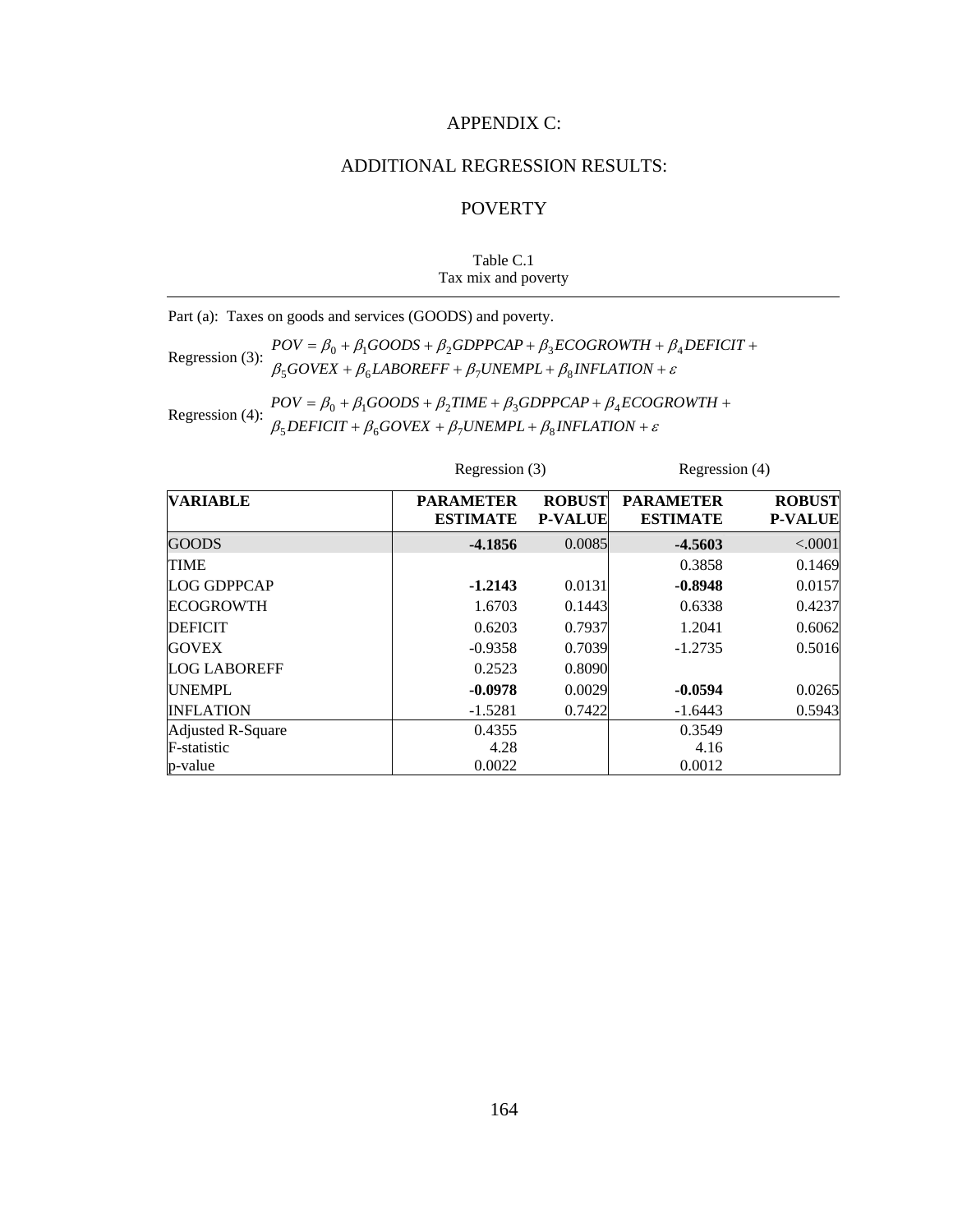Part (b): Payroll taxes (PAYROLL) and poverty.

Regression (3):  $POV = \beta_0 + \beta_1 PAYROLL + \beta_2 GDPPCAP + \beta_3 ECOGROWTH + \beta_4 PQYRQYR + \beta_5 GOVEX + \beta_6 LABOREFF + \beta_7 UNEMPL + \beta_8 INFLATION + \varepsilon$ +  $\beta_6$ *LABOREFF* +  $\beta_7$ *UNEMPL* +  $\beta_8$ *INFLATION* +  $= \beta_0 + \beta_1 PAYROLL + \beta_2 GDPPCAP + \beta_3 ECOGROWTH + \beta_4 DEFICIT +$  $GOVEX + \beta_6 LABOREFF + \beta_7 UNEMPL + \beta_8 INFLATION$  $POV = \beta_0 + \beta_1 PAYROLL + \beta_2 GDPPCAP + \beta_3 ECOGROWTH + \beta_4 DEFICIT$  $500$ VEA +  $\mu_6$ LADOKETT +  $\mu_7$ OIVEMITL+  $\mu_8$  $0 + p_1$ FAINULL+ $p_2$ UDFFCAF+ $p_3$ LCOUNOWI $n + p_4$ 

Regression (4):  $POV = \beta_0 + \beta_1 PAYROLL + \beta_2 TIME + \beta_3 GDPPCAP + \beta_4 ECC$ <br> $\beta_5 DEFICT + \beta_6 GOVEX + \beta_7 UNEMPL + \beta_8 INFLATION + \varepsilon$ +  $\beta_6 GOVEX + \beta_7 UNEMPL + \beta_8 INFLATION +$  $= \beta_0 + \beta_1 PAYROLL + \beta_2 TIME + \beta_3 GDPPCAP + \beta_4 ECOGROWTH +$  $DEFICIT + \beta_6 GOVEX + \beta_7 UNEMPL + \beta_8 INFLATION$  $POV = \beta_0 + \beta_1 PAYROLL + \beta_2 TIME + \beta_3 GDPPCAP + \beta_4 ECOGROWTH$  $5$ *DEFICII* +  $p_6$ GOVEA +  $p_7$ ONEMFL+  $p_8$  $0 + p_1$ FAINULL +  $p_2$ IIME +  $p_3$ UDFF CAF +  $p_4$ 

|                     | Regression (3)                      |                                 | Regression (4)                      |                                 |  |
|---------------------|-------------------------------------|---------------------------------|-------------------------------------|---------------------------------|--|
| <b>VARIABLE</b>     | <b>PARAMETER</b><br><b>ESTIMATE</b> | <b>ROBUST</b><br><b>P-VALUE</b> | <b>PARAMETER</b><br><b>ESTIMATE</b> | <b>ROBUST</b><br><b>P-VALUE</b> |  |
| <b>PAYROLL</b>      | $-0.3184$                           | 0.7530                          | $-0.9079$                           | 0.0739                          |  |
| <b>TIME</b>         |                                     |                                 | 0.1747                              | 0.5311                          |  |
| <b>LOG GDPPCAP</b>  | $-0.7978$                           | 0.0824                          | $-0.5080$                           | 0.1797                          |  |
| <b>ECOGROWTH</b>    | 0.7281                              | 0.5952                          | $-0.3301$                           | 0.7315                          |  |
| <b>DEFICIT</b>      | $-0.5954$                           | 0.8223                          | $-0.6768$                           | 0.8013                          |  |
| <b>GOVEX</b>        | $-3.3444$                           | 0.1863                          | $-4.4163$                           | 0.0215                          |  |
| <b>LOG LABOREFF</b> | 1.1195                              | 0.3672                          |                                     |                                 |  |
| <b>UNEMPL</b>       | $-0.0953$                           | 0.0064                          | $-0.0488$                           | 0.1031                          |  |
| <b>INFLATION</b>    | $-3.5969$                           | 0.4481                          | $-2.5352$                           | 0.4546                          |  |
| Adjusted R-square   | 0.3109                              |                                 | 0.1546                              |                                 |  |
| F-statistic         | 2.92                                |                                 | 2.05                                |                                 |  |
| p-value             | 0.0183                              |                                 | 0.0660                              |                                 |  |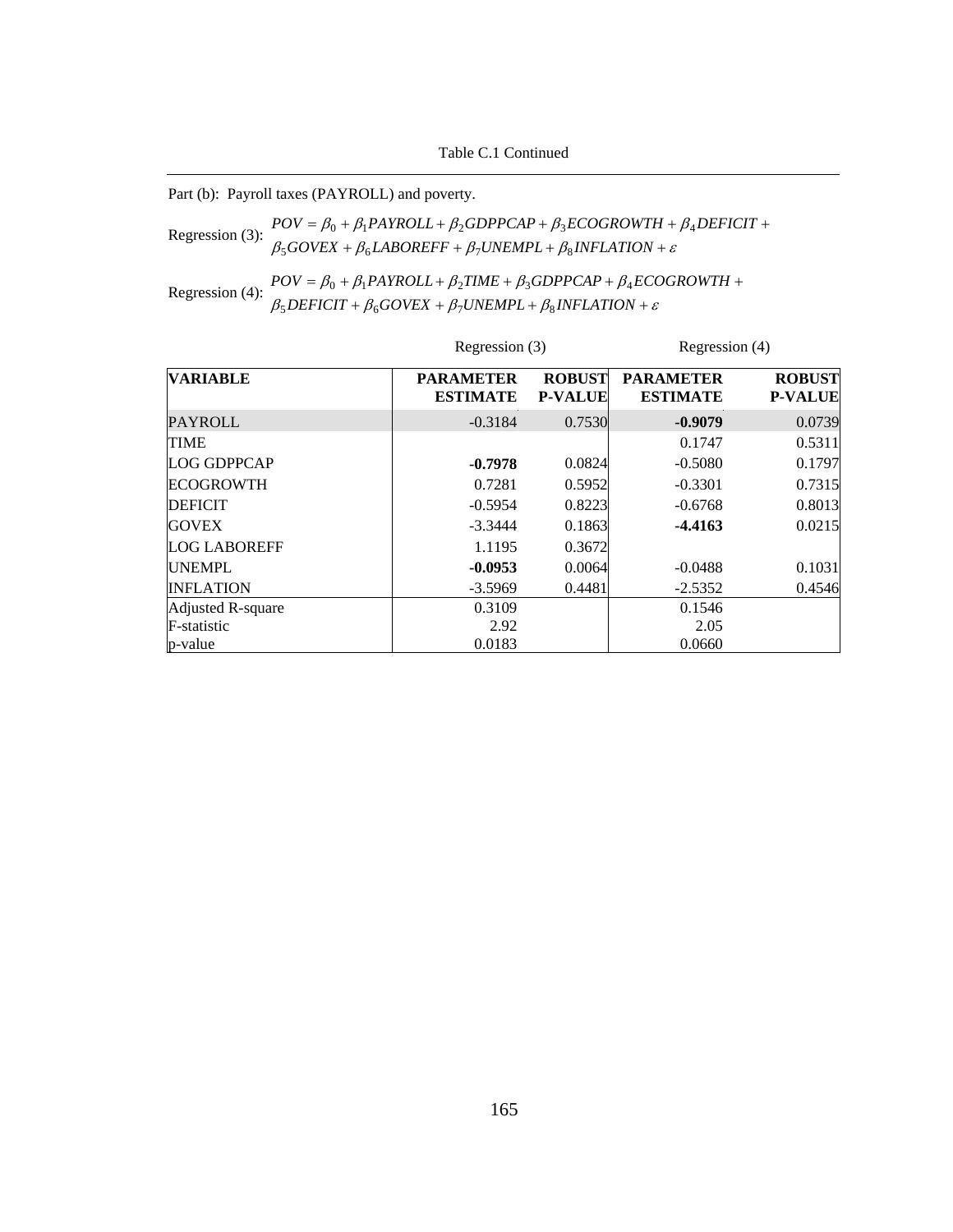Part (c): Property taxes (PROPERTY) and poverty.

Regression (3):  $\beta_5 GoveX + \beta_6 LABOREFF + \beta_7 UNEMPL + \beta_8 INFLATION + \varepsilon$  $POV = \beta_0 + \beta_1 PROPERTIES + \beta_2 GDPPCAP + \beta_3 ECOGROWTH + \beta_4 DEFICT +$ 

Regression (4):  $POV = \beta_0 + \beta_1 PROPERTIES + \beta_2 TIME + \beta_3 GDPPCA + \beta_4 EQ$ <br> $\beta_5 DEFICT + \beta_6 GOVEX + \beta_7 UNEMP + \beta_8 INFLATION + \varepsilon$ +  $\beta_6 GOVEX + \beta_7 UNEMPL + \beta_8 INFLATION +$  $= \beta_0 + \beta_1 PROPERTY + \beta_2 TIME + \beta_3 GDPPCAP + \beta_4 ECOGROWTH +$  $DEFICIT + \beta_6 GOVEX + \beta_7 UNEMPL + \beta_8 INFLATION$  $POV = \beta_0 + \beta_1 PROPERTY + \beta_2 TIME + \beta_3 GDPPCAP + \beta_4 ECOGROWTH$  $5$ *DEFICII* +  $p_6$ GOVEA +  $p_7$ ONEMFL+  $p_8$  $0 + p_1$ FNUFENII +  $p_2$ HNIE +  $p_3$ UDFFCAF +  $p_4$ 

|                     | Regression (3)                      |                                 | Regression (4)                      |                                 |  |
|---------------------|-------------------------------------|---------------------------------|-------------------------------------|---------------------------------|--|
| <b>VARIABLE</b>     | <b>PARAMETER</b><br><b>ESTIMATE</b> | <b>ROBUST</b><br><b>P-VALUE</b> | <b>PARAMETER</b><br><b>ESTIMATE</b> | <b>ROBUST</b><br><b>P-VALUE</b> |  |
| <b>PROPERTY</b>     | 9.9571                              | 0.0005                          | 9.6610                              | < .0001                         |  |
| <b>TIME</b>         |                                     |                                 | $-0.0222$                           | 0.9166                          |  |
| LOG GDP             | $-0.2027$                           | 0.6248                          | $-0.0110$                           | 0.9714                          |  |
| <b>ECOGROWTH</b>    | 0.6748                              | 0.5105                          | 0.0278                              | 0.9656                          |  |
| <b>DEFICIT</b>      | 0.1970                              | 0.9189                          | $-0.0085$                           | 0.9961                          |  |
| <b>GOVEX</b>        | $-1.0881$                           | 0.6549                          | $-1.1836$                           | 0.5392                          |  |
| <b>LOG LABOREFF</b> | $-0.9033$                           | 0.4140                          |                                     |                                 |  |
| <b>UNEMPL</b>       | $-0.0494$                           | 0.0957                          | $-0.0408$                           | 0.0246                          |  |
| <b>INFLATION</b>    | 1.5243                              | 0.6972                          | $-0.8142$                           | 0.6834                          |  |
| Adjusted R-square   | 0.5101                              |                                 | 0.5282                              |                                 |  |
| F-statistic         | 5.42                                |                                 | 7.44                                |                                 |  |
| p-value             | 0.0004                              |                                 | < .0001                             |                                 |  |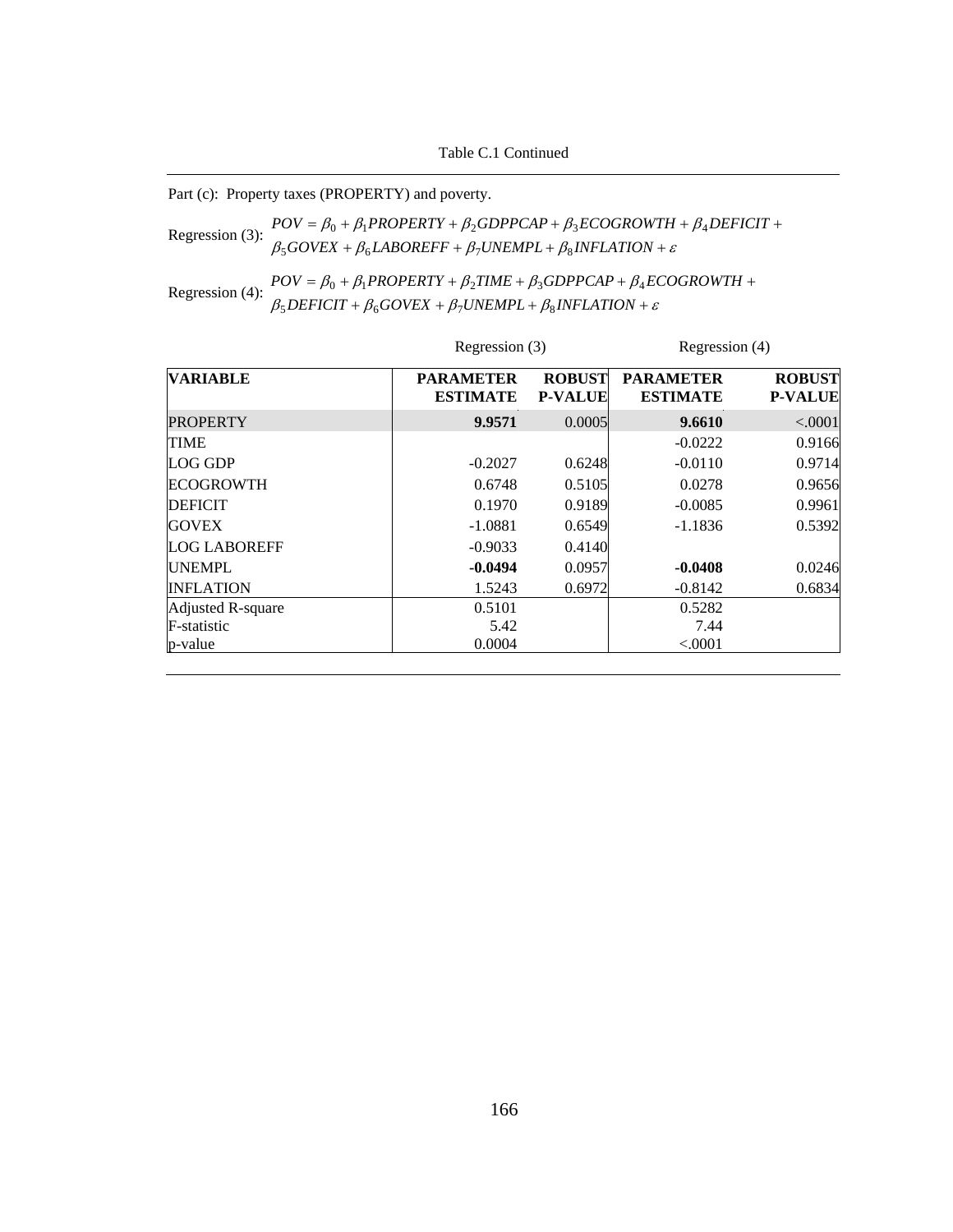#### Table C.2 Tax system variables (TAX) and poverty (years 1990–2000) (TIME variable and LABOREFF variable excluded)

#### Regression (3c):  $POV = \beta_0 + \beta_1 TAX + \beta_2 GDPPCAP + \beta_3 ECOGROWTH + \beta_4$ <br> $\beta_5 GOVEX + \beta_6 UNEMPL + \beta_7 INFLATION + \varepsilon$ +  $\beta_6 UNEMPL + \beta_7 INFLATION +$  $=\beta_0 + \beta_1 TAX + \beta_2 GDPPCAP + \beta_3 ECOGROWTH + \beta_4 DEFICIT +$  $GOVEX + \beta_6 UNEMPL + \beta_7 INFLATION$  $POV = \beta_0 + \beta_1 TAX + \beta_2 GDPPCAP + \beta_3 ECOGROWTH + \beta_4 DEFICIT$  $5$ UUVEA +  $p_6$ UNEMITL+ $p_7$  $0 + p_1 I A A + p_2 O D I T C A T + p_3 E C O O N O W I H + p_4$

|                     | TX-             | TRF-            | ALL-            |               |               | RES-          |
|---------------------|-----------------|-----------------|-----------------|---------------|---------------|---------------|
|                     | <b>PROGRESS</b> | <b>PROGRESS</b> | <b>PROGRESS</b> | <b>BURDEN</b> | <b>INCOME</b> | <b>BURDEN</b> |
| Adjusted R-square   | 0.2862          | 0.4644          | 0.4517          | 0.4495        | 0.3981        | 0.4627        |
| F-statistic         | 2.83            | 4.96            | 4.77            | 4.73          | 4.02          | 4.94          |
| p-value             | 0.0256          | 0.0013          | 0.0016          | 0.0017        | 0.0044        | 0.0013        |
| <b>TAX</b> variable | 1.4227          | $-3.0652$       | $-3.0647$       | $-4.0794$     | 2.0206        | $-3.9546$     |
| robust p-value      | 0.6805          | 0.0161          | 0.0452          | 0.0170        | 0.0248        | 0.0199        |
| <b>LOG GDPPCAP</b>  | $-1.0333$       | $-0.7277$       | $-0.6945$       | $-0.8461$     | $-1.1249$     | $-1.0161$     |
| robust p-value      | 0.0393          | 0.0911          | 0.1561          | 0.0559        | 0.0114        | 0.0161        |
| <b>ECOGROWTH</b>    | 0.9658          | 0.8027          | 0.8868          | 0.6070        | 1.0535        | 0.8268        |
| robust p-value      | 0.4110          | 0.4531          | 0.4408          | 0.5921        | 0.3815        | 0.4784        |
| <b>DEFICIT</b>      | $-0.3770$       | $-1.6855$       | $-0.9757$       | 1.1125        | $-0.8989$     | $-0.1184$     |
| robust p-value      | 0.8984          | 0.5005          | 0.6958          | 0.6624        | 0.7367        | 0.9622        |
| <b>GOVEX</b>        | $-4.1619$       | $-0.7877$       | $-0.2937$       | 0.6828        | $-3.4449$     | $-1.1016$     |
| robust p-value      | 0.0597          | 0.7878          | 0.9309          | 0.8381        | 0.1263        | 0.6974        |
| <b>UNEMPL</b>       | $-0.0954$       | $-0.0866$       | $-0.0737$       | $-0.0743$     | $-0.0985$     | $-0.0885$     |
| robust p-value      | 0.0060          | 0.0016          | 0.0094          | 0.0046        | 0.0025        | 0.0015        |
| <b>INFLATION</b>    | $-0.0889$       | $-2.8639$       | $-1.7895$       | $-1.8357$     | $-0.2419$     | $-1.4178$     |
| robust p-value      | 0.9861          | 0.4195          | 0.6658          | 0.6609        | 0.9584        | 0.7382        |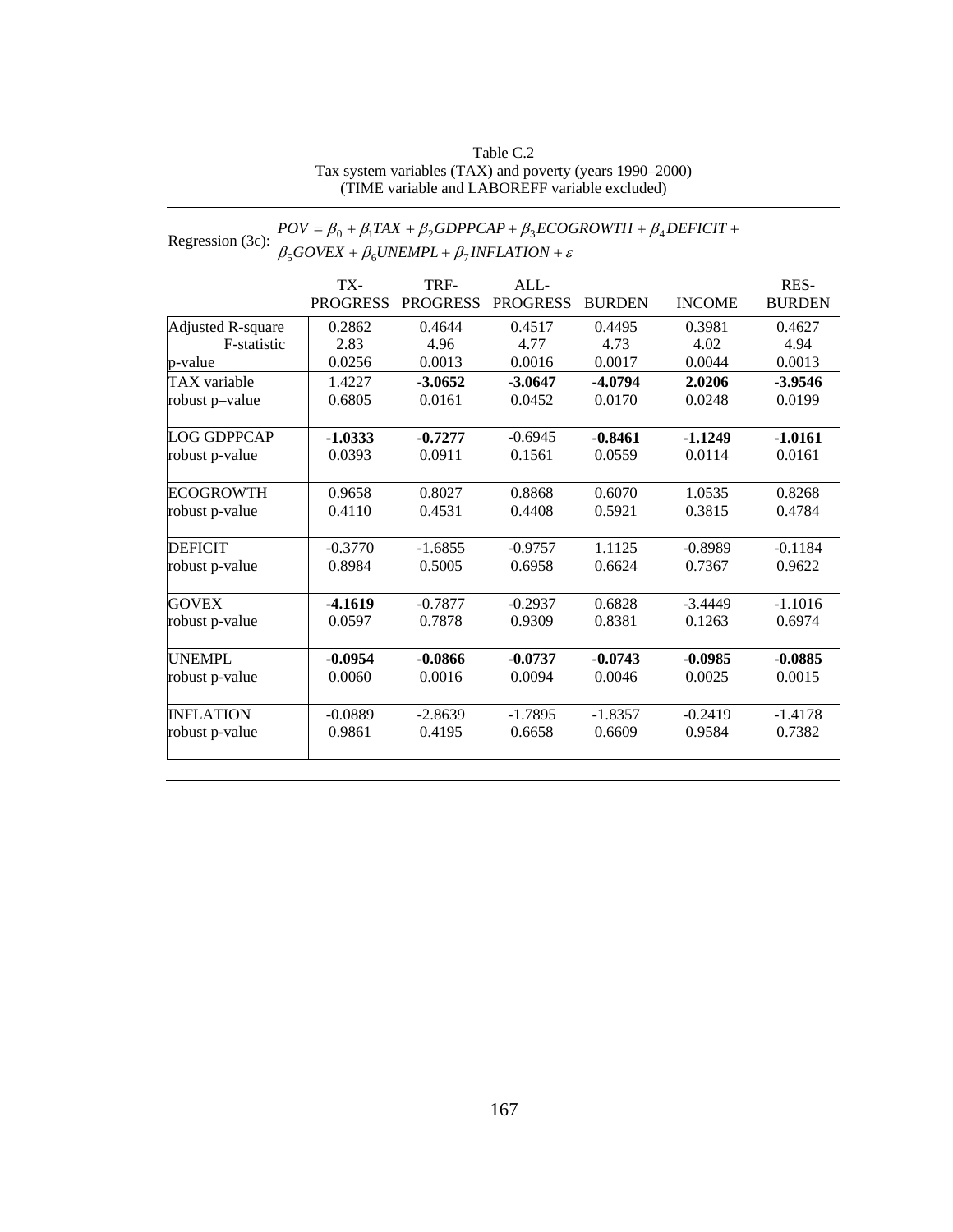#### Table C.3 Tax system variables (TAX) and poverty (additional TIME dummy variables added)

### Part (a): Control variable for labor effort (LABOREFF) included.

#### Regression (3b):  $POV = \beta_0 + \beta_1 TAX + \beta_2 TIME95 + \beta_3 GDPPCAP + \beta_4 ECOGROWTH +$ <br> $\beta_5 DEFICIT + \beta_6 GOVEX + \beta_7 LABOREFF + \beta_8 UNEMPL + \beta_9 INFLATION + \varepsilon$  $+\beta_6 GOVEX + \beta_7 LABOREFF + \beta_8 UNEMPL + \beta_9 INFLATION +$  $= \beta_0 + \beta_1 TAX + \beta_2 TIME95 + \beta_3 GDPPCAP + \beta_4 ECOGROWTH +$  $DEFICIT + \beta_6 GOVEX + \beta_7 LABOREFF + \beta_8 UNEMPL + \beta_9 INFLATION$  $POV = \beta_0 + \beta_1 TAX + \beta_2 TIME95 + \beta_3 GDPPCAP + \beta_4 ECOGROWTH$  $5$ DEFICII +  $p_6$ OOVEA +  $p_7$ LADOKEFF +  $p_8$ ONEMFL +  $p_9$  $\beta_0 + \beta_1 TAX + \beta_2 TIME95 + \beta_3 GDPPCAP + \beta_4$

|                     | TX-             | TRF-            | ALL-            |               |               | RES-          |
|---------------------|-----------------|-----------------|-----------------|---------------|---------------|---------------|
|                     | <b>PROGRESS</b> | <b>PROGRESS</b> | <b>PROGRESS</b> | <b>BURDEN</b> | <b>INCOME</b> | <b>BURDEN</b> |
| Adjusted R-square   | 0.3265          | 0.4300          | 0.4318          | 0.4002        | 0.3368        | 0.3787        |
| F-statistic         | 2.83            | 3.85            | 3.87            | 3.52          | 2.92          | 3.30          |
| p-value             | 0.0192          | 0.0036          | 0.0035          | 0.0061        | 0.0165        | 0.0087        |
| <b>TAX</b> variable | 0.7619          | $-3.0013$       | $-3.3043$       | $-3.5404$     | 0.7130        | $-2.8008$     |
| robust p-value      | 0.8162          | 0.0617          | 0.0678          | 0.0514        | 0.4142        | 0.0897        |
| TIME95              | $-0.2535$       | $-0.1952$       | $-0.1836$       | $-0.1609$     | $-0.2348$     | $-0.1877$     |
| robust p-value      | 0.1722          | 0.2626          | 0.3048          | 0.3689        | 0.1770        | 0.2653        |
| <b>LOG GDPPCAP</b>  | $-0.6865$       | $-0.6658$       | $-0.5864$       | $-0.6896$     | $-0.7794$     | $-0.8678$     |
| robust p-value      | 0.1185          | 0.0842          | 0.1189          | 0.0774        | 0.0691        | 0.0356        |
| <b>ECOGROWTH</b>    | 1.0187          | 0.7209          | 0.8163          | 0.4908        | 0.9517        | 0.6677        |
| robust p-value      | 0.4241          | 0.4944          | 0.4693          | 0.6795        | 0.4588        | 0.5858        |
| <b>DEFICIT</b>      | 1.0460          | $-0.8814$       | $-0.3941$       | 1.2527        | 0.6194        | 0.3602        |
| robust p-value      | 0.7321          | 0.7227          | 0.8754          | 0.6452        | 0.8339        | 0.8934        |
| <b>GOVEX</b>        | $-2.9346$       | $-0.6402$       | 0.0459          | 0.2962        | $-2.9122$     | $-1.5812$     |
| robust p-value      | 0.2169          | 0.8207          | 0.9891          | 0.9273        | 0.2372        | 0.5487        |
| <b>LOG LABOREFF</b> | 1.6564          | $-0.0032$       | $-0.1410$       | 0.2873        | 1.1758        | 0.3115        |
| robust p-value      | 0.0667          | 0.9980          | 0.9063          | 0.7684        | 0.3172        | 0.7783        |
| <b>UNEMPL</b>       | $-0.1016$       | $-0.0858$       | $-0.0705$       | $-0.0764$     | $-0.0985$     | $-0.0893$     |
| robust p-value      | 0.0034          | 0.0033          | 0.0246          | 0.0074        | 0.0027        | 0.0021        |
| <b>INFLATION</b>    | $-7.1138$       | $-7.3304$       | $-5.9850$       | $-7.0073$     | $-6.9748$     | $-7.1125$     |
| robust p-value      | 0.1655          | 0.0613          | 0.1116          | 0.1061        | 0.1644        | 0.1284        |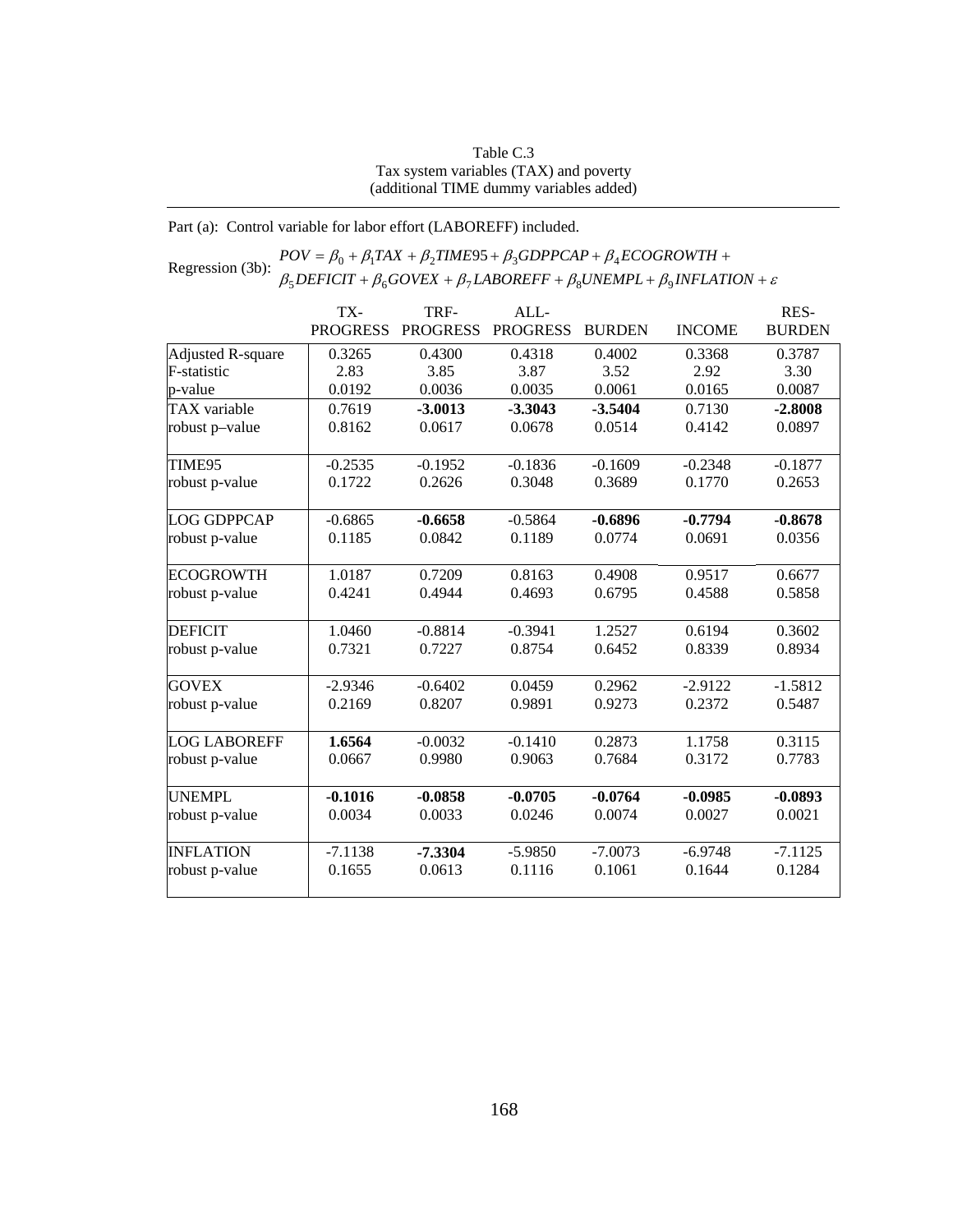## Part (b): Control variable for labor effort (LABOREFF) excluded.

### Regression (4b):  $\frac{POV = \beta_0 + \beta_1 TAX + \beta_2 TIME85 + \beta_3 TIME90 + \beta_4 TIME95 + \beta_5 GDPPCAP}{\beta_6 ECOGROWTH + \beta_7DEFCIT + \beta_8 GOVEX + \beta_9 UNEMPL + \beta_{10} INFLATION + \varepsilon}$ +  $\beta_7$  DEFICIT +  $\beta_8$  GOVEX +  $\beta_9$ UNEMPL +  $\beta_{10}$ INFLATION +  $= \beta_0 + \beta_1 TAX + \beta_2 TIME85 + \beta_3 TIME90 + \beta_4 TIME95 +$  $ECOGROWTH + \beta_7 DEFICT + \beta_8 GOVEX + \beta_9 UNEMPL + \beta_{10} INFLATION$  $POV = \beta_0 + \beta_1 TAX + \beta_2 TIME85 + \beta_3 TIME90 + \beta_4 TIME95 + \beta_5 GDPPCAP$  $_{6}$ ECOONOWIH +  $_{p_7}$ DEFICH +  $_{p_8}$ OOVEA +  $_{p_9}$ ONEMFL +  $_{p_{10}}$  $\beta_0 + \beta_1 TAX + \beta_2 TIME85 + \beta_3 TIME90 + \beta_4 TIME95 + \beta_5$

|                     | TX-             | TRF-            | ALL-            |               |               | RES-          |
|---------------------|-----------------|-----------------|-----------------|---------------|---------------|---------------|
|                     | <b>PROGRESS</b> | <b>PROGRESS</b> | <b>PROGRESS</b> | <b>BURDEN</b> | <b>INCOME</b> | <b>BURDEN</b> |
| Adjusted R-square   | 0.1057          | 0.3127          | 0.3849          | 0.3309        | 0.1704        | 0.2713        |
| F-statistic         | 1.54            | 3.09            | 3.88            | 3.28          | 1.94          | 2.71          |
| p-value             | 0.1643          | 0.0061          | 0.0012          | 0.0042        | 0.0707        | 0.0136        |
| <b>TAX</b> variable | $-1.8567$       | $-3.2093$       | $-3.8069$       | $-4.4507$     | 1.3903        | $-3.3838$     |
| robust p-value      | 0.5030          | 0.0017          | 0.0018          | 0.0012        | 0.0452        | 0.0047        |
| TIME85              | 0.2455          | 0.0846          | 0.0442          | $-0.0092$     | 0.1039        | $-0.0015$     |
| robust p-value      | 0.4314          | 0.8186          | 0.8818          | 0.9745        | 0.7872        | 0.9966        |
| TIME90              | 0.5399          | 0.3341          | 0.2700          | 0.2446        | 0.4121        | 0.2748        |
| robust p-value      | 0.2324          | 0.4363          | 0.4863          | 0.5055        | 0.3896        | 0.5298        |
| TIME95              | 0.4134          | 0.1387          | 0.0810          | 0.0540        | 0.2485        | 0.0913        |
| robust p-value      | 0.3556          | 0.7703          | 0.8398          | 0.8924        | 0.6176        | 0.8421        |
| <b>LOG GDPPCAP</b>  | $-0.6372$       | $-0.4879$       | $-0.4262$       | $-0.5505$     | $-0.7112$     | $-0.6679$     |
| robust p-value      | 0.1158          | 0.1453          | 0.1906          | 0.0854        | 0.0624        | 0.0513        |
| <b>ECOGROWTH</b>    | $-0.0145$       | 0.0680          | 0.2793          | 0.2101        | $-0.2322$     | $-0.1519$     |
| robust p-value      | 0.9866          | 0.9284          | 0.6834          | 0.7777        | 0.8049        | 0.8644        |
| <b>DEFICIT</b>      | 0.4796          | 0.0994          | $-0.0652$       | 2.9654        | 0.1135        | 1.0784        |
| robust p-value      | 0.8649          | 0.9715          | 0.9806          | 0.2969        | 0.9678        | 0.6885        |
| <b>GOVEX</b>        | $-4.1905$       | $-0.3924$       | 0.4573          | 1.4672        | -3.8884       | $-1.5659$     |
| robust p-value      | 0.0302          | 0.8596          | 0.8591          | 0.5774        | 0.0319        | 0.4313        |
| <b>UNEMPL</b>       | $-0.0501$       | $-0.0514$       | $-0.0449$       | $-0.0472$     | $-0.0551$     | $-0.0520$     |
| robust p-value      | 0.0747          | 0.0387          | 0.0598          | 0.0394        | 0.0524        | 0.0408        |
| <b>INFLATION</b>    | $-0.8707$       | $-5.5588$       | $-5.5256$       | $-6.5245$     | $-3.6508$     | $-5.6923$     |
| robust p-value      | 0.8300          | 0.1606          | 0.1260          | 0.0589        | 0.3703        | 0.1343        |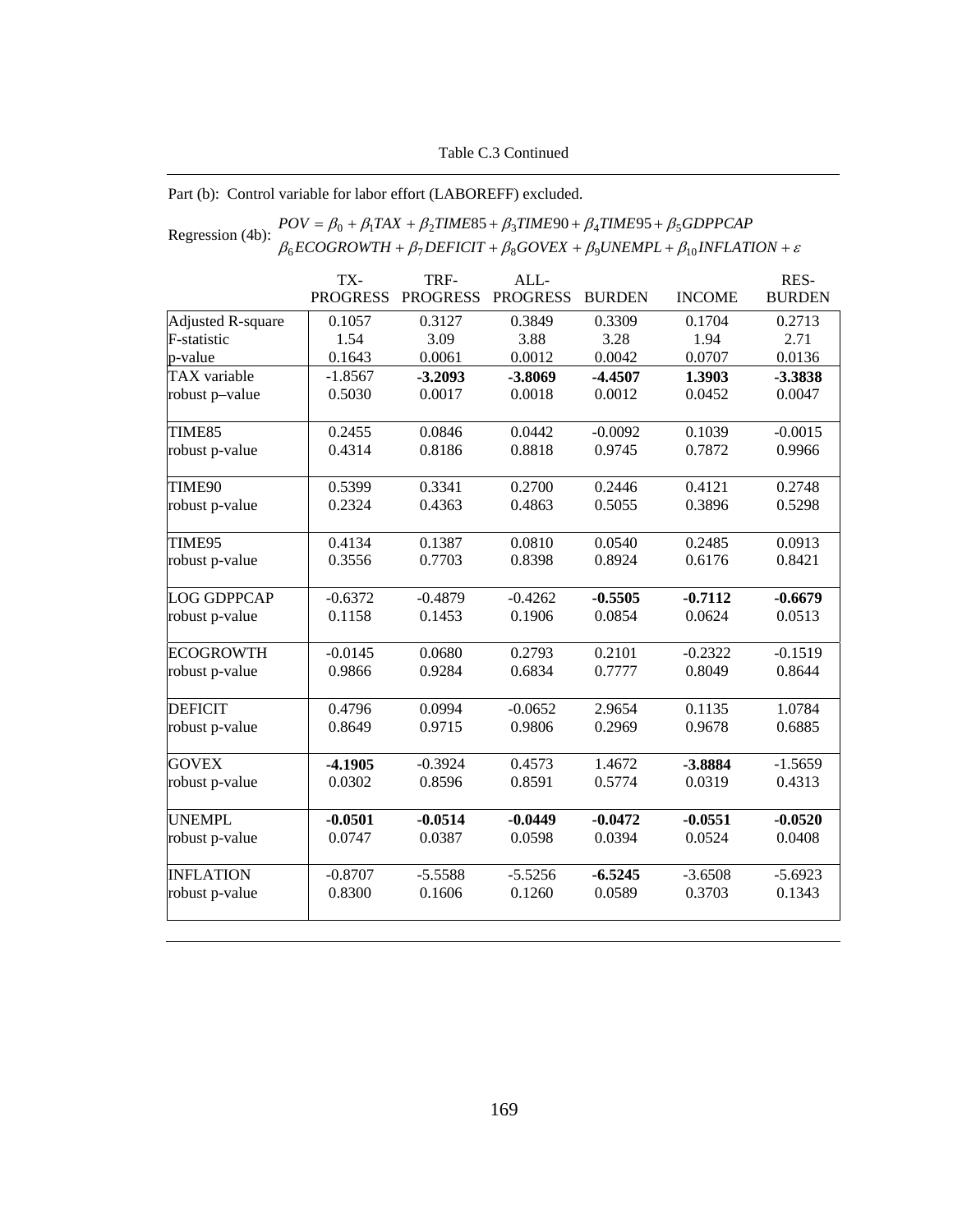| Table C.4                                |
|------------------------------------------|
| Tax system variables (TAX) and poverty   |
| (measured using poverty headcount ratio) |

Part (a): Control variable for labor effort (LABOREFF) included.

### Regression (3):  $POV = \beta_0 + \beta_1 TAX + \beta_2 GDPPCAP + \beta_3 ECOGROWTH + \beta_4 DE \beta_5 GOVEX + \beta_6 LABOREFF + \beta_7 UNEMPLL + \beta_8 INFLATION + \varepsilon$  $+ \beta_6 LABOREFF + \beta_7 UNEMPL + \beta_8 INFLATION +$  $=\beta_0 + \beta_1 TAX + \beta_2 GDPPCAP + \beta_3 ECOGROWTH + \beta_4 DEFICIT +$  $GOVEX + \beta_6 LABOREFF + \beta_7 UNEMPL + \beta_8 INFLATION$  $POV = \beta_0 + \beta_1 TAX + \beta_2 GDPPCAP + \beta_3 ECOGROWTH + \beta_4 DEFICIT$  $500$ VEA +  $\mu_6$ LADOKETT +  $\mu_7$ OIVEMITL+  $\mu_8$  $0 + p_1 I A \Lambda + p_2 O D I T C A I + p_3 E C O O N O W I H + p_4$

|                          | TX-<br><b>PROGRESS</b> | TRF-<br><b>PROGRESS</b> | ALL<br><b>PROGRESS</b> | <b>BURDEN</b> | <b>INCOME</b> | RES-<br><b>BURDEN</b> |
|--------------------------|------------------------|-------------------------|------------------------|---------------|---------------|-----------------------|
| <b>Adjusted R-square</b> | 0.4689                 | 0.7750                  | 0.7458                 | 0.7236        | 0.4536        | 0.5520                |
| <b>F-statistic</b>       | 4.75                   | 15.64                   | 13.47                  | 12.13         | 4.53          | 6.24                  |
| p-value                  | 0.0011                 | < .0001                 | < .0001                | < .0001       | 0.0015        | 0.0002                |
| <b>TAX</b> variable      | 1.6012                 | $-3.8369$               | $-3.9761$              | $-4.7688$     | 0.1622        | $-2.7329$             |
| robust p-value           | 0.4223                 | < .0001                 | < .0001                | < .0001       | 0.8137        | 0.0106                |
| <b>LOG GDPPCAP</b>       | $-0.6237$              | $-0.5419$               | $-0.4412$              | $-0.5470$     | $-0.6070$     | $-0.7450$             |
| robust p-value           | 0.0320                 | 0.0040                  | 0.0503                 | 0.0224        | 0.0673        | 0.0148                |
| <b>ECOGROWTH</b>         | 0.3440                 | 0.0521                  | 0.1999                 | $-0.2376$     | 0.3901        | 0.0909                |
| robust p-value           | 0.6947                 | 0.9175                  | 0.7360                 | 0.6777        | 0.6563        | 0.9036                |
| <b>DEFICIT</b>           | 0.6048                 | $-1.2673$               | $-0.4647$              | 1.7685        | 0.8509        | 0.5164                |
| robust p-value           | 0.7701                 | 0.2349                  | 0.6511                 | 0.1261        | 0.6684        | 0.7414                |
| <b>GOVEX</b>             | $-1.9535$              | 1.1836                  | 1.8600                 | 2.6715        | $-1.7369$     | $-0.4116$             |
| robust p-value           | 0.1659                 | 0.2706                  | 0.2192                 | 0.0680        | 0.2559        | 0.7632                |
| <b>LOG LABOREFF</b>      | 2.2034                 | 0.1915                  | 0.1643                 | 0.5375        | 2.1166        | 0.9895                |
| robust p-value           | 0.0002                 | 0.7395                  | 0.7503                 | 0.3076        | 0.0155        | 0.1414                |
| <b>UNEMPL</b>            | $-0.0558$              | $-0.0334$               | $-0.0160$              | $-0.0203$     | $-0.0491$     | $-0.0406$             |
| robust p-value           | 0.0404                 | 0.0225                  | 0.3332                 | 0.1345        | 0.0548        | 0.0329                |
| <b>INFLATION</b>         | $-1.8963$              | $-2.9171$               | $-1.3881$              | $-3.1878$     | $-1.3509$     | $-2.4096$             |
| robust p-value           | 0.6037                 | 0.1538                  | 0.4452                 | 0.2210        | 0.7104        | 0.4534                |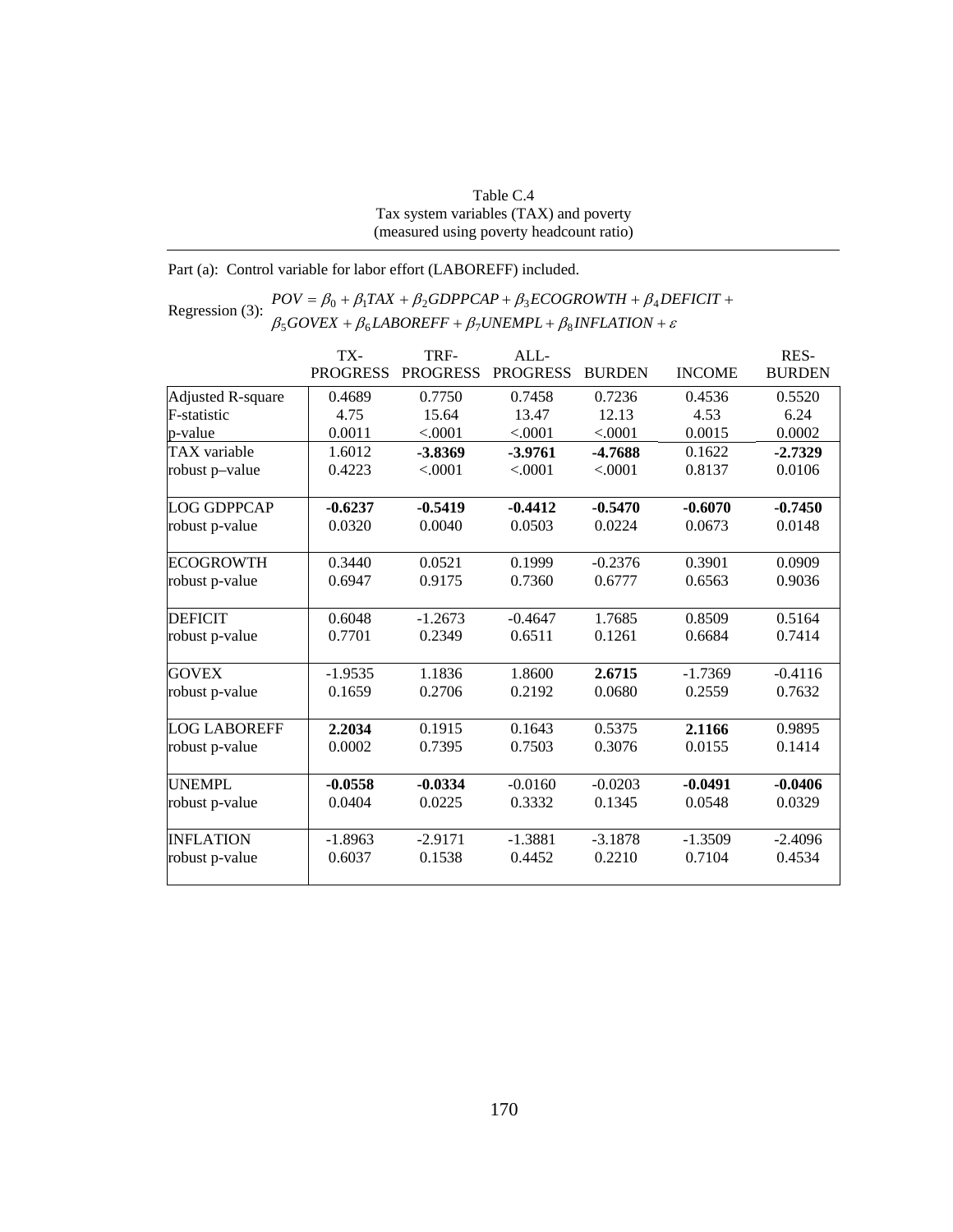## Table C.4 Continued

# Part (b): Control variable for labor effort (LABOREFF) excluded.

### Regression (4):  $POV = \beta_0 + \beta_1 TAX + \beta_2 TIME + \beta_3 GDPPCAP + \beta_4 ECOGRO$ <br> $\beta_5 DEFICT + \beta_6 GOVEX + \beta_7 UNEMPL + \beta_8 INFLATION + \varepsilon$ +  $\beta_6 GOVEX + \beta_7 UNEMPL + \beta_8 INFLATION +$  $= \beta_0 + \beta_1 TAX + \beta_2 TIME + \beta_3 GDPPCAP + \beta_4 ECOGROWTH +$  $DEFICIT + \beta_6 GOVEX + \beta_7 UNEMPL + \beta_8 INFLATION$  $POV = \beta_0 + \beta_1 TAX + \beta_2 TIME + \beta_3 GDPPCAP + \beta_4 ECOGROWTH$  $5$ *DEFICII* +  $p_6$ GOVEA +  $p_7$ ONEMFL+  $p_8$  $0 + p_1 I A A + p_2 I I M E + p_3 O D I T C A I + p_4$

|                          | TX-             | TRF-            | ALL-            |               |               | RES-          |
|--------------------------|-----------------|-----------------|-----------------|---------------|---------------|---------------|
|                          | <b>PROGRESS</b> | <b>PROGRESS</b> | <b>PROGRESS</b> | <b>BURDEN</b> | <b>INCOME</b> | <b>BURDEN</b> |
| <b>Adjusted R-square</b> | 0.0539          | 0.6570          | 0.7185          | 0.6443        | 0.2214        | 0.4711        |
| F-statistic              | 1.33            | 12.01           | 15.68           | 11.42         | 2.63          | 6.12          |
| p-value                  | 0.2599          | < .0001         | < .0001         | < .0001       | 0.0211        | < .0001       |
| TAX variable             | $-0.3951$       | $-4.1813$       | $-4.5225$       | $-5.4593$     | 1.5822        | $-4.0053$     |
| robust p-value           | 0.8404          | < .0001         | < .0001         | < .0001       | 0.0025        | < .0001       |
| <b>TIME</b>              | 0.2239          | 0.1491          | 0.1355          | 0.1731        | 0.2372        | 0.2038        |
| robust p-value           | 0.4261          | 0.2917          | 0.2438          | 0.1976        | 0.3668        | 0.3222        |
| LOG GDPPCAP              | $-0.2828$       | $-0.1642$       | $-0.1219$       | $-0.2970$     | $-0.4239$     | $-0.4316$     |
| robust p-value           | 0.4050          | 0.4381          | 0.5400          | 0.1245        | 0.1772        | 0.0911        |
| <b>ECOGROWTH</b>         | $-0.3562$       | $-0.1516$       | 0.0809          | 0.0120        | $-0.5208$     | $-0.4299$     |
| robust p-value           | 0.5800          | 0.7076          | 0.8312          | 0.9777        | 0.4232        | 0.4641        |
| <b>DEFICIT</b>           | 0.9285          | $-0.1531$       | $-0.2442$       | 3.3856        | 0.1982        | 1.1146        |
| robust p-value           | 0.6692          | 0.9145          | 0.8292          | 0.0189        | 0.9219        | 0.4753        |
| <b>GOVEX</b>             | $-3.0976$       | 1.9157          | 2.4914          | 3.9207        | $-2.6866$     | 0.0866        |
| robust p-value           | 0.0457          | 0.0547          | 0.0492          | 0.0034        | 0.0432        | 0.9349        |
| <b>UNEMPL</b>            | $-0.0048$       | $-0.0067$       | 0.0003          | $-0.0034$     | $-0.0104$     | $-0.0090$     |
| robust p-value           | 0.8493          | 0.7519          | 0.9850          | 0.8236        | 0.6859        | 0.6714        |
| <b>INFLATION</b>         | 3.4965          | $-0.9567$       | $-0.3897$       | $-1.4836$     | 1.5015        | $-0.4042$     |
| robust p-value           | 0.3208          | 0.5962          | 0.8213          | 0.2959        | 0.5922        | 0.8373        |
|                          |                 |                 |                 |               |               |               |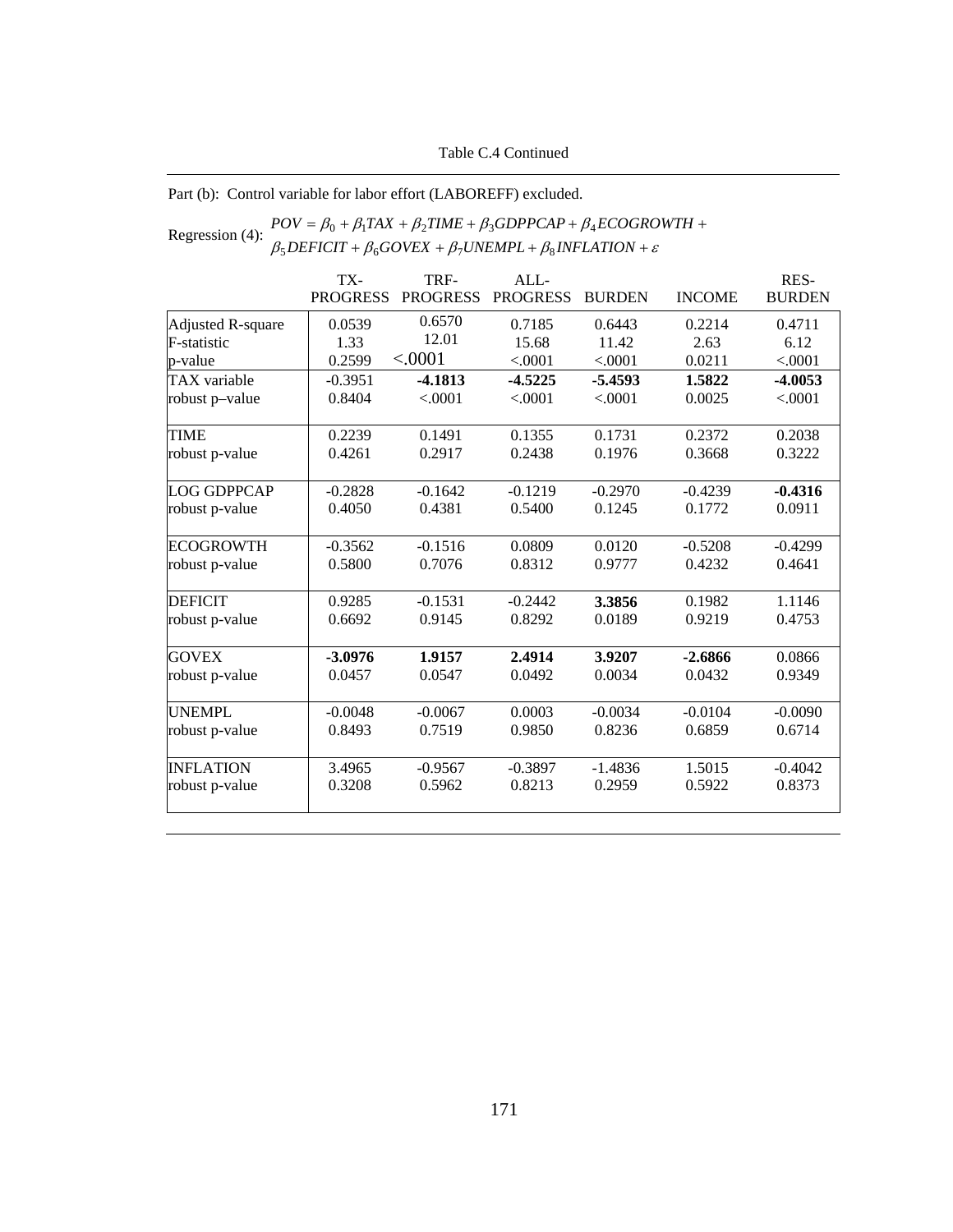## Table C.5 Tax system variables (TAX) and poverty (reduced sample: without USA data)

## Part (a): Control variable for labor effort (LABOREFF) included.

# Regression (3):  $POV = \beta_0 + \beta_1 TAX + \beta_2 GDPPCAP + \beta_3 ECOGROWTH + \beta_4 DEFICT + \beta_5 GOVEX + \beta_6 LABOREFF + \beta_7 UNEMPL + \beta_8 INFLATION + \varepsilon$  $\beta_5 GOVEX + \beta_6 LABOREFF + \beta_7 UNEMPL + \beta_8 INFLATION +$

|                     | TX-             | TRF-            | ALL             |               |               | RES-          |
|---------------------|-----------------|-----------------|-----------------|---------------|---------------|---------------|
|                     | <b>PROGRESS</b> | <b>PROGRESS</b> | <b>PROGRESS</b> | <b>BURDEN</b> | <b>INCOME</b> | <b>BURDEN</b> |
| Adjusted R-square   | 0.2176          | 0.2845          | 0.3147          | 0.3061        | 0.2602        | 0.3173        |
| F-statistic         | 2.04            | 2.49            | 2.72            | 2.65          | 2.32          | 2.74          |
| p-value             | 0.0884          | 0.0430          | 0.0300          | 0.0333        | 0.0566        | 0.0290        |
| <b>TAX</b> variable | $-1.2055$       | $-2.4077$       | $-2.9380$       | $-3.4839$     | 1.2604        | $-3.4357$     |
| robust p-value      | 0.6762          | 0.1646          | 0.1153          | 0.0520        | 0.1461        | 0.0195        |
| LOG GDPPCAP         | $-1.1318$       | $-0.9998$       | $-0.9618$       | $-1.0896$     | $-1.3627$     | $-1.3841$     |
| robust p-value      | 0.0746          | 0.0959          | 0.1096          | 0.0609        | 0.0526        | 0.0295        |
| <b>ECOGROWTH</b>    | 0.9306          | 0.6369          | 0.6997          | 0.3698        | 0.7275        | 0.4436        |
| robust p-value      | 0.4079          | 0.5333          | 0.4948          | 0.7197        | 0.4870        | 0.6489        |
| <b>DEFICIT</b>      | 0.6680          | $-1.2998$       | $-0.9253$       | 0.6907        | $-0.4760$     | $-0.3530$     |
| robust p-value      | 0.8087          | 0.6121          | 0.6878          | 0.7721        | 0.8571        | 0.8812        |
| <b>GOVEX</b>        | $-1.6940$       | $-0.5686$       | 0.3897          | 1.0729        | $-1.9208$     | $-0.2510$     |
| robust p-value      | 0.5520          | 0.8486          | 0.9067          | 0.7439        | 0.4967        | 0.9322        |
| <b>LOG LABOREFF</b> | 0.3220          | $-0.5776$       | $-0.9346$       | $-0.7594$     | $-0.5612$     | $-1.2611$     |
| robust p-value      | 0.7821          | 0.6802          | 0.4881          | 0.5335        | 0.7047        | 0.3332        |
| <b>UNEMPL</b>       | $-0.0857$       | $-0.0834$       | $-0.0682$       | $-0.0712$     | $-0.0909$     | $-0.0804$     |
| robust p-value      | 0.0147          | 0.0049          | 0.0261          | 0.0110        | 0.0030        | 0.0028        |
| <b>INFLATION</b>    | $-3.6091$       | $-4.9001$       | $-3.9532$       | $-5.3358$     | $-4.8046$     | $-5.4266$     |
| robust p-value      | 0.4651          | 0.1756          | 0.2563          | 0.1755        | 0.3094        | 0.1998        |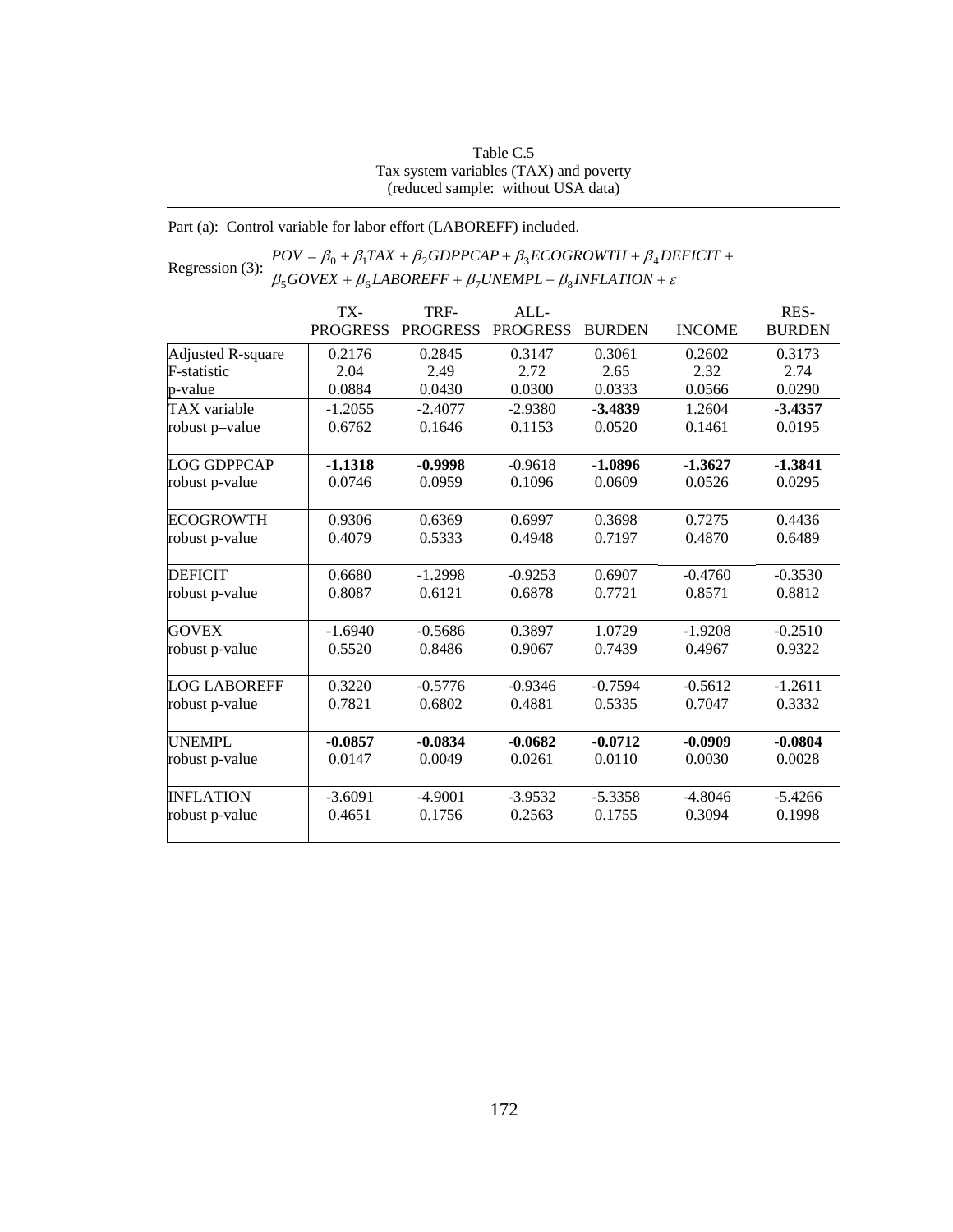## Table C.5 Continued

## Part (b): Control variable for labor effort (LABOREFF) excluded.

### Regression (4):  $POV = \beta_0 + \beta_1 TAX + \beta_2 TIME + \beta_3 GDPPCAP + \beta_4 ECOGRO$ <br> $\beta_5 DEFICT + \beta_6 GOVEX + \beta_7 UNEMPL + \beta_8 INFLATION + \varepsilon$ +  $\beta_6 GOVEX + \beta_7 UNEMPL + \beta_8 INFLATION +$  $= \beta_0 + \beta_1 TAX + \beta_2 TIME + \beta_3 GDPPCAP + \beta_4 ECOGROWTH +$  $DEFICIT + \beta_6 GOVEX + \beta_7 UNEMPL + \beta_8 INFLATION$  $POV = \beta_0 + \beta_1 TAX + \beta_2 TIME + \beta_3 GDPPCAP + \beta_4 ECOGROWTH$  $5$ *DEFICII* +  $p_6$ GOVEA +  $p_7$ ONEMFL+  $p_8$  $0 + p_1 I A A + p_2 I I M E + p_3 O D I T C A I + p_4$

|                          | TX-             | TRF-            | ALL             |               |               | RES-          |
|--------------------------|-----------------|-----------------|-----------------|---------------|---------------|---------------|
|                          | <b>PROGRESS</b> | <b>PROGRESS</b> | <b>PROGRESS</b> | <b>BURDEN</b> | <b>INCOME</b> | <b>BURDEN</b> |
| <b>Adjusted R-square</b> | 0.1002          | 0.1156          | 0.2112          | 0.1702        | 0.0863        | 0.1399        |
| F-statistic              | 1.56            | 1.65            | 2.34            | 2.03          | 1.47          | 1.81          |
| p-value                  | 0.1773          | 0.1487          | 0.0420          | 0.0750        | 0.2061        | 0.1110        |
| TAX variable             | $-3.5210$       | $-2.1317$       | $-3.0439$       | $-3.2590$     | 1.0027        | $-2.3863$     |
| robust p-value           | 0.1518          | 0.0921          | 0.0525          | 0.0402        | 0.1227        | 0.0480        |
| <b>TIME</b>              | 0.4060          | 0.2616          | 0.2038          | 0.2703        | 0.3902        | 0.3258        |
| robust p-value           | 0.1173          | 0.3695          | 0.5023          | 0.3438        | 0.2010        | 0.2847        |
| <b>LOG GDPPCAP</b>       | $-0.8537$       | $-0.6394$       | $-0.5491$       | $-0.7306$     | $-0.9106$     | $-0.8574$     |
| robust p-value           | 0.0515          | 0.1495          | 0.2207          | 0.0675        | 0.0435        | 0.0413        |
| <b>ECOGROWTH</b>         | 0.3341          | 0.1092          | 0.2301          | 0.2267        | 0.0460        | 0.0296        |
| robust p-value           | 0.6718          | 0.8939          | 0.7634          | 0.7678        | 0.9581        | 0.9730        |
| <b>DEFICIT</b>           | 1.7609          | 0.3796          | $-0.0866$       | 2.3802        | 1.0500        | 1.2905        |
| robust p-value           | 0.4828          | 0.8948          | 0.9745          | 0.3215        | 0.7053        | 0.6214        |
| <b>GOVEX</b>             | $-1.5095$       | $-0.3199$       | 0.7131          | 1.4414        | $-1.8774$     | $-0.5793$     |
| robust p-value           | 0.5030          | 0.9011          | 0.8084          | 0.6298        | 0.4061        | 0.8109        |
| <b>UNEMPL</b>            | $-0.0441$       | $-0.0501$       | $-0.0459$       | $-0.0482$     | $-0.0524$     | $-0.0514$     |
| robust p-value           | 0.0994          | 0.0664          | 0.0607          | 0.0448        | 0.0723        | 0.0571        |
| <b>INFLATION</b>         | $-2.4736$       | $-5.2532$       | $-6.0593$       | $-5.9628$     | $-3.8625$     | $-5.0790$     |
| robust p-value           | 0.5548          | 0.1789          | 0.1295          | 0.1120        | 0.3058        | 0.8109        |
|                          |                 |                 |                 |               |               |               |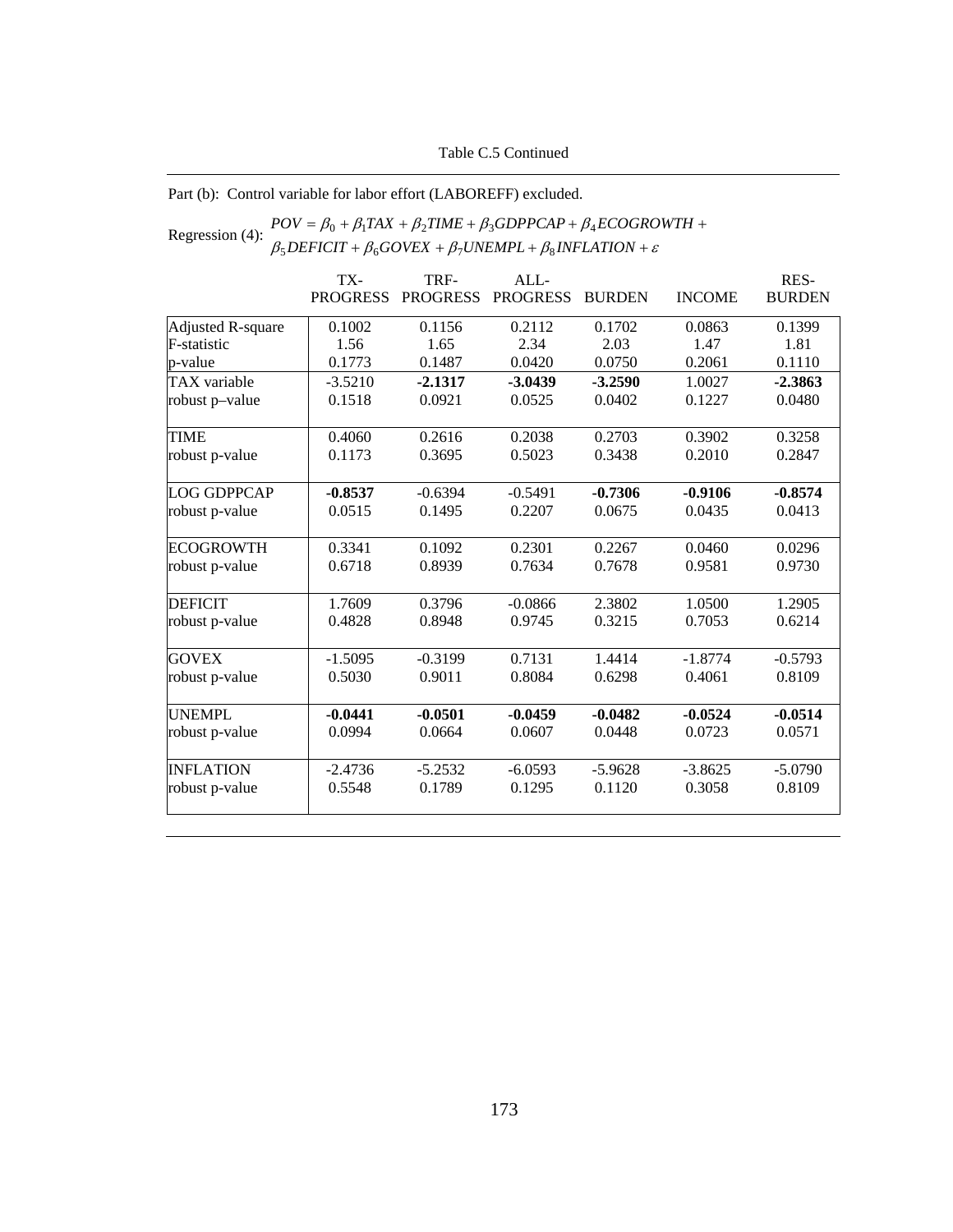## APPENDIX D:

## ADDITIONAL REGRESSION RESULTS:

## COLLECTIVE HAPPINESS

| Table D.1                        |
|----------------------------------|
| Tax mix and collective happiness |

Part (a): Taxes on goods and services (GOODS) and collective happiness.

Regression (5):  $HAPPY = \beta_0 + \beta_1 GOODS + \beta_2 GDPPCAP + \beta_3 ECOGROWTH + \beta_4 BQNEX + \beta_4 LABOREFF + \beta_7 UNEMPL + \beta_8 INFLATION + \varepsilon$ +  $\beta_6$ *LABOREFF* +  $\beta_7$ *UNEMPL* +  $\beta_8$ *INFLATION* +  $= \beta_0 + \beta_1 GOODS + \beta_2 GDPPCAP + \beta_3 ECOGROWTH + \beta_4 DEFICIT +$  $GOVEX + \beta_6 LABOREFF + \beta_7 UNEMPL + \beta_8 INFLATION$  $HAPPY = \beta_0 + \beta_1 GOODS + \beta_2 GDPPCAP + \beta_3 ECOGROWTH + \beta_4 DEFICIT$  $500$ VEA +  $p_6$ LADORETT +  $p_7$ ONEMI L +  $p_8$  $0 + p_1$ 000DS +  $p_2$ 0DFFCAF +  $p_3$ ECOONOWI $H + p_4$ 

Regression (6):  $HAPPY = \beta_0 + \beta_1 GOODS + \beta_2 TIME + \beta_3 GDPPCAP + \beta_4 EC$ <br> $\beta_5 DEFICT + \beta_6 GOVEX + \beta_7 UNEMPL + \beta_8 INFLATION + \varepsilon$ +  $\beta_6 GOVEX + \beta_7 UNEMPL + \beta_8 INFLATION +$  $= \beta_0 + \beta_1 GOODS + \beta_2 TIME + \beta_3 GDPPCAP + \beta_4 ECOGROWTH +$  $DEFICIT + \beta_6 GOVEX + \beta_7 UNEMPL + \beta_8 INFLATION$  $HAPPY = \beta_0 + \beta_1 GOODS + \beta_2 TIME + \beta_3 GDPPCAP + \beta_4 ECOGROWTH$  $5$ *DEFICII* +  $p_6$ *GOVEA* +  $p_7$ *OINEMFL* +  $p_8$  $0 + P_1$ OOODS +  $P_2$ TIME +  $P_3$ ODFFCAF +  $P_4$ 

|                     | Regression (5)                      |                                 | Regression (6)                      |                                 |  |
|---------------------|-------------------------------------|---------------------------------|-------------------------------------|---------------------------------|--|
| <b>VARIABLE</b>     | <b>PARAMETER</b><br><b>ESTIMATE</b> | <b>ROBUST</b><br><b>P-VALUE</b> | <b>PARAMETER</b><br><b>ESTIMATE</b> | <b>ROBUST</b><br><b>P-VALUE</b> |  |
| <b>GOODS</b>        | 0.0334                              | 0.9381                          | 0.0646                              | 0.8213                          |  |
| <b>TIME</b>         |                                     |                                 | 0.0188                              | 0.6800                          |  |
| LOG GDPPCAP         | 0.1161                              | 0.5338                          | 0.0409                              | 0.6370                          |  |
| <b>ECOGROWTH</b>    | 0.4701                              | 0.0114                          | 0.5433                              | 0.0001                          |  |
| <b>DEFICIT</b>      | 0.2891                              | 0.5656                          | 0.4704                              | 0.1078                          |  |
| <b>GOVEX</b>        | 0.2022                              | 0.6461                          | 0.1326                              | 0.7287                          |  |
| <b>LOG LABOREFF</b> | $-0.3574$                           | 0.0520                          |                                     |                                 |  |
| <b>UNEMPL</b>       | $-0.0081$                           | 0.0879                          | $-0.0105$                           | 0.0237                          |  |
| <b>INFLATION</b>    | 1.5245                              | 0.3295                          | $-0.2705$                           | 0.6354                          |  |
| Adjusted R-square   | 0.1682                              |                                 | 0.2804                              |                                 |  |
| F-statistic         | 1.51                                |                                 | 2.27                                |                                 |  |
| p-value             | 0.2521                              |                                 | 0.0712                              |                                 |  |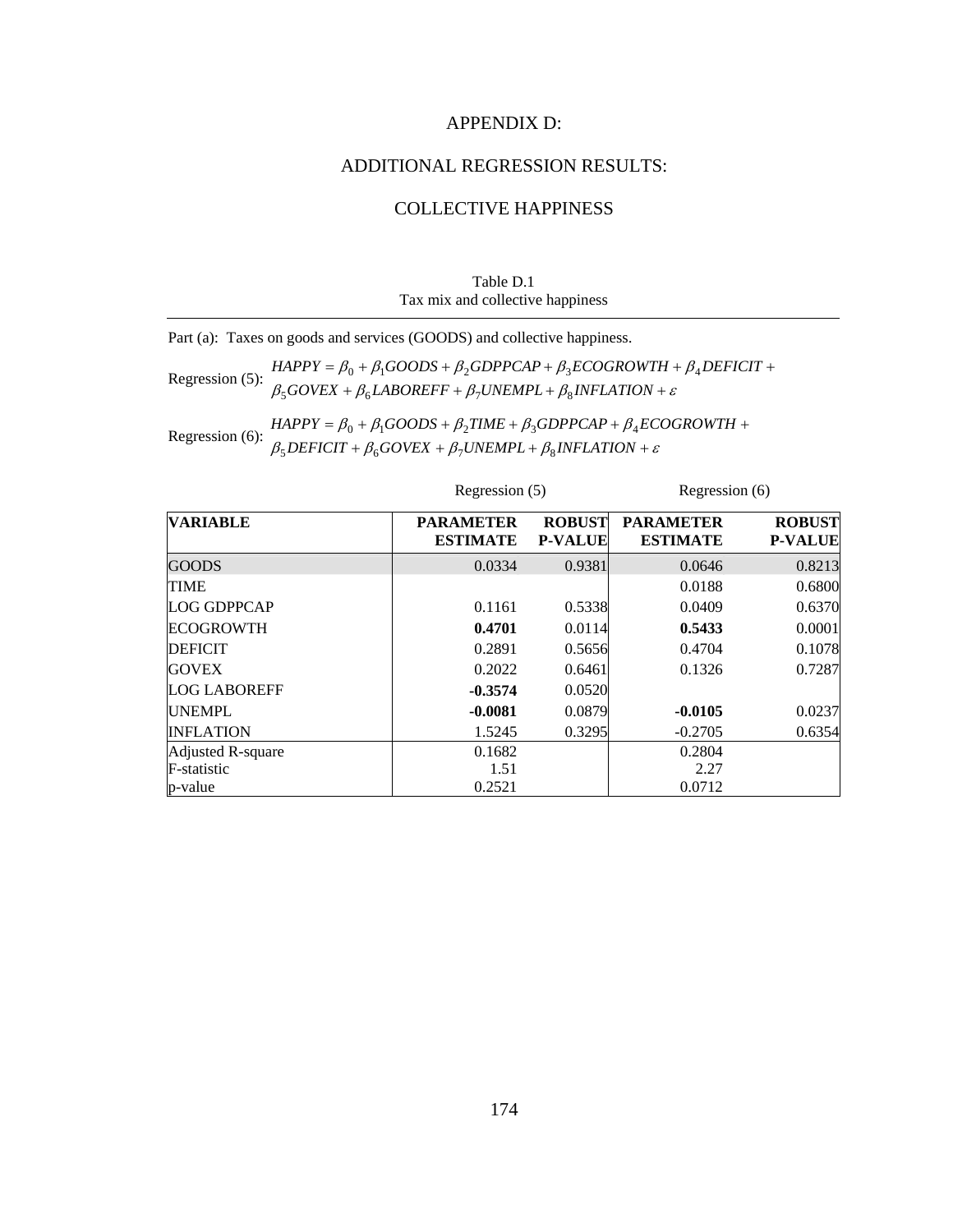Table D.1 Continued

Part (b): Payroll taxes (PAYROLL) and collective happiness.

Regression (5):  $\beta_5 GOVEX + \beta_6 LABOREFF + \beta_7 UNEMPL + \beta_8 INFLATION + \varepsilon$  $HAPPY = \beta_0 + \beta_1 PAYROLL + \beta_2 GDPPCAP + \beta_3 ECOGROWTH + \beta_4 DEFICT +$ 

Regression (6):  $HAPPY = \beta_0 + \beta_1 PAYROLL + \beta_2 TIME + \beta_3 GDPPCAP + \beta_4 E$ <br> $\beta_5 DEFICT + \beta_6 GOVEX + \beta_7 UNEMPL + \beta_8 INFLATION + \varepsilon$ +  $\beta_6 GOVEX + \beta_7 UNEMPL + \beta_8 INFLATION +$  $= \beta_0 + \beta_1 PAYROLL + \beta_2 TIME + \beta_3 GDPPCAP + \beta_4 ECOGROWTH +$  $DEFICIT + \beta_6 GOVEX + \beta_7 UNEMPL + \beta_8 INFLATION$  $HAPPY = \beta_0 + \beta_1 PAYROLL + \beta_2 TIME + \beta_3 GDPPCAP + \beta_4 ECOGROWTH$  $5$ *DEFICII* +  $p_6$ GOVEA +  $p_7$ ONEMFL+  $p_8$  $0 + p_1$ FAINULL+ $p_2$ IIME +  $p_3$ UDFFCAF +  $p_4$ 

|                     | Regression (5)                      |                                 | Regression (6)                      |                                 |  |
|---------------------|-------------------------------------|---------------------------------|-------------------------------------|---------------------------------|--|
| <b>VARIABLE</b>     | <b>PARAMETER</b><br><b>ESTIMATE</b> | <b>ROBUST</b><br><b>P-VALUE</b> | <b>PARAMETER</b><br><b>ESTIMATE</b> | <b>ROBUST</b><br><b>P-VALUE</b> |  |
| <b>PAYROLL</b>      | $-0.4012$                           | 0.0017                          | $-0.1700$                           | 0.3466                          |  |
| <b>TIME</b>         |                                     |                                 | 0.0129                              | 0.7443                          |  |
| <b>LOG GDPPCAP</b>  | 0.0787                              | 0.3076                          | 0.0232                              | 0.7445                          |  |
| <b>ECOGROWTH</b>    | 0.3136                              | 0.0379                          | 0.4255                              | 0.0067                          |  |
| <b>DEFICIT</b>      | 0.0314                              | 0.9507                          | 0.3007                              | 0.3743                          |  |
| <b>GOVEX</b>        | 0.0170                              | 0.9588                          | 0.1095                              | 0.7192                          |  |
| <b>LOG LABOREFF</b> | $-0.5469$                           | 0.0001                          |                                     |                                 |  |
| <b>UNEMPL</b>       | $-0.0068$                           | 0.0940                          | $-0.0097$                           | 0.0333                          |  |
| <b>INFLATION</b>    | 0.8126                              | 0.5993                          | $-0.5876$                           | 0.3611                          |  |
| Adjusted R-square   | 0.5590                              |                                 | 0.3391                              |                                 |  |
| F-statistic         | 4.17                                |                                 | 2.67                                |                                 |  |
| p-value             | 0.0134                              |                                 | 0.0399                              |                                 |  |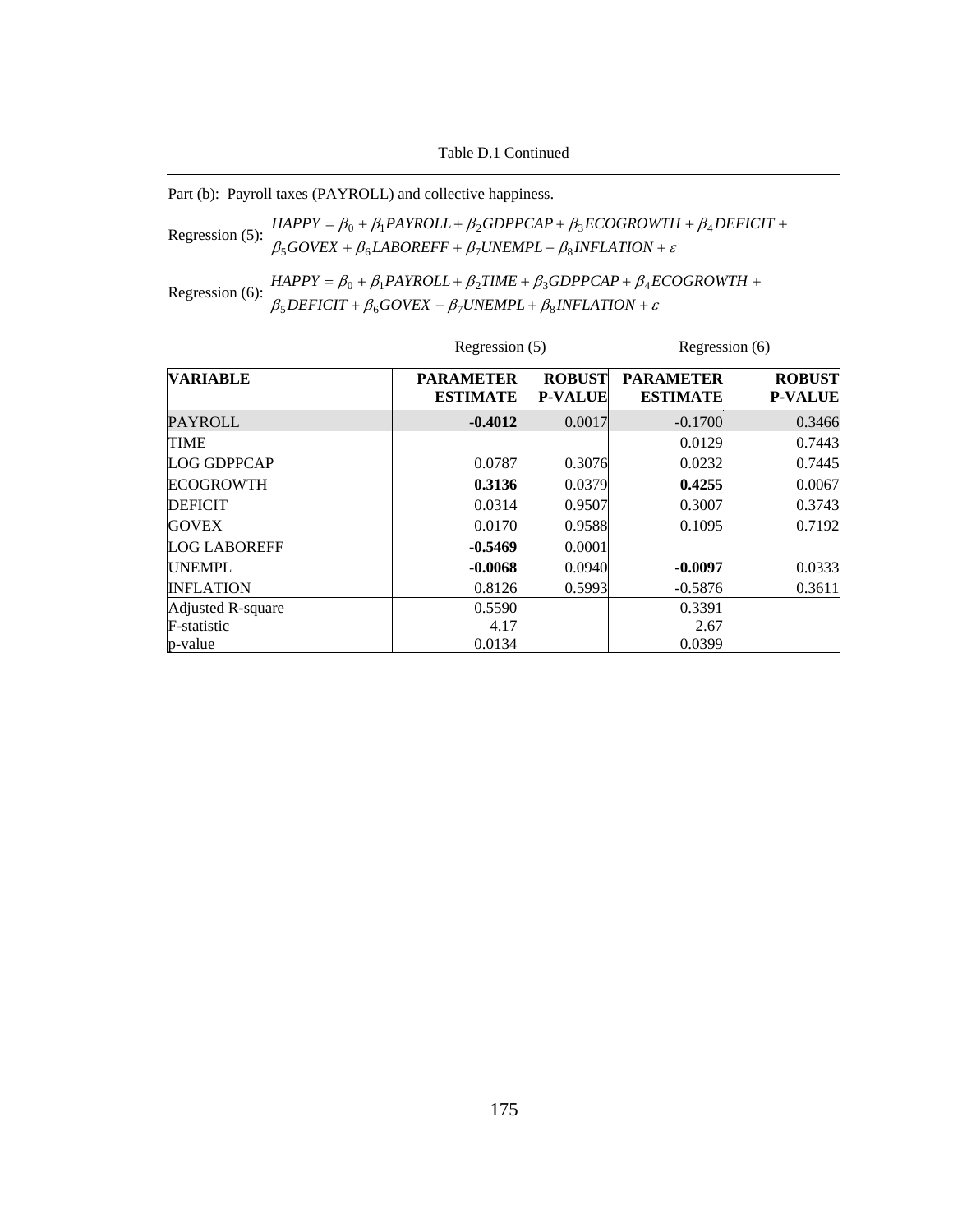Table D.1 Continued

Part (c): Property taxes (PROPERTY) and collective happiness.

Regression (5):  $\frac{\beta_0 + \beta_1 \dots \beta_{n-1}}{\beta_5 GoveX + \beta_6 LABOREF + \beta_7 UNEMPL + \beta_8 INFLATION + \varepsilon}$  $HAPPY = \beta_0 + \beta_1 PROPERTY + \beta_2 GDPPCAP + \beta_3 ECOGROWTH + \beta_4 DEFICT +$ 

Regression (6):  $\beta_5$  *B B*<sub>1</sub>  $\beta_1$  *PROPERTY* +  $\beta_2$ *TIME* +  $\beta_3$ *GDPPCAP* +  $\beta_4$ *ECOGROWTH* +  $\beta_5$ *DEFICIT* +  $\beta_6$ *GOVEX* +  $\beta_7$ *UNEMPL* +  $\beta_8$ *INFLATION* + *ε*  $\beta_5$ DEFICIT +  $\beta_6$ GOVEX +  $\beta_7$ UNEMPL +  $\beta_8$ INFLATION +

|                     | Regression (5)                      |                                 | Regression (6)                      |                                 |  |
|---------------------|-------------------------------------|---------------------------------|-------------------------------------|---------------------------------|--|
| <b>VARIABLE</b>     | <b>PARAMETER</b><br><b>ESTIMATE</b> | <b>ROBUST</b><br><b>P-VALUE</b> | <b>PARAMETER</b><br><b>ESTIMATE</b> | <b>ROBUST</b><br><b>P-VALUE</b> |  |
| <b>PROPERTY</b>     | $-0.5414$                           | 0.5937                          | $-0.8735$                           | 0.0165                          |  |
| <b>TIME</b>         |                                     |                                 | 0.0246                              | 0.5238                          |  |
| <b>LOG GDP</b>      | 0.0870                              | 0.5562                          | 0.0069                              | 0.9162                          |  |
| <b>ECOGROWTH</b>    | 0.4645                              | 0.0205                          | 0.5820                              | < .0001                         |  |
| <b>DEFICIT</b>      | 0.1975                              | 0.7095                          | 0.3457                              | 0.2114                          |  |
| <b>GOVEX</b>        | 0.1226                              | 0.8064                          | $-0.0178$                           | 0.9545                          |  |
| <b>LOG LABOREFF</b> | $-0.2383$                           | 0.5066                          |                                     |                                 |  |
| <b>UNEMPL</b>       | $-0.0111$                           | 0.2082                          | $-0.0148$                           | 0.0011                          |  |
| <b>INFLATION</b>    | 1.3957                              | 0.3888                          | $-0.1956$                           | 0.6518                          |  |
| Adjusted R-square   | 0.2042                              |                                 | 0.4216                              |                                 |  |
| F-statistic         | 1.64                                |                                 | 3.37                                |                                 |  |
| p-value             | 0.2116                              |                                 | 0.0154                              |                                 |  |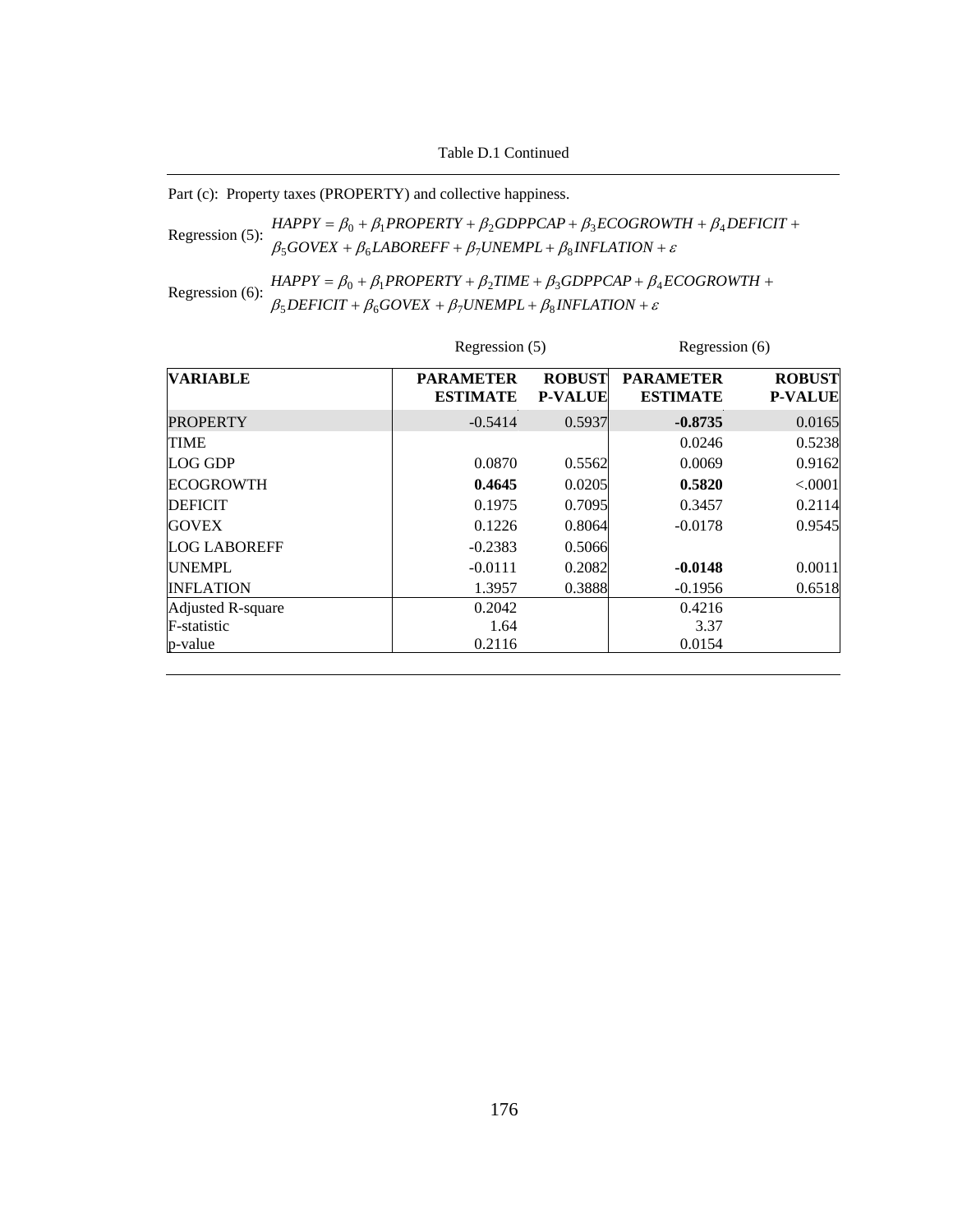## Table D.2 Tax system variables (TAX) and collective happiness (years 1990–2000) (TIME variable and LABOREFF variable excluded)

### Regression (5c):  $HAPPY = \beta_0 + \beta_1 TAX + \beta_2 GDPPCAP + \beta_3 ECOGROWTH + \beta_4\n\beta_5 GOVEX + \beta_6 UNEMPL + \beta_7 INFLATION + \varepsilon$ +  $\beta_6$ UNEMPL +  $\beta_7$ INFLATION +  $= \beta_0 + \beta_1 TAX + \beta_2 GDPPCAP + \beta_3 ECOGROWTH + \beta_4 DEFICIT +$  $GOVEX + \beta_6 UNEMPL + \beta_7 INFLATION$  $HAPPY = \beta_0 + \beta_1 TAX + \beta_2 GDPPCAP + \beta_3 ECOGROWTH + \beta_4 DEFICIT$  $5$ UUVEA +  $p_6$ UNEMITL+ $p_7$  $0 + p_1 I A A + p_2 O D I T C A T + p_3 E C O O N O W I H + p_4$

|                     | TX-             | TRF-            | ALL             |               |               | RES-          |
|---------------------|-----------------|-----------------|-----------------|---------------|---------------|---------------|
|                     | <b>PROGRESS</b> | <b>PROGRESS</b> | <b>PROGRESS</b> | <b>BURDEN</b> | <b>INCOME</b> | <b>BURDEN</b> |
| Adjusted R-square   | $-0.0398$       | 0.1345          | 0.1771          | 0.2463        | 0.1519        | $-0.1031$     |
| F-statistic         | 0.90            | 1.42            | 1.58            | 1.89          | 1.49          | 0.75          |
| p-value             | 0.5390          | 0.2824          | 0.2308          | 0.1593        | 0.2606        | 0.6397        |
| <b>TAX</b> variable | 0.6496          | 0.4620          | 0.4577          | 0.6824        | 0.3890        | $-0.0116$     |
| robust p-value      | 0.4040          | 0.0103          | 0.0114          | 0.0020        | 0.1483        | 0.9813        |
| LOG GDPPCAP         | $-0.0796$       | 0.0966          | 0.0443          | 0.0796        | $-0.1319$     | $-0.0089$     |
| robust p-value      | 0.5318          | 0.3987          | 0.6711          | 0.5109        | 0.2534        | 0.9240        |
| <b>ECOGROWTH</b>    | 0.5331          | 0.4194          | 0.4607          | 0.4334        | 0.4053        | 0.4745        |
| robust p-value      | 0.0344          | 0.0407          | 0.0136          | 0.0240        | 0.0984        | 0.0411        |
| <b>DEFICIT</b>      | 0.5364          | 0.4290          | 0.4582          | $-0.0331$     | 0.2936        | 0.4982        |
| robust p-value      | 0.3491          | 0.3901          | 0.3280          | 0.9437        | 0.6488        | 0.4344        |
| <b>GOVEX</b>        | 0.4671          | $-0.0560$       | $-0.0208$       | $-0.2486$     | 0.3870        | 0.4289        |
| robust p-value      | 0.3802          | 0.9037          | 0.9655          | 0.5378        | 0.4361        | 0.5488        |
| <b>UNEMPL</b>       | $-0.0123$       | $-0.0113$       | $-0.0130$       | $-0.0127$     | $-0.0111$     | $-0.0099$     |
| robust p-value      | 0.0098          | 0.0039          | 0.0023          | 0.0006        | 0.0149        | 0.0302        |
| <b>INFLATION</b>    | 0.1991          | 1.9975          | 1.7696          | 2.1191        | $-0.7609$     | 0.4722        |
| robust p-value      | 0.8855          | 0.1995          | 0.2258          | 0.1794        | 0.6266        | 0.7472        |
|                     |                 |                 |                 |               |               |               |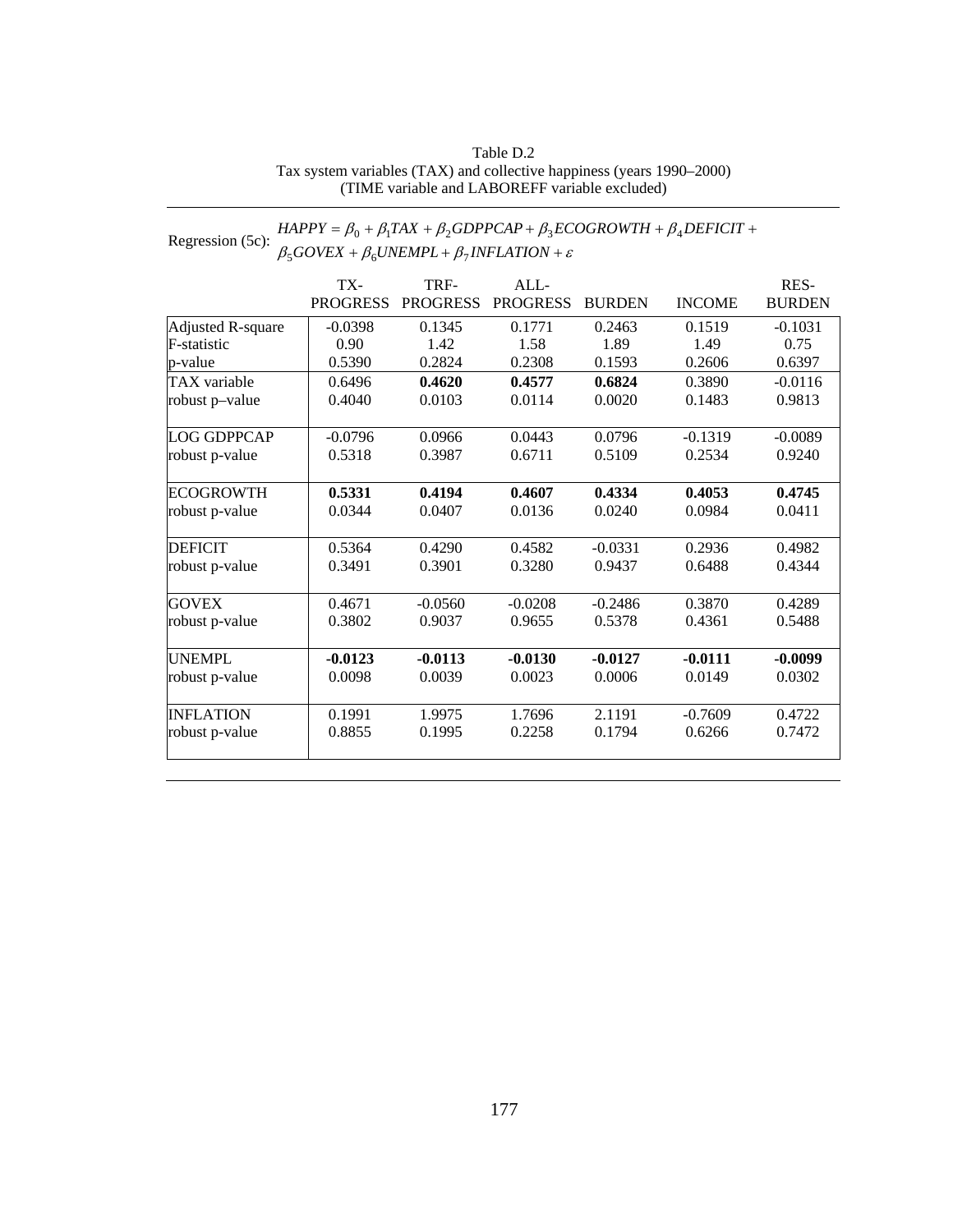## Table D.3 Tax system variables (TAX) and collective happiness (additional TIME dummy variables added)

Part (a): Control variable for labor effort (LABOREFF) included.

### Regression (5b):  $HAPPY = \beta_0 + \beta_1 TAX + \beta_2 TIME95 + \beta_3 GDPPCAP + \beta_4 ECOGROWTH +$ <br>Regression (5b):  $\beta_5 DEFICIT + \beta_6 GOVEX + \beta_7 LABOREFF + \beta_8 UNEMPL + \beta_9 INFLATION + \varepsilon$  $+\beta_6 GOVEX + \beta_7 LABOREFF + \beta_8 UNEMPL + \beta_9 INFLATION +$  $= \beta_0 + \beta_1 TAX + \beta_2 TIME95 + \beta_3 GDPPCAP + \beta_4 ECOGROWTH +$  $DEFICIT + \beta_6 GOVEX + \beta_7 LABOREFF + \beta_8 UNEMPL + \beta_9 INFLATION$  $HAPPY = \beta_0 + \beta_1 TAX + \beta_2 TIME95 + \beta_3 GDPPCAP + \beta_4 ECOGROWTH$  $5$ DEFICII +  $p_6$ OOVEA +  $p_7$ LADOKEFF +  $p_8$ ONEMFL +  $p_9$  $\beta_0 + \beta_1 TAX + \beta_2 TIME95 + \beta_3 GDPPCAP + \beta_4$

|                     | TX-<br><b>PROGRESS</b> | TRF-<br><b>PROGRESS</b> | ALL<br><b>PROGRESS</b> | <b>BURDEN</b> | <b>INCOME</b> | RES-<br><b>BURDEN</b> |
|---------------------|------------------------|-------------------------|------------------------|---------------|---------------|-----------------------|
|                     |                        |                         |                        |               |               |                       |
| Adjusted R-square   | 0.1245                 | 0.1097                  | 0.1416                 | 0.2267        | 0.8624        | 0.4057                |
| F-statistic         | 1.32                   | 1.27                    | 1.37                   | 1.65          | 14.93         | 2.52                  |
| p-value             | 0.3285                 | 0.3468                  | 0.3078                 | 0.2137        | < .0001       | 0.0756                |
| TAX variable        | 0.4542                 | 0.1875                  | 0.3178                 | 0.5696        | 0.6847        | $-0.8547$             |
| robust p-value      | 0.6305                 | 0.6291                  | 0.4676                 | < .0001       | < .0001       | 0.0121                |
| TIME95              | $-0.0095$              | $-0.0131$               | $-0.0198$              | $-0.0240$     | 0.0003        | 0.0124                |
| robust p-value      | 0.8183                 | 0.7261                  | 0.5165                 | 0.7717        | 0.9857        | 0.7108                |
| <b>LOG GDPPCAP</b>  | 0.0535                 | 0.1458                  | 0.1266                 | 0.1616        | $-0.1335$     | $-0.0522$             |
| robust p-value      | 0.7701                 | 0.2281                  | 0.3605                 | 0.2603        | 0.0421        | 0.6426                |
| <b>ECOGROWTH</b>    | 0.5154                 | 0.4451                  | 0.4503                 | 0.4224        | 0.3840        | 0.4657                |
| robust p-value      | 0.0338                 | 0.0731                  | 0.0305                 | 0.0513        | 0.0014        | 0.0017                |
| <b>DEFICIT</b>      | 0.3633                 | 0.3088                  | 0.3417                 | $-0.0619$     | 0.0345        | 0.4753                |
| robust p-value      | 0.5329                 | 0.5659                  | 0.5005                 | 0.9149        | 0.9070        | 0.4154                |
| <b>GOVEX</b>        | 0.2980                 | 0.0946                  | 0.0334                 | $-0.1986$     | 0.1640        | 0.5515                |
| robust p-value      | 0.5151                 | 0.8861                  | 0.9608                 | 0.7077        | 0.3625        | 0.1871                |
| <b>LOG LABOREFF</b> | $-0.3135$              | $-0.2431$               | $-0.1444$              | $-0.1163$     | $-0.5918$     | $-0.6685$             |
| robust p-value      | 0.1095                 | 0.4132                  | 0.6769                 | 0.5462        | < .0001       | 0.0031                |
| <b>UNEMPL</b>       | $-0.0101$              | $-0.0094$               | $-0.0116$              | $-0.0120$     | $-0.0090$     | $-0.0054$             |
| robust p-value      | 0.0942                 | 0.1021                  | 0.1206                 | 0.0181        | 0.0024        | 0.2588                |
| <b>INFLATION</b>    | 1.0881                 | 1.6748                  | 1.6118                 | 1.9663        | $-0.0427$     | 0.2254                |
| robust p-value      | 0.3833                 | 0.2642                  | 0.2753                 | 0.2168        | 0.9622        | 0.8705                |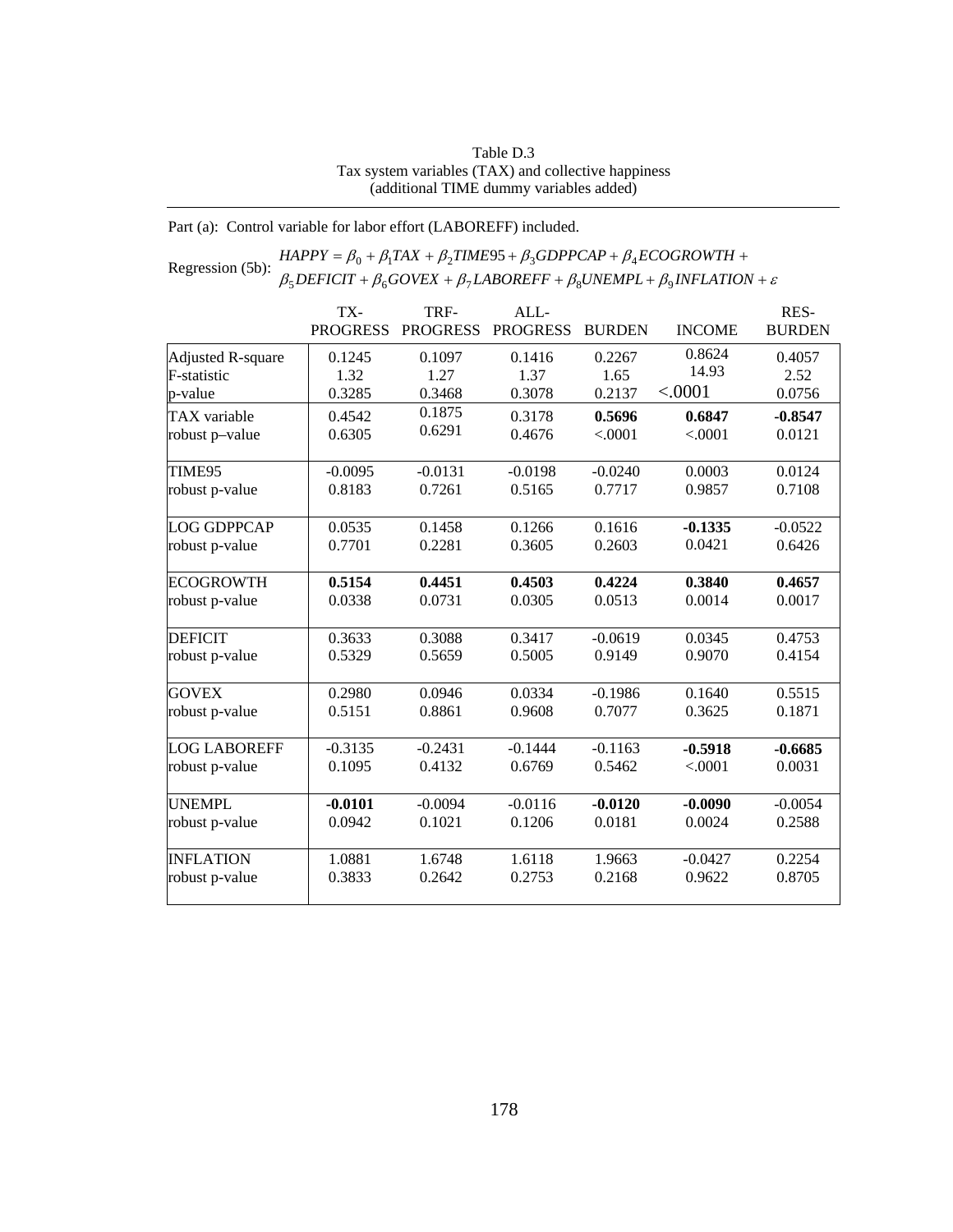## Part (b): Control variable for labor effort (LABOREFF) excluded.

### Regression (6b):  $HAPPY = \beta_0 + \beta_1 TAX + \beta_2 TIME85 + \beta_3 TIME90 + \beta_4 TIME95 + \beta_5 GDPPCAP$ <br>Regression (6b):  $\beta_6 ECOGROWTH + \beta_7 DEFICIT + \beta_8 GOVEX + \beta_9 UNEMPL + \beta_{10} INFLATION + \varepsilon$ +  $\beta_7$  DEFICIT +  $\beta_8$  GOVEX +  $\beta_9$ UNEMPL +  $\beta_{10}$ INFLATION +  $=\beta_0 + \beta_1 TAX + \beta_2 TIME85 + \beta_3 TIME90 + \beta_4 TIME95 +$  $ECOGROWTH + \beta_7 DEFICT + \beta_8 GOVEX + \beta_9 UNEMPL + \beta_{10} INFLATION$  $HAPPY = \beta_0 + \beta_1 TAX + \beta_2 TIME85 + \beta_3 TIME90 + \beta_4 TIME95 + \beta_5 GDPPCAP$  $_{6}$ ECOONOWIH +  $_{p_7}$ DEFICH +  $_{p_8}$ OOVEA +  $_{p_9}$ ONEMFL +  $_{p_{10}}$  $\beta_0 + \beta_1 TAX + \beta_2 TIME85 + \beta_3 TIME90 + \beta_4 TIME95 + \beta_5$

|                          | TX-             | TRF-            | ALL-            |               |               | RES-          |
|--------------------------|-----------------|-----------------|-----------------|---------------|---------------|---------------|
|                          | <b>PROGRESS</b> | <b>PROGRESS</b> | <b>PROGRESS</b> | <b>BURDEN</b> | <b>INCOME</b> | <b>BURDEN</b> |
| <b>Adjusted R-square</b> | 0.3343          | 0.3233          | 0.3905          | 0.4045        | 0.4564        | 0.2627        |
| F-statistic              | 2.31            | 2.24            | 2.67            | 2.77          | 3.18          | 1.93          |
| p-value                  | 0.0659          | 0.0724          | 0.0391          | 0.0339        | 0.0192        | 0.1169        |
| TAX variable             | 0.7247          | 0.2718          | 0.3688          | 0.4978        | 0.3491        | $-0.1228$     |
| robust p-value           | 0.2243          | 0.1380          | 0.0255          | 0.0084        | 0.0546        | 0.7083        |
| TIME85                   | 0.0116          | 0.0174          | 0.0353          | 0.0383        | $-0.0313$     | $-0.0178$     |
| robust p-value           | 0.8619          | 0.8534          | 0.6911          | 0.6766        | 0.6005        | 0.8399        |
| TIME90                   | 0.0538          | 0.0279          | 0.0408          | 0.0454        | 0.0173        | 0.0224        |
| robust p-value           | 0.3960          | 0.6514          | 0.4966          | 0.4786        | 0.7825        | 0.7700        |
| TIME95                   | 0.0097          | $-0.0070$       | 0.0051          | 0.0116        | $-0.0300$     | $-0.0187$     |
| robust p-value           | 0.9158          | 0.9423          | 0.9573          | 0.9059        | 0.7014        | 0.8585        |
| <b>LOG GDPPCAP</b>       | 0.0004          | 0.0837          | 0.0735          | 0.0809        | $-0.0315$     | 0.0309        |
| robust p-value           | 0.9955          | 0.2534          | 0.3277          | 0.2604        | 0.6577        | 0.6524        |
| <b>ECOGROWTH</b>         | 0.5122          | 0.5300          | 0.5070          | 0.4979        | 0.3598        | 0.5233        |
| robust p-value           | < .0001         | 0.0028          | 0.0022          | 0.0037        | 0.0073        | 0.0001        |
| <b>DEFICIT</b>           | 0.4962          | 0.5013          | 0.4541          | 0.0732        | 0.2551        | 0.5713        |
| robust p-value           | 0.1191          | 0.1872          | 0.2185          | 0.8532        | 0.5064        | 0.1302        |
| <b>GOVEX</b>             | 0.4516          | $-0.0506$       | $-0.0726$       | $-0.2736$     | 0.3274        | 0.3470        |
| robust p-value           | 0.2393          | 0.9082          | 0.8517          | 0.5108        | 0.3328        | 0.4792        |
| <b>UNEMPL</b>            | $-0.0134$       | $-0.0122$       | $-0.0138$       | $-0.0135$     | $-0.0112$     | $-0.0106$     |
| robust p-value           | 0.0015          | 0.0070          | 0.0011          | 0.0010        | 0.0154        | 0.0408        |
| <b>INFLATION</b>         | $-0.5595$       | 0.2547          | 0.4546          | 0.6151        | $-1.4610$     | $-0.7553$     |
| robust p-value           | 0.3644          | 0.8137          | 0.6380          | 0.5376        | 0.0921        | 0.5110        |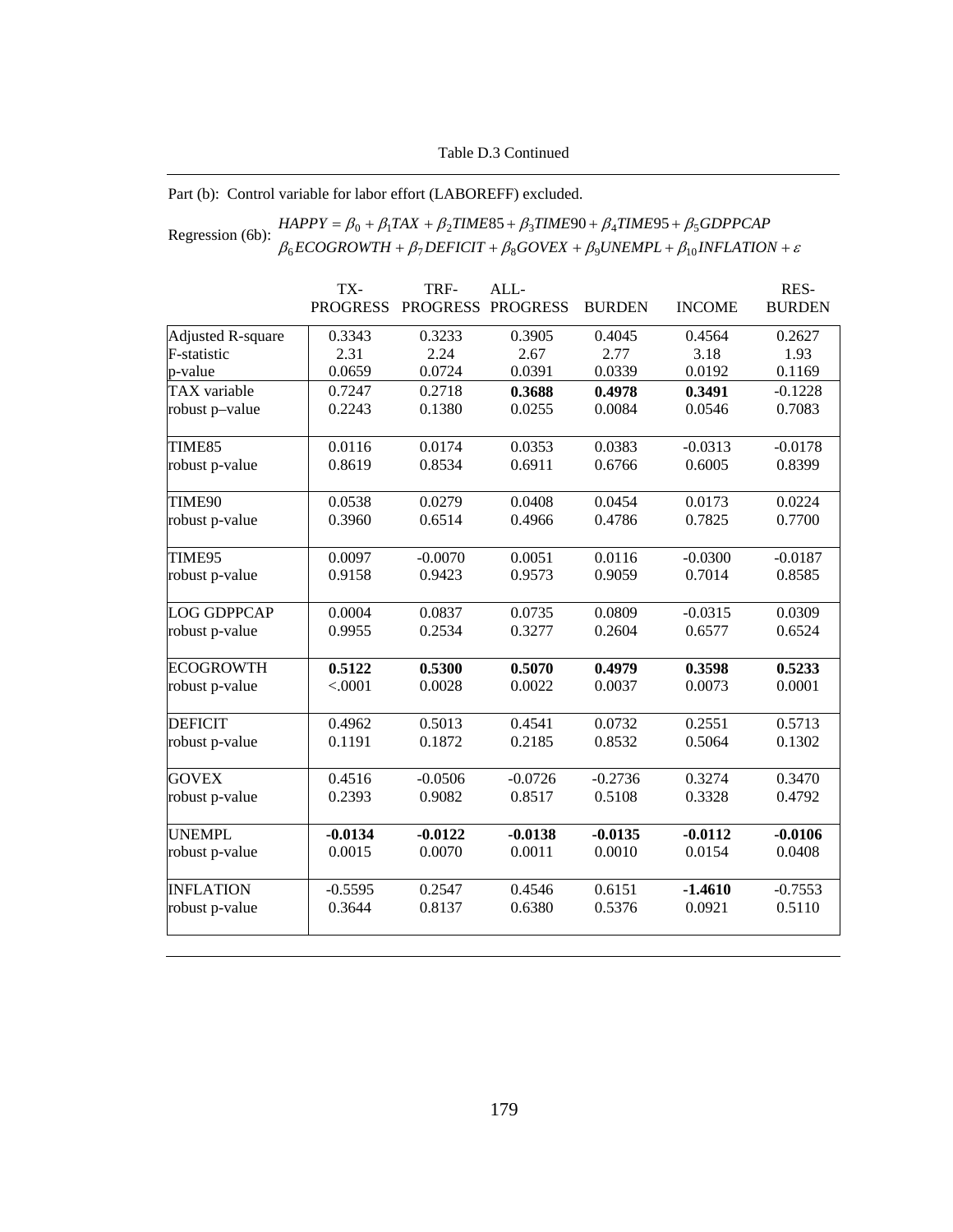## Table D.4 Tax system variables (TAX) and collective happiness (reduced sample: without USA data)

Part (a): Control variable for labor effort (LABOREFF) included.

### Regression (5):  $HAPPY = \beta_0 + \beta_1 TAX + \beta_2 GDPPCAP + \beta_3 ECOGROWTH + \beta_4$ <br> $\beta_5 GOVEX + \beta_6 LABOREFF + \beta_7 UNEMPL + \beta_8 INFLATION + \varepsilon$ +  $\beta_6$ *LABOREFF* +  $\beta_7$ *UNEMPL* +  $\beta_8$ *INFLATION* +  $= \beta_0 + \beta_1 TAX + \beta_2 GDPPCAP + \beta_3 ECOGROWTH + \beta_4 DEFICIT +$  $GOVEX + \beta_6 LABOREFF + \beta_7 UNEMPL + \beta_8 INFLATION$  $HAPPY = \beta_0 + \beta_1 TAX + \beta_2 GDPPCAP + \beta_3 ECOGROWTH + \beta_4 DEFICIT$  $500$ VEA +  $\mu_6$ LADOKETT +  $\mu_7$ OIVEMITL+  $\mu_8$  $0 + p_1 I A \Lambda + p_2 O D I I C A I + p_3 L C O O N O W I H + p_4$

|                     | TX-             | TRF-            | ALL             |               |               | RES-          |
|---------------------|-----------------|-----------------|-----------------|---------------|---------------|---------------|
|                     | <b>PROGRESS</b> | <b>PROGRESS</b> | <b>PROGRESS</b> | <b>BURDEN</b> | <b>INCOME</b> | <b>BURDEN</b> |
| Adjusted R-square   | 0.0905          | 0.1017          | 0.1262          | 0.2387        | 0.8677        | 0.3538        |
| F-statistic         | 1.20            | 1.23            | 1.29            | 1.63          | 14.12         | 2.09          |
| p-value             | 0.4019          | 0.3899          | 0.3642          | 0.2533        | 0.0006        | 0.1580        |
| <b>TAX</b> variable | 0.3075          | 0.2495          | 0.3354          | 0.6271        | 0.6929        | $-0.7873$     |
| robust p-value      | 0.7489          | 0.6671          | 0.5685          | 0.1830        | < .0001       | 0.0203        |
| <b>LOG GDPPCAP</b>  | 0.1032          | 0.1570          | 0.0989          | 0.1225        | $-0.1914$     | 0.0085        |
| robust p-value      | 0.6607          | 0.4875          | 0.7025          | 0.5928        | 0.1160        | 0.9624        |
| <b>ECOGROWTH</b>    | 0.5825          | 0.5583          | 0.5850          | 0.5776        | 0.4404        | 0.4790        |
| robust p-value      | 0.0397          | 0.0421          | 0.0206          | 0.0293        | 0.0007        | 0.0085        |
| <b>DEFICIT</b>      | 0.5406          | 0.6024          | 0.6574          | 0.2682        | 0.1857        | 0.5239        |
| robust p-value      | 0.4054          | 0.2894          | 0.2502          | 0.6798        | 0.5973        | 0.4252        |
| <b>GOVEX</b>        | 0.1779          | 0.0035          | 0.0296          | $-0.2027$     | 0.3069        | 0.4457        |
| robust p-value      | 0.8021          | 0.9965          | 0.9697          | 0.7674        | 0.2858        | 0.4822        |
| <b>LOG LABOREFF</b> | $-0.3181$       | $-0.2508$       | $-0.2134$       | $-0.2046$     | $-0.6617$     | $-0.5807$     |
| robust p-value      | 0.2857          | 0.5108          | 0.6236          | 0.4931        | 0.0004        | 0.0267        |
| <b>UNEMPL</b>       | $-0.0095$       | $-0.0092$       | $-0.0108$       | $-0.0110$     | $-0.0083$     | $-0.0064$     |
| robust p-value      | 0.2007          | 0.1824          | 0.2276          | 0.0768        | 0.0122        | 0.2644        |
| <b>INFLATION</b>    | 1.4508          | 1.9879          | 1.7947          | 2.2557        | $-0.4182$     | 0.2807        |
| robust p-value      | 0.4409          | 0.3010          | 0.3466          | 0.2754        | 0.6814        | 0.8795        |